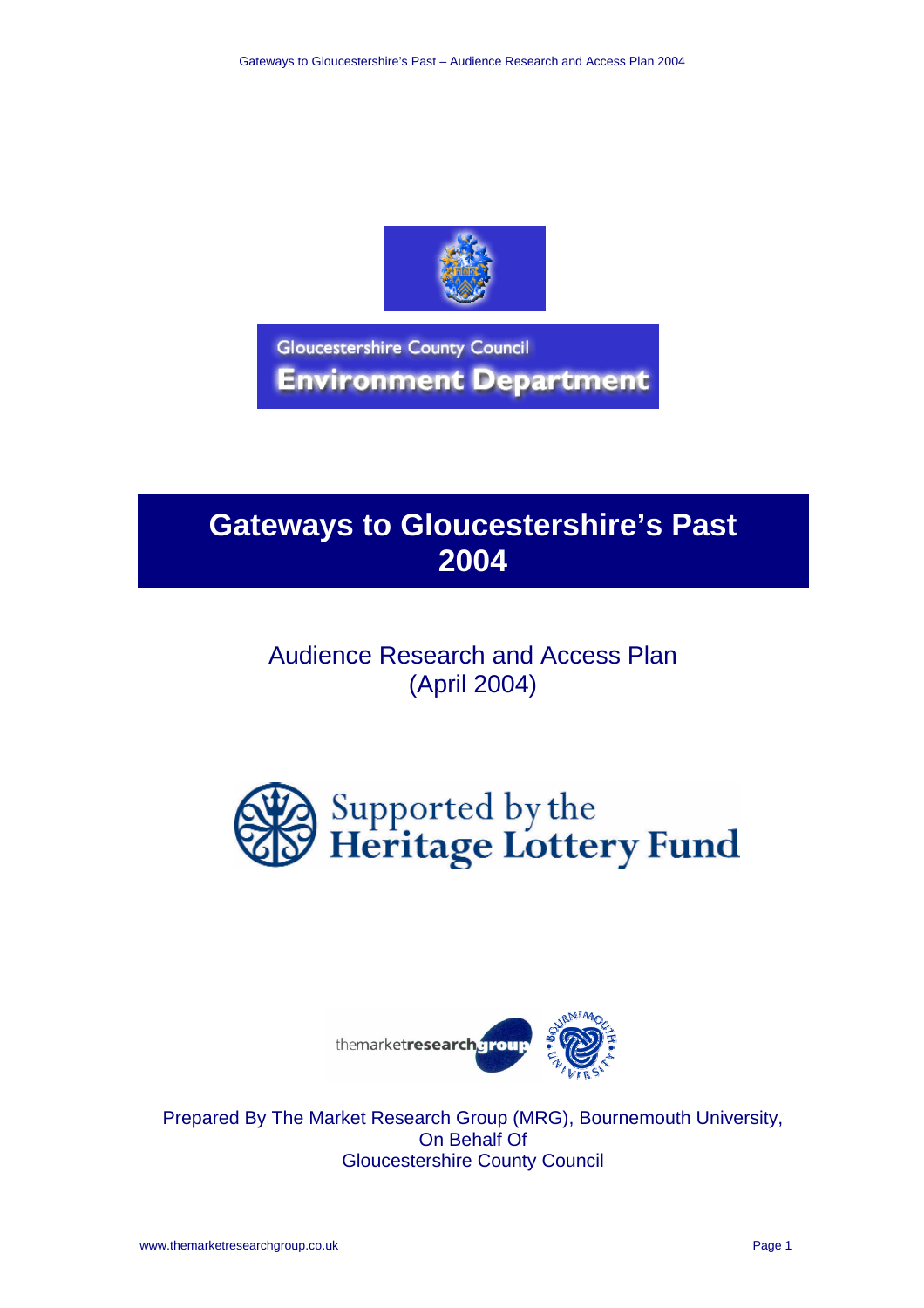# Back ground to Audience Research and Access Plan – a project supported by the Heritage Lottery Fund

The following report is based on research undertaken by The Market Research Group, from 10<sup>th</sup> December 2003 until 26<sup>th</sup> April 2004. All the work contained in this report was supported by the Heritage Lottery Fund.

The project came into being because money raised by the National Lottery aims to improve the quality of life by:-

- Protecting and improving the heritage of buildings, objects and the environment, whether man-made or natural, which have been important in creating the character and Identity of the United Kingdom;
- Helping people to appreciate and enjoy their heritage; and
- Allowing them to pass it on to future generations.

To this end Gloucestershire County Council, invited the Market Research Group, to undertake the research into a programme of audience research and preparation of an access plan for Stage One of developing and promoting the County Sites and Monuments Record (SMR).

The SMR is the most comprehensive computerised index to Gloucestershire's heritage. The 22,000 records span the full range of human history from the Palaeolithic to the 20th century and include Neolithic and Bronze Age barrows, Iron Age hillforts, Roman villas, medieval settlements, field systems, industrial sites, railways and canals. The SMR consists of a database linked to a geographical information system (GIS) and a complimentary suite of paper and map-based information including OS maps, site specific files, an SMR library, photographs and slides. The SMR can answer a wide variety of enquiries using in-built searching facilities and all of the SMR information is mapped on the GIS. This combination enables SMR staff to compliment text-based searching on the SMR with geographical searches on the GIS and enquirers are able to find out information about archaeological sites and artefacts, buildings and historic landscapes throughout Gloucestershire.

The guiding principle in designing the methodology for this project has been extracted from the 'Brief for Audience Research and Access Plan' provided by Gloucestershire County Council 15th April 2003 with the background information for the project.

This states that the HLF will support:

*'Activities and research to plan how to encourage wider groups of people to get involved in heritage activities, or to learn about heritage, such as audience research'.*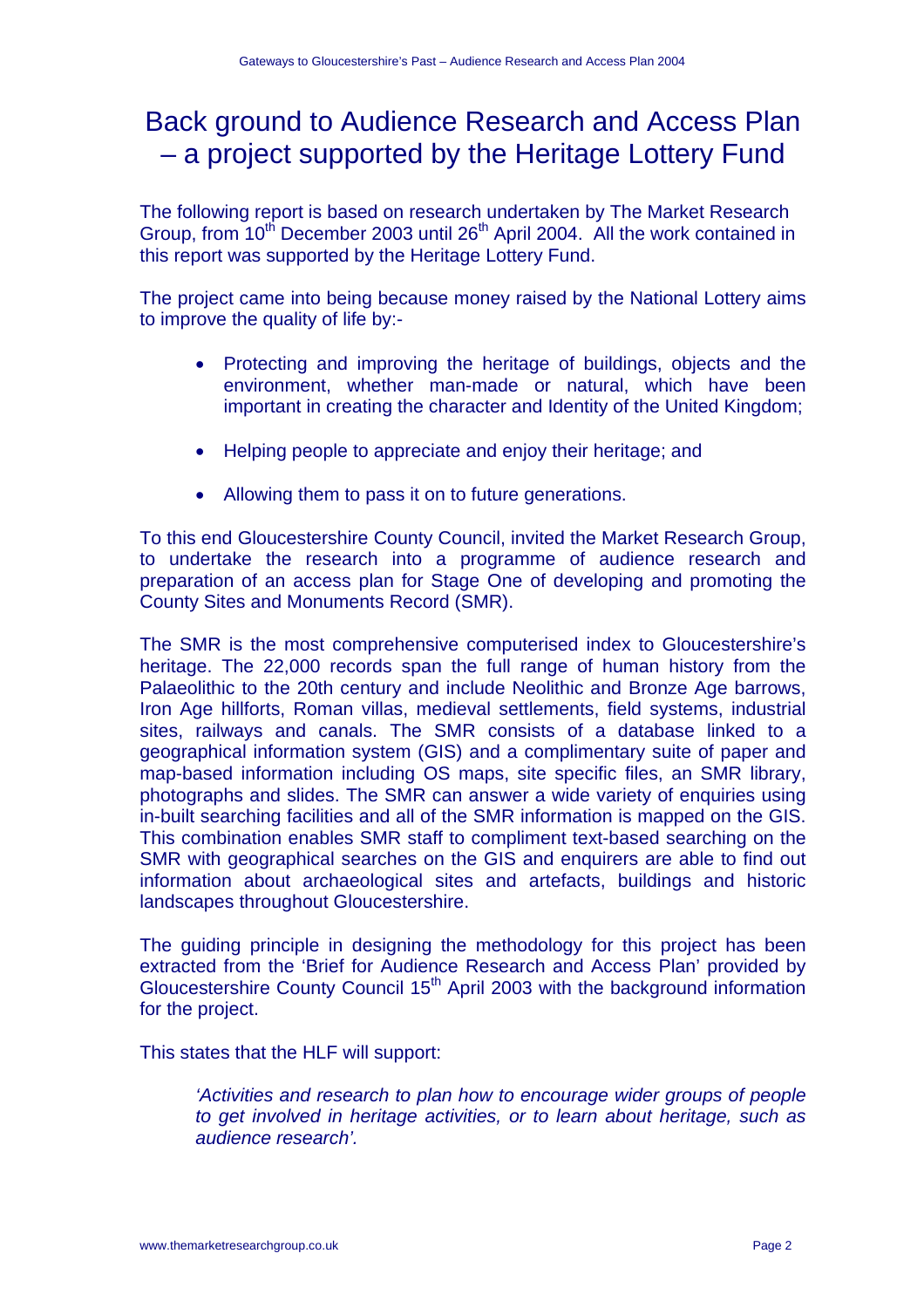| <b>CONTENTS</b>                                                          |
|--------------------------------------------------------------------------|
|                                                                          |
|                                                                          |
| 1.1: Main findings of Audience Research for existing SMR users           |
|                                                                          |
| 1.1.1: Provide Gloucestershire SMR with a sound understanding of its     |
| existing users, their background and the reasons for contacting SMR      |
| so it can identify who is using the service and who is not. 10           |
| 1.1.2: Examine possible groups of new users identifying why they are     |
| not using the SMR and how they could be encouraged to do so12            |
| 1.1.3: Identify what information new and existing users would like to    |
|                                                                          |
| 1.1.4: Assess how people would like to access information – be this      |
| through the Internet, via travelling road-shows, static displays, at the |
|                                                                          |
| 1.1.5: Consider the question of charging for access to information or of |
|                                                                          |
| 1.1.6: Research the demand for participation in events, fieldwork or     |
| research organised and run by the staff of the SMR.  15                  |
| 1.1.7: Examine possible links with the national curriculum, local        |
| schools and colleges and voluntary groups by contacting                  |
|                                                                          |
| 1.1.8: Examine routes to new partnerships with external organisations    |
| and departments (e.g. libraries, museums, archives, English Heritage     |
| (EH) education department) and research reciprocal gateways to           |
|                                                                          |
| 1.1.9: Develop detailed recommendations for developing audience          |
|                                                                          |
| 1.1.10: Produce a list of recommendations for the Access Plan17          |
| <u>1.2: Main findings of Audience Research for new or potential SMR</u>  |
|                                                                          |
| 1.2.1: Examine possible groups of new users identifying why they are     |

**not using the SMR and how they could be encouraged to do so..........18**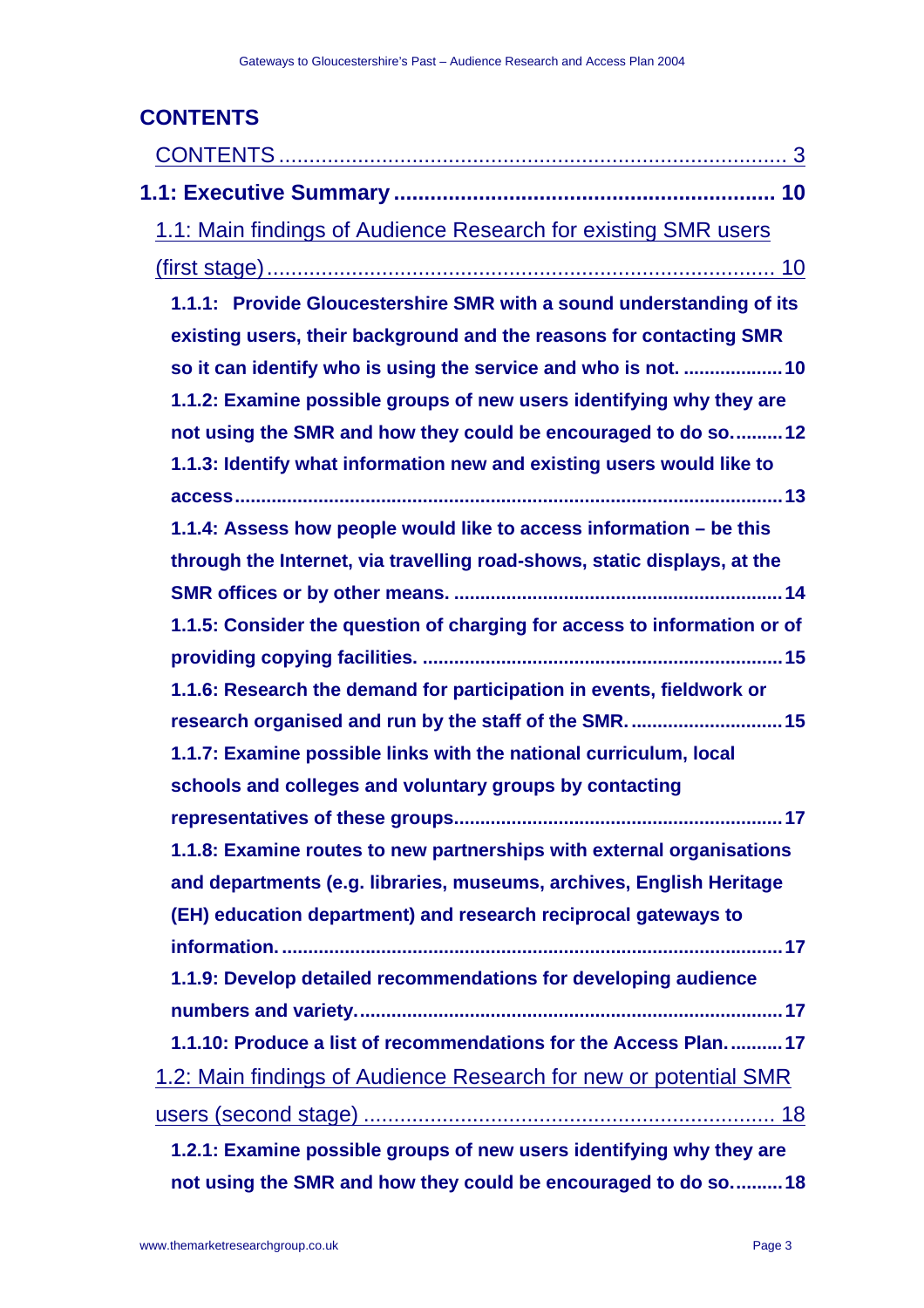| 1.2.2: Examine possible links with the national curriculum, local     |
|-----------------------------------------------------------------------|
| schools and colleges and voluntary groups by contacting               |
|                                                                       |
| 1.2.3: Examine routes to new partnerships with external organisations |
| and departments (e.g. libraries, museums, archives, English Heritage  |
| (EH) education department) and research reciprocal gateways to        |
|                                                                       |
| 1.3: Main findings of Audience Research for face to face interviews   |
|                                                                       |
|                                                                       |
| 2.1: Potential Audiences and Priority Audiences  27                   |
|                                                                       |
|                                                                       |
| 2.31: Architects, Builders and Land developer/Real Estate 28          |
| 2.3.2: Educators within primary, secondary, further and higher        |
|                                                                       |
| 2.3.3: Amateur Historians and Amateur Archaeologist 28                |
| 2.3.4: Professionals working within land based enterprise or          |
|                                                                       |
|                                                                       |
|                                                                       |
|                                                                       |
|                                                                       |
|                                                                       |
|                                                                       |
|                                                                       |
|                                                                       |
|                                                                       |
|                                                                       |
|                                                                       |
|                                                                       |
|                                                                       |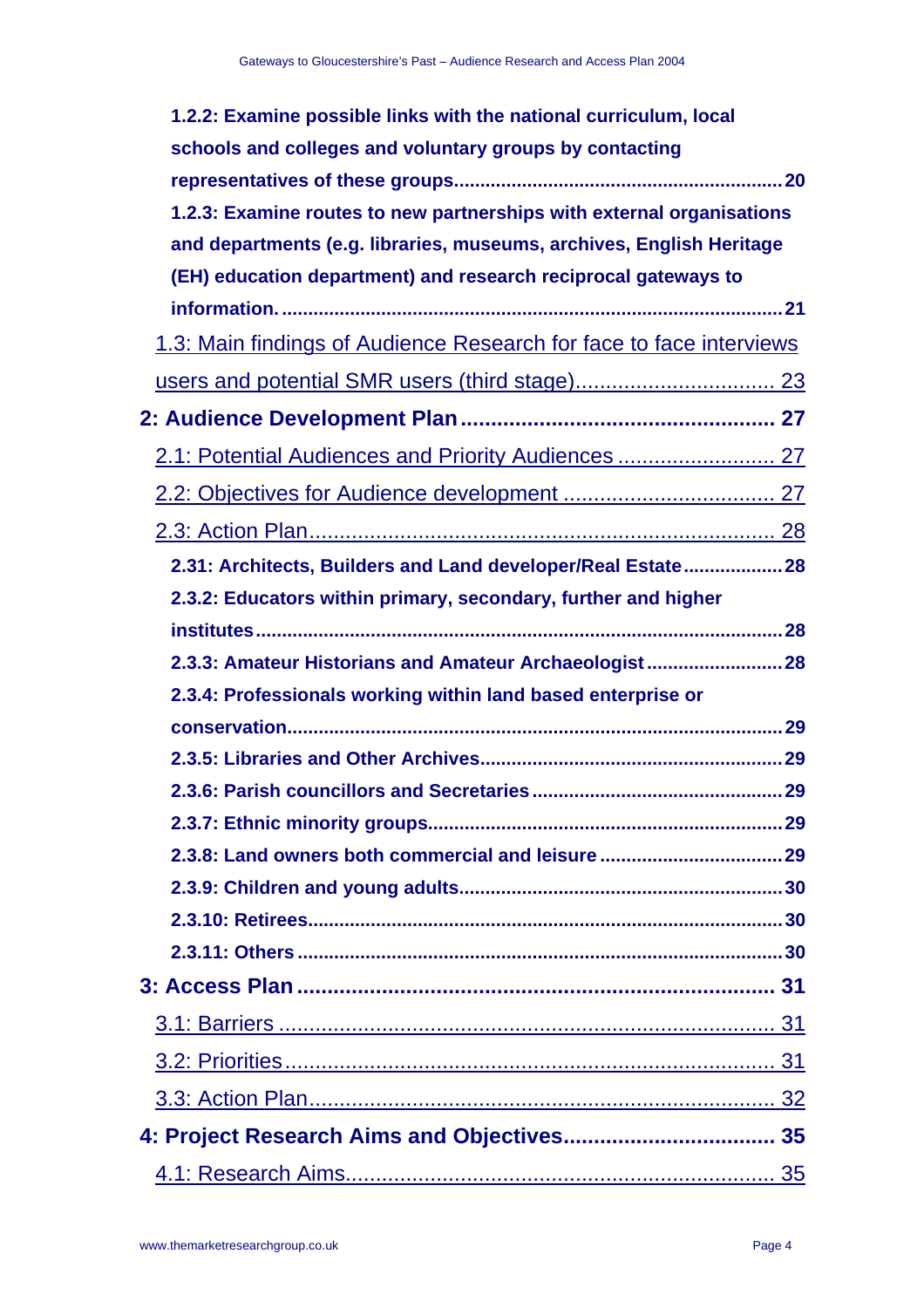| 4.2: Project Objectives for Audience Research  35                         |
|---------------------------------------------------------------------------|
|                                                                           |
|                                                                           |
| 5.1: Methodology of Audience Research First Stage- Existing               |
|                                                                           |
| 5.2: Methodology of Audience Research Second Stage - New or               |
|                                                                           |
| 5.3: Methodology of Audience Research Third Stage - In-depth              |
|                                                                           |
| 6: Audience Development Plan & Access Plan  41                            |
|                                                                           |
| 6.1.1: Description of the heritage site, collection or item 41            |
| 6.1.2: Aims of the heritage site, collection or item 41                   |
|                                                                           |
|                                                                           |
|                                                                           |
| 6.1.6: Assessment of the potential for audiences development 43           |
| 6.1.7: Objectives for audience development with priority audiences and    |
|                                                                           |
| 6.1.8: Action Plan to achieve the objectives for each target audience. 45 |
|                                                                           |
| 6.2.1: Organisation policies, practices and procedures relating to        |
|                                                                           |
| 6.2.2: Legislation and statutory requirements relating to access          |
| including Disability Discrimination act or building regulations.  46      |
| 6.2.3: Description of the heritage site including Maps, plans and         |
|                                                                           |
| 6.2.4: Description of current access arrangements and possible            |
|                                                                           |
| 6.2.5: Description and analysis of the current barriers to access 49      |
| 6.2.6: Consultation with a wide range of relevant individuals and         |
|                                                                           |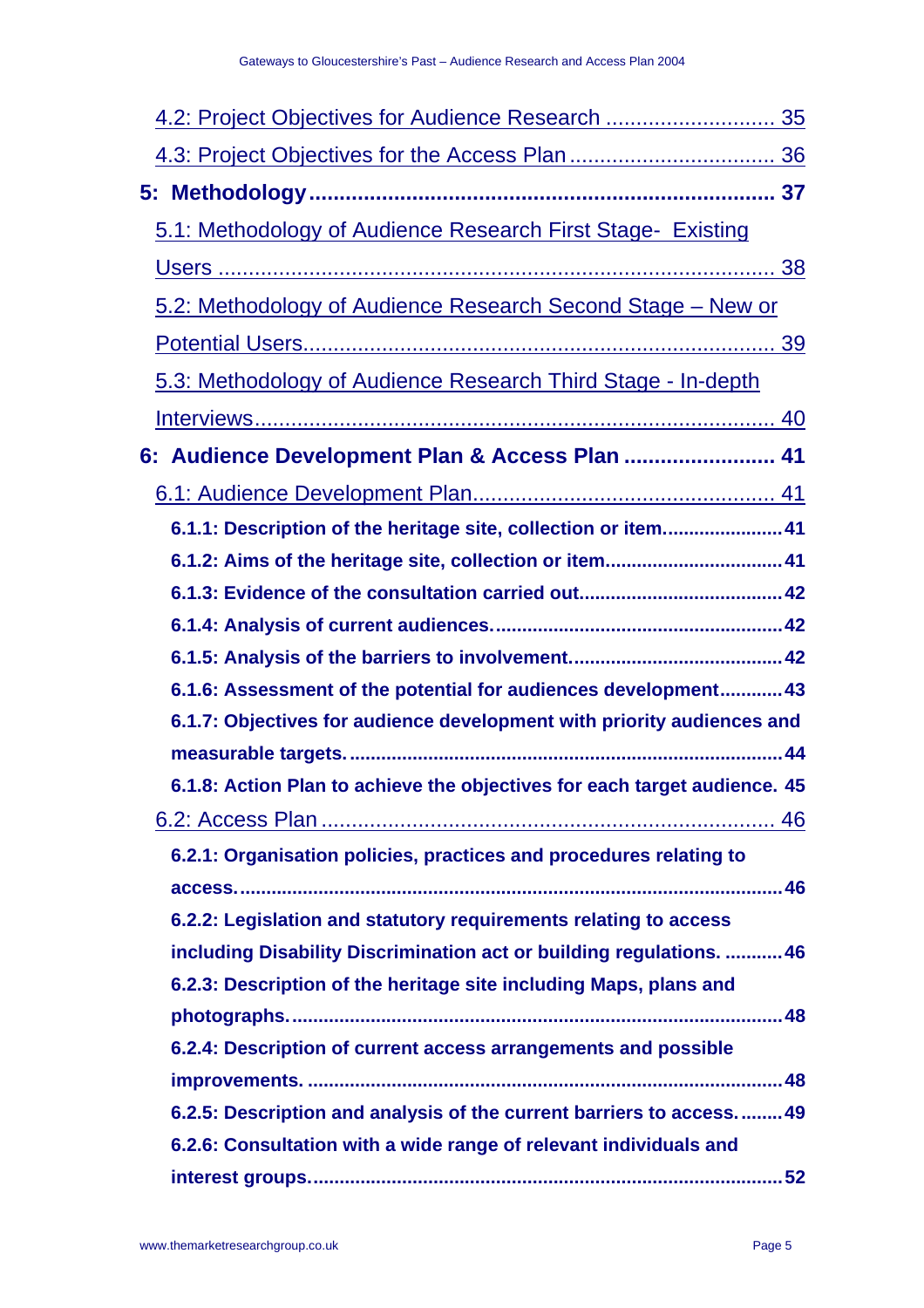| 6.2.8: Strategy for putting access improvements in place54              |
|-------------------------------------------------------------------------|
| 6.2.9: Financial and human resources needed to put the access plan      |
|                                                                         |
|                                                                         |
| 6.2.11: Monitoring and evaluation arrangements 55                       |
|                                                                         |
|                                                                         |
|                                                                         |
| 7.1: Results of Audience Research for existing SMR users (first         |
|                                                                         |
|                                                                         |
|                                                                         |
|                                                                         |
|                                                                         |
|                                                                         |
|                                                                         |
|                                                                         |
|                                                                         |
| 7.1.9: What aspects of these other SMR's would you like                 |
|                                                                         |
| 7.1.10: How do our scale of charges compare with other SMR's?54         |
| 7.1.11: How long before your request was dealt with?54                  |
| 7.1.12: Did the information we sent you answer your enquiry? 55         |
|                                                                         |
| 7.1.14: What information did you obtain in response to your enquiry? 55 |
| 7.1.15: Was the information in a format useful to you?55                |
|                                                                         |
|                                                                         |
| 7.1.18: In what capacity were you accessing information from the SMR?   |
|                                                                         |
|                                                                         |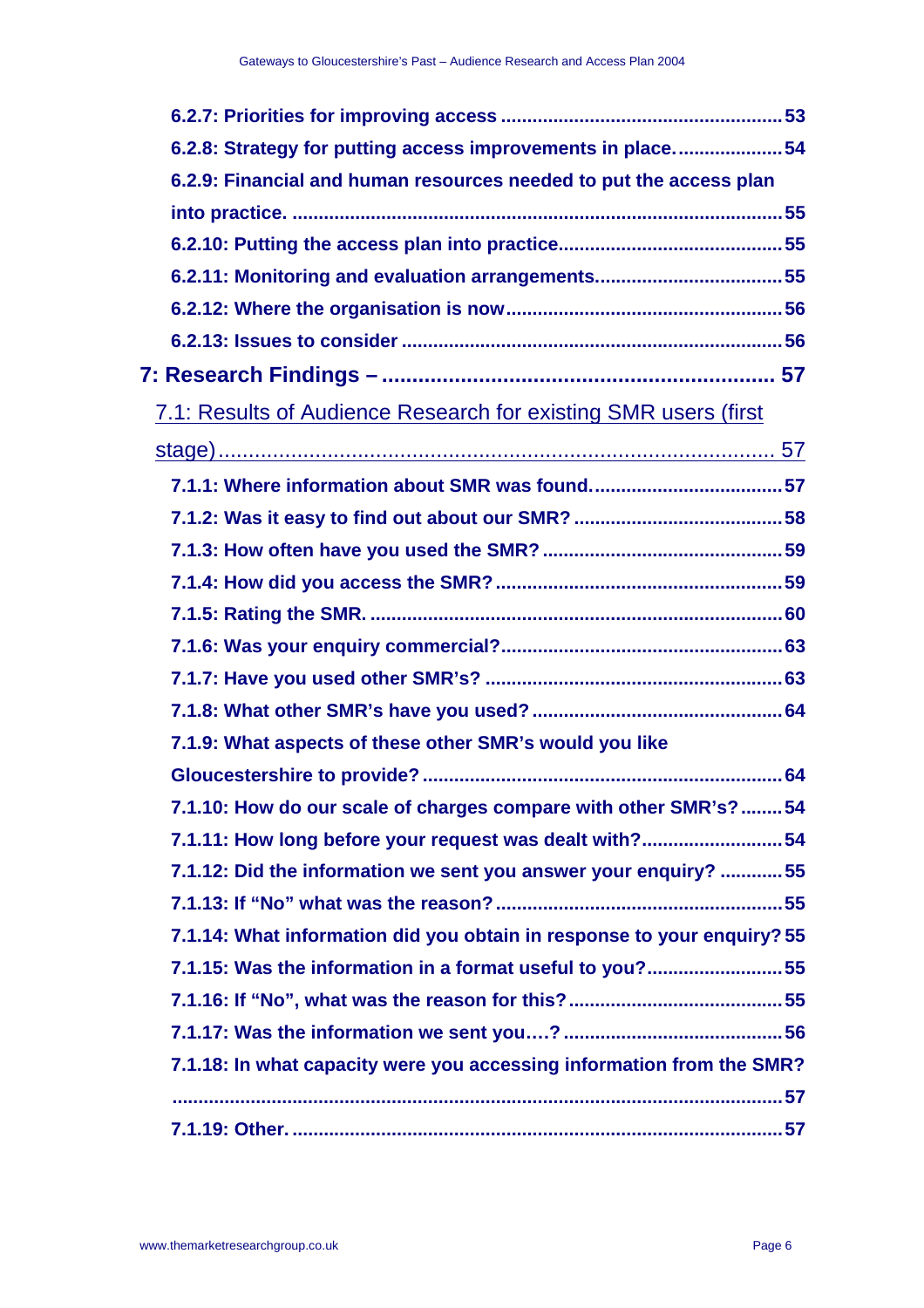| 7.1.20: Which of the following would be your preferred method of              |
|-------------------------------------------------------------------------------|
|                                                                               |
|                                                                               |
| 7.1.22: What would a child's preferred method of access to the SMR            |
|                                                                               |
| 7.1.23: If you were to visit the SMR offices what would you like to see       |
|                                                                               |
| 7.1.24: Are you aware that we hold certain material? 64                       |
| 7.1.25: Which of those materials would have been useful for you? 64           |
| 7.1.26: Would you in future like to be able to feed information directly      |
|                                                                               |
| 5.1.27: How would you like to pass on the information?  65                    |
| 7.1.28: Would you be prepared to pay for access? 65                           |
| 7.1.29: How much would you be prepared to pay for access? 66                  |
| 7.1.30: How important do you think it is for the SMR to offer the             |
|                                                                               |
|                                                                               |
|                                                                               |
| 7.2 Demographic results for Existing SMR users  70                            |
|                                                                               |
|                                                                               |
| 71                                                                            |
|                                                                               |
|                                                                               |
|                                                                               |
|                                                                               |
| 7.2.8: Please name any appropriate clubs or societies74                       |
| 7.2.9: Is there any disability or illness that affects your ability to access |
|                                                                               |
|                                                                               |
|                                                                               |
|                                                                               |
| 7.3 Results for New or potential users of the SMR (second stage)              |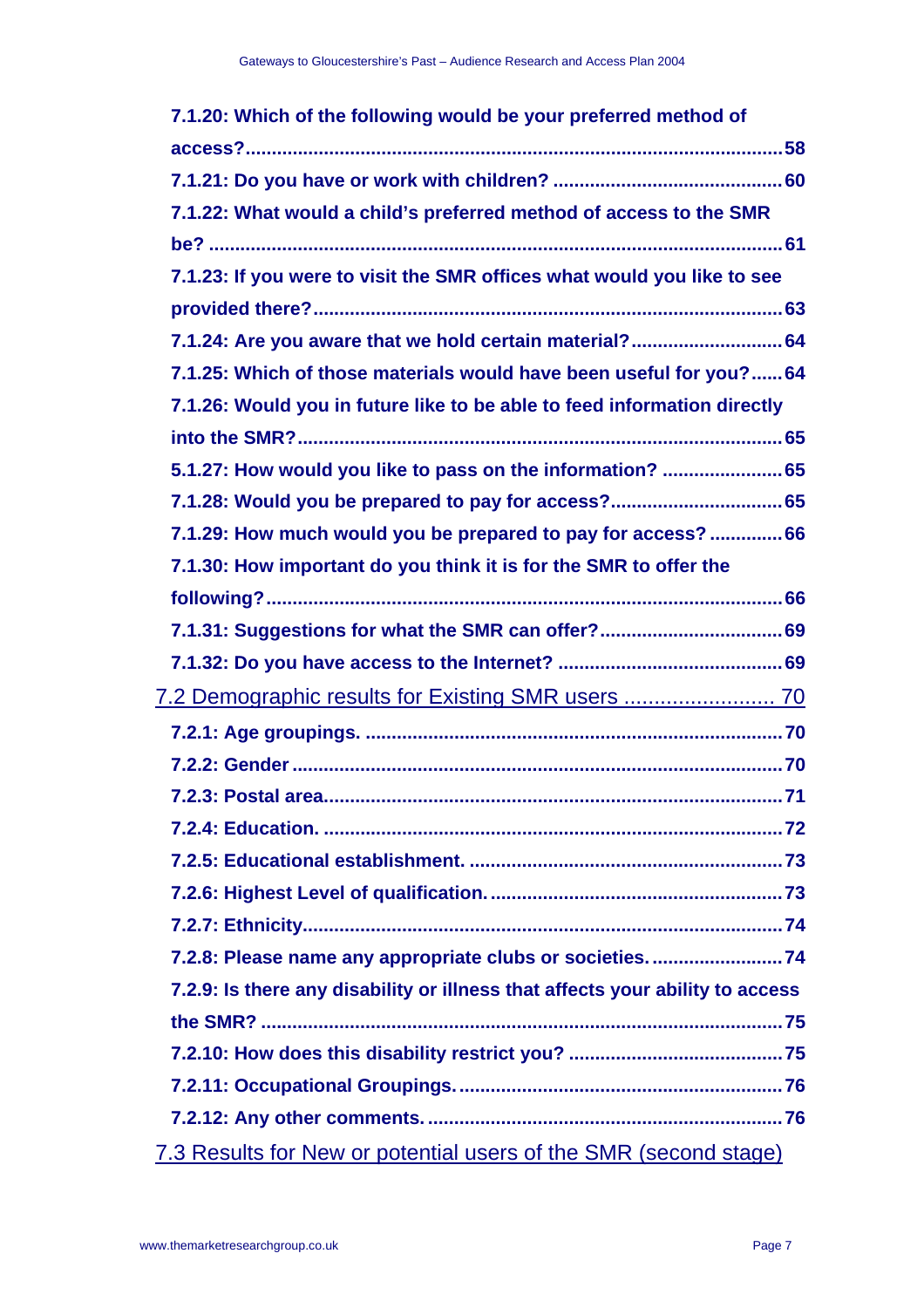| 7.3.1: Did you know that the County Council had an Archaeology         |
|------------------------------------------------------------------------|
|                                                                        |
|                                                                        |
| 7.3.3: Have you heard of the Gloucestershire SMR?  78                  |
|                                                                        |
| 7.3.5: Have you used the Gloucestershire SMR Service?  79              |
| 7.3.6: Would you like to find out more about the information contained |
|                                                                        |
|                                                                        |
| 7.3.8: For what purposes do you think you would use the information    |
|                                                                        |
| 7.3.9: Do you have access to the Internet at home? 81                  |
|                                                                        |
|                                                                        |
|                                                                        |
|                                                                        |
| 7.3.14: To which of these ethnic groups do you consider you belong?83  |
|                                                                        |
|                                                                        |
| 7.4 Results of In-depth Interview Research (third stage) 87            |
|                                                                        |
|                                                                        |
|                                                                        |
| 8.1.1a: Cross tab Commercial/non-commercial users by "48 hour          |
|                                                                        |
| 8.1.1b: Cross tab Commercial/non-commercial users by "standard         |
|                                                                        |
| 8.1.2: Cross tab Commercial/non-commercial users by number of times    |
|                                                                        |
| 8.1.3: Cross tab Commercial/non-commercial users by how SMR was        |
|                                                                        |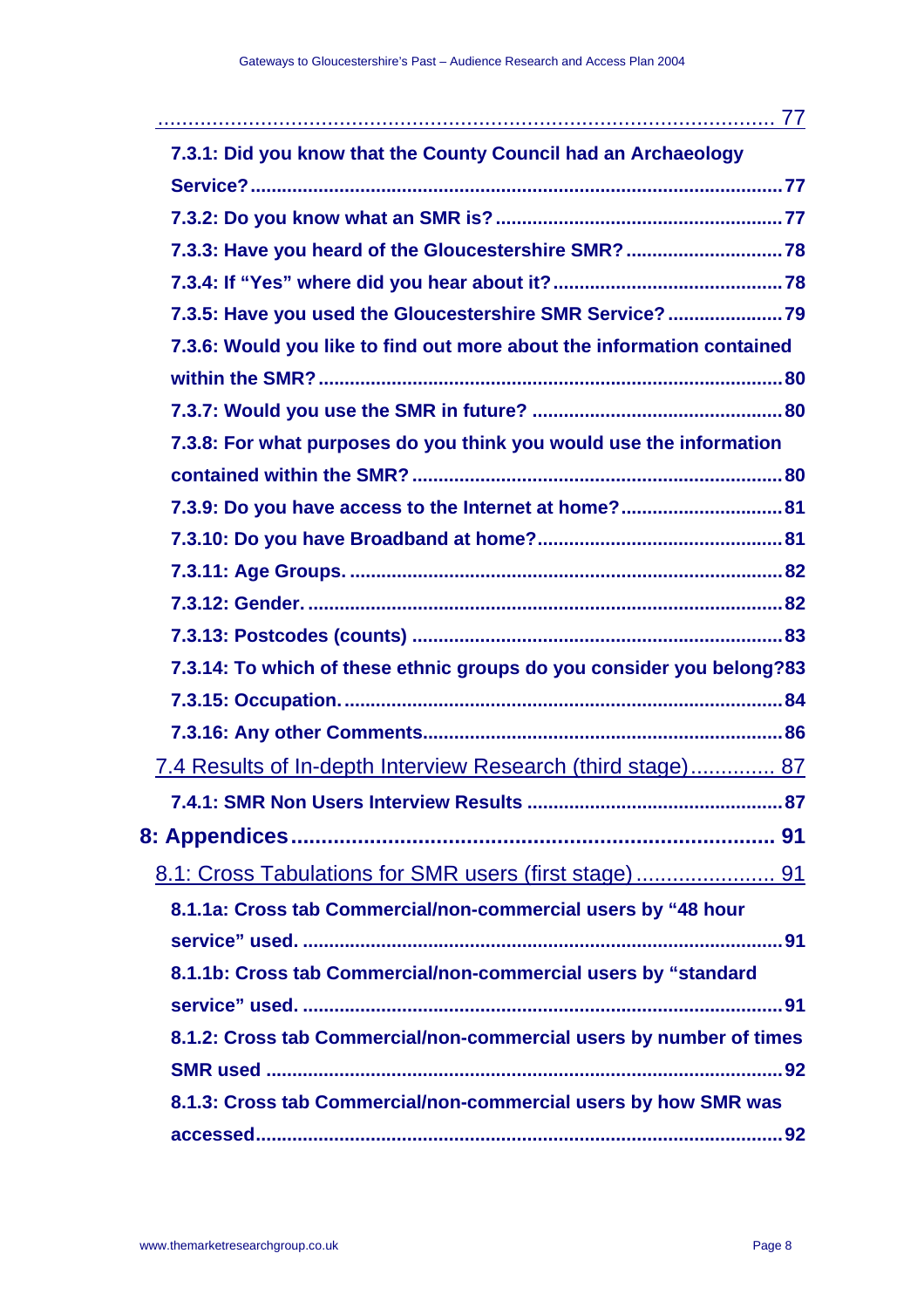| 8.1.4: Cross tab - capacity in which you accessed SMR by number of      |
|-------------------------------------------------------------------------|
|                                                                         |
| 8.1.5: Cross tab Commercial/non-commercial users by willingness to      |
|                                                                         |
| 8.1.6: Cross tab Commercial/non-commercial users by amount              |
|                                                                         |
| 8.2: Open ended Comments for SMR users – (first stage) 95               |
|                                                                         |
|                                                                         |
| 8.3: Results from In depth interviews - new or potential SMR            |
|                                                                         |
| 8.4: Cross Tabulations - New or potential SMR user (second              |
|                                                                         |
| 8.5: Open ended Comments - New or potential SMR users                   |
|                                                                         |
| 8.5.1: For what purpose do you think you would use the information      |
|                                                                         |
| 8.5.2: Occupations - New or potential SMR users (second stage) 115      |
| 8.5.3: Any other comments - New or potential user (second stage)119     |
|                                                                         |
|                                                                         |
| 8.7.1: First stage questionnaire for existing users of the SMR 209      |
| 8.7.2: Second stage questionnaire for new or potential users of the     |
|                                                                         |
| 8.7.3: Third stage crib sheet for In-depth, face to face interviews 216 |
| 8.8 Gloucestershire County Council Policy on Access and Charging        |
|                                                                         |
|                                                                         |
| 8.9 Gloucestershire County Council User declaration form  222           |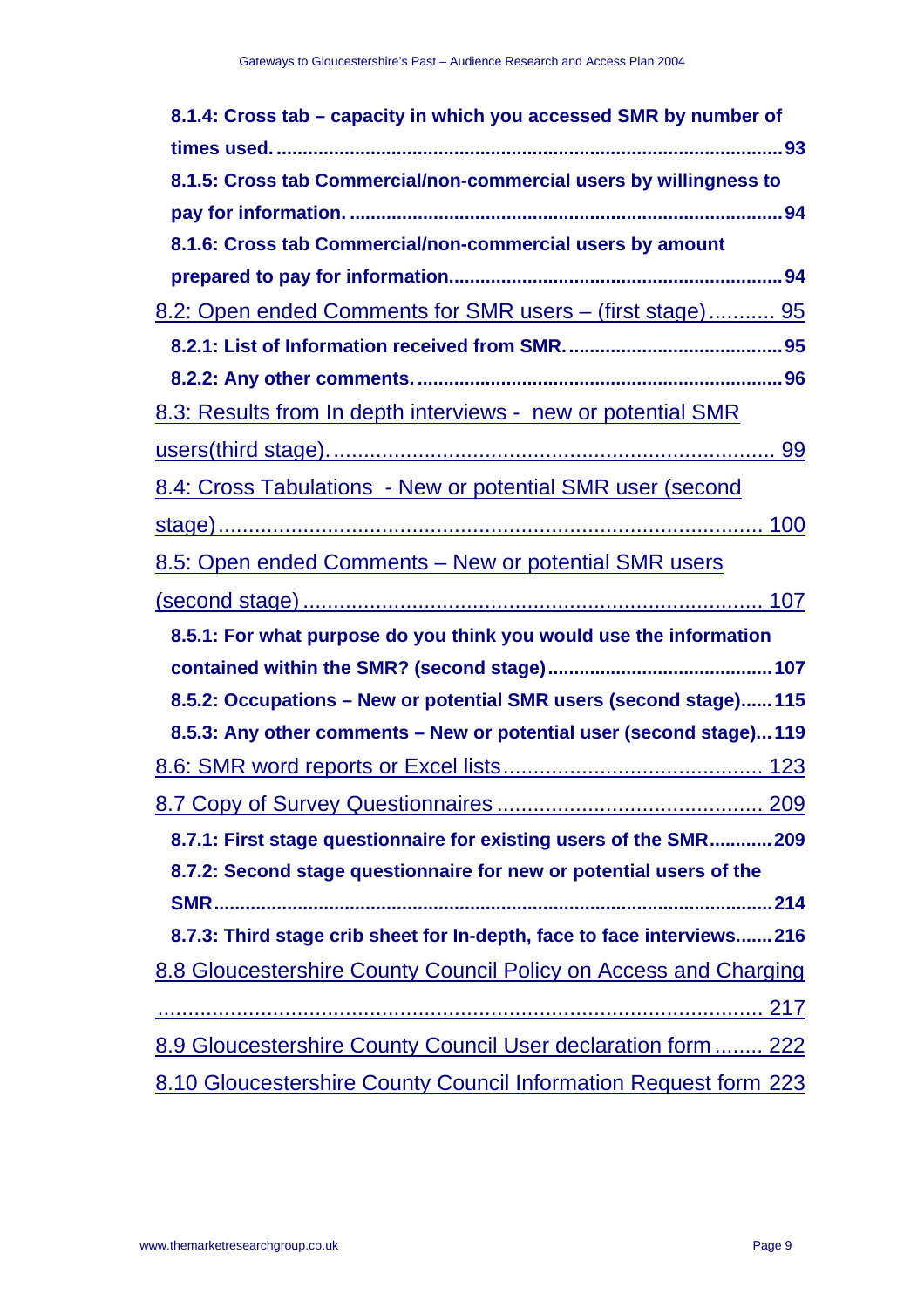# **1.1: Executive Summary**

The following summary has been drawn from the research findings which can be found in section 7 of the report. There were 3 stages to the Audience Research:-

- Survey of existing SMR users (first stage)
- Survey of new or potential users (stage two);
- Face to face in-depth Interviews with a mixture of users and potential users (stage three).

The main points are highlighted using the headings that relate directly back to the project's objectives (section 4.2)

### **1.1: Main findings of Audience Research for existing SMR users (first stage)**

**1.1.1: Provide Gloucestershire SMR with a sound understanding of its existing users, their background and the reasons for contacting SMR so it can identify who is using the service and who is not.** 

- The majority of SMR users are male between the ages of 45 and 54.
- Well over half of the SMR users fell into Group B for Occupational groupings which represent middle management.
- Two thirds of SMR users are from the Gloucestershire area with a tenth respectively of those Gloucestershire users coming from GL7, GL8 and GL5.
- The majorities have completed full time education, with over two thirds having completed qualifications up to at least degree level.
- The was no ethnic representation in the first survey as there had been no enquiries from any ethnic minority. Therefore all respondents were white.
- The largest audience or group of people accessing the SMR was students at a little under a third, amateur archaeologists/historians were the next highest group represented by a fifth, followed by professional archaeologists/historians at a little over a tenth.
- Of those surveyed two thirds were amateur or private enquiries. There was a smaller response from Commercial enquiries than expected. This does not reflect the true commercial use of the site. This may well be because commercial business did not feel it necessary to respond to the survey as they had given feedback in a previous survey done by Gloucestershire CC.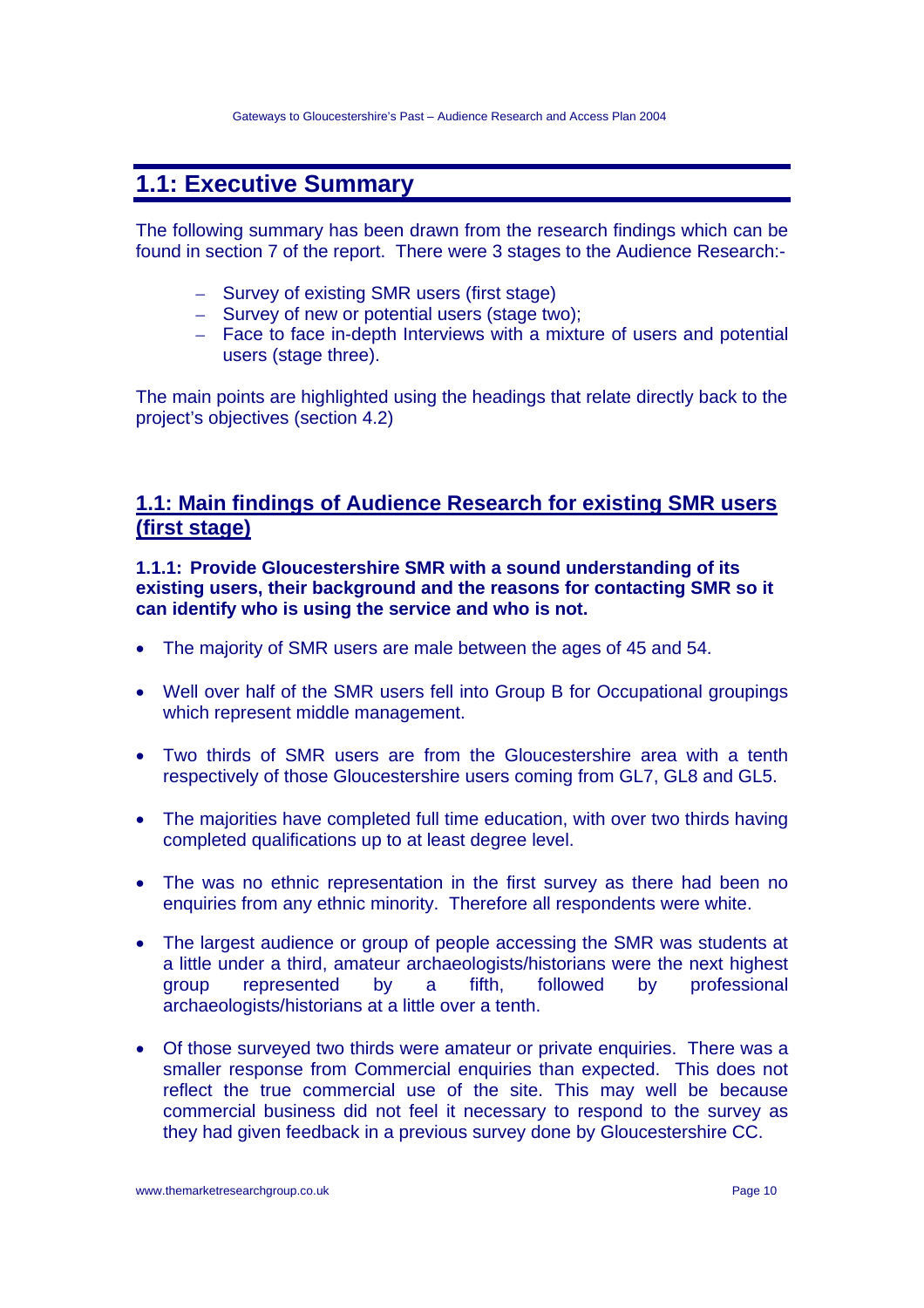- There was a high proportion of first time users of the SMR. With over half having only used the SMR once.
- There was a broad selection of requests for information from the SMR, from simple requests for maps of local areas to larger requests for all SMR records for specific areas.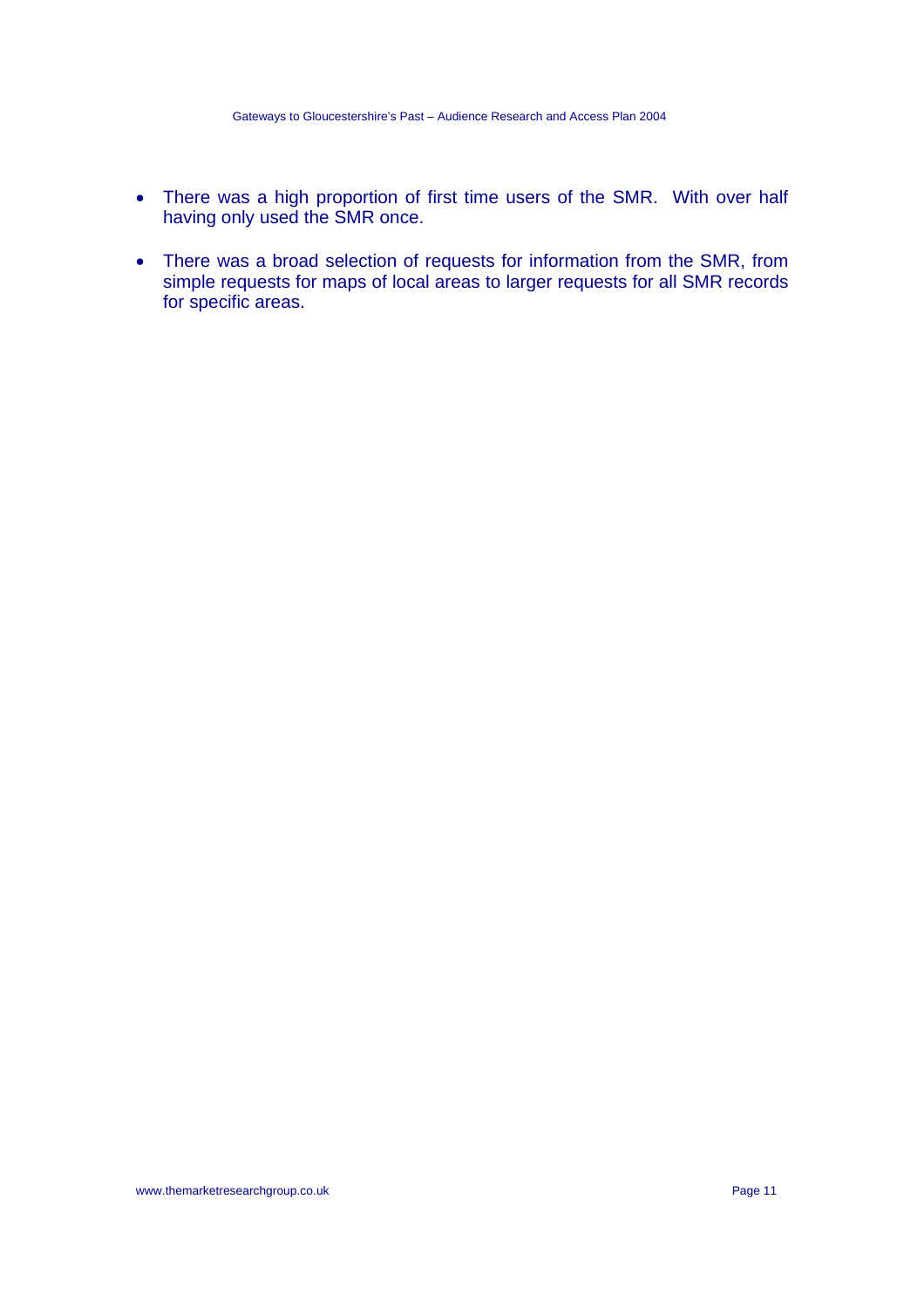#### **1.1.2: Examine possible groups of new users identifying why they are not using the SMR and how they could be encouraged to do so.**

- The following list is an extraction from respondents of interest groups that use or may in future use the SMR.
	- Dean Archaeology Group
	- Gloucestershire Local Access Forum And The Open Spaces Society
	- Parish Grasslands Project St. Briavels
	- Christchurch Antiquarians
	- Cheltenham Local History Society
	- Gloucester And District Archaeological Research Group (GADARG) Bristol And Gloucester Archaeological Society Leckhampton Local History Society Cheltenham Local History Society Minsterworth Home **Group**
	- Gloucestershire Society For Industrial Archaeology Bristol And Gloucestershire Archaeological Society Stroud Local History Society
	- Poole Keynes And Cirencester Research Group Cirencester College
	- Prehistoric, Lithics Studies
	- Tibberton And District Local History Society
	- Church of England
	- Bristol and Gloucestershire archaeological society
	- Stroud Water Textiles Trust Tewkesbury Historical Society Forest Of Dean Local History Society Mills Research Group Midland Wind & Watermills Group Tims Spab (Mills Section)
	- South Worcestershire archaeology group
	- Gloucester And District Archaeological Research Group
	- The Chepstow society, Monmouthshire antiquarian association
	- Gloucester & District Archaeology Research Group
	- Charlton Kings, Leckhampton Local History Societies, Bristol & Gloucester Arc Society
	- Cheltenham Civic Society
	- Gloucester Society For Industrial Archaeology
	- Avon Gardens Trust
	- Banbury Historic Society
- Other reasons that people were found not to be using the SMR were because they had not heard of it or they could not see the relevance of its content to their everyday lives. This was discovered in the third stage of research where new or potential users were interviewed.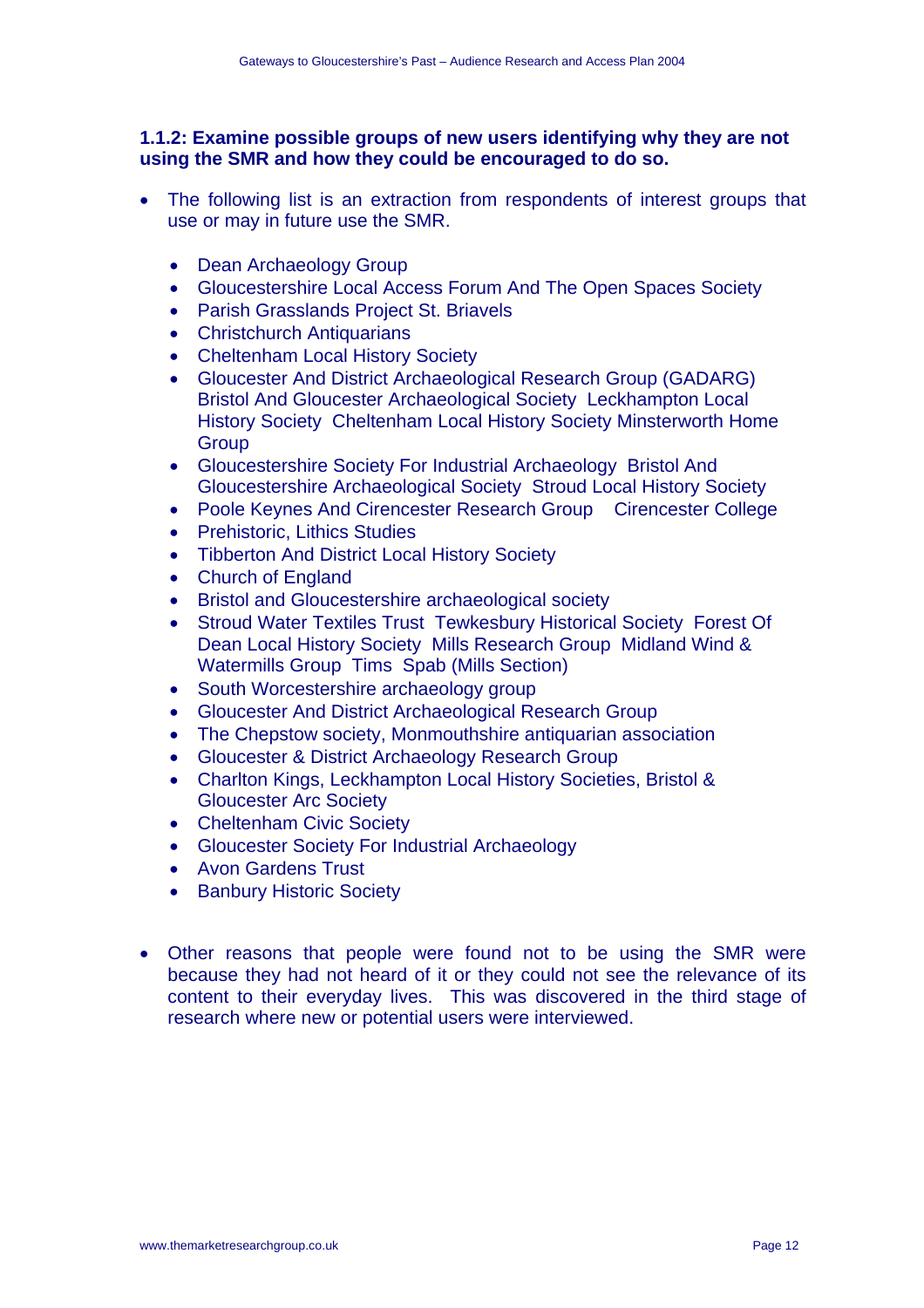#### **1.1.3: Identify what information new and existing users would like to access**

- Suggestions for what the SMR could specifically provide:-
	- SMR Staff to be occasionally available to attend our meetings (Held out of Hours).
	- Service.
	- Opportunity for people to bring artefacts along for scrutiny (Antiques Road show format).
	- Important mainly to publicise the existence and value of the SMR.
	- Talks to schools, colleges and local societies about facilities and access.
	- Use of these and other approaches at other venues such as schools.
	- Any events that grab the interest of the public.
	- Events to try to involve metal detectorists in archaeology.
	- SMR's need to continue to provide information in a relatively informal, individual basis.
	- Local newspaper write ups maybe and gathering local information.
	- Catalogues and indexes of material held.
	- Visiting schools and colleges.
- Three quarters of respondents were aware that Gloucestershire SMR contained tithe and OS maps, Aerial photography and published local information and a third said that it would have been or was useful to their enquiry.
- The top 3 facilities that respondents would like to see provided at an SMR office are photocopy facilities, desk space and staff to help with research. All were represented by under a fifth each.
- Respondents were asked to rate aspects of the SMR. Helpfulness of the staff was the highest rated aspect with nearly all respondents rating them very good or good.
- The range of information in the SMR was highly rated by the vast majority of respondents, waiting times was also very good as was access to the SMR. All other aspects of the SMR were not highly rated as very few respondents had actual knowledge of the physical aspects of the SMR offices.
- The survey showed that A third of respondents (majority) had their enquiry dealt with, within 2-4 days. A quarter did not receive their information for 2 weeks and a few had to wait over 2 weeks. This result has been affected by the lack of commercial respondents, who would normally receive their information with in 48hours.
- The Archaeology Service has analysed response times themselves on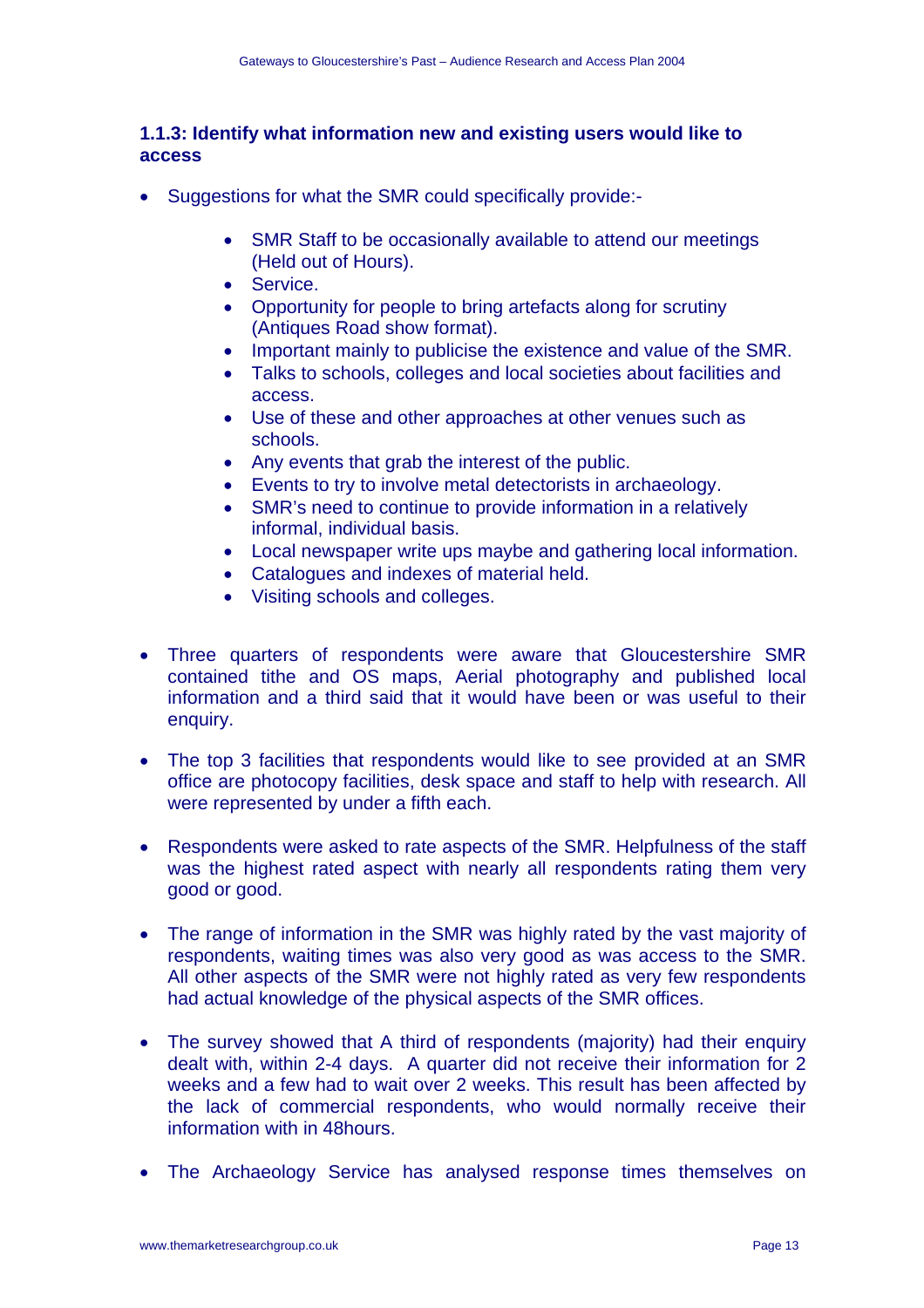previous occasions, data they collected separately shows that the average wait time is actually between 8 and 9 days. There maybe room to consider setting some service standards and publishing them.

- On the positive side just over a tenth of respondents had their enquiry dealt with immediately. Commercial enquires are not treated as urgent unless they specify the 48 hour service all other non commercial enquiries are dealt with within 2 weeks.
- The vast majority of respondents felt the information they received answered their enquiry adequately.
- Those who were not happy felt the information they received was inaccurate or showed a lack of detail.
- The vast majority also felt that the information they received was in a suitable format.
- The majority felt the information they received was as they had expected, however, those who received information that was "a lot better" or "better" than they had expected, came to the same percentage.
- A little over half said they would like to feed information directly onto the SMR and a third would prefer to place this information on the SMR via e-mail.

#### **1.1.4: Assess how people would like to access information – be this through the Internet, via travelling road-shows, static displays, at the SMR offices or by other means.**

- A little under half of all respondents have access to the internet at home. Only 2% have no access to the Internet at all.
- When the ratings "most preferred" and "preferred" are combined, over three quarters of respondents chose access to the SMR via the Internet. Two thirds would like to SMR information via the Archaeological staff, just over half preferred accessing through mail, just under half via an SMR Centre, a third would like leaflets and publications and a fifth would prefer to access via another establishment e.g. county records.
- The most preferred and preferred ratings were combined for those who had children or worked with children (less than a sixth). The responses were that children most preferred access to the SMR via the Internet, a little over two thirds said an SMR Centre would be most preferred/preferred and half said they would most prefer/prefer access to SMR staff.
- The majority (a fifth) of respondents found out about the SMR via "word of mouth" with a few hearing through their schools/colleges and some through clubs societies and heritage organisations.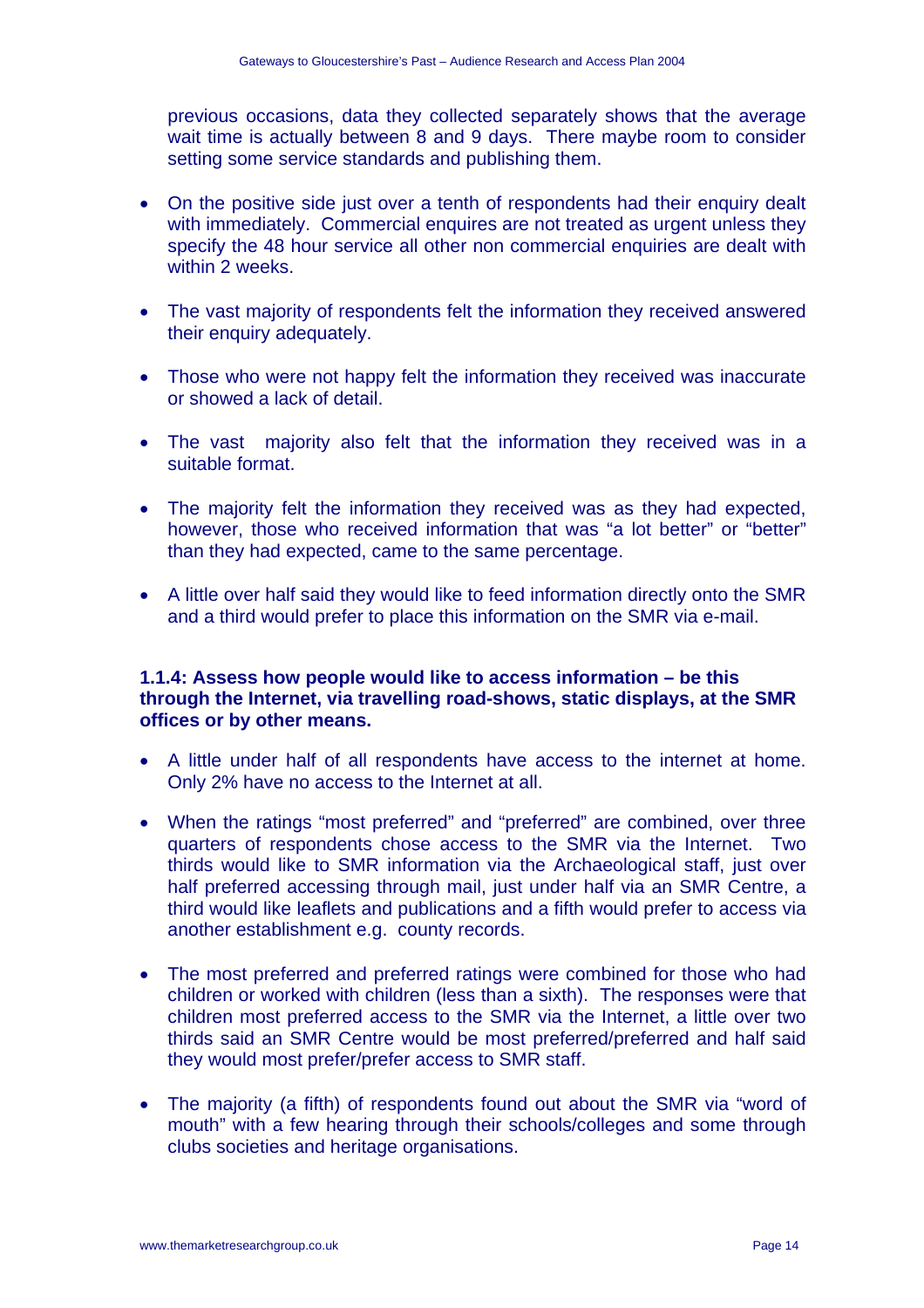- The vast majority had no difficulty in finding out about the SMR. Those who did have problems did not know which department of the County Council to go through.
- A third of respondents had requested information from the SMR via e-mail and a fifth had done so by post.
- Other SMR's that were regularly mentioned as having been used before by respondents were generally those in the Midlands, Herefordshire, Somerset, Oxford and Wiltshire.
- Respondents were asked if there were any aspects of these other SMR's that they would like to see in the Glos. SMR. The vast majority said on-line access to information and databases would be desirable, as is the case at Herefordshire SMR.

#### **1.1.5: Consider the question of charging for access to information or of providing copying facilities.**

- Just over half said they would be prepared to pay for information in the future. Although when commercial and non-commercial respondents were cross referenced with willingness to pay around three quarters of non commercial respondents would be unwilling to pay for information in the future.
- £5.00 was a popular fee suggested by respondents both by commercial and non-commercial users. Although a few respondents would be prepared to pay up to £50 (this was volunteered by a non-commercial user).
- Respondents seemed unsure which service they were using when requesting information from the SMR and so question 11 of the first survey was poorly represented. Many respondents did not know. The majority of those who were aware of which service they had used said that the price scales were about the same as other SMR's

#### **1.1.6: Research the demand for participation in events, fieldwork or research organised and run by the staff of the SMR.**

- When the ratings "Very important" and "Important" were combined, three quarters of respondents felt it was important for the SMR to provide a Lecture series followed by providing Displays at two thirds of respondents, then Exhibitions at just over a half. Events and Interactive displays were considered the least important by respondents.
- Other suggestions:-
	- Talks at schools about what the SMR has or can offer students
	- Catalogues.
	- Road shows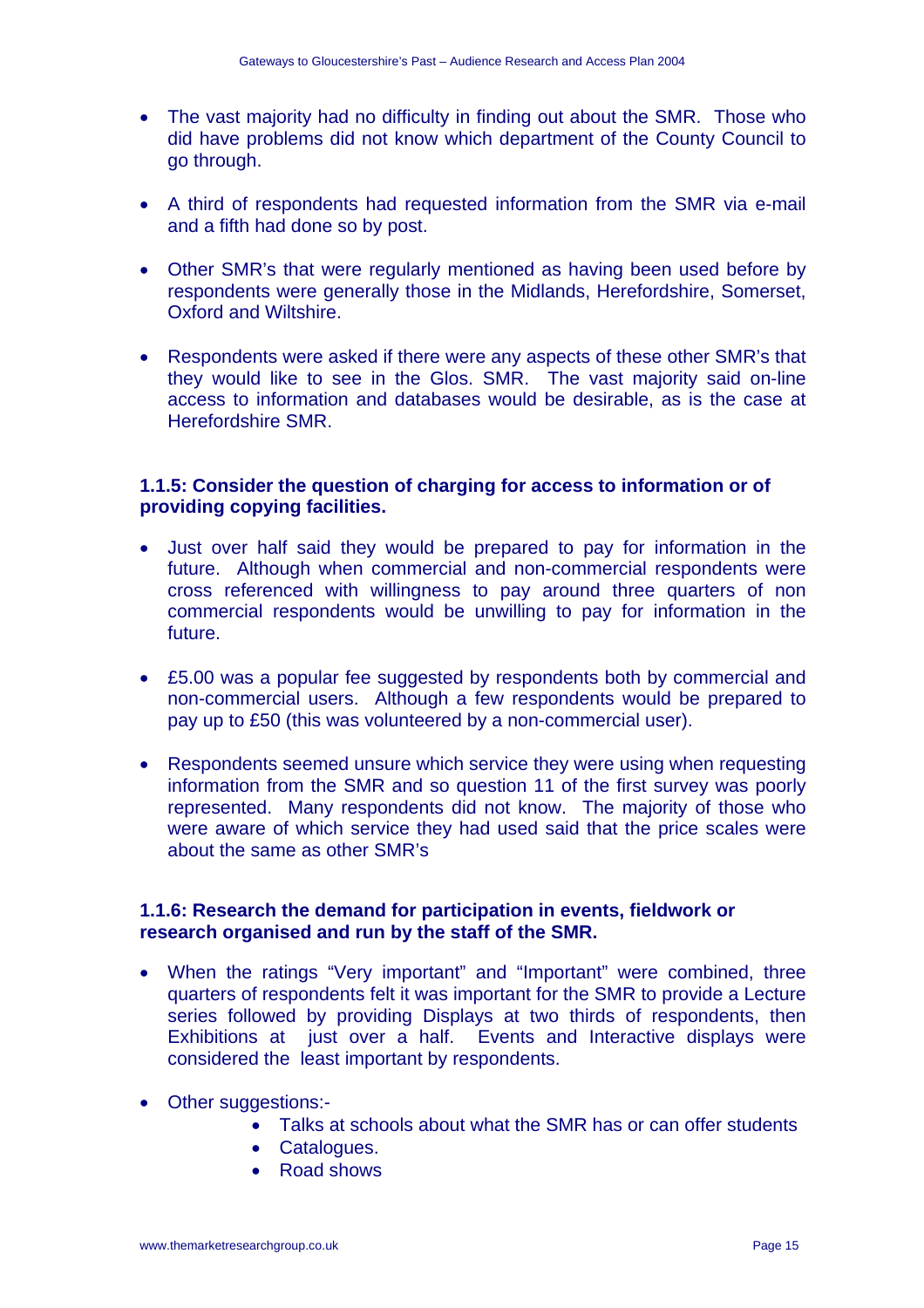• Other information relevant to this objective can be found in section 1.2.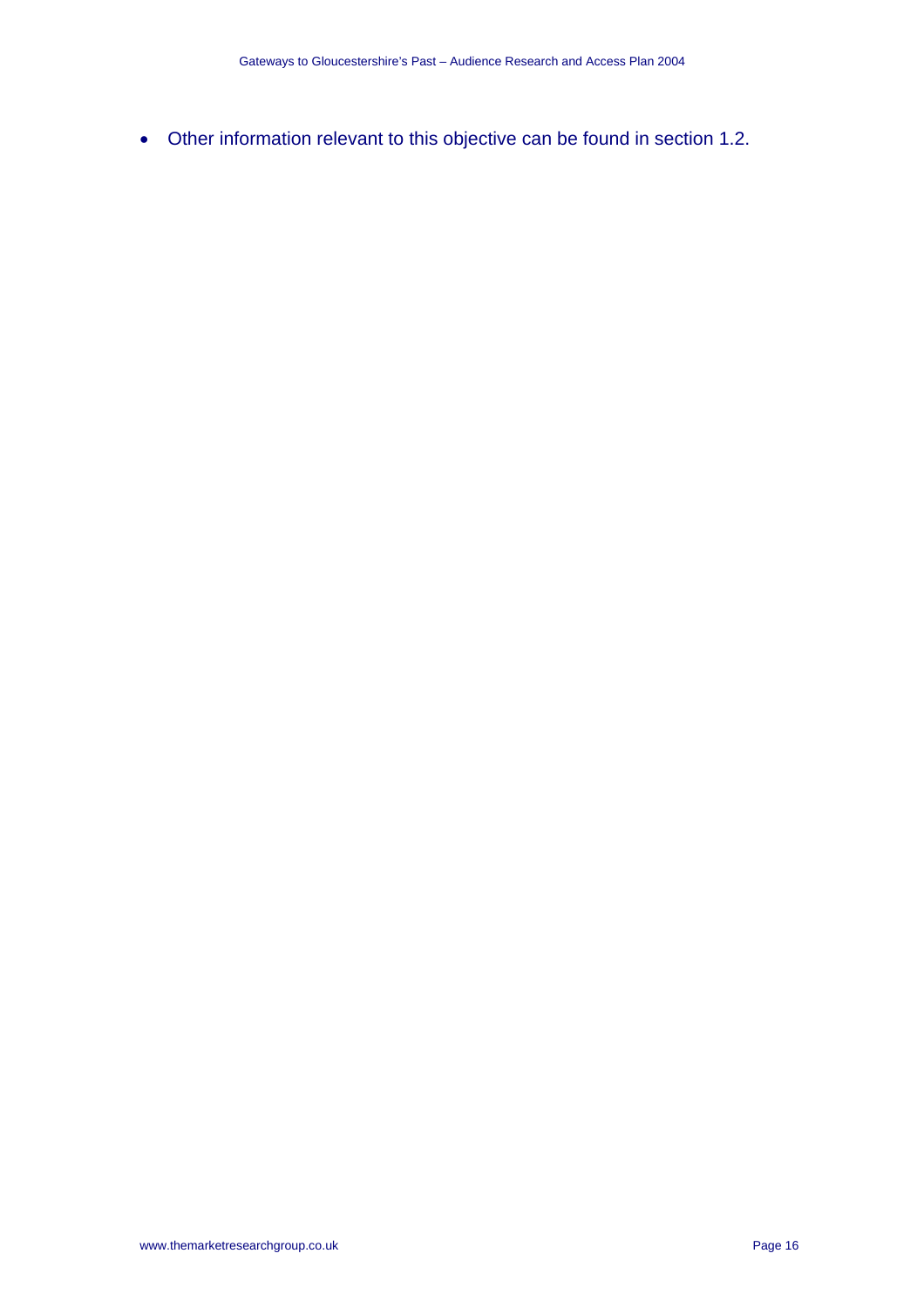#### **1.1.7: Examine possible links with the national curriculum, local schools and colleges and voluntary groups by contacting representatives of these groups.**

• This objective is covered in the second stage of the audience research section 1.2 of the executive summary.

#### **1.1.8: Examine routes to new partnerships with external organisations and departments (e.g. libraries, museums, archives, English Heritage (EH) education department) and research reciprocal gateways to information.**

• This objective is also covered in the second stage of audience research section 1.2 of the executive summary

#### **1.1.9: Develop detailed recommendations for developing audience numbers and variety.**

• This is covered in Section 1.3 of the executive summary.

#### **1.1.10: Produce a list of recommendations for the Access Plan.**

• Recommendations are covered in Section 1.4 of the executive summary dedicated to the Access Plan.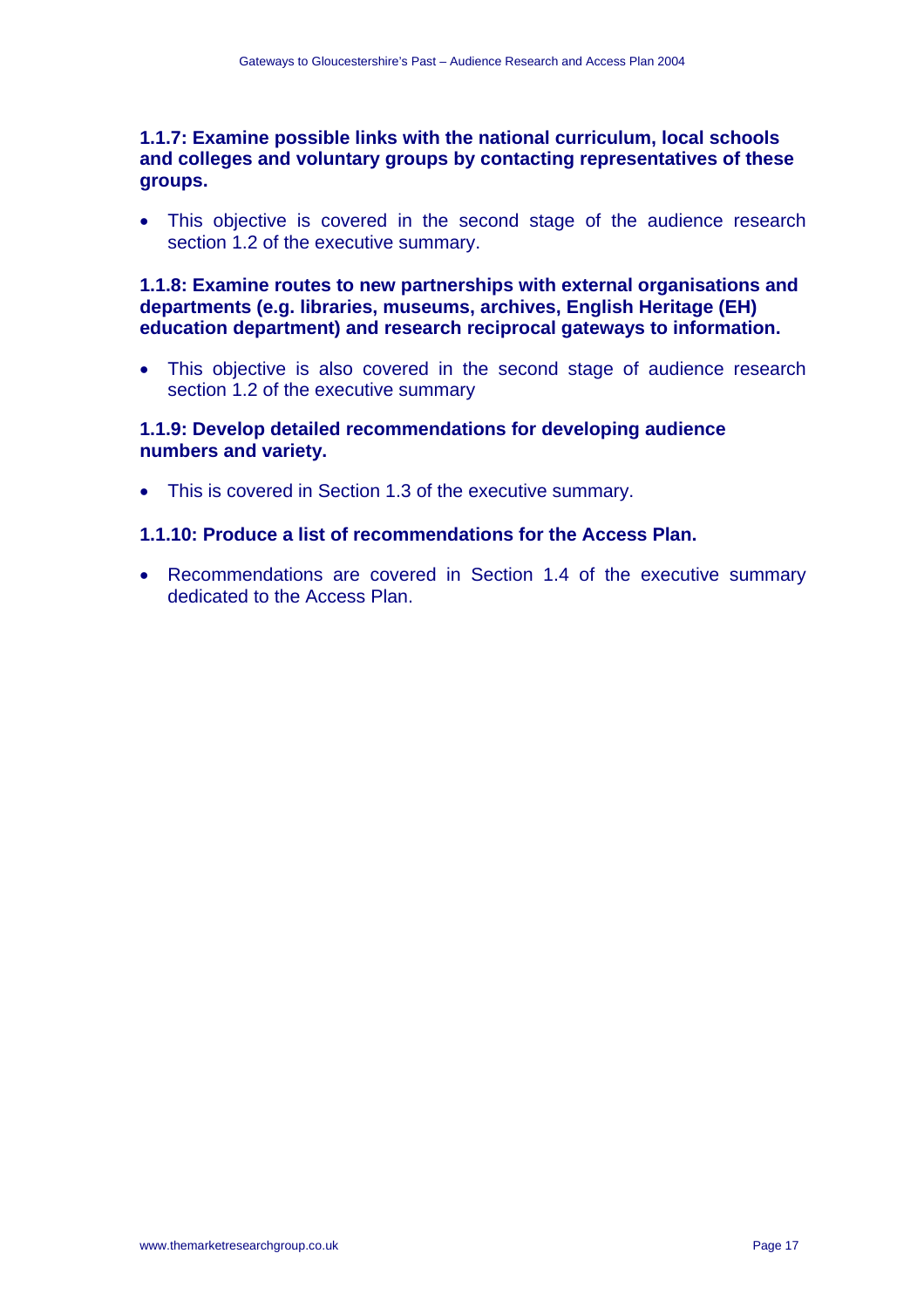## **1.2: Main findings of Audience Research for new or potential SMR users (second stage)**

The following summary has been drawn from the second stage of audience research - new or potential SMR users, and is presented under headings that relate directly to the project's objectives that were not covered fully in the Executive Summary of section 1.1.

#### **1.2.1: Examine possible groups of new users identifying why they are not using the SMR and how they could be encouraged to do so.**

• Interest Groups identified in the first stage of the audience research that were not utilising the SMR at all or as much as they could do, led to the following list of desirable audience groups to be further surveyed:-

> Architects, Builders and Land developers/Real Estate Ramblers Teachers, Lecturers, Education providers Amateur Historians and Amateur Archaeologist IT Experts Organisations involved in land management- voluntary and commercial **Libraries**  Parish councillors and Secretaries and Parishioners Organisations involved in supporting Ethnic minorities through social, economic and environmental means. Landowners both private and commercial

- Many of these groups were not using the SMR because they were not aware of its existence. Many thought that SMR data was only available for professionals.
- Those who did not know about the SMR would need a specific link or example of its relevance to themselves before they would consider using the SMR.
- Just under half of those surveyed would like to know more about the SMR and just over a third were unsure with a "Maybe" response. Of the different user groups well over three-quarters of parishioners, Gloucester. University Staff, and Ethnic organisations. would like to know more about the SMR and half of the builders would also like to know more.
- Over half would use the SMR in the future. There was a very high positive response for all user groups, except for the Ethnic organisations. None thought they would use the SMR in the future.
- A full list of suggestions and reasons for using the SMR in future are in the Appendix 5.5. Amateur local research was high on the list.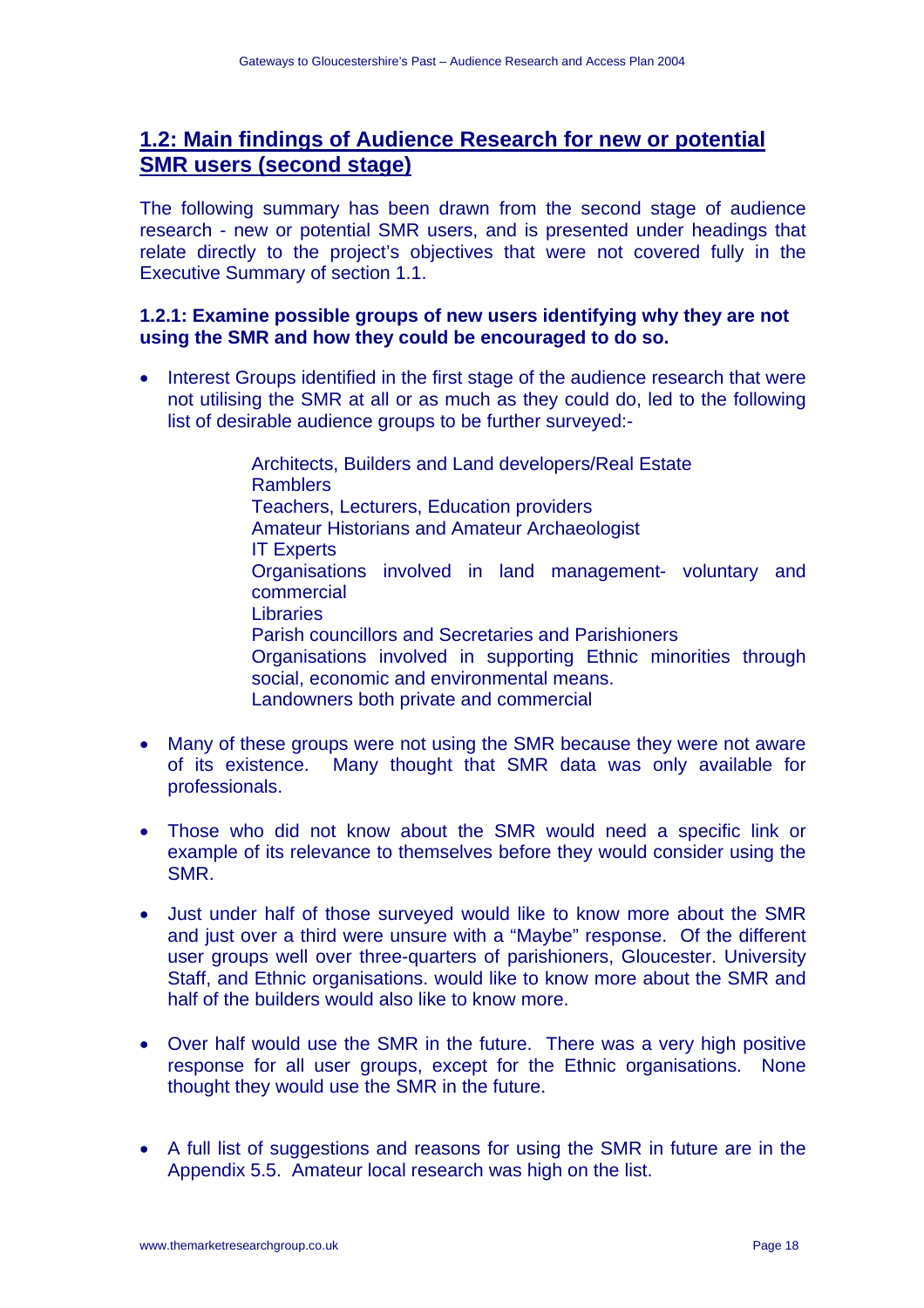- Just under three quarters of respondents had access to the Internet at home. Which is higher than national figures (Ofcom 2004)
- Just under a fifth had Broadband access at home. Again this is higher than National figures (Ofcom 2004) This shows that access to computers and IT is not one of the reasons for not using the SMR other factors must be considered.
- Over two thirds of respondents had heard of the Archaeology Service This means that a third of all those surveyed have not heard of it, this includes a worrying number of Gloucestershire County Council Staff.
- Well over half of those surveyed had no idea what an SMR was. Two thirds of the Gloucestershire County Council staff had no idea what an SMR was and again this is cause for some concern.
- Over two thirds of all respondents had not heard of Gloucestershire SMR. Three-quarters of the Gloucestershire County Council Staff had not heard of their own SMR.
- The majority of respondents had heard about the SMR via the Council Offices. This indicates that other avenues of advertising may need to be explored to promote the Gloucestershire SMR.
- Of those in the survey who had heard of the SMR less than a tenth had used it. A tenth of Gloucestershire County Council Staff had used the SMR service before.
- The majority of people surveyed were spread evenly across the region, there were more women respondents than men. The predominant age group was 55-64 years old but all age groups were represented. There was a small ethnic representation in the research, which was fairly representative of the result from the Gloucestershire 2001 Census.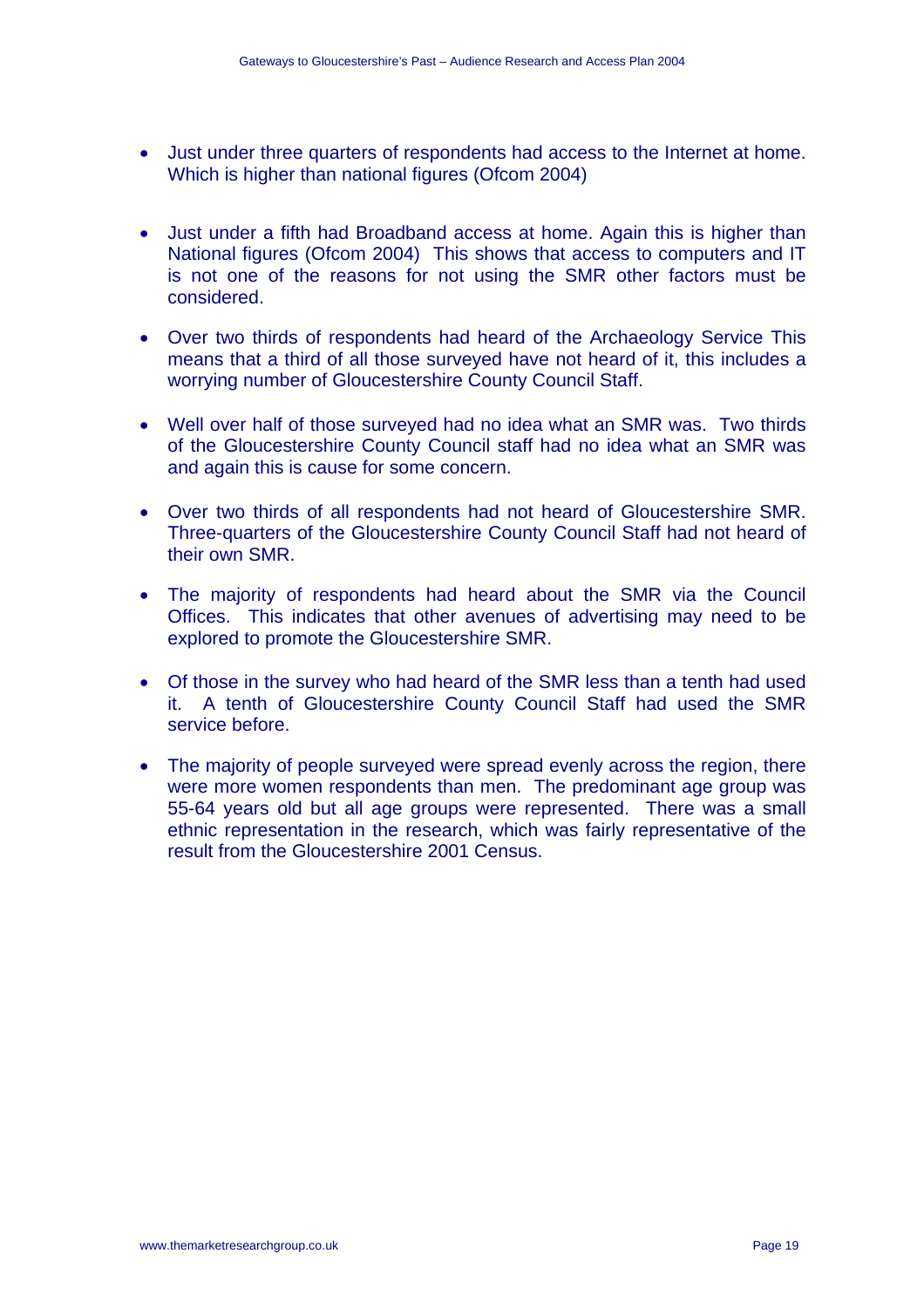#### **1.2.2: Examine possible links with the national curriculum, local schools and colleges and voluntary groups by contacting representatives of these groups.**

- Specific groups contacted were, The South Cotswold Ramblers Association, The Stroud Valley Project, The British Trust for Volunteer Conservation, The Country Landowners Association, The National Union for Farmers, Lecturers at Gloucester University within the realms of Heritage, History and Land Management, the Geography department of the Royal Forest of Dean College, members of various parishes within Gloucestershire and representatives of the Afro Caribbean Association and Roshni ( The Asian Women's' Group)
- Once the content of the SMR was divulged and its relevance identified to all of the above interest groups, many if not all said that they would use the SMR in the future.
- Tim Grubb of the Archaeology Service tried contacting representatives in Education and Libraries. It became apparent that there were no curriculum advisors for History or Geography (the obvious points of contact for the survey work) and subsequently there was a considerable delay in the response from the County Council's Education Department. Tim Grubb (SMR Officer) subsequently spoke with John Tuey (Head of Information Systems within Education) who promised to locate a history teacher to speak to MRG. This never came to fruition.
- Subsequently TG met with John Tuey and James Turtle (Gloucestershire Record Office) to discuss general links to the curriculum, development of the educational GIS system (Digimap) and further meetings. The meeting indicated that there were clear uses for SMR information within the national curriculum and that it was a matter of developing SMR information so it could be used by teachers. Curriculum information was widely available on the Internet and it is clear that further work will be required to identify suitable areas of SMR information to develop. At this stage further contact will be needed with education professionals
- As a result of an interview with a lecturer at Gloucester University it was noted that on-line access to the SMR would be a very valuable research tool to those students researching land management projects. It would also be beneficial to the Archaeology Service in the long run for eliminating time and resources draining repeat phone or e-mail requests from students who may be working on similar projects, if they had free access to the SMR.
- The Ethnic Organisation representatives identified areas where the SMR could be useful to its members. This was mainly through family history and migration research in connection with the war and industrial development.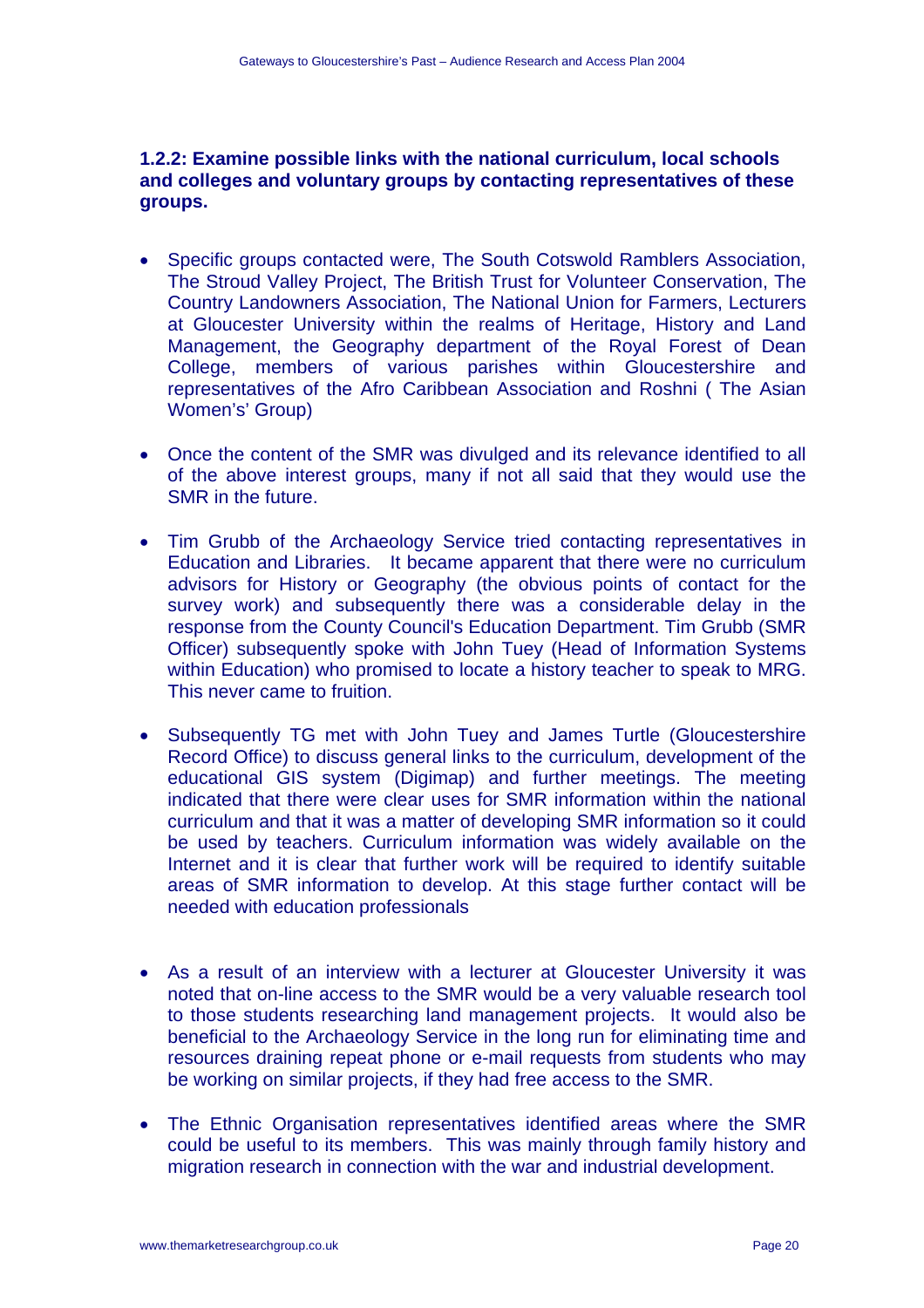- It was also identified that children who had access to free computers at the Afro Caribbean Association at weekends for their Homework Club, may in future be interested in accessing the SMR if there were areas of information contained in it that were relevant to their studies.
- Children attending the homework club are encouraged to be as curious about their own heritage and culture as they are in adopting and absorbing the British heritage and culture. The SMR could be used to help with both these subjects.
- The representative of the South Cotswold Ramblers Association had not been aware of the Gloucestershire SMR. He identified a potential for linking the SMR to the Ramblers Association Website, in order to show unique historical or archaeological aspects of landscapes along pre determined walks. The walkers then had an opportunity to enhance the visual enjoyment of the passing landscape with the support of historical information that could help understand why the landscape is so structured.

#### **1.2.3: Examine routes to new partnerships with external organisations and departments (e.g. libraries, museums, archives, English Heritage (EH) education department) and research reciprocal gateways to information.**

- Tim Grubb also met with Sarah Arnold (Senior Librarian Information Services) to discuss the provision of the SMR using terminals in libraries as well as the display of leaflets and information about the SMR and the Archaeology Service in general. The results of the meeting were very positive and it became clear that the only consideration from Libraries was the amount of space available for displays etc.
- The Archaeology Service (of Gloucestershire County Council) are currently having talks with Cath Graham of English Heritage, looking at "Outreach" programmes and how they can collaborate with these initiatives.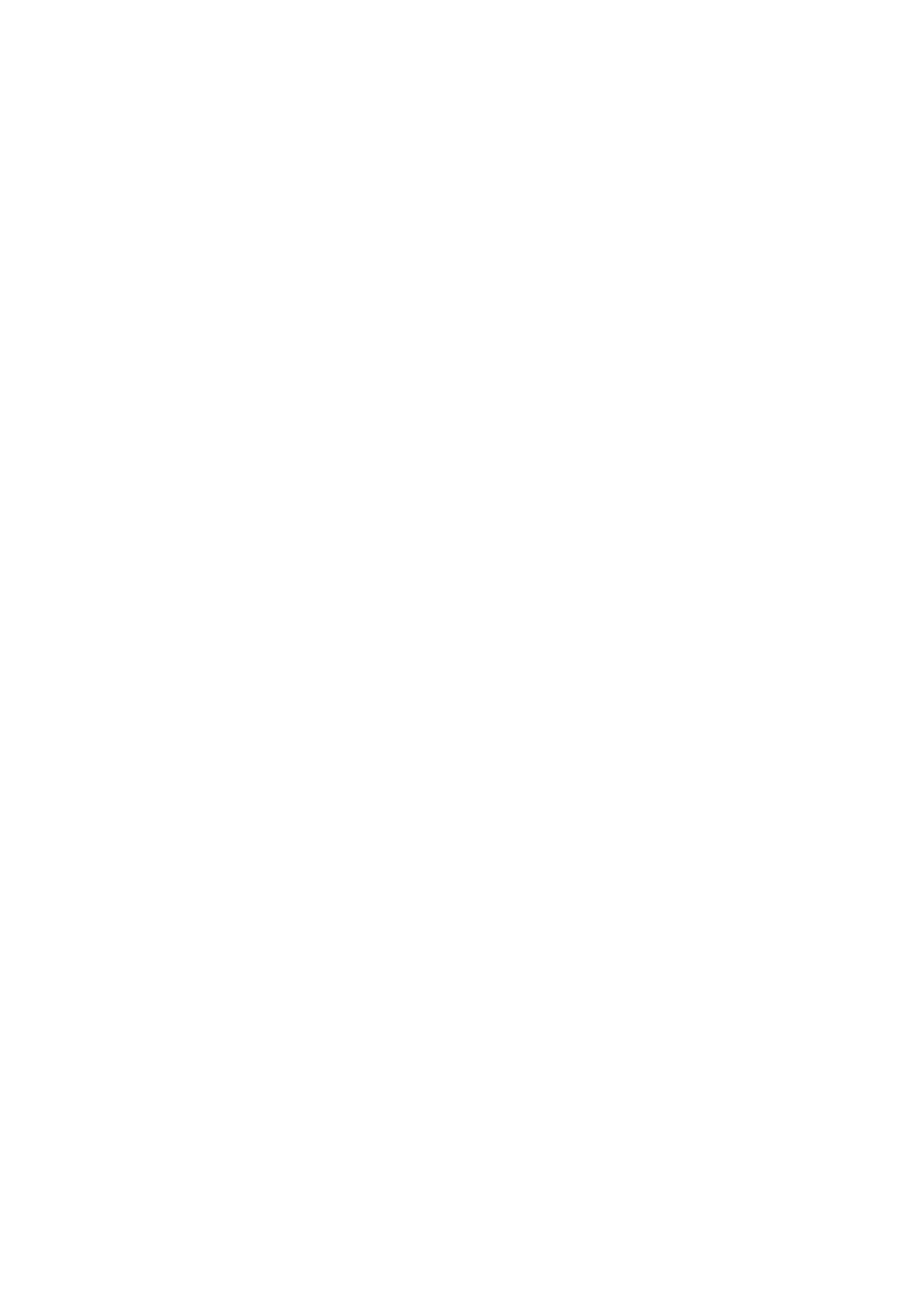### **1.3: Main findings of Audience Research for face to face interviews users and potential SMR users (third stage)**

The following is a summary of the results from the interviews that were transcribed.

Topic 1: What other Cartographic Technology have you used?

(eg."Multi map, Street guides, Get Mappy" or "Get Mapping" Ordnance survey Maps)

- The vast majority of interviewees had used multi-map or street guide or some form of route finder technology.
- Only 7 people out of the 25 interviewed had not used digital map technology.
- Topic 2. How comfortable are you with surfing the NET and using different search engines?

(On- line searches as opposed to search in a library or a counties record office. Digital imagery as opposed to hard copy of maps

Are you aware of the speeds of your computers and what type of Internet provision do you have)

- The vast majority of people were very comfortable with surfing the Net.
- A small number didn't like surfing and preferred the traditional method of researching via books and archives.

Topic 3. Did you know this kind of technology was becoming available to all?

- Very few people were aware that this sort of technology was available on line. Only those who were commercially linked with IT were aware.
- Topic 4. Would you be interested in using this technology if it was available through the Gloucestershire SMR?

(Were you aware that Glos. had tithe and Os maps, aerial photographs etc)

- Nearly all interviewed were interested in online access to the SMR.
- Only 2 people said they had no use or interest for it.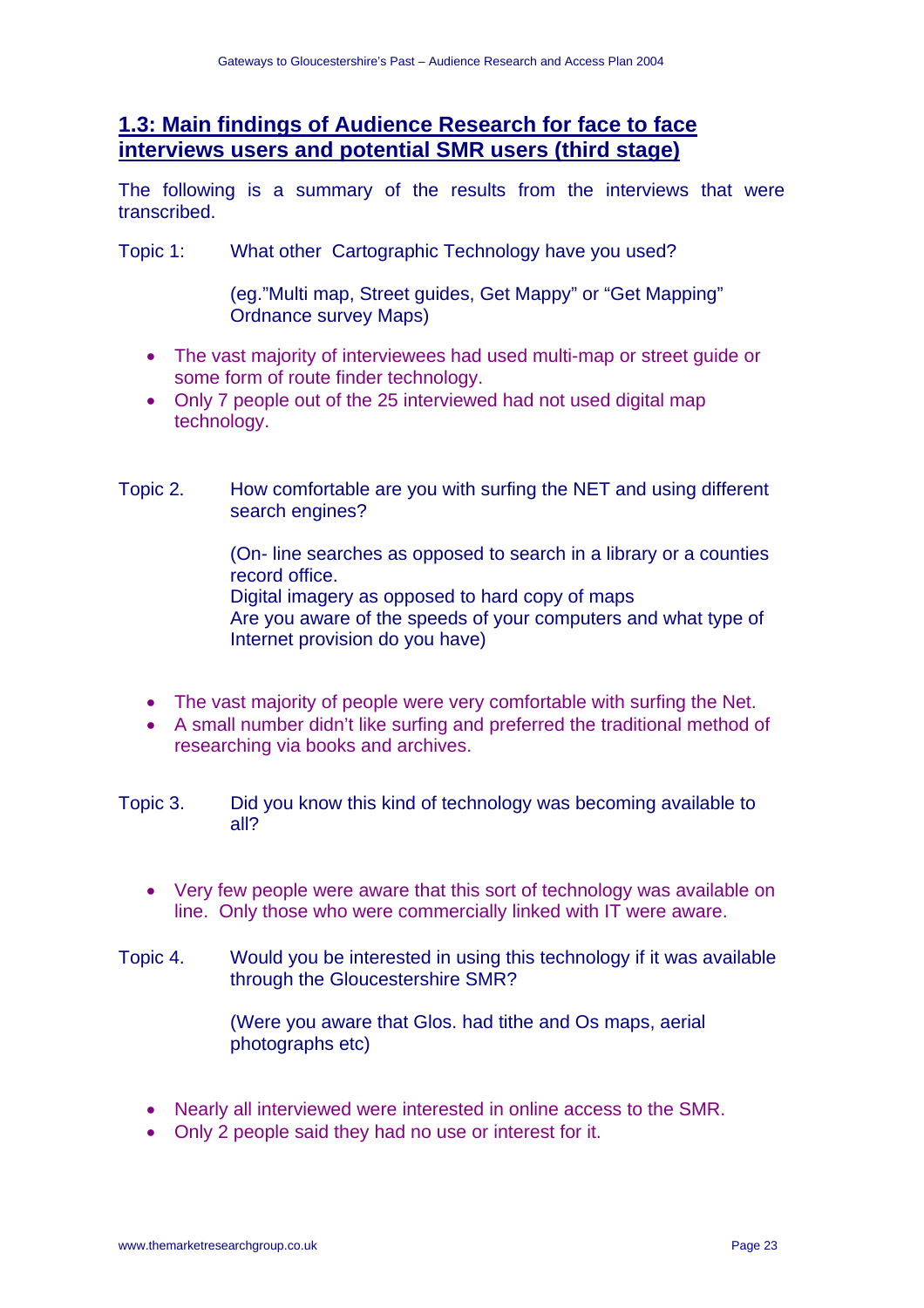- Topic 5. What other uses can you think of that this facility could be used for?
	- The vast majority had positive comments about who would use it and how the technology could be used. Some examples were for Parish plans, researching local parish history, family history, genealogy, having an aerial photograph printed of local parish. General interest in archaeology of back garden. Planning walks, motivating locals into taking ownership of their parish and its landscape and researching the migration of ethnic groups through industrialisation and the war.
- Topic 6. Would you think this technology is likely to be used more for commercial use or for personal interests/studies or amateur interest groups?
	- The vast majority could see no difference in the demand for this service commercially or non commercially.

Topic 7. How would you like to use this technology?

(Personal Use Commercial/Business Uses Parish Surveys/Planning Equipment at Gloucestershire to print out big maps etc)

- The vast majority of people liked the idea of being able to view information on line and then select what they wanted to either down load. If it was a map then they would like to be able to request maps and get Gloucestershire SMR to print them out in colour and post them off.
- Hyper links from other connected sites to do with history, walking, genealogy, war research, and industrial development.
- Land developers currently use Pro Map and if an on line form was designed to extract the relevant SMR information that would be very useful.

Topic 8. Would you like to be able to feed back information into the SMR?

(Red-lining/scribbling on the screen What format would you then like the information in?)

- Very positive feedback on feeding information in from local knowledge.
- Only concerns were speed of sifting and sorting data to make it sterile for public use and viewing.
- Accuracy was another issue how quickly would the SMR be updated
- Care to be taken in publicising sensitive data
- Concerns from CLA membership not to promote trespassing.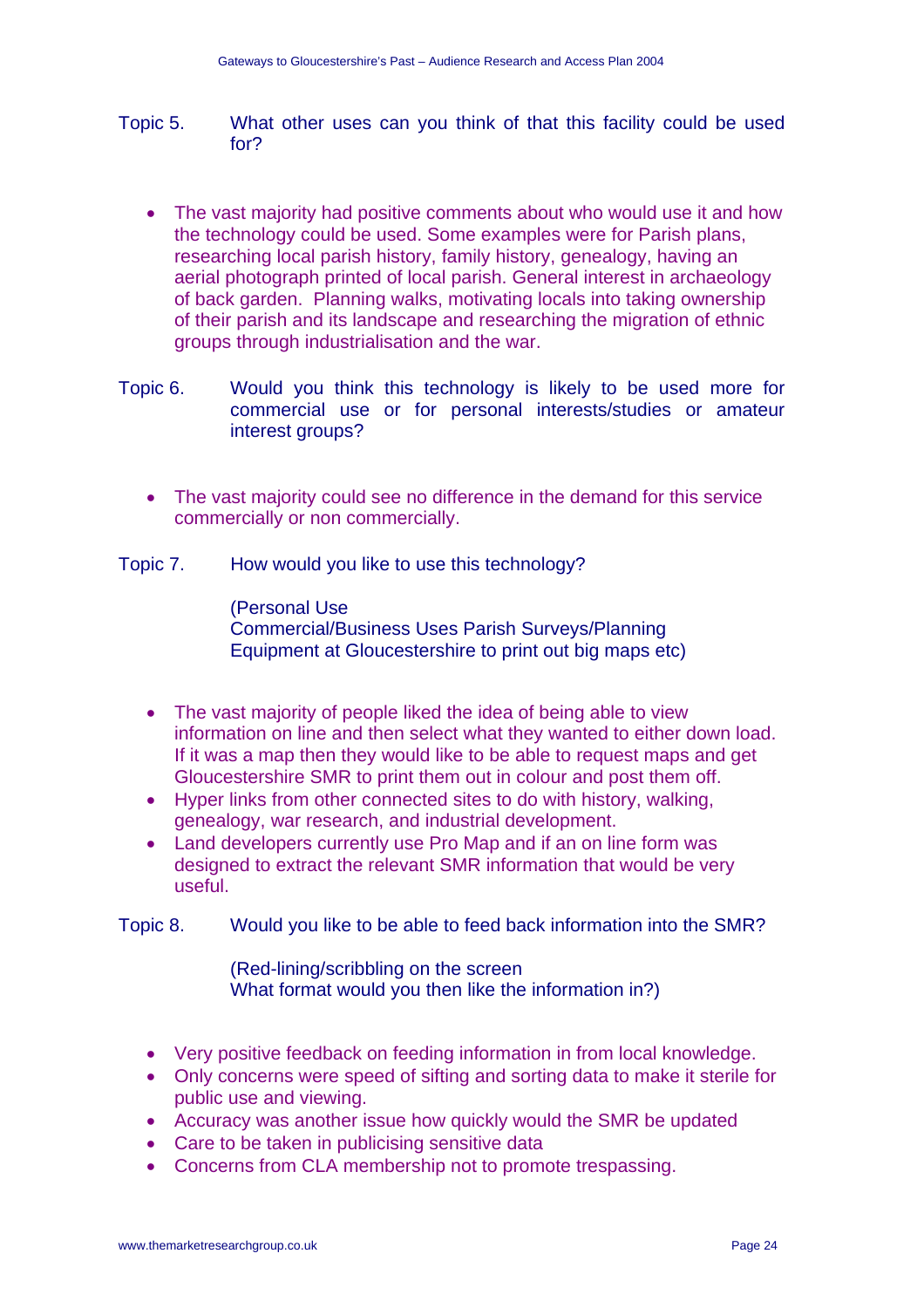- Red-lining was well received especially by the less IT oriented interviewees.
- Mixture of downloading files and receiving maps and photos through the post was how the majority wanted to receive information.
- The commercial element would prefer to download info and pay for it as they went.

Topic 9. How do you think this facilities should be paid for?

(Private/personal non commercial use and Commercial Use Levels of service)

- Generally non commercial users felt they should not have to pay for viewing data and information from the SMR. However they realised that some revenue must be generated in order to maintain the SMR.
- People were prepared to pay for maps and photographs to printed off.
- Commercial users already pay but would be keen to have access to online information especially if it was up to date and reliable.

Topic 10. Other Services provided from Gloucestershire SMR.

(e.g. Lecture series, excavations, things found, leaflets that provide history along walks etc.)

- Not many suggestions other than continuing to do what they do already, plus provide a better equipped PRO where SMR data can be viewed online and in hard copy with facilities to print off large maps.
- Experts on hand to answer questions.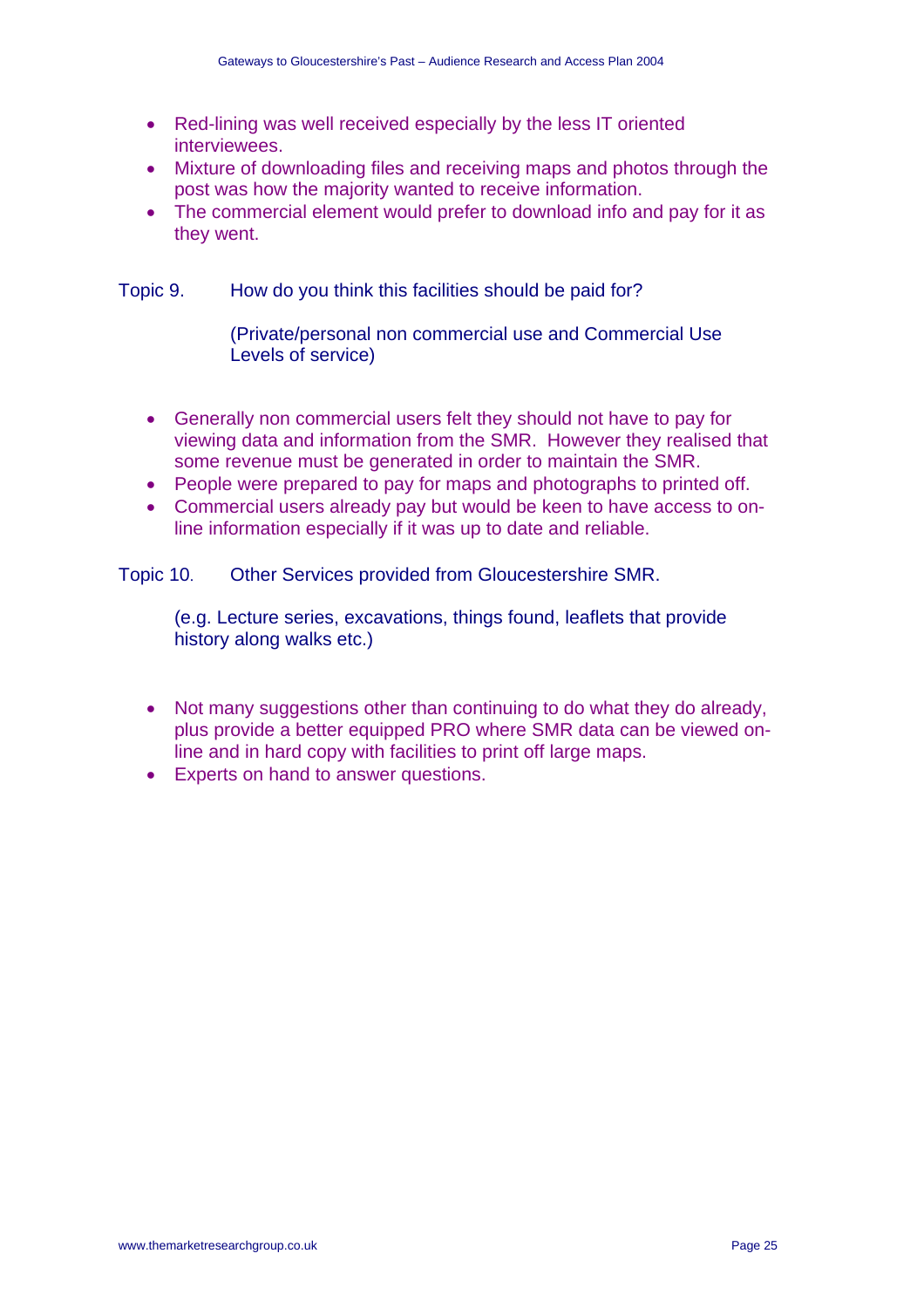#### Topic 11. Any concerns or other issues

- Concerns about disabled access for the PRO and SMR if they are to be combined.
- Good lighting need in SMR.
- Libraries to be more integrated with SMR i.e. to have more knowledge about it so that it can be better used
- Many comments about lack of publicity for SMR.
- If SMR is to be used more i.e. which will help generate revenue to sustain it then it must be promoted.
- 67% of all those surveyed in Gloucestershire (through parish councils, architects, builders, Gloucestershire CC staff and Gloucester University and ethnic organisations had not heard oft the Gloucestershire SMR.
- Better links with HE and FE to meet the needs of curriculum.
- Huge potential for SMR usage through the ever increasing "retired market", time on their hands and an increasing interest in history stimulated by such programmes as "Time Team".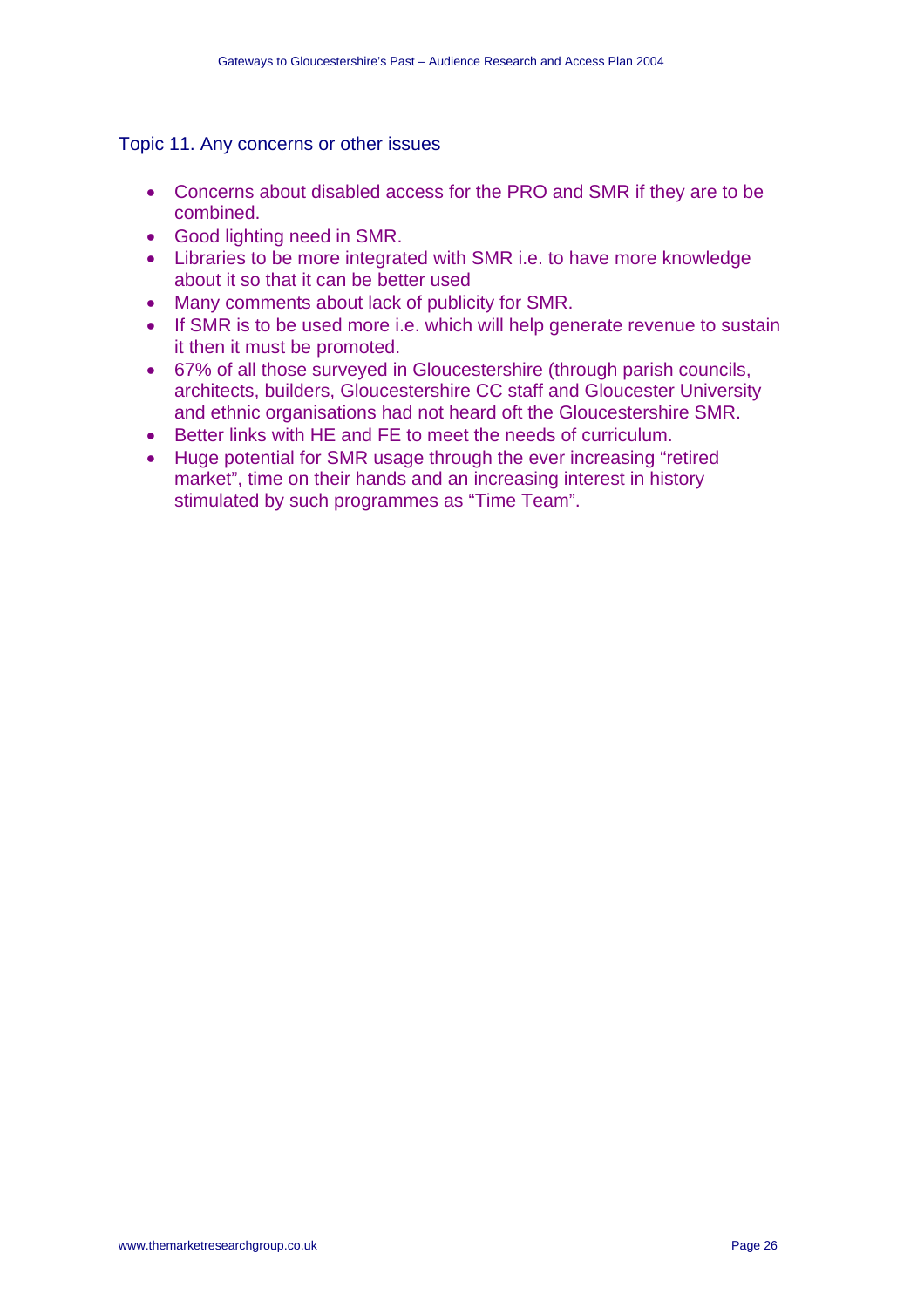# **2: Audience Development Plan**

This section uses the findings of the audience research to inform the structure of an Audience development plan. This is a summary of the audience development plan and the full plan can be found in section 6.1.

### **2.1: Potential Audiences and Priority Audiences**

All potential audiences and priority audiences were identified within the audience research. These are:-

> Architects, Builders and Land developer/Real Estate Ramblers, and other specialist interest groups Educators within primary, secondary, further and higher institutes Amateur Historians and Amateur Archaeologist Professionals working within land based enterprise or conservation Libraries and Other Archives Parish councillors and Secretaries Ethnic minority groups Land owners both commercial and leisure Children and young adults Retirees

# **2.2: Objectives for Audience development**

- Inform and educate Gloucestershire County Council staff about the Archaeology Service and the SMR with a view to promoting the service from within.
- Design different promotional leaflets or information sheets that will show the different user groups how the SMR can be relevant to their needs.
- Translate leaflets and information into languages where appropriate.
- Hold talks at other organisations and institutes to encourage interest in the SMR. Including the ethnic organisations where a relevant interest link needs to be established.
- Contact the Rambler Association with a view to linking information form the SMR to their web site.
- Contact History and Geography Teachers in local education institutes with a view to passing on literature about the SMR.
- Consider holding a series of talks and demonstrations at schools and colleges during class time about the SMR's content and how to use it.
- Contact the Country Land Owners Association (CLA) with a view to reassuring them as to the integrity of the SMR and protecting any sensitive data.
- Design an on-line feedback questionnaire for the SMR to monitor the different user groups.
- Establish a mission statement that can be used in promotional material.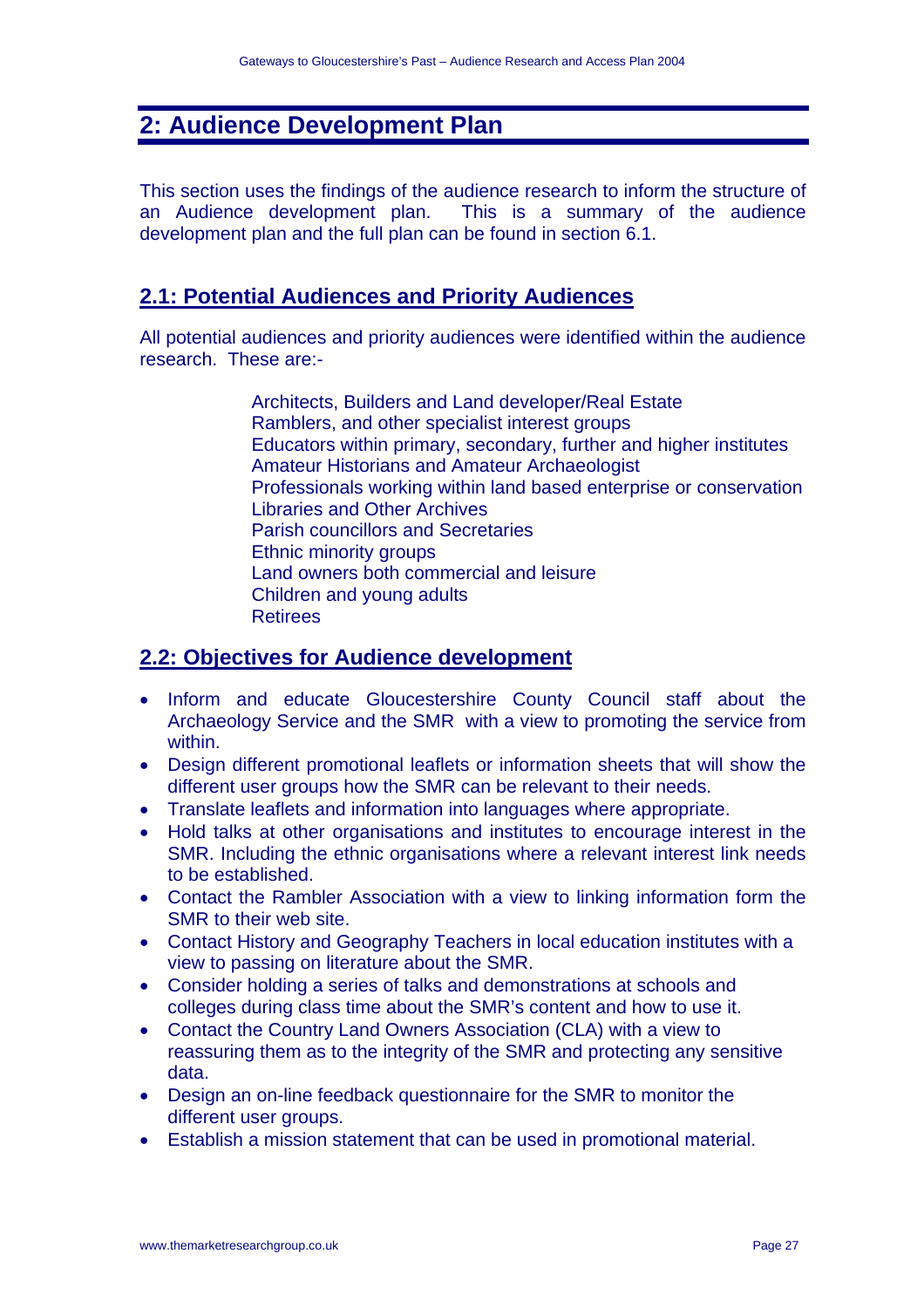- Organise a mail shot of this promotional material to all potential new user groups.
- Place a series of adverts within Parish magazines as this would reach one of the larger potential audiences of retired people and those with time to spend on research into local history or archaeology.
- Maintain the quality of service of the SMR by establishing means of revenue generation, which can in turn maintain the SMR e.g. charging visitors to the SMR for assisting them with research and charging for photocopying and printing.
- Obtain permission to place hyper links for the SMR on like minded or similar websites for example the Ramblers Association or any Family History Websites or any other archive sites.
- The National Trust (NT) has one of the largest Sites and Monument Records. It is not available on-line yet. When the NT SMR does becomes available on-line it would be desirable to have a hyperlink on their website.
- It may be appropriate to run travel shows and mobile SMR workshops in conjunction with the NT to help promote access to heritage information.

## **2.3: Action Plan**

The following section is an action plan for each of the targeted audiences.

#### **2.31: Architects, Builders and Land developer/Real Estate**

This is audience is already using the SMR but will benefit significantly if information is to become available on-line. On-line access to the SMR needs to be designed with their needs in mind. Further discussion with such agencies will benefit both parties when it comes to information provision and information retrieval.

A system for paying which allows such agencies unfettered access to all the information they need must be carefully set up. Different options could be to have an account that you pay monthly for unlimited access or a "pay as you go" system. With either a log in code or Membership numbers.

#### **2.3.2: Educators within primary, secondary, further and higher institutes**

The SMR must link into the national curriculum. There are the obvious educational subjects such as Geography and History but the teaching of other social and science based subjects would also benefit from the information that is provided within the SMR.

Again promotional material must be designed to highlight areas where the SMR can benefit each subject matter towards teachers/Lecturers as well as children and young adults.

#### **2.3.3: Amateur Historians and Amateur Archaeologist**

Many of these interest groups are already aware of the information within the SMR but on-line access as well as a greater access to staff who maintain the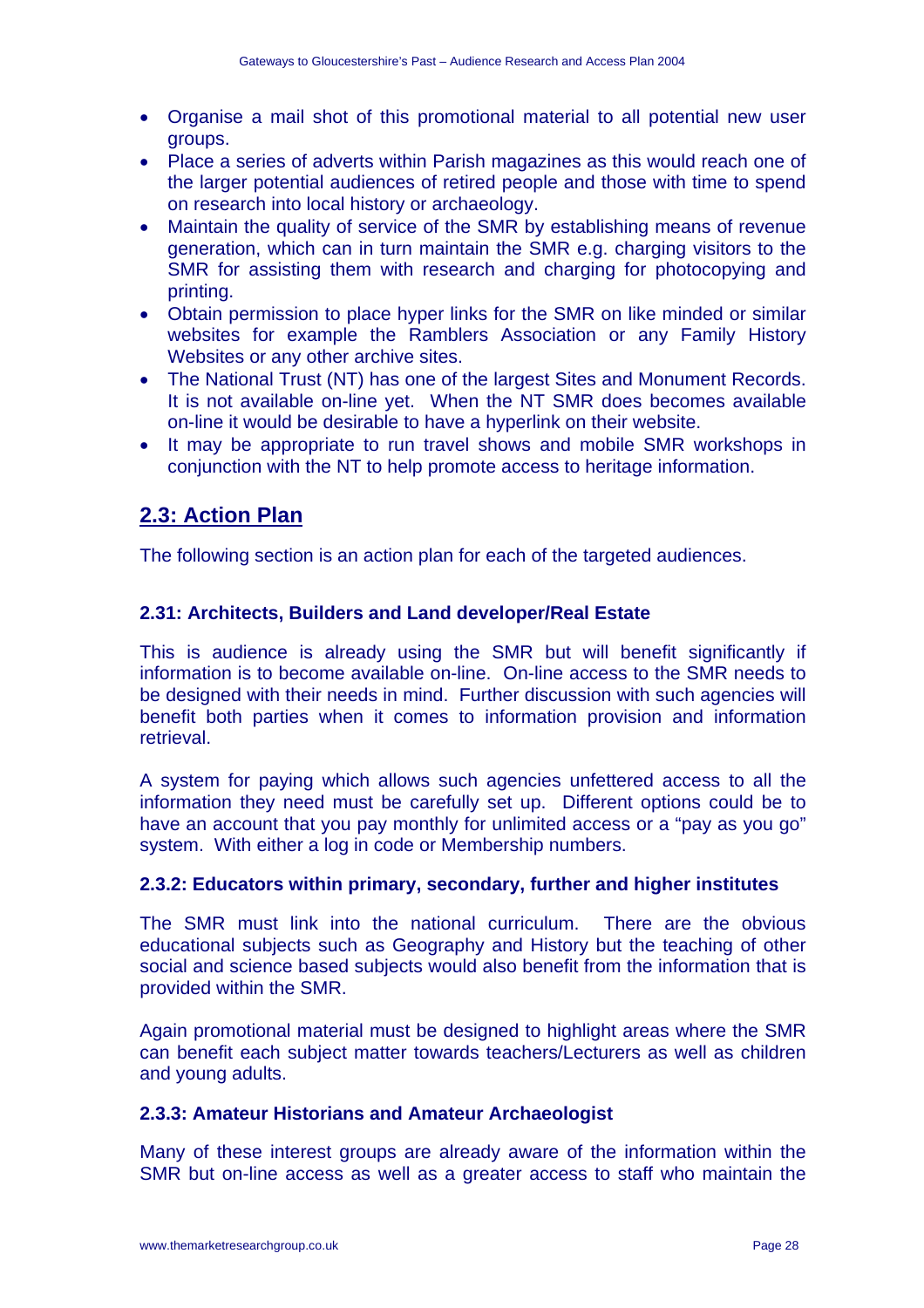SMR would benefit this group enormously. They would also benefit from open forums and talks held by the SMR that could further educate these groups in subjects they would like to learn more about.

Perhaps the a volunteer system could be set up with the Amateur interest groups to help collect information for the SMR.

#### **2.3.4: Professionals working within land based enterprise or conservation**

Agencies such as the BTCV and The Stroud Valley Project would benefit from having access to the SMR so that they can build up a picture of how land use has evolved over a specific area. They need to be contacted and taught how to use the information within the SMR to enhance their Project Management and to help enthuse locals within the area who may become better involved with local projects.

#### **2.3.5: Libraries and Other Archives**

Access to the SMR on-line at Libraries would greatly reduce any physical barriers to individuals as Public Libraries have to have disability access and there is free access to computers. The staff could also help promote the SMR and educate people as to what can be found within it.

#### **2.3.6: Parish councillors and Secretaries**

This groups is compiled of a mixture of Amateur Interest groups, Educators, Retirees, Land owners etc. They are heavily involved in the dynamics of Parish Life and its daily routine. Promoting the SMR to this group would have a far reaching affect. The SMR can be used to help develop land, land use and landscape as well as protect it.

#### **2.3.7: Ethnic minority groups**

There was no use of the SMR by any Ethnic user. Steps must be taken to inform and promote. It is possible to develop this as an SMR audience if a link can be found between their culture and interests and the content of the SMR. Translated leaflets that highlight these relevant links must be widely distributed if this audience is to be developed. Again the links can be enhanced through community education as well as through the national curriculum. If second and third generation children integrate more freely with the culture of their region through subjects they are taught that draw from information within the SMR then this information may flow back up through the generations.

#### **2.3.8: Land owners both commercial and leisure**

Promotion to these group could provide a revenue for the SMR. Leaflets could promote the ability of The Gloucestershire SMR to print off annotated maps detailing fields, boundaries, tithes, aerial photographs and historic land use.

Landowners may be encouraged to use information from the SMR to protect designated sites or to help develop areas of land that could have a better use to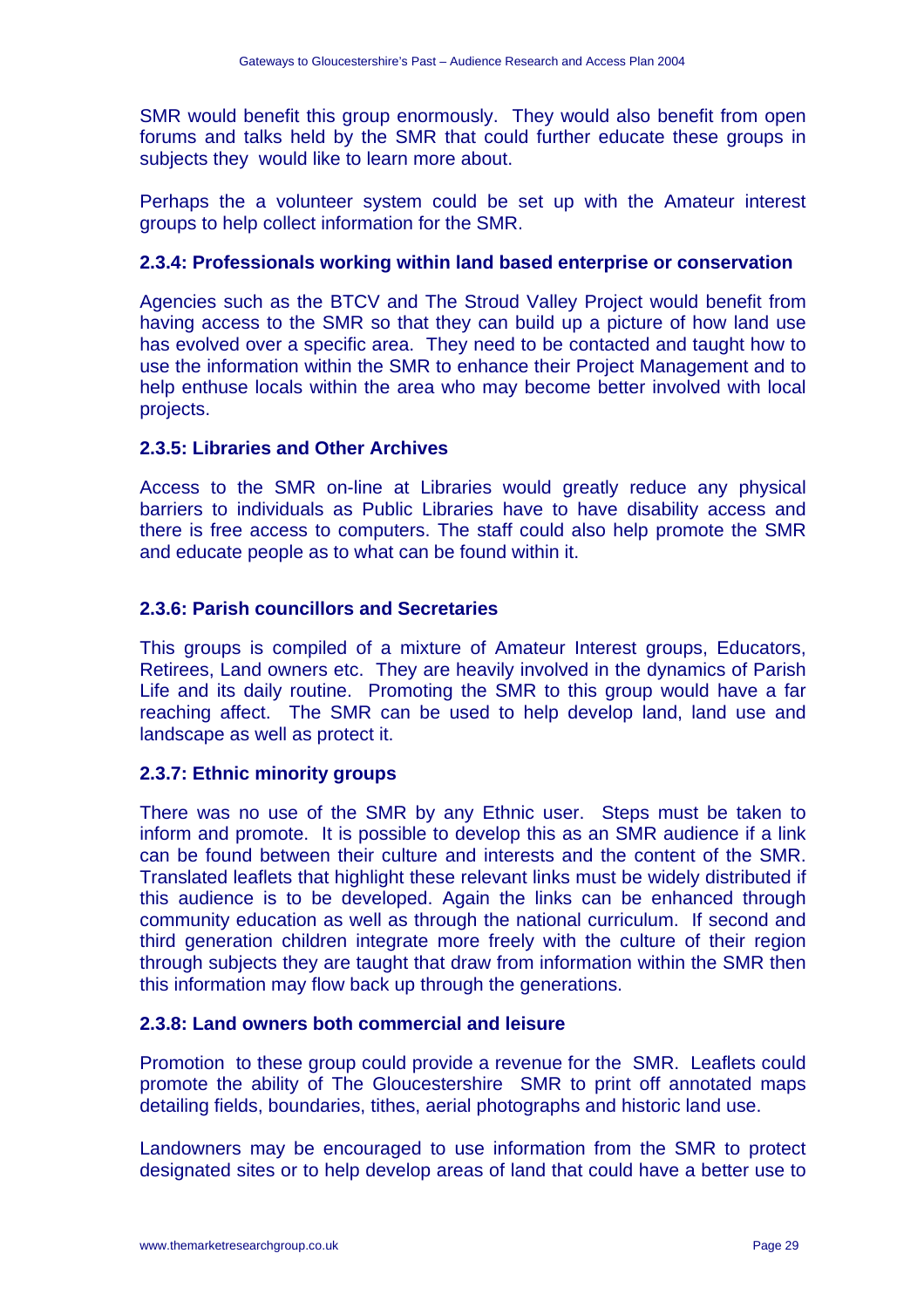#### the community

#### **2.3.9: Children and young adults**

See comments in section 2.3.2. Also design study packs to help all, navigate their way around the SMR.

#### **2.3.10: Retirees**

See comments in section 2.3.6

#### **2.3.11: Others**

Make direct contact with all those individuals, organisations and agencies that did not respond to previous surveys and educate them of the relevance of the SMR to their particular field.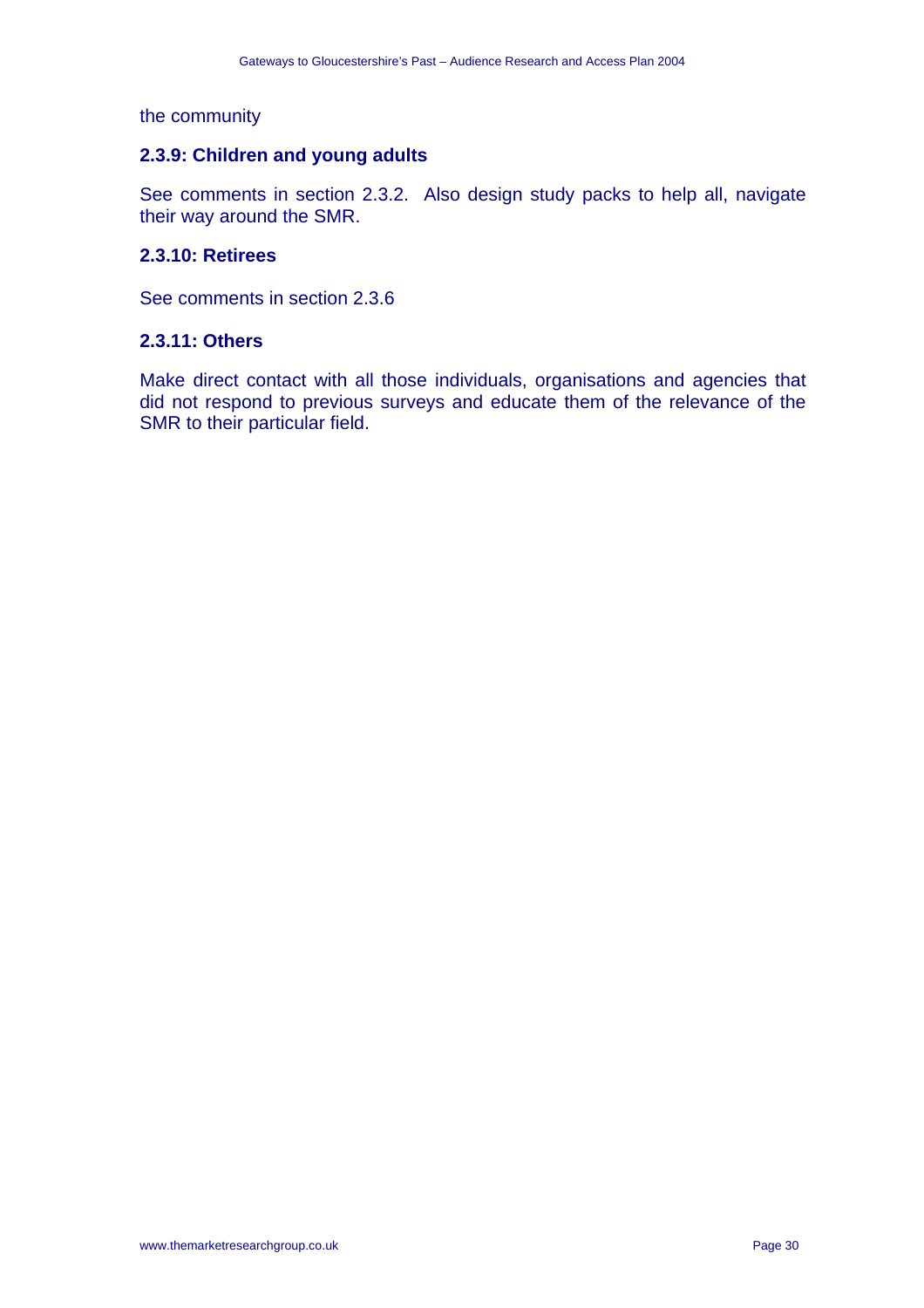# **3: Access Plan**

This is a summary of Section 6.2 which details the full extent of the Access Plan. The following headings are related to page 4 of the HLF booklet – What is an Access Plan?

## **3.1: Barriers**

Users and non users of the Gloucestershire Sites and Monuments Records currently suffer barriers to access under all of the following headings:-

| There is no active promotional material advertising the<br>Organisational<br>Archaeology Service and many people still believe that data<br>held by County Councils is for internal use only<br>The Archaeology Service is located within Shire Hall on the<br><b>Physical</b><br>second floor. There is limited space for visitors, There are no<br>disabled toilet facilities although there are lifts that provide<br>access to all floors<br>There is no sign-posting to the SMR within the building. No<br><b>Sensory</b><br>promotional Material<br>Data held within the SMR is of a technical nature and would<br><b>Intellectual</b><br>need to be explained to laymen |
|--------------------------------------------------------------------------------------------------------------------------------------------------------------------------------------------------------------------------------------------------------------------------------------------------------------------------------------------------------------------------------------------------------------------------------------------------------------------------------------------------------------------------------------------------------------------------------------------------------------------------------------------------------------------------------|
|                                                                                                                                                                                                                                                                                                                                                                                                                                                                                                                                                                                                                                                                                |
|                                                                                                                                                                                                                                                                                                                                                                                                                                                                                                                                                                                                                                                                                |
|                                                                                                                                                                                                                                                                                                                                                                                                                                                                                                                                                                                                                                                                                |
|                                                                                                                                                                                                                                                                                                                                                                                                                                                                                                                                                                                                                                                                                |
|                                                                                                                                                                                                                                                                                                                                                                                                                                                                                                                                                                                                                                                                                |
|                                                                                                                                                                                                                                                                                                                                                                                                                                                                                                                                                                                                                                                                                |
|                                                                                                                                                                                                                                                                                                                                                                                                                                                                                                                                                                                                                                                                                |
|                                                                                                                                                                                                                                                                                                                                                                                                                                                                                                                                                                                                                                                                                |
|                                                                                                                                                                                                                                                                                                                                                                                                                                                                                                                                                                                                                                                                                |
|                                                                                                                                                                                                                                                                                                                                                                                                                                                                                                                                                                                                                                                                                |
|                                                                                                                                                                                                                                                                                                                                                                                                                                                                                                                                                                                                                                                                                |
| Social &<br>Lack of knowledge of the service and its relevant use to all,                                                                                                                                                                                                                                                                                                                                                                                                                                                                                                                                                                                                      |
| particularly those within ethnic minorities and lack of<br><b>Cultural</b>                                                                                                                                                                                                                                                                                                                                                                                                                                                                                                                                                                                                     |
| promotional leaflets translated into appropriate languages                                                                                                                                                                                                                                                                                                                                                                                                                                                                                                                                                                                                                     |
| Financial<br>Not so many financial barriers, private enquiries only charge for                                                                                                                                                                                                                                                                                                                                                                                                                                                                                                                                                                                                 |
| photocopying costs                                                                                                                                                                                                                                                                                                                                                                                                                                                                                                                                                                                                                                                             |

## **3.2: Priorities**

There is a huge potential for increasing SMR audiences. The following bullet points identify the priorities for increasing audience numbers.

- Educate internal staff to promote the service from within.
- Establish contact and links with Tourism partners to promote the historical and archaeological aspects of the region promoting the SMR as a research tool for adding value to holidays. Visitors can then research aspects of areas they are interested in.
- Locate space to house the SMR to improve physical access to records maps and photographs.
- Produce leaflets and other promotional material to advertise the SMR and its content.
- Leaflets could be translated into relevant languages to reduce barriers from social and cultural aspects.
- Leaflets must be tailored to different user groups to highlight the relevance of the SMR information to them specifically
- The service received by existing users of the SMR is high so this needs to be maintained and then the reputation of the SMR will grow by word of mouth.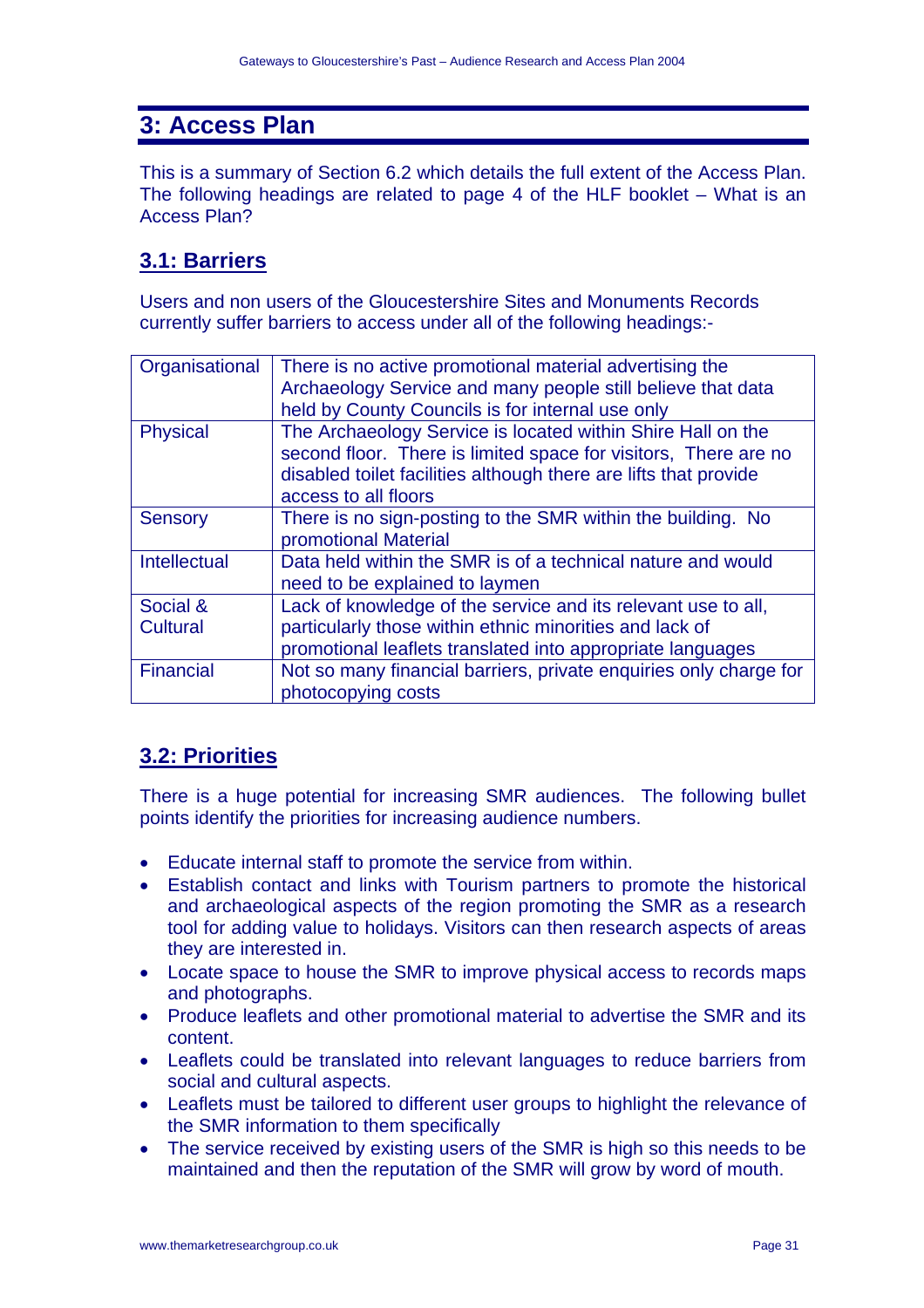- Establish a timetable and rota staff to be available in the SMR for private consultation and provision of advise.
- Design a simple search facility on the SMR Website to allow easy and quick access to all information contained within the SMR. This needs to be designed to cope with complicated enquiries as well as simple ones.
- The ability to search should cross reference within a multifunction search facility, i.e. people should be able to locate monuments, objects, buildings, maps, photographs and information; via a specific named location , a specific period or date or specific name of the information required.
- The new location that would house the SMR must have good lighting, disabled access, computers, photocopy machines, plotters and a reference section.
- Links must be established at an early stage with other like minded or relevant websites.

# **3.3: Action Plan**

- Locate a suitable building to house the physical aspects of the SMR and to locate appropriate research equipment, including computers plotters and photocopy machines.
- Write a mission statement for promotional material and widely distribute.
- Design a suitable search facility within the SMR for On-line access.
- Maintain high standards of material within the SMR and check the providence of new data.
- Maximise promotion by linking in with all available on-line archives and websites of like minded interest groups.
- Make staff more available to answer queries in the drop in centre or assist in searches both on-line and physical.
- Identify all possible interest groups and design advertising material to promote all aspects and services provided by the SMR and its staff.
- Make the SMR secure from those who may abuse sensitive data and reassure those landowners affected by the freedom of access to such data.
- Monitor information going into the SMR for slander, or inappropriate references.
- Monitor feedback from all user groups via an on-line survey or a postal survey using SMR enquiry form information from those who still request information from the SMR remotely not by computer.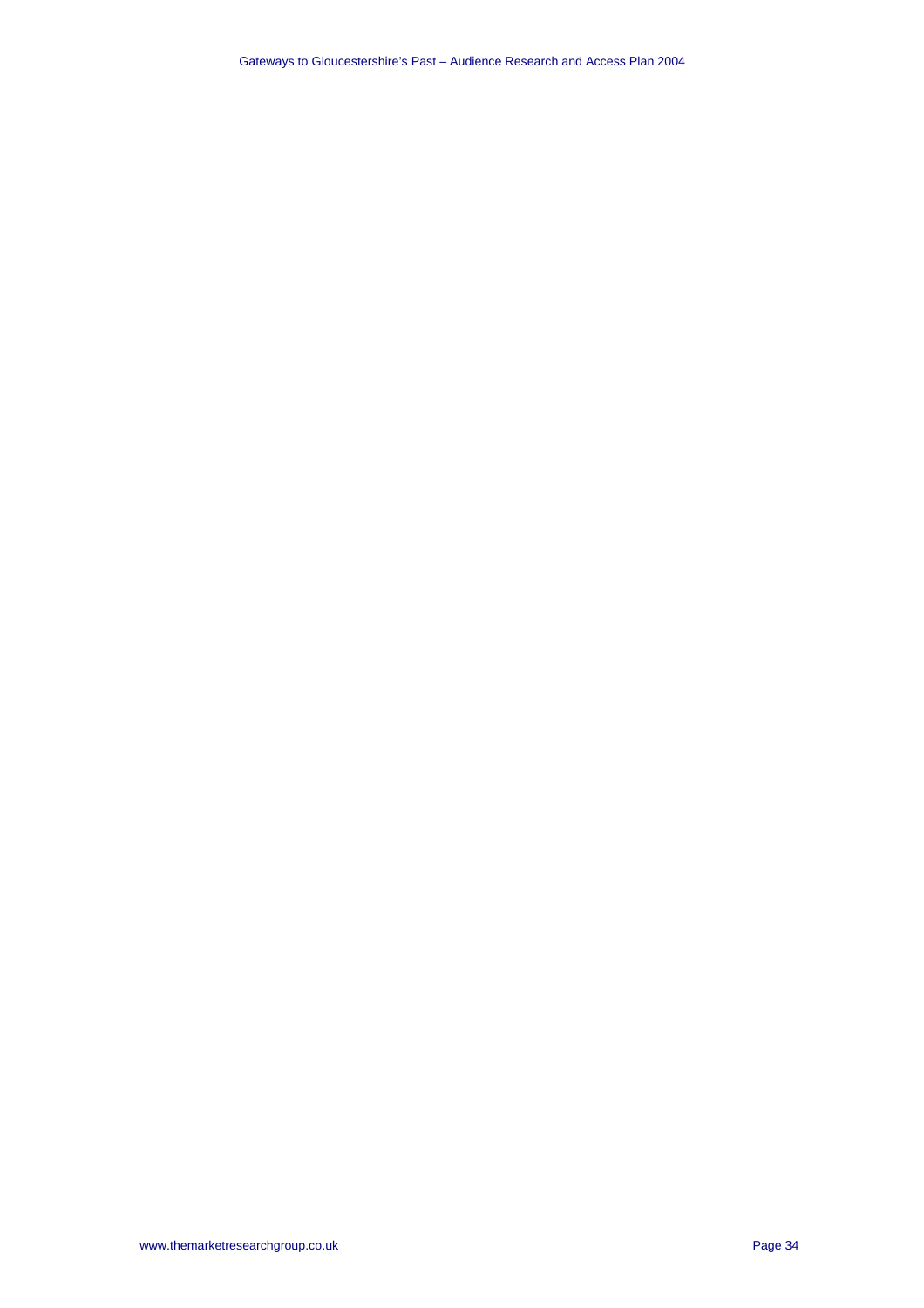# **4: Project Research Aims and Objectives**

## **4.1: Research Aims**

The United Kingdom has one of the most diverse and comprehensive site and monument records available for study and research. In recent years there has been a divergence of improved access to archives across organisational boundaries. Such initiatives as the English Heritage, National Trust, and National Monuments Record Centre common access agreements have helped to meet the growing demand from a variety of interest groups in mainstream education, specialist clubs and societies and individuals pursuing their own specific interests.

The challenge presented to custodians of archive collections is to identify clearly the types of user, their needs for data and access. This process has been helped by the ongoing developments in information technology but the requirements of the final audience are paramount in formulating policy and operational priorities.

### **4.2: Project Objectives for Audience Research**

The aims and objectives of the research are those described under 2.2 within the 'Brief for Audience Research contained with the background papers from Gloucestershire County Council, dated 15<sup>th</sup> April 2003

4.2.1: Provide Gloucestershire SMR (GSMR) with a sound understanding of its existing users, their background and the reasons for contacting the SMR so it can identify who is using the service and who is not.

4.2.2: Examine possible groups of new users identifying why they are not using the SMR and how they could be encouraged to do so.

4.2.3: Identify what information new and existing users would like to access

4.2.4: Assess how people would like to access information – be this through the Internet, via travelling road-shows, static displays, at the SMR offices or by other means.

4.2.5: Consider the question of charging for access to information or of providing copying facilities.

4.2.6: Research the demand for participation in events, fieldwork or research organised and run by the staff of the SMR.

4.2.7: Examine possible links with the national curriculum, local schools and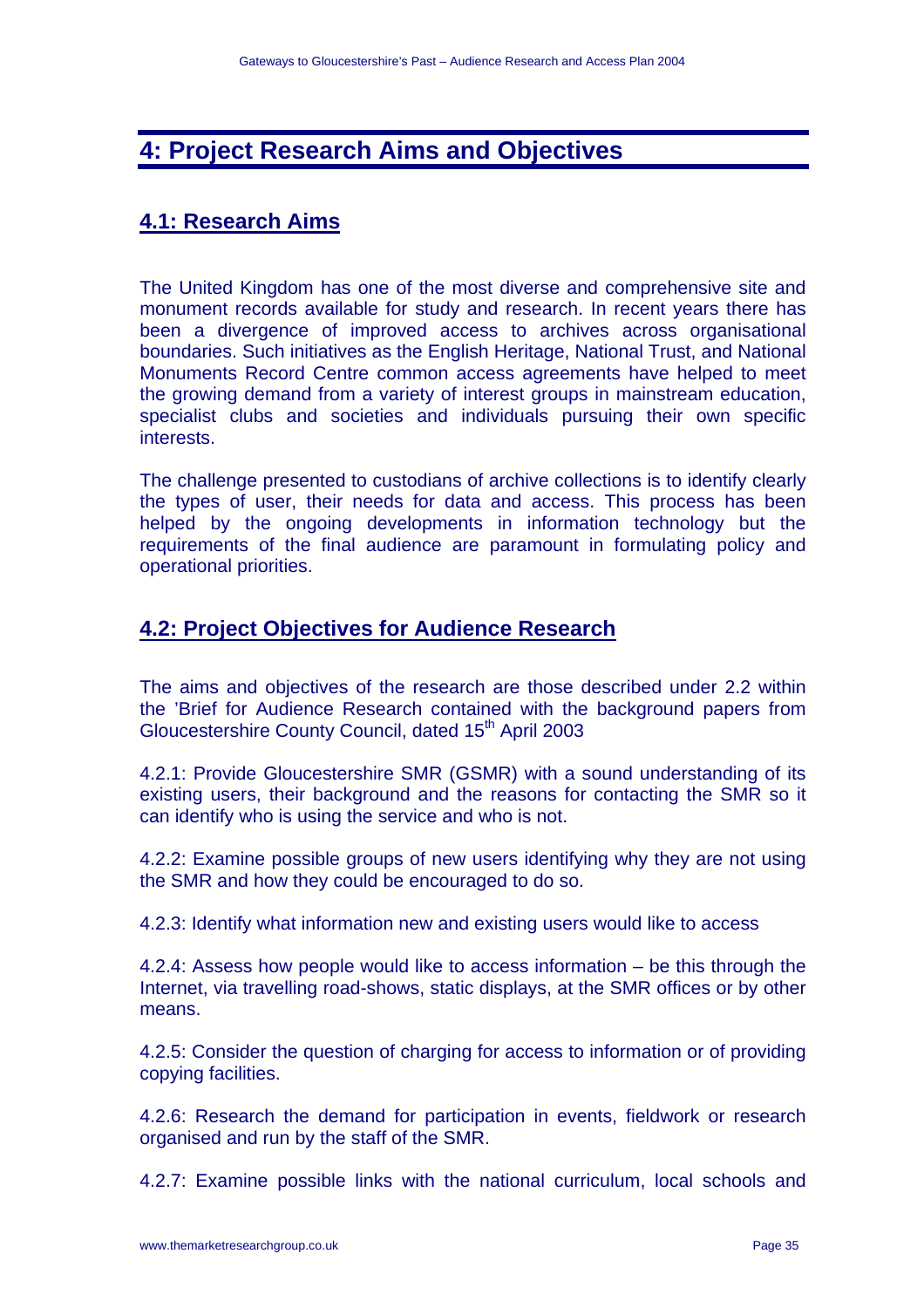colleges and voluntary groups by contacting representatives of these groups.

4.2.7: Examine routes to new partnerships with external organisations and departments (e.g. libraries, museums, archives, English Heritage (EH) education department) and research reciprocal gateways to information.

4.2.8: Develop detailed recommendations for developing audience numbers and variety.

4.2.9: Produce a list of recommendations for the Access Plan.

## **4.3: Project Objectives for the Access Plan**

The aims and objectives of the research are those described under 3.2 within the 'Brief for Audience Research contained with the background papers dated 15<sup>th</sup> April 2003.

4.3.1: Examine the current access to the SMR and identify problems with physical access to Shire Hall and to SMR within it.

4.3.2: Identify any physical, sensory, intellectual and cultural barriers that may exist for any of the range of enquiries to the SMR identified in 2.2.

4.3.3: Produce an Access Plan with recommendations detailing how the SMR can respond to the outcome of the Audience research described in Section 2 of the Brief.

4.3.4: Devise a marketing strategy that will enable the SMR to broaden its audience.

4.3.5: Include within the report an assessment of the equipment and resources (staff time and monetary) that will required to implement the Access Plan.

4.3.6: Consider the impact of legislation such as the Data Protection Act (1998) and the Freedom of Information Act (2001) on any of policies to be adopted by the access plan.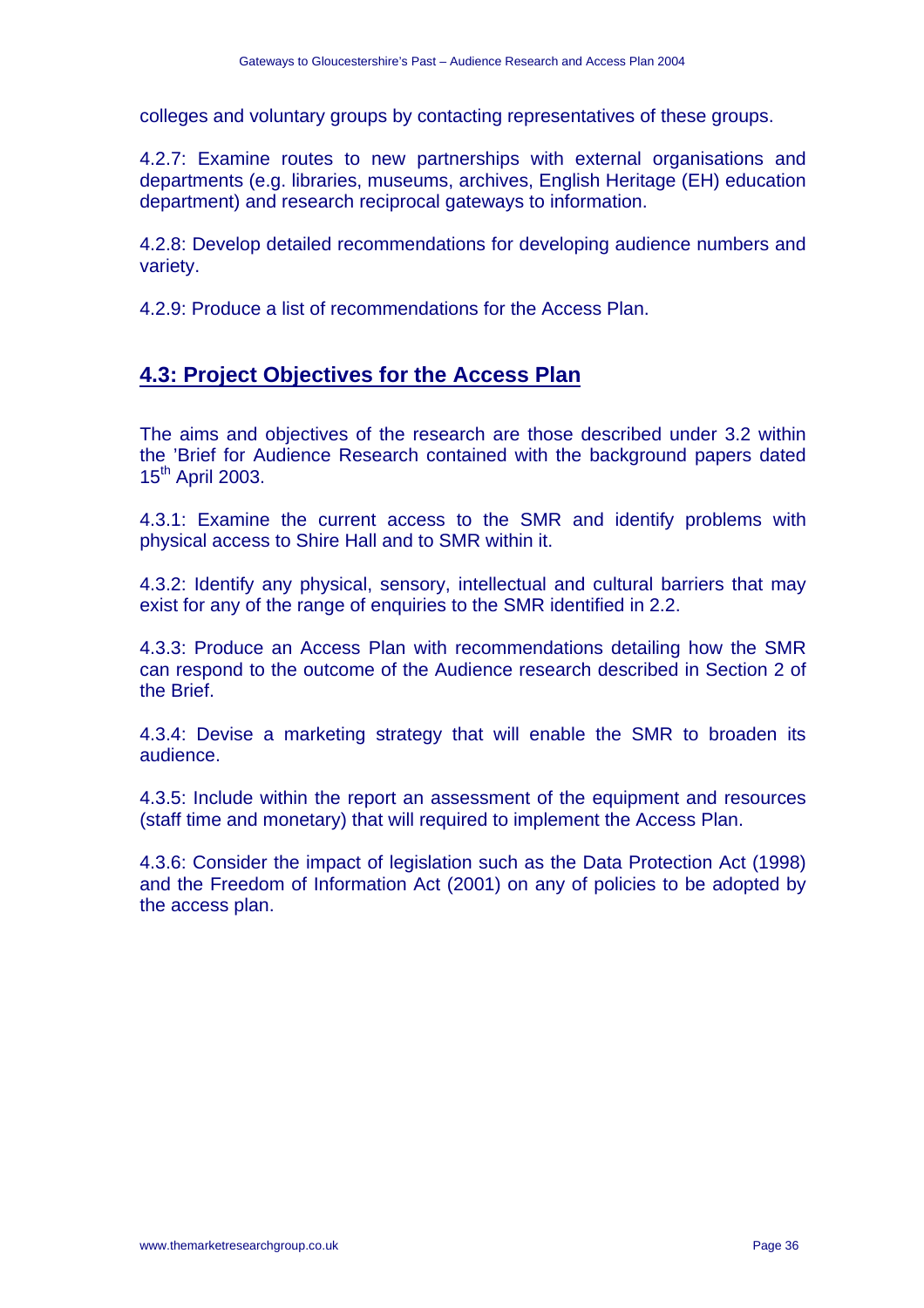# **5: Methodology**

There were three stages to the Audience Research, The first stage surveyed existing users of the SMR. The second stage used the results from the first stage to identify new or potential user groups. These groups were then surveyed via an additional questionnaire (via a postal survey and on-line survey). The third stage was a series of in-depth face to face interviews. These were held with a variety of user groups, both known user groups and new or potential user groups such as; Education providers, Parishioners, Architects, Builders/Developers, Amateur Interest groups (e.g. Amateur Historians/Archaeologists), Ramblers and Representatives of Ethnic social and educational support groups.

The first questionnaire (First Stage) was designed to help identify who were the existing users of the Gloucestershire SMR. This research used both qualitative and quantitative techniques. The former provided background and depth to some of the issues raised, specifically information needs, and modes of access. Quantitative research provided robust data regarding such issues as profiles of existing users, potential new users, user needs and other issues.

The second questionnaire (second stage) was designed to find out whether people were aware of the Gloucestershire Archaeology Service and its' SMR and if not, to establish the level of interest for using it, once informed of what it contained. This questionnaire was sent on-line to all Gloucestershire CC Staff,. It was also sent to a representative of all Parishes in the Gloucestershire County (on-line or postal to remove the bias towards those without IT). A data base was constructed of all those Building and Architect firms that operate within the Gloucestershire County and they also received the questionnaire via a postal survey. A database for Ethnic Organisations was also set up and they were surveyed via a postal survey. The Country Landowners Association (CLA) also very kindly offered to host the online version of the questionnaire on their fortnightly e-mail to all members in the Gloucestershire region. Unfortunately there was not a single response to this survey. This was probably due to the huge amount of information contained within the e-mail that no one ever got as far as reading the small section on Gloucestershire County Councils SMR Research.

The third stage used in-depth, face to face interviews with individuals who were approached via letter and or telephone. Some of the individuals had already completed the second stage questionnaire and volunteered to help with further research. Other individuals were targeted directly from contact details found on Websites.

The results ensuing from the three stages of the research will inform the preparation of the marketing and access plans to ensure measurable outcomes and methods of implementation.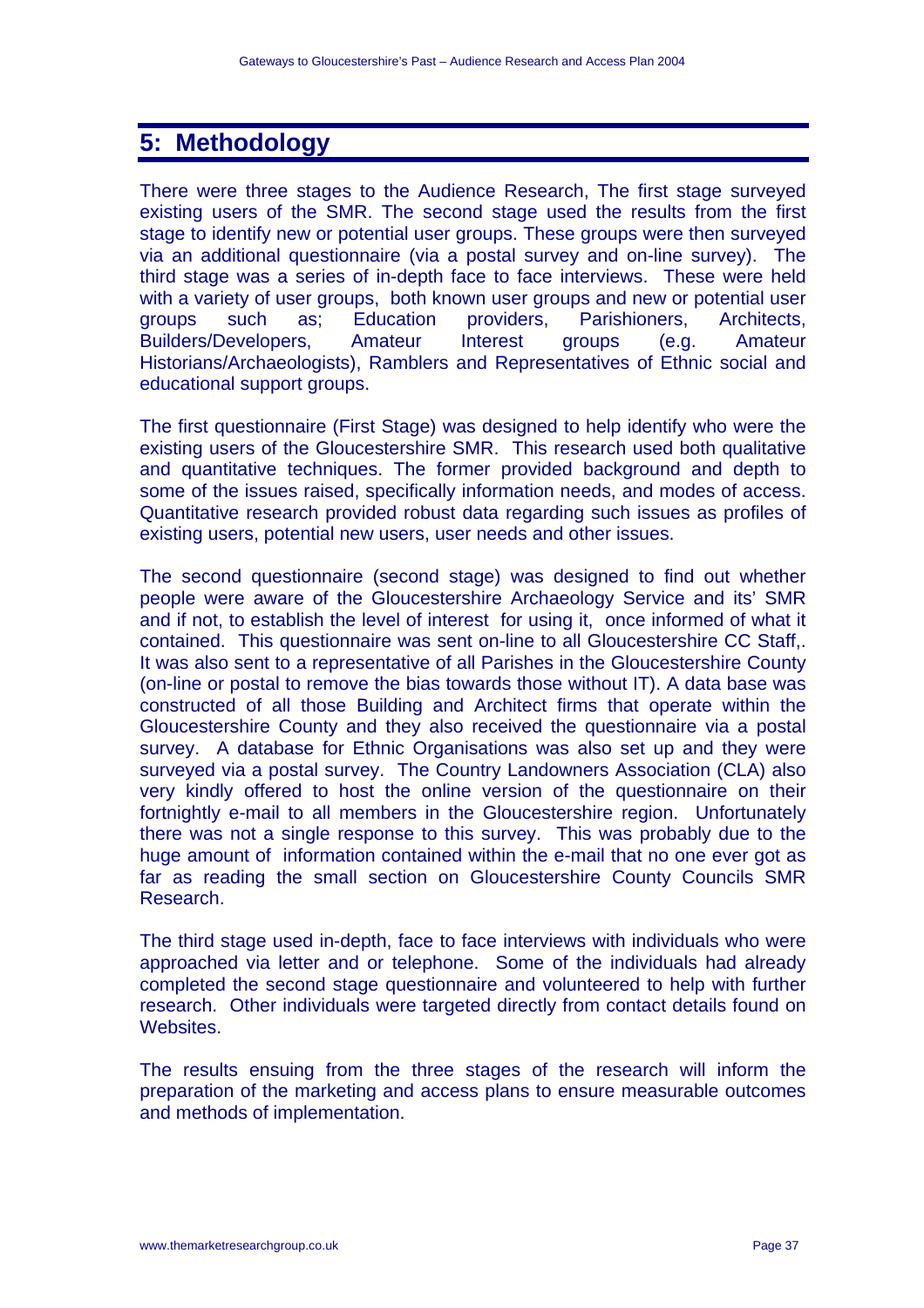# **5.1: Methodology of Audience Research First Stage- Existing Users**

The methodology assumes close co-ordination with the authors of the Information Systems Report to provide a comprehensive and unified approach to the issues of access and information provision.

Analysis of Site and Monument Record Enquiries Database - A random sample of user enquiry forms was used to provide basic statistical data regarding the enquirer (type of organisation or affiliation and postcode) and the purpose of the enquiry.

A stratified sample of (approximately 300) SMR users by type of organisational affiliation and purpose of visit was constructed. A survey was conducted via postal survey and on-line questionnaire providing a further statistical account of users and potential new users as well as providing a better understanding of user needs and direction for the marketing and access plans.

63 questionnaires were sent out to known Gloucestershire SMR users by post and 170 e-mails with an attached link to the electronic version of the Gloucestershire SMR users questionnaire were also sent. Of the questionnaires sent by post 23 were returned completed and of the online version of the questionnaire 58 were returned. The total response rate was 34%.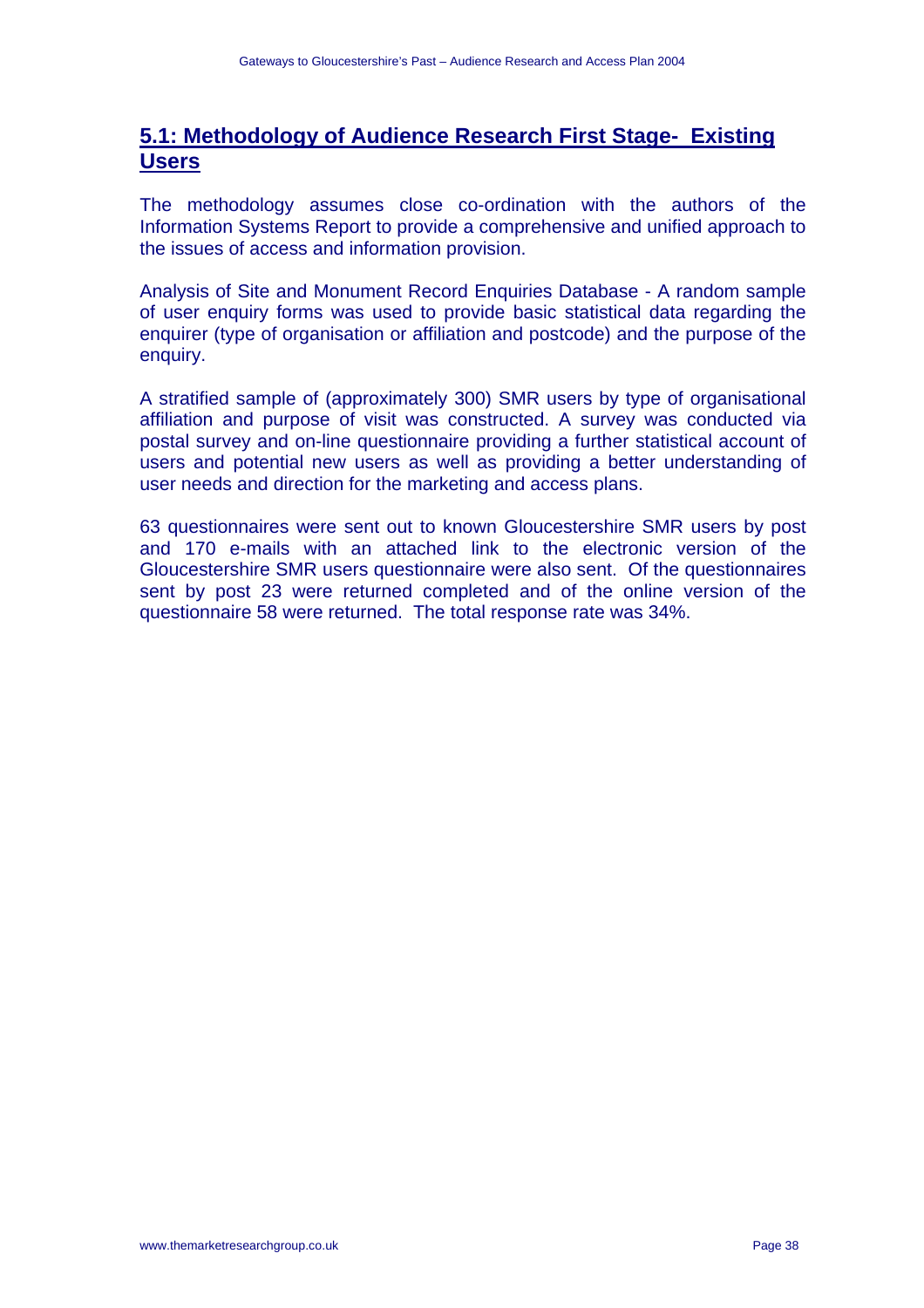# **5.2: Methodology of Audience Research Second Stage – New or Potential Users**

There was a noticeable lack of Ethnic representation in the first stage of the Audience Research and so some Ethnically related organisations were specifically surveyed in the second stage. The data base contained 14 organisations. Of the 14 organisations surveyed, 50% responded to the survey. 2 respondents went on to help with the face to face in depth interviews.

5 other small databases were set up to survey other potential user groups. The Parish Database contained 250 representatives. Of the total sample, 131 parishioners were contacted by post and 121 were contacted by e-mail. The response rate for the on-line survey was 38% and the response for the postal survey was 44%. The Architect database contained 66 firms, 26% responded. The Builders database contained 95 firms only 12% responded, and the Gloucester University database contained 34 Staff and Lecturers of which 32% responded.

A separate survey (using the same questionnaire) was run within Gloucestershire County Council itself to establish if staff were aware of the Archaeology Service and or the SMR. The intention being to promote the SMR from within, in the future. This survey was solely distributed on-line via the internal e-mail system and the response rate was very low, the total response rate was 3%. This is likely to be because of the medium used to survey the staff, as people weren't approached directly for a response.

This research used both qualitative and quantitative techniques. The former provides background and depth to some of the issues raised, specifically what and how people thought they would use the SMR for. Quantitative research will provide basic demographics. The results ensuing from the research will inform the preparation of the marketing and access plans to ensure measurable outcomes and methods of implementation.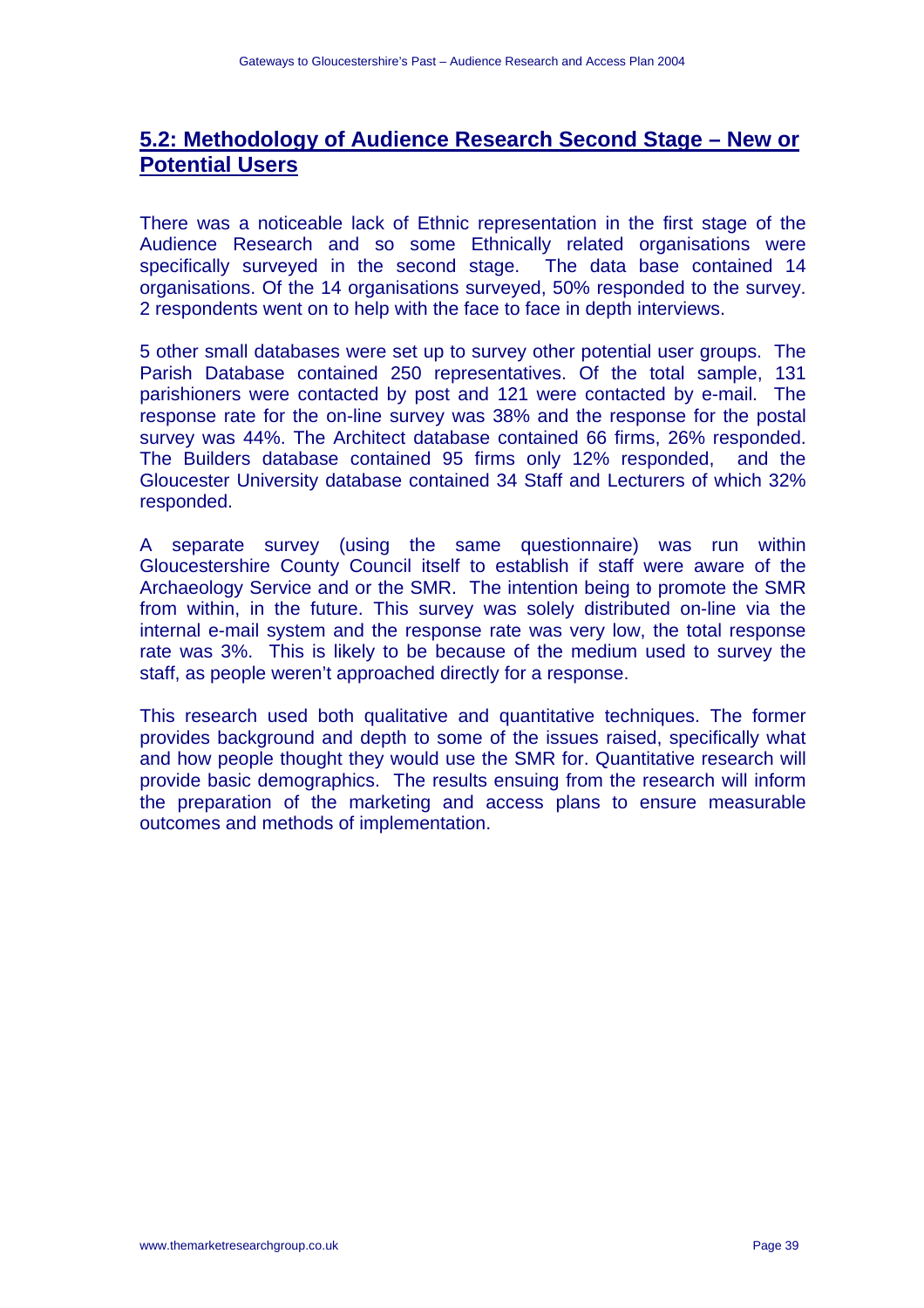# **5.3: Methodology of Audience Research Third Stage - In-depth Interviews**

A series of topics were established for the face to face interviews/discussion see Appendix 8.7.3. A test web page was shown to the interviewees to give them some idea of what digital mapping could look like and to show how refined area searches through the SMR could look. Full results of these interviews can also be found in Appendix 8.3. Consultation with Digidata occurred before the interviews so as to ensure appropriate technical questions were asked. Digidata also supplied the Web site address of the digitally layered maps.

Those interviewed fell under the following user groups:-

 Architects, Builders and Land developer/Real Estate **Ramblers**  History Lecturer, Primary School Teacher and Geography Teacher Amateur Historian and Amateur Archaeologist IT Expert Project Manager Stroud Valleys Project Volunteer for the BTVC Libraries Parish councillors and Secretaries Representatives of the Afro Caribbean Association and A representative of Roshni (An Asian Women's Group) CLA representative and a NFU representative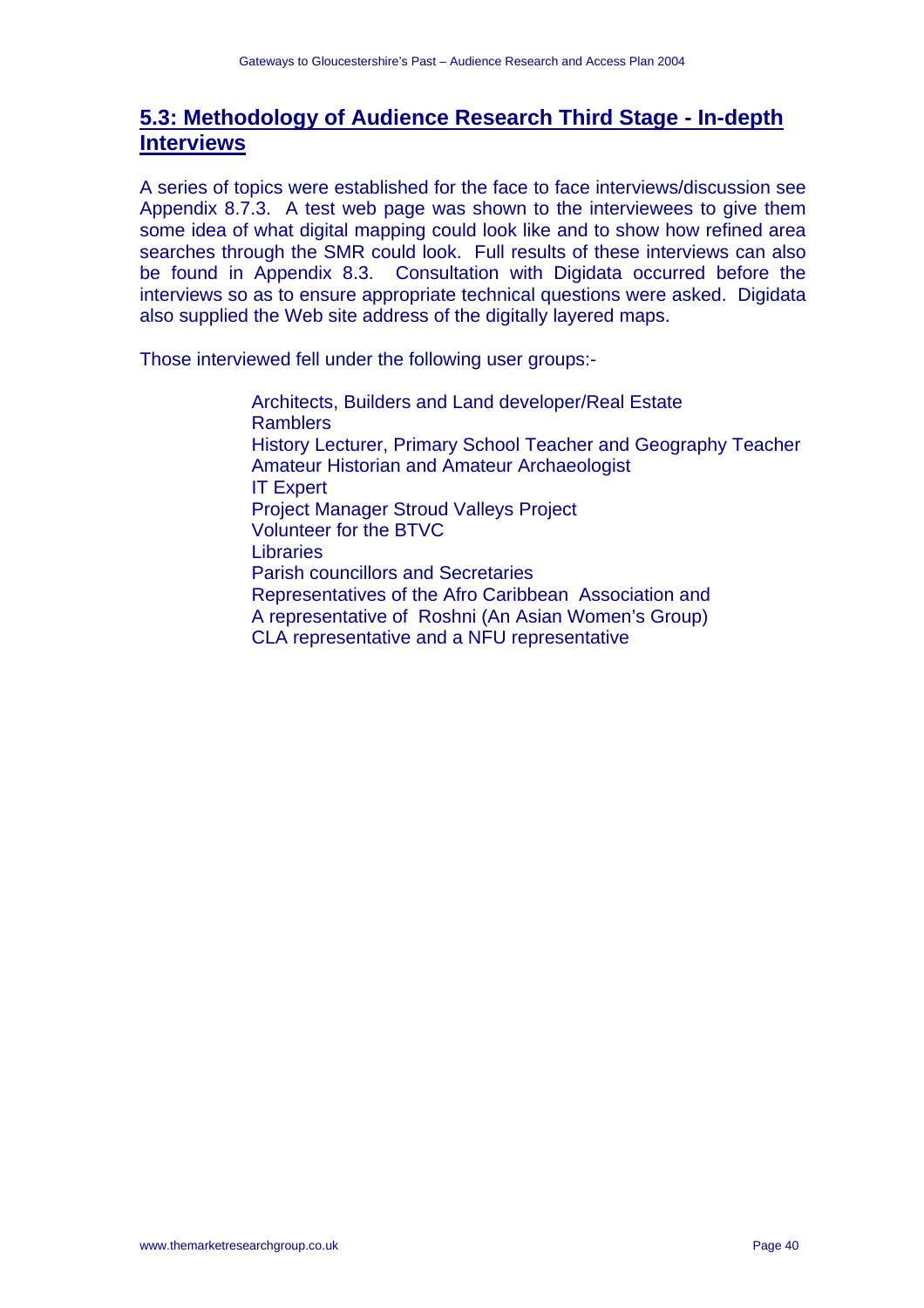# **6: Audience Development Plan & Access Plan**

# **6.1: Audience Development Plan**

This section of the report uses the findings of the audience research to inform the structure of an audience development plan and relates directly back to the audience research objective 4.2.8 in Section 4 of this report. This states – develop detailed recommendations for developing audience numbers and variety.

The following headings are taken directly from page 6 of the HLF booklet – Audience Development Plans.

# **6.1.1: Description of the heritage site, collection or item.**

Gloucestershire Sites and Monuments Records (SMR) is the most comprehensive computerised index to Gloucestershire's heritage. The 22,000 records span the full range of human history from the Palaeolithic to the 20th century and include Neolithic and Bronze Age barrows, Iron Age hill-forts, Roman villas, medieval settlements, field systems, industrial sites, railways and canals. The SMR consists of a database linked to a geographical information system (GIS) and a complimentary suite of paper and map-based information including OS maps, site specific files, an SMR library, photographs and slides. The SMR can answer a wide variety of enquiries using in-built searching facilities and all of the SMR information is mapped on the GIS. This combination enables SMR staff to compliment text-based searching on the SMR with geographical searches on the GIS and enquirers are able to find out information about archaeological sites and artefacts, buildings and historic landscapes throughout Gloucestershire.

# **6.1.2: Aims of the heritage site, collection or item.**

The United Kingdom has one of the most diverse and comprehensive site and monument records available for study and research. In recent years there has been a divergence of improved access to archives across organisational boundaries. Such initiatives as the English Heritage, National Trust, and National Monuments Record Centre common access agreements have helped to meet the growing demand from a variety of interest groups in mainstream education, specialist clubs and societies and individuals pursuing their own specific interests.

The challenge presented to custodians of archive collections is to identify clearly the types of user, their needs for data and access. This process has been helped by the ongoing developments in information technology but the requirements of the final audience are paramount in formulating policy and operational priorities.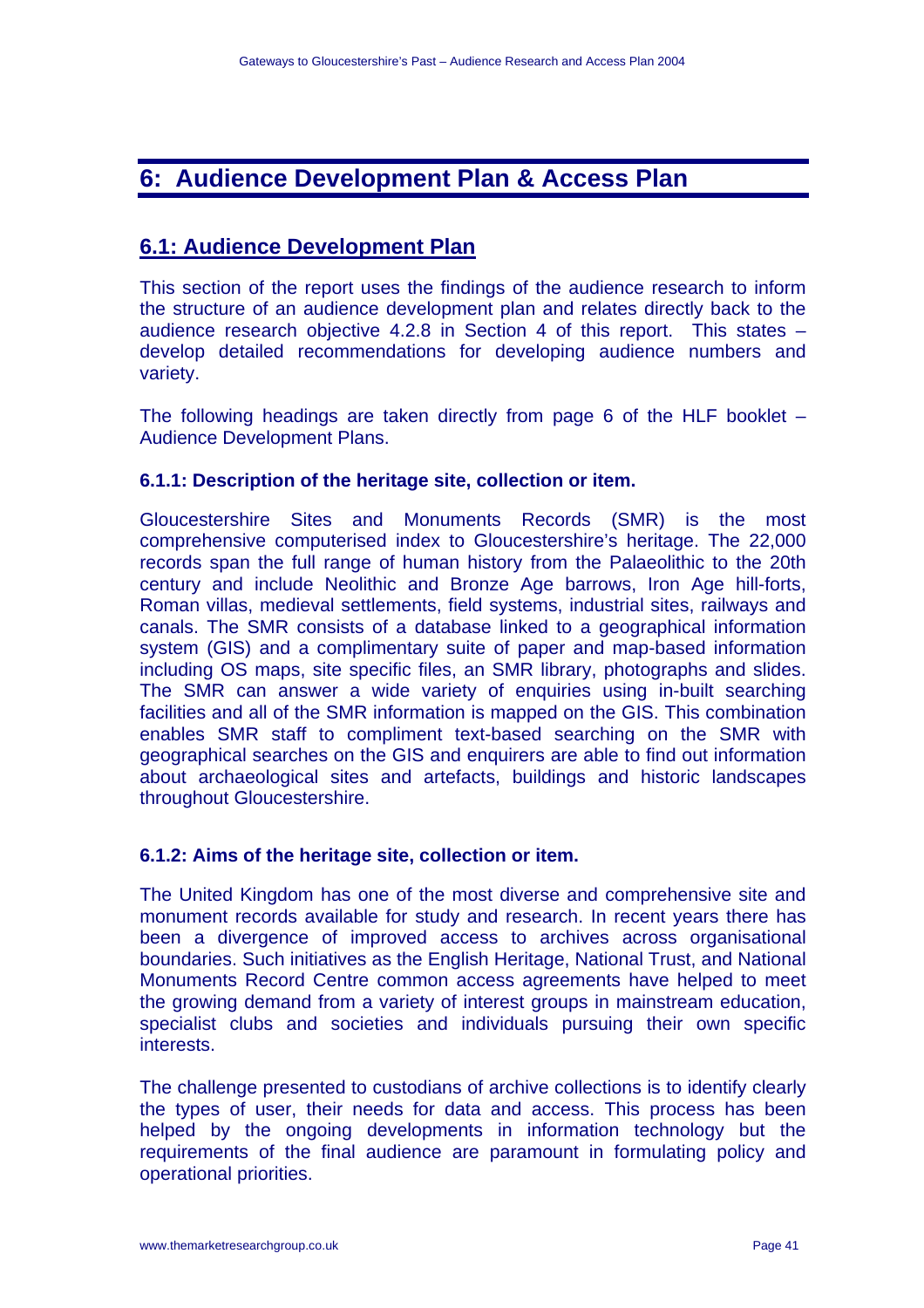To this end Gloucestershire County Council wish to develop and promote their County Sites and Monuments Record. The project "Gateway's to Gloucestershire's Past offers the Gloucestershire SMR the opportunity to develop its role as the primary source of heritage information for the county. The project aims to increase public access to, awareness of and contact with the SMR by broadening physical and remote access to the information it holds.

Physical access to SMR information will be increased through the provision of a dedicated workspace for SMR enquiries at the SMR office in Shire Hall, Gloucester. Archaeological information will also be taken out into the Gloucestershire community using moveable displays, stalls at nonarchaeological events and new co-operative ventures within museums and other institutions.

Remote access to information will be provided via a searchable , online version of the SMR. This will enable a wide variety of consultees to access archaeological information and will be supported by a wide range of high quality colour, thematic leaflets and display material. Leaflets will be made available at a wide variety of public locations but all of the material will also be available to view and download on a re-designed Archaeology Service web site.

Through the project, and following on from it, it is hoped that the SMR will develop into a multi-functional resource that it has had the potential to be.

# **6.1.3: Evidence of the consultation carried out.**

Previous research has been added to by the Market Research Group (MRG) and can be found in section 7 - Research Findings

#### **6.1.4: Analysis of current audiences.**

Again this work has been previously undertaken and is added to by MRG. The current audience research findings can be found in Section 7 of this report.

#### **6.1.5: Analysis of the barriers to involvement.**

Current research has identified that the main barriers to involvement are lack of knowledge of the SMR; a lack of knowledge of its full content and potential for research and a lack of perception of its relevance to all or any new user groups. This is particularly evident in the lack of enquires to the SMR from any ethnic minorities. Research has identified that the lack of enquiry is because this potential group has not been informed of the relevance of the SMR to their culture or areas of interest. For example the integration of Black Caribbean's into Gloucestershire as a result of the 2nd World War.

All act as barriers and will need to be addressed. A full analysis of barriers to the SMR offices can be found in the Access Plan, section 6.2.5 of the report.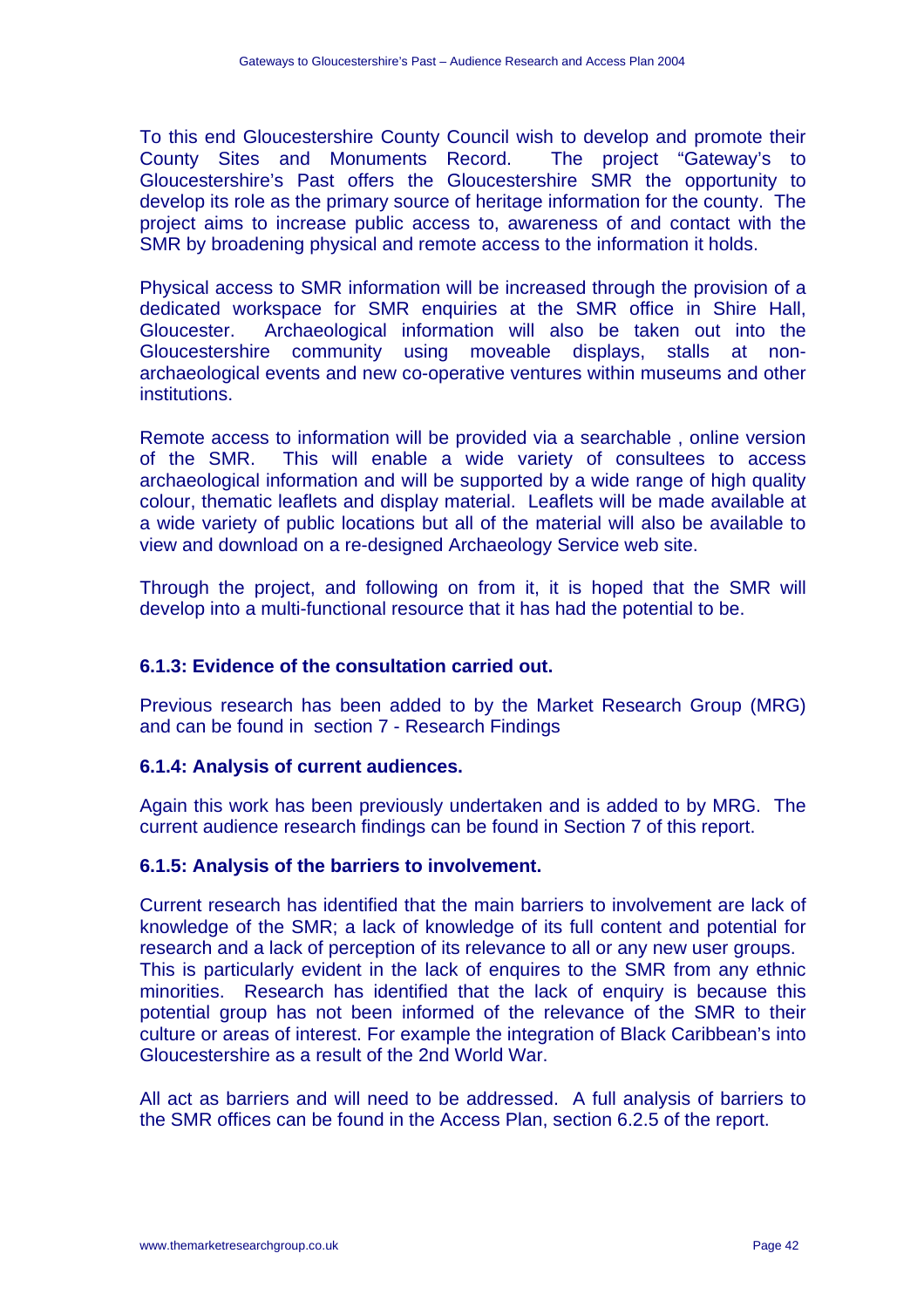### **6.1.6: Assessment of the potential for audiences development**

There is huge potential for increasing audience numbers. The two main ways are by promoting its existence and also what it contains. This has a duel role because by informing audiences of its content one also improves the chance of allowing audiences to recognise or identify its relevance to their own interests views or culture. The findings of the research (Section 7) supports the desire for residents of Gloucestershire to find out more about the SMR and indeed to possibly use it in future.

The whole of Gloucestershire will have Broadband available by 2005. This will increase the audience potential for access to the on-line aspects of the SMR, provided it is marketed correctly.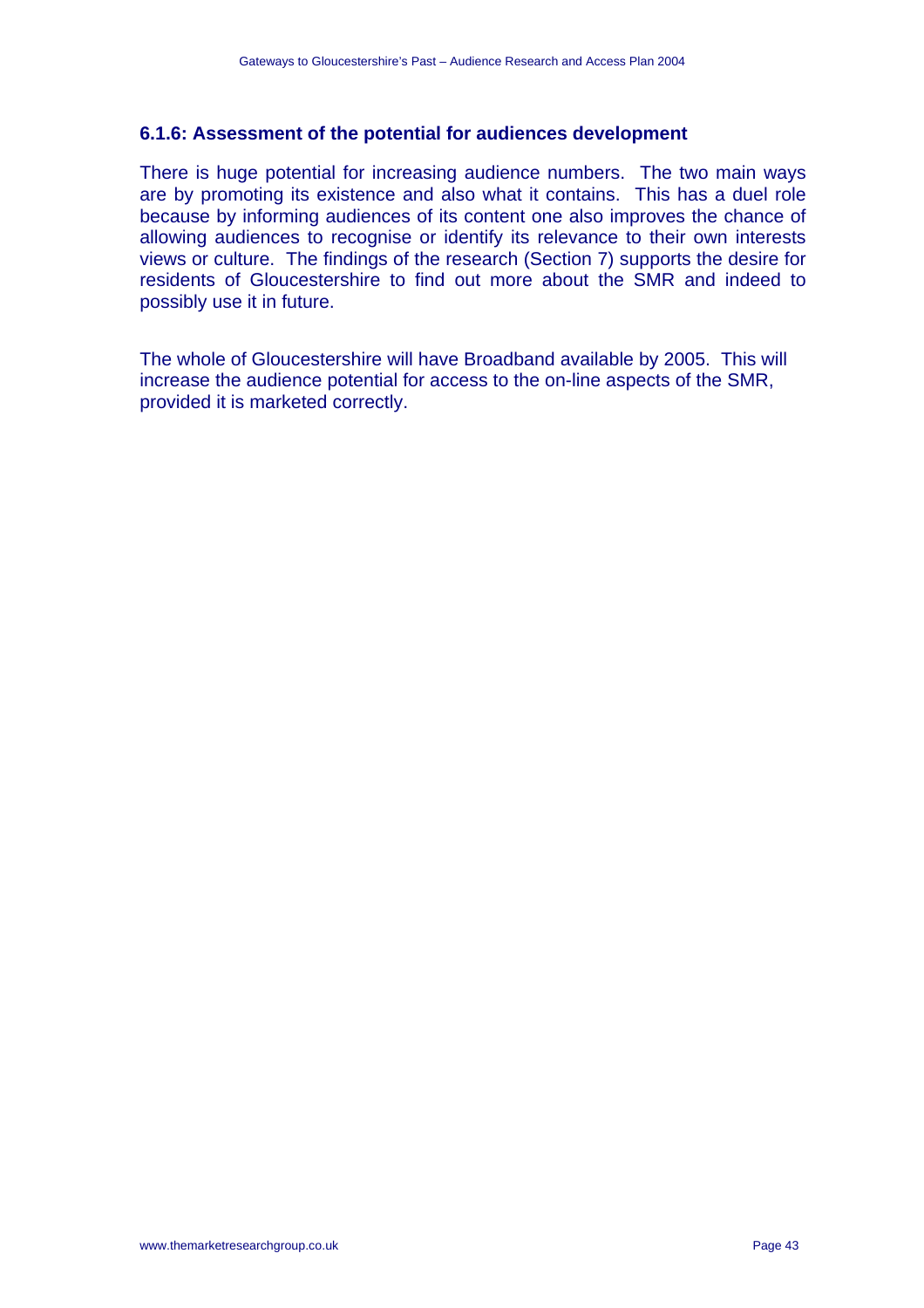# **6.1.7: Objectives for audience development with priority audiences and measurable targets.**

The potential of new audiences has been well established from the research. The following points are objectives to meet this potential.

- Inform and educate Gloucestershire County Council staff about the Archaeology Service and the SMR with a view to promoting the service from within.
- Design different promotional leaflets or information sheets that will show the different user groups how the SMR can be relevant to their needs.
- Translate leaflets and information into languages where appropriate.
- Hold talks at other organisations and institutes to encourage interest in the SMR. Including the ethnic organisations where a relevant interest link needs to be established.
- Contact the Rambler Association with a view to linking information form the SMR to their web site.
- Contact History and Geography Teachers in local education institutes with a view to passing on literature about the SMR.
- Consider holding a series of talks and demonstrations at schools and colleges during class time about the SMR's content and how to use it.
- Contact the Country Land Owners Association (CLA) with a view to reassuring them as to the integrity of the SMR and protecting any sensitive data.
- Design an on-line feedback questionnaire for the SMR to monitor the different user groups.
- Identify whether there is an opportunity to allow student to have free access to both the on-line version of the SMR and the physical drop in centre in order to down load material for projects and assignments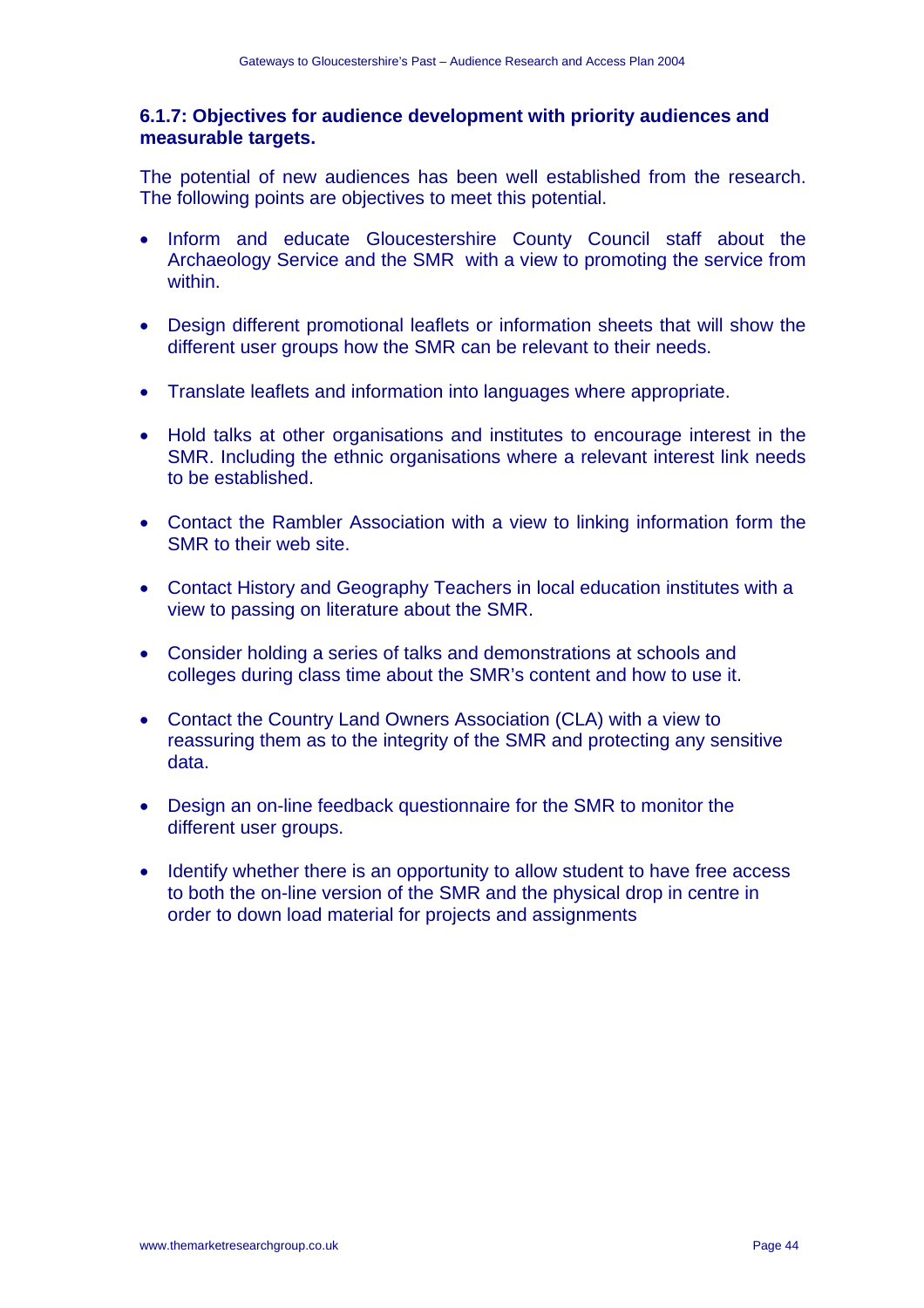# **6.1.8: Action Plan to achieve the objectives for each target audience.**

This is covered in Section 2.3 of the report.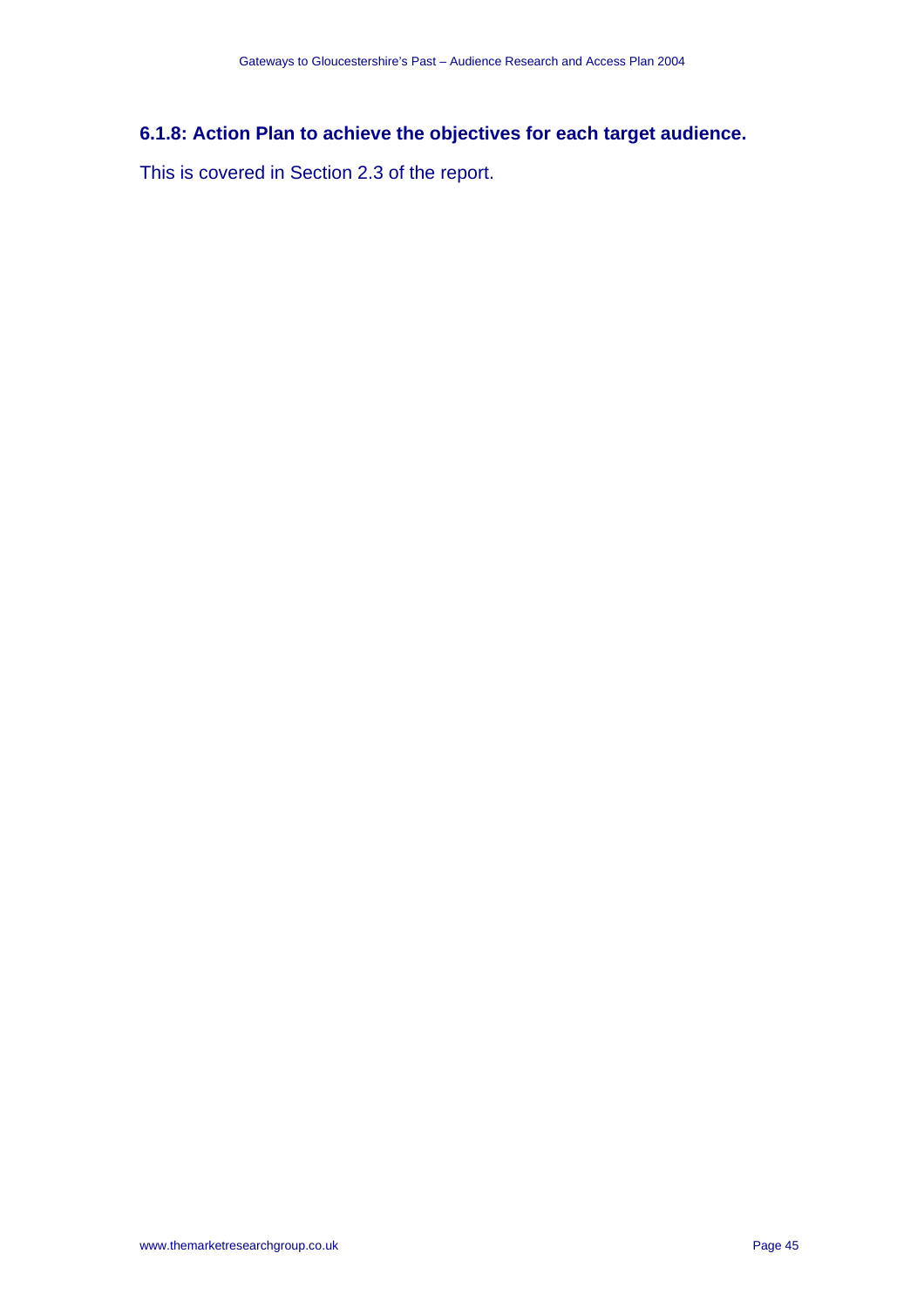# **6.2: Access Plan**

The HLF will support "research and planning work to improve the physical and intellectual enjoyment of heritage data, such as an access plan.

This section draws upon the research findings of the report and is related to the original objectives for the Access plan, stated in the original briefing document.

The access plan is structured following the recommended suggestions on page 4 & 5 of the HLF document - Developing an Access plan. They are as follows:-

# **6.2.1: Organisation policies, practices and procedures relating to access.**

Gloucestershire County Councils Policy on Access can be found in Appendix 8.8 and are also mentioned in 6.2.2 of this section.

Although the knowledge of where to find Gloucestershire SMR is good. Improvements could be made to ease the process by which possible new users can locate this service. Some new users have difficulty in knowing which departments Heritage data is held by.

It was evident from the survey on Gloucestershire County Council Staff that better knowledge is needed amongst staff to help locate the SMR both when it goes on line, as well as the possible "drop in" centre that has been recommended by many interviewees.

There is a lack of understanding of what types of service Gloucestershire SMR provides in terms of speed of service and depth of information provided. This is evident in the very low response rate received for questions asking users to rate the scale of charges compared to other SMR's used. Better advertising of the SMR services is needed.

Respondents are prepared to pay. Although non-commercial users are more reluctant. If non commercial users are made aware of the high quality of data they could receive then it may be a case that they would be more prepared to pay in future.

# **6.2.2: Legislation and statutory requirements relating to access including Disability Discrimination act or building regulations.**

This is covered by Objective 4.3.6: - to consider the impact of legislation such as the Data Protection Act (1998) and the Freedom of Information Act (2001) on any of policies to be adopted by the access plan.

The Data Protection Act applies to the SMR when people give permission to Gloucestershire County Council to record their name. Each enquirer therefore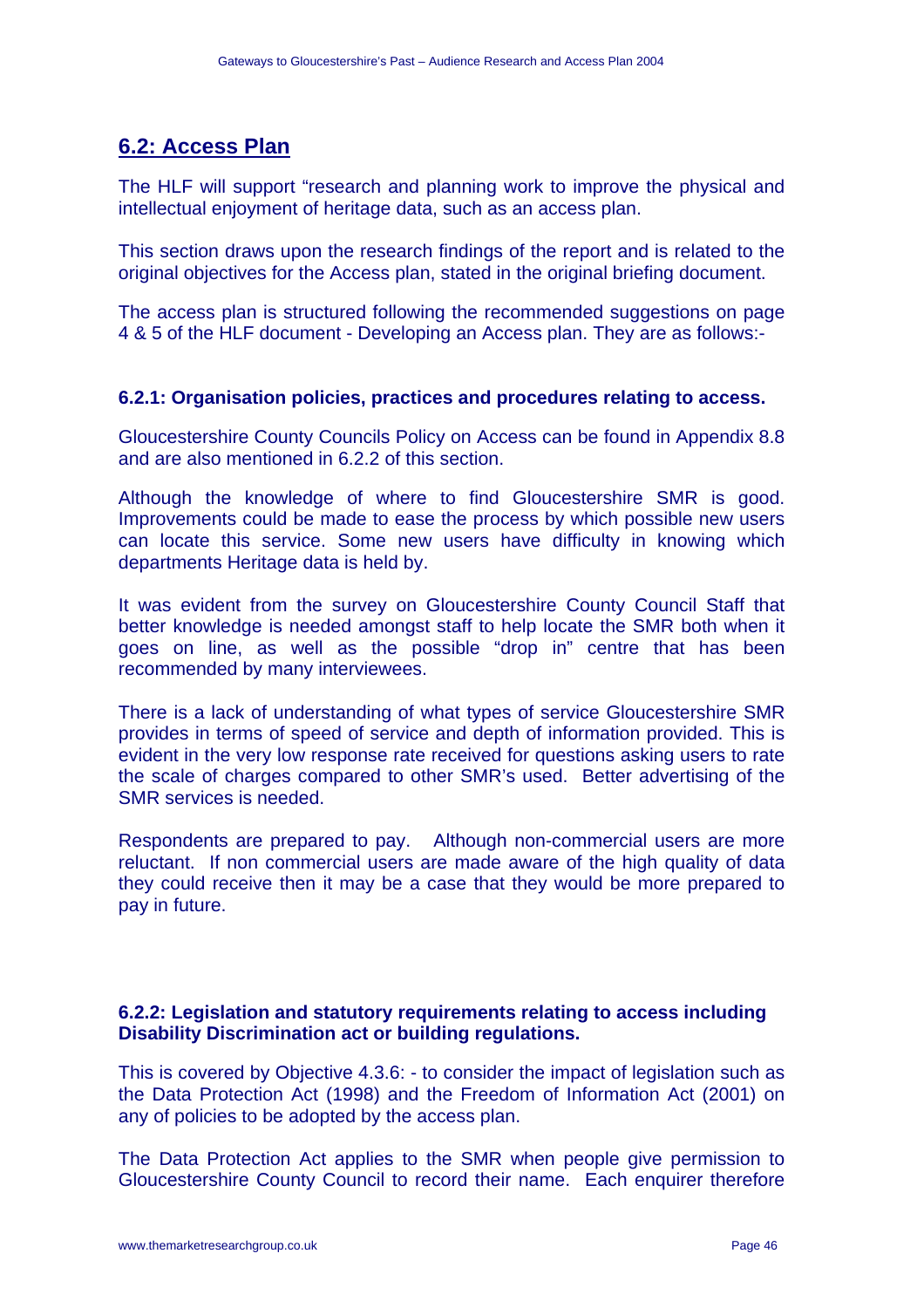completes an access document (with a Data Protection statement on the bottom see Appendices 8.10).

If a drop in centre is put into place then the same sort of access form would be appropriate to comply with this legislation. The legislation is also covered in Gloucestershire County Councils Policy on Access and Charging which can be found in Appendix 8.8.

Under the Freedom of Information Act 2000, individuals are given a general right of access to all types of recorded information held by public authorities. In order to help everyone gain access to the information they require, the Freedom of Information Act requires all public authorities to adopt and maintain a publication scheme.

Gloucestershire County Council's scheme under the Act sets out the classes of information that it publishes or intends to publish, how the information is made available, and whether it is available free of charge or upon payment.

Local authorities including Gloucestershire County Council are required to submit publication schemes for approval by the Information Commissioner by 31 December 2002 with the schemes becoming active from February 2003.

From January 2005 any person who makes a request to a public authority for information must be informed whether the public authority holds that information and, subject to exemptions, supplied with that information.

The full scheme can be found on Gloucestershire County Councils website http://www.gloucestershire.gov.uk/index.cfm?ArticleID=5364 and the SMR complies to all legislation enforced within the County Council.

The current Information Request Form mentions the Act and can be found in Appendix 8.9.

Gloucestershire County Council and Shire Hall complies with the Disability Discrimination Act at a corporate level. At the unit level, the SMR offices would be unlikely to comply if assessed as an individual entity. It is therefore recommended that a room specifically set aside as a drop in centre should comply fully with this Act.

Results of the research showed that access to the SMR affected by Disability was very low with only poor lighting and stair climbing mentioned as the restrictions. However if access to a bespoke SMR research room was made available then it is likely that more visitors who did suffer from mobility, visual or other sensory disabilities would have a greater opportunity to use this service.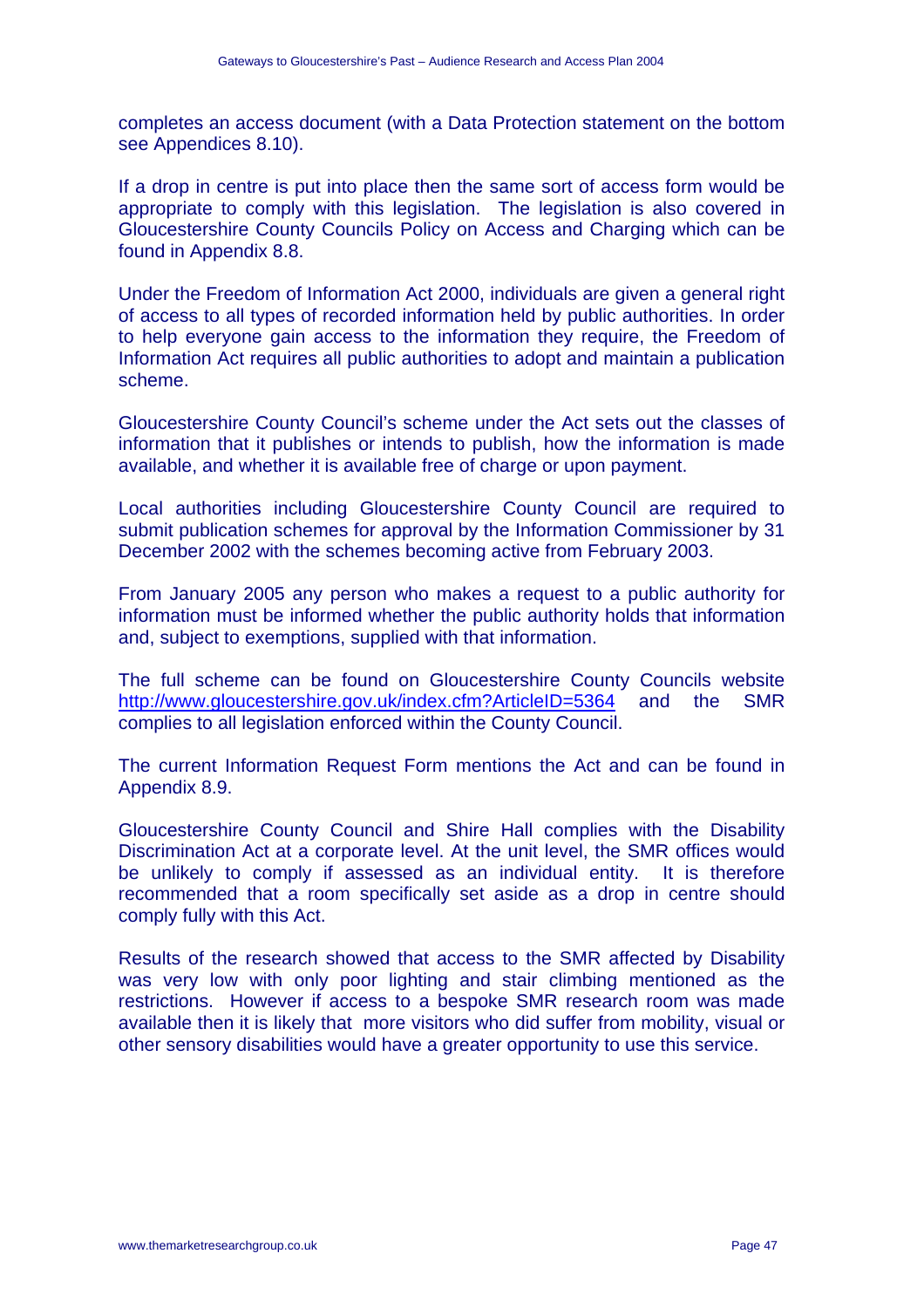# **6.2.3: Description of the heritage site including Maps, plans and photographs.**

Gloucestershire County Council Archaeology Service and therefore the SMR are services provided within the County Council and are not a heritage Site.

Gloucestershire Sites and Monuments Records (SMR) is the most comprehensive computerised index to Gloucestershire's heritage. The 22,000 records span the full range of human history from the Palaeolithic to the 20th century and include Neolithic and Bronze Age barrows, Iron Age hill-forts, Roman villas, medieval settlements, field systems, industrial sites, railways and canals. The SMR consists of a database linked to a geographical information system (GIS) and a complimentary suite of paper and map-based information including OS maps, site specific files, an SMR library, photographs and slides. The SMR can answer a wide variety of enquiries using in-built searching facilities and all of the SMR information is mapped on the GIS. This combination enables SMR staff to compliment text-based searching on the SMR with geographical searches on the GIS and enquirers are able to find out information about archaeological sites and artefacts, buildings and historic landscapes throughout Gloucestershire.

Access to the Gloucestershire County Council offices is covered in section 6.2.5. More information on its location, including map and contact details etc. are to be found on the County Councils Website at::- http://www.gloucestershire.gov.uk

# **6.2.4: Description of current access arrangements and possible improvements.**

Gloucestershire County Councils Policy on Access can be found in Appendix 8.8. A description of the buildings and the current access is discussed in the next section, 6.2.5.

Gloucestershire SMR has already established a helpful service via its staff but due to the lack of response to rating the physical aspects or facilities within the SMR offices, further research is needed to investigate how many non-users would prefer to use the SMR offices rather than accessing information remotely.

Waiting times for receiving requested information may need to be reviewed as many respondents were waiting over 2 weeks for their information. These were unlikely to be commercial requests as these are dealt with on an immediate or 48 hour response provided this service is requested. But if they were of a commercial nature it may be holding up planning processes or investigations or survey work. Promotion of the 48 service is needed.

There is a definite desire for more SMR data to be available on line. Other SMR's in the country provide databases with direct access and the more commercial audiences would benefit from this access both in time saved and depth and accuracy of information provided.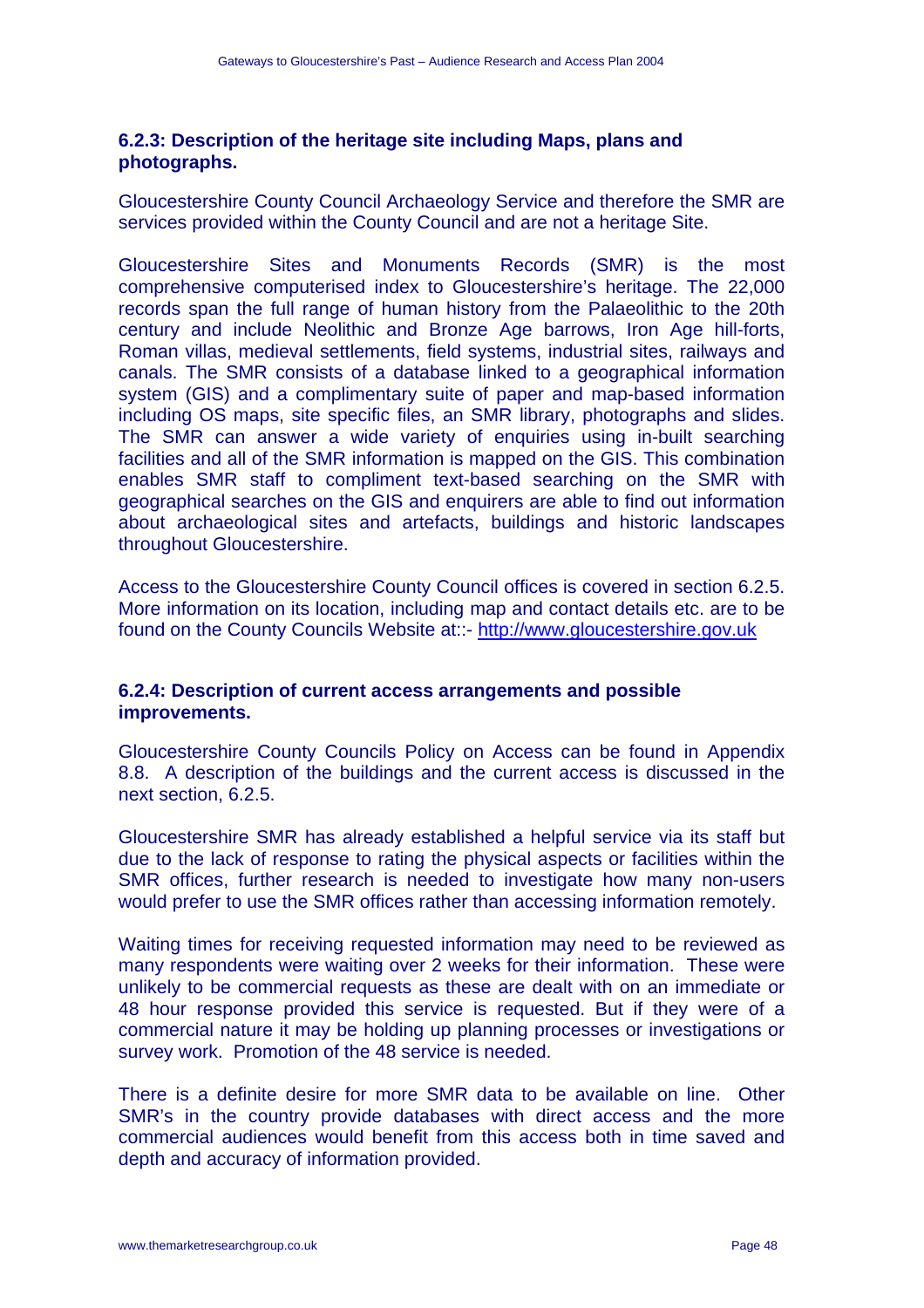The SMR would benefit from a drop in Centre where visitors would be able to access SMR data physically and remotely. This is born out by the research findings discussed in Section 7. Where respondents were asked what other facilities they would like Gloucester to provide.

Interestingly a significantly high percentage of respondents thought that a Lecture Series could be offered by the SMR as an additional service. This was born out in subsequent research. Some in-depth interview respondents involved in amateur history or archaeology research suggested they would benefit from staff of the SMR attending their evening meetings or having days where people could seek advise or information on finds. This could be run in the format of an Antiques Road show.

Gloucestershire has a high percentage of Internet users including many who already have access to Broadband. BT expect Broadband to be available to all those who want it by 2005, so there is an increasing potential SMR audience. Theses figures are higher than National average. These high figures may well be that due to the rural nature of Gloucestershire as a region, that residents want to lessen that feeling of remoteness by improving there IT access and skills.

Many local education centres and colleges offer very good free computer/Internet courses and the older age groups are taking up the courses to keep apace with children and grandchildren, for both communication purposes as well as educational purposes.

The majority of those interviewed were already aware of simple map technology like Multi-Map, Mappy and Get Mapping etc for route planning journeys or to look where an area was. So if information in the SMR could be located using similar search methods i.e. by "postcode" or "area name" people are already familiar with this and they would then find it easy to search on the on-line SMR.

# **6.2.5: Description and analysis of the current barriers to access.**

The following section describes the extent of current access to the Gloucestershire Sites and Monuments Records under the headings that are identified in the HLF "Access plans" - helping your application. This section also responds directly to the first two objectives of the Access Plan in section 4.3.1 and 4.3.2. of this report which state:-

- Examine the current access to the SMR and identify problems with physical access to Shire Hall and to SMR within it.
- Identify any physical, sensory, intellectual and cultural barriers that may exist for any of the range of enquiries to the SMR identified in the research.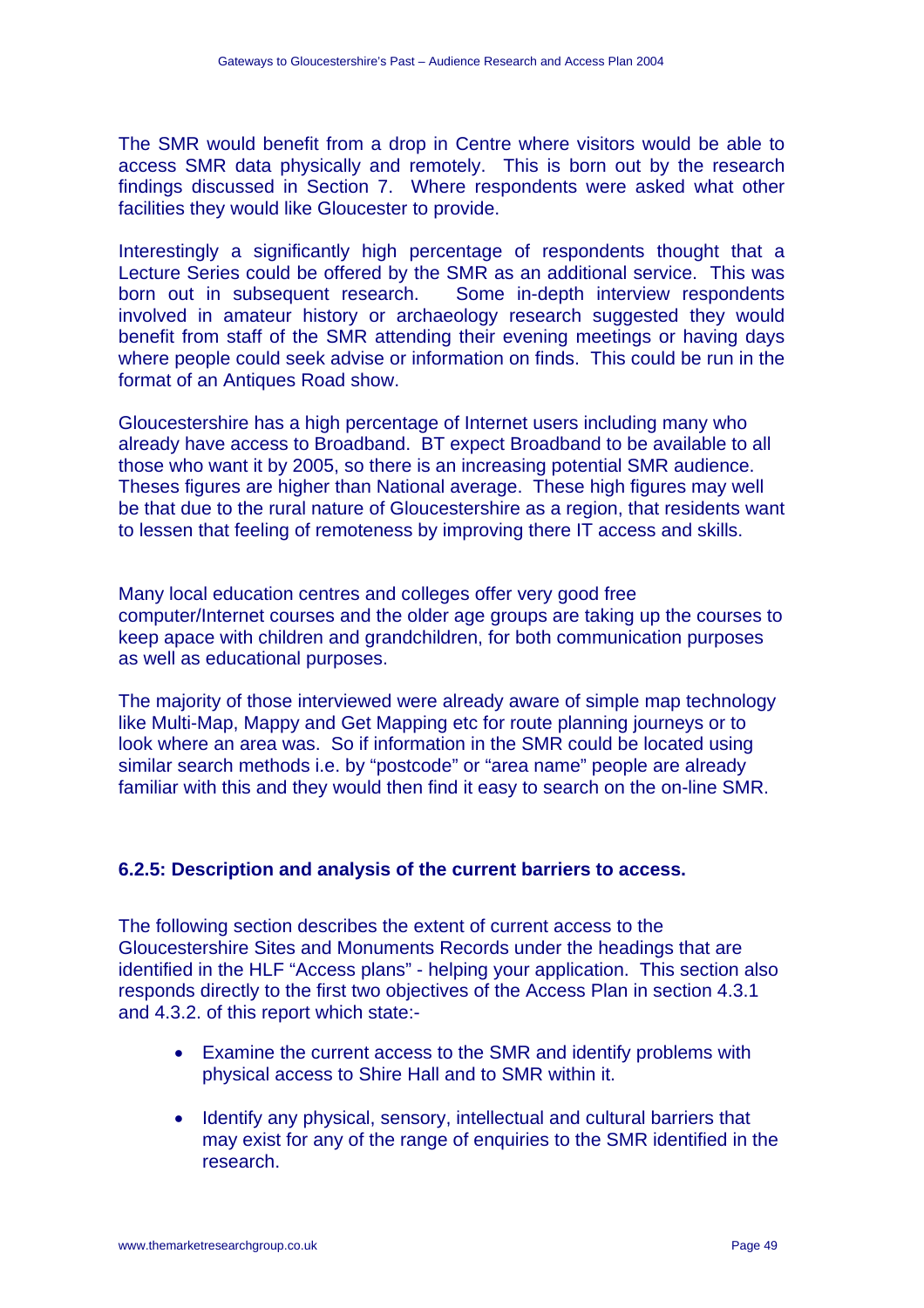### Organisational barriers

- Gloucestershire SMR is located within the Environment Directorate of Gloucestershire County Council on the second floor, Block 5, Shire Hall in Gloucester.
- Visitors have to sign in as a visitor to the County Council at either Main or Environment Reception from where they are collected by SMR staff and taken to the SMR Archaeology Service offices.
- Within this office facilities are limited and, although visitors can book an appointment to view supporting information and reports, access to the record is generally by post, email or fax.
- Visitor facilities are limited to a desk and a cup of coffee/tea!
- Frontline staff at Shire Hall Main Reception will be unable to respond to enquiries but MAY know who to pass the enquiry on to – i.e. the Archaeology Service. Environment Reception staff are much more familiar with the Archaeology Services work and know who to ring.
- Opening hours are dependent on staff being available to answer enquiries and generally this time will be restricted to between 9am and 4pm. Desk space is at a premium in the office but visitors can usually be accommodated.
- Information is not available for visitors to extract for themselves so SMR staff have to retrieve maps and reports for them. Some files could be made available but weeding of sensitive information would be required first.
- Much of the information is technical in nature and would need some level of explanation by SMR staff

#### Physical barriers

- Access to the SMR offices is either by lift or two flights of stairs.
- Shire Hall has access for disabled visitors and complies with the Disability Discrimination Act. Shire Hall has ramp and step access to Main Reception but only step access to Environment Reception (where most guests arrive). Access to main reception is either through two doors or a revolving door. Lifts are available within Shire Hall. Male toilets are available on the same corridor as the Archaeology Service offices but female toilets are on floors above and below. Neither toilets have disabled facilities. The Archaeology Service has a fire exit.
- Specifically, access to the SMR offices would involve coming through main reception, up one floor in a lift, along a long corridor and up another floor in a lift. A total journey of c.300m.

#### Sensory barriers

- As noted information often needs explaining and interpreting for use by the non-archaeologists.
- The Archaeology Service is not sign-posted within or without Shire Hall.
- There is currently no publicity material or leaflets etc that interpret the data that the SMR holds.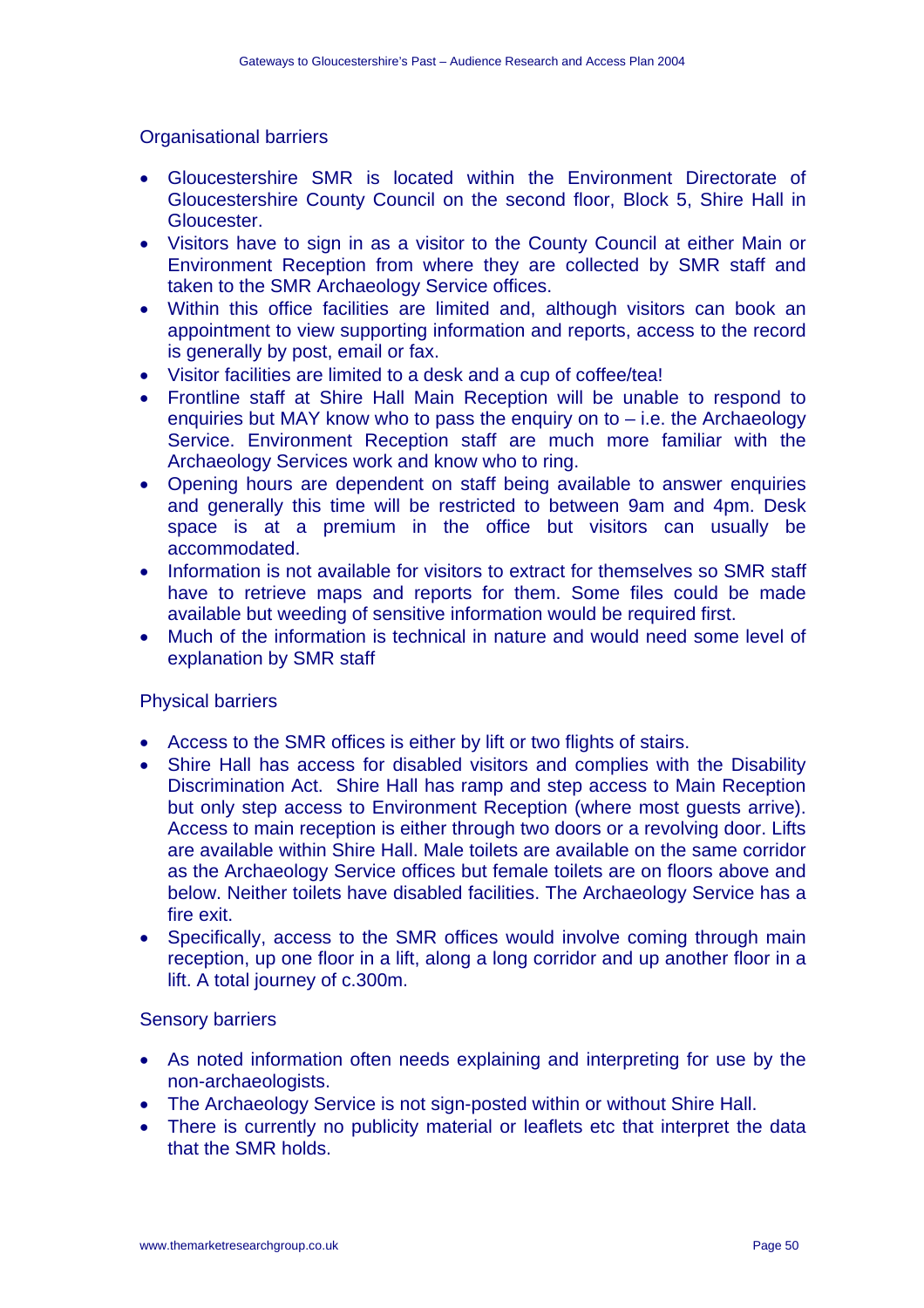#### Intellectual barriers

• See Sensory barriers. Interpretation is highly specialised, presented in a single format (SMR word reports or Excel 'lists' - See Appendix 6.6).

# Social & cultural barriers

• All of the barriers on Page 8 of HLF Access plans document apply, this is born out by the current research.

#### Financial barriers

• The Gloucestershire County Council buildings are in the centre of Gloucester close to other heritage facilities (the Gloucestershire Record Office, Gloucester Cathedral, Gloucester museums etc. There is no charge for entry and there is no charge to members of the public for reports sent by post/email. The County Council levies a minimum charge for photocopying of £5 for commercial organisations but the public gets 10 sheets free. Some SMRs do not charge for their information to commercial organisations but out of the ones that do Gloucestershire charges are fairly average. Cups of tea/coffee etc are free.

### Disability Discrimination Act

- Gloucestershire County Council and Shire Hall complies with the Act at a corporate level. At the unit level, the SMR offices would be unlikely to comply if assessed as an individual entity.
- Access to SMR facilities specifically is an issue that needs to be addressed as part of the main Heritage Grant application in the future in conjunction with all of the organisations mentioned in Appendix E.
- The current research indicated very few complaints or concerns about access to the Gloucestershire SMR offices affected by disability with only poor lighting and stair climbing being mentioned as the restrictions.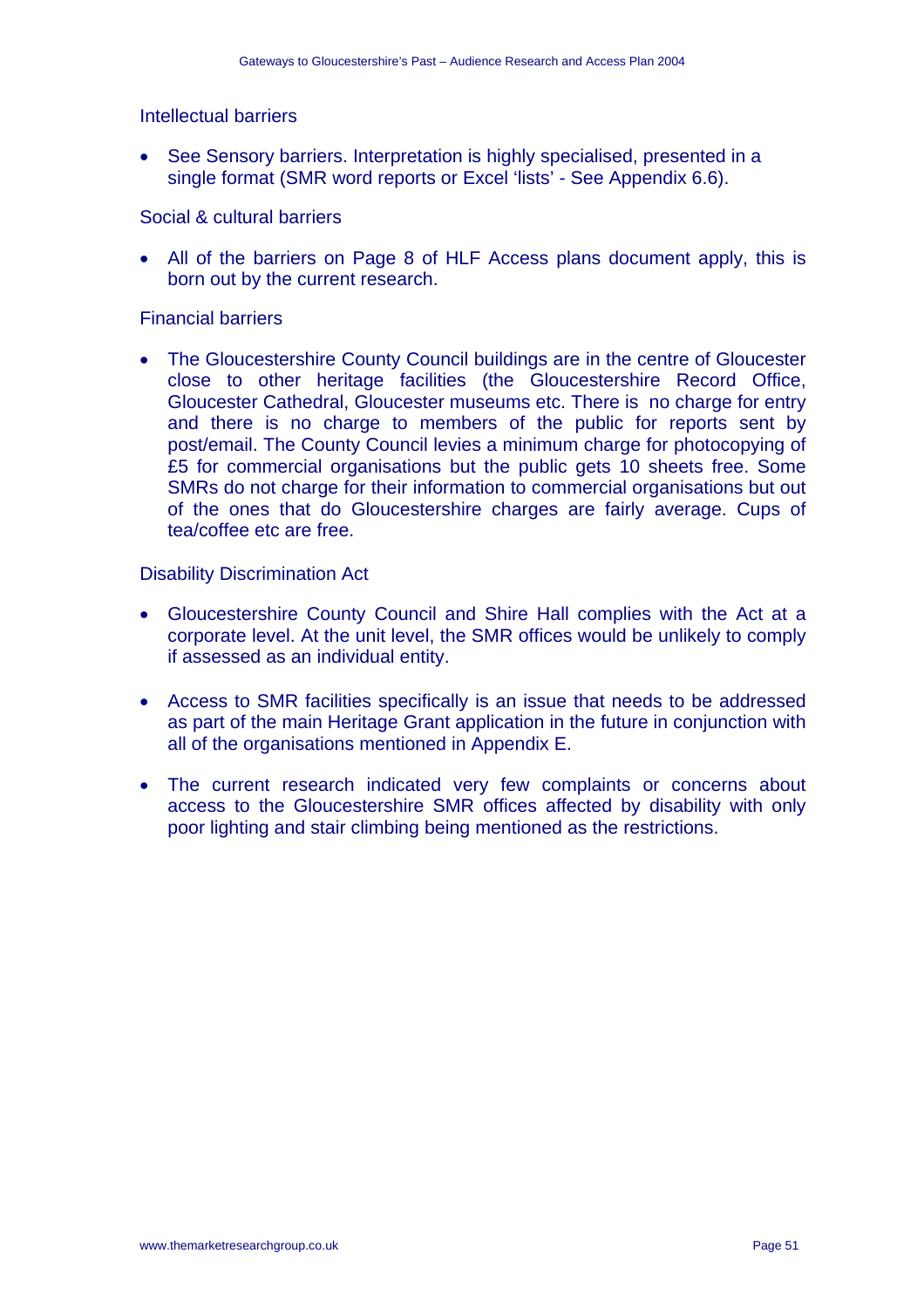### **6.2.6: Consultation with a wide range of relevant individuals and interest groups.**

There was a low response in the survey from established regular users of the SMR. This will need to be further researched as these professional/commercial audiences have valuable views on what information or products that Gloucestershire SMR could provide in the future. As well as how this information can be presented.

There was a very small representation of children either directly in the research or related to respondents. However interviews with lecturers and other education providers strongly indicated that greater links between educational establishments and education providers can and should be developed in the future.

Overall the Gloucestershire SMR is an excellent service, well used and there is a significant audience using it but the audiences may well increase if more promotion and advertising of the SMR occurs and a greater accessibility is allowed.

The fact that 37% of those surveyed "may" want to find out more about the SMR, indicates the need to promote the service. If people were more aware of what information they have access to then they may be more predisposed to use it.

It was very evident from all the in-depth interviews that the vast majority of individuals are happy using computers and the Internet to do research, as it is instant and readily accessible to the vast majority at home. This covered all age groups including the more mature individuals.

When showed how multi layering of OS maps, Tithe maps, Estate maps and Aerial photographs worked many were fascinated and had not been aware previously that this sort of technology was available to non commercial individuals. Most saw it as a great way to do research (very visual especially for doing presentations etc.)

If different groups can be educated or advised as to how the SMR is relevant to them, then they may see an opportunity to use it. For example, at first both the representatives from the Afro Caribbean Association and Roshni (The Asian Woman's Group) did not see how the SMR would be of interest to their members. Once they realised that the SMR contained records relevant to the War, e.g. where Air bases were etc. they could see how they could link it into tracing how Afro Caribbean and Asian families migrated here after the War and through also through Industrial development.

The Afro Caribbean Association ran a Saturday study club where children could log in and do their homework. The representative who was interviewed identified the possibility of incorporating history studies or family history studies using the SMR as a resource.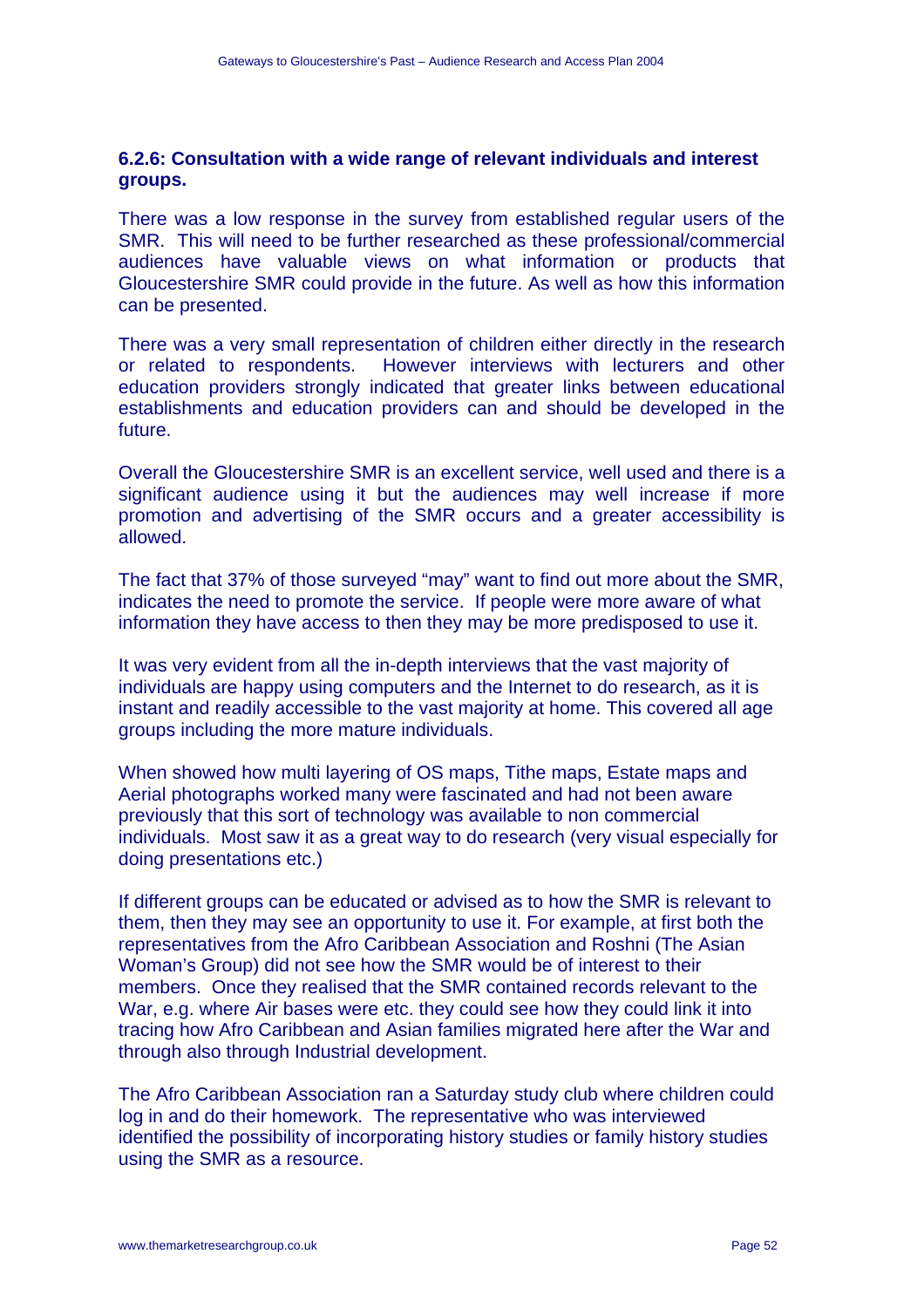Many Parishes were already researching local history (as part of Millennium Books or Modern day Doomsday books) and saw great advantages in adding local/unique history and stories in to the SMR. It would also be a great resource for anybody wanting to write a book on local events or history.

Land developers and Architects etc. mostly use "Pro Map" for their Land/Site research. Many comments suggested that it is not 100% accurate for measuring building dimensions and exact locations of buildings. However most find its navigation and search methods easy to use, so Gloucestershire's on-line SMR could use a similar set up.

Better connections need to be made between the National Curriculum at Schools, as well as studies in Higher Education and Further Education establishments and the SMR. Further Educational establishments do not have the same financial assistance as Higher Educational ones and so free access to a GIS system through the Gloucestershire SMR would be hugely beneficial to students as well as Teachers/Lecturers as a teaching/educational tool.

Libraries need to play a greater role in promoting the SMR and allowing the public to access the SMR through its computers etc. This is an ideal location for those who still prefer the traditional method of researching but may well be persuaded to learn about Internet/Archive searches on line by Library staff.

Leisure pursuits whether they be physical or cerebral are increasing in popularity with Retirees. Programmes such as "Time Team" and the increasing number of documentary programmes on local issues, history and heritage are inspiring people to learn more and become more interested in a wider number of issues and topics which before may have been only studied by professionals.

# **6.2.7: Priorities for improving access**

The 2 most striking points to come out of the SMR Audience research (nonusers) are that there is a very large audience in Gloucestershire who wish to be able to access the heritage data that is held by Gloucestershire County Council. The second point is that very few people know about the SMR, what it is or even what it contains.

The Council Offices are the main or first port of call for many people wanting to find out about heritage information. Therefore it is necessary for all staff to be able to direct enquiries quickly and efficiently.

Respondents are very keen to have physical access to heritage data held by the SMR and if better facilities were provided, there is a strong case that better use of these physical offices would be made. Photocopy facilities, desk space to work in and staff to help research all being valued facilities.

The majority of regular users of the SMR are aware of the data and information held within. However, these materials may well have a greater use if more people who have not used the SMR are made aware of them and this fact was in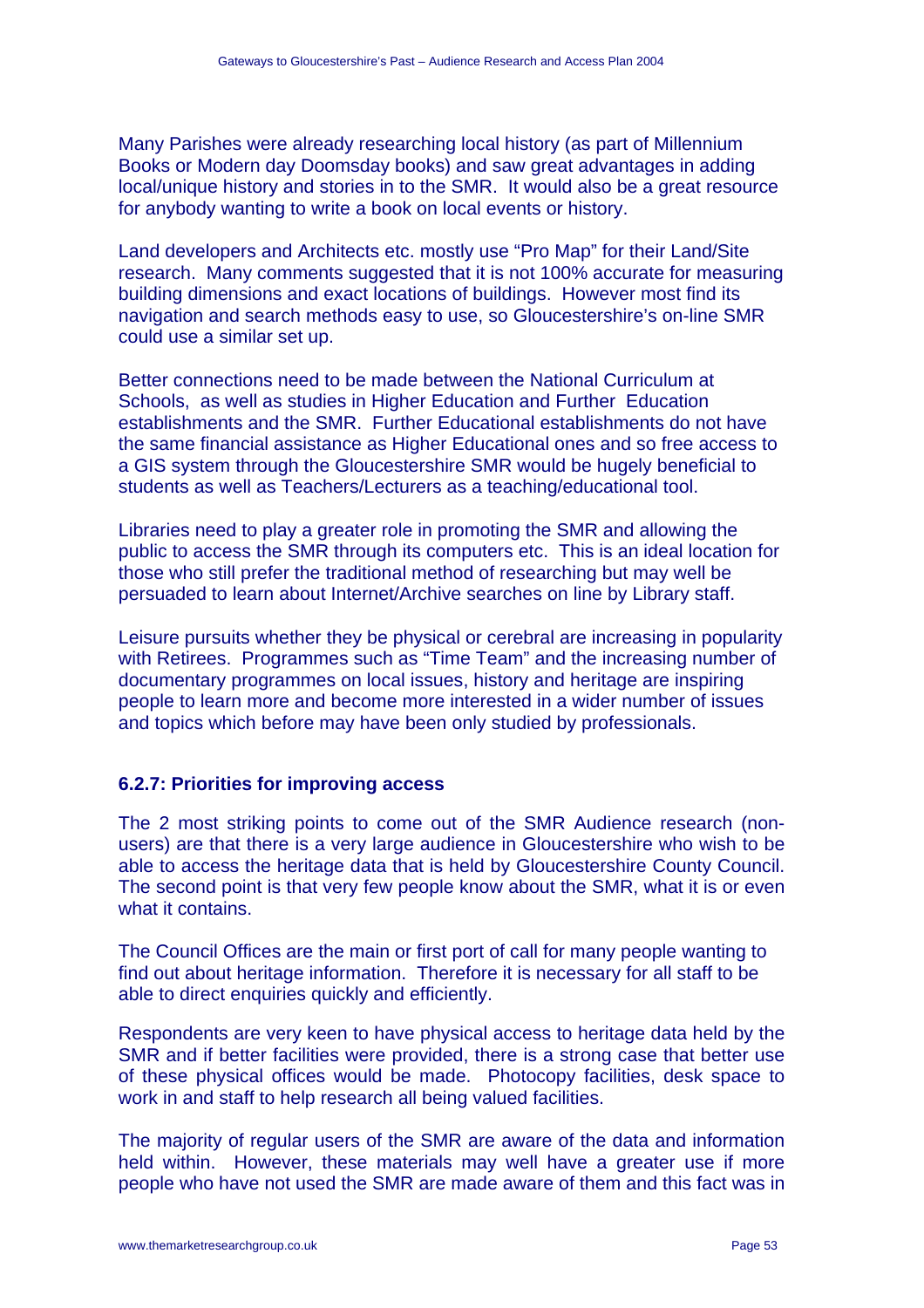deed born out by the new or potential user research. Where many who had little or no knowledge of the SMR wanted to find out more and would use the service in the future.

As the Internet is available in 45% of homes, and 25% of work places it is not surprising that the majority of requests for SMR information are made by e-mail. However postal and phone request are still valuable as many of the respondents are retired and many still prefer to access information by more traditional methods not yet wanting to embrace the Internet.

Generally respondents were pleasantly surprised as to the information they received. This high quality of service will add to the promotion of the SMR by word of mouth so continued vigilance in sending out quality information is important.

The Archaeology staff, are a valuable resource and SMR users would like better access to their knowledge. Perhaps a timetable can be set up to allow greater access to the staff by the general public through talks to individual heritage clubs and societies or to schools and colleges. Geography courses/classes in schools may well make better use of SMR's because of the social, industrial and environmental data held therein.

There is a strong case for designing tables in which SMR users can feed in family or local knowledge back into the SMR and over half of the users would be keen to do this. There is a wealth of local knowledge that should be recorded before people pass on and this in itself provides a product that may be of even greater use to the younger generations while studying at school. The Heritage held in SMR will grow and more links could then be drawn between other related data areas such as industrial, economic and social data.

Very few respondents had any difficulty accessing the SMR as a result of any disability. However disabled access is a significant factor in the design of any extension to the SMR offices in future. Lighting is also important.

It would be beneficial if a series of links or reciprocal links could be set up with all other relevant historical, leisure, industrial, social, environmental, or archival websites to help promote the SMR and to add to the wealth of research material on the Internet.

58 % of respondents that had not heard of the SMR said they would like to use the service in future. This would lead to an increased SMR audience just by informing them of its existence.

# **6.2.8: Strategy for putting access improvements in place.**

It is quite amazing that staff within the County Council itself, are not aware of the services they provide. 21% of staff did not know there was an Archaeology service and 59% had not heard of the Sites and Monuments Records. Better use could be made of County Council staff to promote their own services in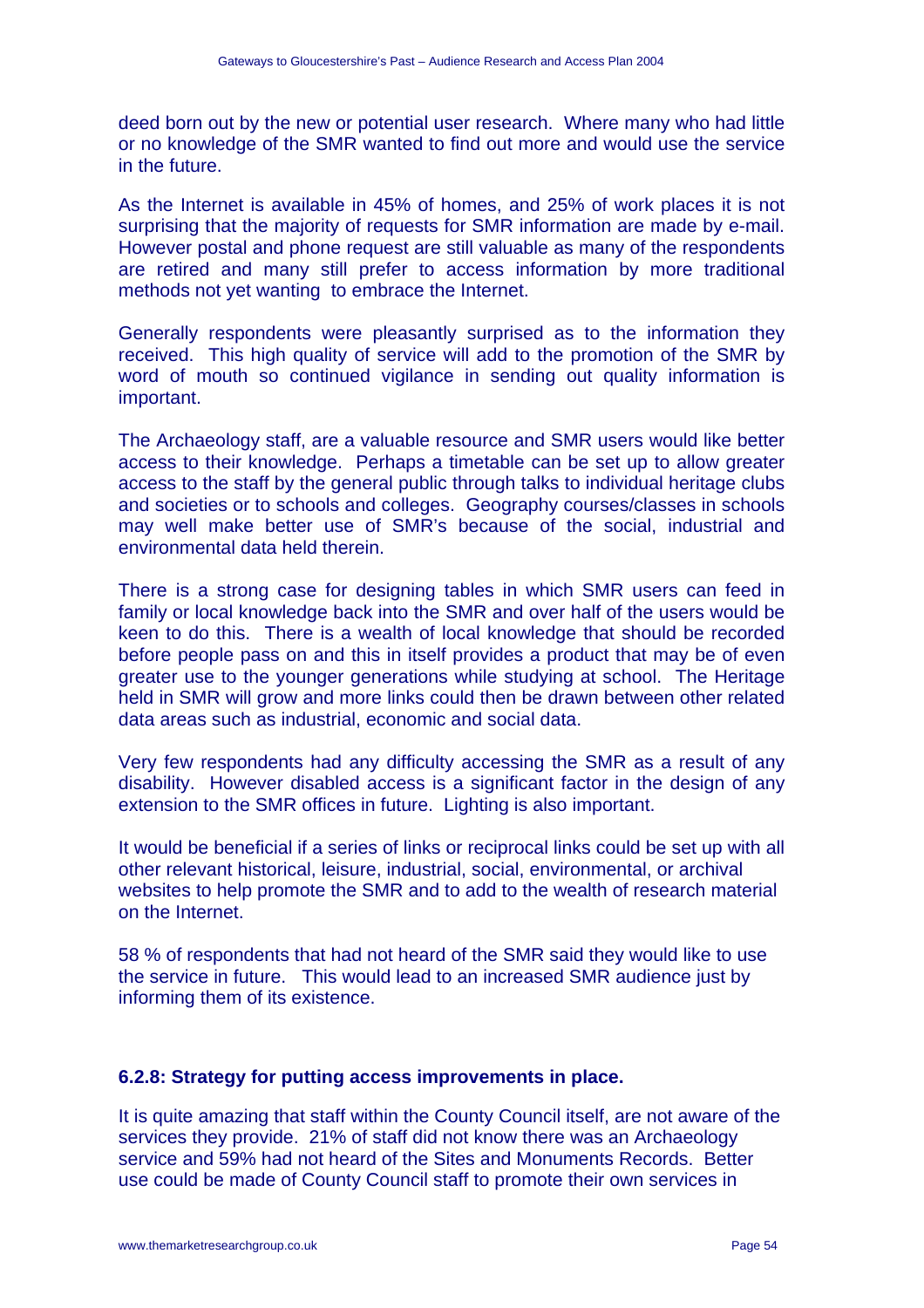future. This should be one of the first actions implemented in a strategy for improving access to the SMR both physically and remotely.

It is suggested that the Public Records office could become the location for hosting the drop in centre for SMR. If this is the case then this location needs to be well advertised and sign posted.

# **6.2.9: Financial and human resources needed to put the access plan into practice.**

Objective 4.3.5 - to include within the report an assessment of the equipment and resources (staff time and monetary) that will be required to implement the Access Plan has been covered within the Information Systems report compiled by DigiData.

The Market Research Group has identified from its research that a drop in type centre would be beneficial to many existing and new users. It is suggested that a full range of equipment including computers, plotters, CD Rom and Internet access should be provided with staff on hand to assist with information searches. Charges for printing and photocopying documents maps and photographs should be set at rates that can help maintain and support the Drop in centre.

### **6.2.10: Putting the access plan into practice**

A promotional or advertising plan needs to be implemented as a major part of the access plan.

The location of the suggested drop in centre needs to be confirmed.

Promotional material must be designed to highlight the SMR and it s potential

The majority of interviewees identified a need for Gloucestershire to provide better access to the hard copies or originals of SMR's as well as providing online access. A drop in centre could be set up to service the needs of those wanting to look at hard copies or originals from the SMR would be a positive step. This could be used as a small revenue earner to help fund the maintenance of the SMR.

#### **6.2.11: Monitoring and evaluation arrangements.**

This can cover many elements for example monitoring the use of the site for genuine research and protecting the site from abuse by those who wish to make a financial gain.

Concerns that need to be addressed are the accuracy of the SMR and the speed and regularity of updates. If the SMR is to charge both commercial agencies and companies and non commercial individuals for access to its databases then the information must be up to date and accurate. Time and money must be spent to ensure there are sufficient staff to maintain the SMR to a high standard.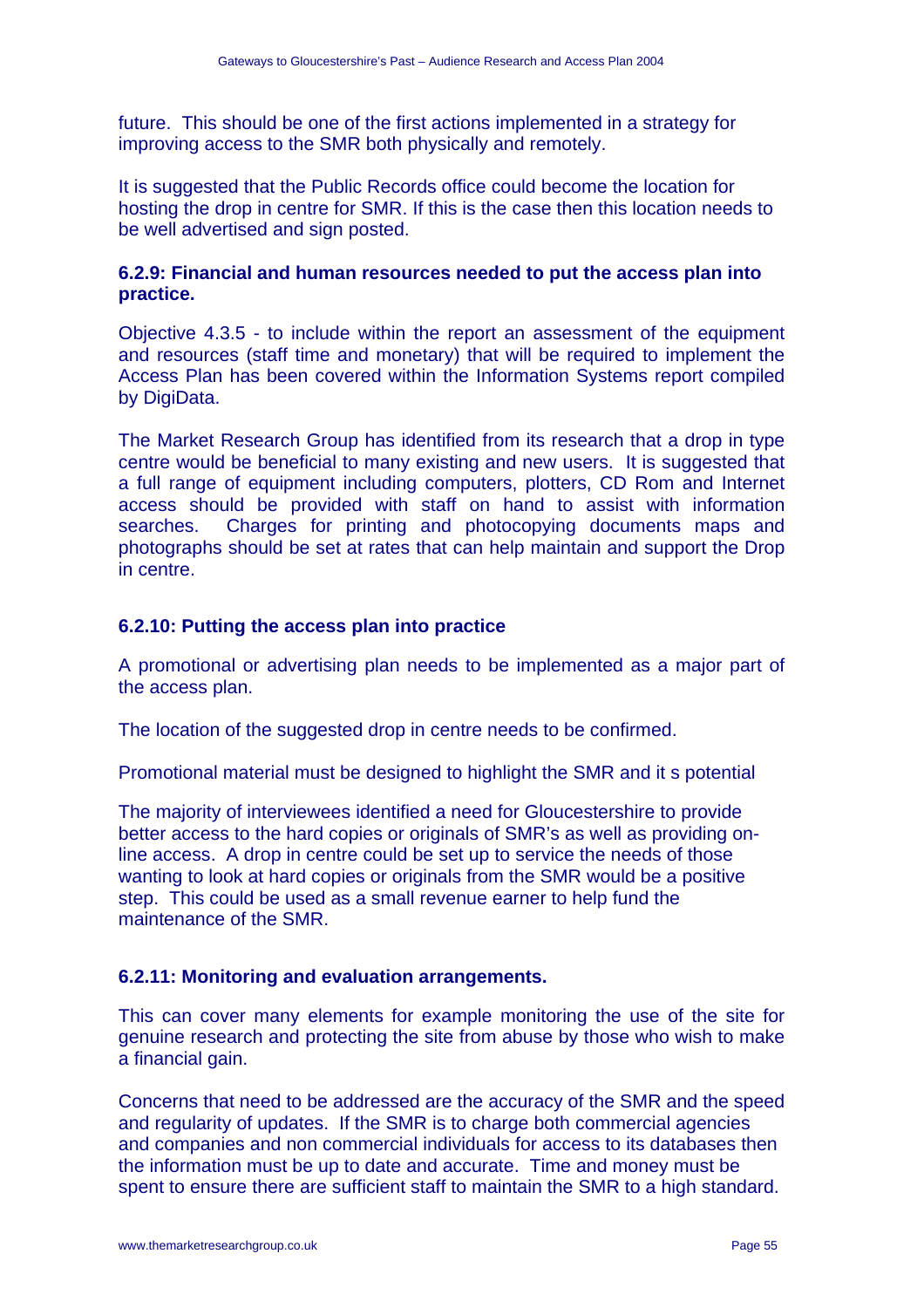Other concerns were the possible increase in trespassing as a direct result of improved access to sensitive data about private land. Also some landowners had concerns about damage to land through increased Metal detection activity, if precise locations of unique archaeological artefacts were made public notice.

Once the SMR has become accessible via the Internet, it will be appropriate to design an on-line feedback questionnaire that would pop up after someone has visited and then exited the SMR website. This questionnaire would then allow Gloucestershire to monitor how often or how much the new user groups are accessing the site and compare growth in these groups with previous data.

# **6.2.12: Where the organisation is now**

The following links show research that has previously been done on the different areas of Gloucester. This identifies the audiences out there by education levels, age, gender, interests etc.

- o http://www.gloucestershire.gov.uk/media/adobe\_acrobat/Cheltenham%2 0Story\_April%202004.pdf
- o http://www.gloucestershire.gov.uk/media/adobe\_acrobat/Cotswold%20S tory\_April%202004.pdf
- o http://www.gloucestershire.gov.uk/media/adobe\_acrobat/Forest%20of% 20Dean%20Story\_April%202004.pdf
- o http://www.gloucestershire.gov.uk/media/adobe\_acrobat/Gloucester%20 Story\_April%202004.pdf
- o http://www.gloucestershire.gov.uk/media/adobe\_acrobat/Stroud%20Stor y\_April%202004.pdf
- http://www.gloucestershire.gov.uk/media/adobe\_acrobat/Tewkesbury%2 0Story\_April%202004.pdf

# **6.2.13: Issues to consider**

In the absence of an Archaeology Service 'Mission Statement' Gloucestershire County Council's aims, strategies and plans can be found in the Corporate Strategy available at:-

http://www.gloucestershire.gov.uk/media/adobe\_acrobat/Corporate%20Strategy%202004- 07c.pdf

The core of Gloucestershire County Council principles are:-

Social Inclusion **Sustainability** Fairness and Diversity (Equality of Opportunity)

There is organisational commitment from the Director of Environment and support from relevant members of the council.

Level of knowledge – the survey on Gloucestershire County Council staff survey shows just how little knowledge there is!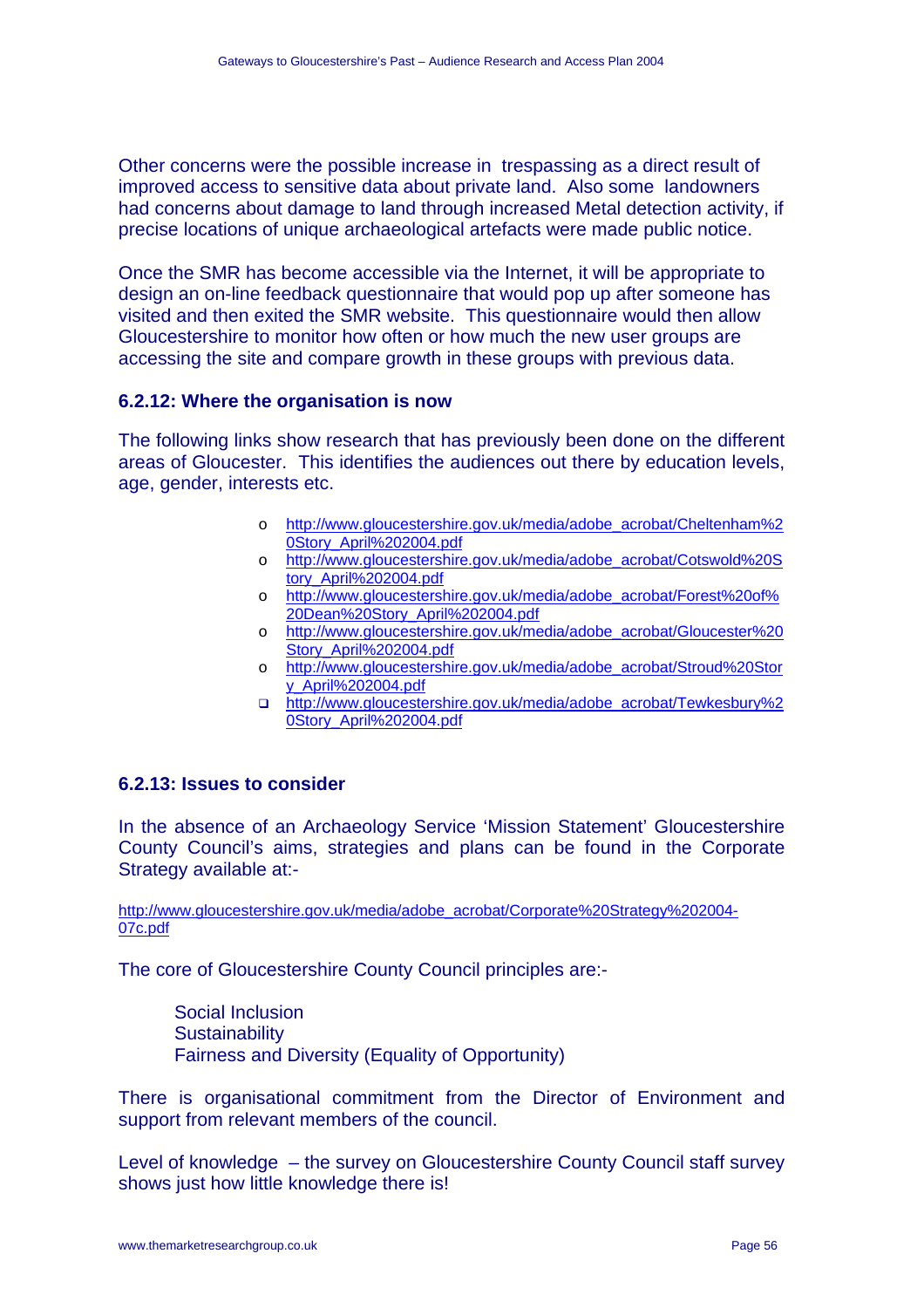# **7: Research Findings –**

# **7.1: Results of Audience Research for existing SMR users (first stage)**

This section of the report discusses the findings of the survey, which are presented under headings that relate back to the audience research objectives (Section 4.2)

The findings are presented in question order where possible, and an explanation of each table is provided. The tables include; frequency of responses, base (all asked) and valid (all answering) percentages.

#### **7.1.1: Where information about SMR was found.**

Table 7.1.1 shows that the largest percentage (21%) of those accessing the SMR heard about it via word of mouth.

| Table 7.1.1: (Q1) How did you find out about us? |                 |                |            |
|--------------------------------------------------|-----------------|----------------|------------|
| <b>Base: All respondents (81)</b>                | Frequency (f)   | Percentage (%) | Valid (%)  |
| (1) Council Office                               | 8               | 9.9            | 9.9        |
| (2) Museum                                       | 1               | 1.2            | 1.2        |
| (3) Gloucestershire County Record Office         | 8               | 9.9            | 9.9        |
| (4) Glosnet website                              | 10 <sup>1</sup> | 12.3           | 12.3       |
| (5) Internet website                             | 4               | 4.9            | 4.9        |
| (6) Local Society                                | 8               | 9.9            | 9.9        |
| (7) Local Press or Media                         | 1               | 1.2            | $1.2$      |
| (8) Word of Mouth                                | 17              | 21.0           | 21.0       |
| (9) College or School                            | 12              | 14.8           | 14.8       |
| $(10)$ Other                                     | 12              | 14.8           | 14.8       |
| <b>Total (Valid: Multi-Code)</b>                 | 81              | 100.0          | 100.0      |
| (0) Missing Values                               | $\Omega$        | 0.0            | N/A        |
| <b>Total (Base)</b>                              | 81              | 100.0          | <b>N/A</b> |

15% also found out through their school or college and 15% choose "other" as their medium for hearing about it which consists of those finding our through societies other Heritage organisations and web sites. All the "other" options can be seen in table 7.1.2.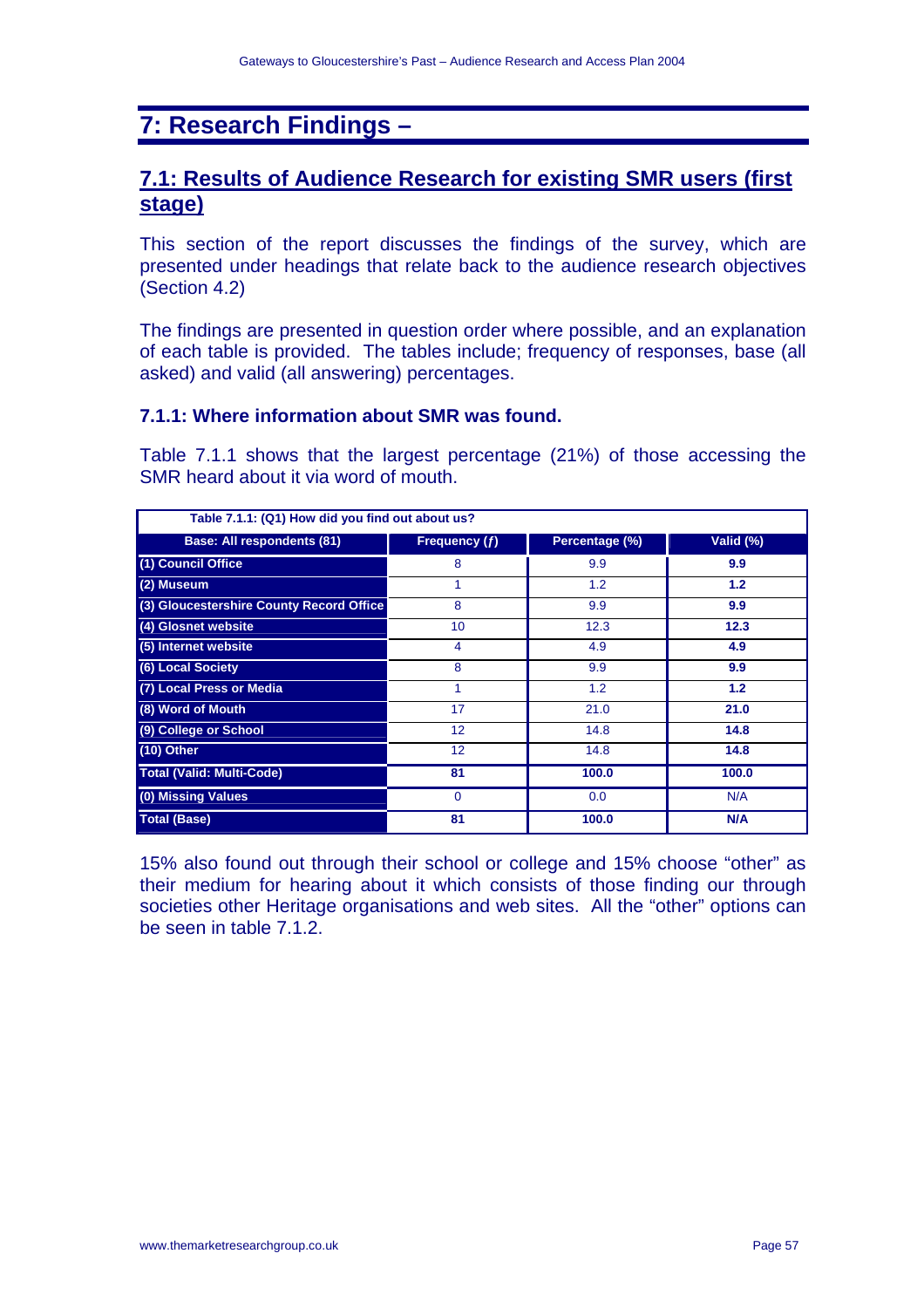| Table 7.1.2: "Other @ Q1" (Q1a)  |                |                |           |
|----------------------------------|----------------|----------------|-----------|
| Base: "other" (81)               | Frequency (f)  | Percentage (%) | Valid (%) |
| (1) Already aware of it          | 3              | 3.7            | 11.5      |
| (2) City Arch Unit               | 1              | 1.2            | 3.8       |
| $(3)$ DAG                        | 3              | 3.7            | 11.5      |
| (4) GADARG                       | 3              | 3.7            | 11.5      |
| (5) English Heritage             | 1              | 1.2            | 3.8       |
| (6) Fellow Archaeologist         | 1              | 1.2            | 3.8       |
| (7) FOD Archaeology              | 1              | 1.2            | 3.8       |
| (8) GCC Site                     | 1              | 1.2            | 3.8       |
| (9) Google Search                | 1              | 1.2            | 3.8       |
| $(10)$ GSIA                      | 1              | 1.2            | 3.8       |
| (11) IFA Directory               | $\overline{2}$ | 2.5            | 7.7       |
| (12) Market Research             | 1              | 1.2            | 3.8       |
| (13) PPG 16 brief                | $\mathbf{1}$   | 1.2            | 3.8       |
| (14) Professional                | 1              | 1.2            | 3.8       |
| (15) Tidenham Historical Group   | 1              | 1.2            | 3.8       |
| (16) Time Team                   | 1              | 1.2            | 3.8       |
| (17) University                  | 1              | 1.2            | 3.8       |
| (18) University Lecturer         | 1              | 1.2            | 3.8       |
| (19) Yellow Pages                | 1              | 1.2            | 3.8       |
| <b>Total (Valid: open-ended)</b> | 26             | 32.1           | 100.0     |
| (0) Missing Values               | 55             | 67.9           | N/A       |
| <b>Total (Base)</b>              | 81             | 100.0          | N/A       |

# **7.1.2: Was it easy to find out about our SMR?**

96% of people using the SMR found it easy to find.

| Table 7.1.3: (Q2) Was it easy to find our SMR |                      |           |           |  |
|-----------------------------------------------|----------------------|-----------|-----------|--|
| <b>Base: All respondents (81)</b>             | <b>Frequency (f)</b> | Total (%) | Valid (%) |  |
| $(1)$ Yes                                     | 76                   | 93.8      | 96.2      |  |
| $(2)$ No                                      | 3                    | 3.7       | 3.8       |  |
| <b>Total (Valid)</b>                          | 79                   | 97.5      | 100.0     |  |
| (0) Missing Values                            | າ                    | 2.5       | N/A       |  |
| <b>Total (Base)</b>                           | 81                   | 100.0     | N/A       |  |

Of those saying "No", they had not found the SMR easily the following reasons were given:

- Not knowing where to find out.
- I did not know about it until (as I tried to say in 'Other' above) that I met people on site in Bourton-on-the-Water and got talking to them and it led on from that.
- Knowing which department stood for what?
- •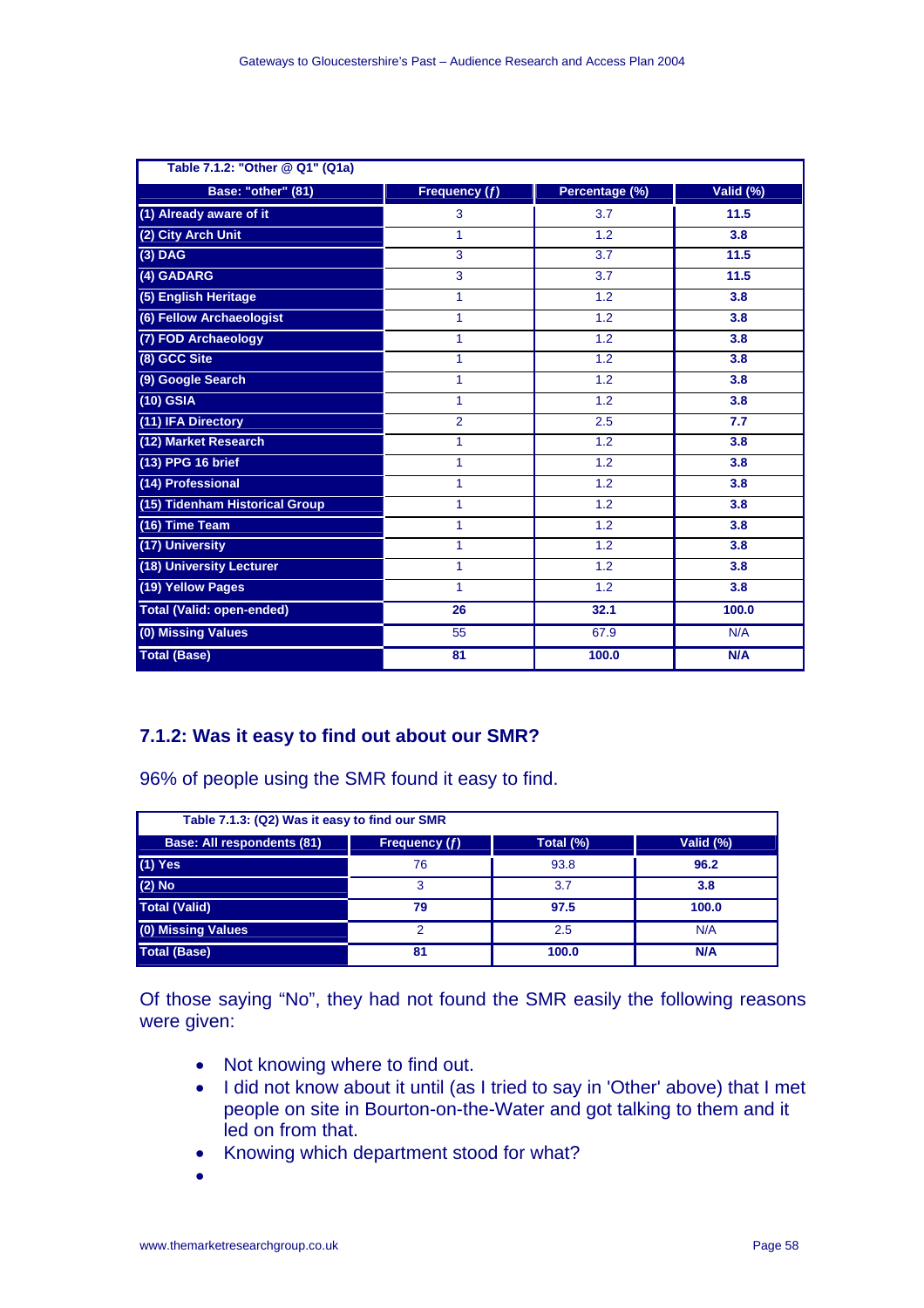# **7.1.3: How often have you used the SMR?**

Table 7.14 shows that 52% of those surveyed had used the SMR only once. There was a disproportionate response from commercial users who would have used the survey many times. Of those who indicated their use was for commercial reasons 75% had visited more than 10 times (See Table 8.1.2, Section 8.1 Cross tabulations) and 73% of the non-commercial users had visited only once.

| Table 7.1.4: .1 (Q4) How many times have you used the SMR in the last 2 years? |               |                |            |
|--------------------------------------------------------------------------------|---------------|----------------|------------|
| <b>Base: All respondents (81)</b>                                              | Frequency (f) | Percentage (%) | Valid (%)  |
| $(1)$ Once                                                                     | 42            | 51.9           | 51.9       |
| $(2)$ 2 - 5                                                                    | 31            | 38.3           | 38.3       |
| $(3) 6 - 10$                                                                   | 4             | 4.9            | 4.9        |
| (4) More than 10 times                                                         | 4             | 4.9            | 4.9        |
| <b>Total (Valid: Multi-Code)</b>                                               | 81            | 100.0          | 100.0      |
| (0) Missing Values                                                             | $\Omega$      | 0.0            | N/A        |
| <b>Total (Base)</b>                                                            | 81            | 100.0          | <b>N/A</b> |

### **7.1.4: How did you access the SMR?**

39% of those using the SMR, requested information by E-mail. If you crossreference the commercial users with the non-commercial the majority of Commercial enquiries used e-mail (43%) where as non-commercial used the Glosnet to access information or used "other" methods (67% each).

| Table 7.1.5: .1 (Q5) How did you access the SMR? |                |                |           |
|--------------------------------------------------|----------------|----------------|-----------|
| <b>Base: All respondents (81)</b>                | Frequency (f)  | Percentage (%) | Valid (%) |
| (1) Visit to SMR office                          | 8              | 9.9            | 7.8       |
| (2) Visit to Library                             | $\Omega$       | 0.0            | 0.0       |
| (3) Access via internet                          | $\overline{2}$ | 2.5            | 1.9       |
| (4) Access via Glosnet website                   | 6              | 7.4            | 5.8       |
| (5) Postal request                               | 23             | 28.4           | 22.3      |
| (6) E-mail request                               | 40             | 49.4           | 38.8      |
| (7) Phone request                                | 21             | 25.9           | 20.4      |
| (8) Other                                        | 3              | 3.7            | 2.9       |
| <b>Total (Valid: Multi-Code)</b>                 | 103            | 127.2          | 100.0     |
| <b>Total (Base)</b>                              | 81             | 100.0          | N/A       |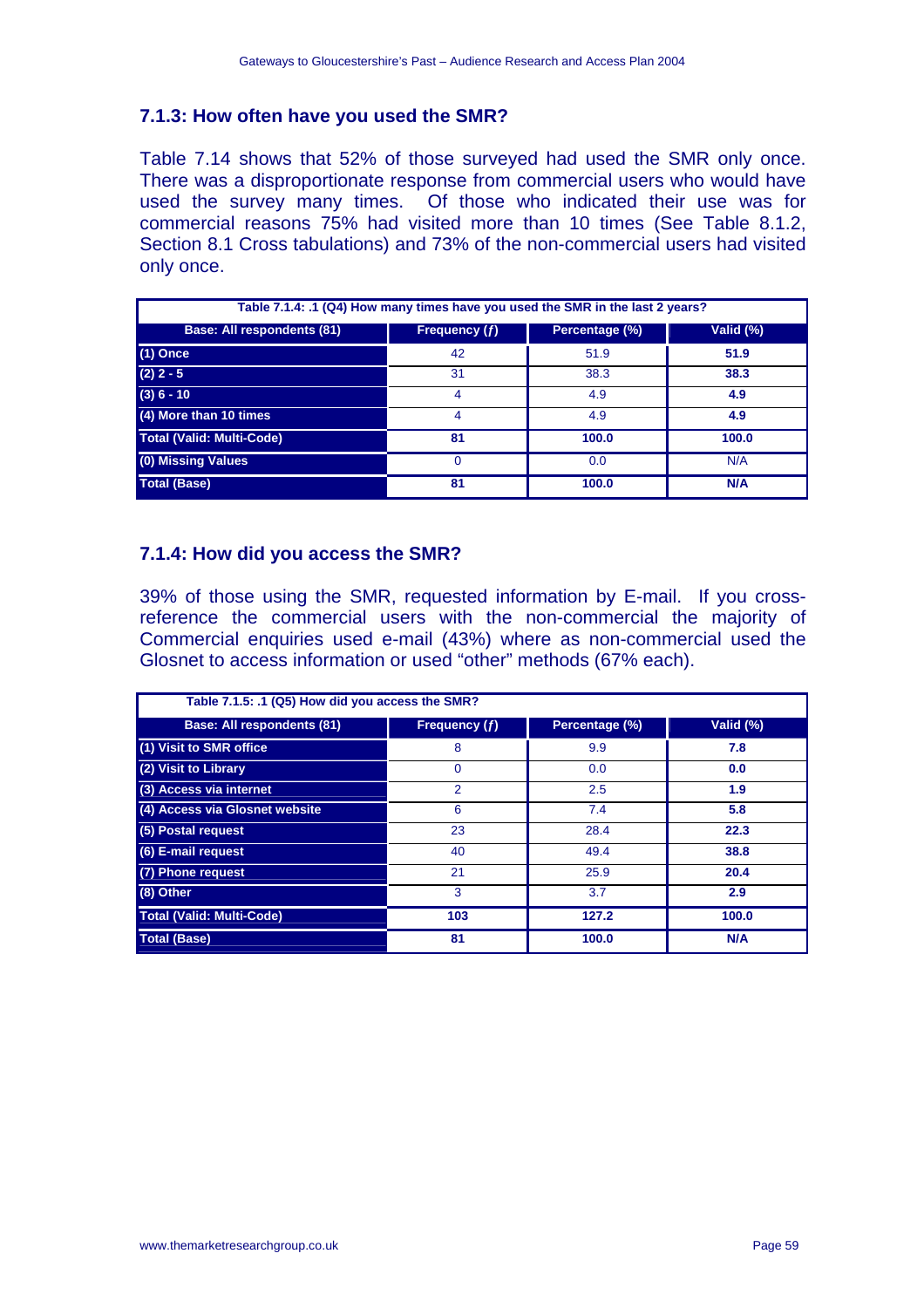#### The "other", options are shown in Table 7.1.5a

| Table 7.1.5a: .1 (Q5a) "Other"            |               |                |              |
|-------------------------------------------|---------------|----------------|--------------|
| Base: All "other" @ Q5 (3)                | Frequency (f) | Percentage (%) | Valid $(\%)$ |
| $(1)$ Fax                                 |               | 33.3           | 33.3         |
| (2) SMR staff offered info after a talk   |               | 33.3           | 33.3         |
| (3) Via survey team visiting our meetings |               | 33.3           | 33.3         |
| <b>Total (Valid: Multi-Code)</b>          |               | 100.0          | 100.0        |
| <b>Total (Base)</b>                       |               | 100.0          | N/A          |

### **7.1.5: Rating the SMR.**

If the categories "Very good" and "Good" are combined. The positive ratings of the facilities can be compared. Users were asked to rate the SMR on 8 categories. The Helpfulness of staff scored the highest with 98% rating staff helpfulness as "Very good" or "Good".

The range of information within the SMR was also well rated positively by 85% of users. Waiting times at 86% was well rated and 77% rated access well. The remaining facilities were rated much lower in many cases because respondents had no knowledge or experience of the physical aspects of the SMR offices.

| Table 7.1.6a: Rating on staff helpfulness (Q6a) |                 |           |           |  |
|-------------------------------------------------|-----------------|-----------|-----------|--|
| <b>Base: All respondents (81)</b>               | Frequency $(f)$ | Total (%) | Valid (%) |  |
| (1) Very good                                   | 65              | 80.2      | 81.3      |  |
| $(2)$ Good                                      | 13              | 16.0      | 16.3      |  |
| (3) Neither                                     | 1               | 1.2       | 1.3       |  |
| $(4)$ Poor                                      | $\Omega$        | 0.0       | 0.0       |  |
| (5) Very poor                                   | 1               | 1.2       | 1.3       |  |
| <b>Total (Valid)</b>                            | 80              | 98.8      | 100.0     |  |
| (0) Missing Values                              | 1               | 1.2       | N/A       |  |
| <b>Total (Base)</b>                             | 81              | 100.0     | N/A       |  |
| <b>Average Rating (1-5)</b>                     | N/A             | N/A       | N/A       |  |
| (1&2) Top Two Boxes                             | 78              | 96.3      | 97.5      |  |
| (3) Middle Box                                  | 1               | 1.2       | 1.3       |  |
| (4&5) Bottom Two Boxes                          | 1               | 1.2       | 1.3       |  |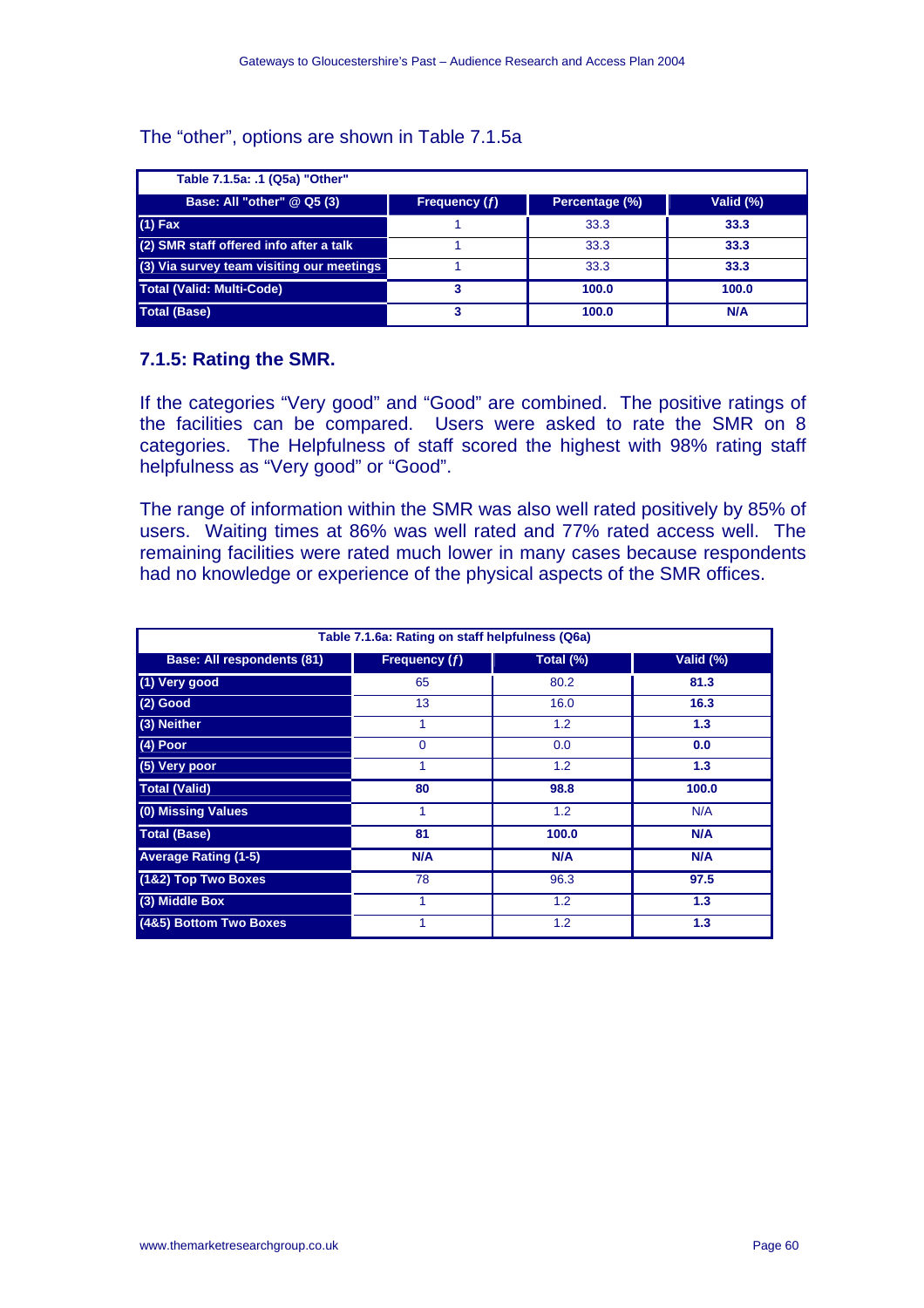| Table 7.1.6b: Rating on range of info in SMR (Q6b) |                 |           |           |  |
|----------------------------------------------------|-----------------|-----------|-----------|--|
| <b>Base: All respondents (81)</b>                  | Frequency $(f)$ | Total (%) | Valid (%) |  |
| (1) Very good                                      | 21              | 25.9      | 28.4      |  |
| $(2)$ Good                                         | 42              | 51.9      | 56.8      |  |
| (3) Neither                                        | 10              | 12.3      | 13.5      |  |
| (4) Poor                                           | 1               | 1.2       | 1.4       |  |
| (5) Very poor                                      | 0               | 0.0       | 0.0       |  |
| <b>Total (Valid)</b>                               | 74              | 91.4      | 100.0     |  |
| (0) Missing Values                                 | 7               | 8.6       | N/A       |  |
| <b>Total (Base)</b>                                | 81              | 100.0     | N/A       |  |
| <b>Average Rating (1-5)</b>                        | N/A             | N/A       | N/A       |  |
| (1&2) Top Two Boxes                                | 63              | 77.8      | 85.1      |  |
| (3) Middle Box                                     | 10              | 12.3      | 13.5      |  |
| (4&5) Bottom Two Boxes                             | 1               | 1.2       | 1.4       |  |

| Table 7.1.6c: Rating on accessibility to SMR (Q6c) |                 |           |            |  |
|----------------------------------------------------|-----------------|-----------|------------|--|
| <b>Base: All respondents (81)</b>                  | Frequency $(f)$ | Total (%) | Valid (%)  |  |
| (1) Very good                                      | 23              | 28.4      | 31.1       |  |
| $(2)$ Good                                         | 34              | 42.0      | 45.9       |  |
| (3) Neither                                        | 13              | 16.0      | 17.6       |  |
| $(4)$ Poor                                         | $\overline{4}$  | 4.9       | 5.4        |  |
| (5) Very poor                                      | $\Omega$        | 0.0       | 0.0        |  |
| <b>Total (Valid)</b>                               | 74              | 91.4      | 100.0      |  |
| (0) Missing Values                                 | $\overline{7}$  | 8.6       | N/A        |  |
| <b>Total (Base)</b>                                | 81              | 100.0     | <b>N/A</b> |  |
| <b>Average Rating (1-5)</b>                        | N/A             | N/A       | N/A        |  |
| (1&2) Top Two Boxes                                | 57              | 70.4      | 77.0       |  |
| (3) Middle Box                                     | 13              | 16.0      | 17.6       |  |
| (4&5) Bottom Two Boxes                             | 4               | 4.9       | 5.4        |  |

| Table 7.1.d6: Rating on waiting times for info. (Q6d) |                |           |            |  |
|-------------------------------------------------------|----------------|-----------|------------|--|
| <b>Base: All respondents (81)</b>                     | Frequency (f)  | Total (%) | Valid (%)  |  |
| (1) Very good                                         | 34             | 42.0      | 44.7       |  |
| $(2)$ Good                                            | 31             | 38.3      | 40.8       |  |
| (3) Neither                                           | 8              | 9.9       | 10.5       |  |
| $(4)$ Poor                                            | $\overline{2}$ | 2.5       | 2.6        |  |
| (5) Very poor                                         | 1              | 1.2       | 1.3        |  |
| <b>Total (Valid)</b>                                  | 76             | 93.8      | 100.0      |  |
| (0) Missing Values                                    | 5              | 6.2       | N/A        |  |
| <b>Total (Base)</b>                                   | 81             | 100.0     | N/A        |  |
| <b>Average Rating (1-5)</b>                           | <b>N/A</b>     | N/A       | <b>N/A</b> |  |
| (1&2) Top Two Boxes                                   | 65             | 80.2      | 85.5       |  |
| (3) Middle Box                                        | 8              | 9.9       | 10.5       |  |
| (4&5) Bottom Two Boxes                                | 3              | 3.7       | 3.9        |  |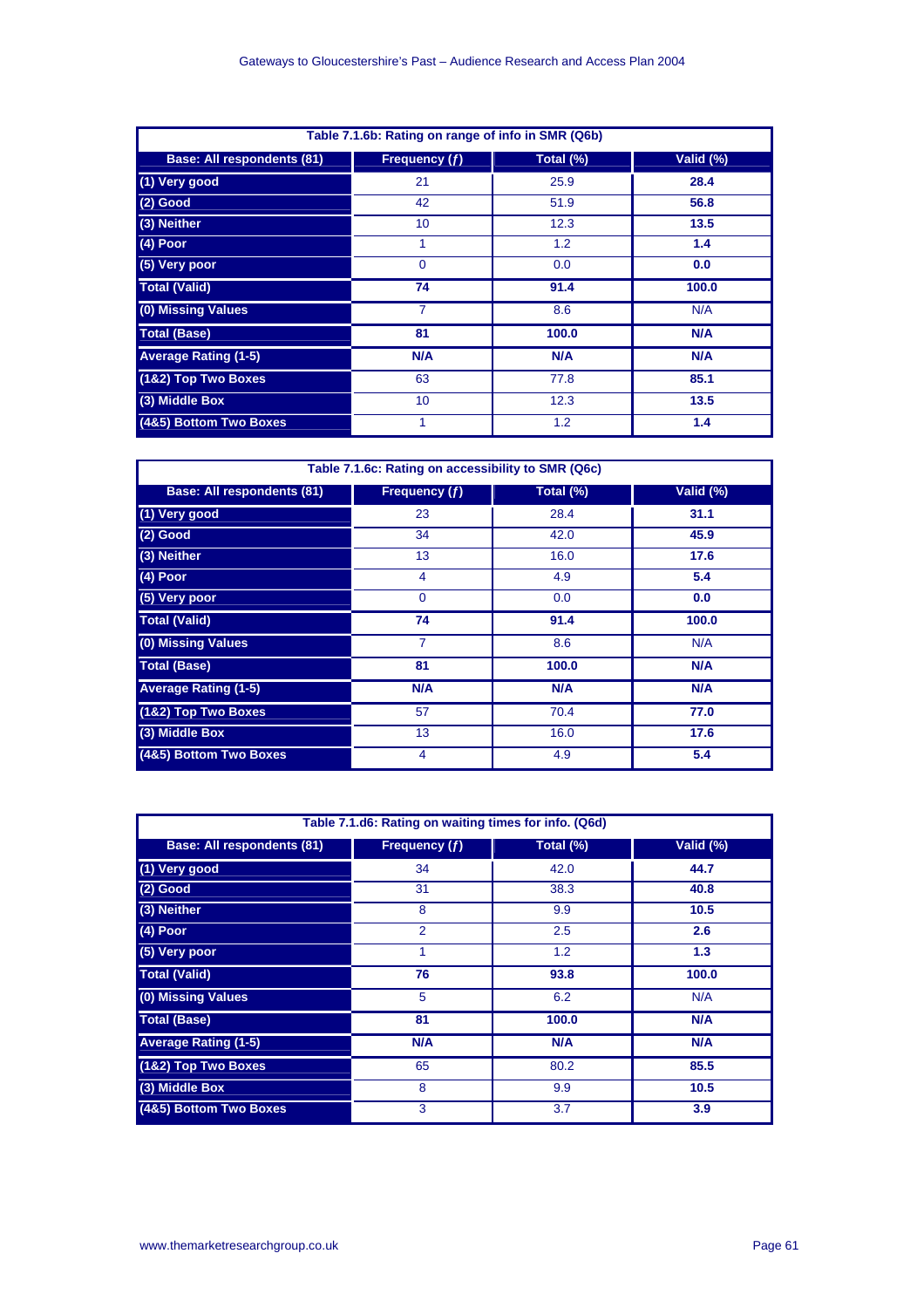| Table 7.1.6e: Rating on standard of equipment. (Q6e) |                 |           |           |  |
|------------------------------------------------------|-----------------|-----------|-----------|--|
| <b>Base: All respondents (81)</b>                    | Frequency $(f)$ | Total (%) | Valid (%) |  |
| (1) Very good                                        | 8               | 9.9       | 19.5      |  |
| $(2)$ Good                                           | 12              | 14.8      | 29.3      |  |
| (3) Neither                                          | 20              | 24.7      | 48.8      |  |
| $(4)$ Poor                                           | $\mathbf 0$     | 0.0       | 0.0       |  |
| (5) Very poor                                        |                 | 1.2       | 2.4       |  |
| <b>Total (Valid)</b>                                 | 41              | 50.6      | 100.0     |  |
| (0) Missing Values                                   | 40              | 49.4      | N/A       |  |
| <b>Total (Base)</b>                                  | 81              | 100.0     | N/A       |  |
| <b>Average Rating (1-5)</b>                          | <b>N/A</b>      | N/A       | N/A       |  |
| (1&2) Top Two Boxes                                  | 20              | 24.7      | 48.8      |  |
| (3) Middle Box                                       | 20              | 24.7      | 48.8      |  |
| (4&5) Bottom Two Boxes                               | 1               | 1.2       | 2.4       |  |

| Table 7.1.6f: Rating on accessibility of equipment. (Q6f) |                 |           |            |  |
|-----------------------------------------------------------|-----------------|-----------|------------|--|
| <b>Base: All respondents (81)</b>                         | Frequency $(f)$ | Total (%) | Valid (%)  |  |
| (1) Very good                                             | 7               | 8.6       | 17.9       |  |
| $(2)$ Good                                                | 10              | 12.3      | 25.6       |  |
| (3) Neither                                               | 21              | 25.9      | 53.8       |  |
| $(4)$ Poor                                                | $\Omega$        | 0.0       | 0.0        |  |
| (5) Very poor                                             | 1               | 1.2       | 2.6        |  |
| <b>Total (Valid)</b>                                      | 39              | 48.1      | 100.0      |  |
| (0) Missing Values                                        | 42              | 51.9      | N/A        |  |
| <b>Total (Base)</b>                                       | 81              | 100.0     | <b>N/A</b> |  |
| <b>Average Rating (1-5)</b>                               | N/A             | N/A       | N/A        |  |
| (1&2) Top Two Boxes                                       | 17              | 21.0      | 43.6       |  |
| (3) Middle Box                                            | 21              | 25.9      | 53.8       |  |
| (4&5) Bottom Two Boxes                                    | 1               | 1.2       | 2.6        |  |

| Table 7.1.6g: Rating on booking availability. (Q6g) |                 |           |           |  |
|-----------------------------------------------------|-----------------|-----------|-----------|--|
| <b>Base: All respondents (81)</b>                   | Frequency $(f)$ | Total (%) | Valid (%) |  |
| (1) Very good                                       | 10              | 12.3      | 25.6      |  |
| $(2)$ Good                                          | 7               | 8.6       | 17.9      |  |
| (3) Neither                                         | 21              | 25.9      | 53.8      |  |
| $(4)$ Poor                                          | $\Omega$        | 0.0       | 0.0       |  |
| (5) Very poor                                       | 1               | 1.2       | 2.6       |  |
| <b>Total (Valid)</b>                                | 39              | 48.1      | 100.0     |  |
| (0) Missing Values                                  | 42              | 51.9      | N/A       |  |
| <b>Total (Base)</b>                                 | 81              | 100.0     | N/A       |  |
| <b>Average Rating (1-5)</b>                         | N/A             | N/A       | N/A       |  |
| (1&2) Top Two Boxes                                 | 17              | 21.0      | 43.6      |  |
| (3) Middle Box                                      | 21              | 25.9      | 53.8      |  |
| (4&5) Bottom Two Boxes                              | 1               | 1.2       | 2.6       |  |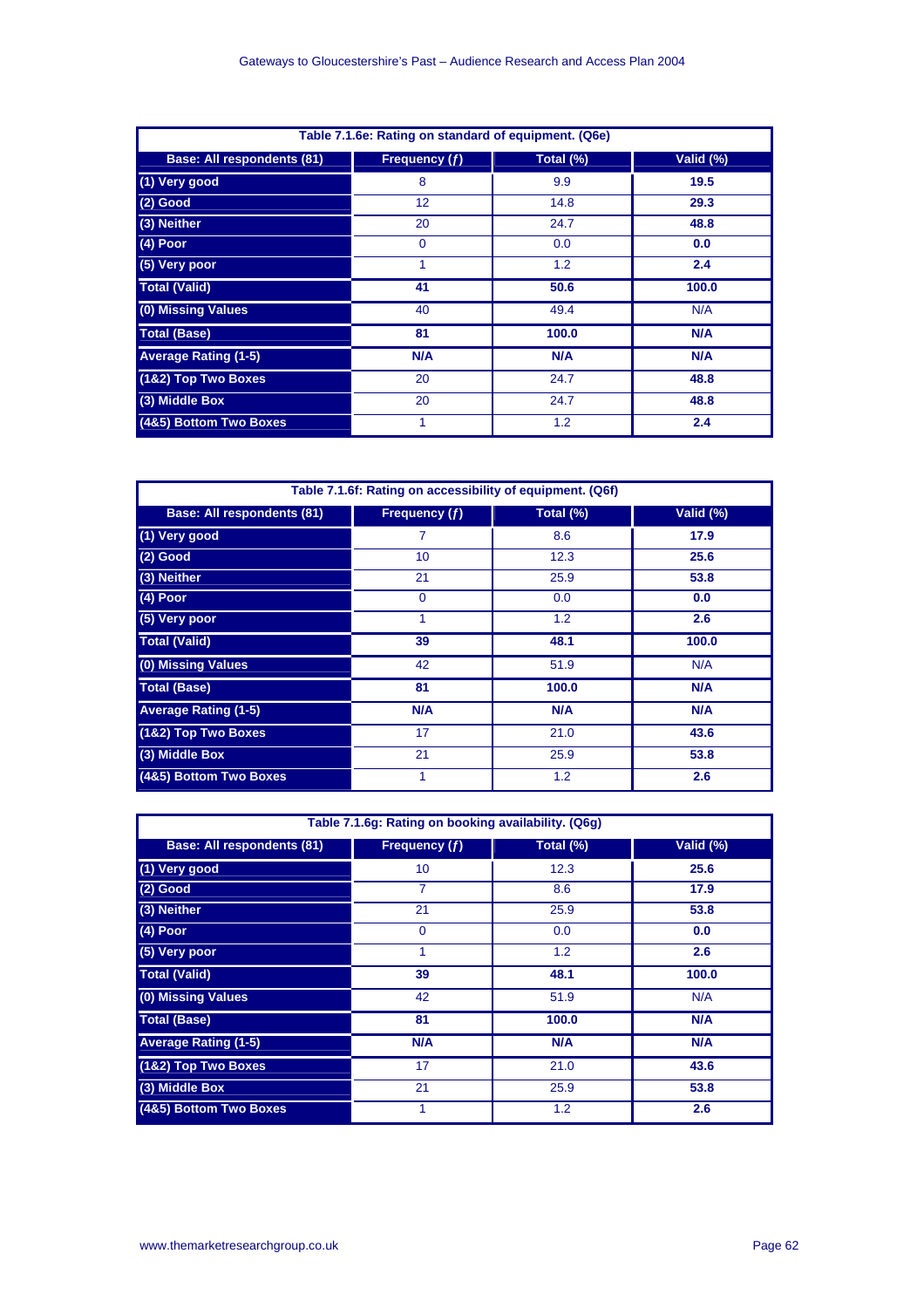| Table 7.1.6h: Rating on space to work. (Q6h) |                |           |           |  |
|----------------------------------------------|----------------|-----------|-----------|--|
| <b>Base: All respondents (81)</b>            | Frequency (f)  | Total (%) | Valid (%) |  |
| (1) Very good                                | 6              | 7.4       | 16.2      |  |
| $(2)$ Good                                   | 6              | 7.4       | 16.2      |  |
| (3) Neither                                  | 23             | 28.4      | 62.2      |  |
| (4) Poor                                     | $\overline{2}$ | 2.5       | 5.4       |  |
| (5) Very poor                                | $\Omega$       | 0.0       | 0.0       |  |
| <b>Total (Valid)</b>                         | 37             | 45.7      | 100.0     |  |
| (0) Missing Values                           | 44             | 54.3      | N/A       |  |
| <b>Total (Base)</b>                          | 81             | 100.0     | N/A       |  |
| <b>Average Rating (1-5)</b>                  | N/A            | N/A       | N/A       |  |
| (1&2) Top Two Boxes                          | 12             | 14.8      | 32.4      |  |
| (3) Middle Box                               | 23             | 28.4      | 62.2      |  |
| (4&5) Bottom Two Boxes                       | 2              | 2.5       | 5.4       |  |

# **7.1.6: Was your enquiry commercial?**

Table 7.1.7 shows that there was a fairly low response from Commercial users. With 64% of users being non-commercial.

| Table 7.1.7: Was your enquiry of commercial nature? (Q7) |               |           |           |  |
|----------------------------------------------------------|---------------|-----------|-----------|--|
| <b>Base: All respondents (81)</b>                        | Frequency (f) | Total (%) | Valid (%) |  |
| $(1)$ Yes                                                | 29            | 35.8      | 36.3      |  |
| $(2)$ No                                                 | 51            | 63.0      | 63.8      |  |
| <b>Total (Valid)</b>                                     | 80            | 98.8      | 100.0     |  |
| (0) Missing Values                                       |               | 1.2       | N/A       |  |
| <b>Total (Base)</b>                                      | 81            | 100.0     | N/A       |  |

# **7.1.7: Have you used other SMR's?**

58% of respondents had used other SMR's.

| Table 7.1.8: Have you used other SMR's? (Q8) |               |           |            |  |
|----------------------------------------------|---------------|-----------|------------|--|
| <b>Base: All respondents (81)</b>            | Frequency (f) | Total (%) | Valid (%)  |  |
| $(1)$ Yes                                    | 46            | 56.8      | 58.2       |  |
| $(2)$ No                                     | 33            | 40.7      | 41.8       |  |
| <b>Total (Valid)</b>                         | 79            | 97.5      | 100.0      |  |
| (0) Missing Values                           | 2             | 2.5       | N/A        |  |
| <b>Total (Base)</b>                          | 81            | 100.0     | <b>N/A</b> |  |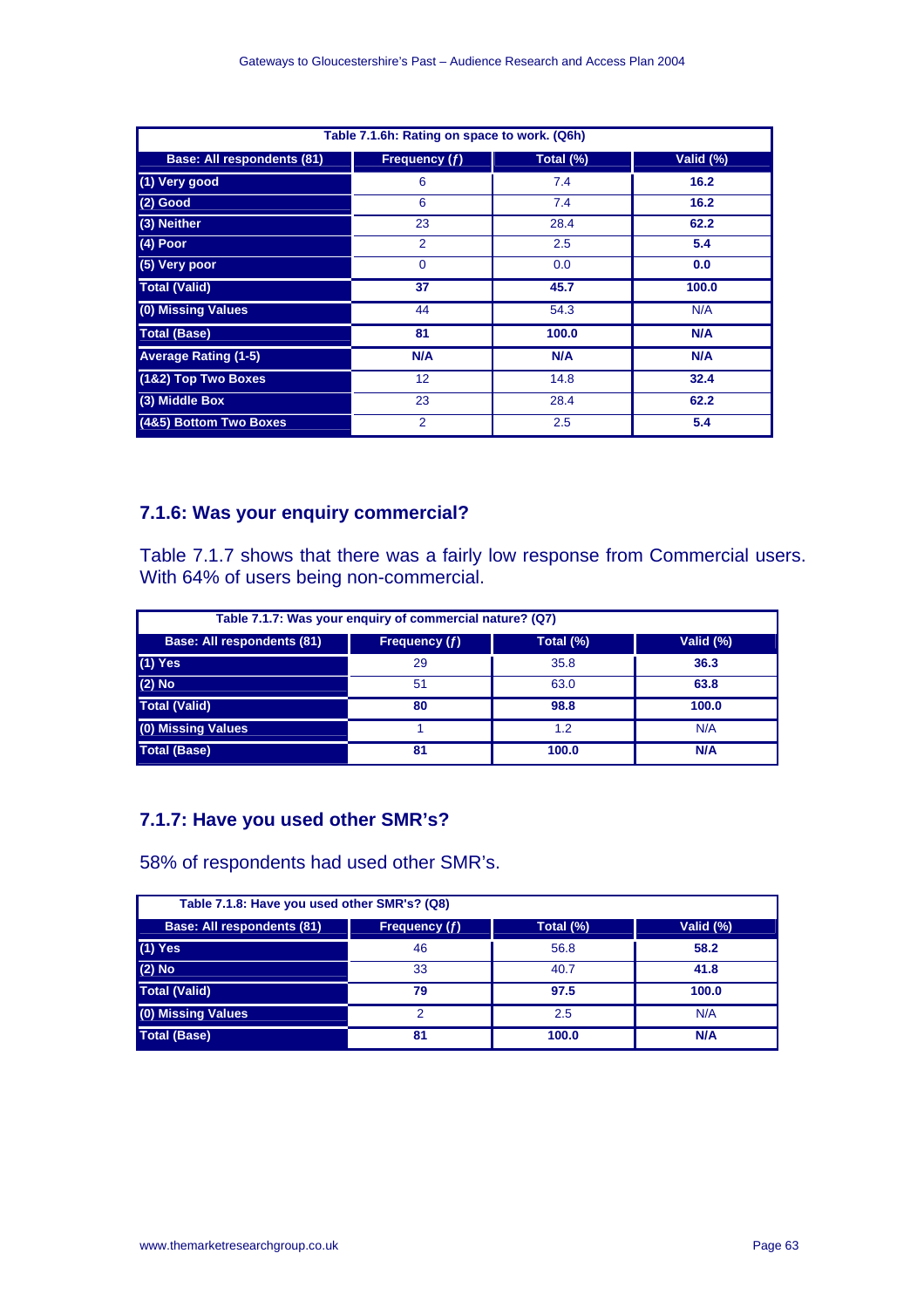# **7.1.8: What other SMR's have you used?**

The list of others SMR's is as follows:- The figures next to the locations, indicate the number of references made to that particular SMR.

- 2 Many
- 3 Wiltshire
- 4 Oxford
- 4 Somerset
- 6 Herefordshire
- 8 others in the midlands
- 8 Worcestershire's cc
- All of them!
- All over England and Wales
- All over UK
- At work
- Birmingham
- Cambridge SMR
- Dorchester, Dorset
- Durham
- Gwent
- Lake district
- Lincolnshire
- Lots
- Monmouth
- Most counties
- Most of them
- Most SMR's in S. England
- Norfolk
- North Somerset
- Numerous counties
- Numerous in England/Wales
- South Gloucestershire
- Southern England
- Staffs.
- Swindon
- Too many to list
- Trowbridge
- Various
- York

# **7.1.9: What aspects of these other SMR's would you like Gloucestershire to provide?**

The following bullet points explain what features respondents would like to see at Gloucestershire's SMR:-

- Any Pre 20th Century Follies
- Online access to records
- An area to examine maps
- No. I find that out of the ones that I've used, Glos. is the best
- E-mails of digital data would be useful.
- A clear geographic plan at 1/2500 scale (based on OS mapping) showing SMR locations & SMR references. Also, any associated text which is relevant.
- Information on specific items I requested, not generalised list of all items in the county
- Direct web access
- Nothing specific
- An on-line catalogue of sites and sources, such as provided by **Herefordshire**
- No, York SMR is accessible only in person, while being able to access information online is useful.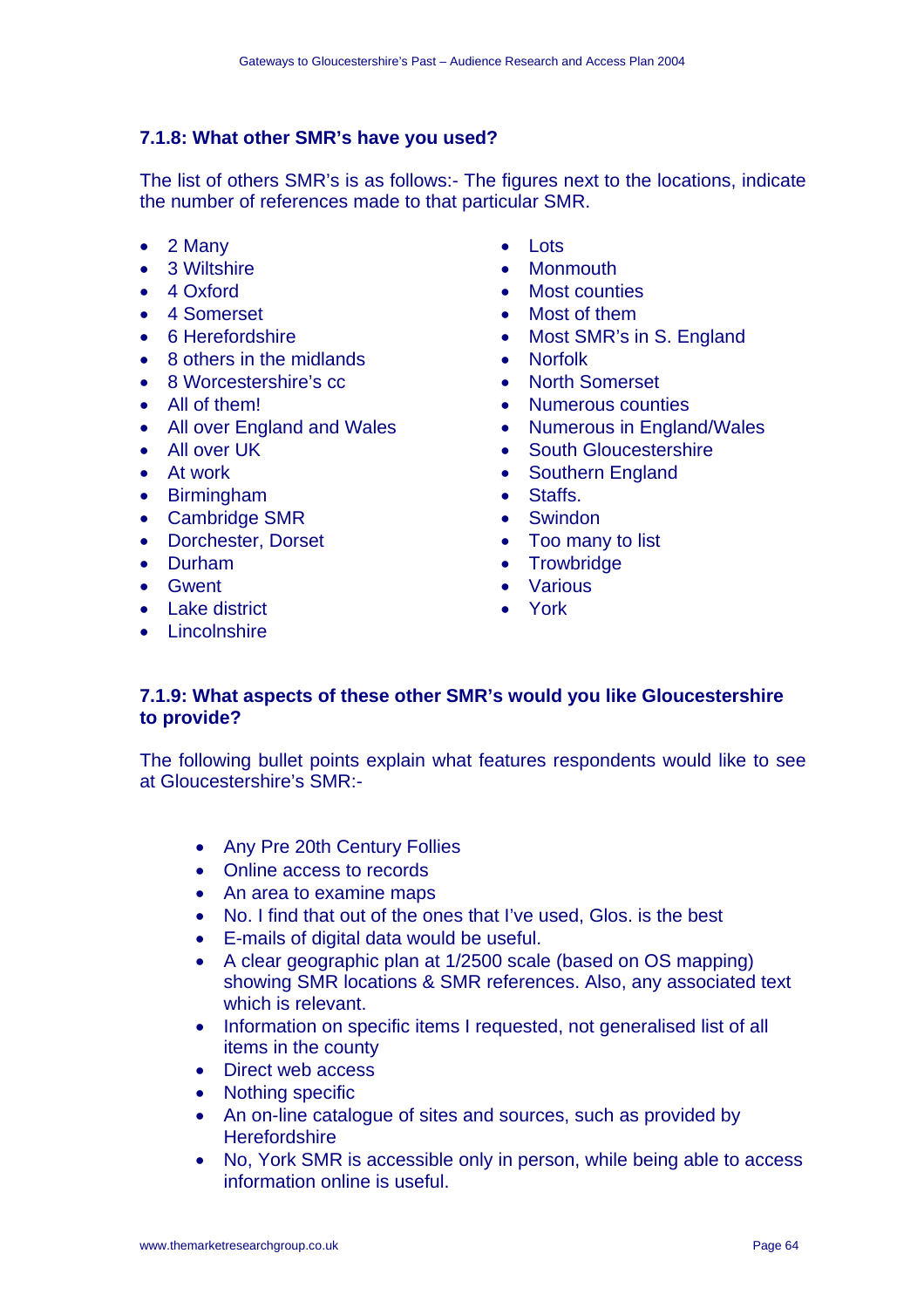- Entries listed under parish titles not just grid ref.
- It is online
- An online database would be very useful.
- Better data coverage sites in the west of the county are not really that sparse!
- Not at present but some may occur to me in the future!
- Internet access for basic rapid searches (e.g. along the lines of that permitted by Herefordshire)
- I would like the SMR to be accessible online-as Hereford
- Somerset now moving towards on-line database access
- Online service
- Locations of Listed buildings would be helpful
- It's possible to access the summary reports for Herefordshire on the internet. This is very useful for research, and it saves time.
- Norfolk has advantage of having its own air photo collection. Internet access would also be an advantage (Norfolk not yet available online, but others are)
- No, Gloucestershire provides the best service.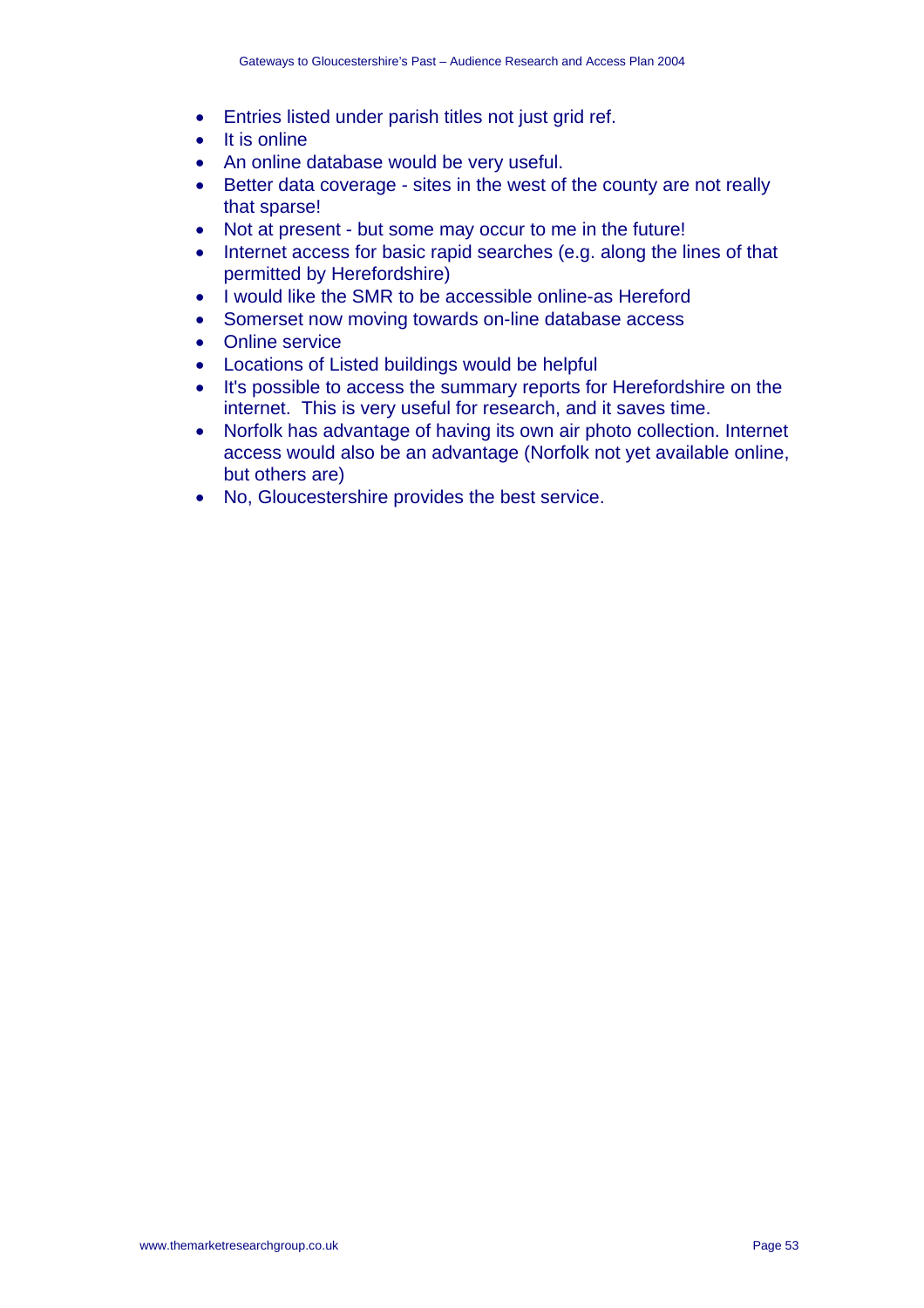# **7.1.10: How do our scale of charges compare with other SMR's?**

There was a low response rate to both these questions and even when commercial and non-commercial users were cross-referenced with both questions on "how the scale of charges rate with other SMR's" it is clear the vast majority do not know. However a few (18% & 29%) do think that costs are similar. The cross tabulated table for commercial/non-commercial users can be found in Appendix 8.1.1a & b.

| Table 7.1.11a : How does our 48 hour service compare with other SMR's? (11a) |               |                |            |
|------------------------------------------------------------------------------|---------------|----------------|------------|
| <b>Base: All respondents (81)</b>                                            | Frequency (f) | Percentage (%) | Valid (%)  |
| (1) Less expensive                                                           |               | 1.2            | 2.0        |
| (2) About the same                                                           | 9             | 11.1           | 18.0       |
| (3) Excessive                                                                | 2             | 2.5            | 4.0        |
| (4) Don't know                                                               | 38            | 46.9           | 76.0       |
| <b>Total (Valid: Single Code)</b>                                            | 50            | 61.7           | 100.0      |
| (0) Missing Values                                                           | 31            | 38.3           | N/A        |
| <b>Total (Base)</b>                                                          | 81            | 100.0          | <b>N/A</b> |

| Table 7.1.11b: How does our standard service compare with other SMR's? (11b) |               |                |           |
|------------------------------------------------------------------------------|---------------|----------------|-----------|
| <b>Base: All respondents (81)</b>                                            | Frequency (f) | Percentage (%) | Valid (%) |
| (1) Less expensive                                                           | 2             | 2.5            | 4.2       |
| (2) About the same                                                           | 14            | 17.3           | 29.2      |
| (3) Excessive                                                                |               | 1.2            | 2.1       |
| (4) Don't know                                                               | 31            | 38.3           | 64.6      |
| <b>Total (Valid: Single Code)</b>                                            | 48            | 59.3           | 100.0     |
| (0) Missing Values                                                           | 33            | 40.7           | N/A       |
| <b>Total (Base)</b>                                                          | 81            | 100.0          | N/A       |

# **7.1.11: How long before your request was dealt with?**

Table 7.1.12 details how quickly respondents had their SMR information requests dealt with. 31% were dealt within 2-4 days and 23% had their information within a week. 31% of respondents had to wait 2 weeks or more for their information. Depending on the guidelines for speed of response set by Gloucestershire Environment department these results may be interpreted differently.

| Table 7.1.12 : How long was it before we dealt with your request? (Q12) |               |                |            |
|-------------------------------------------------------------------------|---------------|----------------|------------|
| <b>Base: All respondents (81)</b>                                       | Frequency (f) | Percentage (%) | Valid (%)  |
| (1) Immediately                                                         | 12            | 14.8           | 15.0       |
| $(2)$ 2 - 4 days                                                        | 25            | 30.9           | 31.3       |
| $(3) 1$ week                                                            | 18            | 22.2           | 22.5       |
| $(4)$ 2 weeks                                                           | 20            | 24.7           | 25.0       |
| (5) More than 2 weeks                                                   | 5             | 6.2            | 6.3        |
| <b>Total (Valid: Single Code)</b>                                       | 80            | 98.8           | 100.0      |
| (0) Missing Values                                                      |               | 1.2            | N/A        |
| <b>Total (Base)</b>                                                     | 81            | 100.0          | <b>N/A</b> |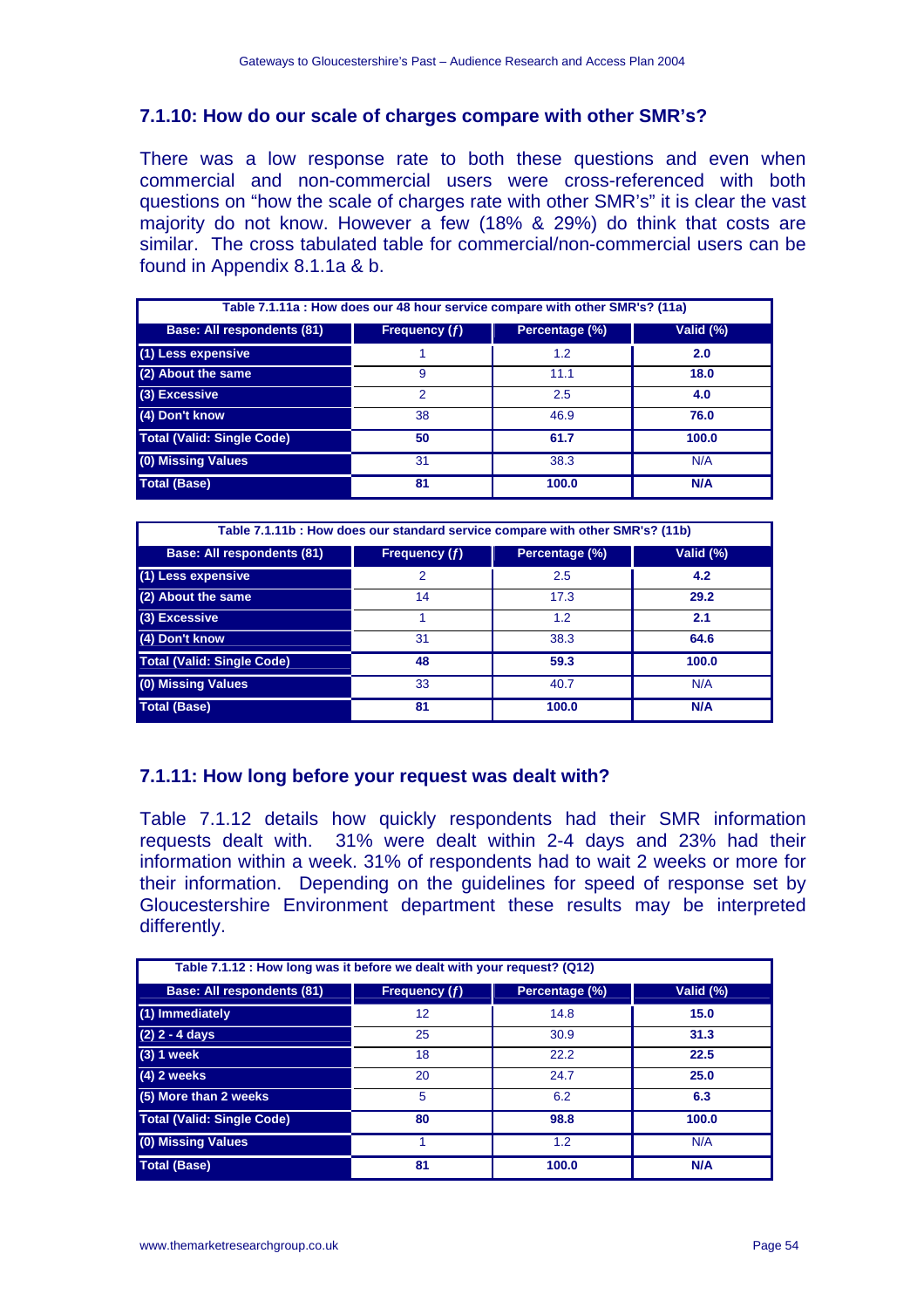# **7.1.12: Did the information we sent you answer your enquiry?**

| Table 7.1.13: Did the information we sent you answer your enquiry adequately? (Q13) |                 |           |           |  |
|-------------------------------------------------------------------------------------|-----------------|-----------|-----------|--|
| <b>Base: All respondents (81)</b>                                                   | Frequency $(f)$ | Total (%) | Valid (%) |  |
| $(1)$ Yes                                                                           | 74              | 91.4      | 94.9      |  |
| $(2)$ No                                                                            |                 | 4.9       | 5.1       |  |
| <b>Total (Valid)</b>                                                                | 78              | 96.3      | 100.0     |  |
| (0) Missing Values                                                                  | 3               | 3.7       | N/A       |  |
| <b>Total (Base)</b>                                                                 | 81              | 100.0     | N/A       |  |

95% of respondents said that their enquiry was adequately answered.

# **7.1.13: If "No" what was the reason?**

Of those who responded "No" , the reasons given were:-

- See comment about No info on Roman road.
- SMR not 100% accurate.
- Gave generalised list.
- A rigid Archaeological view? Lack of local knowledge.

# **7.1.14: What information did you obtain in response to your enquiry?**

A full list of what information was provided can be found in Appendix 8.2.1

# **7.1.15: Was the information in a format useful to you?**

Table 7.1.16 shows the very high percentage of respondents who received helpful information (90%).

| Table 7.1.16: Was the information in a format that was helpful to you? (Q16) |               |           |           |
|------------------------------------------------------------------------------|---------------|-----------|-----------|
| <b>Base: All respondents (81)</b>                                            | Frequency (f) | Total (%) | Valid (%) |
| $(1)$ Yes                                                                    | 72            | 88.9      | 90.0      |
| $(2)$ No                                                                     | 8             | 9.9       | 10.0      |
| <b>Total (Valid)</b>                                                         | 80            | 98.8      | 100.0     |
| (0) Missing Values                                                           |               | 1.2       | N/A       |
| <b>Total (Base)</b>                                                          | 81            | 100.0     | N/A       |

# **7.1.16: If "No", what was the reason for this?**

Those who did not receive the information in a useful format stated the following reasons:-

- I was given information about the wrong road.
- Too complex.
- Very technical.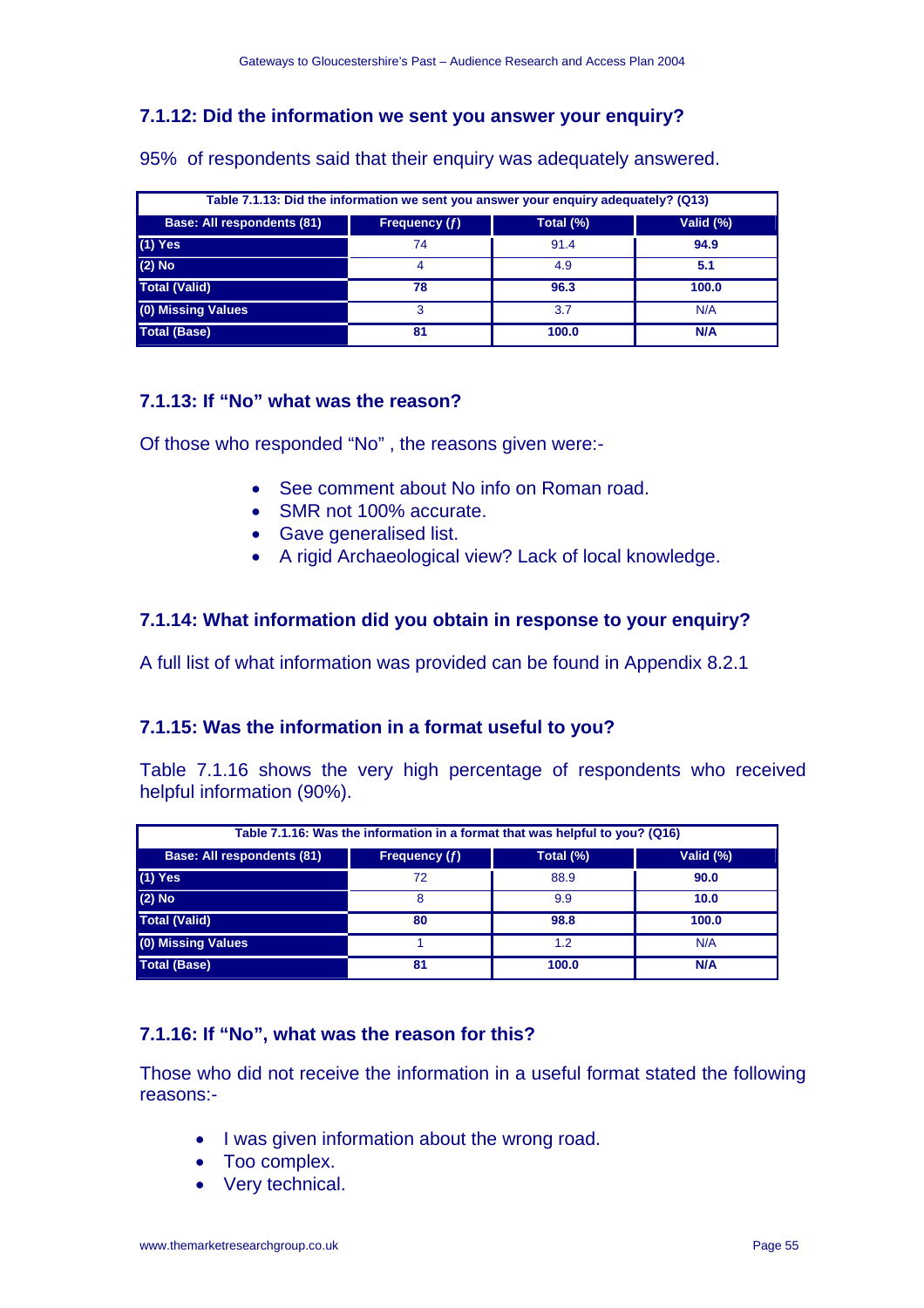- Too generalised.
- My main enquiry was dismissed.
- Map & Interpretation of data/records more important than a very long list of SMR entries.
- Need to visit the SMR to get more detailed info. on many of the sites I am looking at possibly a hundred or so sites.

### **7.1.17: Was the information we sent you….?**

43% of respondents received what they had expected. 44% also stated that the information was better than or a lot better than expected. Only 11% felt the information was worse than or far worse than expected.

| Table 7.1.18 : Was the information you received? (Q18) |                      |                |           |  |
|--------------------------------------------------------|----------------------|----------------|-----------|--|
| <b>Base: All respondents (81)</b>                      | <b>Frequency (f)</b> | Percentage (%) | Valid (%) |  |
| (1) A lot better than expected                         | 12                   | 14.8           | 15.2      |  |
| (2) Better than expected                               | 23                   | 28.4           | 29.1      |  |
| (3) As expected                                        | 35                   | 43.2           | 44.3      |  |
| (4) Worse than expected                                | 7                    | 8.6            | 8.9       |  |
| (5) Far worse than expected                            | 2                    | 2.5            | 2.5       |  |
| <b>Total (Valid: Single Code)</b>                      | 79                   | 97.5           | 100.0     |  |
| (0) Missing Values                                     | $\mathcal{P}$        | 2.5            | N/A       |  |
| <b>Total (Base)</b>                                    | 81                   | 100.0          | N/A       |  |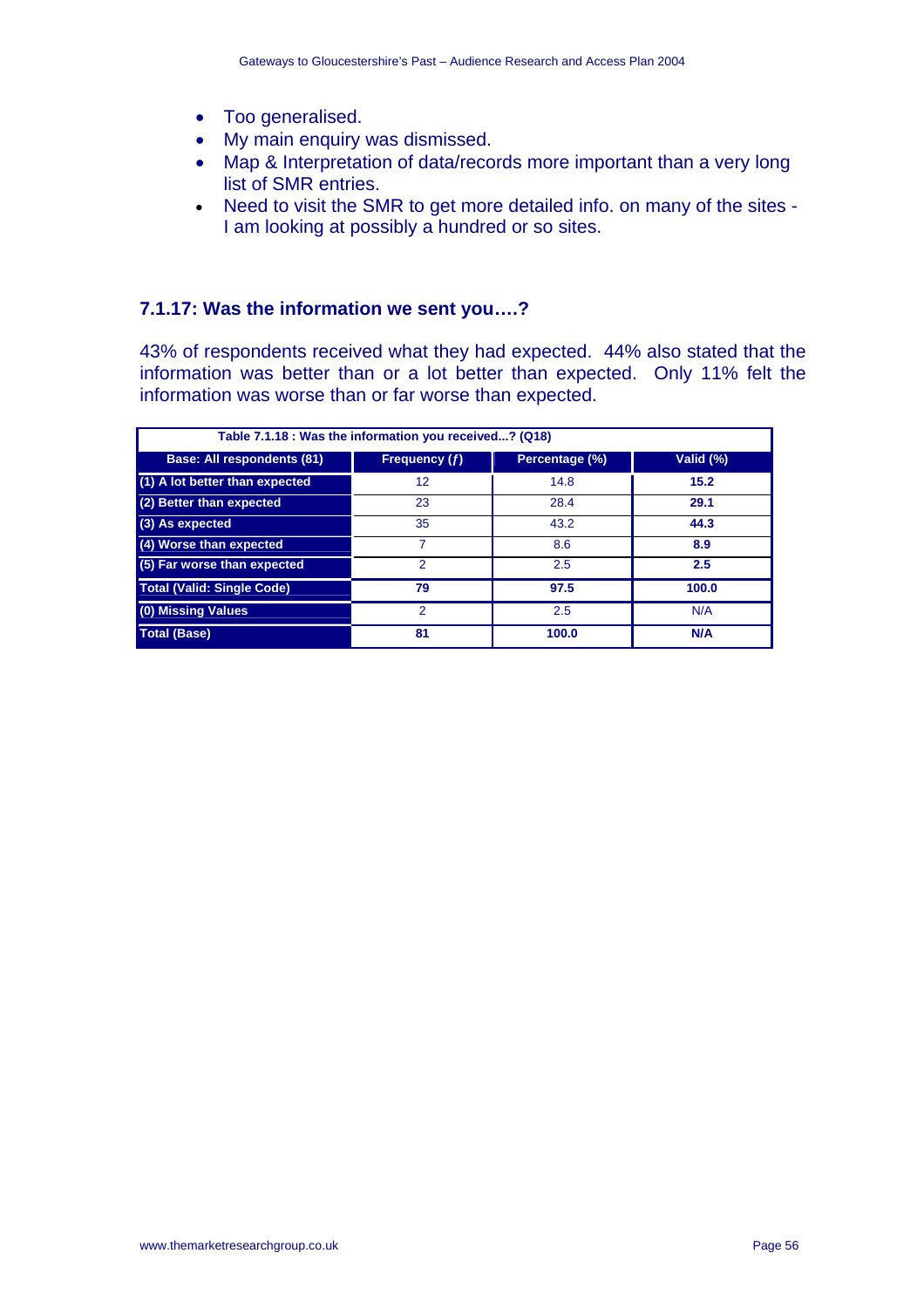### **7.1.18: In what capacity were you accessing information from the SMR?**

Table 7.1.19 shows that the largest audience type using the SMR was Students at 28%. Amateur archaeologists/historians was the next highest category at 22%. There were no school pupils and only one developer accessing the SMR. The Land developer and School pupil categories will need further investigation when looking at non-users of the SMR.

| Table 7.1.19 : In what capacity were you accessing information from the SMR? (Q19) |                 |                |           |
|------------------------------------------------------------------------------------|-----------------|----------------|-----------|
| <b>Base: All respondents (81)</b>                                                  | Frequency (f)   | Percentage (%) | Valid (%) |
| (1) Teacher/Lecturer                                                               | $\mathcal{P}$   | 2.5            | 2.5       |
| (2) Amateur archaeologist/historian                                                | 17              | 21.0           | 21.5      |
| (3) Professional<br>archaeologist/historian                                        | 11              | 13.6           | 13.9      |
| (4) Commercial archaeologist/historian                                             | $\overline{7}$  | 8.6            | 8.9       |
| (5) Land/Building Developer                                                        | 1               | 1.2            | 1.3       |
| (6) Journalist                                                                     |                 | 1.2            | 1.3       |
| (7) Scientist/Environmentalist                                                     | 3               | 3.7            | 3.8       |
| (8) Civil Servant                                                                  | 1               | 1.2            | 1.3       |
| (9) School Pupil                                                                   | $\Omega$        | 0.0            | 0.0       |
| (10) Student                                                                       | 22              | 27.2           | 27.8      |
| (11) Interested member of public                                                   | 10 <sup>1</sup> | 12.3           | 12.7      |
| (12) Other                                                                         | 4               | 4.9            | 5.1       |
| <b>Total (Valid: Single Code)</b>                                                  | 79              | 97.5           | 100.0     |
| (0) Missing Values                                                                 | $\overline{2}$  | 2.5            | N/A       |
| <b>Total (Base)</b>                                                                | 81              | 100.0          | N/A       |

# **7.1.19: Other.**

Those who chose "other" as their option for describing the capacity in which they were accessing the SMR described themselves as:-

- Author (village history project)
- Television researcher
- Electricity company agent.
- Churchwarden
- Can't one be professional and commercial?!!!
- Doing Time team big dig, first time doing dig not sure what category that puts me in
- First Time Author
- PhD Research Student.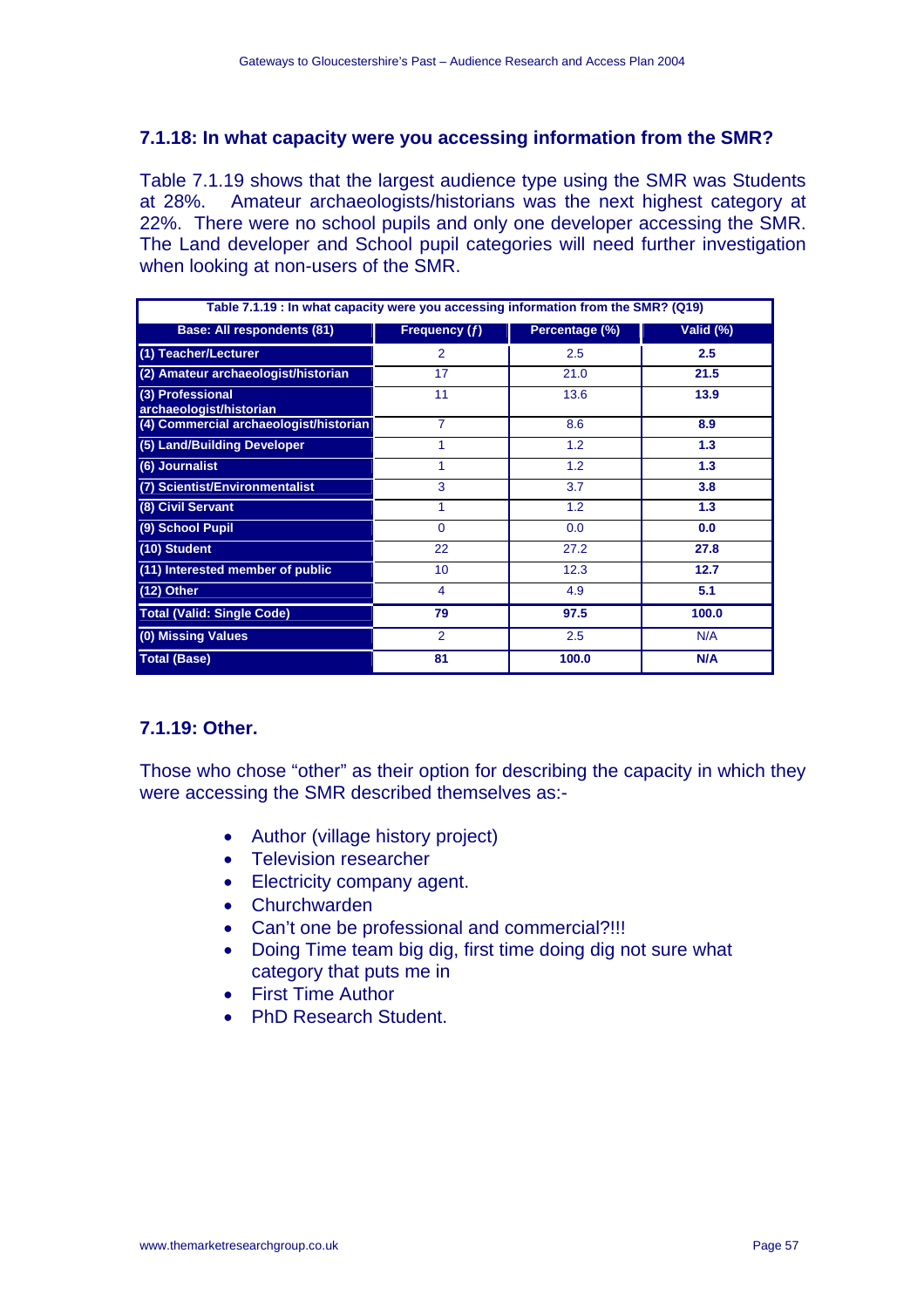# **7.1.20: Which of the following would be your preferred method of access?**

Tables 7.1.20a - f show the preferred method of access to the SMR. If "Most preferred" and "Preferred" are combined 80% of respondents chose access to the SMR through the Internet, followed by access to archaeological advice from the Glos. SMR staff at 64%.

| Table 7.1.20a: Access to the SMR through internet (Q20a) |                 |           |           |  |
|----------------------------------------------------------|-----------------|-----------|-----------|--|
| <b>Base: All respondents (81)</b>                        | Frequency $(f)$ | Total (%) | Valid (%) |  |
| (1) Most preferred                                       | 55              | 67.9      | 73.3      |  |
| (2) Preferred                                            | 5               | 6.2       | 6.7       |  |
| $(3)$ OK                                                 | 9               | 11.1      | 12.0      |  |
| (4) Least preferred                                      | 5               | 6.2       | 6.7       |  |
| (5) Not preferred                                        | 1               | 1.2       | 1.3       |  |
| <b>Total (Valid)</b>                                     | 75              | 92.6      | 100.0     |  |
| (0) Missing Values                                       | 6               | 7.4       | N/A       |  |
| <b>Total (Base)</b>                                      | 81              | 100.0     | N/A       |  |
| <b>Average Rating (1-5)</b>                              | N/A             | N/A       | N/A       |  |
| (1&2) Top Two Boxes                                      | 60              | 74.1      | 80.0      |  |
| (3) Middle Box                                           | 9               | 11.1      | 12.0      |  |
| (4&5) Bottom Two Boxes                                   | 6               | 7.4       | 8.0       |  |

| Table 7.1.20b: SMR information sent to you by mail (Q20b) |               |           |            |
|-----------------------------------------------------------|---------------|-----------|------------|
| <b>Base: All respondents (81)</b>                         | Frequency (f) | Total (%) | Valid (%)  |
| (1) Most preferred                                        | 16            | 19.8      | 27.1       |
| (2) Preferred                                             | 16            | 19.8      | 27.1       |
| $(3)$ OK                                                  | 21            | 25.9      | 35.6       |
| (4) Least preferred                                       | 3             | 3.7       | 5.1        |
| (5) Not preferred                                         | 3             | 3.7       | 5.1        |
| <b>Total (Valid)</b>                                      | 59            | 72.8      | 100.0      |
| (0) Missing Values                                        | 22            | 27.2      | N/A        |
| <b>Total (Base)</b>                                       | 81            | 100.0     | <b>N/A</b> |
| <b>Average Rating (1-5)</b>                               | <b>N/A</b>    | N/A       | N/A        |
| (1&2) Top Two Boxes                                       | 32            | 39.5      | 54.2       |
| (3) Middle Box                                            | 21            | 25.9      | 35.6       |
| (4&5) Bottom Two Boxes                                    | 6             | 7.4       | 10.2       |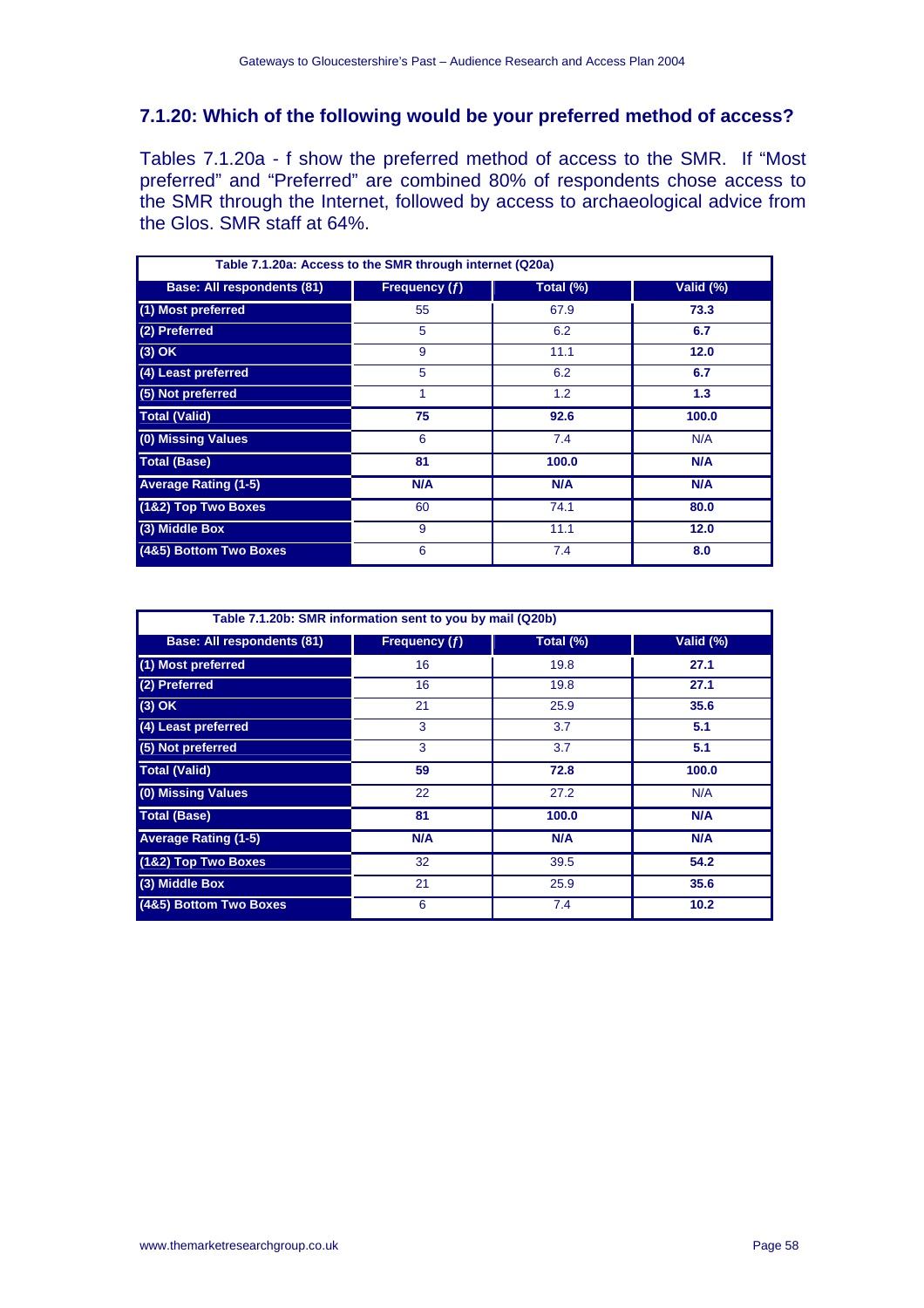| Table 7.1.20c: An SMR research Centre where you could research your own enquiry (Q20c) |               |           |            |
|----------------------------------------------------------------------------------------|---------------|-----------|------------|
| <b>Base: All respondents (81)</b>                                                      | Frequency (f) | Total (%) | Valid (%)  |
| (1) Most preferred                                                                     | 9             | 11.1      | 15.8       |
| (2) Preferred                                                                          | 16            | 19.8      | 28.1       |
| $(3)$ OK                                                                               | 19            | 23.5      | 33.3       |
| (4) Least preferred                                                                    | 4             | 4.9       | 7.0        |
| (5) Not preferred                                                                      | 9             | 11.1      | 15.8       |
| <b>Total (Valid)</b>                                                                   | 57            | 70.4      | 100.0      |
| (0) Missing Values                                                                     | 24            | 29.6      | N/A        |
| <b>Total (Base)</b>                                                                    | 81            | 100.0     | <b>N/A</b> |
| <b>Average Rating (1-5)</b>                                                            | N/A           | N/A       | N/A        |
| (1&2) Top Two Boxes                                                                    | 25            | 30.9      | 43.9       |
| (3) Middle Box                                                                         | 19            | 23.5      | 33.3       |
| (4&5) Bottom Two Boxes                                                                 | 13            | 16.0      | 22.8       |

| Table 7.1.20d: Access to SMR from another establishment (e.g. county record office or library) (Q20d) |               |           |            |
|-------------------------------------------------------------------------------------------------------|---------------|-----------|------------|
| <b>Base: All respondents (81)</b>                                                                     | Frequency (f) | Total (%) | Valid (%)  |
| (1) Most preferred                                                                                    | 7             | 8.6       | 12.7       |
| (2) Preferred                                                                                         | 5             | 6.2       | 9.1        |
| $(3)$ OK                                                                                              | 28            | 34.6      | 50.9       |
| (4) Least preferred                                                                                   | 7             | 8.6       | 12.7       |
| (5) Not preferred                                                                                     | 8             | 9.9       | 14.5       |
| <b>Total (Valid)</b>                                                                                  | 55            | 67.9      | 100.0      |
| (0) Missing Values                                                                                    | 26            | 32.1      | N/A        |
| <b>Total (Base)</b>                                                                                   | 81            | 100.0     | <b>N/A</b> |
| <b>Average Rating (1-5)</b>                                                                           | N/A           | N/A       | N/A        |
| (1&2) Top Two Boxes                                                                                   | 12            | 14.8      | 21.8       |
| (3) Middle Box                                                                                        | 28            | 34.6      | 50.9       |
| (4&5) Bottom Two Boxes                                                                                | 15            | 18.5      | 27.3       |

| Table 7.1.20e: Access to archaeological advice from our staff (Q20e) |               |           |           |
|----------------------------------------------------------------------|---------------|-----------|-----------|
| <b>Base: All respondents (81)</b>                                    | Frequency (f) | Total (%) | Valid (%) |
| (1) Most preferred                                                   | 19            | 23.5      | 32.8      |
| (2) Preferred                                                        | 18            | 22.2      | 31.0      |
| $(3)$ OK                                                             | 17            | 21.0      | 29.3      |
| (4) Least preferred                                                  | 1             | 1.2       | 1.7       |
| (5) Not preferred                                                    | 3             | 3.7       | 5.2       |
| <b>Total (Valid)</b>                                                 | 58            | 71.6      | 100.0     |
| (0) Missing Values                                                   | 23            | 28.4      | N/A       |
| <b>Total (Base)</b>                                                  | 81            | 100.0     | N/A       |
| <b>Average Rating (1-5)</b>                                          | N/A           | N/A       | N/A       |
| (1&2) Top Two Boxes                                                  | 37            | 45.7      | 63.8      |
| (3) Middle Box                                                       | 17            | 21.0      | 29.3      |
| (4&5) Bottom Two Boxes                                               | 4             | 4.9       | 6.9       |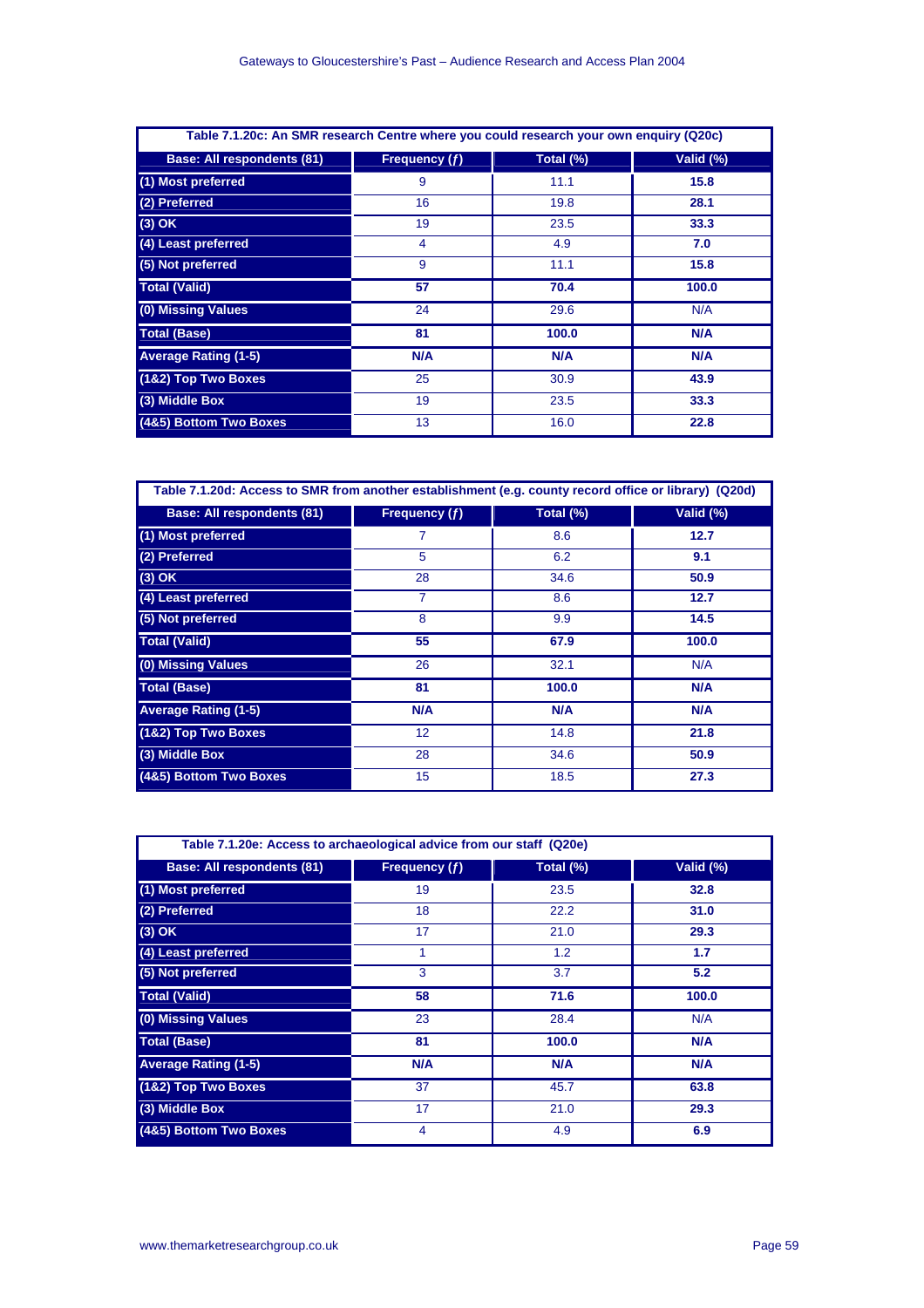| Table 7.1.20f: Leaflets/publications on the local (Q20f) |                |            |            |
|----------------------------------------------------------|----------------|------------|------------|
| <b>Base: All respondents (81)</b>                        | Frequency (f)  | Total (%)  | Valid (%)  |
| (1) Most preferred                                       | 9              | 11.1       | 17.6       |
| (2) Preferred                                            | 7              | 8.6        | 13.7       |
| $(3)$ OK                                                 | 21             | 25.9       | 41.2       |
| (4) Least preferred                                      | $\overline{7}$ | 8.6        | 13.7       |
| (5) Not preferred                                        | 7              | 8.6        | 13.7       |
| <b>Total (Valid)</b>                                     | 51             | 63.0       | 100.0      |
| (0) Missing Values                                       | 30             | 37.0       | N/A        |
| <b>Total (Base)</b>                                      | 81             | 100.0      | N/A        |
| <b>Average Rating (1-5)</b>                              | <b>N/A</b>     | <b>N/A</b> | <b>N/A</b> |
| (1&2) Top Two Boxes                                      | 16             | 19.8       | 31.4       |
| (3) Middle Box                                           | 21             | 25.9       | 41.2       |
| (4&5) Bottom Two Boxes                                   | 14             | 17.3       | 27.5       |

# **7.1.21: Do you have or work with children?**

Only a small percentage of SMR users (14%) have or work with children, this area will need further investigation through the non-users research.

| Table 7.1.21: Do you have or work with children? (Q21) |               |           |            |
|--------------------------------------------------------|---------------|-----------|------------|
| <b>Base: All respondents (81)</b>                      | Frequency (f) | Total (%) | Valid (%)  |
| $(1)$ Yes                                              | 11            | 13.6      | 13.8       |
| $(2)$ No                                               | 69            | 85.2      | 86.3       |
| <b>Total (Valid)</b>                                   | 80            | 98.8      | 100.0      |
| (0) Missing Values                                     |               | 1.2       | N/A        |
| <b>Total (Base)</b>                                    | 81            | 100.0     | <b>N/A</b> |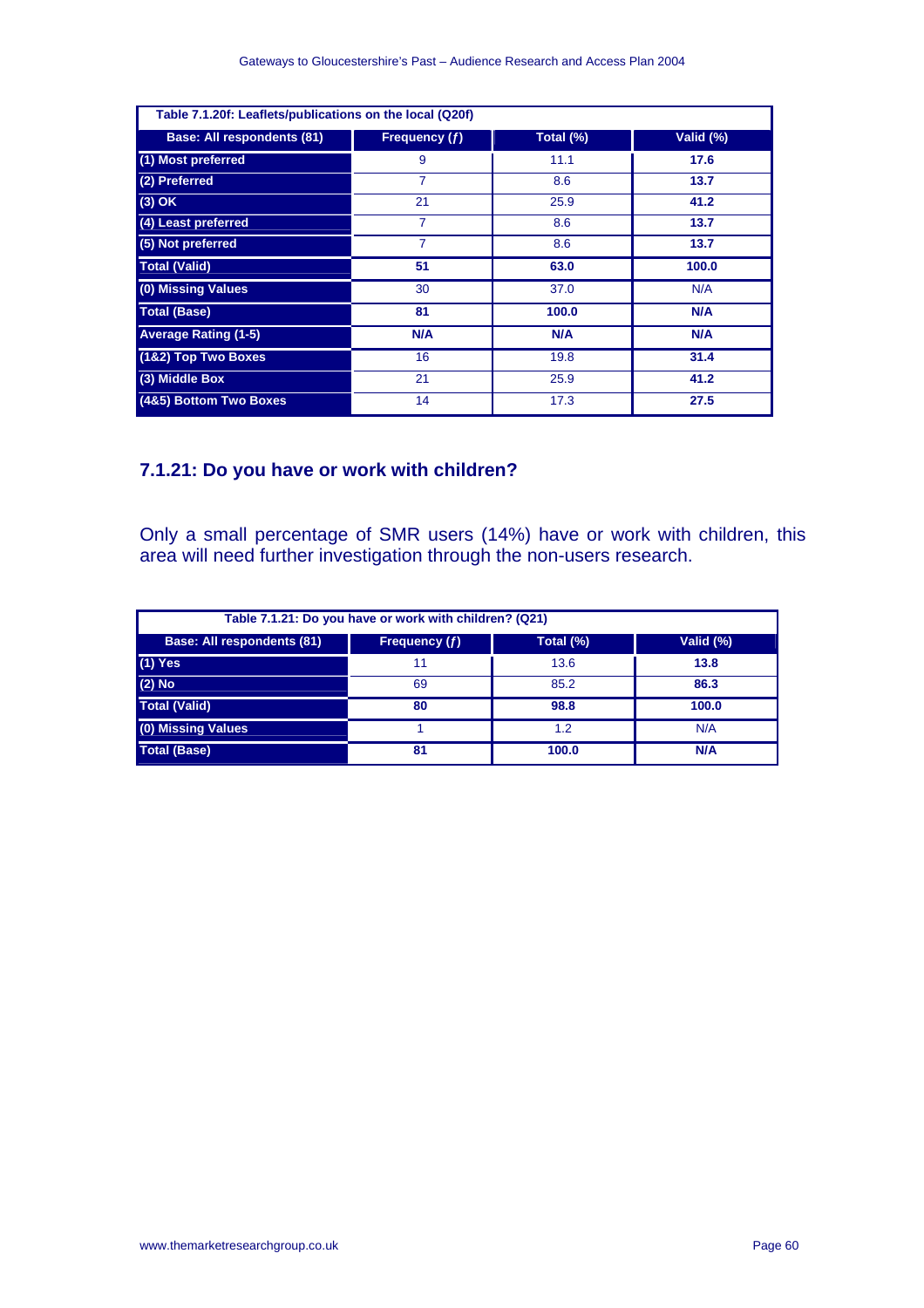## **7.1.22: What would a child's preferred method of access to the SMR be?**

Table 7.1.22a-f show that the preferred method of access to SMR information for children is also the Internet at 100%, however an SMR Centre where children could research their own information was also popular.

| Table 7.1.22a: Access to the SMR through internet (Q22a) |               |           |           |
|----------------------------------------------------------|---------------|-----------|-----------|
| <b>Base: All respondents (81)</b>                        | Frequency (f) | Total (%) | Valid (%) |
| (1) Most preferred                                       | 8             | 9.9       | 100.0     |
| (2) Preferred                                            | $\Omega$      | 0.0       | 0.0       |
| $(3)$ OK                                                 | 0             | 0.0       | 0.0       |
| (4) Least preferred                                      | $\Omega$      | 0.0       | 0.0       |
| (5) Not preferred                                        | $\Omega$      | 0.0       | 0.0       |
| <b>Total (Valid)</b>                                     | 8             | 9.9       | 100.0     |
| (0) Missing Values                                       | 73            | 90.1      | N/A       |
| <b>Total (Base)</b>                                      | 81            | 100.0     | N/A       |
| <b>Average Rating (1-5)</b>                              | N/A           | N/A       | N/A       |
| (1&2) Top Two Boxes                                      | 8             | 9.9       | 100.0     |
| (3) Middle Box                                           | $\Omega$      | 0.0       | 0.0       |
| (4&5) Bottom Two Boxes                                   | 0             | 0.0       | 0.0       |

| Table 7.1.22b: SMR information sent by mail to you (Q22b) |               |           |           |
|-----------------------------------------------------------|---------------|-----------|-----------|
| <b>Base: All respondents (81)</b>                         | Frequency (f) | Total (%) | Valid (%) |
| (1) Most preferred                                        | 0             | 0.0       | 0.0       |
| (2) Preferred                                             | 3             | 3.7       | 50.0      |
| $(3)$ OK                                                  | 3             | 3.7       | 50.0      |
| (4) Least preferred                                       | $\Omega$      | 0.0       | 0.0       |
| (5) Not preferred                                         | $\mathbf 0$   | 0.0       | 0.0       |
| <b>Total (Valid)</b>                                      | 6             | 7.4       | 100.0     |
| (0) Missing Values                                        | 75            | 92.6      | N/A       |
| <b>Total (Base)</b>                                       | 81            | 100.0     | N/A       |
| <b>Average Rating (1-5)</b>                               | N/A           | N/A       | N/A       |
| (1&2) Top Two Boxes                                       | 3             | 3.7       | 50.0      |
| (3) Middle Box                                            | 3             | 3.7       | 50.0      |
| (4&5) Bottom Two Boxes                                    | $\Omega$      | 0.0       | 0.0       |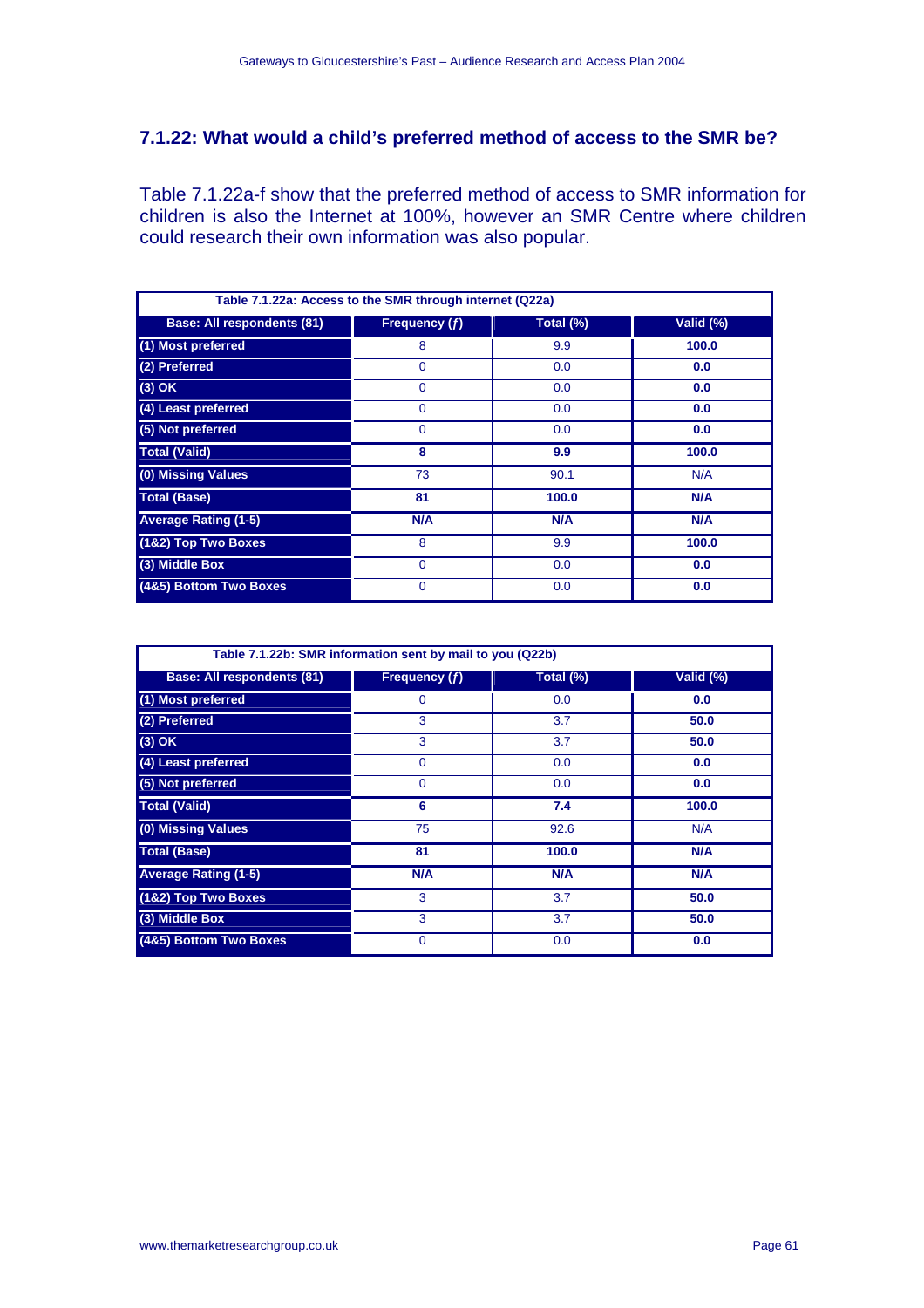| Table 7.1.22c: An SMR research Centre where you could research your own enquiry (Q22c) |                 |           |            |
|----------------------------------------------------------------------------------------|-----------------|-----------|------------|
| <b>Base: All respondents (81)</b>                                                      | Frequency $(f)$ | Total (%) | Valid (%)  |
| (1) Most preferred                                                                     | 1               | 1.2       | 16.7       |
| (2) Preferred                                                                          | 3               | 3.7       | 50.0       |
| $(3)$ OK                                                                               | $\Omega$        | 0.0       | 0.0        |
| (4) Least preferred                                                                    | $\overline{2}$  | 2.5       | 33.3       |
| (5) Not preferred                                                                      | $\Omega$        | 0.0       | 0.0        |
| <b>Total (Valid)</b>                                                                   | 6               | 7.4       | 100.0      |
| (0) Missing Values                                                                     | 75              | 92.6      | N/A        |
| <b>Total (Base)</b>                                                                    | 81              | 100.0     | <b>N/A</b> |
| <b>Average Rating (1-5)</b>                                                            | N/A             | N/A       | N/A        |
| (1&2) Top Two Boxes                                                                    | 4               | 4.9       | 66.7       |
| (3) Middle Box                                                                         | $\Omega$        | 0.0       | 0.0        |
| (4&5) Bottom Two Boxes                                                                 | 2               | 2.5       | 33.3       |

| Table 7.1.22d: Access to SMR from another establishment (Q22d) |                |           |           |  |
|----------------------------------------------------------------|----------------|-----------|-----------|--|
| <b>Base: All respondents (81)</b>                              | Frequency (f)  | Total (%) | Valid (%) |  |
| (1) Most preferred                                             |                | 1.2       | 16.7      |  |
| (2) Preferred                                                  | 1              | 1.2       | 16.7      |  |
| $(3)$ OK                                                       | 2              | 2.5       | 33.3      |  |
| (4) Least preferred                                            | 1              | 1.2       | 16.7      |  |
| (5) Not preferred                                              |                | 1.2       | 16.7      |  |
| <b>Total (Valid)</b>                                           | 6              | 7.4       | 100.0     |  |
| (0) Missing Values                                             | 75             | 92.6      | N/A       |  |
| <b>Total (Base)</b>                                            | 81             | 100.0     | N/A       |  |
| <b>Average Rating (1-5)</b>                                    | N/A            | N/A       | N/A       |  |
| (1&2) Top Two Boxes                                            | $\overline{2}$ | 2.5       | 33.3      |  |
| (3) Middle Box                                                 | $\overline{2}$ | 2.5       | 33.3      |  |
| (4&5) Bottom Two Boxes                                         | $\overline{2}$ | 2.5       | 33.3      |  |

| Table 7.1.22e: Access to archaeological advise from our staff (Q22e) |                |           |           |
|----------------------------------------------------------------------|----------------|-----------|-----------|
| <b>Base: All respondents (81)</b>                                    | Frequency (f)  | Total (%) | Valid (%) |
| (1) Most preferred                                                   | $\overline{2}$ | 2.5       | 33.3      |
| (2) Preferred                                                        | 1              | 1.2       | 16.7      |
| $(3)$ OK                                                             | $\overline{2}$ | 2.5       | 33.3      |
| (4) Least preferred                                                  | 1              | 1.2       | 16.7      |
| (5) Not preferred                                                    | $\Omega$       | 0.0       | 0.0       |
| <b>Total (Valid)</b>                                                 | 6              | 7.4       | 100.0     |
| (0) Missing Values                                                   | 75             | 92.6      | N/A       |
| <b>Total (Base)</b>                                                  | 81             | 100.0     | N/A       |
| <b>Average Rating (1-5)</b>                                          | N/A            | N/A       | N/A       |
| (1&2) Top Two Boxes                                                  | 3              | 3.7       | 50.0      |
| (3) Middle Box                                                       | $\overline{2}$ | 2.5       | 33.3      |
| (4&5) Bottom Two Boxes                                               | 1              | 1.2       | 16.7      |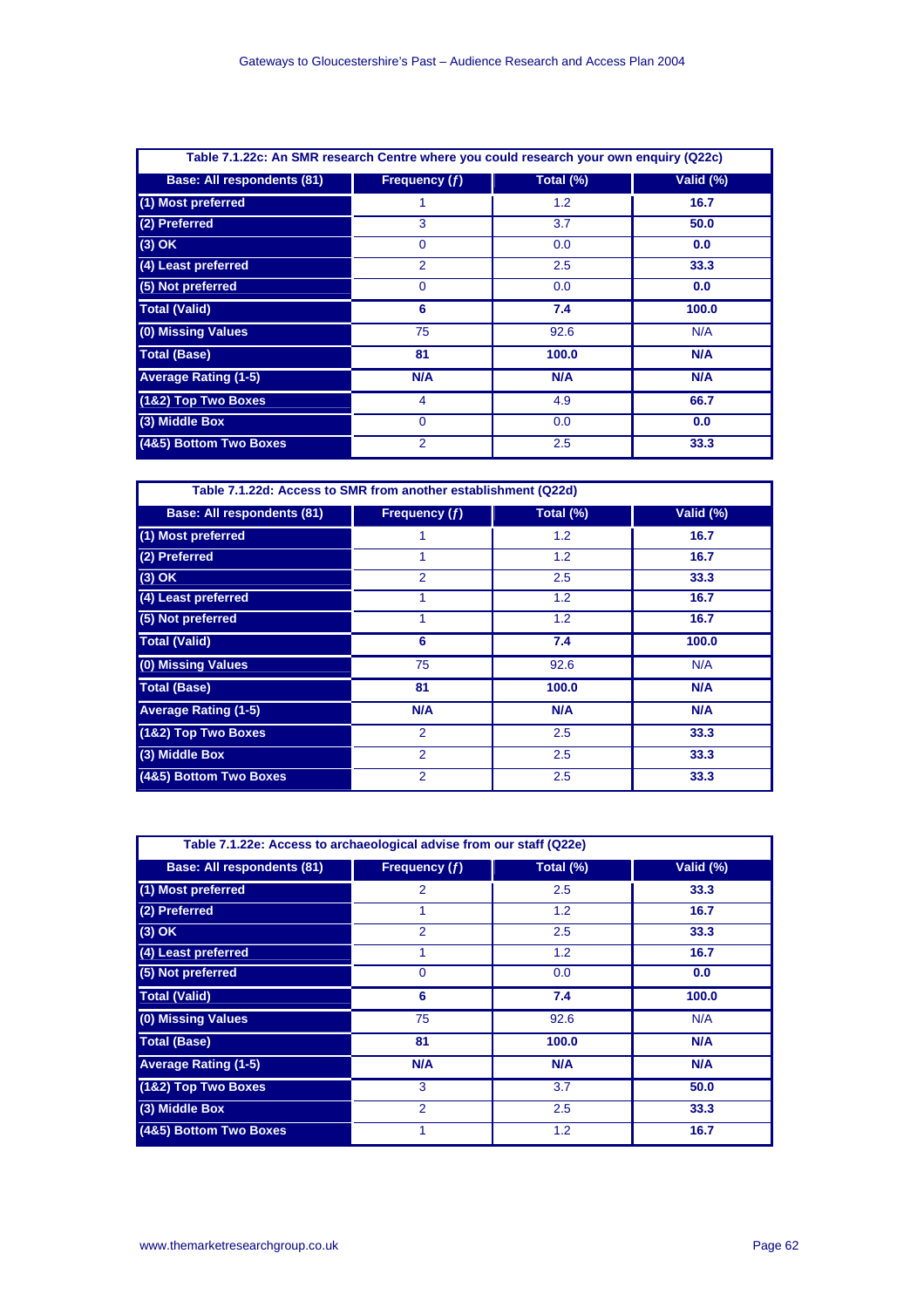| Table 7.1.22f: Leaflets/publications on the local (Q22f) |                         |           |            |  |
|----------------------------------------------------------|-------------------------|-----------|------------|--|
| <b>Base: All respondents (81)</b>                        | Frequency (f)           | Total (%) | Valid (%)  |  |
| (1) Most preferred                                       | 3                       | 3.7       | 42.9       |  |
| (2) Preferred                                            | $\Omega$                | 0.0       | 0.0        |  |
| $(3)$ OK                                                 | 3                       | 3.7       | 42.9       |  |
| (4) Least preferred                                      | 1                       | 1.2       | 14.3       |  |
| (5) Not preferred                                        | $\mathbf{0}$            | 0.0       | 0.0        |  |
| <b>Total (Valid)</b>                                     | $\overline{\mathbf{z}}$ | 8.6       | 100.0      |  |
| (0) Missing Values                                       | 74                      | 91.4      | N/A        |  |
| <b>Total (Base)</b>                                      | 81                      | 100.0     | N/A        |  |
| <b>Average Rating (1-5)</b>                              | N/A                     | N/A       | <b>N/A</b> |  |
| (1&2) Top Two Boxes                                      | 3                       | 3.7       | 42.9       |  |
| (3) Middle Box                                           | 3                       | 3.7       | 42.9       |  |
| (4&5) Bottom Two Boxes                                   | 1                       | 1.2       | 14.3       |  |

## **7.1.23: If you were to visit the SMR offices what would you like to see provided there?**

Table 7.1.23 shows that desk space, staff to help research and photocopying facilities are the most valued facilities that could be provided at the SMR offices all at 15%.

| Table 7.1.23: .1 (Q23) What facilities would you like provided at the SMR offices? |                 |                |           |
|------------------------------------------------------------------------------------|-----------------|----------------|-----------|
| <b>Base: All respondents (81)</b>                                                  | Frequency $(f)$ | Percentage (%) | Valid (%) |
| (1) Computers/Internet                                                             | 51              | 63.0           | 11.1      |
| (2) Microfilm machine                                                              | 30              | 37.0           | 6.5       |
| (3) Microfiche machine                                                             | 37              | 45.7           | 8.0       |
| $(4)$ CD ROM                                                                       | 37              | 45.7           | 8.0       |
| (5) Reference books/leaflets                                                       | 55              | 67.9           | 11.9      |
| (6) Photocopy facilities                                                           | 71              | 87.7           | 15.4      |
| $(7)$ E-mail                                                                       | 30              | 37.0           | 6.5       |
| (8) Desk space to work                                                             | 70              | 86.4           | 15.2      |
| (9) Staff to help research                                                         | 70              | 86.4           | 15.2      |
| $(10)$ Other                                                                       | 10 <sup>°</sup> | 12.3           | 2.2       |
| <b>Total (Valid: Multi-Code)</b>                                                   | 461             | 569.1          | 100.0     |
| <b>Total (Base)</b>                                                                | 81              | 100.0          | N/A       |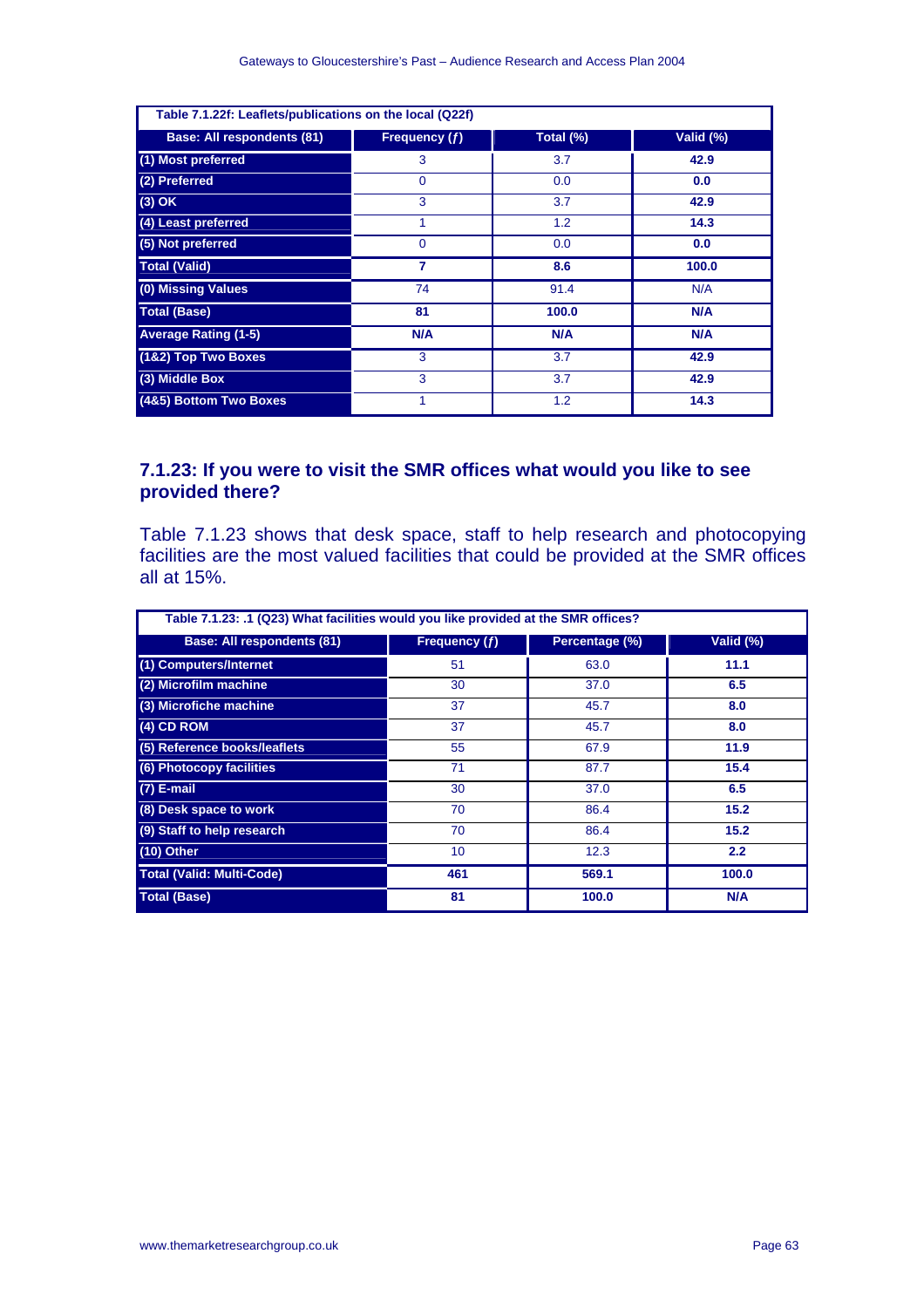# **7.1.24: Are you aware that we hold certain material?**

The vast majority of respondents knew about tithe maps, OS maps, aerial photographs and published sources of local information.

| Table 7.1.24: Are you aware that we hold tithe maps & historic OS maps? (Q24a) |                      |           |           |
|--------------------------------------------------------------------------------|----------------------|-----------|-----------|
| <b>Base: All respondents (81)</b>                                              | <b>Frequency</b> (f) | Total (%) | Valid (%) |
| $(1)$ Yes                                                                      | 58                   | 71.6      | 72.5      |
| $(2)$ No                                                                       | 22                   | 27.2      | 27.5      |
| <b>Total (Valid)</b>                                                           | 80                   | 98.8      | 100.0     |
| (0) Missing Values                                                             |                      | 1.2       | N/A       |
| <b>Total (Base)</b>                                                            | 81                   | 100.0     | N/A       |

| Table 7.1.24b: Are you aware that we hold aerial photographs? (Q24b) |               |           |            |
|----------------------------------------------------------------------|---------------|-----------|------------|
| <b>Base: All respondents (81)</b>                                    | Frequency (f) | Total (%) | Valid (%)  |
| $(1)$ Yes                                                            | 57            | 70.4      | 71.3       |
| $(2)$ No                                                             | 23            | 28.4      | 28.8       |
| <b>Total (Valid)</b>                                                 | 80            | 98.8      | 100.0      |
| (0) Missing Values                                                   |               | 1.2       | N/A        |
| <b>Total (Base)</b>                                                  | 81            | 100.0     | <b>N/A</b> |

| Table 7.1.24c: Are you aware that we hold published sources of local information? (Q24c) |               |           |           |
|------------------------------------------------------------------------------------------|---------------|-----------|-----------|
| <b>Base: All respondents (81)</b>                                                        | Frequency (f) | Total (%) | Valid (%) |
| $(1)$ Yes                                                                                | 61            | 75.3      | 77.2      |
| $(2)$ No                                                                                 | 18            | 22.2      | 22.8      |
| <b>Total (Valid)</b>                                                                     | 79            | 97.5      | 100.0     |
| (0) Missing Values                                                                       |               | 2.5       | N/A       |
| <b>Total (Base)</b>                                                                      | 81            | 100.0     | N/A       |

## **7.1.25: Which of those materials would have been useful for you?**

The Tithe/OS maps and the Aerial photographs were rated the most useful to respondents.

| Table 7.1.25: (Q25) Which would have been useful to you? |               |                |           |
|----------------------------------------------------------|---------------|----------------|-----------|
| <b>Base: All respondents (81)</b>                        | Frequency (f) | Percentage (%) | Valid (%) |
| (1) Tithe maps & OS maps                                 | 68            | 84.0           | 34.7      |
| (2) Aerial photographs                                   | 65            | 80.2           | 33.2      |
| (3) Published local information                          | 63            | 77.8           | 32.1      |
| <b>Total (Valid: Multi-Code)</b>                         | 196           | 242.0          | 100.0     |
| <b>Total (Base)</b>                                      | 81            | 100.0          | N/A       |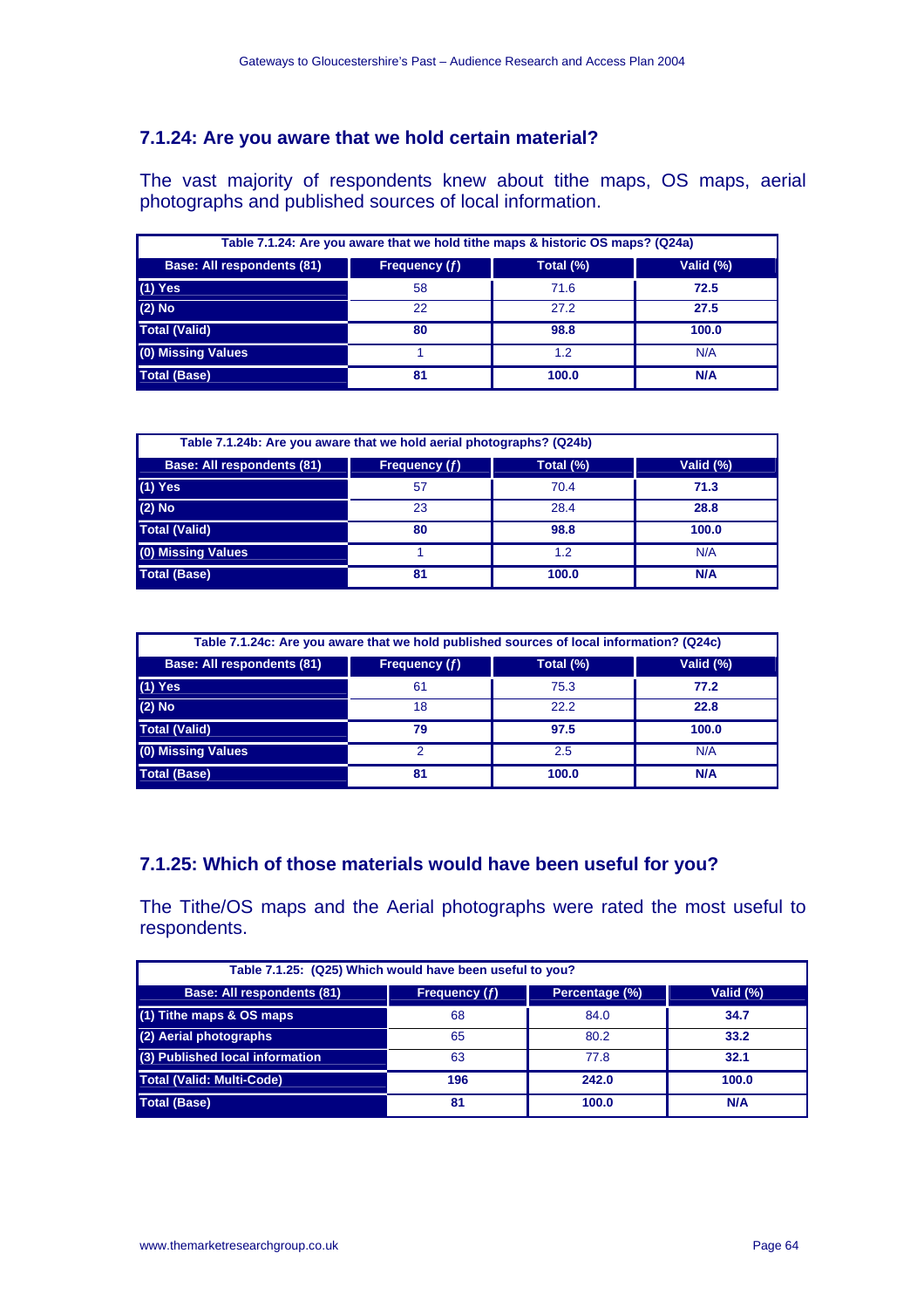#### **7.1.26: Would you in future like to be able to feed information directly into the SMR?**

Just over 50% of respondents would like to be able to feed information directly into the SMR.

| Table 7.1.26: Would you like to feed info directly into the SMR? (Q26) |               |           |           |
|------------------------------------------------------------------------|---------------|-----------|-----------|
| <b>Base: All respondents (81)</b>                                      | Frequency (f) | Total (%) | Valid (%) |
| $(1)$ Yes                                                              | 41            | 50.6      | 51.9      |
| $(2)$ No                                                               | 38            | 46.9      | 48.1      |
| <b>Total (Valid)</b>                                                   | 79            | 97.5      | 100.0     |
| (0) Missing Values                                                     | ົ             | 2.5       | N/A       |
| <b>Total (Base)</b>                                                    | 81            | 100.0     | N/A       |

## **5.1.27: How would you like to pass on the information?**

Of those who would like to feed information into the SMR, 43% said they preferred to do this through e-mail.

| Table 7.1.27: (Q27) By which method would you prefer to pass on the information? |               |                |           |
|----------------------------------------------------------------------------------|---------------|----------------|-----------|
| <b>Base: All respondents (81)</b>                                                | Frequency (f) | Percentage (%) | Valid (%) |
| $(1)$ E-mail                                                                     | 29            | 35.8           | 42.6      |
| (2) On-line (internet)                                                           | 24            | 29.6           | 35.3      |
| (3) By post                                                                      | 11            | 13.6           | 16.2      |
| (4) By phone                                                                     | 4             | 4.9            | 5.9       |
| (5) Other                                                                        | $\Omega$      | 0.0            | 0.0       |
| <b>Total (Valid: Multi-Code)</b>                                                 | 68            | 84.0           | 100.0     |
| <b>Total (Base)</b>                                                              | 81            | 100.0          | N/A       |

## **7.1.28: Would you be prepared to pay for access?**

54% of all respondents said they would be prepared to pay for information from the SMR. However when a cross-reference is done by commercial/noncommercial users and inclination to pay. 77% of the non-commercial users say they would not be prepared to pay for information from the SMR whereas 51% of the commercial users would be prepared to pay for information in future.

| Table 7.1.28: Would you be prepared to pay for access to information we hold on the SMR? (Q28) |               |           |            |
|------------------------------------------------------------------------------------------------|---------------|-----------|------------|
| Base: All respondents (81)                                                                     | Frequency (f) | Total (%) | Valid (%)  |
| $(1)$ Yes                                                                                      | 41            | 50.6      | 53.9       |
| $(2)$ No                                                                                       | 35            | 43.2      | 46.1       |
| <b>Total (Valid)</b>                                                                           | 76            | 93.8      | 100.0      |
| (0) Missing Values                                                                             | 5             | 6.2       | N/A        |
| <b>Total (Base)</b>                                                                            | 81            | 100.0     | <b>N/A</b> |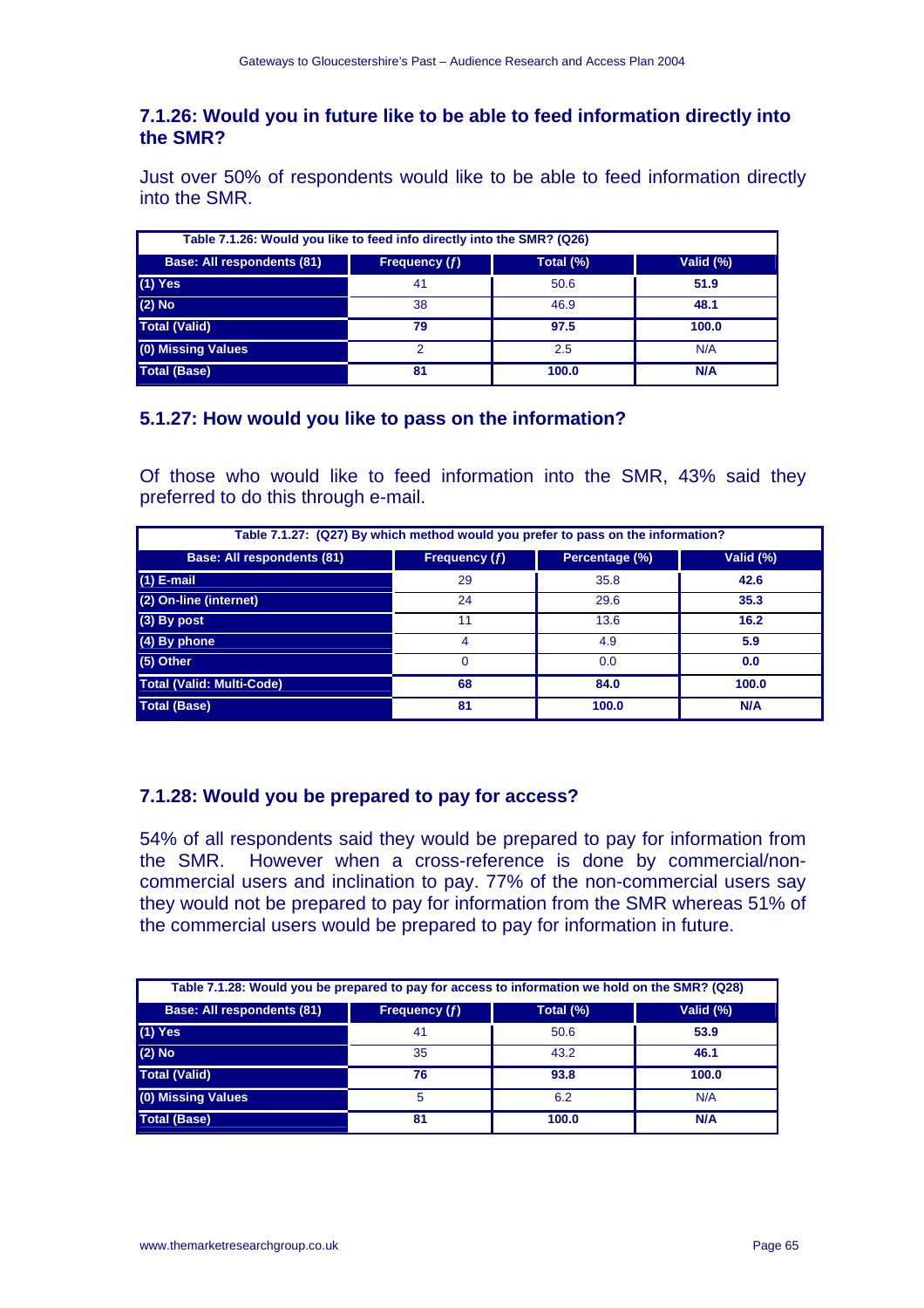## **7.1.29: How much would you be prepared to pay for access?**

The following table indicates how much respondents would be prepared to pay. £5 is the most suggested figure (42%) however one non-commercial user would pay as much as £50. See Table 8.1.6 in Section.8. for the cross-reference on commercial and non commercial amounts that users would pay.

| Table 7.1.29 : How much would you be prepared to pay? (Q29) |                |                |           |
|-------------------------------------------------------------|----------------|----------------|-----------|
| <b>Base: All respondents (81)</b>                           | Frequency (f)  | Percentage (%) | Valid (%) |
| $(1)$ £1                                                    |                | 1.2            | 5.3       |
| $(2)$ £2                                                    |                | 1.2            | 5.3       |
| $(3)$ £5                                                    | 8              | 9.9            | 42.1      |
| $(4)$ £10                                                   | 3              | 3.7            | 15.8      |
| $(5)$ £20                                                   | $\overline{2}$ | 2.5            | 10.5      |
| $(6)$ £25                                                   | 1              | 1.2            | 5.3       |
| $(7)$ £30                                                   | 1              | 1.2            | 5.3       |
| $(8)$ £40                                                   |                | 1.2            | 5.3       |
| $(9)$ £50                                                   |                | 1.2            | 5.3       |
| <b>Total (Valid: Single Code)</b>                           | 19             | 23.5           | 100.0     |
| (0) Missing Values                                          | 62             | 76.5           | N/A       |
| <b>Total (Base)</b>                                         | 81             | 100.0          | N/A       |

## **7.1.30: How important do you think it is for the SMR to offer the following?**

If you combine the percentage scores for "Very important" and "Important", for each of the suggested facilities that the SMR could offer, Lecture series is the most popular at 73%. Displays is the next highest at 58% with Events at 51%. Interactive displays were the least popular at only 39%.

| Table 7.1.30a: Exhibitions (Q30a) |               |           |           |
|-----------------------------------|---------------|-----------|-----------|
| <b>Base: All respondents (81)</b> | Frequency (f) | Total (%) | Valid (%) |
| (1) Very important                | 9             | 11.1      | 12.7      |
| (2) Important                     | 29            | 35.8      | 40.8      |
| (3) Neither                       | 18            | 22.2      | 25.4      |
| (4) Un-important                  | 7             | 8.6       | 9.9       |
| (5) Very un-important             | 8             | 9.9       | 11.3      |
| <b>Total (Valid)</b>              | 71            | 87.7      | 100.0     |
| (0) Missing Values                | 10            | 12.3      | N/A       |
| <b>Total (Base)</b>               | 81            | 100.0     | N/A       |
| <b>Average Rating (1-5)</b>       | <b>N/A</b>    | N/A       | N/A       |
| (1&2) Top Two Boxes               | 38            | 46.9      | 53.5      |
| (3) Middle Box                    | 18            | 22.2      | 25.4      |
| (4&5) Bottom Two Boxes            | 15            | 18.5      | 21.1      |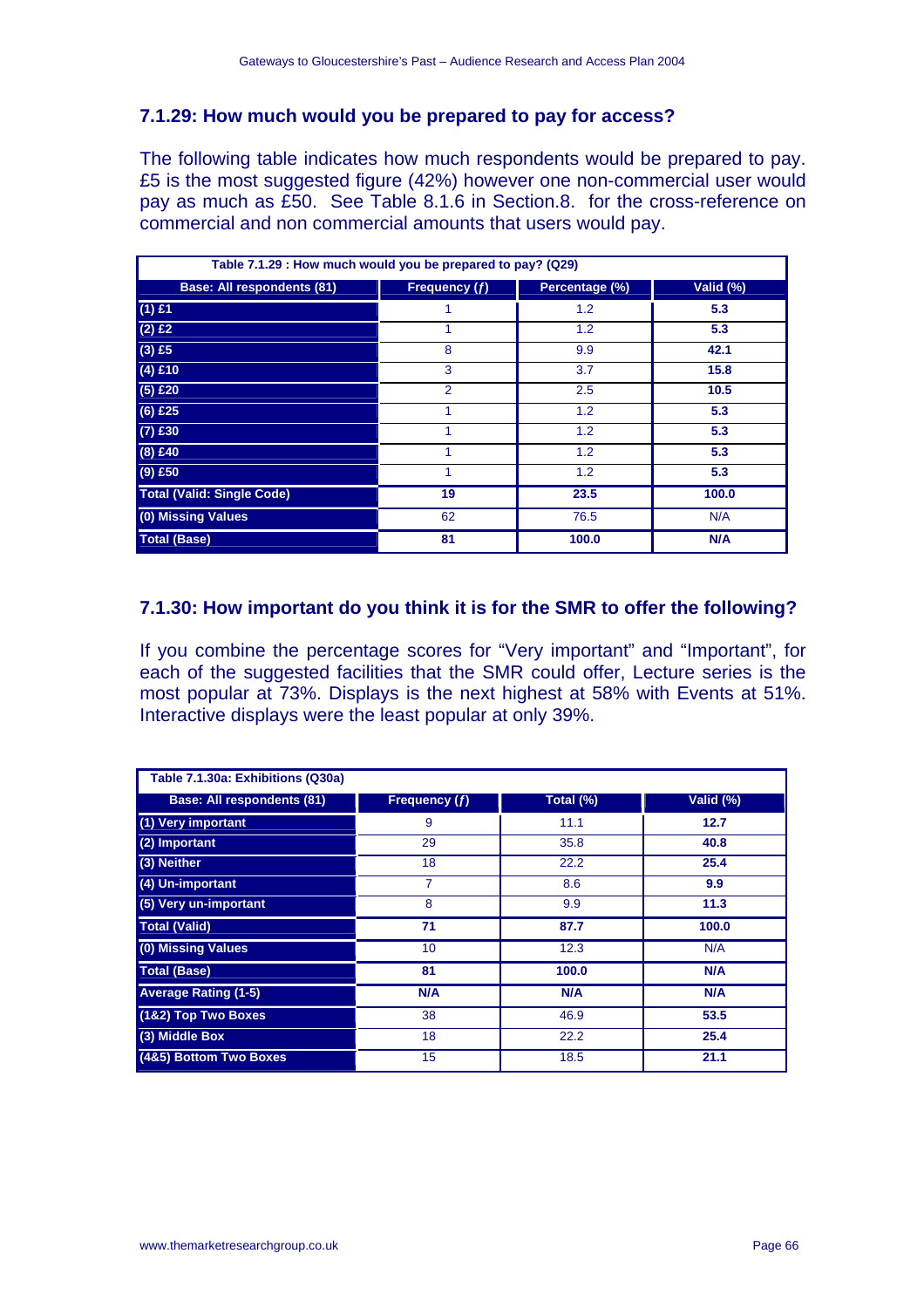| Table 7.1.30b: Displays (Q30b)    |               |           |            |
|-----------------------------------|---------------|-----------|------------|
| <b>Base: All respondents (81)</b> | Frequency (f) | Total (%) | Valid (%)  |
| (1) Very important                | 10            | 12.3      | 13.9       |
| (2) Important                     | 32            | 39.5      | 44.4       |
| (3) Neither                       | 16            | 19.8      | 22.2       |
| (4) Un-important                  | 6             | 7.4       | 8.3        |
| (5) Very un-important             | 8             | 9.9       | 11.1       |
| <b>Total (Valid)</b>              | 72            | 88.9      | 100.0      |
| (0) Missing Values                | 9             | 11.1      | N/A        |
| <b>Total (Base)</b>               | 81            | 100.0     | <b>N/A</b> |
| <b>Average Rating (1-5)</b>       | N/A           | N/A       | N/A        |
| (1&2) Top Two Boxes               | 42            | 51.9      | 58.3       |
| (3) Middle Box                    | 16            | 19.8      | 22.2       |
| (4&5) Bottom Two Boxes            | 14            | 17.3      | 19.4       |

| Table 7.1.30c: Interactive displays (Q30c) |               |           |            |
|--------------------------------------------|---------------|-----------|------------|
| <b>Base: All respondents (81)</b>          | Frequency (f) | Total (%) | Valid (%)  |
| (1) Very important                         | 5             | 6.2       | 7.2        |
| (2) Important                              | 22            | 27.2      | 31.9       |
| (3) Neither                                | 25            | 30.9      | 36.2       |
| (4) Un-important                           | 8             | 9.9       | 11.6       |
| (5) Very un-important                      | 9             | 11.1      | 13.0       |
| <b>Total (Valid)</b>                       | 69            | 85.2      | 100.0      |
| (0) Missing Values                         | 12            | 14.8      | N/A        |
| <b>Total (Base)</b>                        | 81            | 100.0     | <b>N/A</b> |
| <b>Average Rating (1-5)</b>                | <b>N/A</b>    | N/A       | N/A        |
| (1&2) Top Two Boxes                        | 27            | 33.3      | 39.1       |
| (3) Middle Box                             | 25            | 30.9      | 36.2       |
| (4&5) Bottom Two Boxes                     | 17            | 21.0      | 24.6       |

| Table 7.1.30d: Events (Q30d)      |                   |           |           |
|-----------------------------------|-------------------|-----------|-----------|
| <b>Base: All respondents (81)</b> | Frequency (f)     | Total (%) | Valid (%) |
| (1) Very important                | $12 \overline{ }$ | 14.8      | 16.4      |
| (2) Important                     | 25                | 30.9      | 34.2      |
| (3) Neither                       | 20                | 24.7      | 27.4      |
| (4) Un-important                  | 8                 | 9.9       | 11.0      |
| (5) Very un-important             | 8                 | 9.9       | 11.0      |
| <b>Total (Valid)</b>              | 73                | 90.1      | 100.0     |
| (0) Missing Values                | 8                 | 9.9       | N/A       |
| <b>Total (Base)</b>               | 81                | 100.0     | N/A       |
| <b>Average Rating (1-5)</b>       | N/A               | N/A       | N/A       |
| (1&2) Top Two Boxes               | 37                | 45.7      | 50.7      |
| (3) Middle Box                    | 20                | 24.7      | 27.4      |
| (4&5) Bottom Two Boxes            | 16                | 19.8      | 21.9      |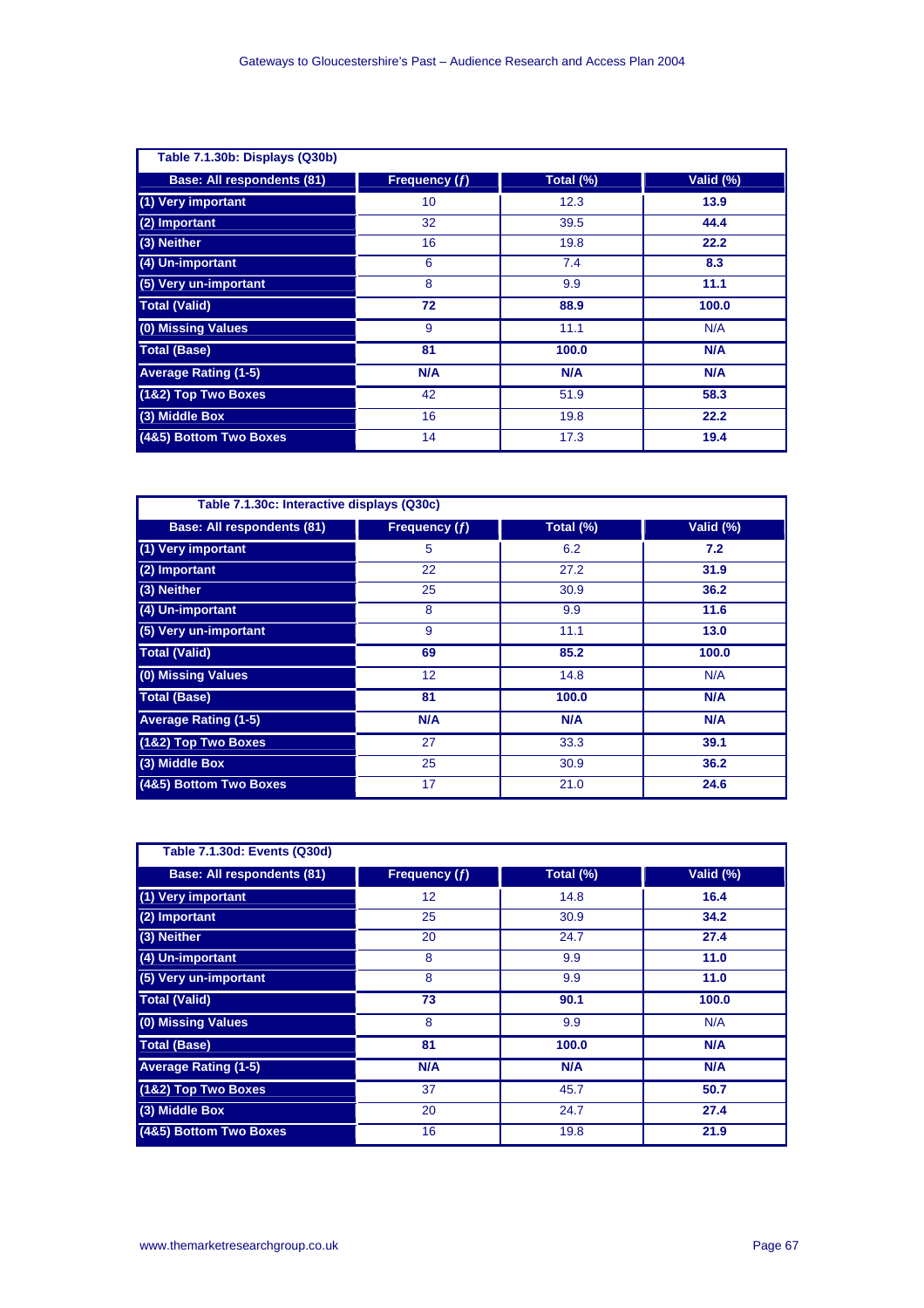| Table 7.1.30e: Lecture Series (Q30e) |                 |           |            |
|--------------------------------------|-----------------|-----------|------------|
| <b>Base: All respondents (81)</b>    | Frequency (f)   | Total (%) | Valid (%)  |
| (1) Very important                   | 12 <sup>2</sup> | 14.8      | 16.0       |
| (2) Important                        | 43              | 53.1      | 57.3       |
| (3) Neither                          | 10 <sup>°</sup> | 12.3      | 13.3       |
| (4) Un-important                     | 2               | 2.5       | 2.7        |
| (5) Very un-important                | 8               | 9.9       | 10.7       |
| <b>Total (Valid)</b>                 | 75              | 92.6      | 100.0      |
| (0) Missing Values                   | 6               | 7.4       | N/A        |
| <b>Total (Base)</b>                  | 81              | 100.0     | <b>N/A</b> |
| <b>Average Rating (1-5)</b>          | N/A             | N/A       | N/A        |
| (1&2) Top Two Boxes                  | 55              | 67.9      | 73.3       |
| (3) Middle Box                       | 10 <sup>1</sup> | 12.3      | 13.3       |
| (4&5) Bottom Two Boxes               | 10              | 12.3      | 13.3       |

| Table 7.1.30f: Other (Q30f)       |                 |           |            |
|-----------------------------------|-----------------|-----------|------------|
| <b>Base: All respondents (81)</b> | Frequency $(f)$ | Total (%) | Valid (%)  |
| (1) Very important                | 6               | 7.4       | 30.0       |
| (2) Important                     | 4               | 4.9       | 20.0       |
| (3) Neither                       | 6               | 7.4       | 30.0       |
| (4) Un-important                  | 1               | 1.2       | 5.0        |
| (5) Very un-important             | 3               | 3.7       | 15.0       |
| <b>Total (Valid)</b>              | 20              | 24.7      | 100.0      |
| (0) Missing Values                | 61              | 75.3      | N/A        |
| <b>Total (Base)</b>               | 81              | 100.0     | <b>N/A</b> |
| <b>Average Rating (1-5)</b>       | N/A             | N/A       | <b>N/A</b> |
| (1&2) Top Two Boxes               | 10              | 12.3      | 50.0       |
| (3) Middle Box                    | 6               | 7.4       | 30.0       |
| (4&5) Bottom Two Boxes            | 4               | 4.9       | 20.0       |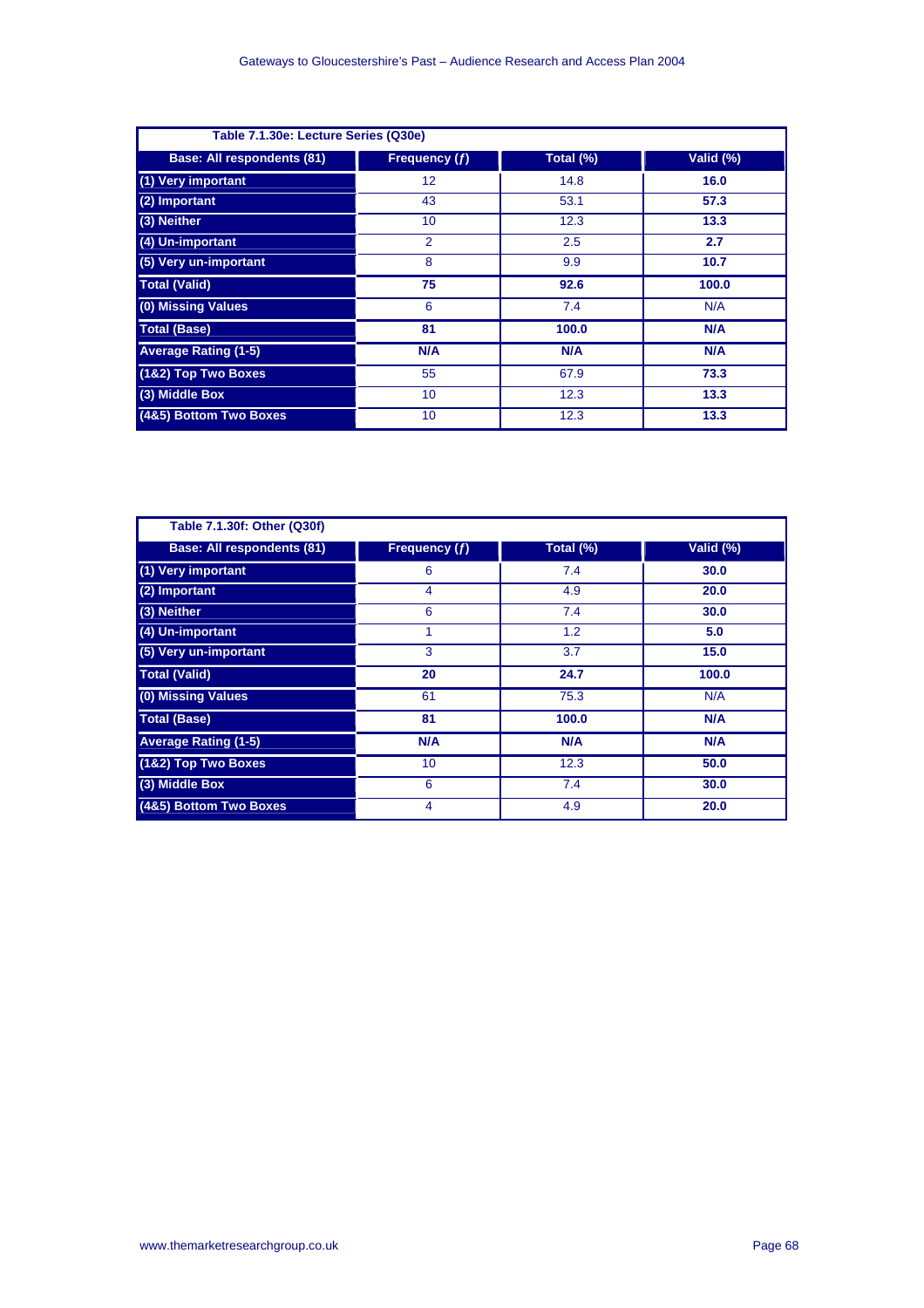## **7.1.31: Suggestions for what the SMR can offer?**

The following bullet points are suggestions made by respondents as to what else the SMR could provide.

- SMR Staff to be occasionally available to attend our meetings (Held out of Hours).
- Service.
- Opportunity for people to bring artefacts along for scrutiny (Antiques Road show format).
- Important mainly to publicise the existence and value of the SMR.
- Talks to schools, colleges and local societies about facilities and access.
- Use of these and other approaches at other venues such as schools.
- Any events that grab the interest of the public.
- Events to try to involve metal detectorists in archaeology.
- SMR's need to continue to provide information in a relatively informal, individual basis.
- Local newspaper write ups maybe and gathering local information.
- Catalogues and indexes of material held.
- Visiting schools and colleges.

## **7.1.32: Do you have access to the Internet?**

There are a very high percentage of respondents with access to the Internet at home (45%) Only 2% of respondents had no access what so ever.

| Table 7.1.31: .1 (Q31) Access to the internet |               |                |            |
|-----------------------------------------------|---------------|----------------|------------|
| <b>Base: All respondents (81)</b>             | Frequency (f) | Percentage (%) | Valid (%)  |
| (1) At home                                   | 69            | 85.2           | 44.5       |
| $(2)$ At work                                 | 39            | 48.1           | 25.2       |
| (3) At school/college/university              | 18            | 22.2           | 11.6       |
| (4) At library                                | 23            | 28.4           | 14.8       |
| (5) At an internet café                       | 3             | 3.7            | 1.9        |
| (6) No access                                 | 3             | 3.7            | 1.9        |
| <b>Total (Valid: Multi-Code)</b>              | 155           | 191.4          | 100.0      |
| <b>Total (Base)</b>                           | 81            | 100.0          | <b>N/A</b> |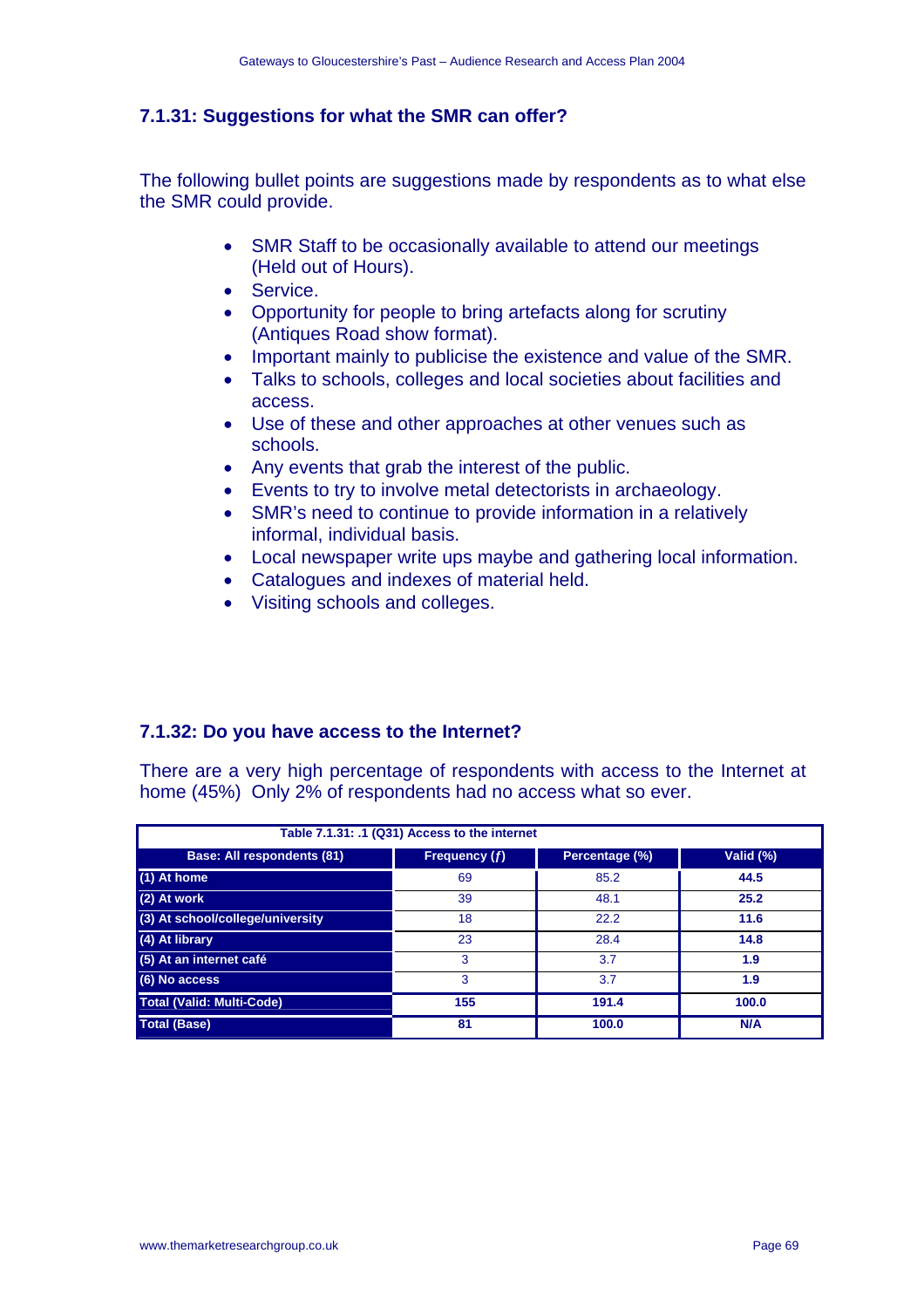# **7.2 Demographic results for Existing SMR users**

## **7.2.1: Age groupings.**

The majorities of respondents were, male (61%) and were aged between 45 and 54 years old (30%).

| Table 7.2.1 : How much would you be prepared to pay? (Q32) |                |                |           |
|------------------------------------------------------------|----------------|----------------|-----------|
| <b>Base: All respondents (81)</b>                          | Frequency (f)  | Percentage (%) | Valid (%) |
| (1) Under 18yrs                                            | $\overline{2}$ | 2.5            | 2.5       |
| $(2)$ 18-24yrs                                             | 7              | 8.6            | 8.8       |
| $(3)$ 25-34yrs                                             | 6              | 7.4            | 7.5       |
| $(4)$ 35-44yrs                                             | 18             | 22.2           | 22.5      |
| $(5)$ 45-54yrs                                             | 24             | 29.6           | 30.0      |
| $(6)$ 55-64yrs                                             | 12             | 14.8           | 15.0      |
| (7) 65-74yrs                                               | 7              | 8.6            | 8.8       |
| $(8) 75$ yrs +                                             | $\overline{4}$ | 4.9            | 5.0       |
| <b>Total (Valid: Single Code)</b>                          | 80             | 98.8           | 100.0     |
| (0) Missing Values                                         |                | 1.2            | N/A       |
| <b>Total (Base)</b>                                        | 81             | 100.0          | N/A       |

# **7.2.2: Gender**

| Table 7.2.2: Gender? (Q33)        |               |           |           |
|-----------------------------------|---------------|-----------|-----------|
| <b>Base: All respondents (81)</b> | Frequency (f) | Total (%) | Valid (%) |
| $(1)$ Male                        | 49            | 60.5      | 61.3      |
| (2) Female                        | 31            | 38.3      | 38.8      |
| <b>Total (Valid)</b>              | 80            | 98.8      | 100.0     |
| (0) Missing Values                |               | 1.2       | N/A       |
| <b>Total (Base)</b>               | 81            | 100.0     | N/A       |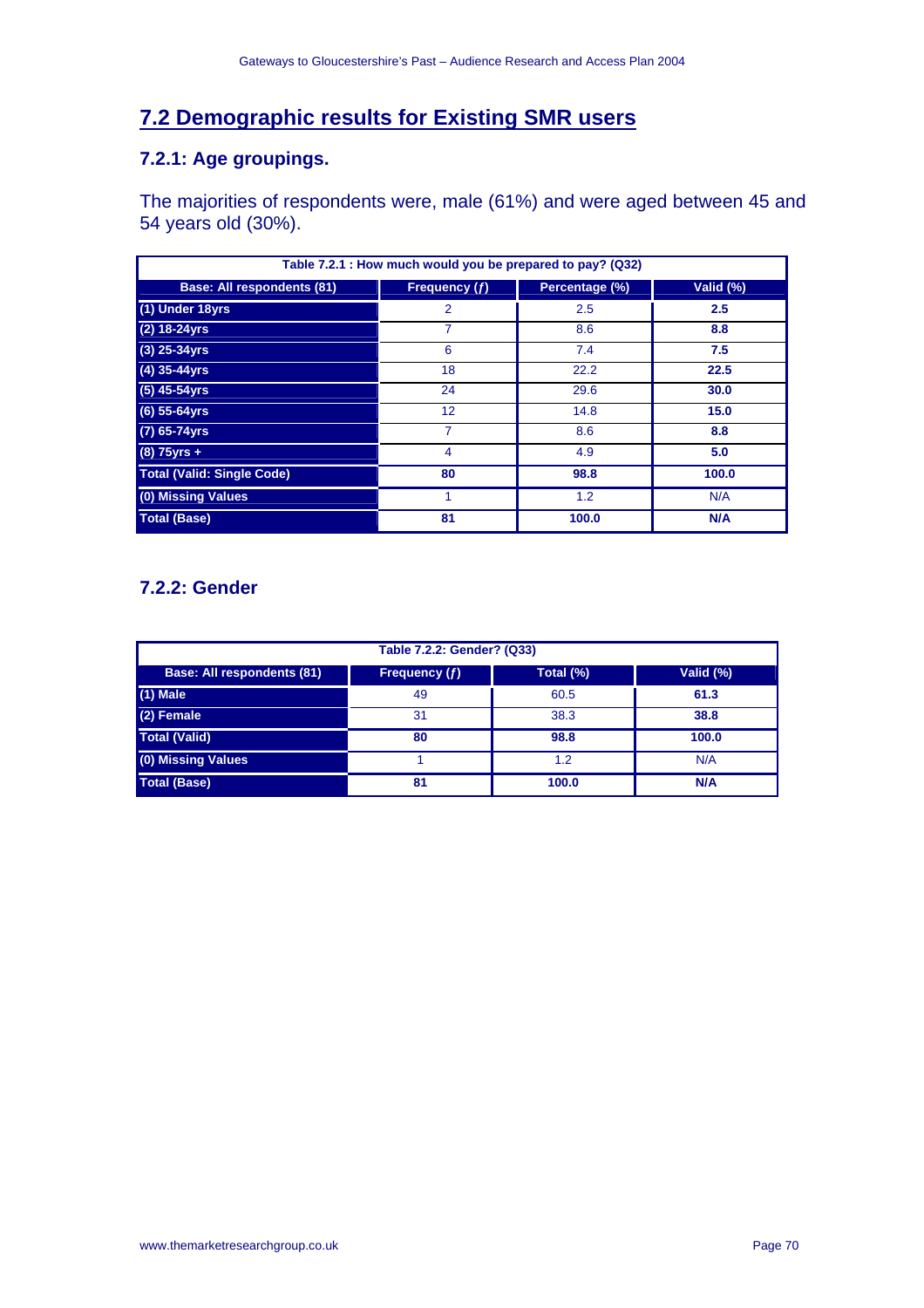## **7.2.3: Postal area.**

Table 7.2.3a Indicates the different postal areas that respondents are based. Unsurprisingly 60% of those accessing the SMR are from Gloucestershire. 8% are from the Bristol area and 6% from the Worcester area.

| Table 7.2.3a : Postcodes (Q34)    |                |                  |                  |  |
|-----------------------------------|----------------|------------------|------------------|--|
| <b>Base: All respondents (81)</b> | Frequency (f)  | Percentage (%)   | Valid (%)        |  |
| (1) Birmingham                    | 1              | 1.2              | 1.3              |  |
| $(2)$ Bath                        | 1              | 1.2              | 1.3              |  |
| (3) Bournemouth                   | 1              | 1.2              | $\overline{1.3}$ |  |
| (4) Bristol                       | 6              | $\overline{7.4}$ | 7.7              |  |
| (5) Canterbury                    | 1              | 1.2              | 1.3              |  |
| (6) Coventry                      | 1              | 1.2              | 1.3              |  |
| (7) Doncaster                     | 1              | 1.2              | 1.3              |  |
| (8) Gloucester                    | 47             | 58.0             | 60.3             |  |
| (9) Ipswich                       | 1              | 1.2              | 1.3              |  |
| (10) Newport                      | $\overline{2}$ | 2.5              | 2.6              |  |
| (11) Norwich                      | 1              | 1.2              | 1.3              |  |
| (12) NW London                    | 1              | 1.2              | 1.3              |  |
| (13) Oxford                       | $\overline{2}$ | 2.5              | 2.6              |  |
| (14) Reading                      | 3              | 3.7              | 3.8              |  |
| (15) Swansea                      | 1              | 1.2              | 1.3              |  |
| $(16)$ Swindon                    | 1              | 1.2              | 1.3              |  |
| (17) Salisbury                    | 1              | 1.2              | 1.3              |  |
| (18) Worcester                    | 5              | 6.2              | 6.4              |  |
| (19) York                         | 1              | 1.2              | 1.3              |  |
| <b>Total (Valid: Single Code)</b> | 78             | 96.3             | 100.0            |  |
| (0) Missing Values                | 3              | $\overline{3.7}$ | N/A              |  |
| <b>Total (Base)</b>               | 81             | 100.0            | N/A              |  |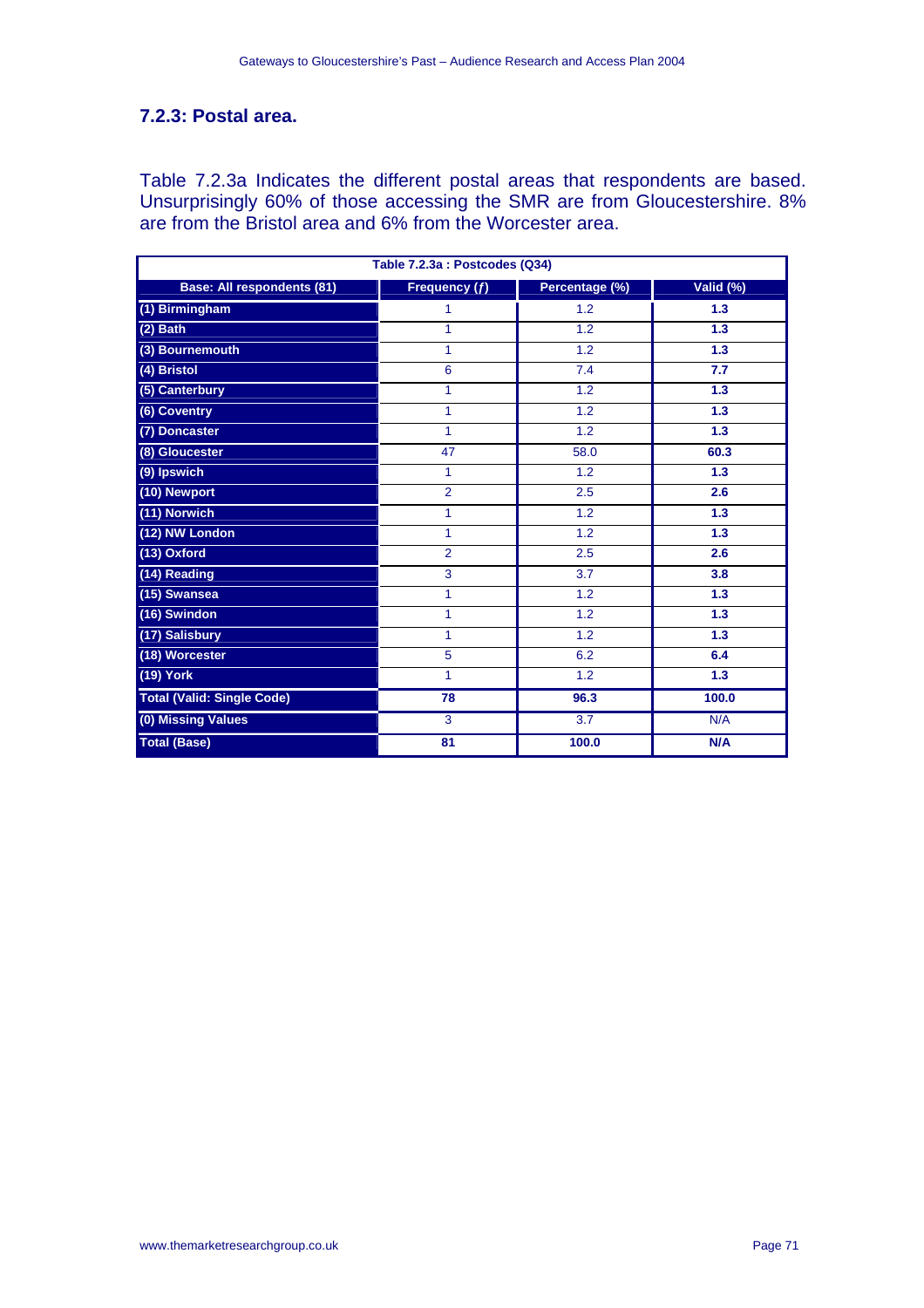Of the 60% in Gloucestershire further analysis reveals the more specific Gloucester locations that are accessing the SMR. GL6 and GL7 each with 13%.

| Table 7.2.3b .1 (Q34) Percentage of Gloucestershire Postcodes |                 |                |           |  |
|---------------------------------------------------------------|-----------------|----------------|-----------|--|
| Base: All Glos. postcodes (47)                                | Frequency $(f)$ | Percentage (%) | Valid (%) |  |
| $(1)$ GL1                                                     | 3               | 3.7            | 6.4       |  |
| $(2)$ GL10                                                    | 1               | 1.2            | 2.1       |  |
| $\overline{(3)$ GL12                                          | 1               | 1.2            | 2.1       |  |
| $(4)$ GL15                                                    | 3               | 3.7            | 6.4       |  |
| $(5)$ GL16                                                    | 1               | 1.2            | 2.1       |  |
| $(6)$ GL17                                                    | 1               | 1.2            | 2.1       |  |
| $(7)$ GL18                                                    | $\overline{2}$  | 2.5            | 4.3       |  |
| $(8)$ GL19                                                    | 1               | 1.2            | 2.1       |  |
| $(9)$ GL <sub>2</sub>                                         | $\overline{2}$  | 2.5            | 4.3       |  |
| $(10)$ GL20                                                   | 3               | 3.7            | 6.4       |  |
| $(11)$ GL3                                                    | $\overline{3}$  | 3.7            | 6.4       |  |
| $(12)$ GL5                                                    | 5               | 6.2            | 10.6      |  |
| $(13)$ GL50                                                   | $\overline{2}$  | 2.5            | 4.3       |  |
| $(14)$ GL51                                                   | $\overline{3}$  | 3.7            | 6.4       |  |
| $(15)$ GL52                                                   | 1               | 1.2            | 2.1       |  |
| $(16)$ GL53                                                   | 1               | 1.2            | 2.1       |  |
| (17) GL54                                                     | 1               | 1.2            | 2.1       |  |
| $(18)$ GL6                                                    | 6               | 7.4            | 12.8      |  |
| $(19)$ GL7                                                    | $6\phantom{a}$  | 7.4            | 12.8      |  |
| $(20)$ GL8                                                    | 1               | 1.2            | 2.1       |  |
| <b>Total (Valid: Multi-Code)</b>                              | $\overline{47}$ | 58.0           | 100.0     |  |
| <b>Total (Base)</b>                                           | 81              | 100.0          | N/A       |  |

# **7.2.4: Education.**

87% of respondents have completed full time education.

| Table 7.2.4: Have you completed full time education? (Q35)                     |    |       |       |  |  |  |  |
|--------------------------------------------------------------------------------|----|-------|-------|--|--|--|--|
| <b>Base: All respondents (81)</b><br>Total (%)<br>Valid (%)<br>Frequency $(f)$ |    |       |       |  |  |  |  |
| $(1)$ Yes                                                                      | 69 | 85.2  | 87.3  |  |  |  |  |
| $(2)$ No                                                                       | 10 | 12.3  | 12.7  |  |  |  |  |
| <b>Total (Valid)</b>                                                           | 79 | 97.5  | 100.0 |  |  |  |  |
| (0) Missing Values                                                             | 2  | 2.5   | N/A   |  |  |  |  |
| <b>Total (Base)</b>                                                            | 81 | 100.0 | N/A   |  |  |  |  |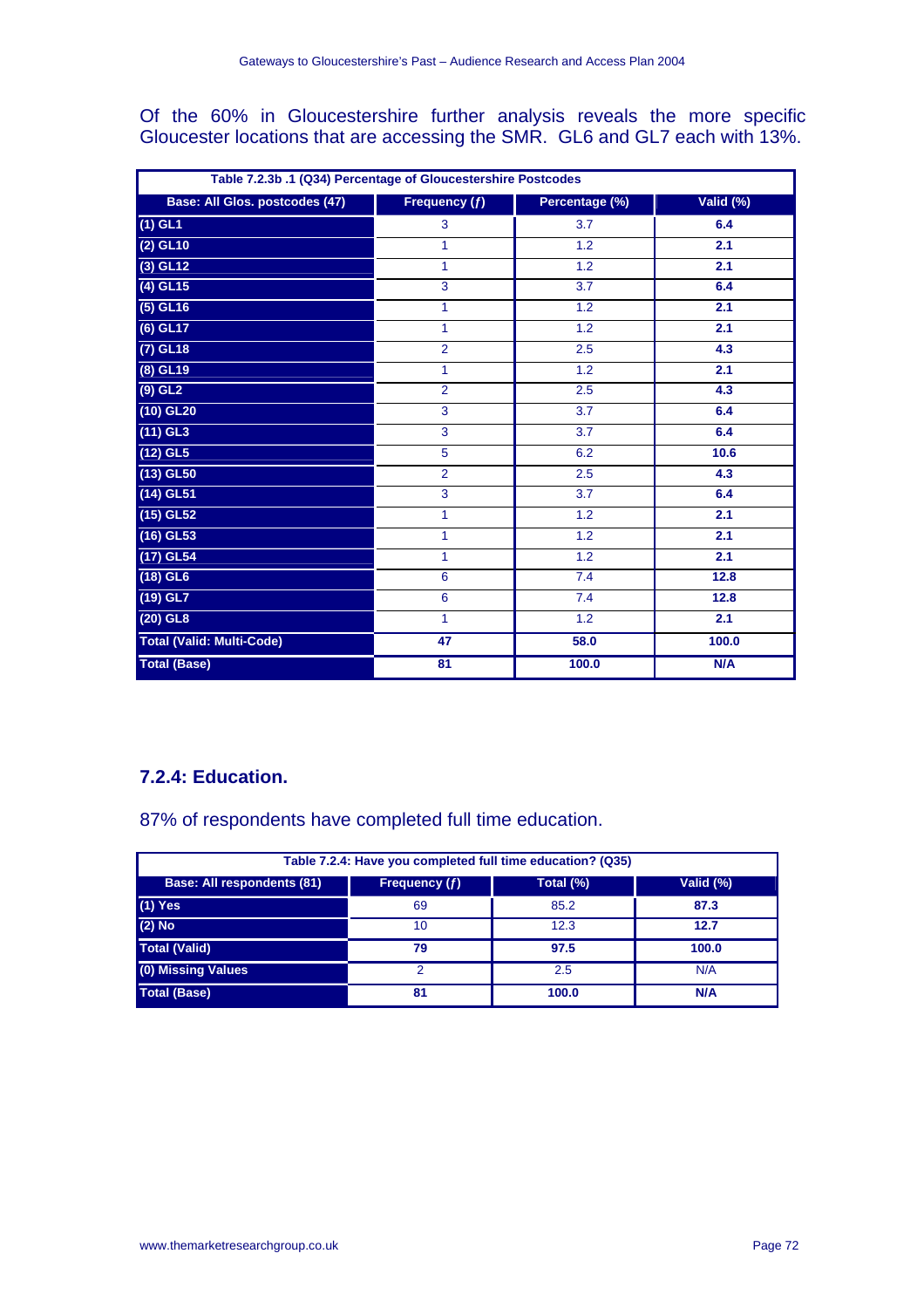# **7.2.5: Educational establishment.**

70% of those still studying are at University. 20% are Post Graduates.

| Table 7.2.5 : At what further Educational establishment are you studying? (Q36) |               |                |           |  |
|---------------------------------------------------------------------------------|---------------|----------------|-----------|--|
| Base: All "No" @ Q35 (81)                                                       | Frequency (f) | Percentage (%) | Valid (%) |  |
| (1) College/6th form                                                            |               | 10.0           | 10.0      |  |
| (2) University                                                                  |               | 70.0           | 70.0      |  |
| (3) Post Graduate                                                               | 2             | 20.0           | 20.0      |  |
| <b>Total (Valid: Single Code)</b>                                               | 10            | 100.0          | 100.0     |  |
| (0) Missing Values                                                              |               | 0.0            | N/A       |  |
| Total (Base)                                                                    | 10            | 100.0          | N/A       |  |

# **7.2.6: Highest Level of qualification.**

69% have qualifications up to at least degree level.

| Table 7.2.6 : What is your highest level of education? (Q37) |                 |                |           |  |
|--------------------------------------------------------------|-----------------|----------------|-----------|--|
| <b>Base: All respondents (81)</b>                            | Frequency $(f)$ | Percentage (%) | Valid (%) |  |
| (1) No qualifications                                        | 0               | 0.0            | 0.0       |  |
| (2) School certificates                                      | $\Omega$        | 0.0            | 0.0       |  |
| (3) GCSE or equivalent                                       | $\overline{2}$  | 2.5            | 2.6       |  |
| (4) AS/A level or equivalent                                 | 9               | 11.1           | 11.7      |  |
| (5) BTEC/GNVQ's                                              | $\overline{2}$  | 2.5            | 2.6       |  |
| (6) HND/Diploma                                              | 7               | 8.6            | 9.1       |  |
| (7) First Degree                                             | 32              | 39.5           | 41.6      |  |
| (8) Masters Degree                                           | 13              | 16.0           | 16.9      |  |
| (9) PhD or equivalent                                        | 8               | 9.9            | 10.4      |  |
| $(10)$ Other                                                 | 4               | 4.9            | 5.2       |  |
| <b>Total (Valid: Single Code)</b>                            | 77              | 95.1           | 100.0     |  |
| (0) Missing Values                                           | 4               | 4.9            | N/A       |  |
| <b>Total (Base)</b>                                          | 81              | 100.0          | N/A       |  |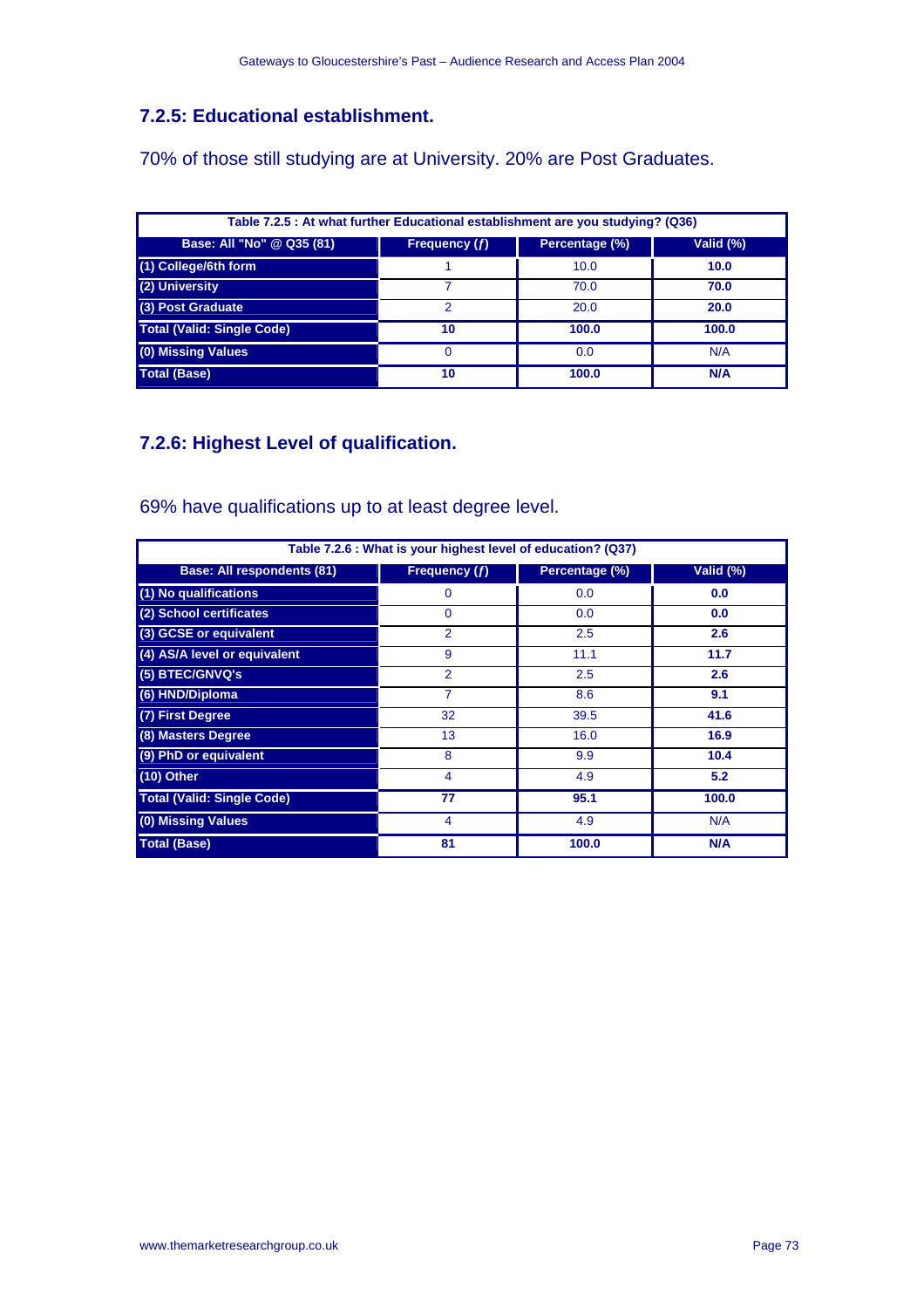## **7.2.7: Ethnicity.**

All respondents were white, white Irish or white "other". Further research will be needed to establish why no ethnic representation for SMR use exists. Gloucestershire has a significant ethnic representation in its population and this is not reflected in the survey.

| Table 7.2.7.: Ethnicity? (Q38)       |                      |                |           |  |
|--------------------------------------|----------------------|----------------|-----------|--|
| <b>Base: All respondents (81)</b>    | <b>Frequency (f)</b> | Percentage (%) | Valid (%) |  |
| (1) White British                    | 70                   | 86.4           | 92.1      |  |
| (2) White Irish                      | 1                    | 1.2            | 1.3       |  |
| (3) White other                      | 5                    | 6.2            | 6.6       |  |
| (4) Mixed White & Black Caribbean    | $\Omega$             | 0.0            | 0.0       |  |
| (5) Mixed White & Black African      | $\Omega$             | 0.0            | 0.0       |  |
| (6) Mixed White & Black Asian        | $\Omega$             | 0.0            | 0.0       |  |
| (7) Mixed other                      | $\Omega$             | 0.0            | 0.0       |  |
| (8) Indian/British Indian            | $\Omega$             | 0.0            | 0.0       |  |
| (9) Pakistan/British Pakistan        | $\Omega$             | 0.0            | 0.0       |  |
| (10) Bangladeshi/British Bangladeshi | $\Omega$             | 0.0            | 0.0       |  |
| (11) Asian other                     | $\Omega$             | 0.0            | 0.0       |  |
| (12) Chinese/British Chinese         | $\Omega$             | 0.0            | 0.0       |  |
| (13) Other Ethnic group              | $\Omega$             | 0.0            | 0.0       |  |
| <b>Total (Valid: Single Code)</b>    | 76                   | 93.8           | 100.0     |  |
| (0) Missing Values                   | 5                    | 6.2            | N/A       |  |
| <b>Total (Base)</b>                  | 81                   | 100.0          | N/A       |  |

## **7.2.8: Please name any appropriate clubs or societies.**

The following list will be compared to existing lists of non-user groups in order to draw up a comprehensive data base for further research via semi structured interviews to discover why these groups are not using the SMR at all or are utilising the SMR as much as they could.

- Dean Archaeology Group
- Gloucestershire Local Access Forum And The Open Spaces Society
- Parish Grasslands Project St. Briavels
- Christchurch Antiquarians
- CAHS
- Cheltenham Local History Society
- Gloucester And District Archaeological Research Group (GADARG) Bristol And Gloucester Archaeological Society Leckhampton Local History Society Cheltenham Local History Society Minsterworth Home **Group**
- Gloucestershire Society For Industrial Archaeology Bristol And Gloucestershire Archaeological Society Stroud Local History Society
- Poole Keynes And Cirencester Research Group Cirencester College
- Prehistoric, Lithics Studies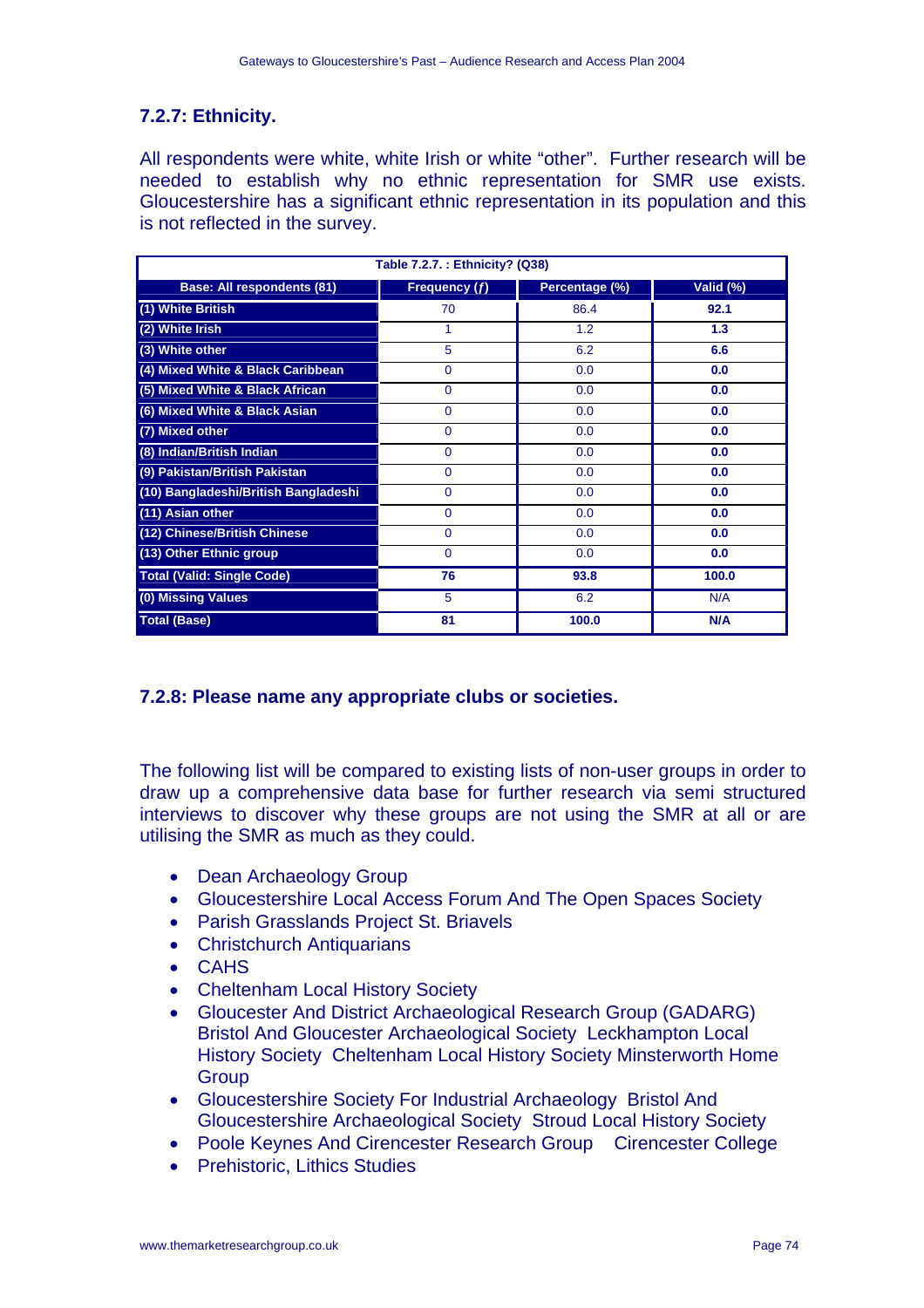- Tibberton And District Local History Society
- Church of England
- Bristol and Gloucestershire archaeological society
- Stroud Water Textiles Trust Tewkesbury Historical Society Forest Of Dean Local History Society Mills Research Group Midland Wind & Watermills Group Tims Spab (Mills Section)
- South Worcestershire archaeology group
- Gloucester And District Archaeological Research Group
- The Chepstow society, Monmouthshire antiquarian association
- GADARG
- Charlton Kings, Leckhampton Local History Societies, Bristol & Gloucester Arc Society
- Cheltenham Civic Society
- Gloucester Society For Industrial Archaeology
- Avon Gardens Trust
- Banbury Historic Society

#### **7.2.9: Is there any disability or illness that affects your ability to access the SMR?**

Table 7.2.10 shows that only 3% of respondents have a disability or illness that affects their ability to access information from the SMR.

| Table 7.2.9: Do you have any long term illness that affects your ability to access info from the SMR (Q40) |               |          |            |  |
|------------------------------------------------------------------------------------------------------------|---------------|----------|------------|--|
| Base: All respondents (81)                                                                                 | Frequency (f) | Base (%) | Valid (%)  |  |
| $(1)$ Yes                                                                                                  | 2             | 2.5      | 2.7        |  |
| $(2)$ No                                                                                                   | 72            | 88.9     | 97.3       |  |
| <b>Total (Valid: Single-Code)</b>                                                                          | 74            | 91.4     | 100.0      |  |
| (3) Don't Know                                                                                             | 2             | 2.5      | N/A        |  |
| (0) Missing Values                                                                                         | 5             | 6.2      | N/A        |  |
| <b>Total (Base)</b>                                                                                        | 81            | 100.0    | <b>N/A</b> |  |

## **7.2.10: How does this disability restrict you?**

The only 2 reasons given that restrict access are:-

- Stair climbing difficulty due to age, the present SMR offices are very difficult to access
- Good Lighting is needed.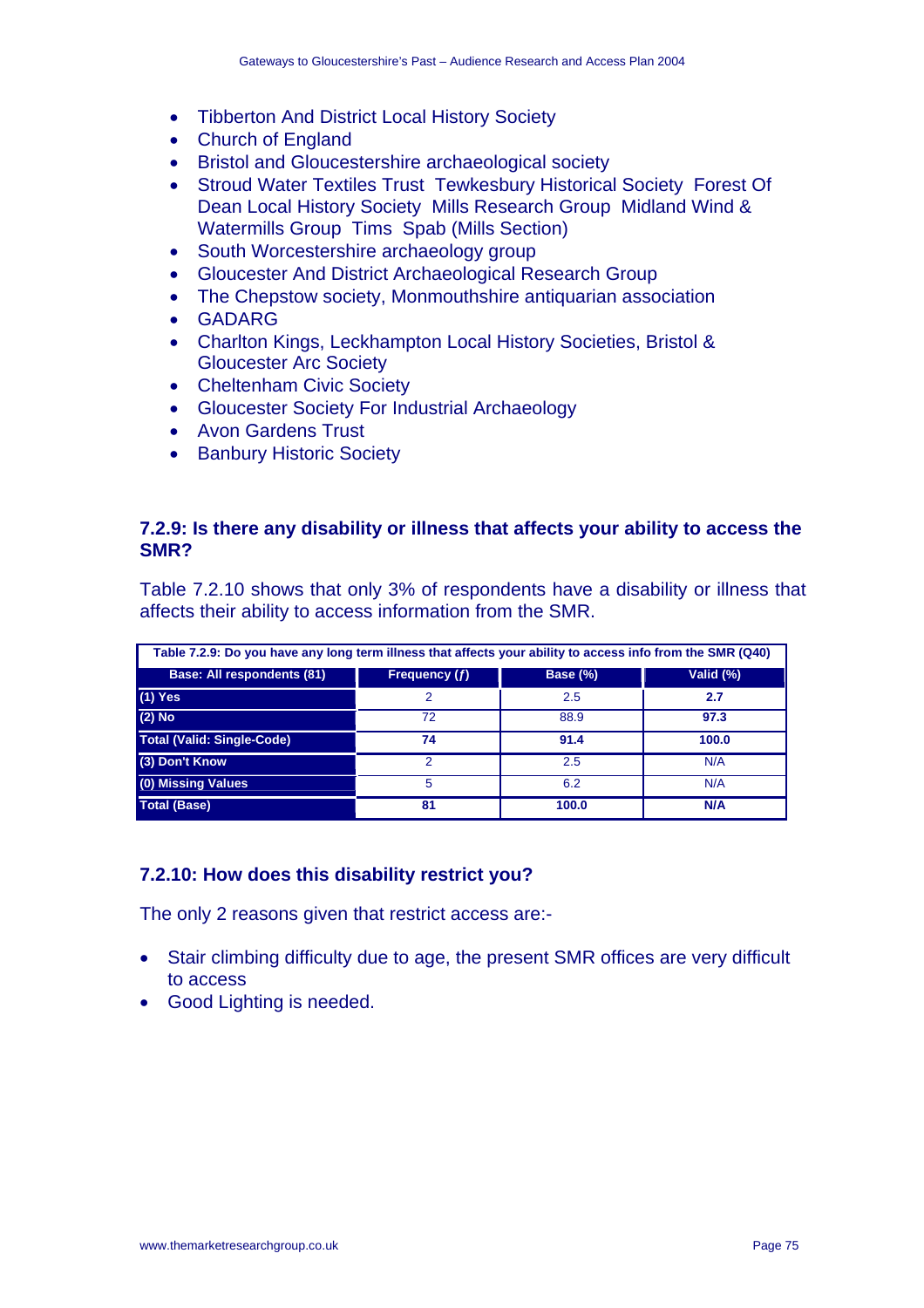## **7.2.11: Occupational Groupings.**

Further analysis of question 42 on occupation reveals that 10% of the sample fall into group A, 58% fall into group B, 17% in group C2 and 4% in group D.

Approximately 3 percent of the total National population are Group A, These are professional people, very senior managers in business or commerce or top-level civil servants. It also includes retired people previously grade A and their widows.

Group B is only 14 percent of the total National population they are middle management executives in large organisations, with appropriate qualifications. Also included are principal officers in local government and civil service, top management or owners of small business concerns, educational and service establishments and retired people who were previously grade B, and their widows.

C1 nationally represents 26 per sent of the population. This group is made up of junior management, owners of small establishments, and all others in nonmanual positions. Jobs in this group have varied responsibilities and educational requirements. It also contains retired people who were previously grade C1, and their widows.

C2 nationally is 25 per cent of the population. This group comprises of all skilled manual workers, and those manual workers with responsibility for other people. It also contains retired people previously grade C2 with pensions from their job and their widows.

Group D is approximately 19 per cent of the population and is all semi-skilled and unskilled manual workers, apprentices and trainees to skilled workers. It also contains widows of partners previously grade D who receives a pension from their late husband's job.

## **7.2.12: Any other comments.**

The full list of verbatim comments can be found in Appendix 8.2.2.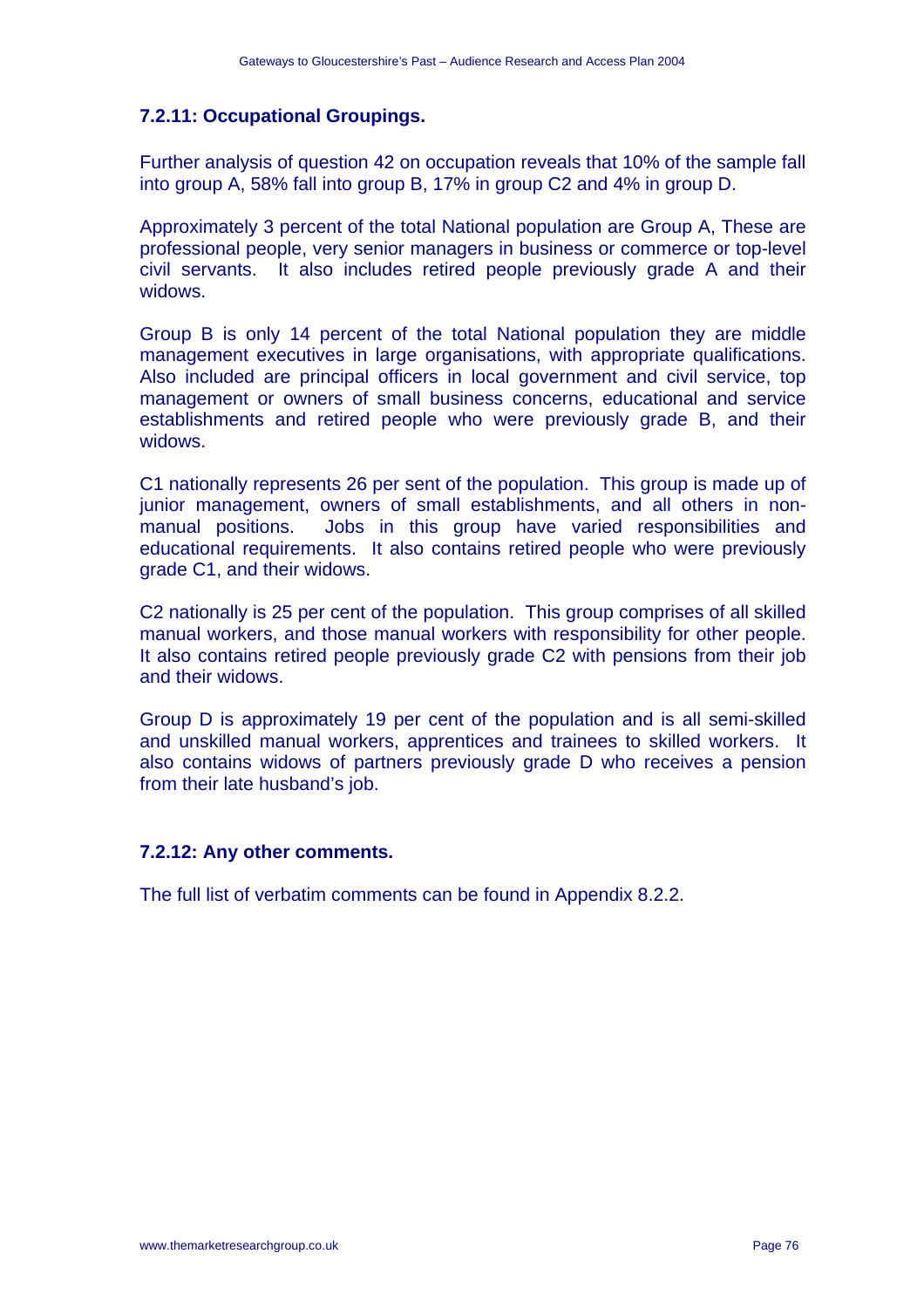# **7.3 Results for New or potential users of the SMR (second stage)**

This section of the report discusses the findings of the survey, which are presented under headings that relate back to the research objectives (Section 4.2). All tables that follow combine all the samples (ethnic organisations, parishioners, builders, architects, Gloucester University Lecturers and Gloucestershire County Council Staff). The full set off tables showing the break down of responses per user group, is in the Appendices.

The findings are presented in question order where possible, and an explanation of each table is provided. The tables include; frequency of responses, base (all asked) and valid (all answering) percentages.

| Table 7.3. 1: Awareness of Archaeology Service (Q1) |               |             |            |
|-----------------------------------------------------|---------------|-------------|------------|
| Base: All respondents (489)                         | Frequency (f) | Base $(\%)$ | Valid (%)  |
| $(1)$ Yes                                           | 340           | 69.5        | 74.9       |
| $(2)$ No                                            | 114           | 23.3        | 25.1       |
| <b>Total (Valid: Single-Code)</b>                   | 454           | 92.8        | 100.0      |
| (0) Missing Values                                  | 35            | 7.2         | N/A        |
| <b>Total (Base)</b>                                 | 489           | 100.0       | <b>N/A</b> |

## **7.3.1: Did you know that the County Council had an Archaeology Service?**

75% of those surveyed did know that Gloucestershire CC had an Archaeology Service. 23% of Glos. CC Staff did not know about the Archaeology service. This can be seen in the cross tabulated tables in Appendix 8.4. 1.

## **7.3.2: Do you know what an SMR is?**

| Table 7.3.2: Do you know what an SMR is? (Q2) |               |                 |            |  |
|-----------------------------------------------|---------------|-----------------|------------|--|
| Base: All respondents (489)                   | Frequency (f) | <b>Base (%)</b> | Valid (%)  |  |
| $(1)$ Yes                                     | 168           | 34.4            | 37.3       |  |
| $(2)$ No                                      | 283           | 57.9            | 62.7       |  |
| <b>Total (Valid: Single-Code)</b>             | 451           | 92.2            | 100.0      |  |
| (0) Missing Values                            | 38            | 7.8             | N/A        |  |
| <b>Total (Base)</b>                           | 489           | 100.0           | <b>N/A</b> |  |

62% In total did not know what the Sites and Monuments Record was. If you look at the different user groups; 66% of Glos. CC Staff, 58% of parishioners 50% Builders and Architects and 100% of the Ethnic organisation respondents did not know what an SMR was. (See Table 8.4.2 in Appendix 8.4)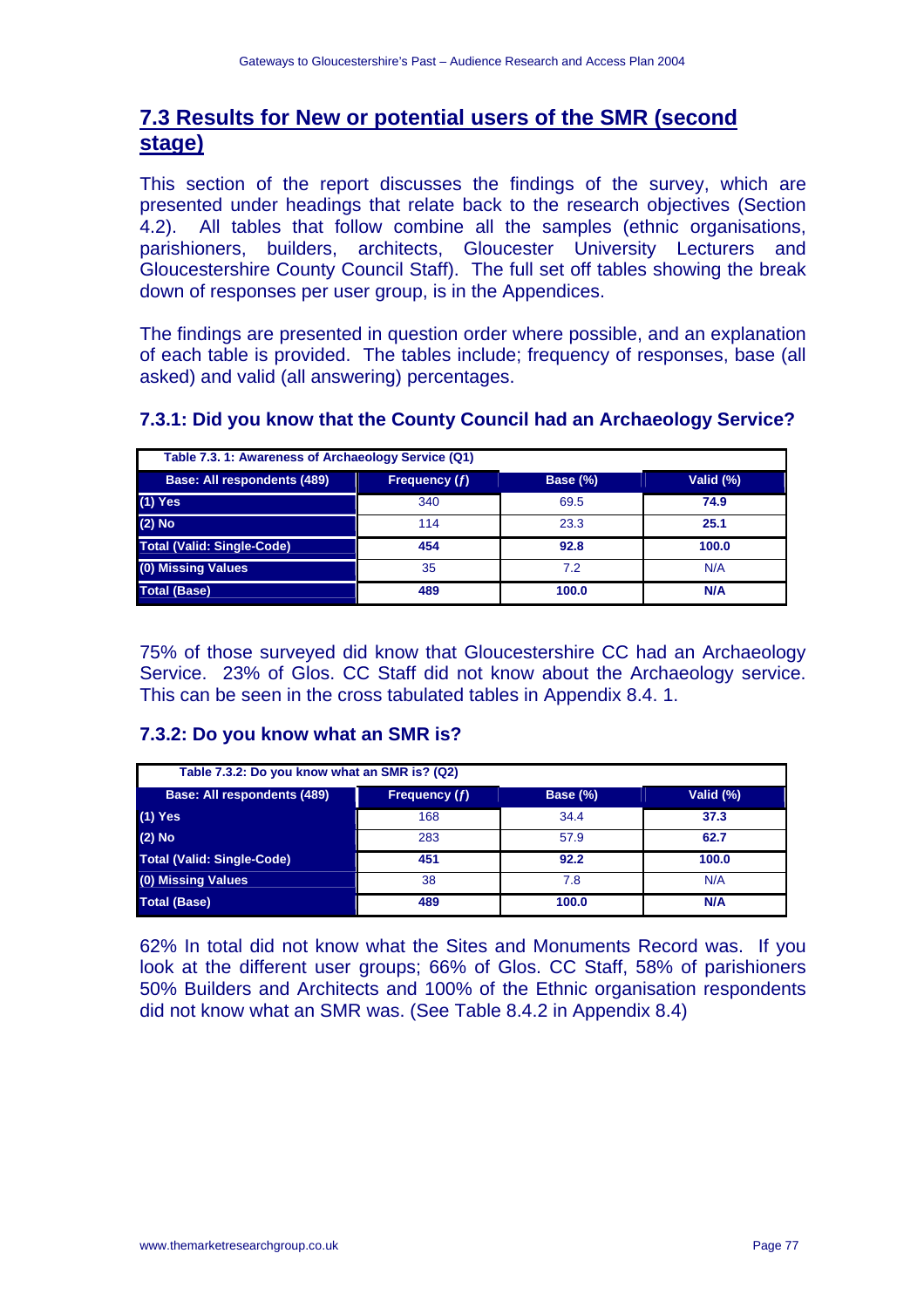## **7.3.3: Have you heard of the Gloucestershire SMR?**

| Table 7.3.3: Have you heard of the Gloucestershire SMR (Q3)           |     |       |            |  |  |
|-----------------------------------------------------------------------|-----|-------|------------|--|--|
| Valid (%)<br>Base: All respondents (489)<br>Base (%)<br>Frequency (f) |     |       |            |  |  |
| $(1)$ Yes                                                             | 123 | 25.2  | 27.2       |  |  |
| $(2)$ No                                                              | 329 | 67.3  | 72.8       |  |  |
| <b>Total (Valid: Single-Code)</b>                                     | 452 | 92.4  | 100.0      |  |  |
| (0) Missing Values                                                    | 37  | 7.6   | N/A        |  |  |
| <b>Total (Base)</b>                                                   | 489 | 100.0 | <b>N/A</b> |  |  |

Only 27% of respondents had heard of Gloucestershire's Sites and Monuments Record. Of the different user groups; 74% of Glos. CC Staff, 65% of Architects, 72% of builders, 100% Ethnic Organisations. and 73% of parishioners had not heard of the Glos. SMR. (see Table 8.4.3 in Appendix 8.4 ).

## **7.3.4: If "Yes" where did you hear about it?**

| Table 7.3.4: Where did you hear about Gloucestershire SMR? (Q4) |                |                |           |  |
|-----------------------------------------------------------------|----------------|----------------|-----------|--|
| <b>Base: Yes at Q3 (123)</b>                                    | Frequency (f)  | Percentage (%) | Valid (%) |  |
| (1) Council Offices                                             | 46             | 28.8           | 36.5      |  |
| (2) Museum                                                      | 4              | 2.5            | 3.2       |  |
| (3) Gloucester County Records                                   | 10             | 6.3            | 7.9       |  |
| (4) Glosnet Website                                             | 15             | 9.4            | 11.9      |  |
| (5) Internet Website                                            | $\overline{2}$ | 1.3            | 1.6       |  |
| (6) Local Society                                               | 5              | 3.1            | 4.0       |  |
| (7) Local Press/Media                                           | 6              | 3.8            | 4.8       |  |
| (8) Word of Mouth                                               | 14             | 8.8            | 11.1      |  |
| (9) College or School                                           | 3              | 1.9            | 2.4       |  |
| (10) Other                                                      | 21             | 13.1           | 16.7      |  |
| <b>Total (Valid: Single Code)</b>                               | 126            | 78.8           | 100.0     |  |
| (0) Missing Values                                              | 34             | 21.3           | N/A       |  |
| <b>Total (Base)</b>                                             | 160            | 100.0          | N/A       |  |

Of those who had heard of the Gloucestershire SMR the majority had heard about it through the Council offices.

See Table 8.4.4 in Appendix 8.4 for the User group percentages.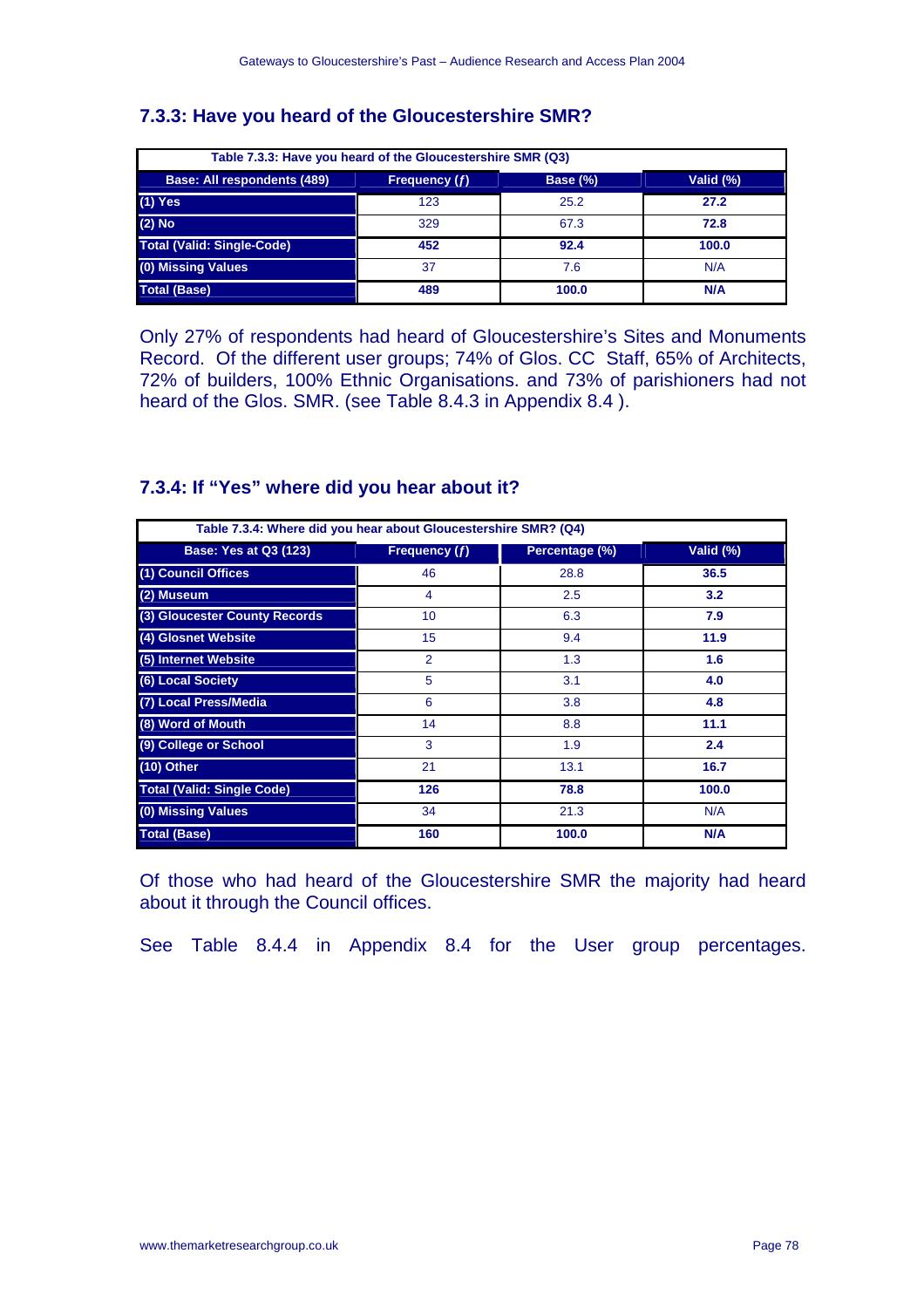## 7.3.4a. "Other"

| Table 7.3.4: "Other" (Q4a)                           |                 |                |           |  |
|------------------------------------------------------|-----------------|----------------|-----------|--|
| Base: All @ Q4j (21)                                 | Frequency $(f)$ | Percentage (%) | Valid (%) |  |
| <b>Budget work</b>                                   | 1               | 0.6            | 0.8       |  |
| <b>DEFRA Event</b>                                   | 1               | 0.6            | 0.8       |  |
| E-mail                                               | 1               | 0.6            | 0.8       |  |
| <b>Environment</b>                                   | 1               | 0.6            | 0.8       |  |
| G.C.C. employee - now retired                        | 1               | 0.6            | 0.8       |  |
| <b>General knowledge</b>                             | $\overline{2}$  | 1.3            | 1.6       |  |
| <b>GIS USER GROUP</b>                                | 1               | 0.6            | 0.8       |  |
| I've just read                                       | 1               | 0.6            | 0.8       |  |
| I did a degree                                       | 1               | 0.6            | 0.8       |  |
| <b>Just knew</b>                                     | 1               | 0.6            | 0.8       |  |
| <b>Library</b>                                       | 1               | 0.6            | 0.8       |  |
| <b>Market &amp; Coastal Towns initiative - SWRDA</b> | 1               | 0.6            | 0.8       |  |
| <b>Parish Council</b>                                | 1               | 0.6            | 0.8       |  |
| <b>Sheepscombe</b>                                   | 1               | 0.6            | 0.8       |  |
| <b>Staffnet</b>                                      | 1               | 0.6            | 0.8       |  |
| The letter with this questionnaire                   | 1               | 0.6            | 0.8       |  |
| <b>Tim Grubb</b>                                     | 1               | 0.6            | 0.8       |  |
| <b>Total (Valid: Single Code)</b>                    | 18              | 11.3           | 14.3      |  |
| (0) Missing Values                                   | 3               | 1.9            | N/A       |  |
| <b>Total (Base)</b>                                  | 21              | 13.1           | N/A       |  |

Varying options for "other" ways of hearing about the SMR.

# **7.3.5: Have you used the Gloucestershire SMR Service?**

| Table 7.3.5: Have you used the Gloucestershire SMR services (Q5)  |     |       |       |  |  |  |  |  |  |
|-------------------------------------------------------------------|-----|-------|-------|--|--|--|--|--|--|
| Base: Yes @ Q3 (489)<br>Valid (%)<br>Frequency (f)<br>Base $(\%)$ |     |       |       |  |  |  |  |  |  |
| $(1)$ Yes                                                         | 29  | 18.1  | 25.7  |  |  |  |  |  |  |
| $(2)$ No                                                          | 84  | 52.5  | 74.3  |  |  |  |  |  |  |
| <b>Total (Valid: Single-Code)</b>                                 | 113 | 70.6  | 100.0 |  |  |  |  |  |  |
| (0) Missing Values                                                | 47  | 29.4  | N/A   |  |  |  |  |  |  |
| <b>Total (Base)</b>                                               | 160 | 100.0 | N/A   |  |  |  |  |  |  |

Only 26% had used the SMR services before. See Table 8.4.5 for the User Groups percentages.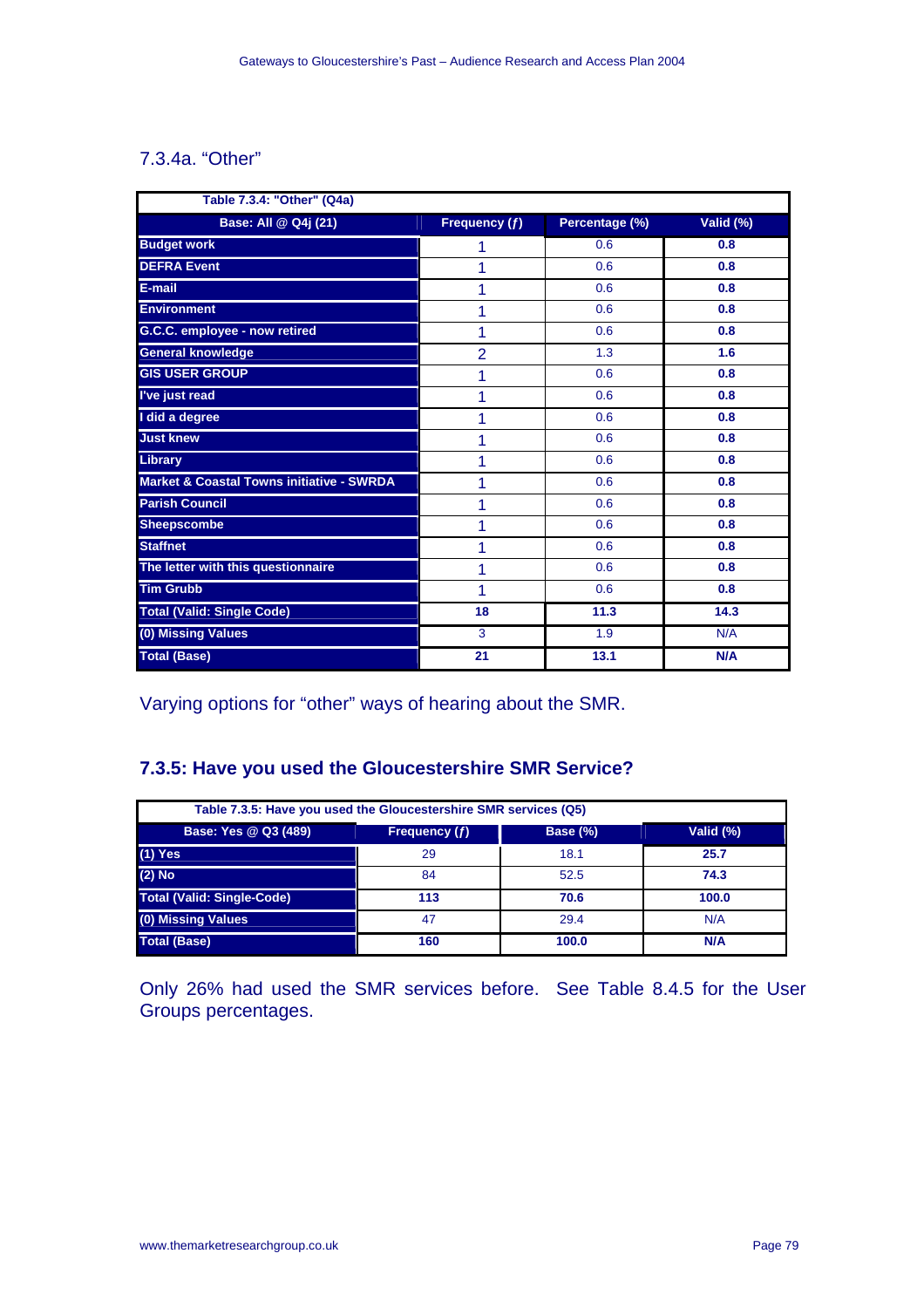#### **7.3.6: Would you like to find out more about the information contained within the SMR?**

| Table 7.3.6: Would you like to find out more about the SMR? (Q6) |               |                 |            |  |  |  |  |  |
|------------------------------------------------------------------|---------------|-----------------|------------|--|--|--|--|--|
| Base: All respondents (489)                                      | Frequency (f) | <b>Base (%)</b> | Valid (%)  |  |  |  |  |  |
| $(1)$ Yes                                                        | 225           | 46.0            | 48.5       |  |  |  |  |  |
| $(2)$ No                                                         | 56            | 11.5            | 12.1       |  |  |  |  |  |
| (2) Maybe                                                        | 183           | 37.4            | 39.4       |  |  |  |  |  |
| <b>Total (Valid: Single-Code)</b>                                | 464           | 94.9            | 100.0      |  |  |  |  |  |
| (0) Missing Values                                               | 25            | 5.1             | N/A        |  |  |  |  |  |
| <b>Total (Base)</b>                                              | 489           | 100.0           | <b>N/A</b> |  |  |  |  |  |

49% of respondents said they would like to find out more about the SMR service in the future, however almost 40% were not sure. 80% of parishioners 100% of Architects, 50% of builders and 89% of Glos. Uni. Staff and 75% of ethnic organisations. would like to find out more, indicating a potential growth in use of the SMR once it goes on-line.

#### **7.3.7: Would you use the SMR in future?**

| Table 7.3.7: Would you use the SMR in future? (Q7)                    |     |       |            |  |  |  |  |  |  |
|-----------------------------------------------------------------------|-----|-------|------------|--|--|--|--|--|--|
| Base: All respondents (486)<br>Base (%)<br>Frequency (f)<br>Valid (%) |     |       |            |  |  |  |  |  |  |
| $(1)$ Yes                                                             | 272 | 55.6  | 63.3       |  |  |  |  |  |  |
| $(2)$ No                                                              | 158 | 32.3  | 36.7       |  |  |  |  |  |  |
| <b>Total (Valid: Single-Code)</b>                                     | 430 | 87.9  | 100.0      |  |  |  |  |  |  |
| (0) Missing Values                                                    | 59  | 12.1  | N/A        |  |  |  |  |  |  |
| <b>Total (Base)</b>                                                   | 489 | 100.0 | <b>N/A</b> |  |  |  |  |  |  |

63% said they would like to use the service in the future. Of the user groups surveyed 80% of Glos. Uni. Staff , 75% of parishioners, 60% of builders, 100% architects and 58% of Glos. CC Staff would use the SMR in future.

#### **7.3.8: For what purposes do you think you would use the information contained within the SMR?**

There is huge interest in people wanting to do local research within their Parishes. Parish councillors themselves also make the point that the SMR will be hugely beneficial in aiding them to create Parish Plans.

There is significant interest for local schools to link their parish, village or hamlet's past heritage in with their school studies.

Full comments can be found in Appendix 8.5.1.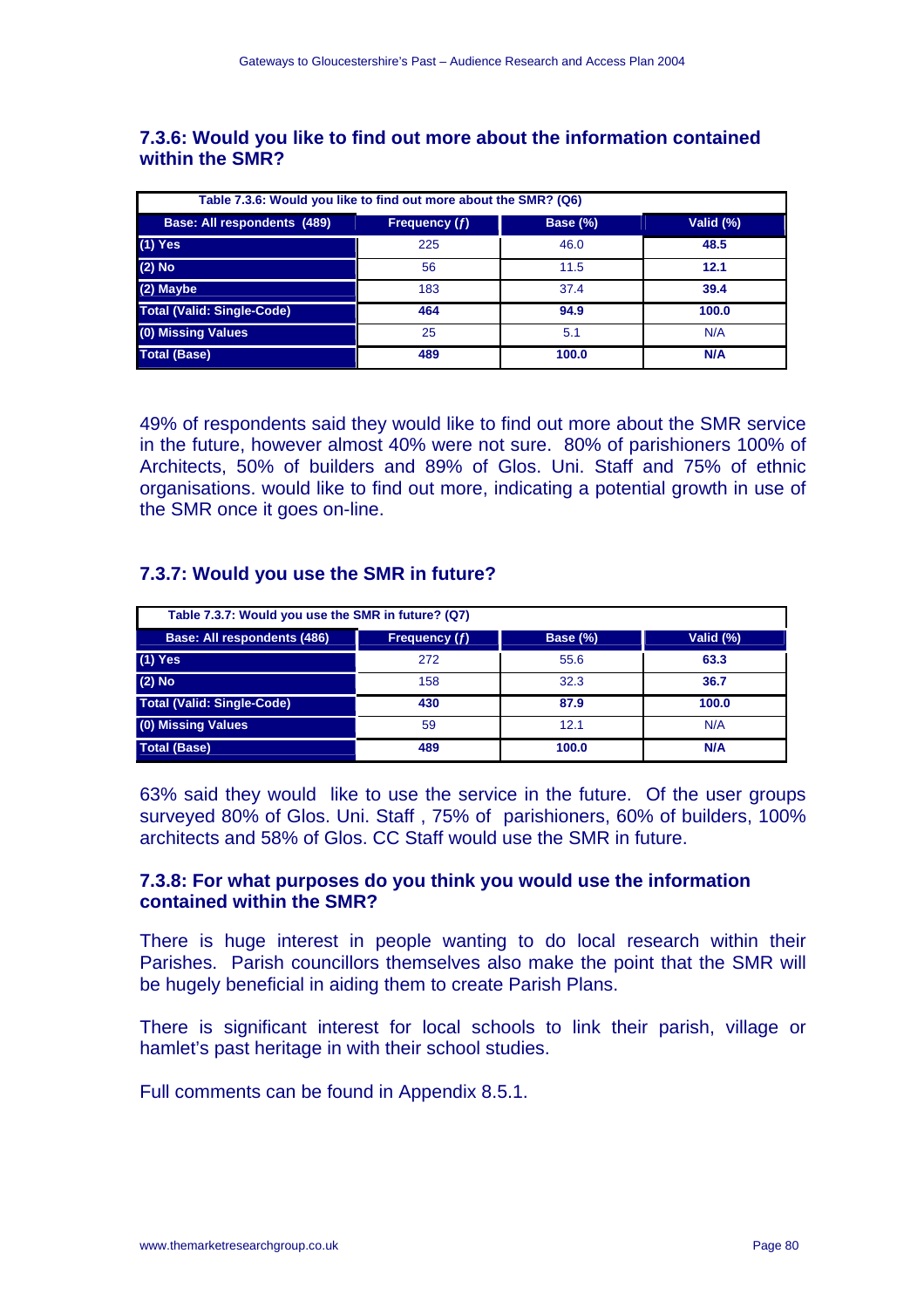## **7.3.9: Do you have access to the Internet at home?**

| Table 7.3.9: Do you have access to the Internet at home? (Q9)                |     |       |       |  |  |  |  |  |  |
|------------------------------------------------------------------------------|-----|-------|-------|--|--|--|--|--|--|
| <b>Base: All respondents (486)</b><br>Base (%)<br>Valid (%)<br>Frequency (f) |     |       |       |  |  |  |  |  |  |
| $(1)$ Yes                                                                    | 349 | 71.4  | 77.4  |  |  |  |  |  |  |
| $(2)$ No                                                                     | 102 | 20.9  | 22.6  |  |  |  |  |  |  |
| <b>Total (Valid: Single-Code)</b>                                            | 451 | 92.2  | 100.0 |  |  |  |  |  |  |
| (0) Missing Values                                                           | 38  | 7.8   | N/A   |  |  |  |  |  |  |
| <b>Total (Base)</b>                                                          | 489 | 100.0 | N/A   |  |  |  |  |  |  |

77% of all those surveyed have Internet access at home, this is fairly high. According to Ofcom (who are the regulator for the UK communications industries, with responsibilities across television, radio, telecommunications and wireless communications services.) January 2004 figures show that 50% of UK homes have Internet access. This about 12.5 Million households.

## **7.3.10: Do you have Broadband at home?**

| Table 7.3.10: Do you have Broad band at home? (Q10) |               |                 |           |  |  |  |  |  |  |
|-----------------------------------------------------|---------------|-----------------|-----------|--|--|--|--|--|--|
| Base: All respondents (486)                         | Frequency (f) | <b>Base (%)</b> | Valid (%) |  |  |  |  |  |  |
| $(1)$ Yes                                           | 85            | 17.4            | 22.5      |  |  |  |  |  |  |
| $(2)$ No                                            | 293           | 59.9            | 77.5      |  |  |  |  |  |  |
| <b>Total (Valid: Single-Code)</b>                   | 378           | 77.3            | 100.0     |  |  |  |  |  |  |
| (0) Missing Values                                  | 111           | 22.7            | N/A       |  |  |  |  |  |  |
| <b>Total (Base)</b>                                 | 489           | 100.0           | N/A       |  |  |  |  |  |  |

Of those with Internet access, 22% have Broadband. Again this is fairly high, according to Ofcom 12% of UK homes have Broadband.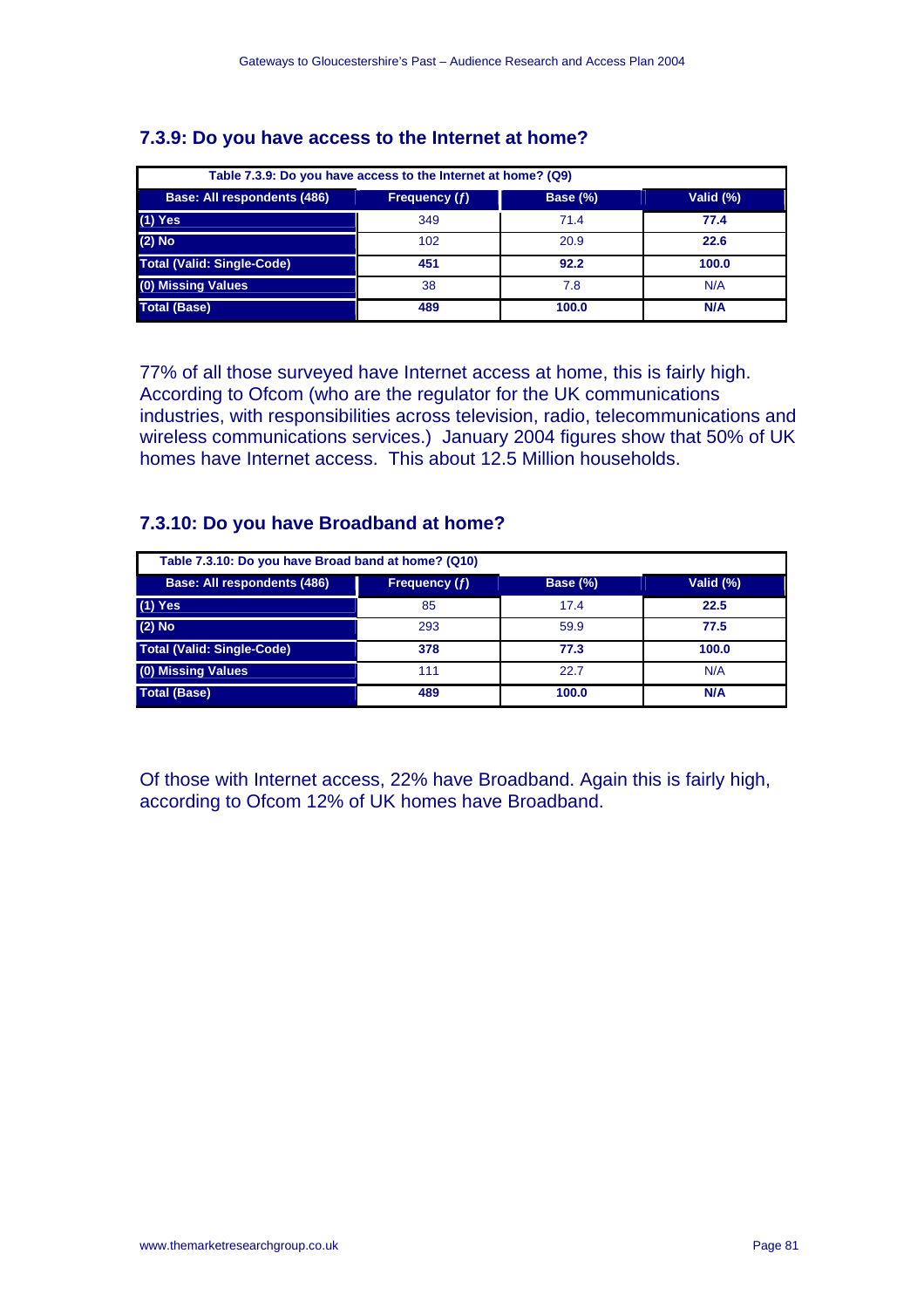|                                    |               | Table 7.3.11 (Demographic): Respondent Age (Q11) |           |  |  |  |  |  |  |  |  |
|------------------------------------|---------------|--------------------------------------------------|-----------|--|--|--|--|--|--|--|--|
| <b>Base: All respondents (489)</b> | Frequency (f) | Total (%)                                        | Valid (%) |  |  |  |  |  |  |  |  |
| (1) Under 18's                     | 1             | 0.2                                              | 0.2       |  |  |  |  |  |  |  |  |
| $(2) 18 - 24$                      | 27            | 5.5                                              | 5.8       |  |  |  |  |  |  |  |  |
| $(2)$ 25-34                        | 65            | 13.3                                             | 13.9      |  |  |  |  |  |  |  |  |
| $(3)$ 35-44                        | 102           | 20.9                                             | 21.7      |  |  |  |  |  |  |  |  |
| $(4)$ 45-54                        | 139           | 28.4                                             | 29.6      |  |  |  |  |  |  |  |  |
| $(5) 55 - 64$                      | 108           | 22.1                                             | 23.0      |  |  |  |  |  |  |  |  |
| $(6) 65 - 74$                      | 24            | 4.9                                              | 5.1       |  |  |  |  |  |  |  |  |
| $(7) 75+$                          | 3             | 0.6                                              | 0.6       |  |  |  |  |  |  |  |  |
| <b>Total (Valid)</b>               | 469           | 95.9                                             | 100.0     |  |  |  |  |  |  |  |  |
| (0) Missing Values                 | 20            | 4.1                                              | N/A       |  |  |  |  |  |  |  |  |
| <b>Total (Base)</b>                | 489           | 100.0                                            | N/A       |  |  |  |  |  |  |  |  |

# **7.3.11: Age Groups.**

45-54yrs were the predominant age group surveyed at 30%. It is Interesting to see that there is strong representation from the age groups over 55yrs. Supporting the notion that there is an increasing potential SMR user group in retired individuals who have time and money to put towards amateur or hobby interests, connected with history and genealogy.

## **7.3.12: Gender.**

| Table 7.3.12 (Demographic): Respondent Gender (Q12) |               |           |       |  |  |  |  |  |
|-----------------------------------------------------|---------------|-----------|-------|--|--|--|--|--|
| <b>Base: All respondents (489)</b>                  | Frequency (f) | Total (%) |       |  |  |  |  |  |
| $(1)$ Male                                          | 204           | 41.7      | 43.8  |  |  |  |  |  |
| (2) Female                                          | 262           | 53.6      | 56.2  |  |  |  |  |  |
| <b>Total (Valid)</b>                                | 466           | 95.3      | 100.0 |  |  |  |  |  |
| (0) Missing Values                                  | 23            | 4.7       | N/A   |  |  |  |  |  |
| <b>Total (Base)</b>                                 | 489           | 100.0     | N/A   |  |  |  |  |  |

56% of respondents were female.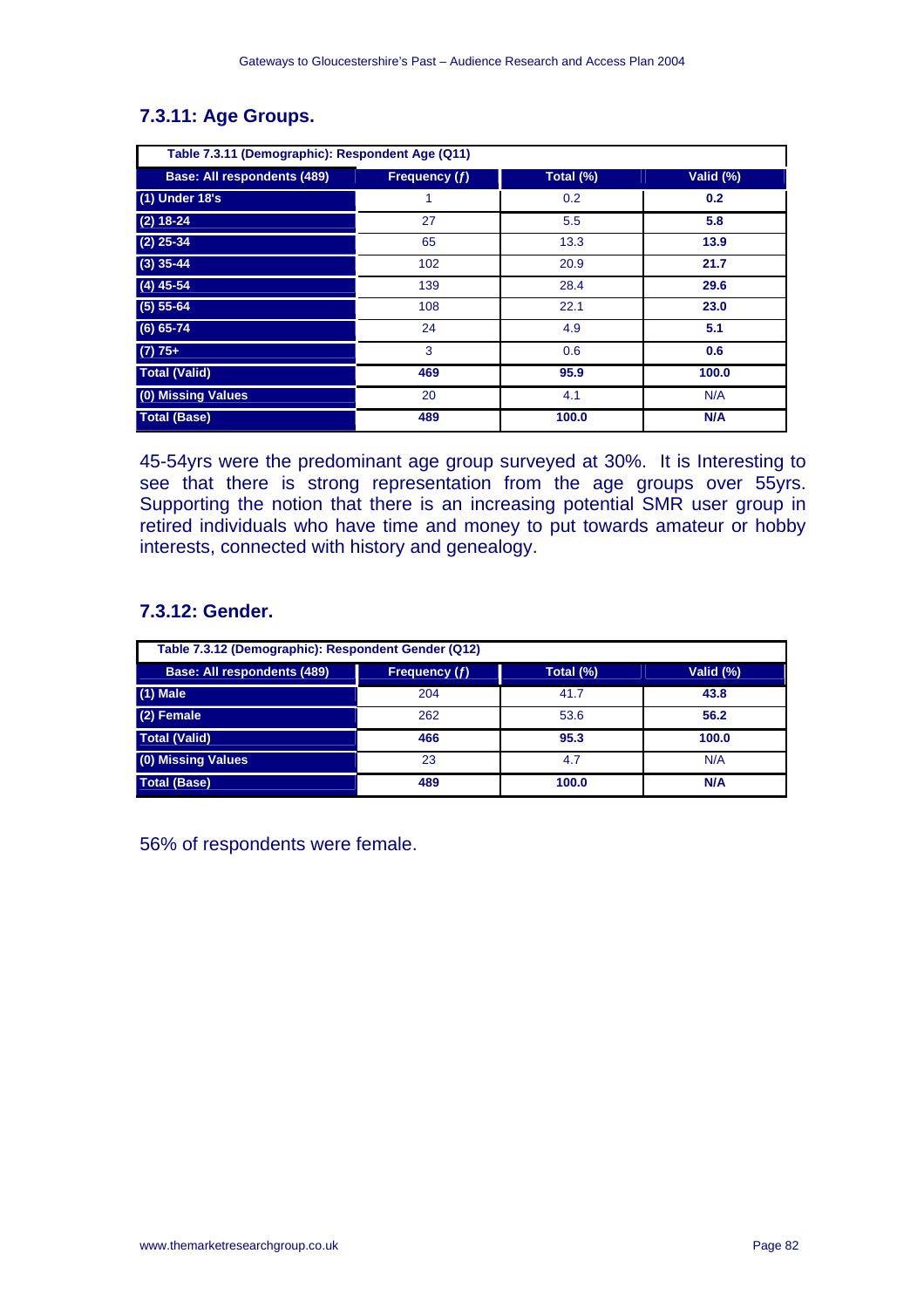## **7.3.13: Postcodes (counts)**

| 10*GL17 | $2*HR8$  | $6*GL8$         | NP <sub>7</sub> |
|---------|----------|-----------------|-----------------|
| 11*GL11 | $2*OX7$  | 9*GL10          | <b>OX15</b>     |
| 12*GL14 | 22*GL52  | 9*GL50          | <b>SL55</b>     |
| 12*GL16 | 23*GL5   | <b>BS36</b>     | <b>SN13</b>     |
| 13*GL18 | 24*GL3   | BS <sub>9</sub> | SN <sub>6</sub> |
| 13*GL19 | 3*GL12   | <b>CV35</b>     | WR1             |
| 13*GL20 | 3*WR12   | <b>GL52</b>     | <b>WR10</b>     |
| 14*GL53 | $4*GL13$ | <b>GL55</b>     | <b>WR11</b>     |
| 14*GL7  | 4*GL56   | GL <sub>9</sub> | <b>WR11</b>     |
| 16*GL15 | 4*HR9    | GLI             | WR <sub>5</sub> |
| 16*GL51 | 42*GL4   | HR <sub>2</sub> | WR8             |
| 19*GL54 | 43*GL1   | HR4             |                 |
| 19*GL6  | 48*GL2   | <b>NP16</b>     |                 |

There were a few respondents who work within Gloucestershire but who live in surrounding areas such as Bristol, Hereford, Slough, Worcester, Oxford and Newport.

These postcodes indicate that there was an even distribution of residents surveyed throughout both the rural and the urban regions of Gloucestershire.

| Table 7.3.14 (Demographic): Respondent Ethnicity (Q14) |                |           |           |  |  |  |  |  |
|--------------------------------------------------------|----------------|-----------|-----------|--|--|--|--|--|
| <b>Base: All Respondents (489)</b>                     | Frequency (f)  | Total (%) | Valid (%) |  |  |  |  |  |
| (1) White British                                      | 439            | 89.8      | 92.8      |  |  |  |  |  |
| (2) White Irish                                        | $\overline{7}$ | 1.4       | 1.5       |  |  |  |  |  |
| (3) White Other (PS)                                   | 12             | 2.5       | 2.5       |  |  |  |  |  |
| (4) Mixed White/Black Carib.                           | $\overline{4}$ | 0.8       | 0.8       |  |  |  |  |  |
| (5) Mixed White/Black African                          | 3              | 0.6       | 0.6       |  |  |  |  |  |
| (6) Mixed White/Asian                                  | $\mathbf{0}$   | 0.0       | 0.0       |  |  |  |  |  |
| (7) Mixed Other (PS)                                   | $\mathbf{0}$   | 0.0       | 0.0       |  |  |  |  |  |
| (8) Indian/British Indian                              | 6              | 1.2       | 1.3       |  |  |  |  |  |
| (9) Pakistani/British Pakistani                        | $\mathbf{0}$   | 0.0       | 0.0       |  |  |  |  |  |
| (10) Bangladeshi/British Bang.                         | $\overline{2}$ | 0.4       | 0.4       |  |  |  |  |  |
| (11) Asian Other (PS)                                  | $\mathbf{0}$   | 0.0       | 0.0       |  |  |  |  |  |
| (12) Black Caribbean                                   | $\mathbf{0}$   | 0.0       | 0.0       |  |  |  |  |  |
| (13) Black African                                     | 1              | 0.2       | 0.2       |  |  |  |  |  |
| (14) Black Other (PS)                                  | $\mathbf{0}$   | 0.0       | 0.0       |  |  |  |  |  |
| (15) Chinese/British Chinese                           | $\mathbf{0}$   | 0.0       | 0.0       |  |  |  |  |  |
| (16) Other Ethnic Group (PS)                           | $\mathbf{0}$   | 0.0       | 0.0       |  |  |  |  |  |
| <b>Total (Valid)</b>                                   | 473            | 96.7      | 100.0     |  |  |  |  |  |
| (0) Missing Values                                     | 16             | 3.3       | N/A       |  |  |  |  |  |
| <b>Total (Base)</b>                                    | 489            | 100.0     | N/A       |  |  |  |  |  |

#### **7.3.14: To which of these ethnic groups do you consider you belong?**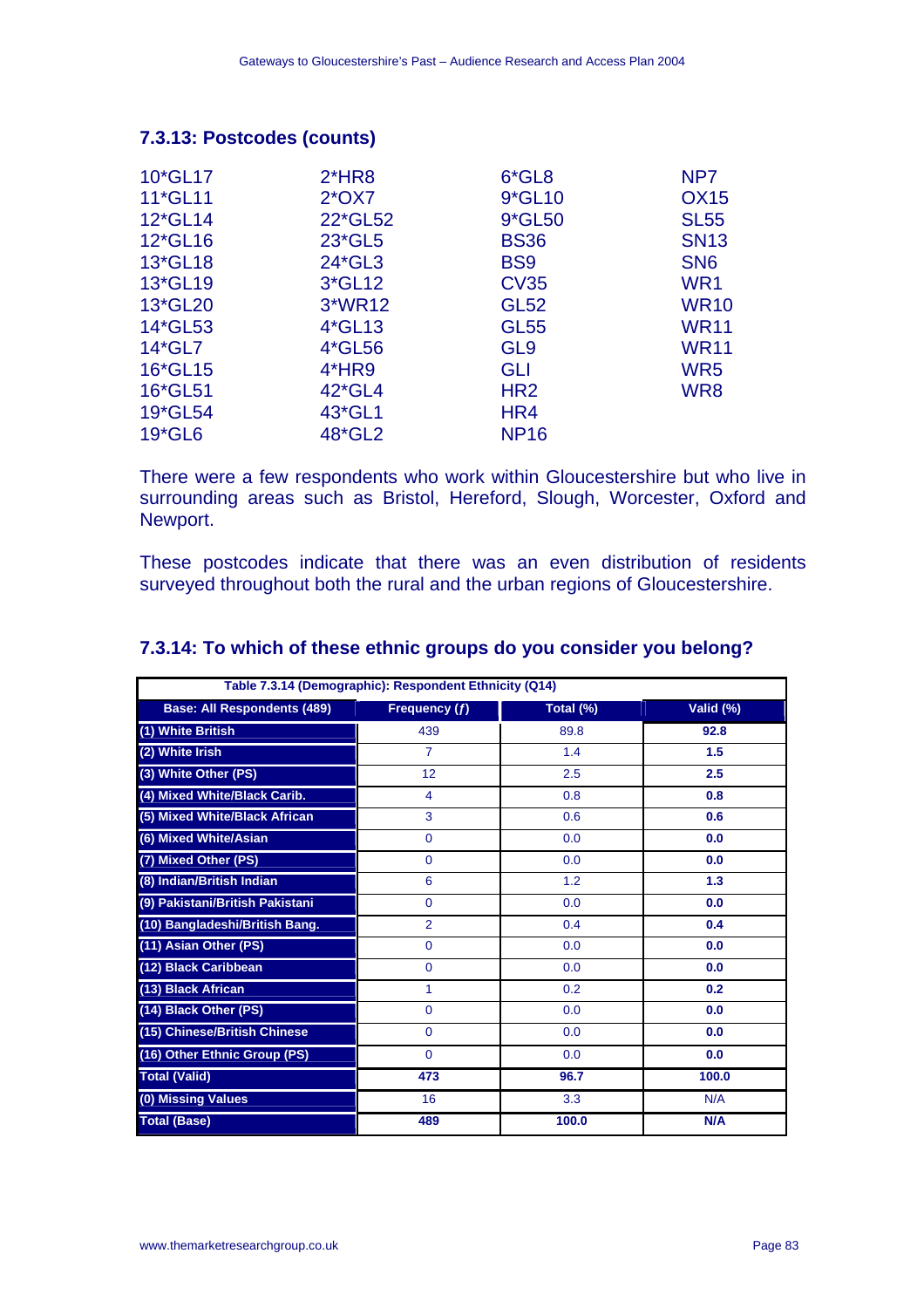The first stage of SMR Audience research showed no ethnic representation. In the second stage there is some ethnic representation. However this does not

| Table 7.3.14.a Ethnicity: Gloucestershire 2001 Census Data |               |           |           |  |  |  |  |  |
|------------------------------------------------------------|---------------|-----------|-----------|--|--|--|--|--|
| Base: All Respondents (564559)                             | Frequency (f) | Total (%) | Valid (%) |  |  |  |  |  |
| (1) White British                                          | 535132        | 94.8      | 94.8      |  |  |  |  |  |
| (2) White Irish                                            | 4337          | 0.8       | 0.8       |  |  |  |  |  |
| (3) White Other (PS)                                       | 9013          | 1.6       | 1.6       |  |  |  |  |  |
| (4) Mixed White/Black Carib.                               | 2207          | 0.4       | 0.4       |  |  |  |  |  |
| (5) Mixed White/Black African                              | 361           | 0.1       | 0.1       |  |  |  |  |  |
| (6) Mixed White/Asian                                      | 1283          | 0.2       | 0.2       |  |  |  |  |  |
| (7) Mixed Other (PS)                                       | 984           | 0.2       | 0.2       |  |  |  |  |  |
| (8) Indian/British Indian                                  | 3732          | 0.7       | 0.7       |  |  |  |  |  |
| (9) Pakistani/British Pakistani                            | 463           | 0.1       | 0.1       |  |  |  |  |  |
| (10) Bangladeshi/British Bang.                             | 742           | 0.1       | 0.1       |  |  |  |  |  |
| (11) Asian Other (PS)                                      | 586           | 0.1       | 0.1       |  |  |  |  |  |
| (12) Black Caribbean                                       | 2440          | 0.4       | 0.4       |  |  |  |  |  |
| (13) Black African                                         | 530           | 0.1       | 0.1       |  |  |  |  |  |
| (14) Black Other (PS)                                      | 335           | 0.1       | 0.1       |  |  |  |  |  |
| (15) Chinese/British Chinese                               | 1340          | 0.2       | 0.2       |  |  |  |  |  |
| (16) Other Ethnic Group (PS)                               | 1074          | 0.2       | 0.2       |  |  |  |  |  |
| <b>Total (Valid)</b>                                       | 564559        | 100.0     | 100.0     |  |  |  |  |  |

reflect the true ethnic representation in Gloucestershire which is represented in Table 7.3.14a above compiled from the Gloucestershire 2001 Census.

| Table 5.3.15 (Demographic): Standard Occupational Grouping (SOG List) Of Respondents (Q15) |                |           |           |
|--------------------------------------------------------------------------------------------|----------------|-----------|-----------|
| Base: All respondents (489)                                                                | Frequency (f)  | Total (%) | Valid (%) |
| (1) Managers/Administrators                                                                | 49             | 10.0      | 14.9      |
| (2) Professional Occupations                                                               | 40             | 8.2       | 12.2      |
| (3) Ass. Professional/Tech.                                                                | 43             | 8.8       | 13.1      |
| (4) Clerical/Secretarial                                                                   | 165            | 33.7      | 50.3      |
| (5) Craft/Related Occupations                                                              | 1              | 0.2       | 0.3       |
| (6) Personal/Protective Serv.                                                              | 1              | 0.2       | 0.3       |
| (7) Sales Occupations                                                                      | $\overline{2}$ | 0.4       | 0.6       |
| (8) Plant/Machine Operators                                                                | 9              | 1.8       | 2.7       |
| (9) Other Occupations                                                                      | 3              | 0.6       | 0.9       |
| (10) Non-Occupation: Student                                                               | $\Omega$       | 0.0       | 0.0       |
| (11) Non-Occupation: H'Person                                                              | 15             | 3.1       | 4.6       |
| <b>Total (Valid)</b>                                                                       | 328            | 67.1      | 100.0     |
| (0) Missing Values                                                                         | 161            | 32.9      | N/A       |
| <b>Total (Base)</b>                                                                        | 489            | 100.0     | N/A       |

## **7.3.15: Occupation.**

Occupation is skewed to the Clerical/Secretarial professions because of the Parish councils surveyed. However there is representation across all profession types.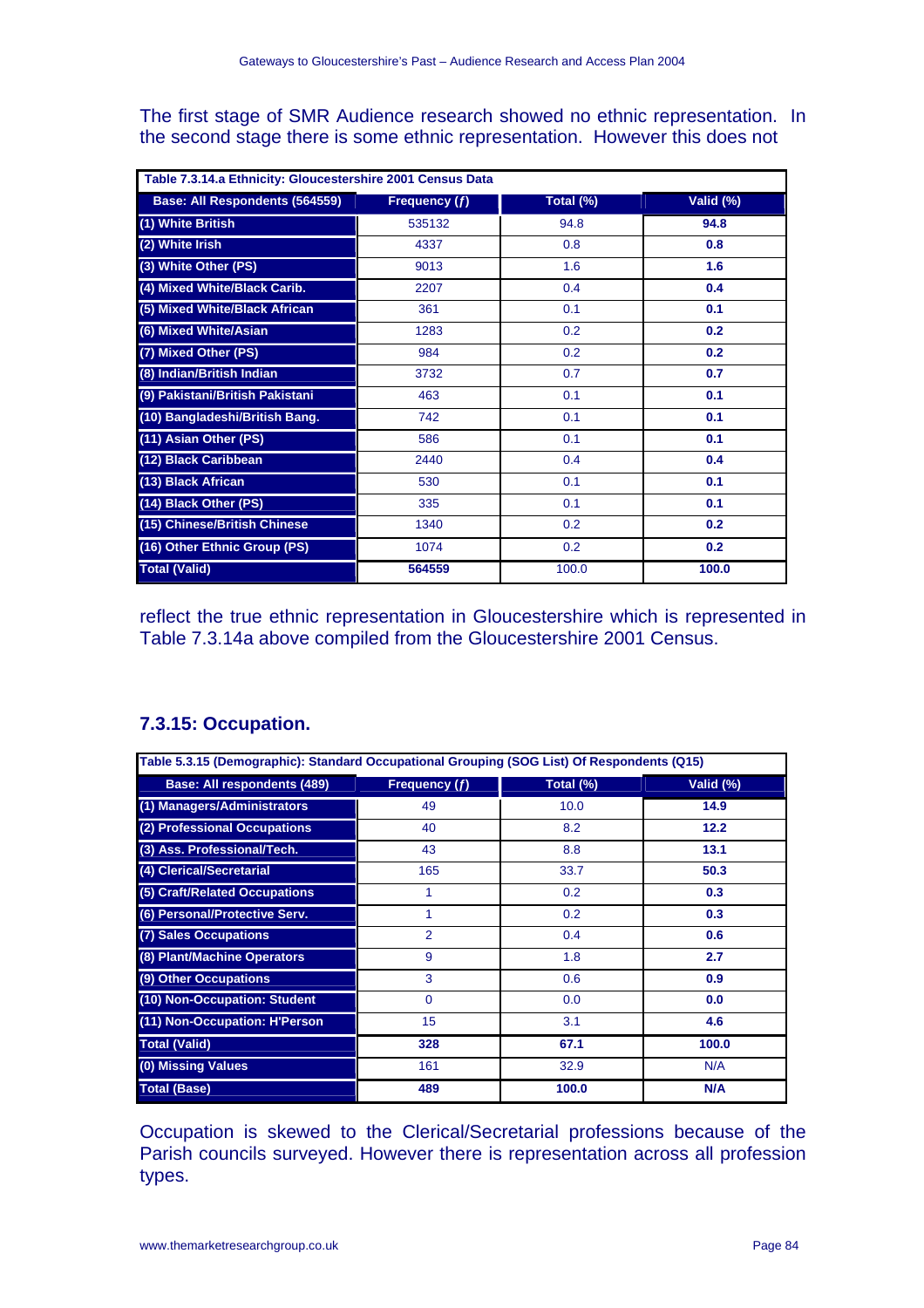The full list of Occupations can be found in Appendix 8.5.2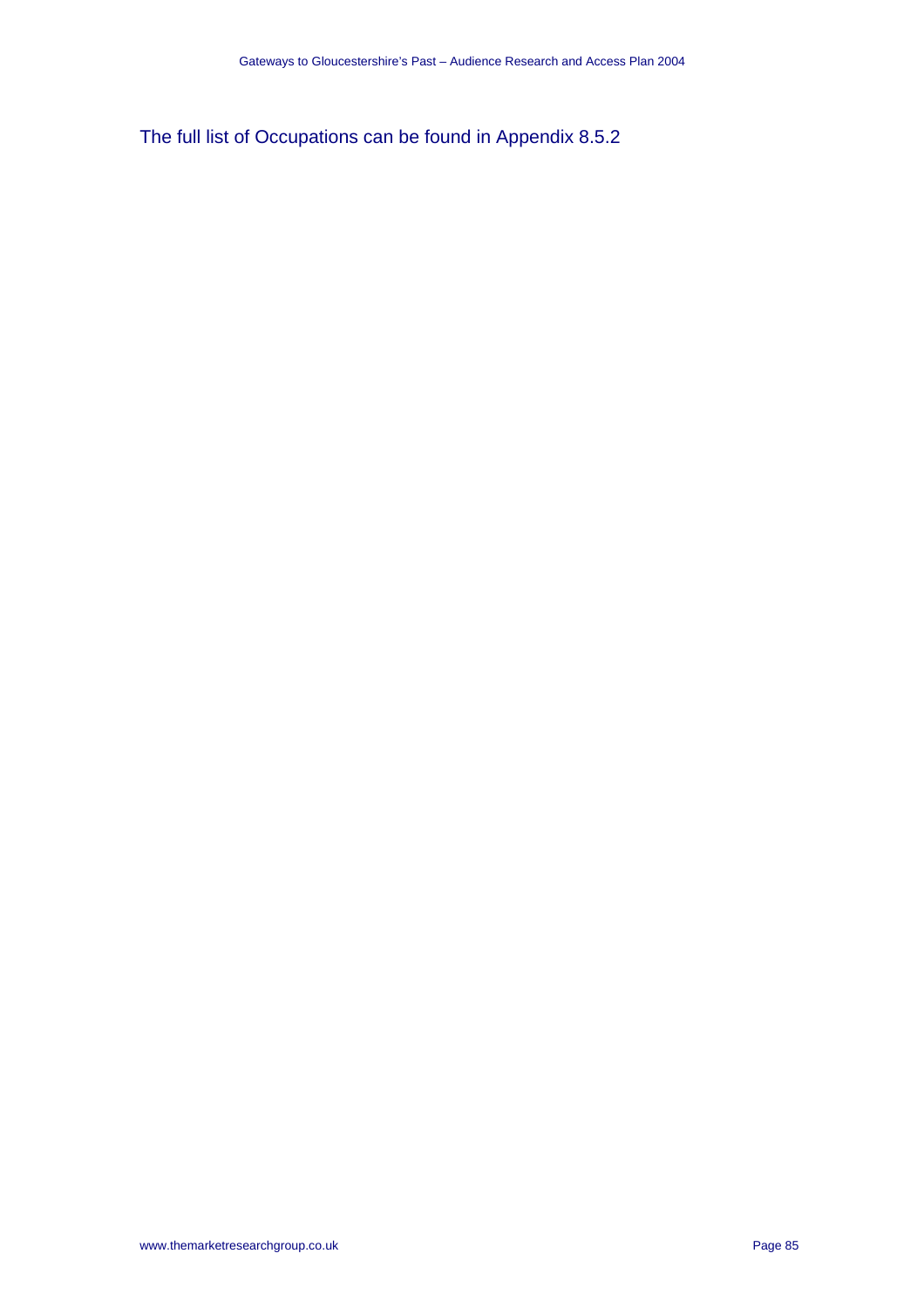All occupations were then coded under the occupational groupings to show the A, B, C1, C2, D, and E groupings, they were; 7% in Group A, 19% in group B, 35% in group C1, 7% C2, 1% D. The sample groups do not emulate the national populations for each group, as this was not a true random survey and specific audiences were targeted.

#### **7.3.16: Any other Comments.**

Full comments can be found in Appendix 8.5.3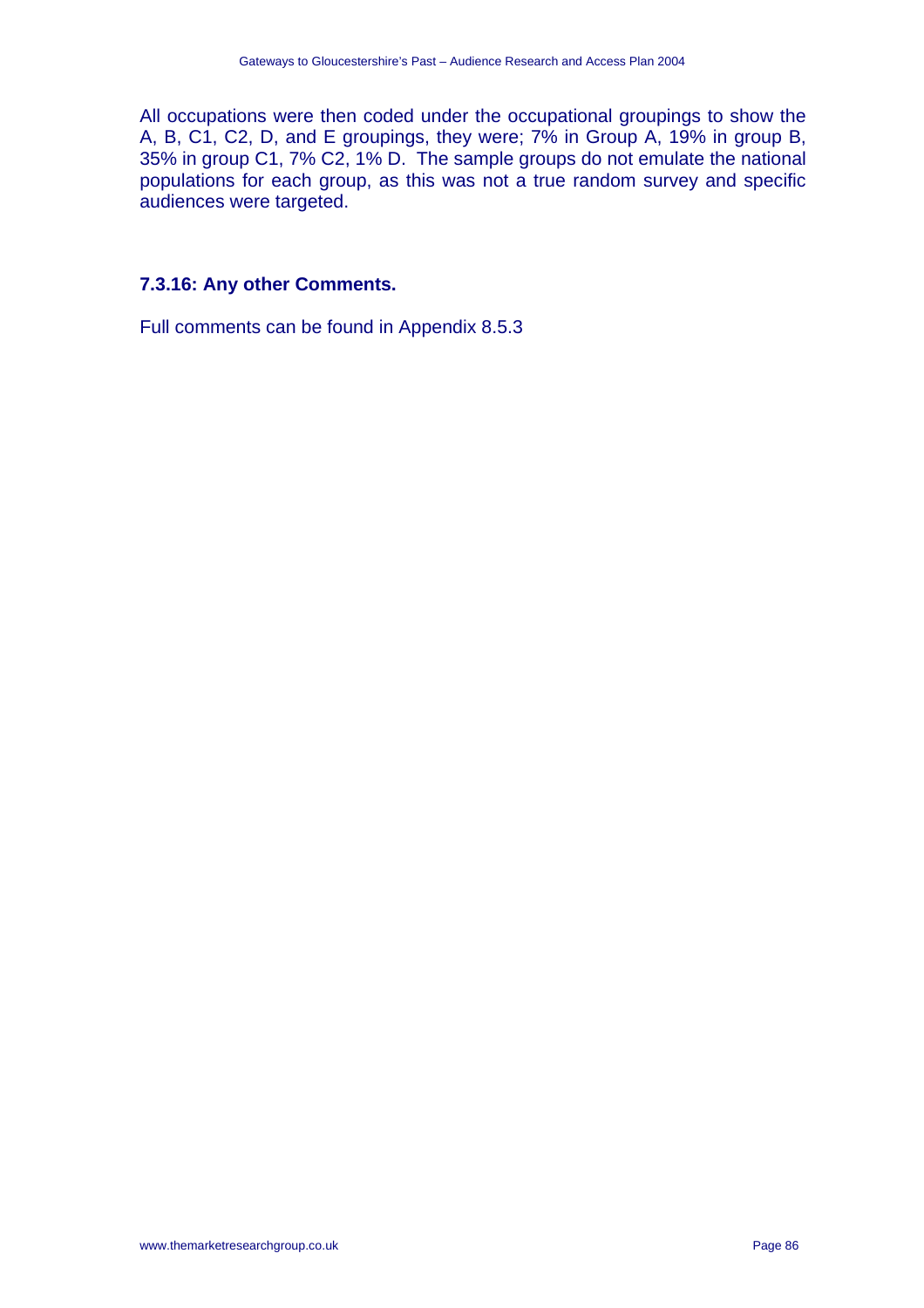# **7.4 Results of In-depth Interview Research (third stage)**

This section of the report discusses the findings of the interviews held.

The interviewees were selected in two ways:-

Some completed the non user surveys and volunteered their time for further research, other interviewees were selected as they fell into new or potential user groups that were identified from the first stage of the SMR Audience Research. These groups were Ramblers, Parishioners, Farmers, other Landowners, Amateur Historians/Archaeologists, Architects, Builders, and Educational Providers. There were 25 people interviewed in 16 discussion groups.

A discussion guide was compiled with the collaboration of Digidata. This enabled the semi-structured interviews to establish the interviewees opinions on topics relevant to the actual running of the SMR, how it should look, who should pay for it, what it would be used for, what other facilities Gloucestershire should provide etc. The crib sheet or discussion guide can be found in Appendix 8.7.3.

The full list of comments against each topic can be seen in Appendix 8.3. The following points summarise those topics.

#### **7.4.1: SMR Non Users Interview Results**

Topic 1: What other Cartographic Technology have you used?

(eg."Multi map, Street guides, Get Mappy" or "Get Mapping" Ordnance survey Maps)

- The vast majority of interviewees had used multi-map or street guide or some form of route finder technology.
- Only 7 people out of the 25 interviewed had not used digital map technology.
- Topic 2. How comfortable are you with surfing the NET and using different search engines?

(On- line searches as opposed to search in a library or a counties record office.

Digital imagery as opposed to hard copy of maps

Are you aware of the speeds of your computers and what type of Internet provision do you have)

- The vast majority of people were very comfortable with surfing the Net.
- A small number didn't like surfing and preferred the traditional method of researching via books and archives.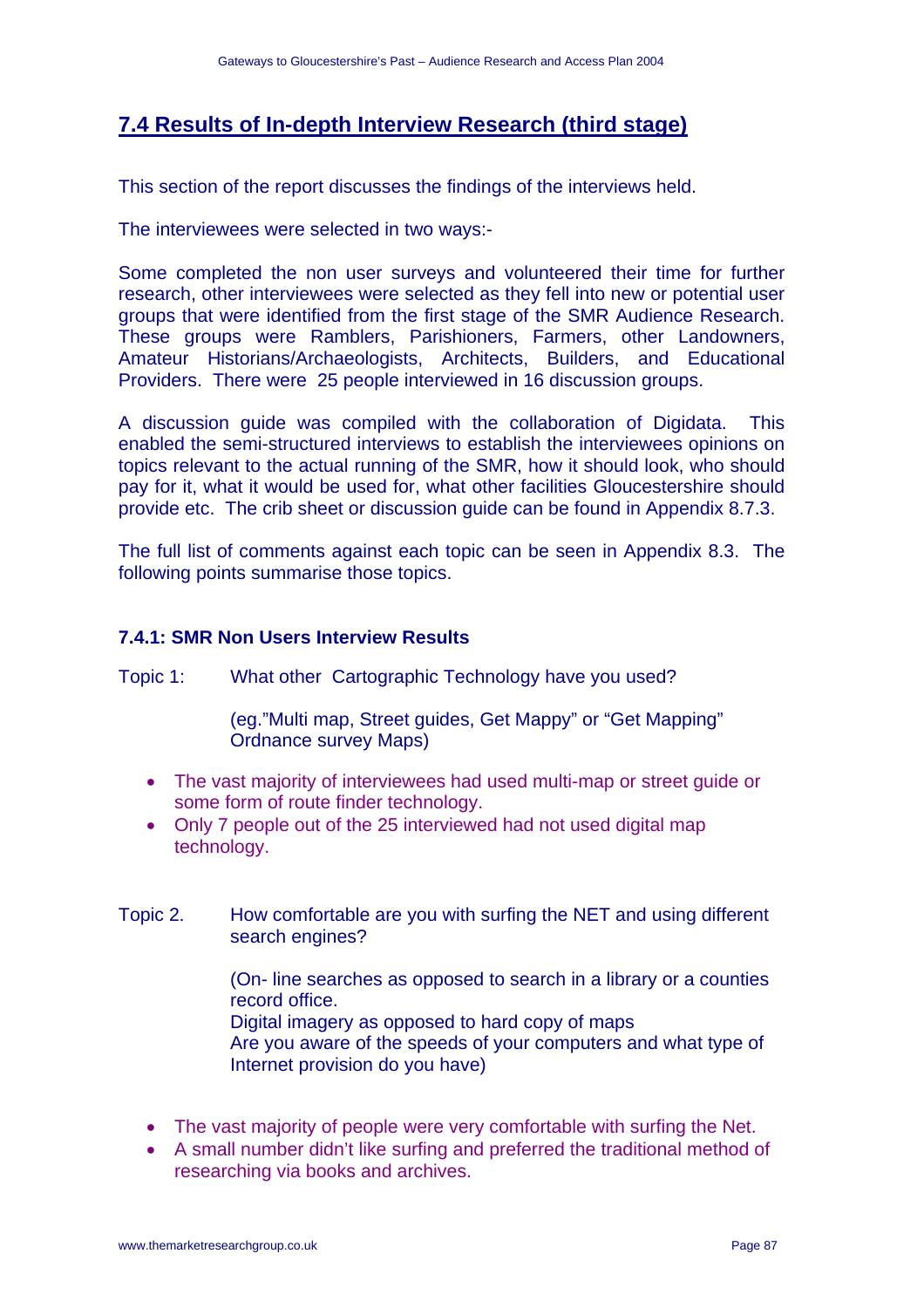- Topic 3. Did you know this kind of technology was becoming available to all?
	- Very few people were aware that this sort of technology was available on line. Only those who were commercially linked with IT were aware.
- Topic 4. Would you be interested in using this technology if it was available through the Gloucestershire SMR?

(Were you aware that Glos. had tithe and Os maps, aerial photographs etc)

- Nearly all interviewed were interested in online access to the SMR.
- Only 2 people said they had no use or interest for it.
- Topic 5. What other uses can you think of that this facility could be used for?
	- The vast majority had positive comments about who would use it and how the technology could be used. Some examples were for Parish plans, researching local parish history, family history, genealogy, having an aerial photograph printed of local parish. General interest in archaeology of back garden. Planning walks, motivating locals into taking ownership of their parish and its landscape and researching the migration of ethnic groups through industrialisation and the war.
- Topic 6. Would you think this technology is likely to be used more for commercial use or for personal interests/studies or amateur interest groups?
	- The vast majority could see no difference in the demand for this service commercially or non commercially.
- Topic 7. How would you like to use this technology?

(Personal Use Commercial/Business Uses Parish Surveys/Planning Equipment at Gloucestershire to print out big maps etc)

• The vast majority of people liked the idea of being able to view information on line and then select what they wanted to either down load. If it was a map then they would like to be able to request maps and get Gloucestershire SMR to print them out in colour and post them off.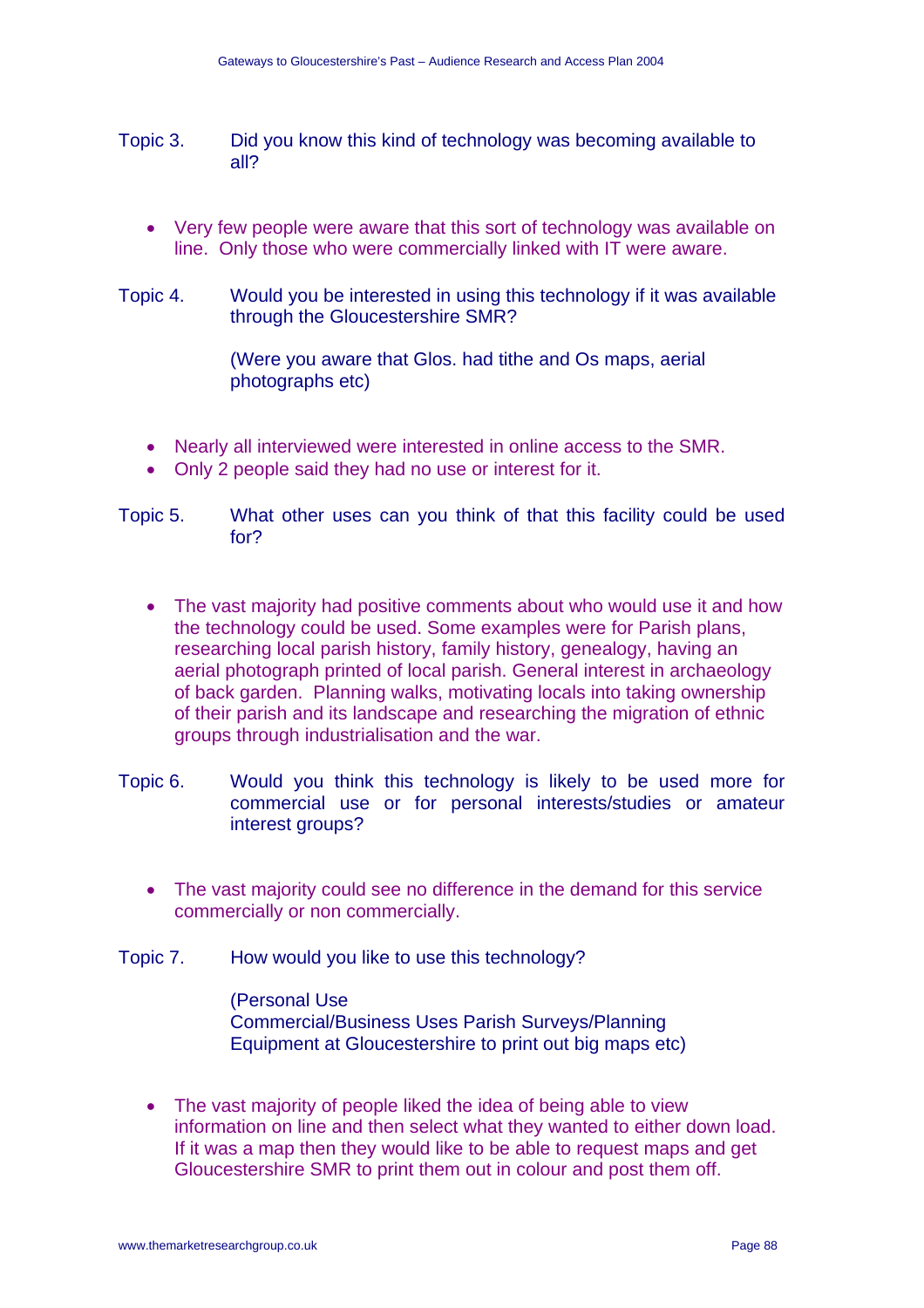- Hyper links from other connected sites to do with history, walking, genealogy, war research, and industrial development.
- Land developers currently use Pro Map and if an on line form was designed to extract the relevant SMR information that would be very useful.

Topic 8. Would you like to be able to feed back information into the SMR?

(Red-lining/scribbling on the screen What format would you then like the information in?)

- Very positive feedback on feeding information in from local knowledge.
- Only concerns were speed of sifting and sorting data to make it sterile for public use and viewing.
- Accuracy was another issue how quickly would the SMR be updated
- Care to be taken in publicising sensitive data
- Concerns from CLA membership not to promote trespassing.
- Red-lining was well received especially by the less IT oriented interviewees.
- Mixture of downloading files and receiving maps and photos through the post was how the majority wanted to receive information.
- The commercial element would prefer to download info and pay for it as they went.

Topic 9. How do you think this facilities should be paid for?

(Private/personal non commercial use and Commercial Use Levels of service)

- Generally non commercial users felt they should not have to pay for viewing data and information from the SMR. However they realised that some revenue must be generated in order to maintain the SMR.
- People were prepared to pay for maps and photographs to printed off.
- Commercial users already pay but would be keen to have access to online information especially if it was up to date and reliable.

Topic 10. Other Services provided from Gloucestershire SMR.

(e.g. Lecture series, excavations, things found, leaflets that provide history along walks etc.)

- Not many suggestions other than continuing to do what they do already. plus provide a better equipped PRO where SMR data can be viewed online and in hard copy with facilities to print off large maps.
- Experts on hand to answer questions.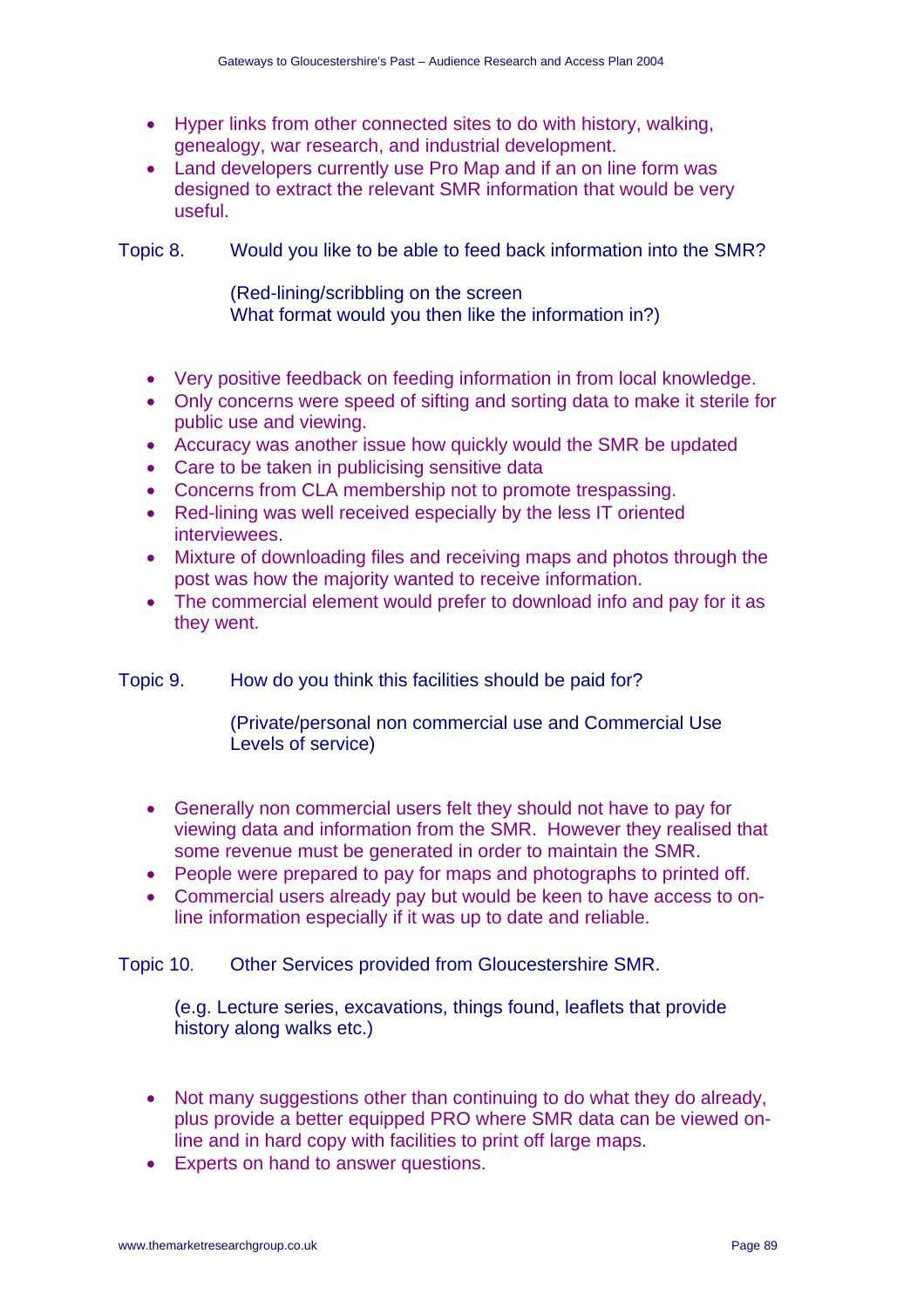#### Topic 11. Any concerns or other issues

- Concerns about disabled access for the PRO and SMR if they are to be combined.
- Good lighting need in SMR.
- Libraries to be more integrated with SMR i.e. to have more knowledge about it so that it can be better used
- Many comments about lack of publicity for SMR.
- If SMR is to be used more i.e. which will help generate revenue to sustain it then it must be promoted.
- 67% of all those surveyed in Gloucestershire (through parish councils, architects, builders, Gloucestershire CC staff and Gloucester University and ethnic organisations had not heard oft the Gloucestershire SMR.
- Better links with HE and FE to meet the needs of curriculum.
- Huge potential for SMR usage through the ever increasing "retired market", time on their hands and an increasing interest in history stimulated by such programmes as "Time Team".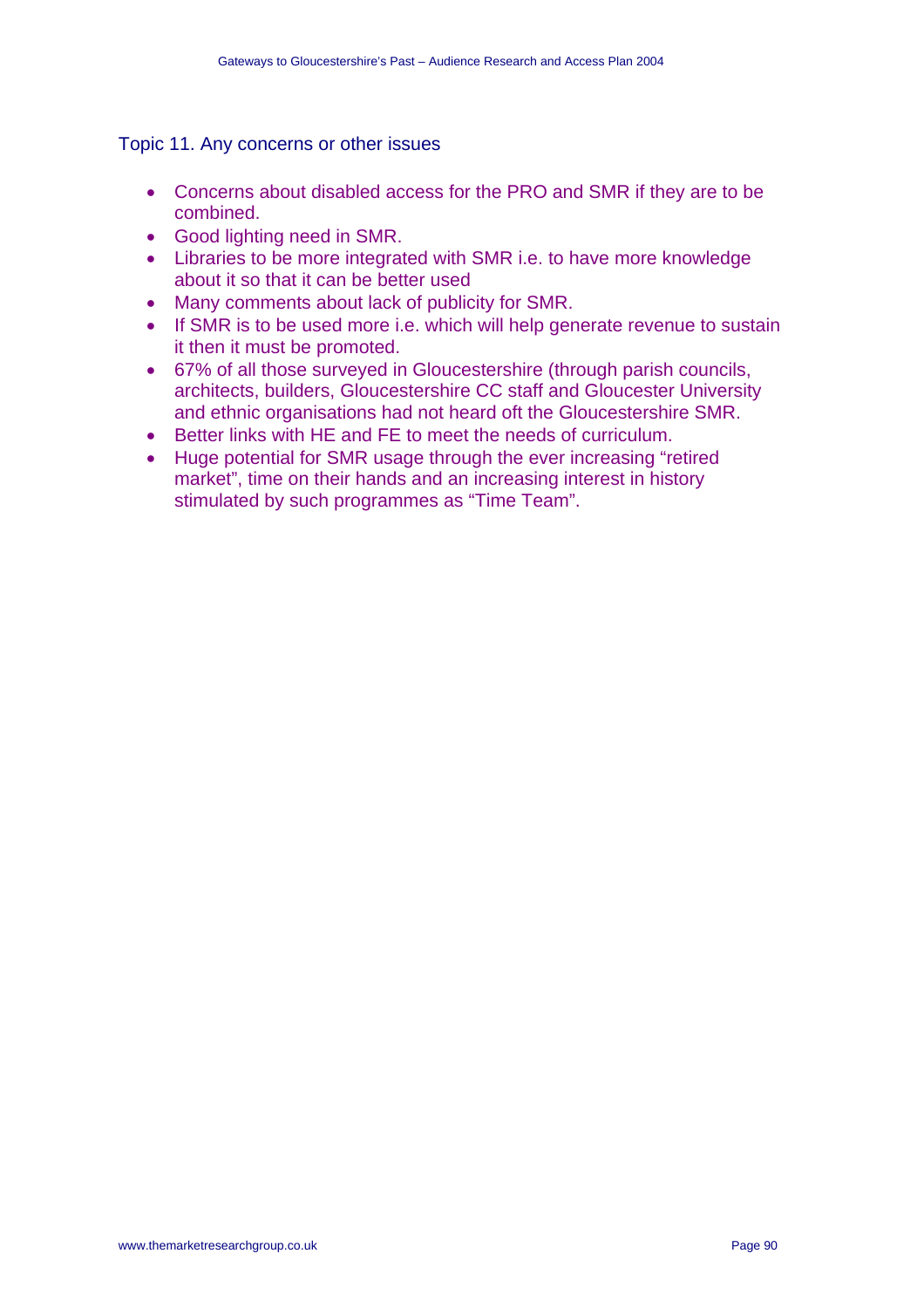# **8: Appendices**

# **8.1: Cross Tabulations for SMR users (first stage)**

# **8.1.1a: Cross tab Commercial/non-commercial users by "48 hour service" used.**

| Table 8.1.1a: Commercial/non commercial by 48 Hour Service (Q7xQ11a) |    |                   |    |              |  |                              |   |                       |               |    |                 |
|----------------------------------------------------------------------|----|-------------------|----|--------------|--|------------------------------|---|-----------------------|---------------|----|-----------------|
| <b>Cross-Tabulation</b>                                              |    | <b>Total (81)</b> |    | Missing (31) |  | <b>Less Expensive</b><br>(1) |   | About the same<br>(9) | Excessive (2) |    | Don't know (38) |
| Base: All @Q7xQ11a (#)                                               |    | Valid %           |    | Valid % I    |  | Valid %                      |   | Valid %               | Valid %       |    | Valid %         |
| $(1)$ Yes                                                            | 29 | 36.3              | 6  | 19.4         |  | 100.0                        | 8 | 88.9                  | 100.0         | 13 | 34.2            |
| $(2)$ No                                                             | 51 | 63.8              | 25 | 80.6         |  | 0.0                          |   | 11.1                  | 0.0           | 25 | 65.8            |
| <b>Total (Valid: Rating)</b>                                         | 80 | 100.0             | 31 | 100.0        |  | 100.0                        | 9 | 100.0                 | 100.0         | 38 | 100.0           |
| (0) Missing Values (Inc. 'DK')                                       |    | N/A               |    | N/A          |  | N/A                          |   | N/A                   | N/A           |    | N/A             |
| <b>Total (Base)</b>                                                  | 81 | <b>N/A</b>        | 31 | N/A          |  | N/A                          | 9 | <b>N/A</b>            | <b>N/A</b>    | 38 | N/A             |

## **8.1.1b: Cross tab Commercial/non-commercial users by "standard service" used.**

| Table 8.1.1b: Commercial/non commercial by Standard Service (Q7xQ11b) |                   |         |              |         |                              |         |                        |         |               |                 |         |  |
|-----------------------------------------------------------------------|-------------------|---------|--------------|---------|------------------------------|---------|------------------------|---------|---------------|-----------------|---------|--|
| <b>Cross-Tabulation</b>                                               | <b>Total (81)</b> |         | Missing (31) |         | <b>Less Expensive</b><br>(2) |         | About the same<br>(14) |         | Excessive (1) | Don't know (31) |         |  |
| Base: All @Q7xQ11a (#)                                                |                   | Valid % |              | Valid % |                              | Valid % |                        | Valid % | Valid %       |                 | Valid % |  |
| $(1)$ Yes                                                             | 29                | 36.3    |              | 19.4    |                              | 50.0    | 10                     | 71.4    | <b>NA</b>     |                 | 35.5    |  |
| $(2)$ No                                                              | 51                | 63.8    | 25           | 80.6    |                              | 50.0    | 4                      | 28.6    | <b>NA</b>     | 20              | 64.5    |  |
| Total (Valid: Rating)                                                 | 80                | 100.0   | 31           | 100.0   | າ                            | 100.0   | 14                     | 100.0   | <b>NA</b>     | 31              | 100.0   |  |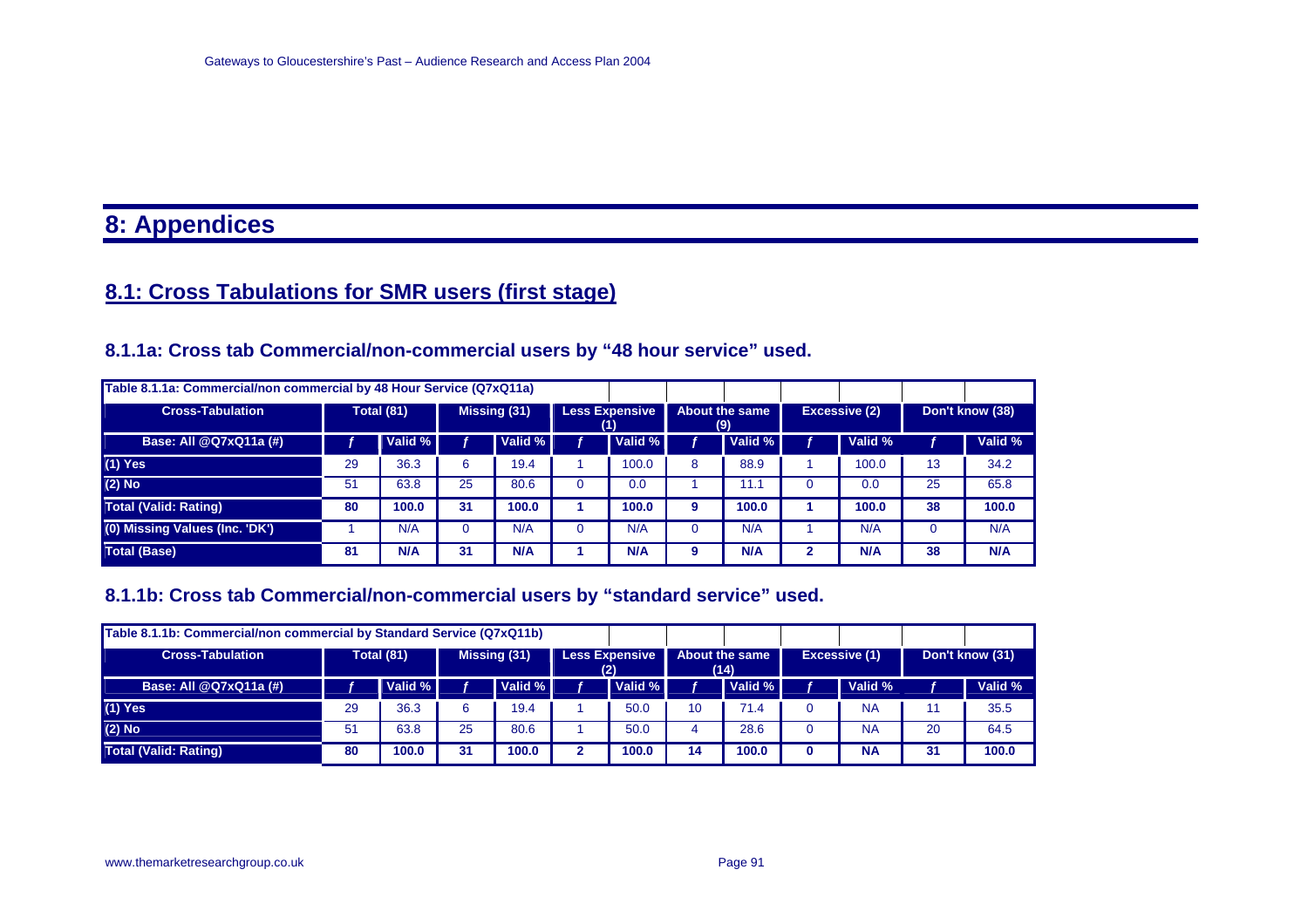| $(0)$ Mis<br>Values (Inc. 'DK')<br><b>Missing</b> |          | N/f |             | $N$ / | N/f |    | N/f        | N/A |        | N/f |
|---------------------------------------------------|----------|-----|-------------|-------|-----|----|------------|-----|--------|-----|
| Total (Base)                                      | o.<br>o. | N/L | $\sim$<br>ິ | N/A   | N/A | 14 | <b>N/A</b> | N/f | <br>v. | N/A |

## **8.1.2: Cross tab Commercial/non-commercial users by number of times SMR used**

| Table 8.1.2: Commercial/non-commercial usage by number of visits (Q7xQ4)) |                      |         |             |    |             |    |               |                   |         |                    |            |  |
|---------------------------------------------------------------------------|----------------------|---------|-------------|----|-------------|----|---------------|-------------------|---------|--------------------|------------|--|
| <b>Cross-Tabulation</b>                                                   | <b>Total</b><br>(81) |         | Missing (1) |    | <b>Once</b> |    | $2 - 5$ times | $6 - 10$<br>times |         | More than 10 times |            |  |
| Base: All at Q7xQ4) (81)                                                  |                      | Valid % | Valid %     |    | Valid %     |    | Valid %       |                   | Valid % |                    | Valid %    |  |
| $(1)$ Yes                                                                 | 29                   | 36.3    | <b>NA</b>   |    | 26.8        | 15 | 48.4          |                   | 0.0     |                    | 75.0       |  |
| $(2)$ No                                                                  | 51                   | 63.8    | <b>NA</b>   | 30 | 73.2        | 16 | 51.6          | 4                 | 100.0   |                    | 25.0       |  |
| <b>Total (Valid: Rating)</b>                                              | 80                   | 100.0   | <b>NA</b>   | 41 | 100.0       | 31 | 100.0         | 4                 | 100.0   | 4                  | 100.0      |  |
| (0) Missing Values (Inc. 'DK')                                            |                      | N/A     | N/A         |    | N/A         |    | N/A           |                   | N/A     |                    | N/A        |  |
| <b>Total (Base)</b>                                                       | -81                  | N/A     | N/A         | 42 | <b>N/A</b>  | 31 | N/A           | 4                 | N/A     |                    | <b>N/A</b> |  |

## **8.1.3: Cross tab Commercial/non-commercial users by how SMR was accessed**

| Table 8.1.3: Commercial/non-commercial usage by how SMR was accessed (Q7xQ5) |                   |                      |               |                               |                          |               |             |                        |                                   |                               |                                  |                               |                                                |                               |        |                               |                              |                           |           |                        |
|------------------------------------------------------------------------------|-------------------|----------------------|---------------|-------------------------------|--------------------------|---------------|-------------|------------------------|-----------------------------------|-------------------------------|----------------------------------|-------------------------------|------------------------------------------------|-------------------------------|--------|-------------------------------|------------------------------|---------------------------|-----------|------------------------|
| <b>Cross-Tabulation</b>                                                      | <b>Total (81)</b> |                      | Missing $(1)$ |                               | <b>SMR Office</b><br>(8) |               | Library (0) |                        | <b>Access via</b><br>internet (2) |                               | <b>Access via</b><br>Glosnet (6) |                               | <b>Postal</b><br>request $(23)$ request $(40)$ |                               | E-mail |                               | <b>Phone</b><br>request (21) |                           | Other (3) |                        |
| <b>Base: All at Q7xQ5) (81)</b>                                              |                   | <b>Valid</b><br>$\%$ |               | <b>Valid</b><br>$\frac{9}{6}$ |                          | Valid<br>$\%$ |             | Valid<br>$\frac{0}{0}$ |                                   | <b>Valid</b><br>$\frac{1}{2}$ |                                  | <b>Valid</b><br>$\frac{9}{6}$ |                                                | <b>Valid</b><br>$\frac{9}{6}$ |        | <b>Valid</b><br>$\frac{9}{6}$ |                              | Valid  <br>$\frac{9}{20}$ |           | Valid<br>$\frac{9}{6}$ |
| $(1)$ Yes                                                                    | 29                | 36.3                 | 17            | 36.2                          | 3                        | 37.5          |             | N/A                    |                                   | 0.0                           | 2.0                              | 33.3                          | 9                                              | 39.1                          | 17     | 42.5                          | 6                            | 30.0                      |           | 33.3                   |
| $(2)$ No                                                                     | 51                | 63.8                 | 30            | 63.8                          | 5                        | 62.5          |             | <b>NA</b>              |                                   | 100.0                         | 4.0                              | 66.7                          | 14                                             | 60.9                          | 23     | 57.5                          | 14                           | 70.0                      | 2         | 66.7                   |
| <b>Total (Valid: Rating)</b>                                                 | 80                | 100.0                | 47            | 100.0                         | 8                        | 100.0         | o           | <b>NA</b>              |                                   | 100.0                         | 6.0                              | 100.0                         | 23                                             | 100.0                         | 40     | 100.0                         | 20                           | 100.0                     |           | 100.0                  |
| (0) Missing Values (Inc. 'DK')                                               |                   | N/A                  |               | N/A                           |                          | N/A           |             | N/A                    |                                   | N/A                           |                                  | N/A                           |                                                | N/A                           |        | N/A                           |                              | N/A                       |           | N/A                    |
| <b>Total (Base)</b>                                                          | 81                | N/A                  | 48            | N/A                           | ឧ                        | <b>N/A</b>    |             | <b>N/A</b>             |                                   | <b>N/A</b>                    |                                  | N/A                           | 23                                             | N/A                           | 40     | N/A                           | 21                           | N/A                       |           | N/A                    |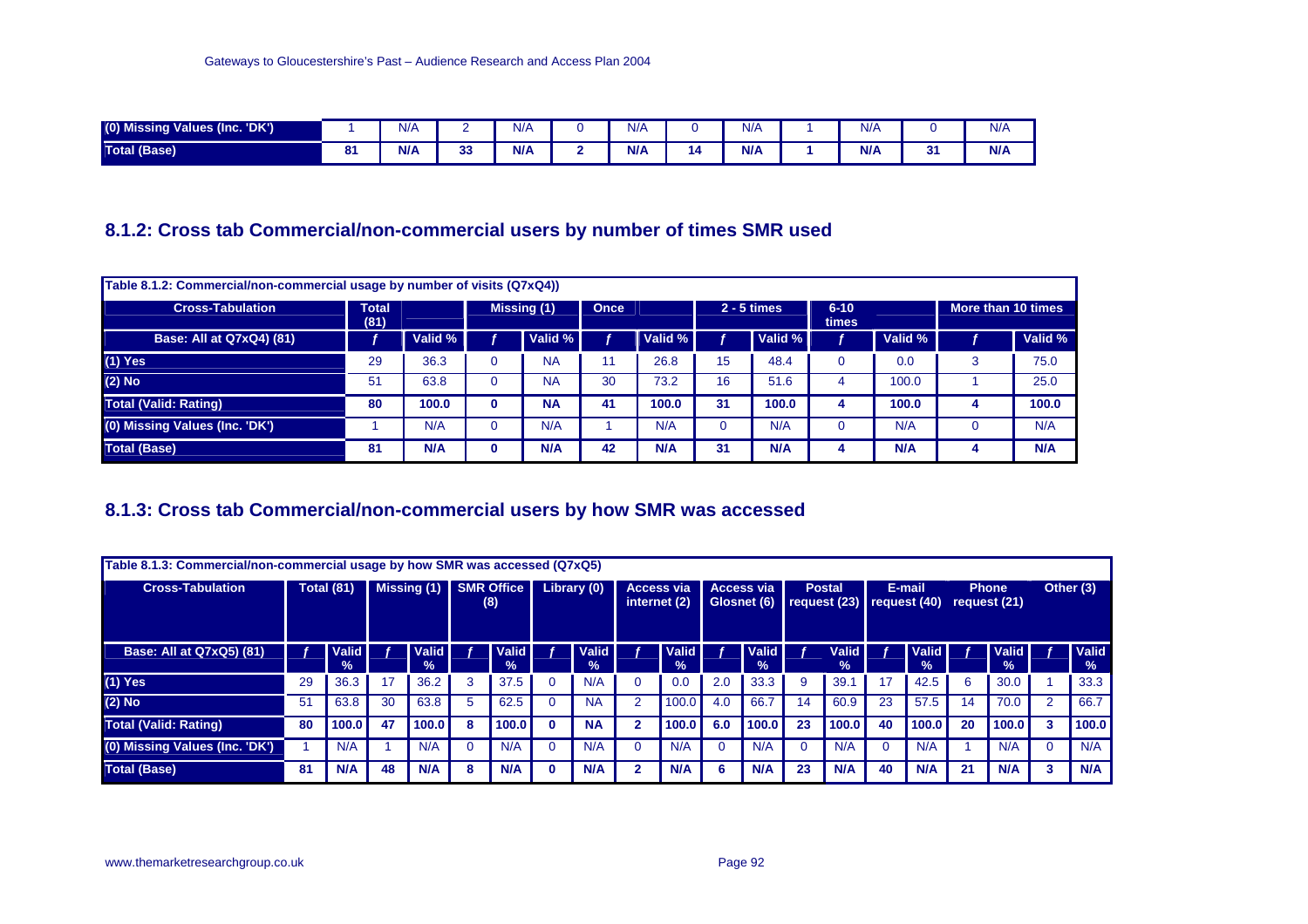## **8.1.4: Cross tab – capacity in which you accessed SMR by number of times used.**

|                                          | Table 8.1.4: Capacity in which accessing SMR by number of visits (Q19xQ4) |                   |                |             |                |                  |                |                   |                |                   |                |                           |  |  |  |
|------------------------------------------|---------------------------------------------------------------------------|-------------------|----------------|-------------|----------------|------------------|----------------|-------------------|----------------|-------------------|----------------|---------------------------|--|--|--|
| <b>Cross-Tabulation</b>                  |                                                                           | <b>Total (81)</b> |                | Missing (2) |                | <b>Once (41)</b> |                | 2 to 5 times (30) |                | 6 to 10 times (4) |                | More than 10 times<br>(4) |  |  |  |
| Base: All @Q19xQ4 (79)                   |                                                                           | Valid %           |                | Valid %     |                | Valid %          |                | Valid %           |                | Valid %           |                | Valid %                   |  |  |  |
| (1) Teacher/Lecturer                     | 2                                                                         | 2.5               | 0              | 0.0         | $\overline{2}$ | 4.9              | 0              | 0.0               | $\Omega$       | 0.0               | $\Omega$       | 0.0                       |  |  |  |
| (2) Amateur archaeologist/historian      | 17                                                                        | 21.5              | 0              | 0.0         | 10             | 24.4             | 5.             | 16.7              |                | 25.0              | 1              | 25.0                      |  |  |  |
| (3) Professional archaeologist/historian | 11                                                                        | 13.9              | 0              | 0.0         | 4              | 9.8              | $\overline{7}$ | 23.3              | $\Omega$       | 0.0               | $\Omega$       | 0.0                       |  |  |  |
| (4) Commercial archaeologist/historian   | $\overline{7}$                                                            | 8.9               | 0              | 0.0         |                | 2.4              | 5              | 16.7              | $\Omega$       | 0.0               | 1              | 25.0                      |  |  |  |
| (5) Land/Building Developer              |                                                                           | 1.3               | $\Omega$       | 0.0         |                | 2.4              | $\Omega$       | 0.0               | $\Omega$       | 0.0               | $\Omega$       | 0.0                       |  |  |  |
| (6) Journalist                           |                                                                           | 1.3               | 0              | 0.0         |                | 2.4              | $\Omega$       | 0.0               | $\Omega$       | 0.0               | $\Omega$       | 0.0                       |  |  |  |
| (7) Scientist/Environmentalist           | 3                                                                         | 3.8               | $\Omega$       | 0.0         |                | 2.4              | $\Omega$       | 0.0               | $\Omega$       | 0.0               | $\overline{2}$ | 50.0                      |  |  |  |
| (8) Civil Servant                        |                                                                           | 1.3               | 0              | 0.0         | $\Omega$       | 0.0              |                | 3.3               | $\Omega$       | 0.0               | $\Omega$       | 0.0                       |  |  |  |
| (9) School pupil                         | $\mathbf 0$                                                               | 0.0               | 0              | 0.0         | $\Omega$       | 0.0              | $\Omega$       | 0.0               | $\Omega$       | 0.0               | $\Omega$       | 0.0                       |  |  |  |
| (10) Student                             | 22                                                                        | 27.8              | $\Omega$       | 0.0         | 11             | 26.8             | 9              | 30.0              | $\overline{2}$ | 50.0              | $\Omega$       | 0.0                       |  |  |  |
| (11) Interested member of public         | 10                                                                        | 12.7              | 0              | 0.0         | $\overline{7}$ | 17.1             | $\overline{2}$ | 6.7               |                | 25.0              | $\Omega$       | 0.0                       |  |  |  |
| $(12)$ Other                             | 4                                                                         | 5.1               | 0              | 0.0         | 3              | 7.3              |                | 3.3               | $\Omega$       | 0.0               | $\Omega$       | 0.0                       |  |  |  |
| <b>Total (Valid: Rating)</b>             | 79                                                                        | 100.0             | $\bf{0}$       | 0.0         | 41             | 100.0            | 30             | 100.0             | 4              | 100.0             | 4              | 100.0                     |  |  |  |
| (0) Missing Values (Inc. 'DK')           | $\overline{2}$                                                            | N/A               | $\overline{2}$ | N/A         |                | N/A              |                | N/A               | $\mathbf{0}$   | N/A               | $\Omega$       | N/A                       |  |  |  |
| <b>Total (Base)</b>                      | 81                                                                        | N/A               | 0              | N/A         | 42             | N/A              | 31             | N/A               | 4              | N/A               | 4              | N/A                       |  |  |  |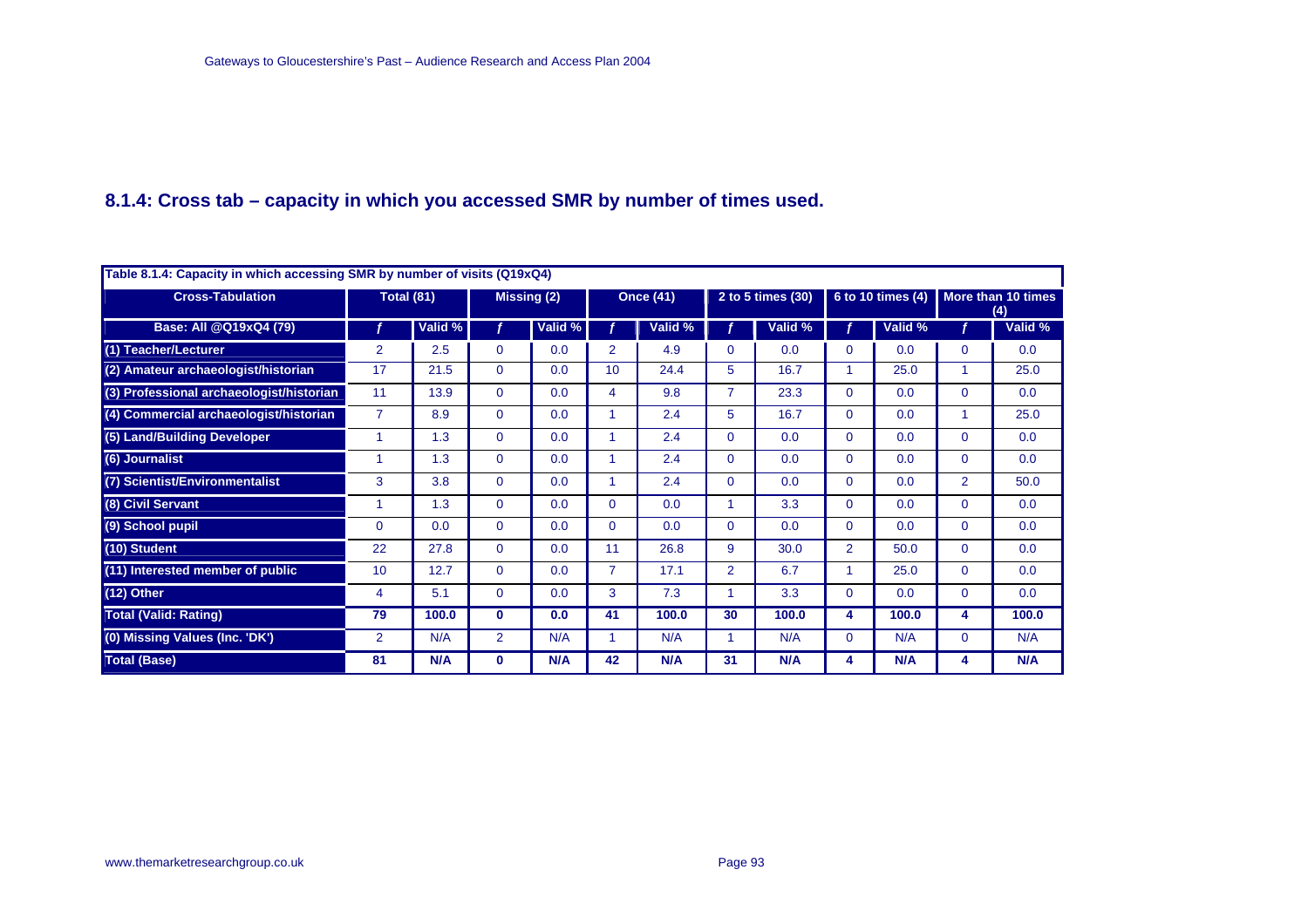## **8.1.5: Cross tab Commercial/non-commercial users by willingness to pay for information.**

|                                | Table 8.1.5: Commercial/non-commercial usage by would you pay for information (Q7xQ28) |                   |             |             |          |                 |         |            |  |  |  |  |  |  |  |
|--------------------------------|----------------------------------------------------------------------------------------|-------------------|-------------|-------------|----------|-----------------|---------|------------|--|--|--|--|--|--|--|
| <b>Cross-Tabulation</b>        |                                                                                        | <b>Total (81)</b> |             | Missing (5) |          | <b>Yes (41)</b> | No (34) |            |  |  |  |  |  |  |  |
| Base: All at Q7xQ28) (81)      |                                                                                        | Valid %           |             | Valid %     |          | Valid %         |         | Valid %    |  |  |  |  |  |  |  |
| $(1)$ Yes                      | 29                                                                                     | 36.3              | $\mathbf 0$ | 0.0         | 21       | 51.2            | 8       | 30.8       |  |  |  |  |  |  |  |
| $(2)$ No                       | 51                                                                                     | 63.8              | 5           | 100.0       | 20       | 48.8            | 26      | 76.5       |  |  |  |  |  |  |  |
| <b>Total (Valid: Rating)</b>   | 80                                                                                     | 100.0             | 5           | 100.0       | 41       | 100.0           | 34      | 100.0      |  |  |  |  |  |  |  |
| (0) Missing Values (Inc. 'DK') |                                                                                        | N/A               | $\Omega$    | N/A         | $\Omega$ | N/A             |         | N/A        |  |  |  |  |  |  |  |
| <b>Total (Base)</b>            | 81                                                                                     | N/A               | 5           | <b>N/A</b>  | 41       | N/A             | 35      | <b>N/A</b> |  |  |  |  |  |  |  |

## **8.1.6: Cross tab Commercial/non-commercial users by amount prepared to pay for information.**

|                                | Table 8.1.6: Commercial/non-commercial users by amount willing to pay (Q7xQ29) |                        |                |                      |  |                        |                |                      |    |                               |    |                        |    |               |    |         |    |                      |    |                               |    |                               |
|--------------------------------|--------------------------------------------------------------------------------|------------------------|----------------|----------------------|--|------------------------|----------------|----------------------|----|-------------------------------|----|------------------------|----|---------------|----|---------|----|----------------------|----|-------------------------------|----|-------------------------------|
| <b>Cross-Tabulation</b>        |                                                                                | <b>Total (81)</b>      |                | Missing (66)         |  |                        | $\overline{2}$ |                      | 5  |                               | 10 |                        | 20 |               | 25 |         | 30 |                      | 40 |                               | 50 |                               |
| Base: All @Q7xQ29) (76)        |                                                                                | Valid<br>$\frac{9}{6}$ |                | <b>Valid</b><br>$\%$ |  | Valid<br>$\frac{9}{6}$ |                | <b>Valid</b><br>$\%$ |    | <b>Valid</b><br>$\frac{9}{6}$ |    | /alid<br>$\frac{9}{6}$ |    | Valid<br>$\%$ |    | Valid % |    | <b>Valid</b><br>$\%$ |    | <b>Valid</b><br>$\frac{9}{6}$ |    | <b>Valid</b><br>$\frac{9}{6}$ |
| $(1)$ Yes                      | 29                                                                             | 36.3                   | 24             | 36.9                 |  | 0.0                    |                | 0.0                  | ۰J | 37.5                          |    | 0.0                    |    | 100.0         |    | 100.0   |    | 0.0                  |    | 100.0                         |    | 0.0                           |
| $(2)$ No                       | 51                                                                             | 63.8                   | 4 <sup>1</sup> | 63.                  |  | 100.0                  |                | 100.0                |    | 62.5                          |    | 100.0                  |    | 0.0           |    | 0.0     |    | 100.0                |    | 0.0                           |    | 100.0                         |
| <b>Total (Valid: Rating)</b>   | 80                                                                             | 100.0                  | 65             | 100.0                |  | 100.0                  |                | 100.0                |    | 100.0                         |    | 100.0                  |    | 100.0         |    | 100.0   |    | 100.0                |    | 100.0                         |    | 100.0                         |
| (0) Missing Values (Inc. 'DK') |                                                                                | N/A                    |                | N/A                  |  | N/A                    |                | N/A                  |    | N/A                           |    | N/A                    |    | N/A           |    | N/A     |    | N/A                  |    | N/A                           |    | N/A                           |
| <b>Total (Base)</b>            | -81                                                                            | N/A                    | 66             | N/A                  |  | N/A                    |                | N/A                  | 8  | N/A                           |    | N/A                    |    | N/A           |    | N/A     |    | N/A                  |    | N/A                           |    | N/A                           |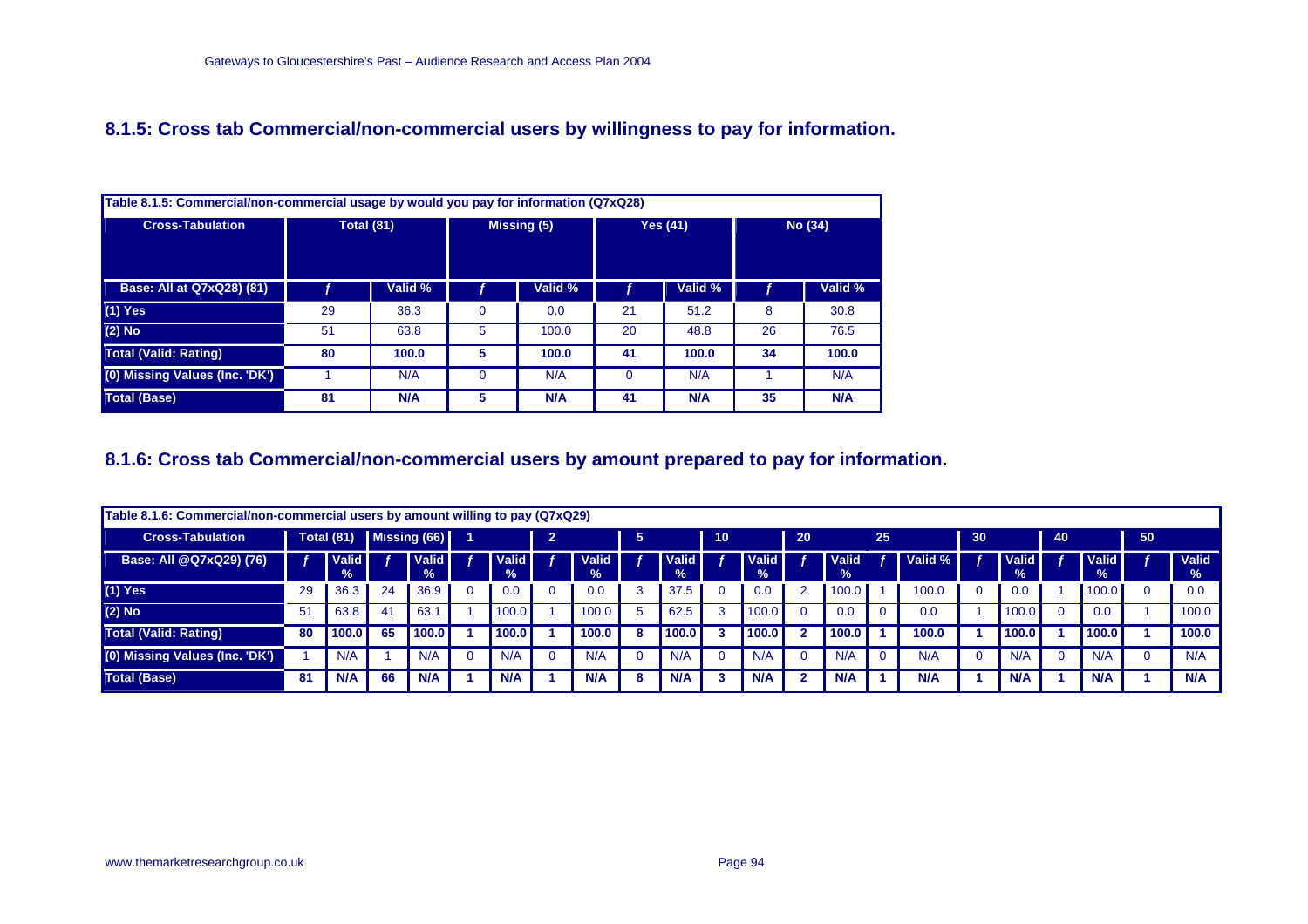# **8.2: Open ended Comments for SMR users – (first stage)**

## **8.2.1: List of Information received from SMR.**

- Details of Roman Road from Gloucester to Sea Mills (Abonae) i.e. The wrong road
- Defence of Britain Sites
- Sites at High Brothendge
- SMR entries in site vicinity
- Scheduled site area
- Transferred to Worcestershire CC
- Maps with comments
- Details of sites in a given area
- Background to Developer Funded Project
- Accurate info regarding all known activity at monument. I could research sources and write essay
- Map showing location of a find
- Roman Villas
- Site information
- **SMR** records
- Text and maps
- No room again!!!!!!!!!!!!!!
- Local SMR's
- Old OS drawing
- **SMR** print out
- Local maps, with sites show
- Sites and monuments records
- Print-outs
- Report on sites in Stroud
- Maps arch info
- **SMR Reports**
- Digital map
- SMR entries
- SMR print out and plan
- SMR Monument reports, maps
- Summary Report
- Generalised list of glass
- SMR listings
- Sites in radius given
- Spot data within 5km radius
- Notes and map extracts
- Listings
- Hundreds of entries for MA
- Larger size print out
- Geophysical surveys
- Grey Literature
- Roman-British field system
- All SMR records within 500m
- CHURCH RECORDS
- List of sites within 3 mile
- List of sites within 3 mile
- Paper output on area search
- SMR map and database detail
- Archaeological record data
- List of arch. Sites in area
- **SMR** entries for mills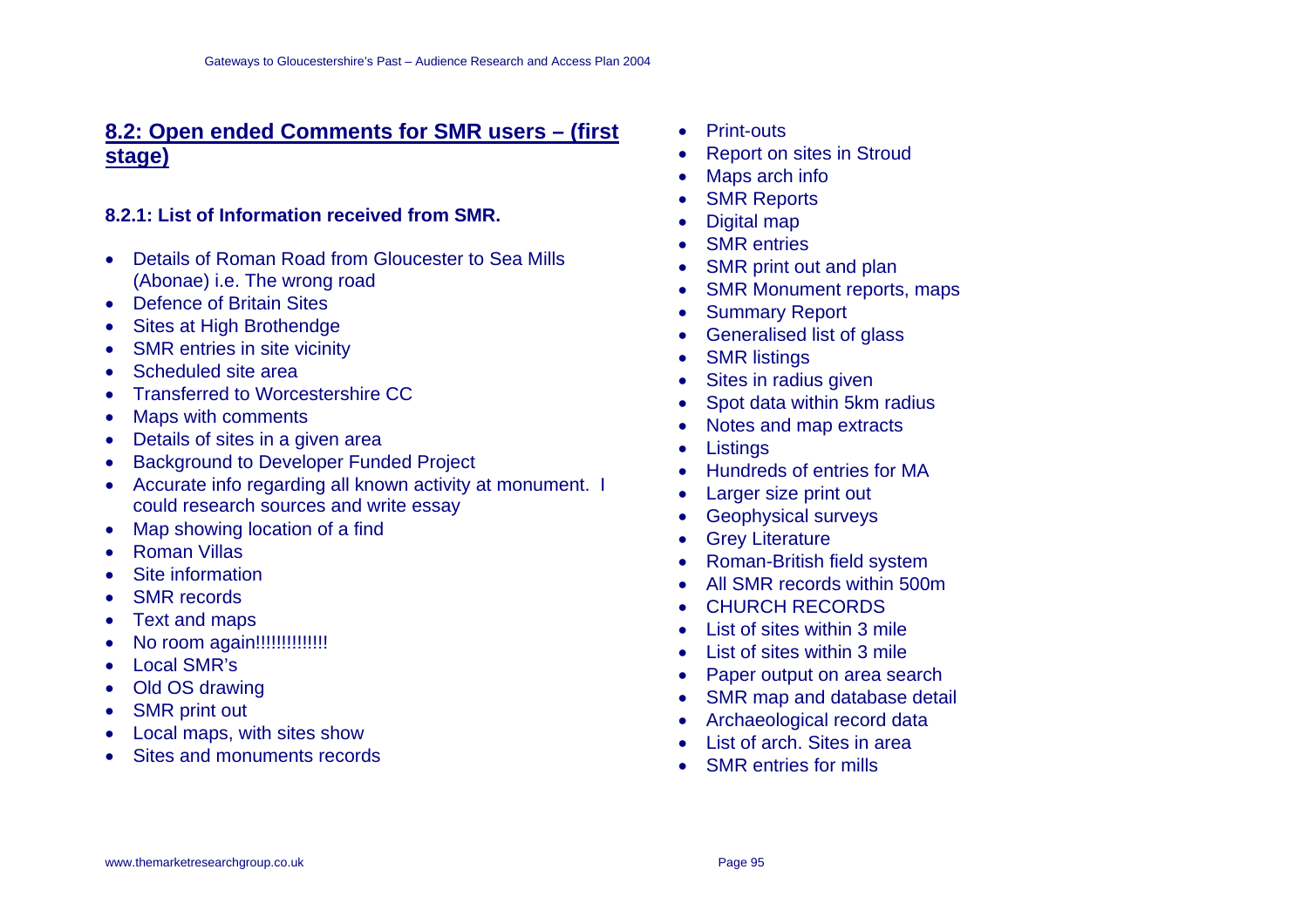- Standard SMR information
- Roman-British sites
- S&M record & GIS plot
- Long barrow details, email
- **Herefordshire**
- SMR listing & map
- Info on Roman Roads
- SMR reports and maps
- SMR search and maps
- Catalogue of sites in study
- SMR printout, copy of map
- IA sites in NW Glos.
- SMR records, historic maps
- Letter and enclosure

# **8.2.2: Any other comments.**

- An internet page on one aspect of my enquiry
- Records of Castle, Dymock
- Photograph not available at Gloucester had to go to Swindon
- MAP and Data
- Site maps
- Details of pre historic and later finds in Churchdean
- Summary report various areas
- Maps and info on tram roads
- Data base on info I requested
- Sites in the in the Parish of Eastleigh
- Data base information

- Very pleased with the one enquiry/response given and anticipate further environmental enquiries.
- Staff were very helpful.
- I am studying part time with both the Open University and Exeter Uni., Who run distance learning courses. It was while studying with Exeter that I needed to use SMR to enable me to write essays for my certificate in Archaeology.
- This survey does not seem to take account of regular users of SMR's. The issues are copyright, charges and type of data held and of use
- Very much welcome your initiative.
- Q42 really annoys me and I would not have completed this questionnaire if I had known such a biased question was coming!
- Am only prepared to pay for remote SMR enquiries. Last enquiry was low level only and detailed info such as air photos not required, but I would find this useful for future projects.
- I believe it is necessary to raise the profile of the SMR. I also think GCC need to do the same with the (I think I have the correct name) 'Portable Antiquities Scheme', to encourage the responsible reporting and submission of finds around the County.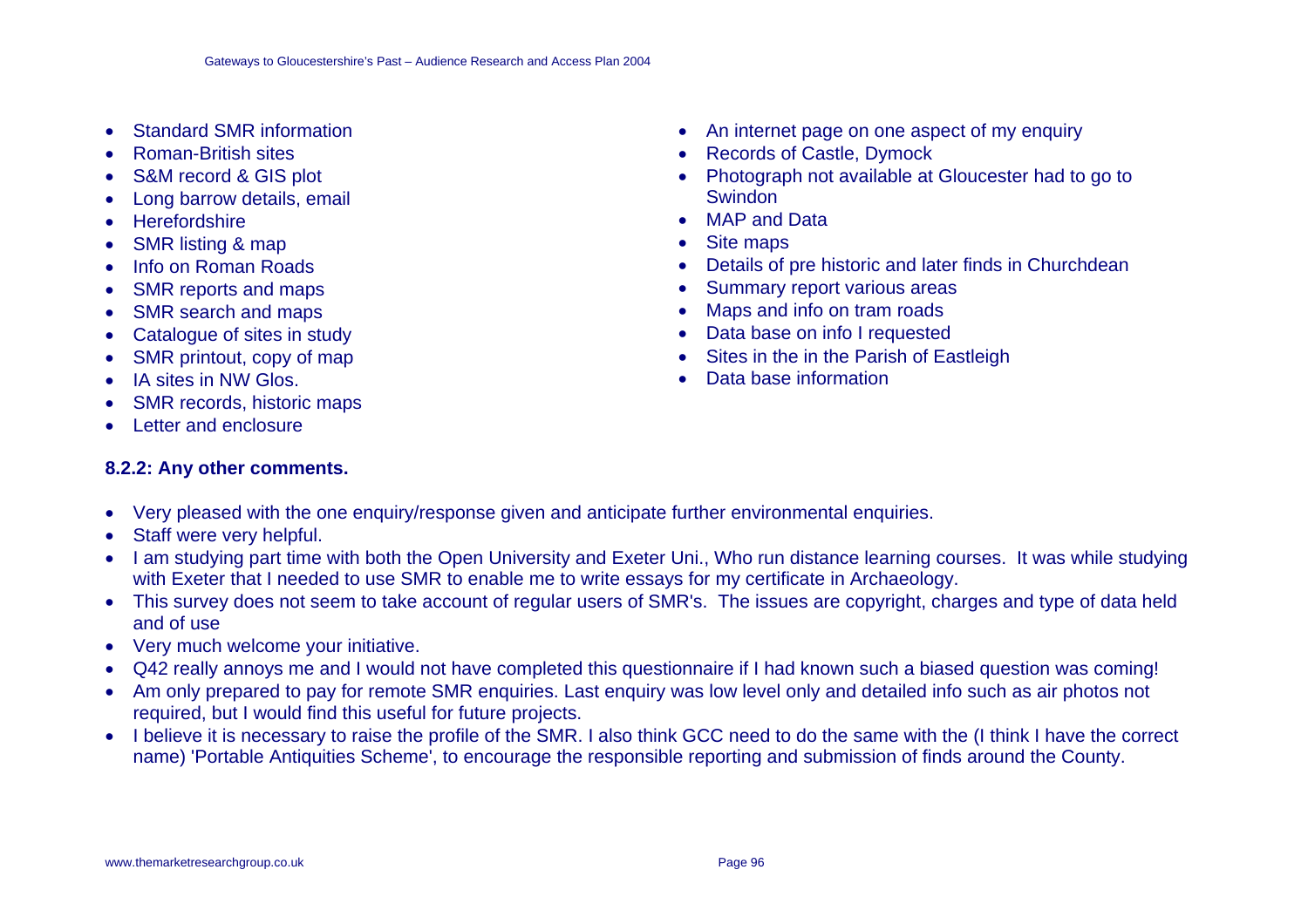- Shame the fields didn't allow enough room for responses!
- Very good service and speedy.
- Not enough room in the comments boxes. Would Like to be able to copy maps.
- The helpfulness of the SMR staff has always been excellent and quite at odds with the rest of the county council.
- A few of the questions I could not answer, as I consult the SMR for commercial purposes.
- For professional helpful to get core data sent and visit for additional material as necessary. General public need more help visit more likely. Big problem for SMR's is balance between planning role and public access. Currently not known about by many of public and are not necessarily welcoming places e.g. Cramped, no toilets, just ,lots of files ... I have not visited Gloucestershire SMR so can't comment specifically.
- My request for information was dealt with promptly and efficiently, although details on how to access other available records would have been useful.
- Staff at SMR very helpful but as a part-time archaeology student, but also working full time, see above, easier access via net would be excellent. Opportunity to update also good, as SMR not quite as up to date as expected
- I have visited all the SMR's in England and Wales and the NMRS in Scotland. Gloucestershire was one of the most welcoming and helpful offices that I have been to. The staff didn't just take an interest in what I was doing, they were positively enthusiastic!
- An excellent service as a first time user I was very impressed thank you!
- I had a very good and prompt service.
- Your service is clearly under-funded, the staff do their best, but the SMR service doesn't reflect well on Gloucestershire.
- Why do you want to know what I do for a living?
- Some of your free-text boxes were too small.
- I would like to have direct access to the SMR database via the internet. Thanks for the great help and support received to date.
- Most SMR's we approach do not charge (however some charge considerably more than Gloucestershire I have no problem with the present fee level. I have found the return of information by post to a fax / phone enquiry very prompt, efficient and helpful.
- 3rd Year Student U.W.C.N.
- Excellent, quick service. My only comment is that map plots could be clearer.
- I only used the SMR once (while conducting research for my MA). I was really impressed by the speed of response to my initial inquiry, and the helpfulness of staff when I visited the office.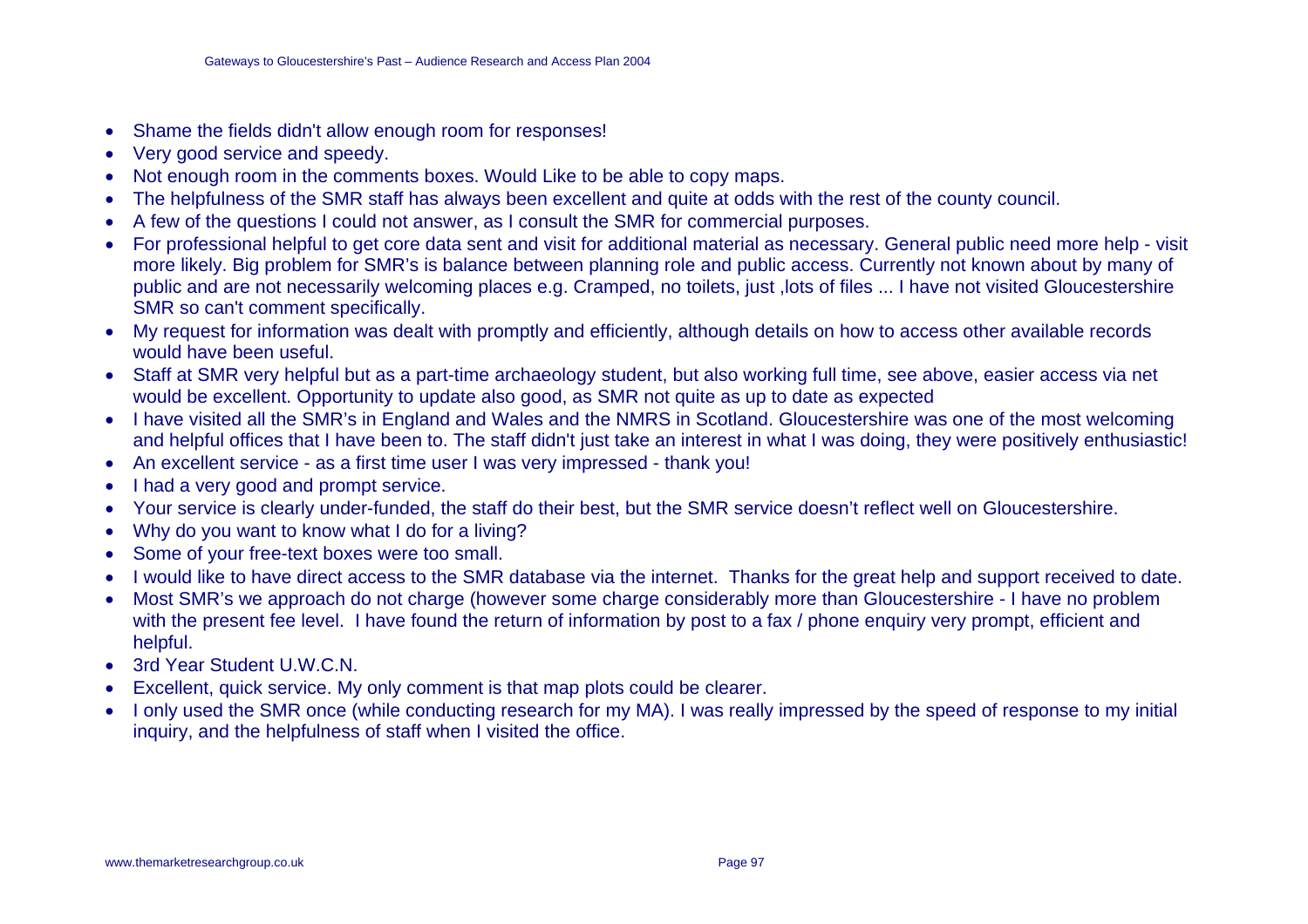- Q28/29 It is reasonable to be expected to pay a contribution for services. I have filled in this form as the representative of a group.
- I would like to say that through a local contact I have learned much of local history which a greater extent is ignored, or put down by archaeology local hierarchy etc, and by rigidly sticking to the lack of wisdom & knowledge that are to be seen. If enlightenment is to allowed to enter all the archaeological parroting regurgitation of our yesterdays wise-men (so called) There seems too little coming together with knowledge between archaeology and members of the public.
- If features are to be processed, people have to know where they are and what they are and how important they are. Equal or greater free and easy access on internet.
- The staff have always been patient and helpful.
- Maps available (recording sites with ref. Numbers) would be much clearer.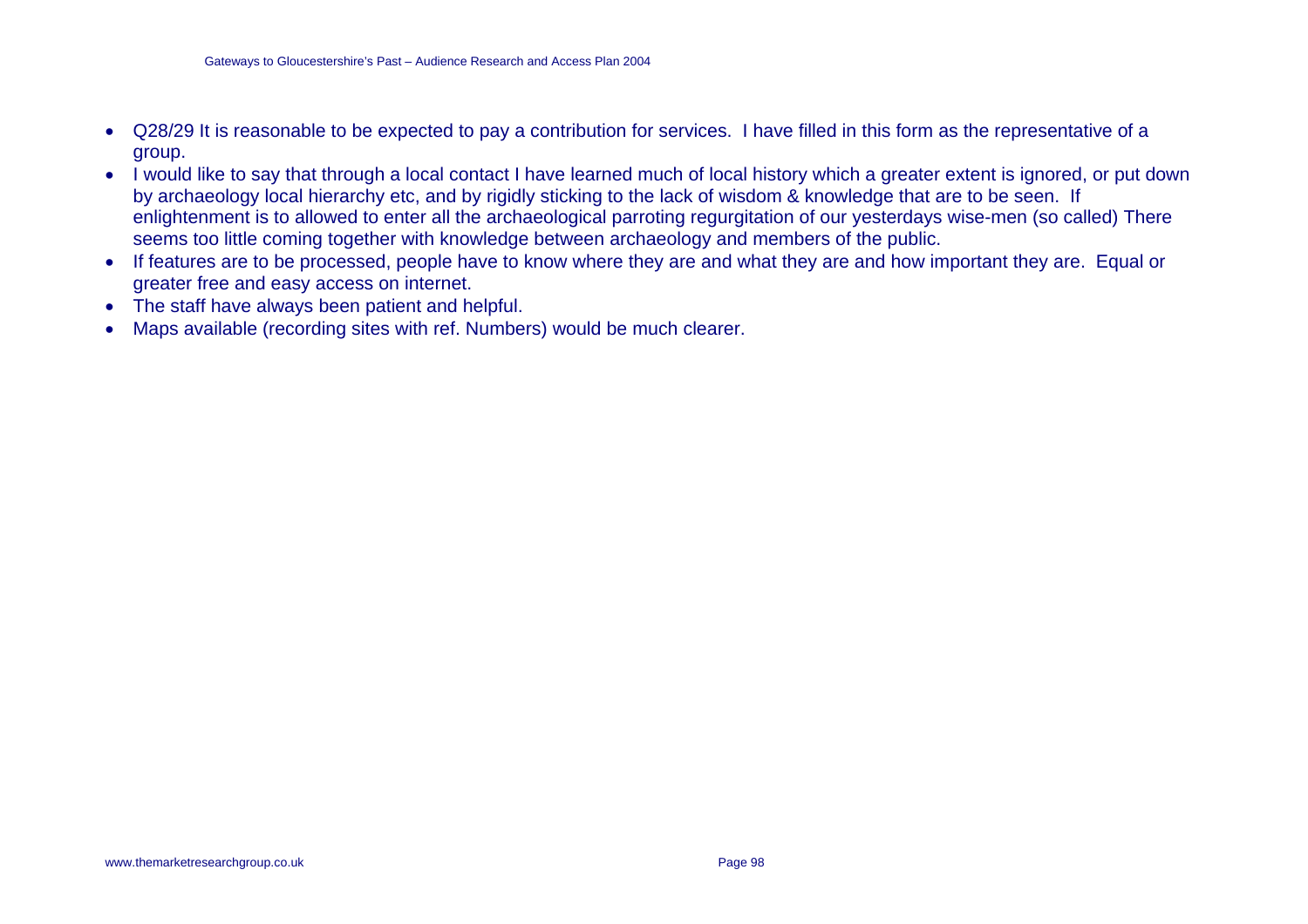# **8.3: Results from In depth interviews - new or potential SMR users(third stage).**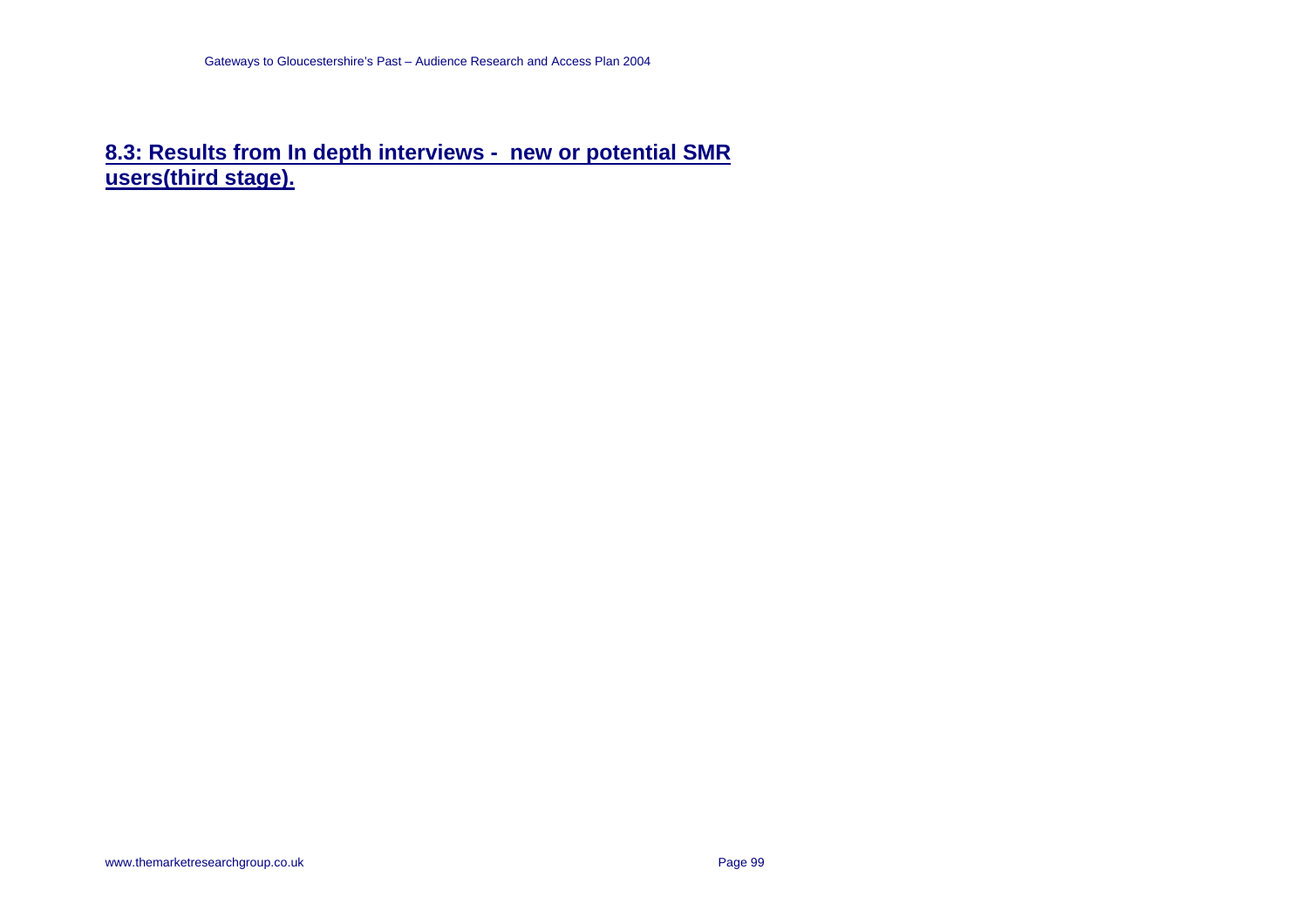## **8.4: Cross Tabulations - New or potential SMR user (second stage)**

| Table 8.4.1: Did you know the County Council had an Archaeology Service? (Q1) |     |                    |                     |            |     |                                                      |            |         |    |                      |                        |         |     |                             |
|-------------------------------------------------------------------------------|-----|--------------------|---------------------|------------|-----|------------------------------------------------------|------------|---------|----|----------------------|------------------------|---------|-----|-----------------------------|
| <b>Cross-Tabulation</b>                                                       |     | <b>Total (491)</b> | <b>Missing (37)</b> |            |     | Parishoners (105) Gos Uni Staff (11) Ethnic Orgs (7) |            |         |    | <b>Builders (11)</b> | <b>Architects (17)</b> |         |     | <b>IGIOS CC Staff (340)</b> |
| <b>Base: All respondents (491)</b>                                            |     | Valid %            |                     | Valid %    |     | Valid %                                              | Valid %    | Valid % |    | Valid %              |                        | Valid % |     | Valid %                     |
| $(1)$ Yes                                                                     | 340 | 74.9               |                     | 0.0        | 68  | 66.0                                                 | 100.0      | 42.9    |    | 72.7                 | 16                     | 94.1    | 234 | 76.7                        |
| $(2)$ No                                                                      | 114 | 25.1               |                     | 0.0        | 35  | 34.0                                                 | 0.0        | 57.     |    | 27.3                 |                        | 5.9     | 71  | 23.3                        |
| <b>Total (Valid: Rating)</b>                                                  | 454 | 100.0              |                     | 0.0        | 103 | 100.0                                                | 100.0      | 100.0   | 11 | 100.0                | 47                     | 100.0   | 305 | 100.0                       |
| (0) Missing Values                                                            | 37  | N/A                |                     | N/A        |     | N/A                                                  | N/A        | N/A     |    | N/A                  |                        | N/A     | 35  | N/A                         |
| <b>Total (Base)</b>                                                           | 491 | <b>N/A</b>         |                     | <b>N/A</b> | 105 | <b>N/A</b>                                           | <b>N/A</b> | N/A     |    | <b>N/A</b>           |                        | N/A     | 340 | N/A                         |

| Table 8.4.2: Do you know what and SMR is? (Q2) |     |                    |                     |         |     |                                                      |         |            |                      |                        |         |     |                            |
|------------------------------------------------|-----|--------------------|---------------------|---------|-----|------------------------------------------------------|---------|------------|----------------------|------------------------|---------|-----|----------------------------|
| <b>Cross-Tabulation</b>                        |     | <b>Total (491)</b> | <b>Missing (40)</b> |         |     | Parishoners (105) Gos Uni Staff (11) Ethnic Orgs (7) |         |            | <b>Builders (11)</b> | <b>Architects (17)</b> |         |     | <b>Glos CC Staff (340)</b> |
| <b>Base: All respondents (491)</b>             |     | Valid %            |                     | Valid % |     | Valid %                                              | Valid % | Valid %    | Valid %              |                        | Valid % |     | Valid %                    |
| $(1)$ Yes                                      | 168 | 37.3               |                     | 0.0     | 43  | 41.7                                                 | 81.8    | 0.0        | 45.5                 |                        | 52.9    | 102 | 33.8                       |
| $(2)$ No                                       | 283 | 62.7               |                     | 0.0     | 60  | 58.3                                                 | 18.2    | 100.0      | 54.5                 | 8                      | 47.1    | 200 | 66.2                       |
| <b>Total (Valid: Rating)</b>                   | 451 | 100.0              |                     | 0.0     | 103 | 100.0                                                | 100.0   | 100.0      | 100.0                | 47                     | 100.0   | 302 | 100.0                      |
| (0) Missing Values                             | 40  | N/A                |                     | N/A     |     | N/A                                                  | N/A     | N/A        | N/A                  |                        | N/A     | 38  | N/A                        |
| <b>Total (Base)</b>                            | 491 | N/A                | 0                   | N/A     | 105 | N/A                                                  | N/A     | <b>N/A</b> | <b>N/A</b>           |                        | N/A     | 340 | N/A                        |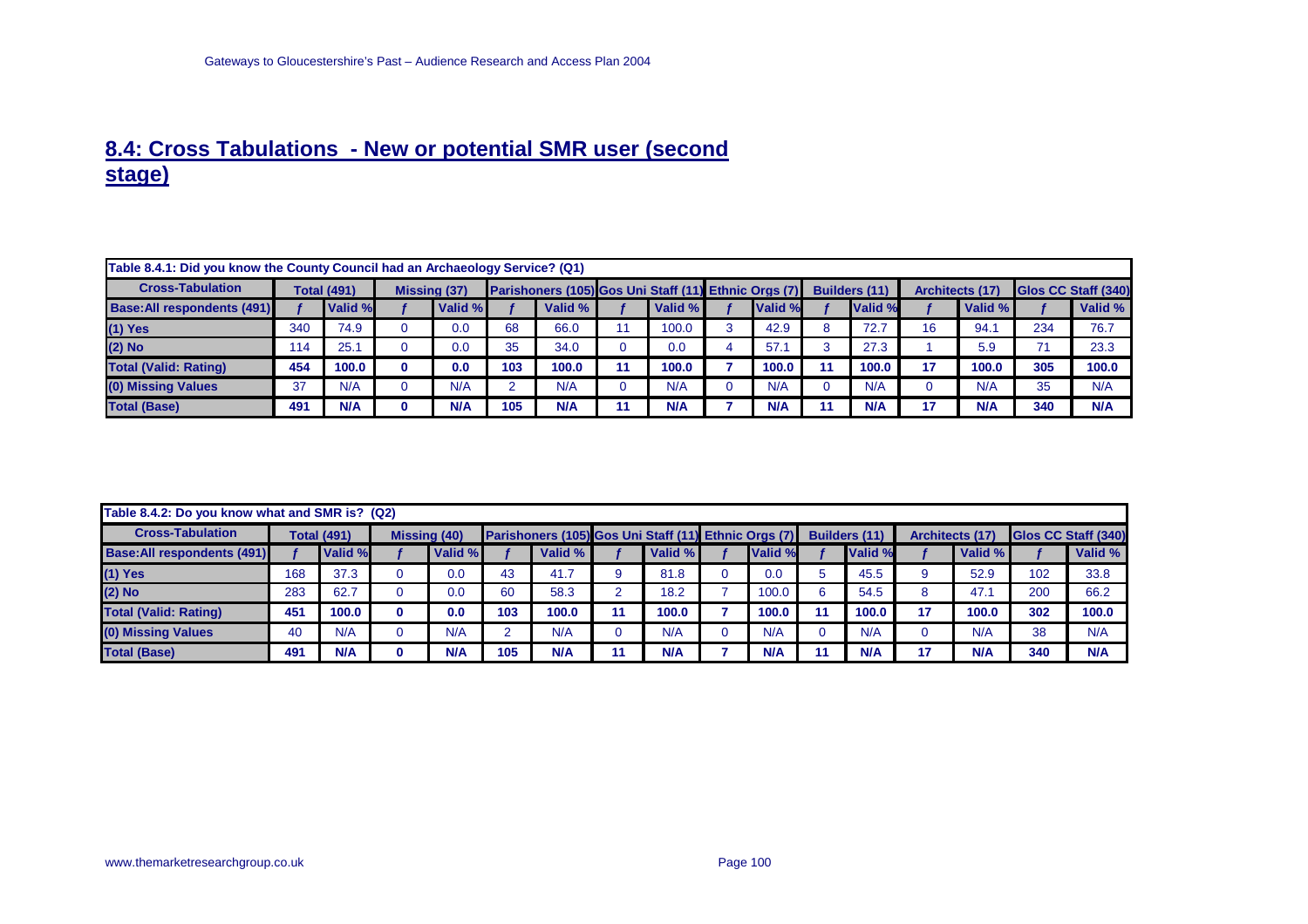| Table 8.4.3: Have you heard of the Glos. SMR? (Q3) |     |                    |                     |     |                                                      |            |         |    |                      |     |                        |     |                            |
|----------------------------------------------------|-----|--------------------|---------------------|-----|------------------------------------------------------|------------|---------|----|----------------------|-----|------------------------|-----|----------------------------|
| <b>Cross-Tabulation</b>                            |     | <b>Total (491)</b> | <b>Missing (39)</b> |     | Parishoners (105) Gos Uni Staff (11) Ethnic Orgs (7) |            |         |    | <b>Builders (11)</b> |     | <b>Architects (17)</b> |     | <b>Glos CC Staff (340)</b> |
| <b>Base: All respondents (491)</b>                 |     | Valid %            | Valid %             |     | Valid %                                              | Valid %    | Valid % |    | Valid %              |     | Valid %                |     | Valid %                    |
| $(1)$ Yes                                          | 123 | 27.2               | 0.0                 | 28  | 27.2                                                 | 54.5       | 0.0     |    | 27.3                 |     | 35.3                   | 80  | 26.4                       |
| (2) No                                             | 329 | 72.8               | 0.0                 | 75  | 72.8                                                 | 45.5       | 100.0   |    | 72.7                 |     | 64.7                   | 223 | 73.6                       |
| <b>Total (Valid: Rating)</b>                       | 452 | 100.0              | 0.0                 | 103 | 100.0                                                | 100.0      | 100.0   | 11 | 100.0                | -17 | 100.0                  | 303 | 100.0                      |
| (0) Missing Values                                 | 39  | N/A                | N/A                 |     | N/A                                                  | N/A        | N/A     |    | N/A                  |     | N/A                    | 37  | N/A                        |
| <b>Total (Base)</b>                                | 491 | N/A                | N/A                 | 105 | <b>N/A</b>                                           | <b>N/A</b> | N/A     | 11 | N/A                  | 17  | N/A                    | 340 | N/A                        |

| Table 8.4.4: Where did you hear about it? (Q4) |     |                    |                |                          |                |                    |             |                 |              |                      |          |                 |                |                     |
|------------------------------------------------|-----|--------------------|----------------|--------------------------|----------------|--------------------|-------------|-----------------|--------------|----------------------|----------|-----------------|----------------|---------------------|
| <b>Cross-Tabulation</b>                        |     | <b>Total (491)</b> |                | <b>Parishoners (105)</b> |                | Gos Uni Staff (11) |             | Ethnic Orgs (7) |              | <b>Builders (11)</b> |          | Architects (17) |                | Glos CC Staff (340) |
| Base: All respondents(491)                     |     | Valid %            |                | Valid %                  |                | Valid %            |             | Valid %         |              | Valid %              |          | <b>Valid %</b>  |                | Valid %             |
| (1) Council Offices                            | 48  | 37.5               | 8              | 28.6                     | $\mathbf{0}$   | 0.0                | $\Omega$    | 0.0             |              | 100.0                | 2        | 33.3            | 37             | 42.5                |
| (2) Museum                                     | 4   | 3.1                | $\overline{2}$ | 7.1                      | $\Omega$       | 0.0                | 0           | 0.0             | $\mathbf{0}$ | 0.0                  | 0        | 0.0             | $\overline{2}$ | 2.3                 |
| (3) County Records                             | 10  | 7.8                | 3              | 10.7                     | $\mathbf{0}$   | 0.0                | $\Omega$    | 0.0             | $\mathbf{0}$ | 0.0                  |          | 16.7            | 6              | 6.9                 |
| (4) Glosnet Website                            | 15  | 11.7               | $\overline{2}$ | 7.1                      | $\Omega$       | 0.0                | $\Omega$    | 0.0             | $\mathbf{0}$ | 0.0                  | $\Omega$ | 0.0             | 13             | 14.9                |
| (5) Internet Website                           | 2   | 1.6                | 0              | 0.0                      | $\mathbf{0}$   | 0.0                | $\Omega$    | 0.0             | $\mathbf{0}$ | 0.0                  | 0        | 0.0             | $\overline{2}$ | 2.3                 |
| (6) Local Society                              | 5   | 3.9                |                | 3.6                      | 2 <sup>1</sup> | 40.0               | $\mathbf 0$ | 0.0             | $\mathbf{0}$ | 0.0                  |          | 16.7            |                | 1.1                 |
| (7) Local Press or Media                       | 6   | 4.7                |                | 3.6                      | $\Omega$       | 0.0                | $\Omega$    | 0.0             | $\mathbf{0}$ | 0.0                  | $\Omega$ | 0.0             | 5.             | 5.7                 |
| (8) Word of Mouth                              | 14  | 10.9               |                | 25.0                     | $\Omega$       | 0.0                | $\Omega$    | 0.0             | $\mathbf{0}$ | 0.0                  |          | 16.7            | 6              | 6.9                 |
| (9) College or School                          | 3   | 2.3                |                | 3.6                      | $\mathbf{0}$   | 0.0                | $\mathbf 0$ | 0.0             | $\mathbf{0}$ | 0.0                  |          | 16.7            |                | 1.1                 |
| $(10)$ Other                                   | 21  | 16.4               | 3              | 10.7                     | 3              | 60.0               | $\Omega$    | 0.0             | $\mathbf{0}$ | 0.0                  | 0        | 0.0             | 14             | 16.1                |
| <b>Total (Valid: Rating)</b>                   | 128 | 100.0              | 28             | 100.0                    | 5              | 100.0              | 0           | 0.0             |              | 100.0                | 6        | 100.0           | 87             | 100.0               |
| (0) Missing Values                             | 363 | N/A                | 77             | N/A                      | 6              | N/A                | 7           | N/A             | 10           | N/A                  | 11       | N/A             | 253            | N/A                 |
| <b>Total (Base)</b>                            | 491 | N/A                | 105            | N/A                      | 11             | N/A                |             | N/A             | 11           | N/A                  | 17       | N/A             | 340            | N/A                 |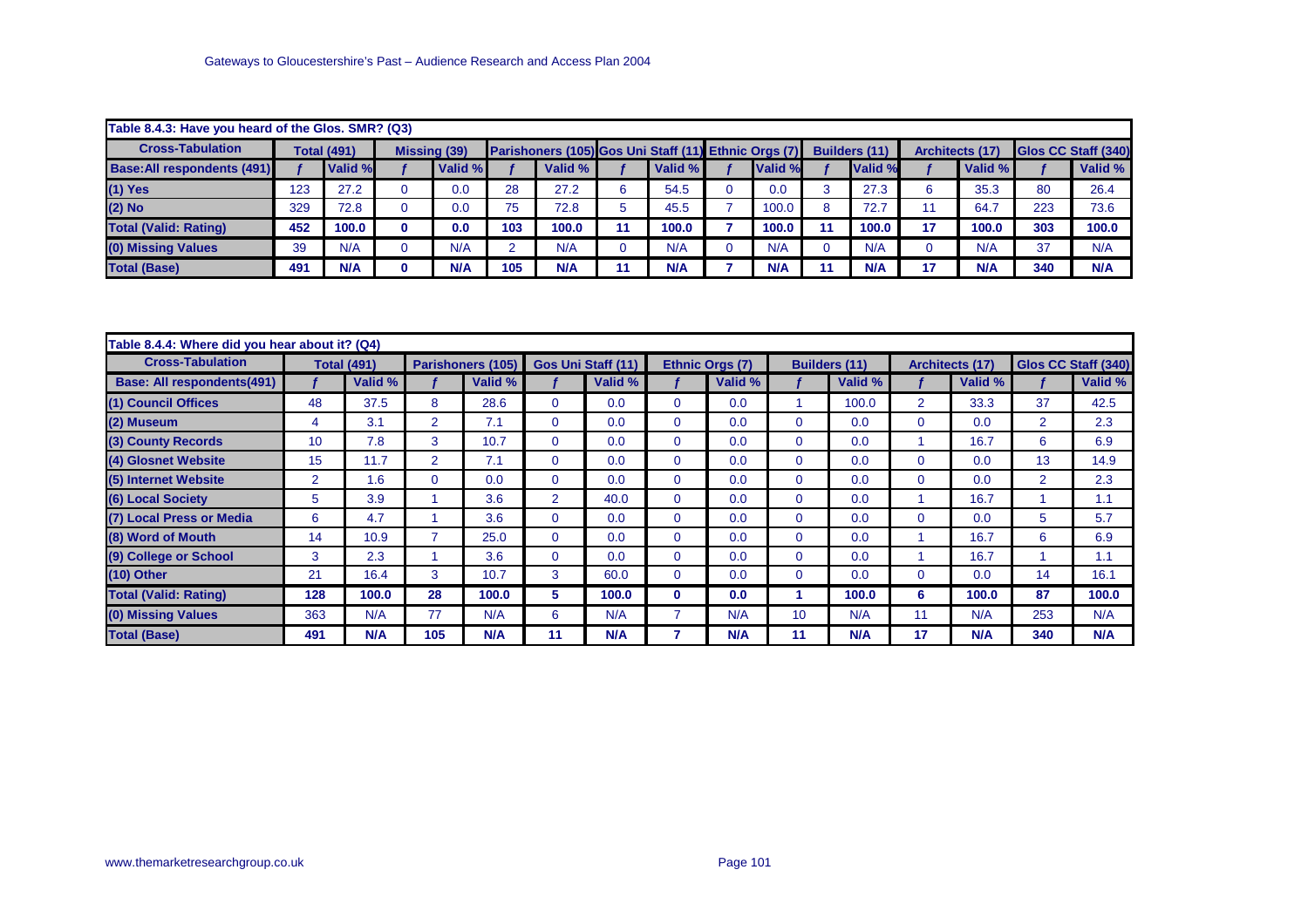| Table 8.4.5: Have you used the Gloucester SMR service? (Q5) |     |                    |                      |     |                                                      |         |            |    |               |        |                        |     |                     |
|-------------------------------------------------------------|-----|--------------------|----------------------|-----|------------------------------------------------------|---------|------------|----|---------------|--------|------------------------|-----|---------------------|
| <b>Cross-Tabulation</b>                                     |     | <b>Total (491)</b> | <b>Missing (269)</b> |     | Parishoners (105) Gos Uni Staff (11) Ethnic Orgs (7) |         |            |    | Builders (11) |        | <b>Architects (17)</b> |     | Glos CC Staff (340) |
| <b>Base:All respondents (491)</b>                           |     | Valid %            | Valid %              |     | Valid %                                              | Valid % | Valid %    |    | Valid %       |        | Valid %                |     | Valid %             |
| $(1)$ Yes                                                   | 34  | 15.3               | 0.0                  |     | 27.5                                                 | 28.6    | 0.0        |    | 25.0          | $\sim$ | 28.6                   | 18  | 11.3                |
| (2) No                                                      | 188 | 84.7               | 0.0                  | 29  | 72.5                                                 | 71.4    | 100.0      |    | 75.0          |        | 71.4                   | 142 | 88.8                |
| <b>Total (Valid: Rating)</b>                                | 222 | 100.0              | 0.0                  | 40  | 100.0                                                | 100.0   | 100.0      |    | 100.0         |        | 100.0                  | 160 | 100.0               |
| (0) Missing Values                                          | 269 | N/A                | N/A                  | 65  | N/A                                                  | N/A     | N/A        |    | N/A           | 10     | N/A                    | 180 | N/A                 |
| <b>Total (Base)</b>                                         | 491 | N/A                | N/A                  | 105 | N/A                                                  | N/A     | <b>N/A</b> | 11 | N/A           | 17     | N/A                    | 340 | N/A                 |

| Table 8.4.6: Would yu like to find out more about the SMR? (Q6) |     |                    |               |            |     |                                                      |            |            |               |                        |         |     |                            |
|-----------------------------------------------------------------|-----|--------------------|---------------|------------|-----|------------------------------------------------------|------------|------------|---------------|------------------------|---------|-----|----------------------------|
| <b>Cross-Tabulation</b>                                         |     | <b>Total (491)</b> | Missing (210) |            |     | Parishoners (105) Gos Uni Staff (11) Ethnic Orgs (7) |            |            | Builders (11) | <b>Architects (17)</b> |         |     | <b>Glos CC Staff (340)</b> |
| <b>Base: All respondents (491)</b>                              |     | Valid %            |               | Valid %    |     | Valid %                                              | Valid %    | Valid %    | Valid %       |                        | Valid % |     | Valid %                    |
| $(1)$ Yes                                                       | 225 | 80.7               |               | 0.0        | 48  | 80.0                                                 | 88.9       | 75.0       | 50.0          | 14                     | 100.0   | 148 | 79.6                       |
| $(2)$ No                                                        | 56  | 19.9               |               | 0.0        |     | 20.0                                                 | 11.1       | 25.0       | 50.0          |                        | 0.0     | 38  | 20.4                       |
| <b>Total (Valid: Rating)</b>                                    | 281 | 100.0              |               | 0.0        | 60  | 100.0                                                | 100.0      | 100.0      | 100.0         | 14                     | 100.0   | 186 | 100.0                      |
| (0) Missing Values                                              | 210 | N/A                |               | N/A        | 45  | N/A                                                  | N/A        | N/A        | N/A           |                        | N/A     | 154 | N/A                        |
| <b>Total (Base)</b>                                             | 491 | N/A                |               | <b>N/A</b> | 105 | <b>N/A</b>                                           | <b>N/A</b> | <b>N/A</b> | N/A           | 17                     | N/A     | 340 | N/A                        |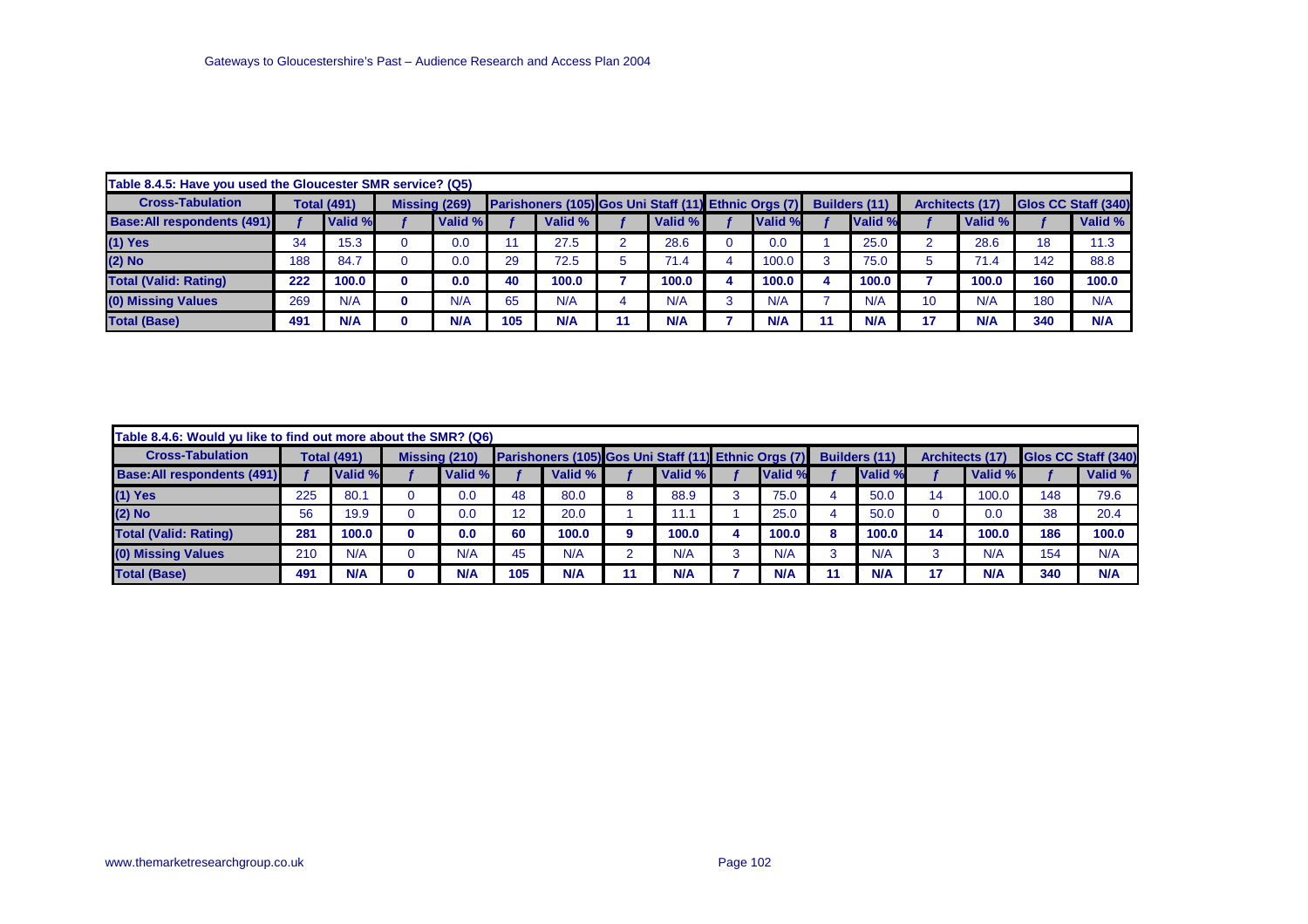| Table 8.4.7: Would you use the SMR in future? (Q7) |     |                    |                     |     |                                                      |                 |            |         |    |                      |    |                        |     |                            |
|----------------------------------------------------|-----|--------------------|---------------------|-----|------------------------------------------------------|-----------------|------------|---------|----|----------------------|----|------------------------|-----|----------------------------|
| <b>Cross-Tabulation</b>                            |     | <b>Total (491)</b> | <b>Missing (61)</b> |     | Parishoners (105) Gos Uni Staff (11) Ethnic Orgs (7) |                 |            |         |    | <b>Builders (11)</b> |    | <b>Architects (17)</b> |     | <b>Glos CC Staff (340)</b> |
| <b>Base: All respondents (491)</b>                 |     | Valid %            | Valid %             |     | Valid %                                              |                 | Valid %    | Valid % |    | Valid %              |    | Valid %                |     | Valid %                    |
| $(1)$ Yes                                          | 272 | 63.3               | 0.0                 | 65  | 74.7                                                 |                 | 80.0       | 0.0     | 6  | 60.0                 | 15 | 100.0                  | 178 | 58.2                       |
| (2) No                                             | 158 | 36.7               | 0.0                 | 22  | 25.3                                                 |                 | 20.0       | 100.0   |    | 40.0                 |    | 0.0                    | 128 | 41.8                       |
| <b>Total (Valid: Rating)</b>                       | 430 | 100.0              | 0.0                 | 87  | 100.0                                                | 10 <sup>°</sup> | 100.0      | 100.0   | 10 | 100.0                | 15 | 100.0                  | 306 | 100.0                      |
| (0) Missing Values                                 | 61  | N/A                | N/A                 | 18  | N/A                                                  |                 | N/A        | N/A     |    | N/A                  | ົ  | N/A                    | 34  | N/A                        |
| <b>Total (Base)</b>                                | 491 | N/A                | N/A                 | 105 | N/A                                                  |                 | <b>N/A</b> | N/A     |    | N/A                  | 17 | N/A                    | 340 | N/A                        |

| Table 8.4.9: Do you have access to the Internet at home? (Q9) |     |                    |                     |         |     |                                                      |         |         |              |                      |                        |         |     |                     |
|---------------------------------------------------------------|-----|--------------------|---------------------|---------|-----|------------------------------------------------------|---------|---------|--------------|----------------------|------------------------|---------|-----|---------------------|
| <b>Cross-Tabulation</b>                                       |     | <b>Total (489)</b> | <b>Missing (40)</b> |         |     | Parishoners (105) Gos Uni Staff (11) Ethnic Orgs (7) |         |         |              | <b>Builders (11)</b> | <b>Architects (17)</b> |         |     | Glos CC Staff (340) |
| <b>Base: All respondents (491)</b>                            |     | Valid %            |                     | Valid % |     | Valid %                                              | Valid % | Valid % |              | Valid %              |                        | Valid % |     | Valid %             |
| $(1)$ Yes                                                     | 349 | 77.4               |                     | 0.0     | 78  | 83.9                                                 | 81.8    | 57.1    |              | 77.8                 |                        | 100.0   | 240 | 75.0                |
| $(2)$ No                                                      | 102 | 22.6               |                     | 0.0     |     | 16.1                                                 | 18.2    | 42.9    |              | 22.2                 |                        | 0.0     | 80  | 25.0                |
| <b>Total (Valid: Rating)</b>                                  | 451 | 100.0              |                     | 0.0     | 93  | 100.0                                                | 100.0   | 100.0   | $\mathbf{a}$ | 100.0                | 11                     | 100.0   | 320 | 100.0               |
| (0) Missing Values                                            | 40  | N/A                |                     | N/A     | 12  | N/A                                                  | N/A     | N/A     |              | N/A                  | 6                      | N/A     | 20  | N/A                 |
| <b>Total (Base)</b>                                           | 491 | N/A                |                     | N/A     | 105 | <b>N/A</b>                                           | N/A     | N/A     |              | N/A                  | 47                     | N/A     | 340 | N/A                 |

| Table 8.4.10: Do you have Broadband at home? (Q10) |     |                    |                      |         |     |                                                      |    |         |            |    |                      |    |                        |     |                            |
|----------------------------------------------------|-----|--------------------|----------------------|---------|-----|------------------------------------------------------|----|---------|------------|----|----------------------|----|------------------------|-----|----------------------------|
| <b>Cross-Tabulation</b>                            |     | <b>Total (491)</b> | <b>Missing (113)</b> |         |     | Parishoners (105) Gos Uni Staff (11) Ethnic Orgs (7) |    |         |            |    | <b>Builders (11)</b> |    | <b>Architects (17)</b> |     | <b>Glos CC Staff (340)</b> |
| <b>Base:All respondents (491)</b>                  |     | Valid %            |                      | Valid % |     | Valid %                                              |    | Valid % | Valid %    |    | Valid %              |    | Valid %                |     | Valid %                    |
| $(1)$ Yes                                          | 85  | 22.5               |                      | 0.0     |     | 12.8                                                 |    | 30.0    | 16.7       |    | 0.0                  |    | 9.1                    | 69  | 27.0                       |
| (2) No                                             | 293 | 77.5               |                      | 0.0     | 75  | 87.2                                                 |    | 70.0    | 83.3       |    | 100.0                | 10 | 90.9                   | 187 | 73.0                       |
| <b>Total (Valid: Rating)</b>                       | 378 | 100.0              | 256                  | 100.0   | 86  | 100.0                                                | 10 | 100.0   | 100.0      |    | 100.0                |    | 100.0                  | 256 | 100.0                      |
| (0) Missing Values                                 | 113 | N/A                | 84                   | N/A     | 19  | N/A                                                  |    | N/A     | N/A        |    | N/A                  | 6  | N/A                    | 84  | N/A                        |
| <b>Total (Base)</b>                                | 491 | N/A                | 340                  | N/A     | 105 | N/A                                                  |    | N/A     | <b>N/A</b> | 11 | N/A                  | 47 | N/A                    | 340 | N/A                        |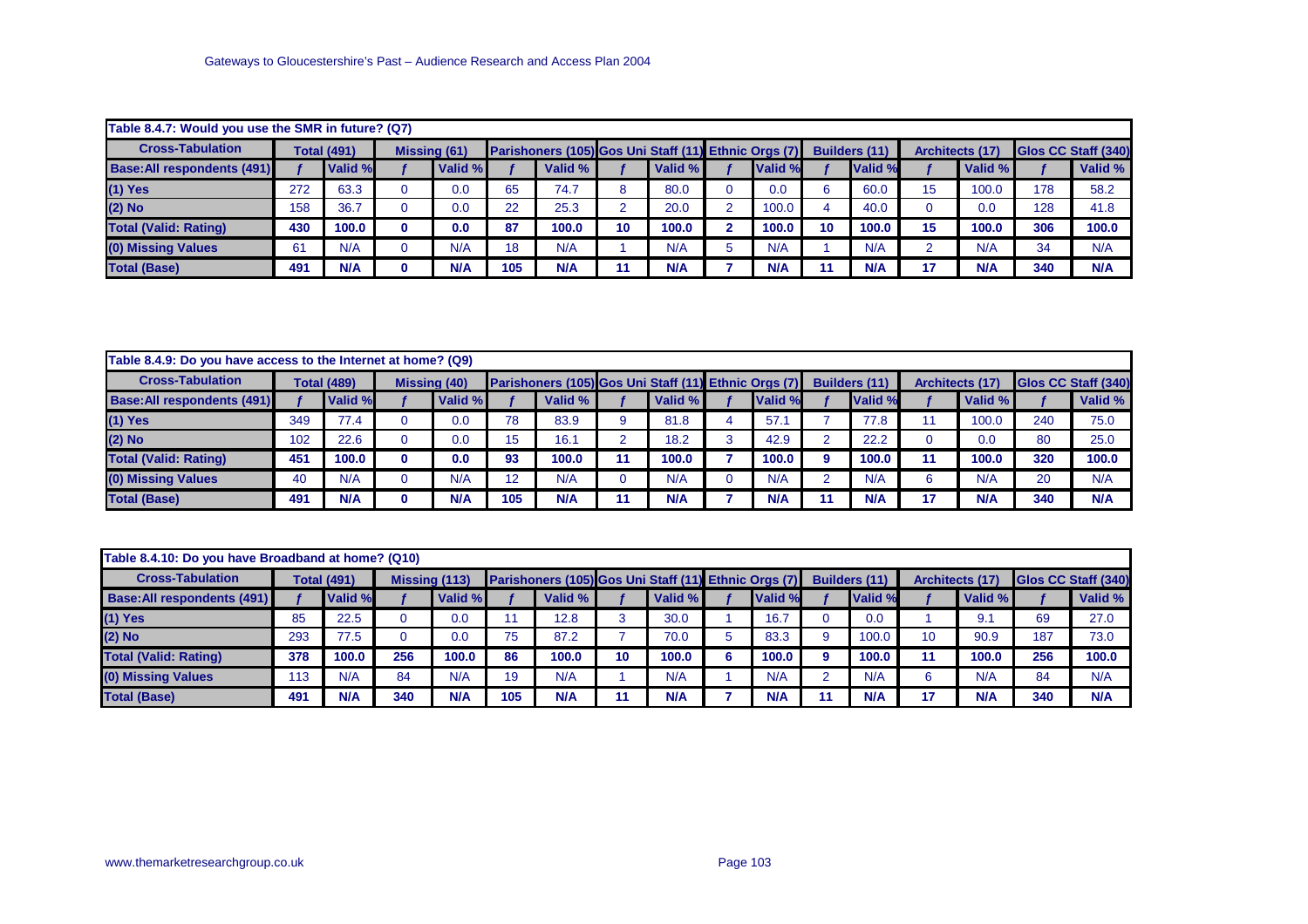| Table 8.4.11: Age groups (Q11)    |     |                    |                |                   |                |                           |                |                 |             |                      |    |                        |                     |         |
|-----------------------------------|-----|--------------------|----------------|-------------------|----------------|---------------------------|----------------|-----------------|-------------|----------------------|----|------------------------|---------------------|---------|
| <b>Cross-Tabulation</b>           |     | <b>Total (491)</b> |                | Parishoners (105) |                | <b>Gos Uni Staff (11)</b> |                | Ethnic Orgs (7) |             | <b>Builders (11)</b> |    | <b>Architects (17)</b> | Glos CC Staff (340) |         |
| <b>Base: All respondents(491)</b> |     | Valid %            |                | Valid %           |                | Valid %                   |                | Valid %         |             | Valid %              |    | Valid %                |                     | Valid % |
| (1) Under 18's                    |     | 0.2                | $\Omega$       | 0.0               | 0              | 0.0                       | $\mathbf 0$    | 0.0             | $\mathbf 0$ | 0.0                  | 0  | 0.0                    |                     | 0.3     |
| (2) 18-24yrs                      | 27  | 5.8                | $\Omega$       | 0.0               |                | 9.1                       | $\mathbf 0$    | 0.0             | $\mathbf 0$ | 0.0                  | 0  | 0.0                    | 26                  | 8.1     |
| $(3)$ 25-34yrs                    | 65  | 13.9               | 5              | 5.0               |                | 9.1                       | $\overline{2}$ | 0.0             |             | 9.1                  |    | 9.1                    | 56                  | 17.4    |
| $(4)$ 35-44yrs                    | 102 | 21.7               | 10             | 9.9               | 3              | 27.3                      |                | 0.0             |             | 9.1                  |    | 9.1                    | 86                  | 26.7    |
| (5) 45-54yrs                      | 139 | 29.6               | 20             | 19.8              | 4              | 36.4                      | $\overline{2}$ | 0.0             | 3           | 27.3                 | 3  | 27.3                   | 99                  | 30.7    |
| $(6)$ 55-64yrs                    | 108 | 23.0               | 41             | 40.6              | $\overline{2}$ | 18.2                      |                | 0.0             | 6           | 54.5                 | 6  | 54.5                   | 54                  | 16.8    |
| $(7)$ 65-74yrs                    | 24  | 5.1                | 23             | 22.8              | 0              | 0.0                       |                | 0.0             | $\mathbf 0$ | 0.0                  | 0  | 0.0                    | $\overline{0}$      | 0.0     |
| $(8) 75 +$                        | 3   | 0.6                | $\overline{2}$ | 2.0               | 0              | 0.0                       | $\mathbf 0$    | 0.0             | $\mathbf 0$ | 0.0                  | 0  | 0.0                    | $\Omega$            | 0.0     |
| <b>Total (Valid: Rating)</b>      | 469 | 100.0              | 101            | 100.0             | 11             | 100.0                     |                | 0.0             | 11          | 100.0                | 11 | 100.0                  | 322                 | 100.0   |
| (0) Missing Values                | 22  | N/A                | 4              | N/A               | 0              | N/A                       | $\mathbf 0$    | N/A             | $\mathbf 0$ | N/A                  | 6  | N/A                    | 18                  | N/A     |
| <b>Total (Base)</b>               | 491 | N/A                | 105            | N/A               | 11             | N/A                       |                | N/A             | 11          | N/A                  | 17 | N/A                    | 340                 | N/A     |

| Table 8.4.12: Gender (Q120)        |     |                    |                     |     |                                                      |         |         |    |               |    |                        |     |                     |
|------------------------------------|-----|--------------------|---------------------|-----|------------------------------------------------------|---------|---------|----|---------------|----|------------------------|-----|---------------------|
| <b>Cross-Tabulation</b>            |     | <b>Total (491)</b> | <b>Missing (25)</b> |     | Parishoners (105) Gos Uni Staff (11) Ethnic Orgs (7) |         |         |    | Builders (11) |    | <b>Architects (17)</b> |     | Glos CC Staff (340) |
| <b>Base: All respondents (491)</b> |     | Valid %            | Valid %             |     | Valid %                                              | Valid % | Valid % |    | Valid %       |    | Valid %                |     | Valid %             |
| $(1)$ Male                         | 204 | 43.8               | 0.0                 | 47  | 47.5                                                 | 72.7    | 0.0     | 10 | 90.9          | 16 | 94.                    | 123 | 38.3                |
| (2) Femal                          | 262 | 56.2               | 0.0                 | 52  | 52.5                                                 | 27.3    | 100.0   |    | 9.1           |    | 5.9                    | 198 | 61.7                |
| <b>Total (Valid: Rating)</b>       | 466 | 100.0              | 0.0                 | 99  | 100.0                                                | 100.0   | 100.0   |    | 100.0         | 17 | 100.0                  | 321 | 100.0               |
| (0) Missing Values                 | 25  | N/A                | N/A                 |     | N/A                                                  | N/A     | N/A     |    | N/A           |    | N/A                    | 19  | N/A                 |
| <b>Total (Base)</b>                | 491 | N/A                | N/A                 | 105 | N/A                                                  | N/A     | N/A     |    | N/A           | 17 | <b>N/A</b>             | 340 | N/A                 |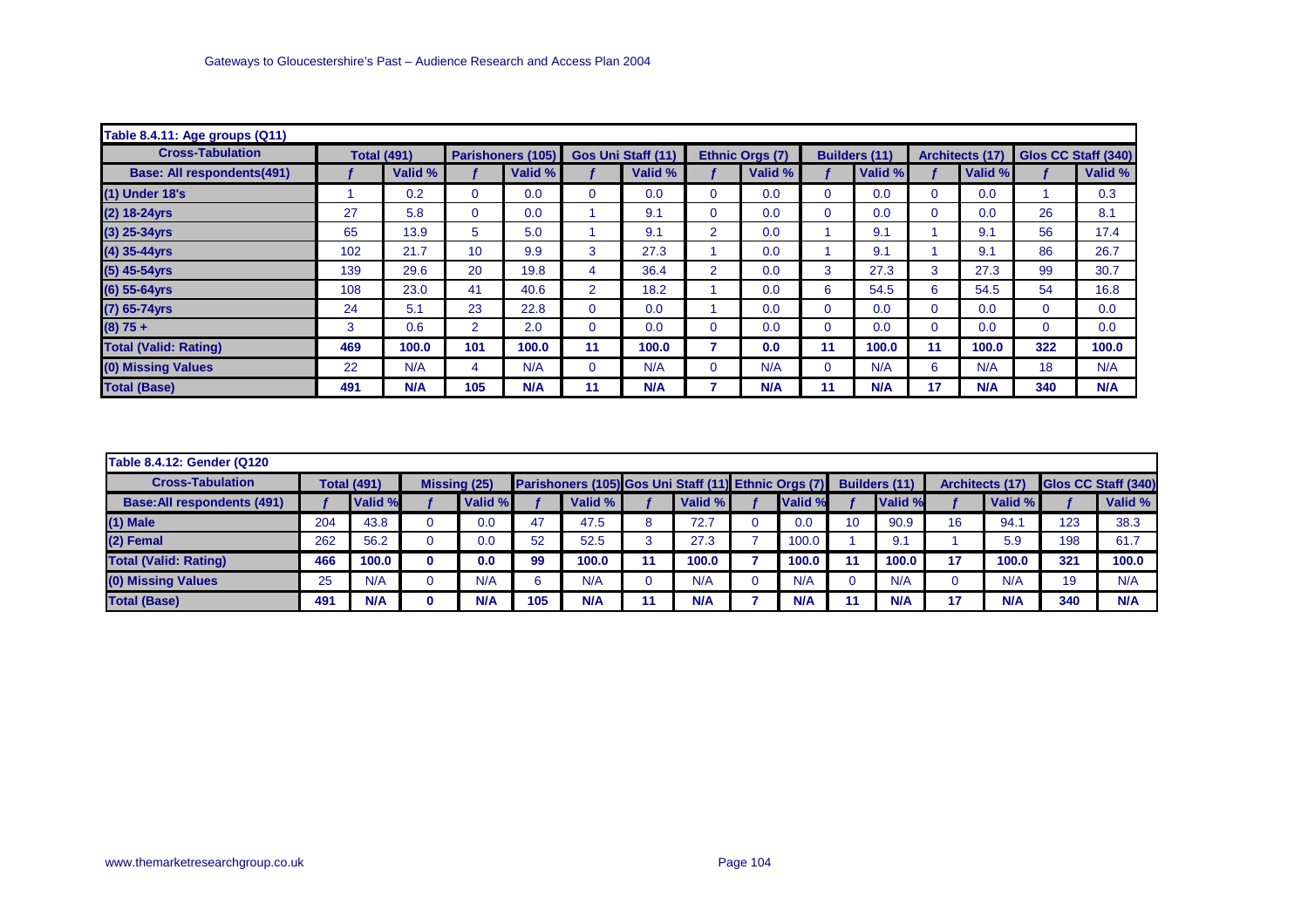| Table 8.4.14: Ethnicity (Q14)     |                |                    |                |         |                |                                      |                |                 |                 |                      |                |                 |                     |         |
|-----------------------------------|----------------|--------------------|----------------|---------|----------------|--------------------------------------|----------------|-----------------|-----------------|----------------------|----------------|-----------------|---------------------|---------|
| <b>Cross-Tabulation</b>           |                | <b>Total (491)</b> |                |         |                | Parishoners (105) Gos Uni Staff (11) |                | Ethnic Orgs (7) |                 | <b>Builders (11)</b> |                | Architects (17) | Glos CC Staff (340) |         |
| <b>Base: All respondents(491)</b> |                | Valid %            |                | Valid % |                | Valid %                              |                | Valid %         |                 | Valid %              |                | Valid %         |                     | Valid % |
| (1) White British                 | 439            | 92.6               | 91             | 97.8    | 11             | 100.0                                | 1              | 14.3            | 10 <sup>1</sup> | 90.9                 | 15             | 100.0           | 311                 | 92.3    |
| (2) White Irish                   | $\overline{7}$ | 1.5                | $\mathbf{0}$   | 0.0     | $\mathbf{0}$   | 0.0                                  | 0              | 0.0             |                 | 9.1                  | $\Omega$       | 0.0             | 6                   | 1.8     |
| (3) White Other (PS)              | 12             | 2.5                | $\overline{2}$ | 2.2     | $\Omega$       | 0.0                                  | 0              | 0.0             | $\Omega$        | 0.0                  | $\mathbf{0}$   | 0.0             | 10                  | 3.0     |
| (4) Mixed White/Black Carib.      | 4              | 0.8                | $\mathbf{0}$   | 0.0     | $\mathbf{0}$   | 0.0                                  | $\overline{2}$ | 28.6            | $\mathbf{0}$    | 0.0                  | $\mathbf{0}$   | 0.0             | $\overline{2}$      | 0.6     |
| (5) Mixed White/Black African     | 3              | 0.6                | $\Omega$       | 0.0     | $\Omega$       | 0.0                                  | $\overline{2}$ | 28.6            | $\Omega$        | 0.0                  | $\Omega$       | 0.0             |                     | 0.3     |
| (6) Mixed White/Asian             | $\Omega$       | 0.0                | $\mathbf{0}$   | 0.0     | $\Omega$       | 0.0                                  | 0              | 0.0             | $\Omega$        | 0.0                  | $\mathbf{0}$   | 0.0             | $\Omega$            | 0.0     |
| (7) Mixed Other (PS)              | 0              | 0.0                | $\mathbf{0}$   | 0.0     | $\mathbf{0}$   | 0.0                                  | 0              | 0.0             | $\mathbf{0}$    | 0.0                  | $\mathbf{0}$   | 0.0             | $\mathbf{0}$        | 0.0     |
| (8) Indian/British Indian         | 6              | 1.3                | $\Omega$       | 0.0     | $\Omega$       | 0.0                                  | $\overline{2}$ | 28.6            | $\Omega$        | 0.0                  | $\Omega$       | 0.0             | 4                   | 1.2     |
| (9) Pakistani/British Pakistani   | $\Omega$       | 0.0                | $\mathbf 0$    | 0.0     | $\mathbf{0}$   | 0.0                                  | 0              | 0.0             | $\mathbf{0}$    | 0.0                  | $\mathbf{0}$   | 0.0             | $\Omega$            | 0.0     |
| (10) Bangladeshi/British Bang.    | $\overline{2}$ | 0.4                | $\mathbf{0}$   | 0.0     | $\overline{0}$ | 0.0                                  | $\overline{0}$ | 0.0             | $\mathbf{0}$    | 0.0                  | $\mathbf{0}$   | 0.0             | $\overline{2}$      | 0.6     |
| (11) Asian Other (PS)             | $\Omega$       | 0.0                | $\Omega$       | 0.0     | $\Omega$       | 0.0                                  | $\Omega$       | 0.0             | $\mathbf{0}$    | 0.0                  | 0              | 0.0             | $\Omega$            | 0.0     |
| (12) Black Caribbean              | $\mathbf 0$    | 0.0                | $\mathbf{0}$   | 0.0     | $\mathbf{0}$   | 0.0                                  | 0              | 0.0             | $\mathbf{0}$    | 0.0                  | $\mathbf{0}$   | 0.0             | $\Omega$            | 0.0     |
| (13) Black African                |                | 0.2                | $\Omega$       | 0.0     | $\Omega$       | 0.0                                  | $\Omega$       | 0.0             | $\Omega$        | 0.0                  | $\Omega$       | 0.0             |                     | 0.3     |
| (14) Black Other (PS)             | $\Omega$       | 0.0                | $\Omega$       | 0.0     | $\Omega$       | 0.0                                  | $\Omega$       | 0.0             | $\mathbf{0}$    | 0.0                  | 0              | 0.0             | $\Omega$            | 0.0     |
| (15) Chinese/British Chinese      | $\Omega$       | 0.0                | $\mathbf 0$    | 0.0     | $\mathbf{0}$   | 0.0                                  | 0              | 0.0             | $\mathbf{0}$    | 0.0                  | $\mathbf 0$    | 0.0             | $\Omega$            | 0.0     |
| (16) Other Ethnic Group (PS)      | $\mathbf 0$    | 0.0                | $\mathbf{0}$   | 0.0     | $\overline{0}$ | 0.0                                  | $\mathbf{0}$   | 0.0             | $\mathbf{0}$    | 0.0                  | $\mathbf{0}$   | 0.0             | $\mathbf{0}$        | 0.0     |
| <b>Total (Valid: Rating)</b>      | 474            | 100.0              | 93             | 100.0   | 11             | 100.0                                | 7              | 0.0             | 11              | 100.0                | 15             | 100.0           | 337                 | 100.0   |
| (0) Missing Values                | 17             | N/A                | 12             | N/A     | $\mathbf{0}$   | N/A                                  | 0              | N/A             | $\mathbf 0$     | N/A                  | $\overline{2}$ | N/A             | 3                   | N/A     |
| <b>Total (Base)</b>               | 491            | N/A                | 105            | N/A     | 11             | N/A                                  | 7              | N/A             | 11              | N/A                  | 17             | N/A             | 340                 | N/A     |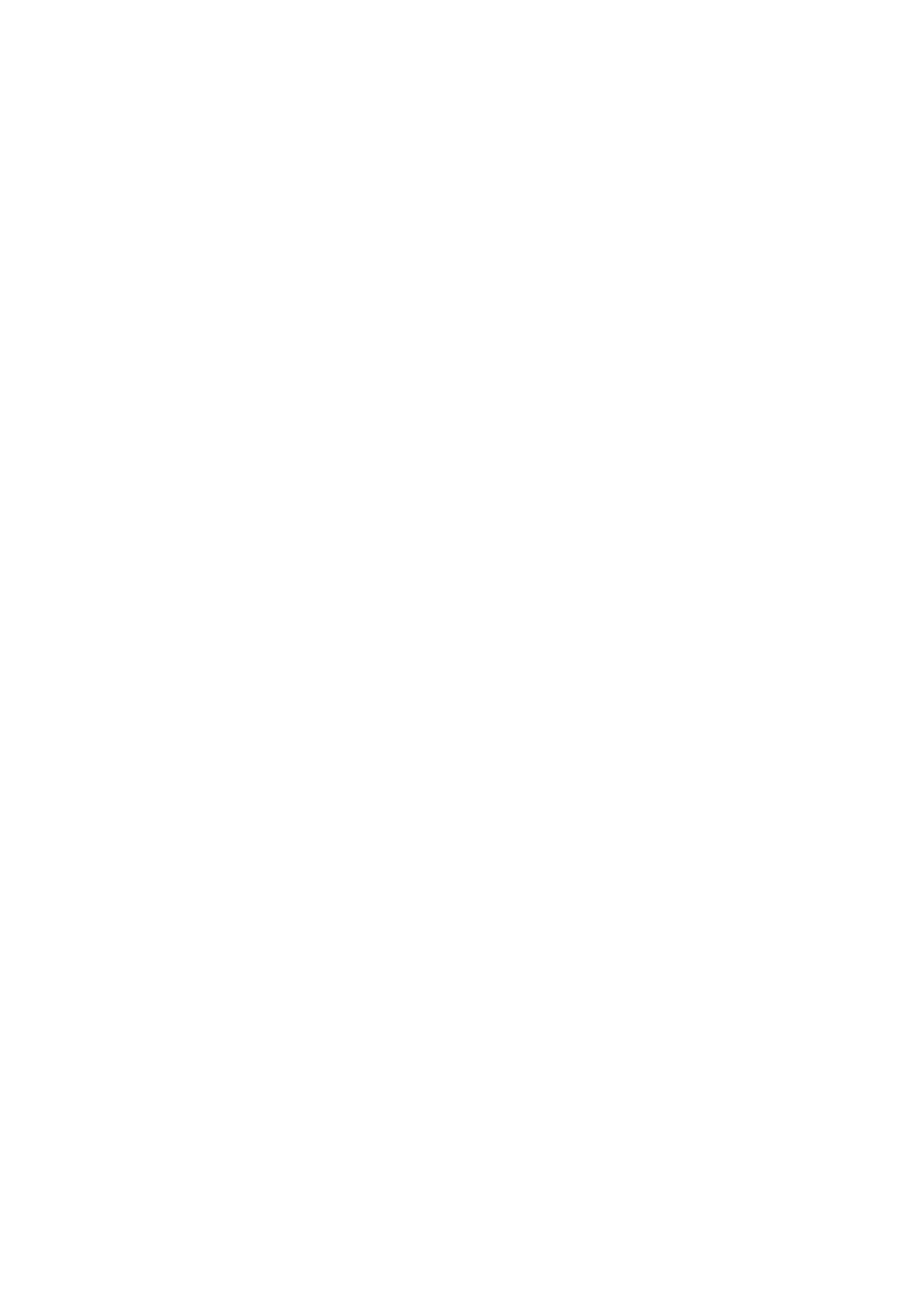# **8.5: Open ended Comments – New or potential SMR users (second stage)**

## **8.5.1: For what purpose do you think you would use the information contained within the SMR? (second stage)**

- Parish history
- For interest
- Parish history and visitor information
- Answering queries from parishioners and/or visitors
- Information
- I used the service in connection with production of a History of the Parish a millennium project.
- Maps
- Planning information. Also to let parishioners know what is available in the local area.
- General interest. To pass on the contact details to our Local History Society.
- General interest in the archaeology of my local area.
- In connection with my job as Parish Clerk, when planning new facilities, addressing issues of regeneration
- Ownership, history, responsibilities, etc., For ancient monuments in this parish and adjacent areas.
- General and local interest/knowledge
- Currently researching Redmarley War Memorial. I am not sure if this sort of monument would be within your records
- Personal general or more specific client-based information required
- Parish Council planning applications etc
- How prehistoric features in the parish of Selsley near Stroud, Glos. Are being preserved
- Parish history
- Tourism
- Tourism
- Local Maps and mapping
- For archaeological information about any home parish and area
- For the Parish Council
- Identifying local sites of interest. General interest in Historical and Archaeological data.
- Tithe Footpath ROW history and use in countryside stewardship. Historic references listed buildings info
- To find out history of my farm & fields and to see how it has changed over the years
- To check on sites & monuments to see if building is listed or not
- Personal Interest, and for conveying to others when I organise a "ramblers" walk
- Possible Building sites to ensure no valuable site is affected
- For site surveys to make sure if we are doing plantings we need to be aware if site is of value
- Use survey maps for parishes to help do parish plans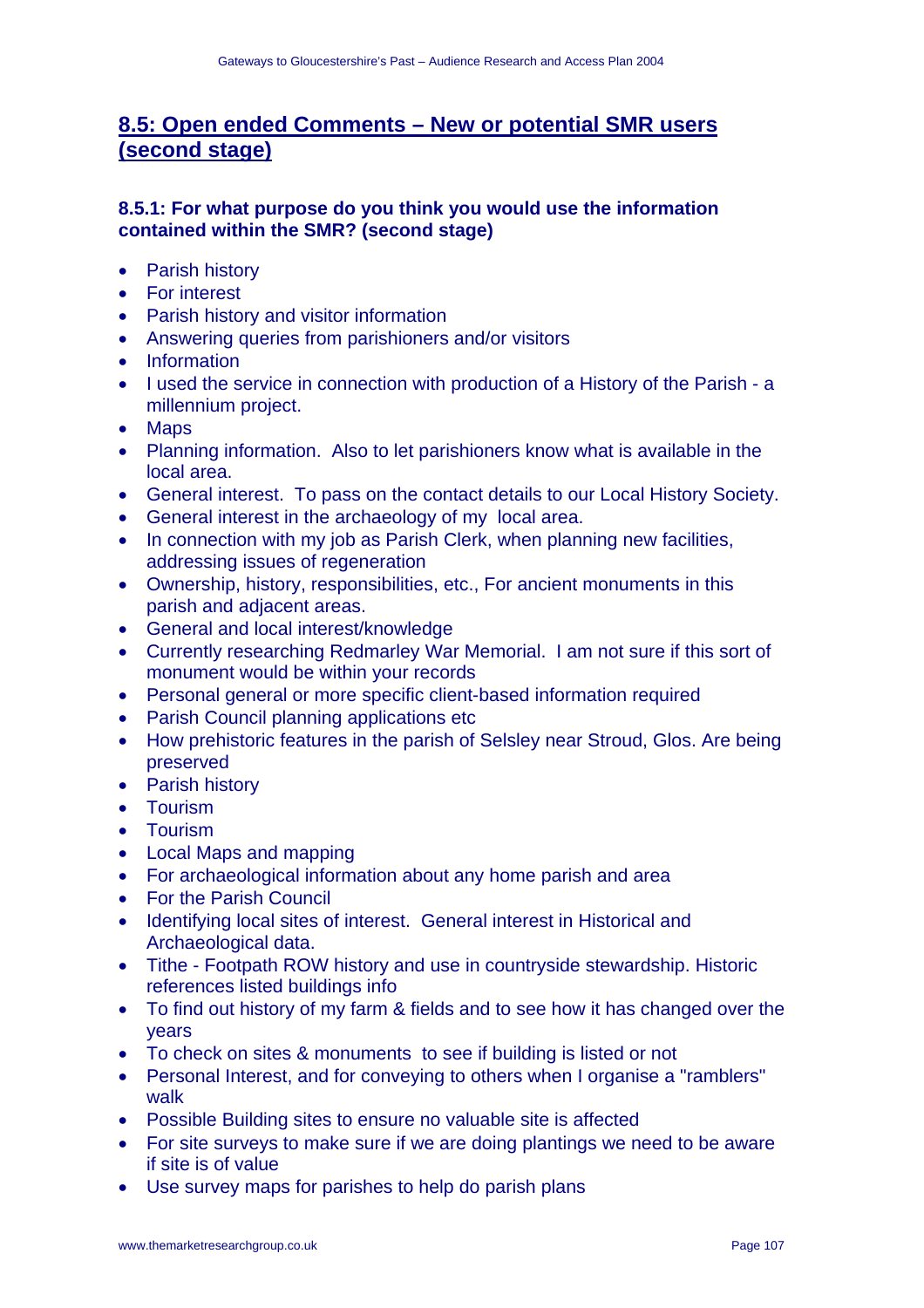- As an aid to Parish Planning by the Parish Council
- For Advice on Parish Ancient Monument
- Used the SMR to obtain information to input into Health check study
- Give information to parishioners or tourists
- For Parish Council Business
- Planning Enquiry
- Personal interest in archaeology
- To glean information and pass it on to visitors in the area
- Local History Planning
- For local interest for Parish Council Records
- Parish Information
- For historical tourist quides/Future building developments
- If I used it (unlikely) my purpose would be research
- Educational resource or local query
- General interest in archaeology
- Don't know
- Research History of village
- To check on status of any movements/sites within the parish and ensure their protection
- Personal interest to compliment my interest in natural history. Arranging outings for walks in places with special points of interest.
- Queries of general interest
- Purely Interest
- Information on people, buildings etc in the parish. Family History
- Sites of local interest
- I am Clerk to Highways Parish Council. Information for reference by councillors + me
- To find out more about sites of local interest
- Research for historical purposes. Could also reveal facts which could affect planning decisions
- Information for:- 1) Enquirers to our Parish Meeting. 2) Dissemination to interested readers of our Parish Magazine. 3) Personal information and interest
- History. Planning.
- Finding out the history of houses and settlements within the village, or helping people in the village or ex-residents find out their own histories or heritage.
- To locate local sites/monuments & establish whether all known sites are listed. To find out the age of sites/monuments
- Refer people with an interest in local archaeology to the SMR records
- Village archives
- To aid research by Wecote history society & for local projects
- Research local sites
- Historical records of the village + when visiting other sites
- Parish Council Matters
- To inform people of sites of local interest
- Future proposed "development" within the Parish (Planning). 2. Parish History 3. Rights of way variations/Tourism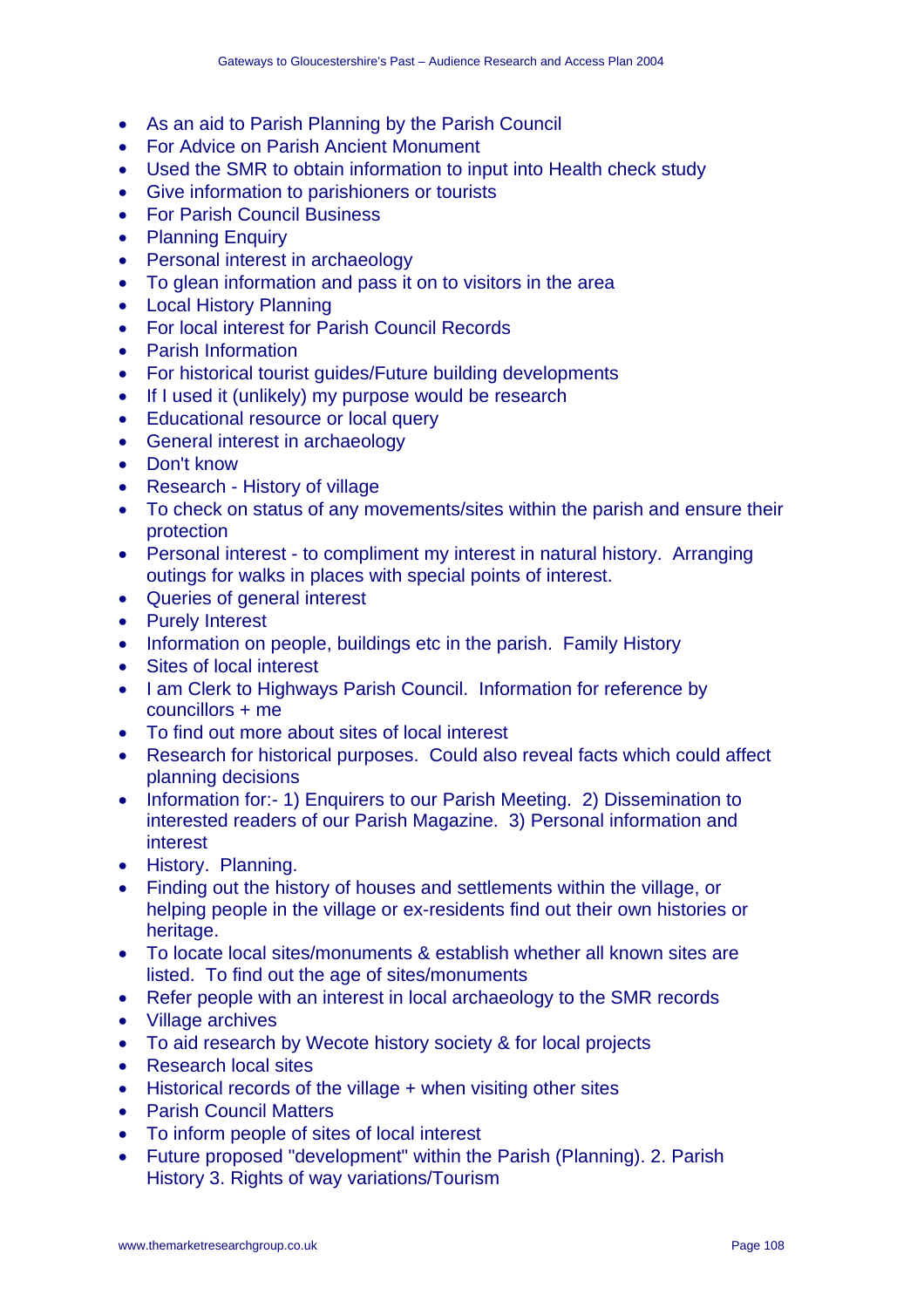- Planning Considerations
- Details of Village History
- Unknown
- Archaeological study of Parish
- Don't know until I know what it is.
- Teaching purposes: undergraduate project work
- Possibly in research projects and higher education teaching.
- To inform student approach to design criteria and to emphasise the multidisciplinary approach.
- Identifying information regarding sites in Sheepscombe as a historian or as someone interested in planning
- Research in the locality Student based projects to support teaching on mullet-functional landscapes.
- Student based exercises **Design**
- Re. Planning applications. 2. As a local historian
- For personal research. Local Info. Maybe professionally with Glos. Libraries.
- -Town development/Site etc. -Sustainable development. (6472) -Community Development. Human Landscape (64
- Volunteer Worker Because do not know very much about the SMR. So not able to comment.
- Property letting & Building
- Would be a very useful facility to have available
- For general interest about the area where I live.
- For personal interest / education
- General interest and I would possibly like to visit sites that are open to being visited
- School projects
- For personal interest, and for teaching. I can imagine its relevance for individual projects
- Not a great deal just for interest really
- Local social history research
- To establish the locations and reasons for classification for sites around Glos. with reference to the Public Rights of Way
- General interest. School projects.
- For Interest
- General interest
- Helping children with homework. Family & local history.
- Research and study
- Interest
- Personal information, living near an old canal now a nature reserve
- General information/further education and interest, trips etc
- Personal interest
- I'm not entirely sure! More info needed!
- Leisure research
- Not sure
- Personal research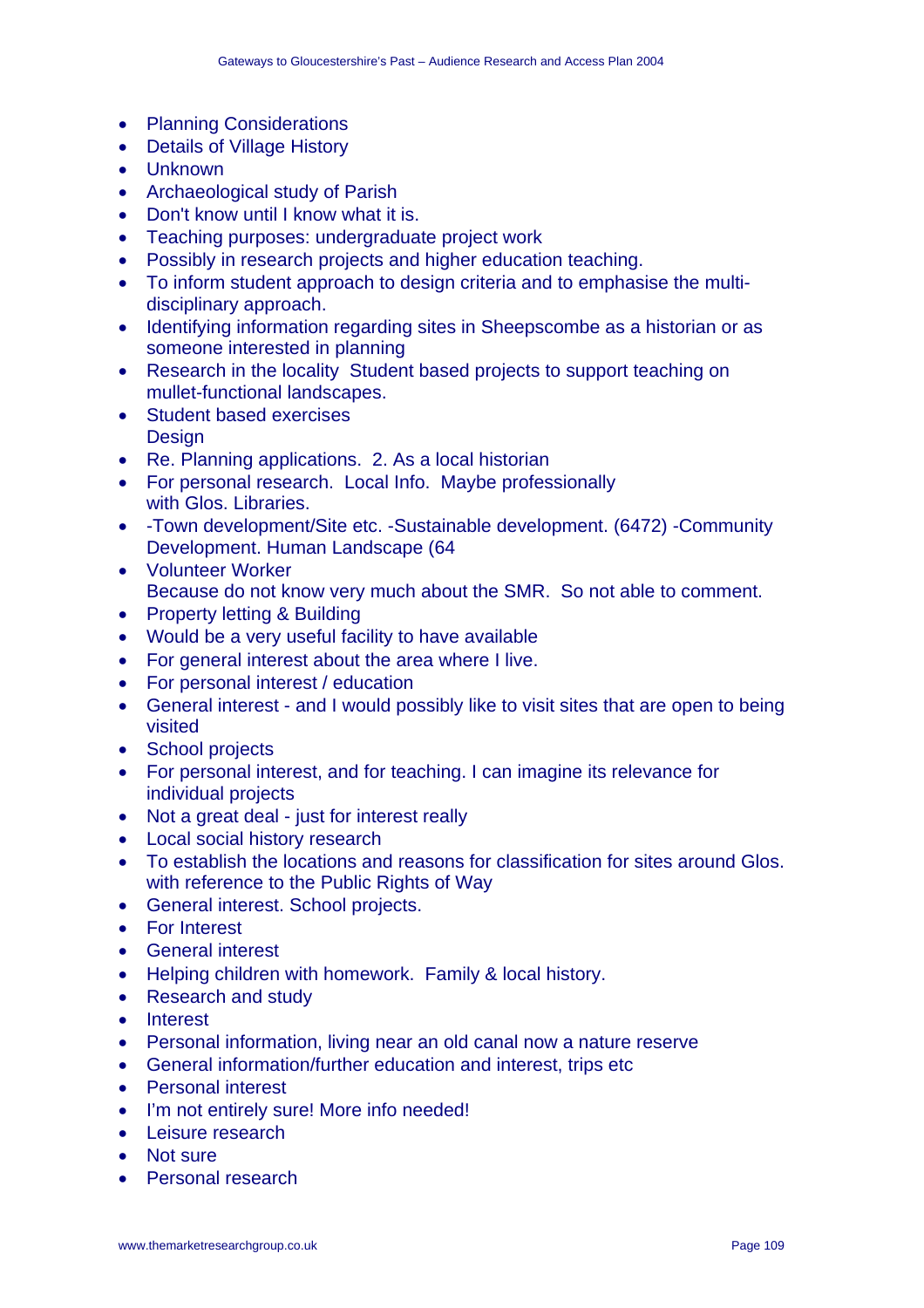- General interest
- Satisfy curiosity
- Finding out things I didn't know about and places of interest to visit
- Find out where sites are with a view to possibly visiting.
- To see if there are any records relating to where I live.
- Interested in all kinds of history so always keen on a new source of information
- No requirement for this in current post.
- Personal interest
- Visits
- To see local places of interest to visit
- Depends on what I find when I first use it.
- General Interest
- Find out about the history of the area
- Interest only
- For interest's sake gaining knowledge!
- Until YOU answer Q6 how can I tell you?
- To help with family research and my own personal interests.
- Places to visit Education for children personal interest
- Historical interest I have a particular penchant for a iron age earthwork.
- Info for my own interest and for my children school projects etc
- My own interest in local history. The possible impact on highway maintenance work and highway boundary
- Finding out more about sites following walks with our dogs.
- Work related issues e.g. If site dealing with has any archaeological features that need to be taken into
- Several bridges, which I maintain are in the SMR. Some are listed and a few are ancient monuments. The I
- For looking up previous land use in the area in which I live. I already went to Gloucester Records office
- General interest as a way of finding out more about site/monuments in the County. Particularly when o
- Interest
- Interest/Research
- Personal interest in own area
- Local interest
- For sites to visit around the County
- Local information for where I live
- General Interest & Project Research
- Probably related to finding information connected to work
- Be informed about the local past. Visit sites of interest, possibly.
- Very rarely for personal local tourist/historical interest for myself and family.
- If I wanted to find out more about local archaeological history. If I owned some land - or intended building
- Information about the country's heritage and the possibility of visiting the sites.
- Information about the country's heritage and the possibility of visiting the sites.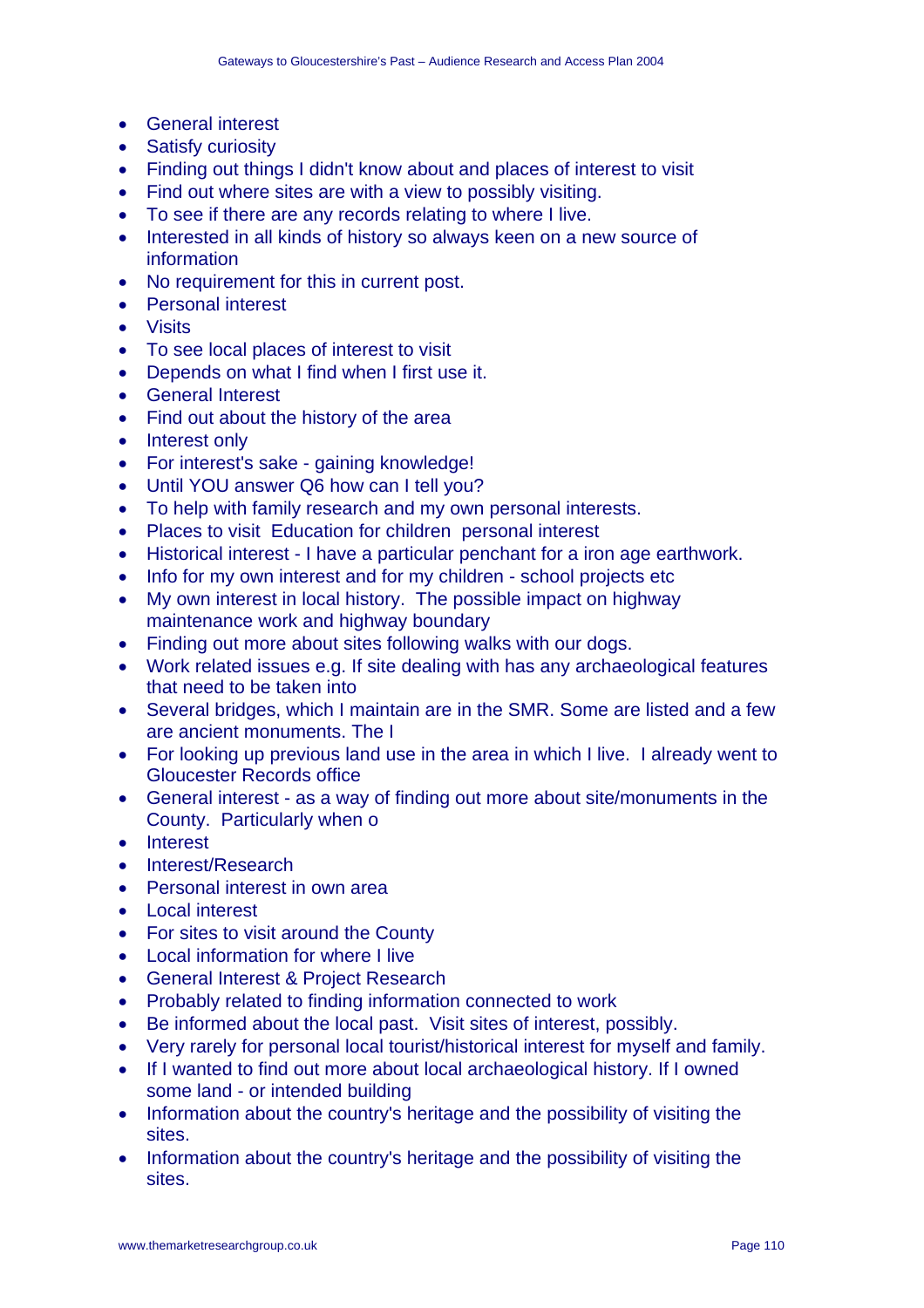- Educational and recreational use.
- Strategic planning and personal interest
- Looking at the history of my town/village
- Probably with my children. My daughter had to do a project on the history of Hucclecote at Primary School
- Hobby, interest, research, all sorts of possibilities not thought about but retirement might yield a n
- I am interested in History/Archaeology, particularly Standing Stones, Bronze/Iron age.
- Interest / curiosity
- Local history studies
- Site acquisition, disposal or management
- Personal Interest
- Visit sites, historical interest
- To look at the area where I currently live.
- I'd be interested in Roman vestigiums
- Archaeological and historical projects and research
- To ensure that where there were 'new build' projects, near or on historical sites, that the correct procedures
- Not sure
- General interest in historic sites
- Researching recent local history (1800+)
- To get information on places to visit and their history.
- Following up historical interests when I retire!
- Information relating to sites proposed in the minerals local plan and waste local plan
- I have an interest in history, especially when it relates to where I live, so I would be keen to find out
- Research for writing
- Local studies enquiries for customers in reference library
- Not sure.
- Personal interest in finding out more about local history.
- Recreation info
- Local history
- General interest.
- To check out for local areas of interest and in planning visits around the county
- Work related and general interest
- Research to look at historical sites with my children
- Recreation at home.
- I would use it to answer questions for enquiries we receive in the Reference Library.
- I have an interest in local history especially Cotswold villages and architecture.
- History of the place where I spent my childhood and where I live now
- General interest about my locality
- Personal interest in history and local history
- Planning building works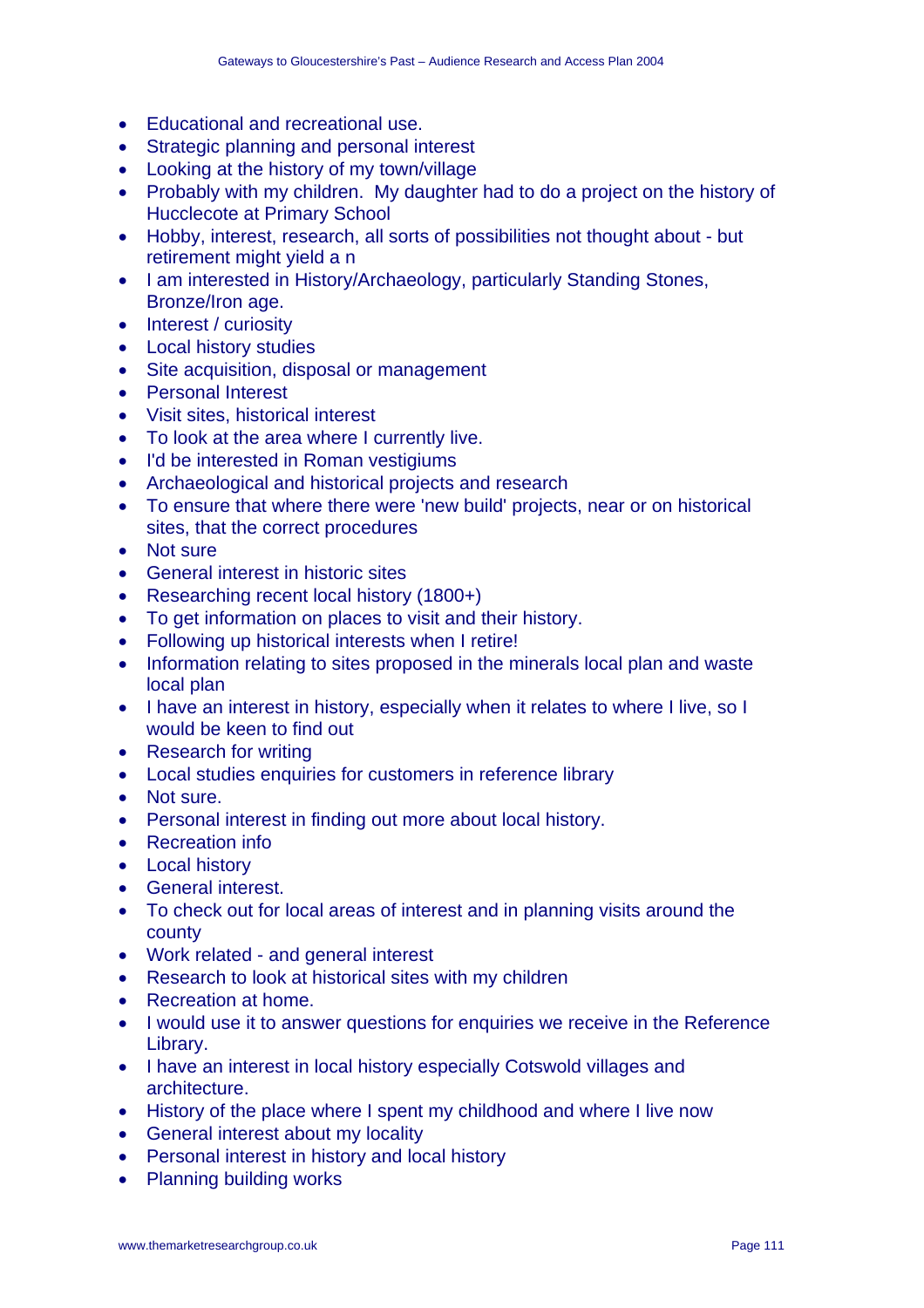- Curiosity about a particular site.
- I have an interest in local history especially Cotswold villages and architecture.
- To improve my children's knowledge and increase my awareness of important sites. To provide information
- Work related
- Planning walks and days out
- To trace family history. I'm sure school children would appreciate the SMR in relation to coursework
- Local interest
- General Interest
- Answering questions about archaeology or built heritage which cannot be answered from collections at Records Office.
- Don't know anything about it
- We undertake works on the highway which could impinge on a site I would also have a personal it.
- New to the area, would like to find out more about it.
- Interest in local history, Help with children's homework / education.
- I have children that are interested in historical and geographical things. This would be good in planning
- Landscape history, personal interest
- Possibly may be useful for looking at various sites the public want to use for celebratory ceremonies
- Personal interest in local archaeology
- At home likely to be useful with my children's school projects and own recreational interests
- Would like to research the history of my house and its environs
- Consultations on planning applications.
- General interest
- Interest as a local resident and an interest in history
- To find out about interesting archaeological sites to visit
- General interest
- In my role as Trainee Archivist working with the public
- For my work for knowledge to give to library users
- Research into non-conformist churches in Gloucester City in 19th century.
- Local history research
- If I need to present some information about Gloucester or surround, as teaching resource.
- I am interested in local history and might want to use the SMR to research a specific site of interest.
- General Information and Interest
- To get information on interesting sites to visit or to find out more about areas I am particularly inter
- To access information to assist and widen my knowledge and that of my children's of Gloucestershire History
- Recreational and educational
- Personal interest in local history
- Perhaps for planning a visit to a place of interest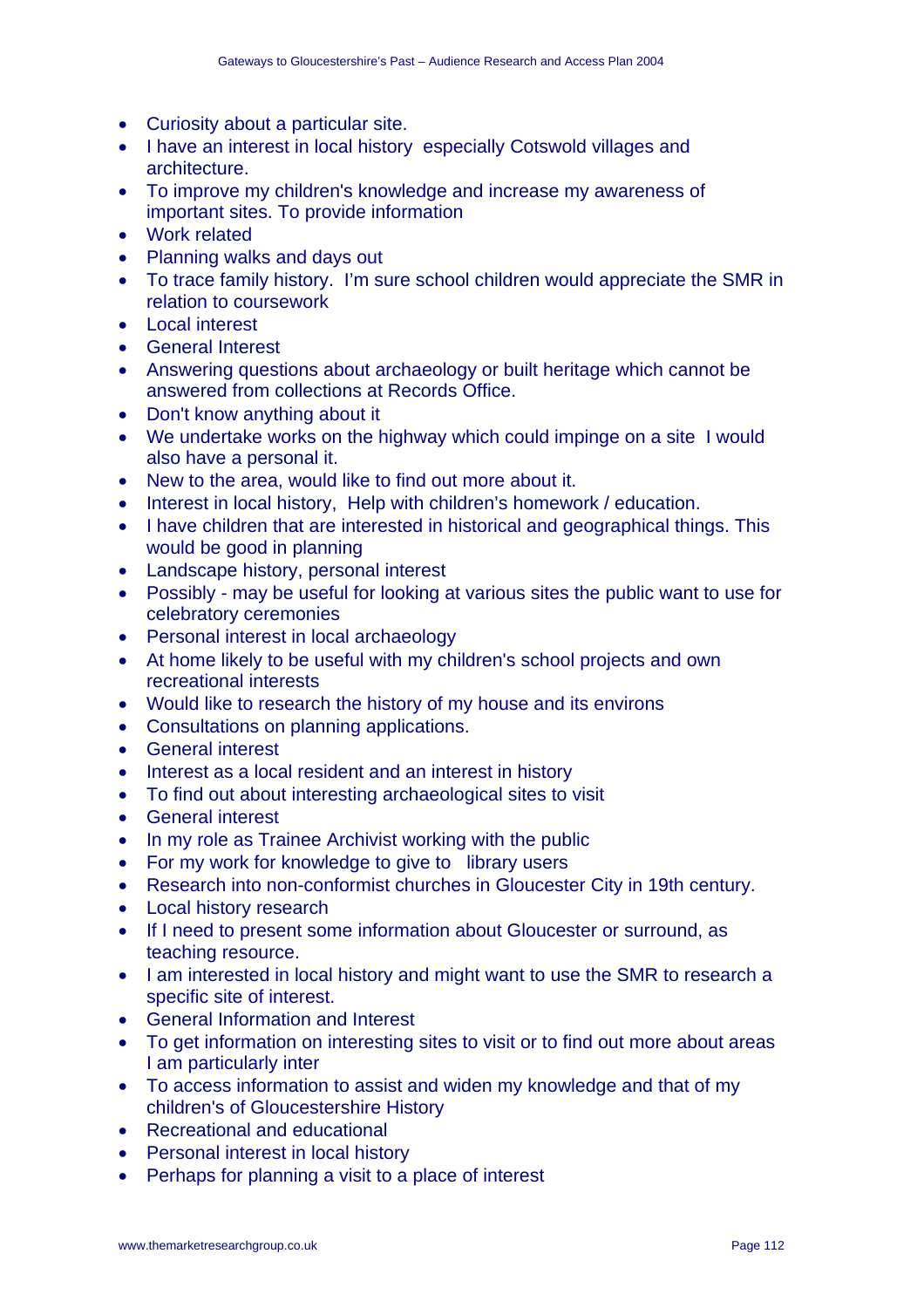- Personnel use for children's education
- I have just moved to Ruardean and I am interested in the history of the castle and manor house
- Leisure interest
- Looking for sites for educational visit with children
- A)Possibly to find something interesting to look at for a day out with the kids. B)Kids homework or pro
- I often go walking, and if I saw something of interest, it would be good to interrogate this database to
- Providing information to the Public
- General interest with future intention to visit
- Local or Family History research. Fun, I like history
- Finding historical/archaeological information about the area where I live
- To answer any customer questions
- Historical research
- To implement transport proposals within Environment Dept.
- I am interested in social and family history.
- Improve my own knowledge of geography/archaeology of county. Help in cataloguing archive collections/an
- To research the history of our house and to study the local area.
- General interest or possibly for university.
- At development stage of new early years and childcare provision where new build or extension to sites in
- To find out if there was anything of interest that I could look at if I'm planning a day out
- Research about places I am interested in.
- General interest in the history of Gloucestershire.
- General interest in maps and walking.
- I do a lot of field walking with my husband, who is an archaeologist, and I also visit a lot of historic
- I have a general interest in the history of Gloucester
- To advise Members if they raised questions.
- Potentially, but would be as tourist rather than work-related
- Local information on land use an interest in ancient sites
- Consideration of potential development sites
- Would be interesting to find out the history of the area I live in. Maybe find out some sights I could
- Help with children's homework General interest in local knowledge/history Inspiration for outings
- Interest in local area
- To find out about local history.
- Taking an interest in our county's history.
- For work purposes and personal interest.
- To obtain further information on a site that I may be interested in
- Information for customers
- Family has a general interest in history/archaeology and could find out more about sites to visit-son is
- Helping the public with enquiries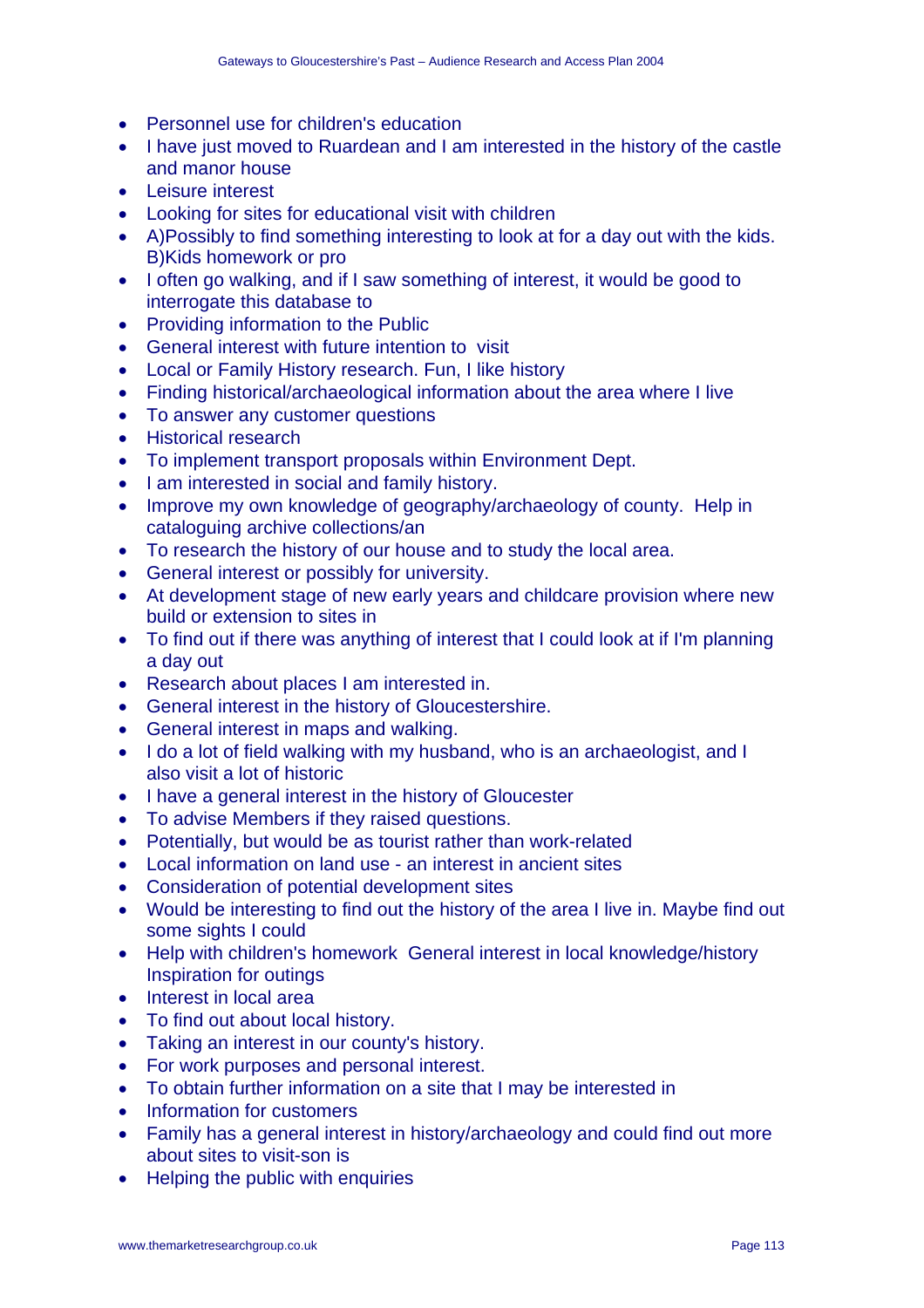- For my own interest and at work in the local studies library
- To support homework projects for children or adult learning courses. For personal interest
- Personal, recreation
- Personal interest
- General interest and research for assignments by students in the family
- For my own personal discovery & enjoyment of Gloucestershire's Environs & early settlement sites To find out more information about the area in which I live and about how it has changed over the years.
- General interest but also to support my work within libraries and information
- Pointed out to researchers rather than used myself.
- Provide material to schools to support curriculum delivery
- Highway Scheme proposals. Surplus Land. Land Acquisitions. Land disputes. Location of ancient highways
- Family history, local history
- School homework projects, places to visit
- Educational visits with young people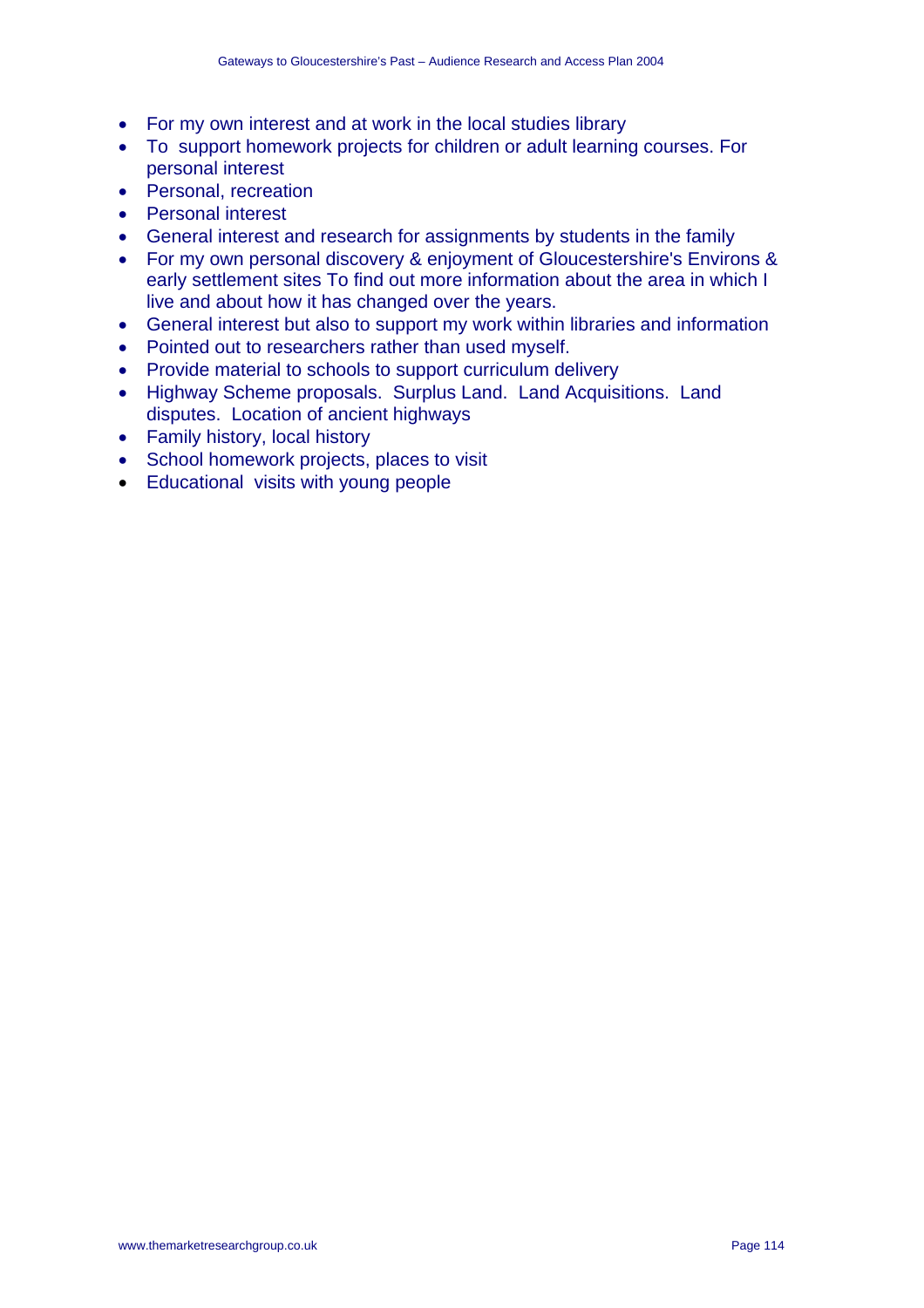## **8.5.2: Occupations – New or potential SMR users (second stage)**

- 14 Retired"
- 16 Clerical Officer"
- 2 Accounting Technician"
- 2 Admin Support CE Support"
- 2 Admin Team Leader"
- 2 Deputy Registrar"
- 2 Deputy Team Manager - Soci"
- 2 Project officer"
- 2 Systems Officer"
- 2 Training officer"
- 2 Transport Monitoring Office"
- 2 Transport planner"
- 3 Accountant (Local Government)"
- 3 Administrative Assistant"
- 3 Clerical Assistant"
- 3 Team Clerk"
- 3 Technician"
- 4 Accountant"
- 4 Town Clerk"
- 4 University Lecturer"
- 5 administrator"
- 5 Personnel Assistant/Finance"
- 6 secretary"
- 9 Social Worker"
- Activity Organiser"
- Admin Assistant Trainee"
- Admin Asst."
- Admin officer"
- Admin Services Officer"
- Admin Team Supervisor"
- Administration Officer"
- Administration"
- Adoption and Fostering Off"
- Advisory Teacher"
- AFO"
- Archives Assistant"
- Archivist"
- Area partnership Officer"
- Area Supervisor"
- Area Transportation Manger"
- Assistant Democratic Service"
- Assistant Education Office"
- Assistant Homecare Organiser"
- Assistant Town Clerk"
- Assistant youth worker"
- Asst. Manager Soc. Service"
- Asst. Manager Soc. Service"
- Audit manager"
- Auditor"
- Author"
- **Bridge Engineer"**
- Building surveyor"
- Business Services Officer,"
- Capital Accountant"
- Care manager"
- Casework assistant"
- Cashier exchequer"
- Cataloguing Archivist"
- Chair Parish Meeting"
- Chairman Winstone Parish Council"
- Chartered Librarian"
- Chartered Librarian"
- Chief Executive"
- CHILD CARE TRAINING OFFICE"
- Childcare Development Officer"
- Children's Information Adv"
- Civil engineer"
- Clerical and Admin Officer"
- Clerical Officer/Finance A"
- Clerical Officer/PA"
- Clerical Officer-Finance."
- Clerical worker"
- 4 Clerical"
- Clerical/Admin Assistant"
- Clerk of the Council"
- **Clerk to Local Parish** Council"
- Clerk to Parish Council"
- Clerk to Redmarley Parish"
- Clerk to Sandhurst PC"
- Clerk to the Council. Charlton Kilfi PC."
- Clerk to Toddington Parish Council"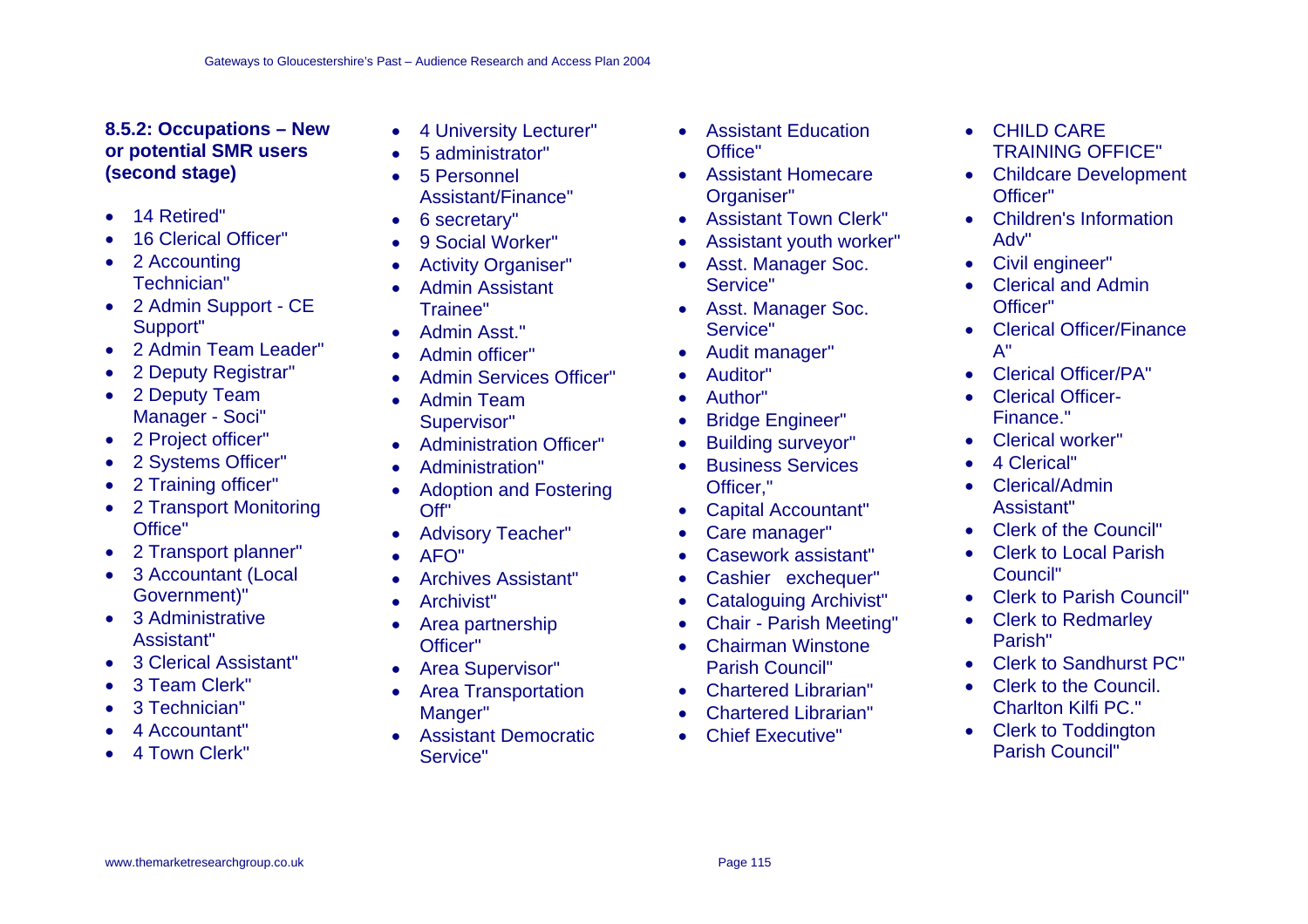- Clerk/R.F.O. to Parish Council"
- Client Architect"
- CO"
- Communications & Marketing"
- Community Family Worker"
- Community Occupational The"
- Contract Valuer"
- Cotswold Way National Trail"
- County Editor, Victoria Hi"
- County Manager LD"
- Course Leader Landscape &"
- Course Leader Landscape +"
- CSO social services"
- Customer services officer"
- Data Accuracy/Systems Admin"
- Database officer"
- Day centre deputy manager"
- Day Services Coordinator"
- Dental Surgeon"
- Deputy PROW Manager"
- Deputy Registrar, Births D"
- Deputy Superintendent"
- Desktop Analyst"
- Development coordinator"
- Development Officer"
- Director of Environment"
- Director of Projects"
- Director"
- Deputy Exchequer Control Off"
- E-comms officer"
- Education consultant"
- Education welfare officer"
- Electoral Administrator &"
- Electronic Information Off"
- Emergency Management Officer"
- Environment Dept"
- Establishment manager"
- EWO"
- External Funding and business"
- Family and placement support"
- Farmer & NFU Representative"
- 2 Farmer"
- Fieldwork Support Ast."
- 2 Finance Clerk"
- 2 Finance officer"
- Finance Support Officer"
- Finance"
- Forecourt Cashier p/t Parish Clerk"
- FPSS III"
- Gen. Admin Assistant/Social"
- GIS manager"
- Glos. Manager of BTCV"
- Grounds Maintenance"
- Group Support Services Off"
- Head of Emergency Management"
- Head of the School of Environment"
- Helpline Officer"
- Highway Safety Inspector"
- HOMECARE ORGANISER"
- 2 Housewife"
- **HR Officer"**
- HR"
- ICT adviser education"
- Improvement manager"
- **Information Officer"**
- Information Point officer"
- Investment Services Office"
- IT Consultant"
- IT Professional"
- 3 IT Support"
- IT Trainer"
- Knowledge Worker"
- 2 L/D D/S Administrator"
- Land adviser"
- Land Agent"
- Lecturer in geography"
- Legal Assistant"
- LGC Officer"
- LGO Secretary"
- LGO"
- 7 Librarian"
- 4 Library Manager"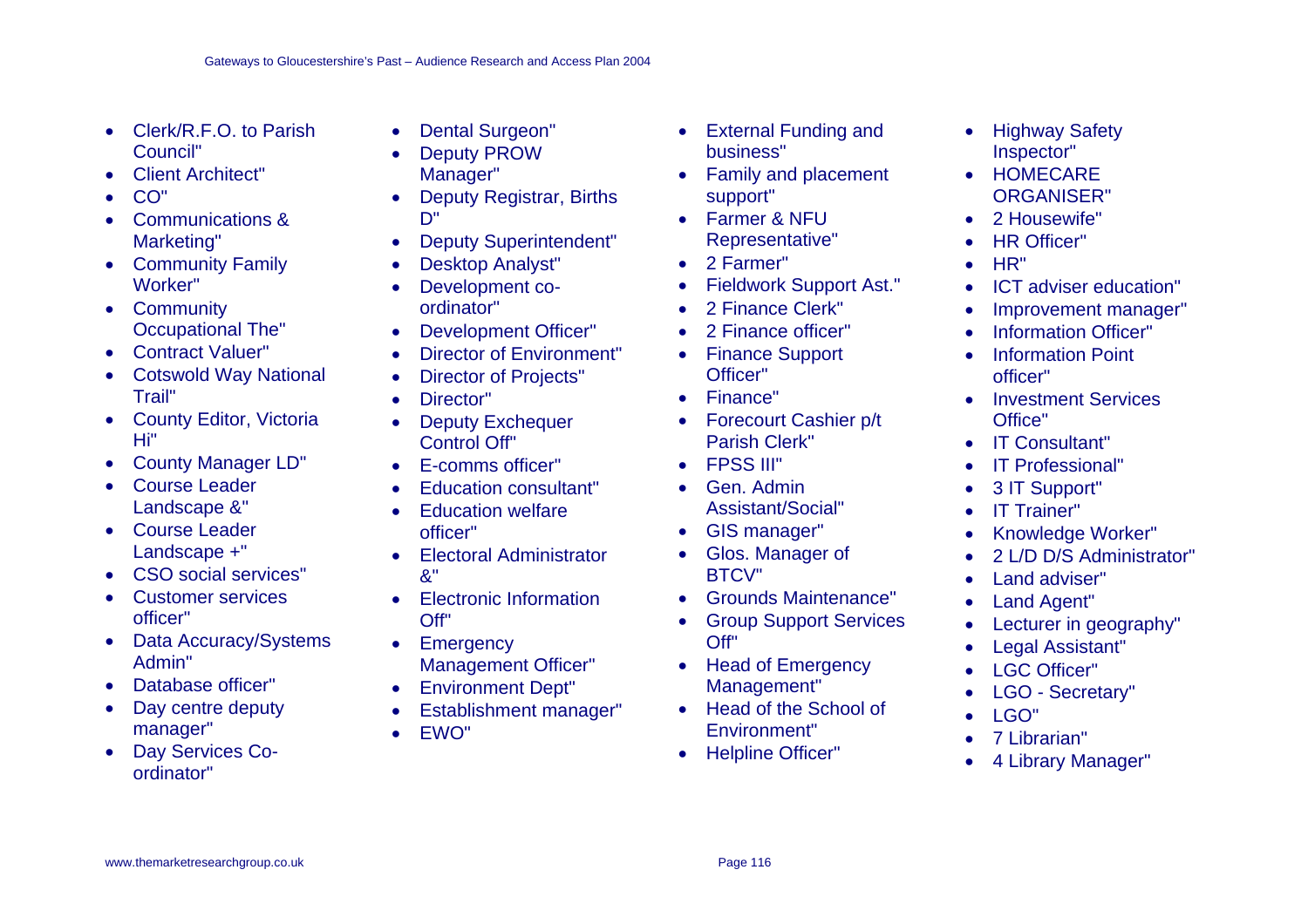- Local Authority Clerical O"
- Local Authority Officer"
- Local Business (Barnsley Park) Chairman Winsor Parish"
- 16 Local Government Officer"
- Local Gov. officer"
- Manager"
- Manager"
- Manager, learning disabilities"
- Manager, The Prestbury Center"
- Marketing Officer, Glos. CC"
- Mechanical Engineer"
- Mental health worker"
- NVQ co-ordinator"
- 4 Occupational Therapist Ass"
- 2 Office Manager"
- Owner of Plant Nursery"
- PA"
- Parish Clerk & responsible Finance Officer"
- Parish Clerk (Primary School Supply Teacher)"
- 16 Parish Clerk"
- Part qualified accountant"
- Part time Music Teacher"
- Participation Officer"
- Payment Officer"
- Payroll officer"
- PENSIONS OFFICER"
- Performance manager"
- Performance officer"
- Personnel Manager"
- Personnel Officer"
- Planner"
- Planning & policy officer,"
- Policy Development Officer"
- Political Researcher"
- Principal library assistant"
- Principal planning officer"
- Principle Transport Planner"
- Professional Engineer"
- Professional Librarian"
- Professor of Local Planning"
- Professor"
- PROGRAMME MANAGER"
- Programme Manager"
- Project & Systems Development"
- Project development office"
- Project Engineer (Retired) & Baunton Parish .Councillor"
- Project Manager"
- PSDO"
- PT administrator"
- Purchasing Assistant"
- **Quality Assurance** Officer"
- Quality Manager"
- Quality and development m"
- Radiography Tutor"
- Receptionist / Data Input"
- Receptionist/Team Clerk"
- Receptionist/Telephonis t"
- Reference library assistant"
- Regional Surveyor CLA"
- 2 Residential social worker"
- Retired Chartered Engineer"
- **Retired Engineer"**
- Retired Headmaster"
- **Retired Manager in** Finance"
- Retired Maths Teacher"
- Retired p/t Parish Council Clerk"
- Retired Parish Councillor"
- Retired Personnel Professional"
- Retired previously Surveyor. Now Parish Councillor"
- Retired Scientist/Parish Clerk"
- Retired Teacher"
- Reviewing & planning office"
- Reviewing and planning off"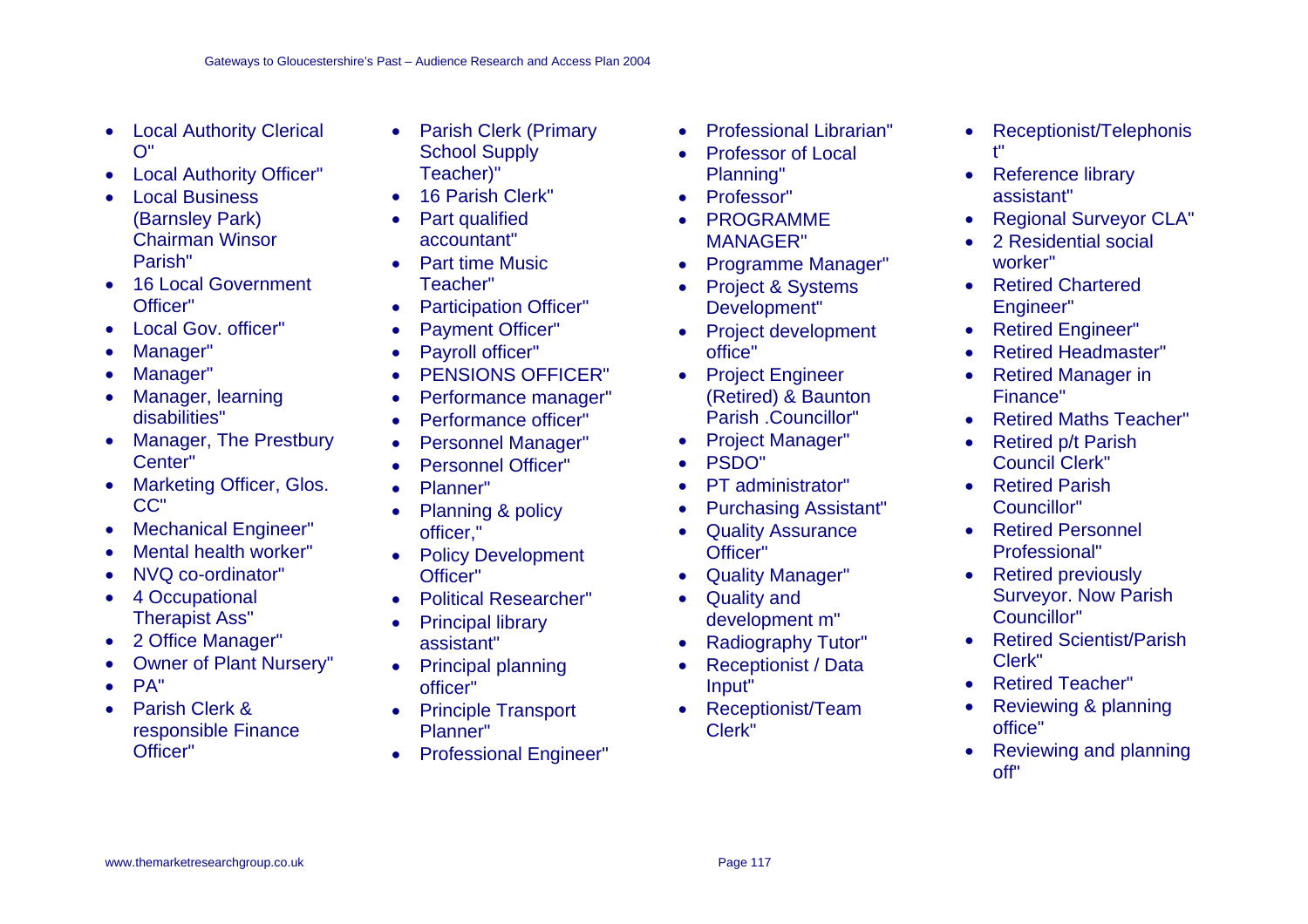- Road Safety Team Leader"
- Safety expert"
- Senior clerical officer"
- Senior Accounting Technician"
- Senior Administrator"
- Senior Auditor"
- Senior library assistant"
- Senior Planning Officer"
- Senior Practitioner"
- Senior Practitioner,child"
- Senior Social Worker"
- Senior Strategic Planner"
- Senior Team librarian"
- Senior technician"
- Skills for Families admin"
- Small business proprietor"
- Snr Team Clerk"
- Social Services Manager"
- Social Services"
- Social work manager"
- Solicitor"
- Statutory Returns Officer"
- STUDENT FINANCE ADMINISTRA"
- Superintendent Registrar o"
- Support Assistant"
- Support services officer"
- 2 Surveyor"
- Teacher and Democratic Ser"
- Teacher"
- Team Clerk Social Services"
- Team Leader Transport Pl"
- Team Leader (ICT)"
- Team manager"
- Technical Administrator"
- Technical assistant"
- Temp staff"
- Tourism assistant"
- Tourism manager (hi tim)"
- Tourism"
- Town Planner"
- Trading Standards Officer"
- Trainee Archivist"
- Training administrator"
- Training Manager"
- Transport Planning Manager"
- Travel Agent"
- Tutor"
- Valuer"
- Varied"
- Vice Chairman"
- Visiting Officer"
- W P Operator"
- Writer"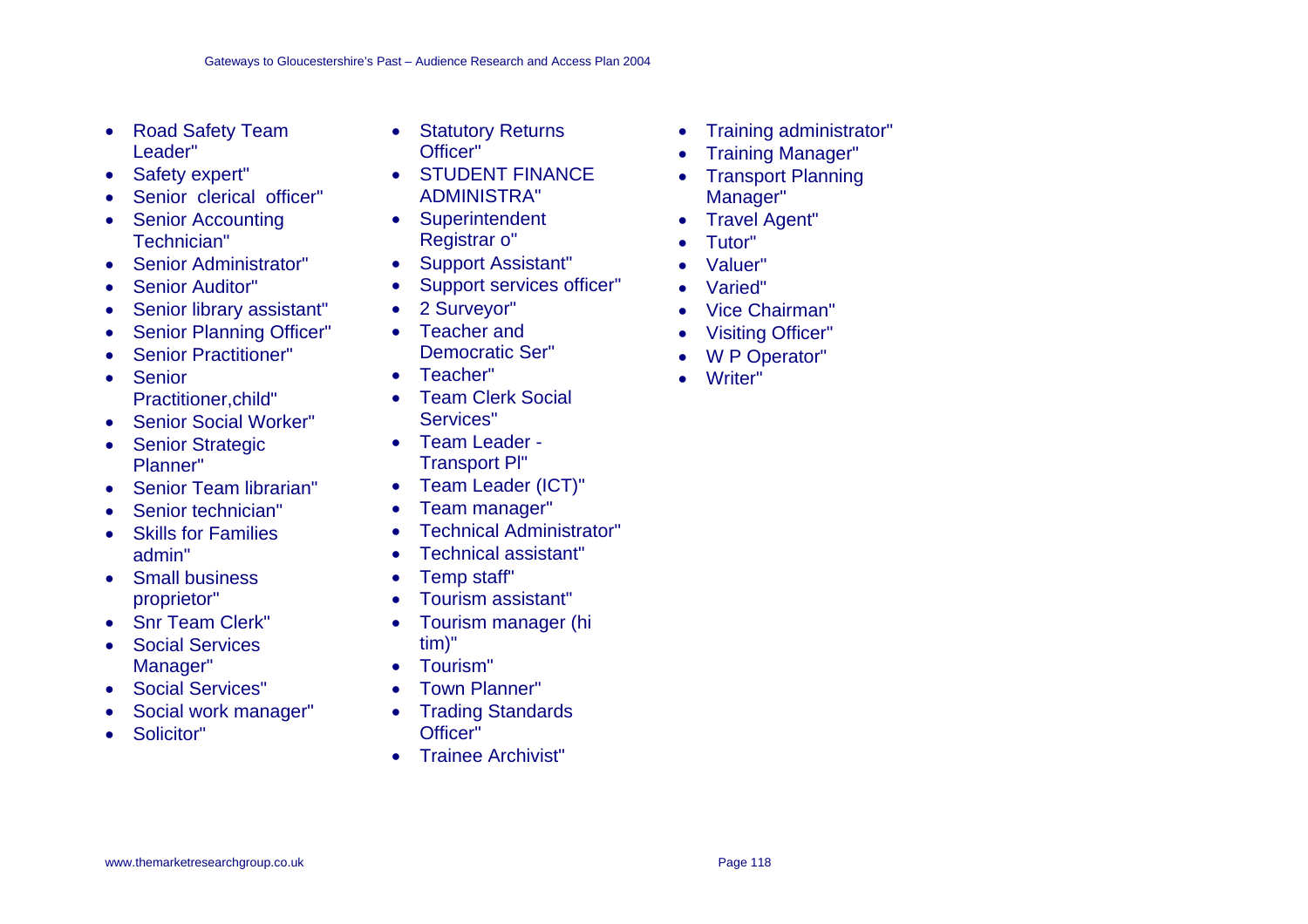### **8.5.3: Any other comments – New or potential user (second stage).**

- •"I would like a copy of the index for all sites and monuments within the Parish of Hartpury, please"
- •"Questionnaire completed on behalf of Woolaston Parish Council"
- •"I think that this site will be of interest to amateur historians, and general interest, as well as useful to professionals."
- • "I have used the Herefordshire SMR which is already freely available on line to anyone. I hope that you can do the same for Glos."
- •"I would like a copy of the index for all sites and monuments within the Parish of Hartpury, please"
- •"I would like a copy of the index for all sites and monuments within the Parish of Hartpury, please"
- •"The more information we have access to the better. Maps and mapping & buildings are always of interest."
- This project sounds quite interesting. I am very interested in accessing old maps in my area."
- •"I am a Voluntary Ramblers Association Officer"
- •"Stroud Valley Projects Team"
- •"An excellent service in a County full of history which should be encouraged"
- •"Freepost envelope rather a good quality + size too big for purpose!"
- •"A freely available leaflet would be very useful perhaps stocked in T.I.C.'s"
- •"Important though it is archaeology is only a minority interest. Is this really a good use of the heritage lottery fund?"
- •"This survey is a waste of money (Ours)"
- Bearing in mind a recent proposal to move and ancient stone stile in our parish it is reassuring that one can check on the status of such ancient items with a view to prevent irreversible damage"
- "Being a relative newcomer to Gloucestershire I want to use as many resources as possible to enable me to properly know my new home."
- I am sure the service provided is vital to specialists in the field. As a layman in both geological and archaeological terms it is not of great interest to me personally."
- "Suggest that SMR as all acronyms is meaningless to 99.99% of the population county monuments records fits the bill better (I appreciate that a site is subtly different but if it's loss prevents acronym use it's worth it)."
- "Service very prompt and useful"
- •"Is access free, for students?"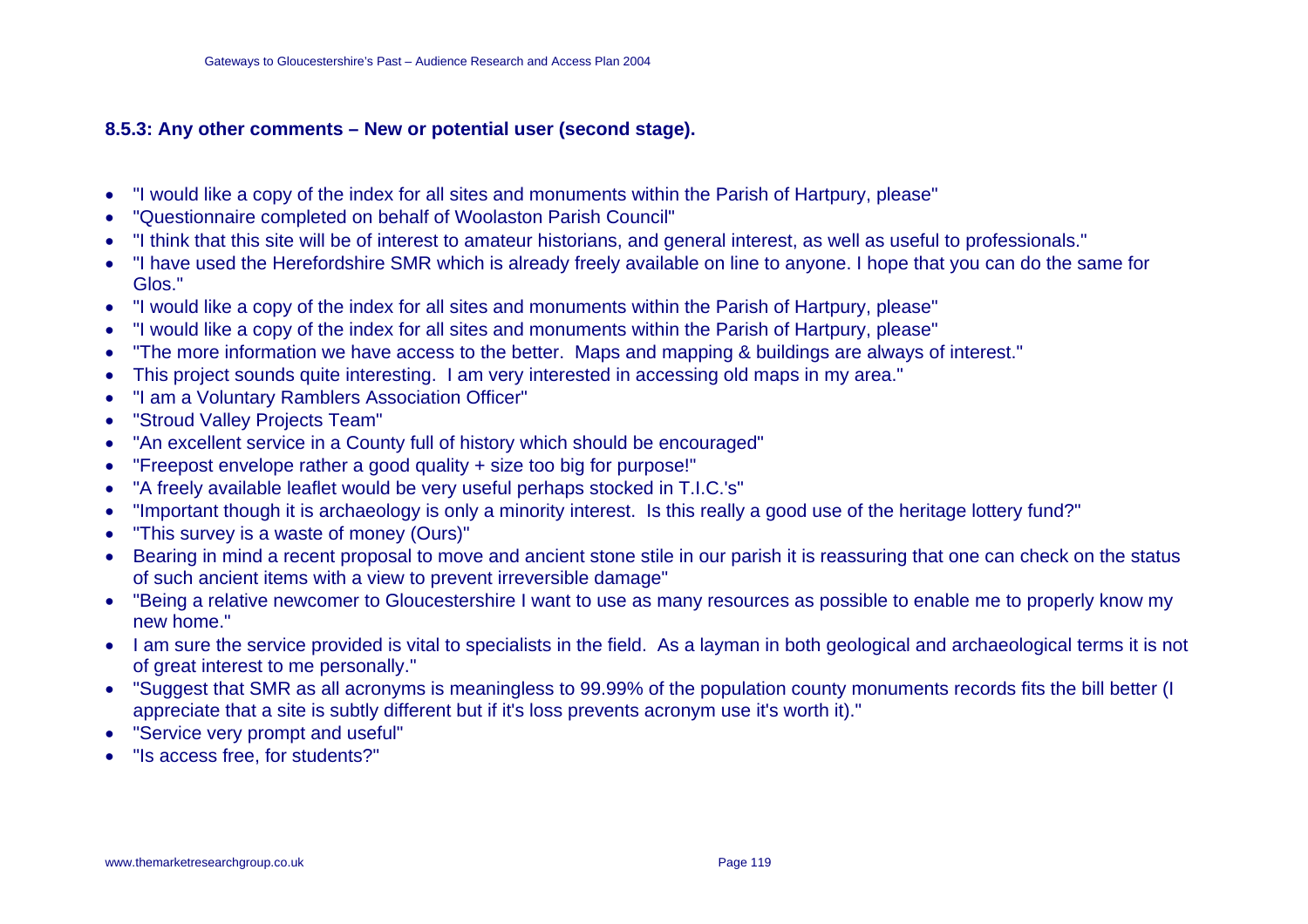- •"Valuable service."
- • "Fuller response to Q4. I manage a field in CSS and also conducted research into the Scheme nationally, the use of the SMR was integral to that research."
- "Note College has GIS facility starting up."
- D our area"leability + issues related to rebuild/conversion"
- And part of the site investigation. 2) For personal interest and historical research"
- Likely to be archaeologically sensitive"
- "I think it would be useful for people to have more information about these sites, so long as they are made aware that they shouldn't use metal detectors or"
- "There are definite benefits working at County Hall and information such as this is a real bonus. Thank you"
- • "We are developing an electronic 'definitive map' and would be pleased to be able to gain access to SMR information on the GIS system."
- "A very helpful and efficient service."
- •"You need more publicity!"
- "I think I have already completed one of these!"
- "I have been aware of SMR Gloucestershire for sometime mainly through my classics/history degree and related studies"
- "I have an interest in archaeological remains and have used archaeological investigations in the past to help minimise the impact of new road layouts"
- "Non at this time."
- •"I think it is important to keep these records as part of our heritage."
- "I haven't accessed or was aware of the SMR, however if I were researching something on an historical site on a personal basis (and probably work related as"
- "I don't believe I'd use this service personally but don't really know what it can do for me I imagine it could be of interest to schools, colleges, amateur"
- "I have always found the staff within the Archaeology Unit helpful, and the information they provide is invaluable."
- "I am pleased to hear that this facility is being made more available and efforts are being made to make the public aware of its existence"
- "It is good to raise awareness of such a rich resource for the residents of Gloucestershire and beyond."
- •"Hopefully I'll have time to think about interests like this and use it eventually - probably not until I'm retired!"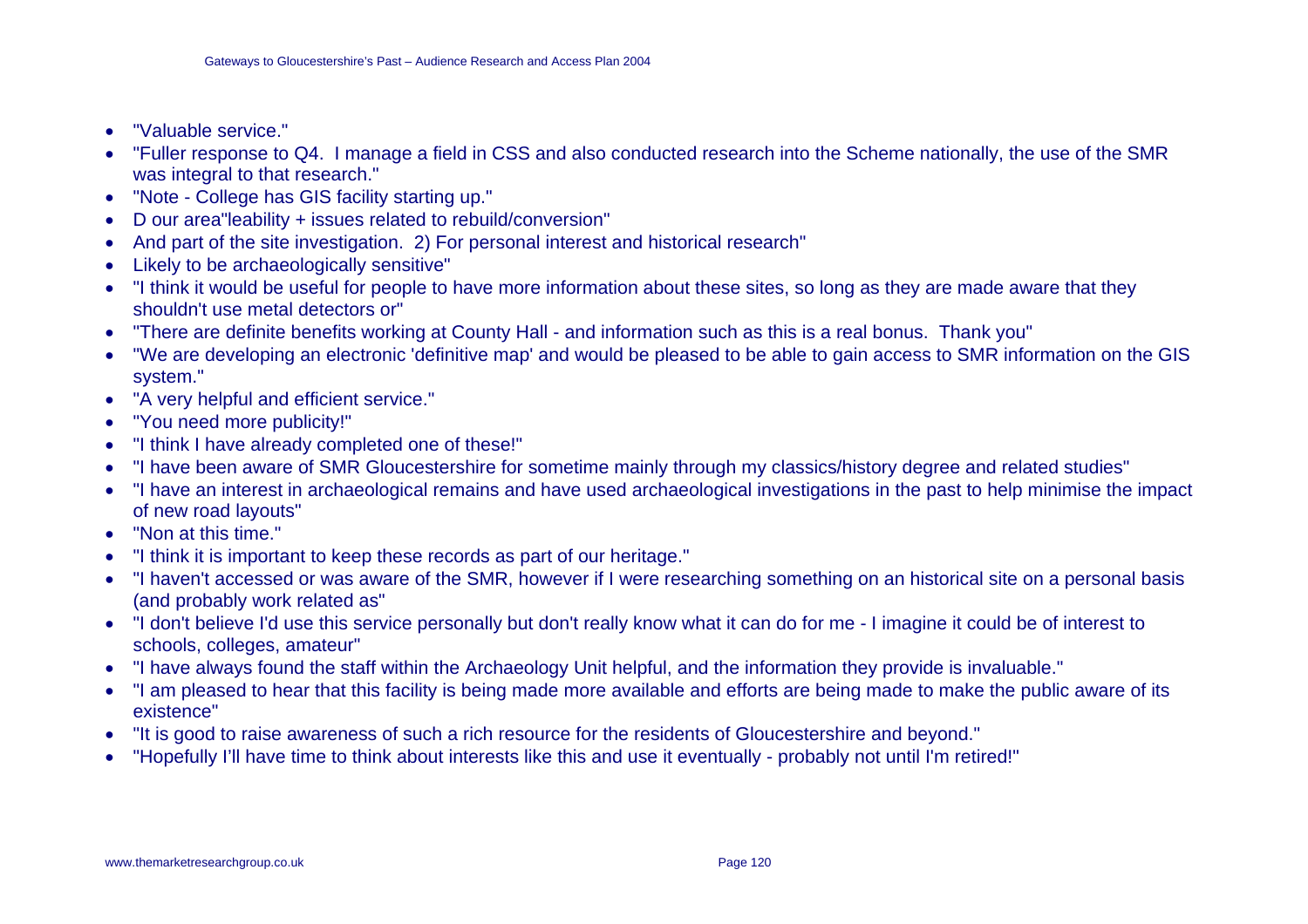- •"I'm sure the service provides a lot of valuable and interesting information to those who need it."
- • "I believe that many tourists visit England because of the well documented evidence and preservation of historical sites. I believe this can be improved with the SMR information"
- $\bullet$ "Need to be a little more attention grabbing and less wordy to hold limited interest attention spans"
- •"hard to answer question 7 positively without more info . Good luck!"
- •"I'd like to know/read the final report of this research"
- •"The SMR is an excellent resource that is vital to the county's and the country's heritage."
- •"Difficult to say whether I would use SMR in the future without knowing more about the information contained in it."
- "I think local historical information would be of interest to many people. Although I knew we had a sites and monuments record and I know several of the"
- "I would greatly support a project to provide increased public access, particularly if this enables computerised access via the Internet."
- •"What relevance have Q's 14 & 15 for an Archaeological subject?"
- •"The biggest difficulty is that access is restricted"
- $\bullet$ "I would like to see more open days at the archive and more to encourage children's interest."
- •"Public Access to the records is to be welcomed."
- • "More public awareness is needed. The 'dusy old archive' image I pictured needs to be revamped and used more as an open facility to schools and the public."
- • "Whilst not being a resident of Gloucestershire, my family and I have a strong interest in the county and spend some of our leisure time (i.e. Walking) in"
- •"I will pass on this info to the school I work in, as I think they would benefit greatly from it."
- $\bullet$ "I do not envisage using it from home at the moment but it may have a use in the workplace at some time."
- •"If anyone has time to show me how to access this system I would be grateful I can be contacted on ext 5624"
- $\bullet$ "Although I wasn't really aware of this Service I am sure that it provides a very useful resource to many people."
- •"Very important resource for people interested in history and heritage."
- "As part of my job I am involved with the Gloucestershire Heritage Education Forum. With their help I have developed a section of the GCC website called Muse"
- $\bullet$  "At the present time it would be difficult to know if I would use SMR but it is useful to know that the information exists and can be made accessible."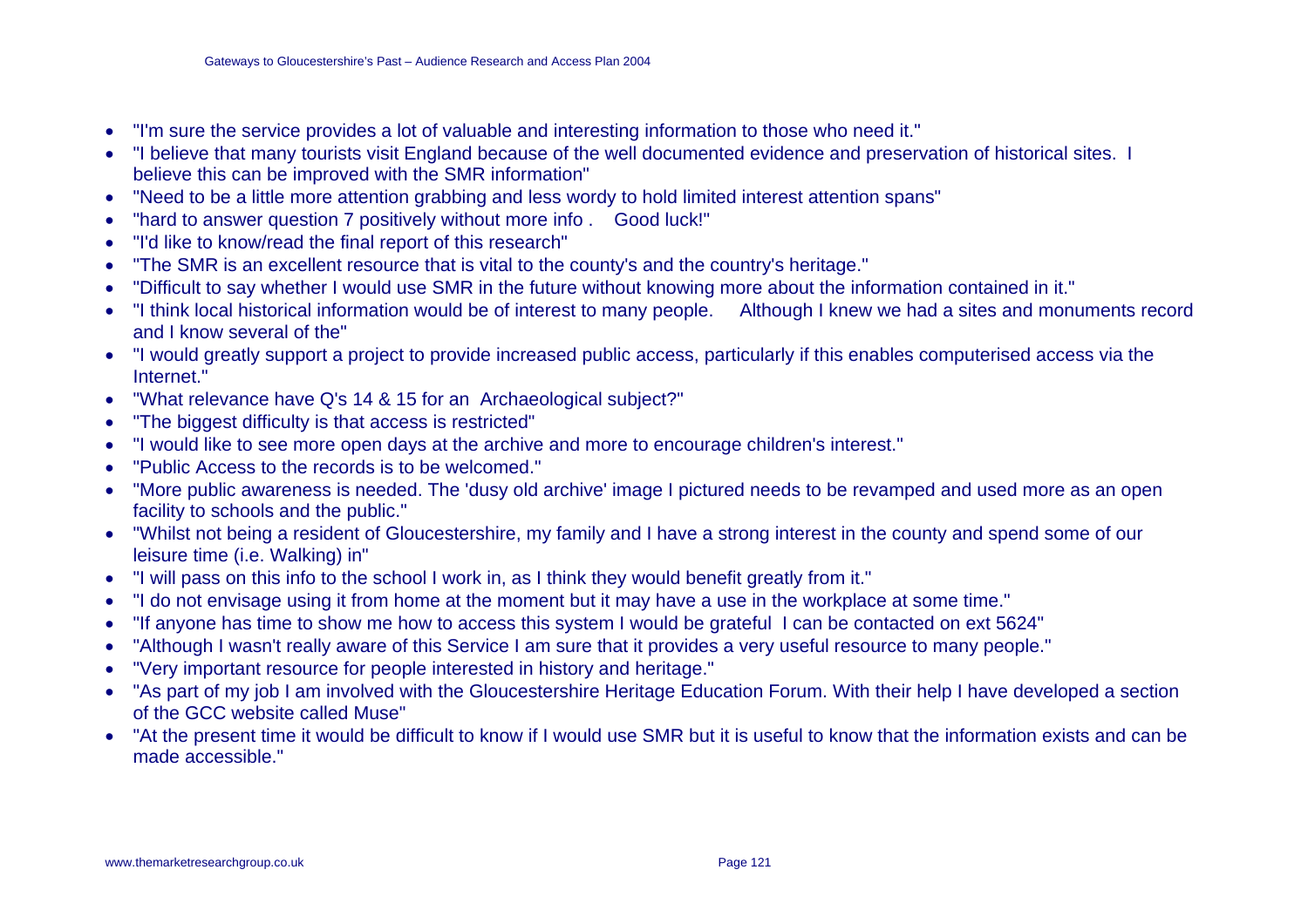- •"Sorry if rushed. I don't know enough about how it impinges on my current work."
- •"Job title too specific to remain anonymous as I am the only one!"
- •"This sort of work is so important, we should all be able to access information about historical sites etc"
- •"Hopefully soon to be resident of the county."
- • "A useful tool for those conducting research. I'm not sure that I would use it personally but I'm sure my children will for school projects etc."
- "It would be nice to have access to the database in the Gloucestershire Collection in Gloucester Library"
- • "I have only put my first part of the postcode as I do not wish my personal details to be used for mailing purposes. I am surprised there is no reference to"
- •"Sounds great, how about a CD-ROM?"
- • "I was aware that here is an Archaeology Unit (run by Glos. City),which is under threat of closure(now closed?)Is that a separate body?"
- "Good luck"
- •"Thank you for raising awareness of the availability of this information"
- • "I would dearly love to find work with a local authority in this field & would be grateful for any feedback you may be able to give me to achieve this (short"
- •"Should I be concerned at the absence of 'Library Service' under Question 4 ?"
- •"could be extremely useful"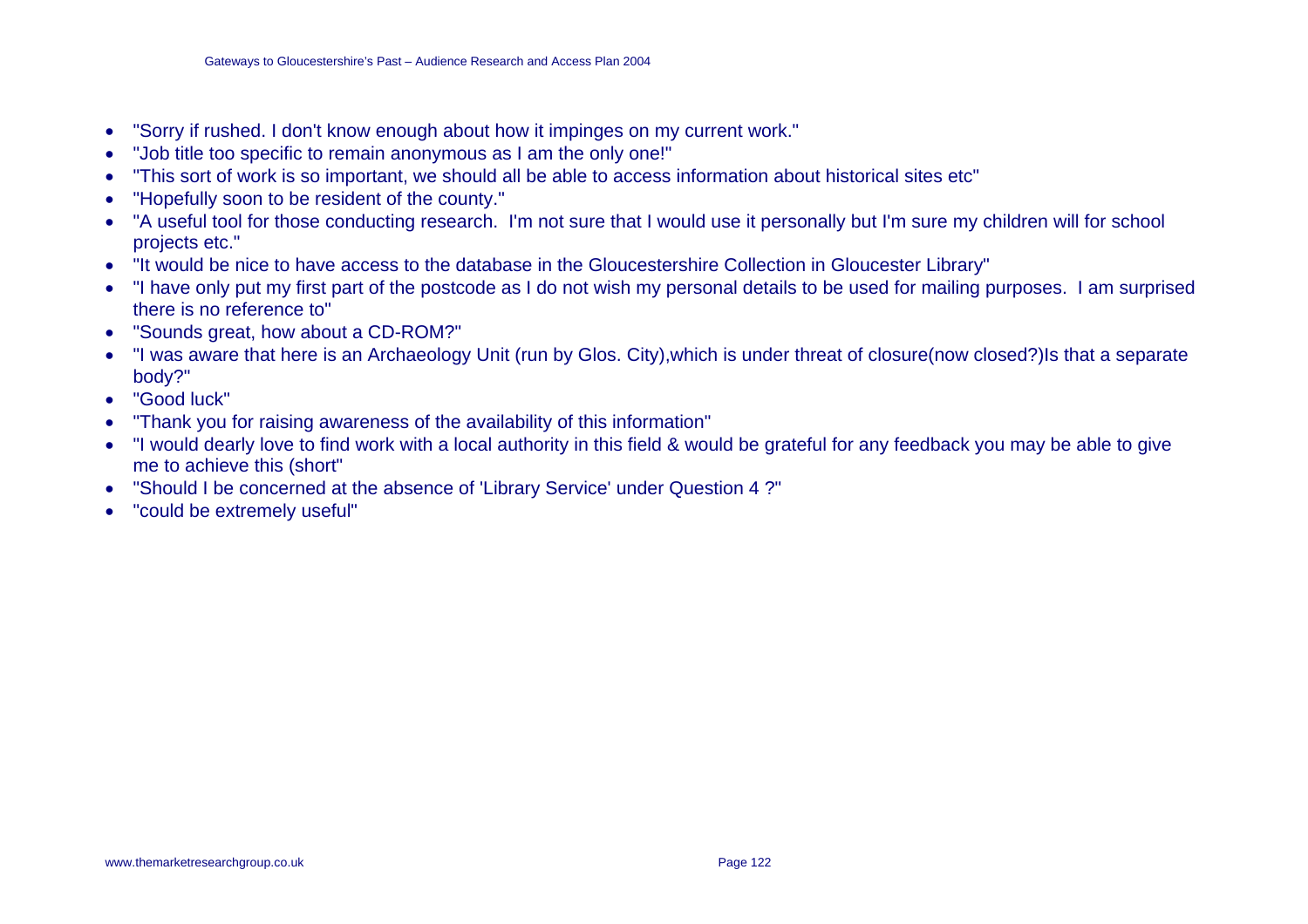### **8.6: SMR word reports or Excel lists**

| AREA:                         | 60                          |                    |                      |       |      |
|-------------------------------|-----------------------------|--------------------|----------------------|-------|------|
| <b>NAME:</b>                  | <b>Notgrove Long Barrow</b> |                    |                      |       |      |
| <b>STATUS:</b>                | SAM22869                    |                    |                      |       |      |
| <b>OTHER COUNTY:</b>          |                             |                    |                      |       |      |
| <b>LOCAL AUTH.1: COTSWOLD</b> |                             |                    | <b>LOCAL AUTH.2:</b> |       |      |
| <b>PARISH:</b>                | <b>NOTGROVE</b>             |                    |                      |       |      |
| <b>GRID REF:</b>              | 409570 221200               |                    |                      |       |      |
| <b>MAP SHEET:</b>             | SP02SE                      | <b>SHEET TYPE:</b> | 1:10000              | DATE: | 1982 |

#### AREA 60 DESCRIPTION :-

Notgrove long barrow, excavated by Witts in 1881 & by E M Clifford in 1934/5, measures 55m x 24m, orientated E-W. It is a gallery grave with two pairs of side chambers, one of which retains an entrance slab with a concavity, suggestive of a port-hole entrance. Within a circular domed structure, behind the west end of the gallery, which it pre-dates, was found a cist containing the crouched burial of an adult male & on top of the structure were the bones of a young female. The remains of at least six individuals were found in the gallery and chambers & those of at least two young people beneath the forecourt. There was evidence that the barrow has been robbed since Iron Age & Roman times. Finds including Neolithic A & B sherds, a leaf arrowhead and some possible Beaker ware are in Cheltenham museum.{1} Situated about the middle of an E-W facing ridge, the Notgrove long barrow has been reduced, by quarrying, to an amorphous mound measuring 46m E-W by 30m N-S with an average height of 1.7m. The main elements of the gallery & transepts remain exposed in situ, however. The domed structure or rotunda is represented by a small mound with small stones protruding from it. The whole site is fenced off & under the care of the DoE.{2}

Situated on fenced off area of grassland in corner of arable field. Area is fairly overgrown with shrubs etc. Stone setting visible {14} in slight dip on area of grassland. No clear remains of barrow visible {15} AIN 43 is a close-up.

Possibly restored between 1951 & 1964? Stone setting seems to have been tidied up between these dates {3} Area visible on RAF APs {16} barrow was clearly mutilated by this date? {18} The exposed orthostats & chambered area were infilled with topsoil to form an irregular domed mound, & turf covered in Nov 1976.{19} Pots of Abingdon style have come from Notgrove also shale beads, sherds of Ebbsfleet ware and beaker sherds, which seem to be incorporated in the infilling  $&$  later use of the tomb. {23}

AREA ASSESSMENT :- No plough damage.{19}

SAM information current 17.05.1995.

The monument includes a chambered long barrow situated on the crest of a ridge with panoramic views in the area of the Cotswold Hills.

The monument, known as the Notgrove long barrow, has a mound orientated east-west, composed of small stones and trapezoidal in plan. It has maximum dimensions of 50m from east to west and 26m from north to south and a maximum height of c.1.5m.

Partial excavations conducted at the site by Witts in 1881 and EM Clifford in 1934-5 have caused the mound to become irregular in appearance. The excavations demonstrated that the mound was retained by a dry-stone revetment wall. The presence of an eastern forecourt (or a recess flanked by extensions of mound on either side) was also detected. The forecourt has dimensions of 15m by 8m.

Within the body of the mound there was found to be a dome-shaped chamber. This enclosed a cist containing the inhumation of an adult male. The chamber appears to have been an early construction and was sealed before the other features were constructed at the site.

There was also an inner gallery or passage which has an entrance on the eastern side of the mound adjacent to the forecourt. The passage was aligned eastwest and had dimensions of 12m long by 2m. The gallery was found to contain an amulet, a bone implement and Neolithic pottery and it provided access into six chambers. The gallery led into an antechamber which in turn led into four side chambers offset from the gallery (two on either side) and an end chamber to the west. The side chambers were all found to contain human skeletal remains and other artefacts such as animal bones and pottery, while the two end chambers contained animal bones and Neolithic pottery. The entrance to the inner chamber was blocked during the later Neolithic period. Flanking the mound on either side is a ditch from which material was quarried during the construction of the monument. These have become infilled over the years but survive as buried features c.5m wide.

The finds from the excavation at the site are now held at Cheltenham Museum.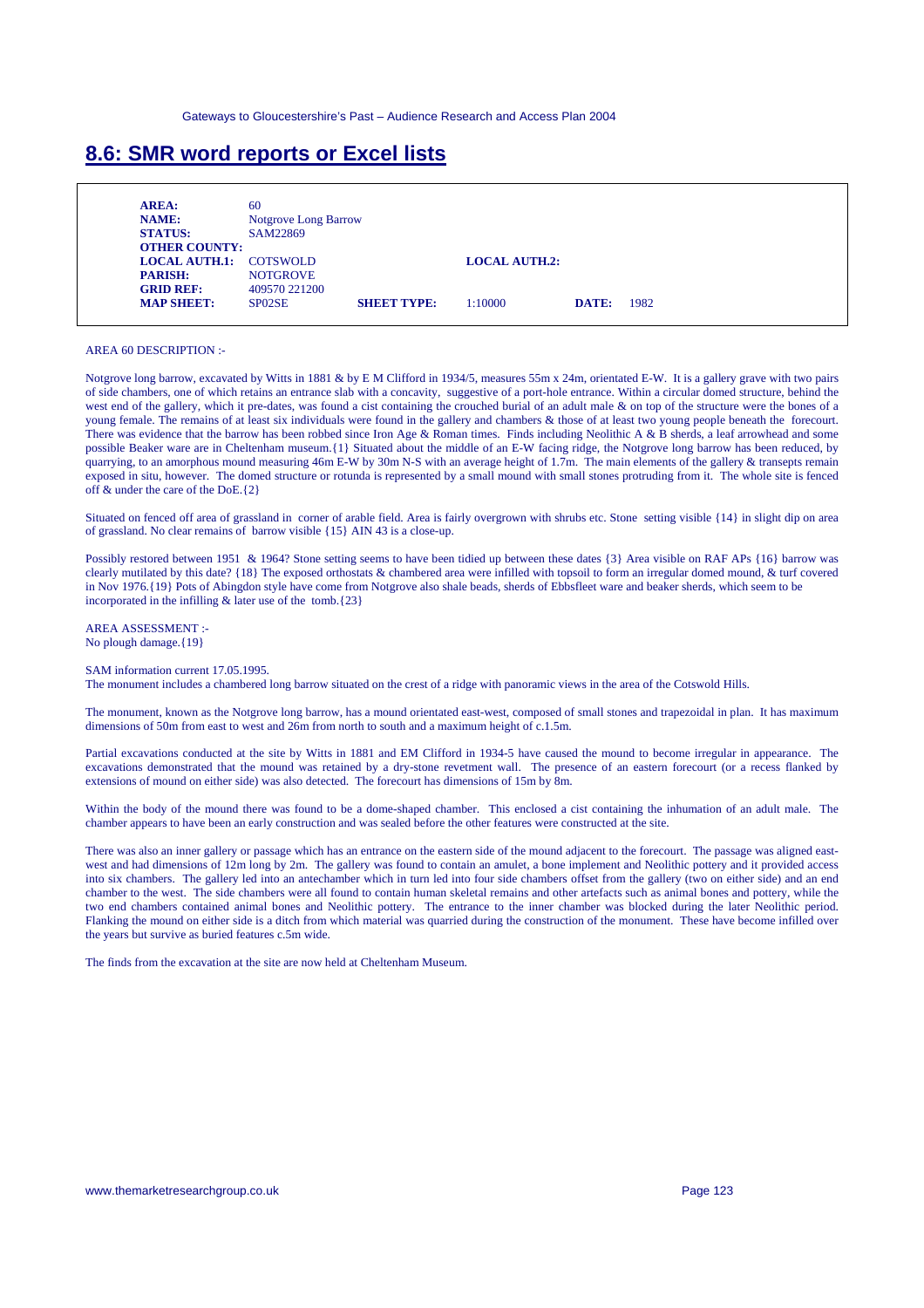#### 28/01/10 **GLOUCESTERSHIRE SITES & MONUMENT RECORD** Page 124 **DETAIL REPORT FOR AREA 2272**

| AREA:                           | 2272                               |                    |                      |       |      |
|---------------------------------|------------------------------------|--------------------|----------------------|-------|------|
| <b>NAME:</b>                    | Possible round barrow site Hawling |                    |                      |       |      |
| <b>STATUS:</b>                  |                                    |                    |                      |       |      |
| <b>OTHER COUNTY:</b>            |                                    |                    |                      |       |      |
| <b>LOCAL AUTH.1: TEWKESBURY</b> |                                    |                    | <b>LOCAL AUTH.2:</b> |       |      |
| <b>PARISH:</b>                  | <b>HAWLING</b>                     |                    |                      |       |      |
| <b>GRID REF:</b>                | 409500 221500                      |                    |                      |       |      |
| <b>MAP SHEET:</b>               | SP <sub>02</sub> SE                | <b>SHEET TYPE:</b> | 1:10000              | DATE: | 1982 |

AREA 2272 DESCRIPTION :-

A round barrow shown on Wit's map, but not numbered or described, was searched for without success by Crawford, who identified it with the barrow excavated in 1876 during construction of the railway. (For an alternative site see SMR 2240){1}

There is no trace of a barrow in this area, currently under the plough.  $\{2\}$ 

Within area of sown grass? on 1946 Pas  $\{5\}$  no positive trace of barrow within vicinity. {peers Comm S Brown}

Site is possibly at SP099215-described in GADARG as "round barrow opened 1876 during railway construction" {7}{8}

See also SMR 2610, barrow destroyed by railway.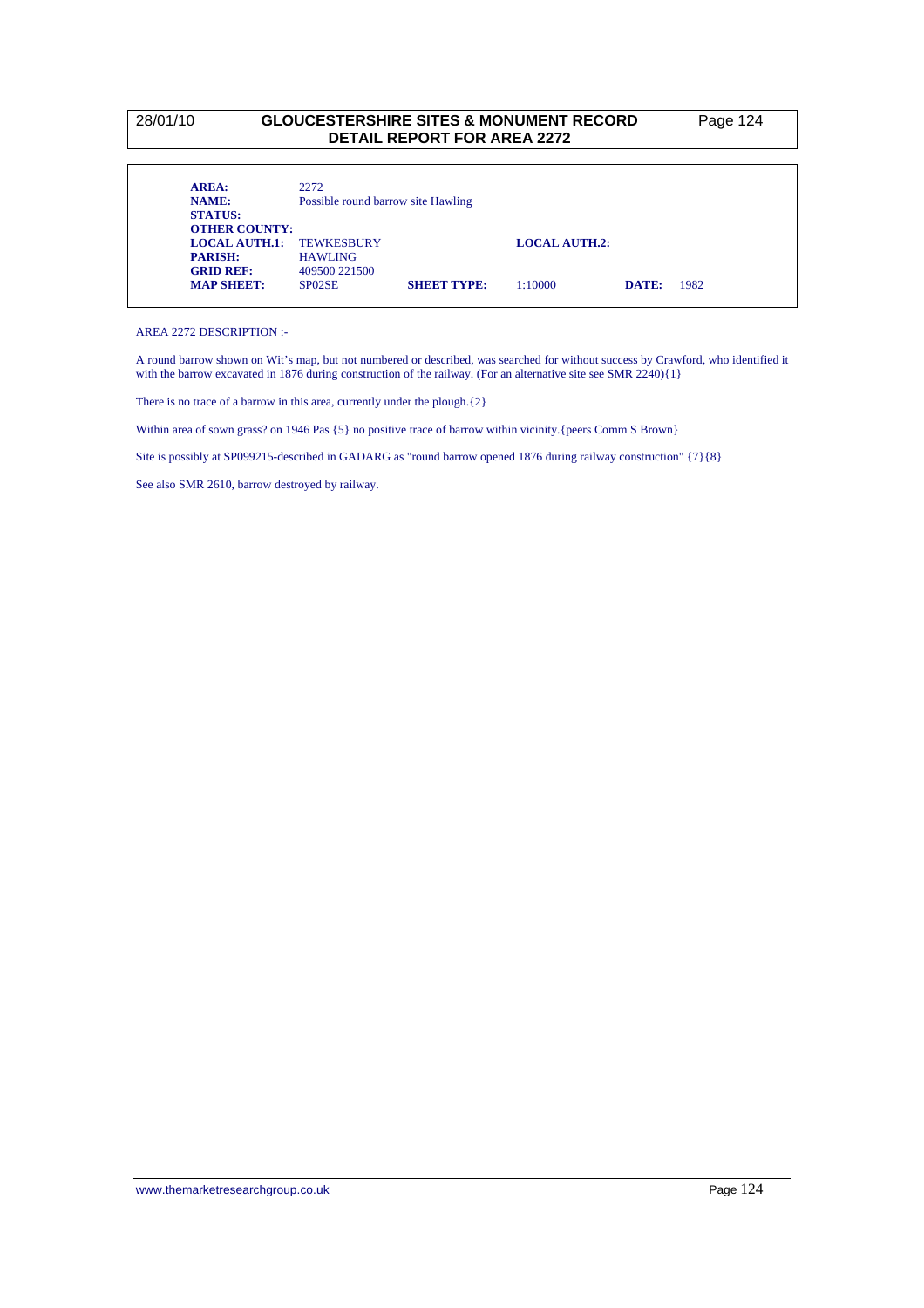#### 28/01/10 **GLOUCESTERSHIRE SITES & MONUMENT RECORD** Page 125 **DETAIL REPORT FOR AREA 2274**

| AREA:                                  | 2274            |                                         |                      |       |      |
|----------------------------------------|-----------------|-----------------------------------------|----------------------|-------|------|
| <b>NAME:</b>                           |                 | Rectangular enclosure SE Westfield Farm |                      |       |      |
| <b>STATUS:</b><br><b>OTHER COUNTY:</b> |                 |                                         |                      |       |      |
| LOCAL AUTH.1: COTSWOLD                 |                 |                                         | <b>LOCAL AUTH.2:</b> |       |      |
| <b>PARISH:</b>                         | <b>NOTGROVE</b> |                                         |                      |       |      |
| <b>GRID REF:</b>                       | 408950 221450   |                                         |                      |       |      |
| <b>MAP SHEET:</b>                      | SP02SE          | <b>SHEET TYPE:</b>                      | 1:10000              | DATE: | 1982 |

AREA 2274 DESCRIPTION :-

Rectangular enclosure surrounded by a spread bank with inner and outer 12ditches. The bank is 3.7m (12ft) across by 0.3m) (1ft) high, defined by small rubble with no long blocks. Probing in the NE corner, revealed a narrow slot 0.38m (14ins) deep, presumably a foundation trench for wall facing. The outer ditch is about 1.2m (4ft) wide and the inner ditch up to 1.8m (6ft) wide. The hollow which shows on air photographs as a dark patch north of the structure appears to be, simply, an overploughed quarry. (This may be the feature described as "Stainbarrow Camp" on Issac Taylor's map of 1786).

Crawford noted the hollow as a possible dew pond.{1}

The hollow appears to be a quarry pit. There is no trace of a bank or ditch in this arable area.  $\{2\}$ 

3 sides of a rectangular enclosure visible as light mark within dark crop field in 1946 Pas {5} banked? S side cannot be traced. Small, regular feature enclosing c0.1Ha (from sketch plot). {peers Comm S Brown}

NMR cover {7}{8} reveals a regular double ditched L-shaped feature (NW & S sides are completely missing). Regular dark block mark is attached to N side. See also linear features 2275 and 4752.{peers Comm S Brown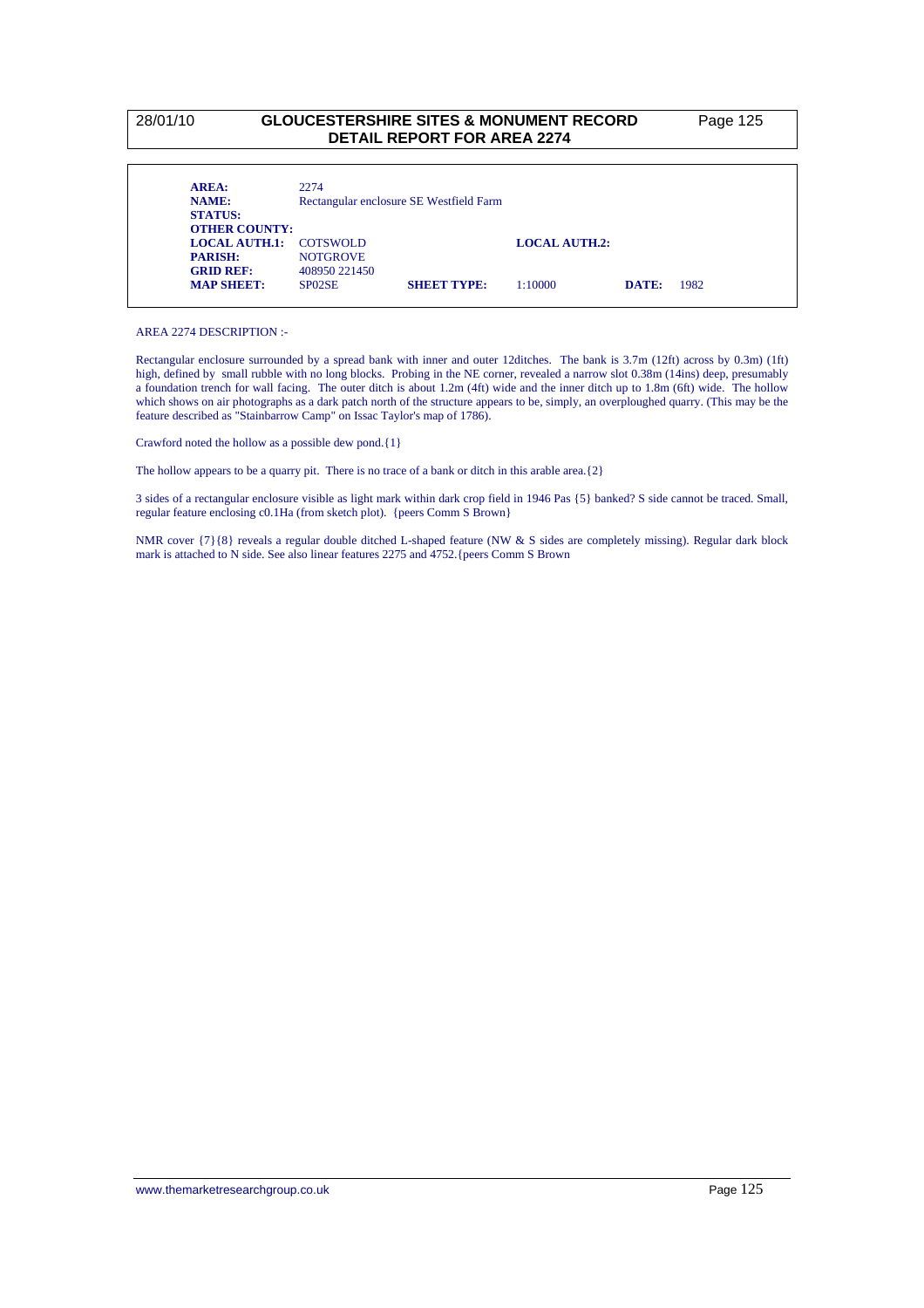| Area        | <b>Site</b>      | <b>Specific Type</b>         | <b>General Period</b>        | <b>Specific Period</b>         | <b>Form</b>            | <b>East</b> | <b>North</b> | <b>Description</b>                                               | <b>Status</b> |
|-------------|------------------|------------------------------|------------------------------|--------------------------------|------------------------|-------------|--------------|------------------------------------------------------------------|---------------|
|             |                  | <b>CHAMBERED LONG BARROW</b> | PREHISTORIC (500,000BC-AD43) | NEOLITHIC(4000-2200BC)         | <b>EARTHWORK</b>       | 409570      | 221200       | <b>Notgrove Long Barrow</b>                                      | SAM22869      |
| 50          | $\overline{2}$   | <b>CIST</b>                  | PREHISTORIC (500,000BC-AD43) | NEOLITHIC(4000-2200BC)         | <b>FINDSPOT</b>        | 409570      | 221200       | <b>Notgrove Long Barrow</b>                                      | SAM22869      |
| 2272        | 1                | <b>ROUND BARROW</b>          | PREHISTORIC (500,000BC-AD43) | <b>BRONZE AGE (2500-700BC)</b> | <b>CARTOGRAPHIC</b>    | 409500      | 221500       | Possible round barrow site Hawling                               |               |
| 2274        | 1                | <b>ENCLOSURE</b>             | <b>UNKNOWN</b>               | <b>UNKNOWN</b>                 | <b>EARTHWORK</b>       | 408950      | 221450       | Rectangular enclosure SE Westfield Farm                          |               |
| 2274        | $\overline{2}$   | <b>BANK (EARTHWORK)</b>      | <b>UNKNOWN</b>               | <b>UNKNOWN</b>                 | <b>REPORTED</b>        | 408950      | 221450       | Rectangular enclosure SE Westfield Farm                          |               |
| 2274        | R                | <b>DITCH</b>                 | <b>UNKNOWN</b>               | <b>UNKNOWN</b>                 | <b>REPORTED</b>        | 408950      | 221450       | Rectangular enclosure SE Westfield Farm                          |               |
| 2274        | $\boldsymbol{A}$ | <b>HOLLOW</b>                | <b>UNKNOWN</b>               | <b>UNKNOWN</b>                 | <b>EARTHWORK</b>       | 408950      | 221450       | Rectangular enclosure SE Westfield Farm                          |               |
| 2274        | -5               | <b>DEWPOND</b>               | <b>UNKNOWN</b>               | <b>UNKNOWN</b>                 | <b>EARTHWORK</b>       | 408950      | 221450       | Rectangular enclosure SE Westfield Farm                          |               |
| 2274        | 16               | <b>WALL</b>                  | <b>UNKNOWN</b>               | <b>UNKNOWN</b>                 | <b>OTHER STRUCTURE</b> | 408950      | 221450       | Rectangular enclosure SE Westfield Farm                          |               |
| 2274        |                  | <b>QUARRY</b>                | <b>UNKNOWN</b>               | <b>UNKNOWN</b>                 | <b>EARTHWORK</b>       | 408950      | 221450       | Rectangular enclosure SE Westfield Farm                          |               |
| 2274        | <b>8</b>         | RECTANGULAR ENCLOSURE        | <b>UNKNOWN</b>               | <b>UNKNOWN</b>                 | <b>CROPMARK</b>        | 408950      | 221450       | Rectangular enclosure SE Westfield Farm                          |               |
| 2274        | 19               | <b>SITE</b>                  | <b>UNKNOWN</b>               | <b>UNKNOWN</b>                 | <b>CROPMARK</b>        | 408950      | 221450       | Rectangular enclosure SE Westfield Farm                          |               |
| $2275 -$    | H.               | <b>ENCLOSURE</b>             | <b>UNKNOWN</b>               | <b>UNKNOWN</b>                 | <b>CARTOGRAPHIC</b>    | 408900      | 221400       | Stainbarow Camp suggested site                                   |               |
| 2275        | $\mathbf{2}$     | <b>MOUND</b>                 | <b>UNKNOWN</b>               | <b>UNKNOWN</b>                 | <b>EARTHWORK</b>       | 408900      | 221400       | Stainbarow Camp suggested site                                   |               |
| 2278        |                  | <b>BOUNDARY MARKER</b>       | EARLY MEDIEVAL (410-1066)    | C5 C6 C7 C8 C9 C10 C11         | <b>CARTOGRAPHIC</b>    | 409600      | 221300       | Cynelmes Stan boundary stone (alleged site)                      |               |
| 2284        | п                | <b>FINDSPOT</b>              | <b>ROMAN (AD43-410)</b>      | C1 C2 C3 C4 C5                 | <b>FINDSPOT</b>        | 409200      | 221800       | Possible Roman occupation site E of Westfield<br>House - Hawling |               |
| 2285        | 1                | <b>FINDSPOT</b>              | <b>ROMAN (AD43-410)</b>      | C1 C2 C3 C4 C5                 | <b>FINDSPOT</b>        | 409200      | 221800       | Flint finds - Hawling                                            |               |
| 2610        | $\mathbf{1}$     | <b>ROUND BARROW</b>          | PREHISTORIC (500,000BC-AD43) | BRONZE AGE (2500-700BC)        | <b>RECORDED</b>        | 410010      | 221480       | Site of Round Barrow - Naunton                                   |               |
| <b>2610</b> | $\mathbf{r}$     | <b>CIST</b>                  | PREHISTORIC (500,000BC-AD43) | <b>BRONZE AGE (2500-700BC)</b> | <b>FINDSPOT</b>        | 410010      | 221480       | <b>Site of Round Barrow - Naunton</b>                            |               |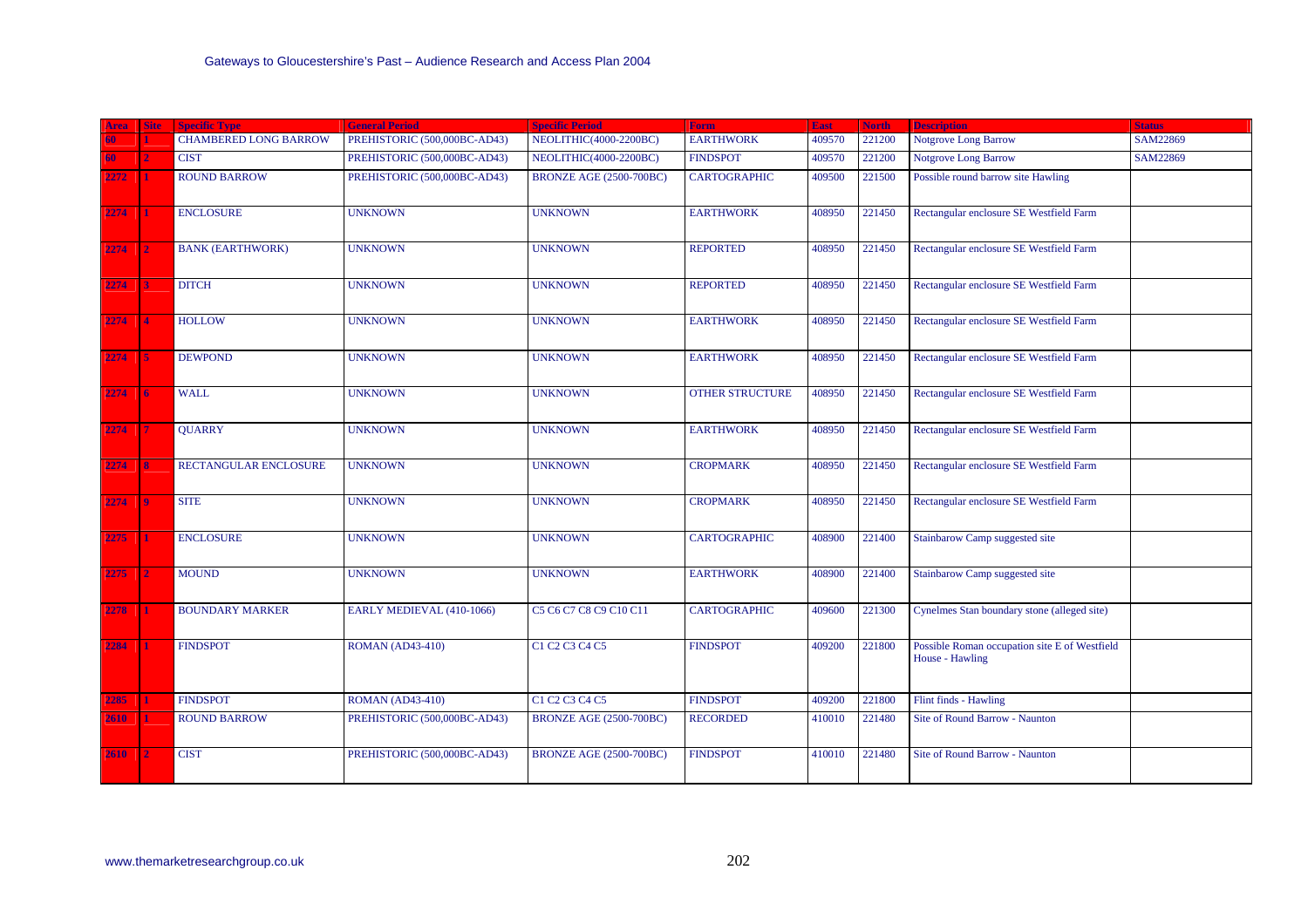| 2610 | 13.            | <b>CREMATION</b>      | PREHISTORIC (500,000BC-AD43)     | <b>BRONZE AGE (2500-700BC)</b> | <b>FINDSPOT</b>     | 410010 | 221480 | Site of Round Barrow - Naunton                                                                                                                    |
|------|----------------|-----------------------|----------------------------------|--------------------------------|---------------------|--------|--------|---------------------------------------------------------------------------------------------------------------------------------------------------|
| 4490 | И.             | <b>LINEAR FEATURE</b> | <b>UNKNOWN</b>                   | <b>UNKNOWN</b>                 | <b>CROPMARK</b>     | 409960 | 221690 | Linear feature E of Downs Barn                                                                                                                    |
| 4752 |                | <b>LINEAR FEATURE</b> | <b>UNKNOWN</b>                   | <b>UNKNOWN</b>                 | <b>CROPMARK</b>     | 409340 | 221250 | Linear cropmark N of New Covert                                                                                                                   |
| 5965 | $\blacksquare$ | <b>ROAD</b>           | EARLY MEDIEVAL (410-1066)        | C8                             | <b>DOCUMENTARY</b>  | 411000 | 221100 | <b>Stanborough Lane</b>                                                                                                                           |
| 7246 | $\blacksquare$ | <b>BURIAL</b>         | <b>ROMAN (AD43-410)</b>          | C1 C2 C3 C4 C5                 | <b>FINDSPOT</b>     | 409900 | 221500 | Roman burials                                                                                                                                     |
| 9308 | -1             | <b>RAILWAY</b>        | POST MEDIEVAL (1540-1901)        | C19                            | <b>EARTHWORK</b>    | 392880 | 221740 | Railway from Kingham (Oxon) to Bourton-on-<br>the-Water, later part of the Banbury and<br>Cheltenham Direct Railway, later absorbed by<br>the GWR |
| 9308 | 2              | <b>RAILWAY</b>        | POST MEDIEVAL (1540-1901)        | C19                            | <b>EARTHWORK</b>    | 392880 | 221740 | The Banbury and Cheltenham Direct Railway<br>(incliuding the Bourton - Kingham Line of<br>1862), later absorbed by the GWR                        |
| 9308 | $\mathbf{3}$   | <b>RAILWAY BRIDGE</b> | <b>POST MEDIEVAL (1540-1901)</b> | Cl <sub>9</sub>                | <b>CARTOGRAPHIC</b> | 392692 | 221405 | Site of railway bridge over Hatherley Road, on<br>the Banbury and Cheltenham Direct Railway                                                       |
| 9308 | <b>14</b>      | <b>RAILWAY</b>        | MODERN (1901-PRESENT)            | C <sub>20</sub>                | <b>CARTOGRAPHIC</b> | 392654 | 221157 | Loop on the Banbury and Cheltenham Direct<br>Railway from the main GWR line                                                                       |
| 9308 | 15             | <b>RAILWAY BRIDGE</b> | MODERN (1901-PRESENT)            | C20                            | <b>CARTOGRAPHIC</b> | 392293 | 221330 | Site of railway bridge over Hatherley Road on<br>the Loop from the main GWR line, Banbury<br>and Cheltenham Direct Railway                        |
| 9308 | <b>6</b>       | <b>RAILWAY BRIDGE</b> | POST MEDIEVAL (1540-1901)        | C19                            | <b>CARTOGRAPHIC</b> | 392699 | 221032 | Site of railway bridge over Alma Road on the<br><b>Banbury and Cheltenham Direct Railway</b>                                                      |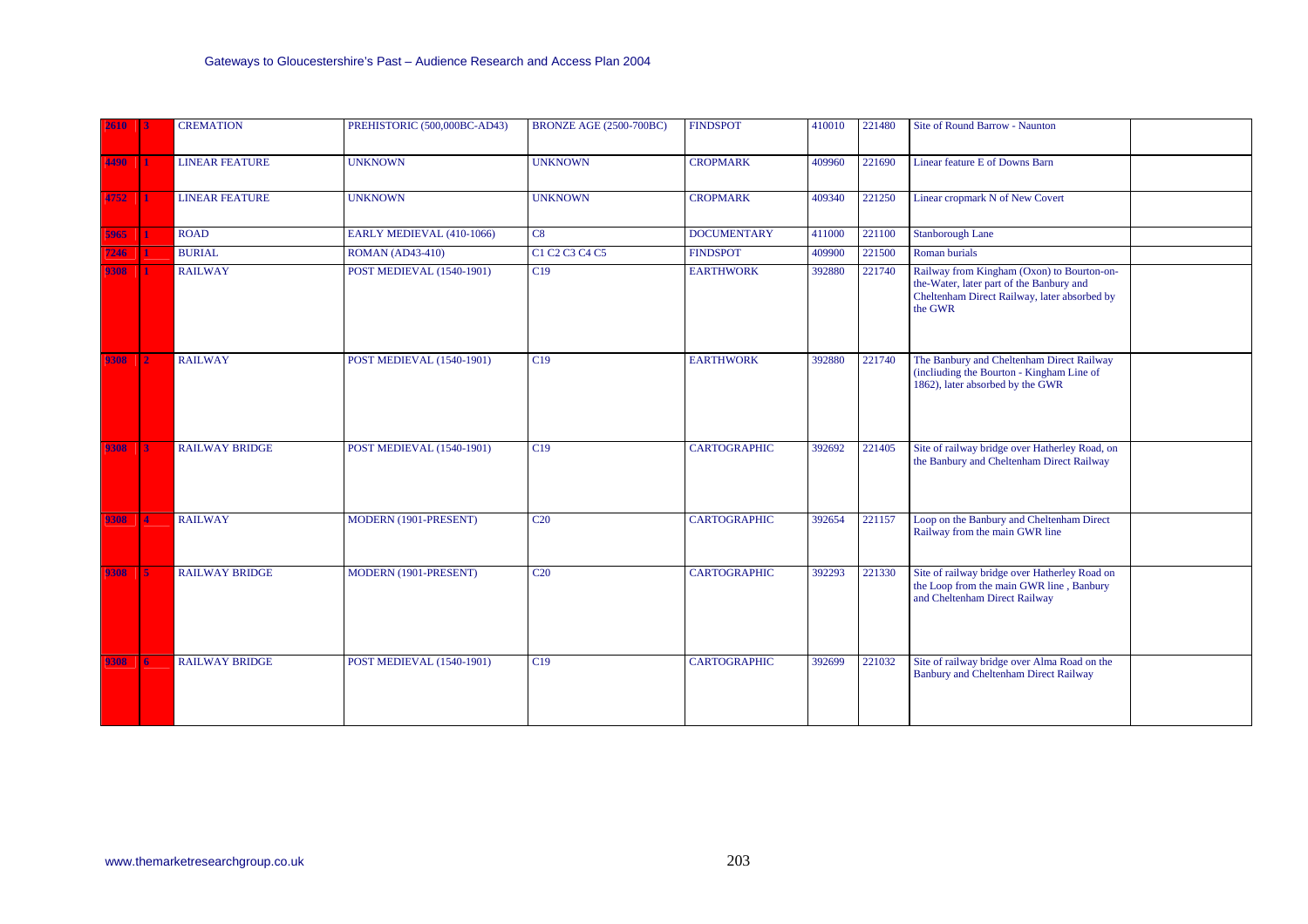| 9308 |                         | <b>RAILWAY BRIDGE</b>  | POST MEDIEVAL (1540-1901)        | C19 | <b>CARTOGRAPHIC</b> | 392852 | 220818 | Site of railway bridge over Warden Hill Road on<br>the Banbury and Cheltenham Direct Railway                            |
|------|-------------------------|------------------------|----------------------------------|-----|---------------------|--------|--------|-------------------------------------------------------------------------------------------------------------------------|
| 9308 | 18.                     | <b>RAILWAY STATION</b> | POST MEDIEVAL (1540-1901)        | C19 | <b>CARTOGRAPHIC</b> | 394720 | 220480 | Site of Leckhampton Station on the Banbury<br>and Cheltenham Direct Railway                                             |
| 9308 | $\overline{\mathbf{9}}$ | <b>RAILWAY SIDING</b>  | POST MEDIEVAL (1540-1901)        | C19 | <b>CARTOGRAPHIC</b> | 394720 | 220480 | Site of sidings at Leckhampton Station on the<br><b>Banbury and Cheltenham Direct Railway</b>                           |
| 9308 | <b>10</b>               | <b>RAILWAY SIDING</b>  | <b>POST MEDIEVAL (1540-1901)</b> | CI9 | <b>CARTOGRAPHIC</b> | 396308 | 219703 | Site of siding serving a coal wharf on the<br>Banbury and Cheltenham Direct Railway                                     |
| 9308 | 11                      | <b>RAILWAY STATION</b> | <b>POST MEDIEVAL (1540-1901)</b> | C19 | <b>CARTOGRAPHIC</b> | 396425 | 219670 | Site of Charlton Kings Station on the Banbury<br>and Cheltenham Direct Railway                                          |
| 9308 | $\boxed{12}$            | <b>RAILWAY BRIDGE</b>  | <b>POST MEDIEVAL (1540-1901)</b> | C19 | <b>CARTOGRAPHIC</b> | 397917 | 219680 | Site of railway bridge over a cutting through the<br>embankment, on the Banbury and Cheltenham<br><b>Direct Railway</b> |
| 9308 | <b>13</b>               | <b>RAILWAY BRIDGE</b>  | <b>POST MEDIEVAL (1540-1901)</b> | C19 | <b>CARTOGRAPHIC</b> | 398033 | 219656 | Site of railway bridge over a cutting through the<br>embankment, on the Banbury and Cheltenham<br><b>Direct Railway</b> |
| 9308 | 14                      | <b>RAILWAY BRIDGE</b>  | <b>POST MEDIEVAL (1540-1901)</b> | C19 | <b>CARTOGRAPHIC</b> | 398456 | 219580 | Site of railway bridge over a cutting through the<br>embankment, on the Banbury and Cheltenham<br><b>Direct Railway</b> |
| 9308 | 15                      | <b>RAILWAY VIADUCT</b> | <b>POST MEDIEVAL (1540-1901)</b> | C19 | <b>CARTOGRAPHIC</b> | 399700 | 219945 | Site of a viaduct at Dowdeswell on the Banbury<br>and Cheltenham Direct Railway                                         |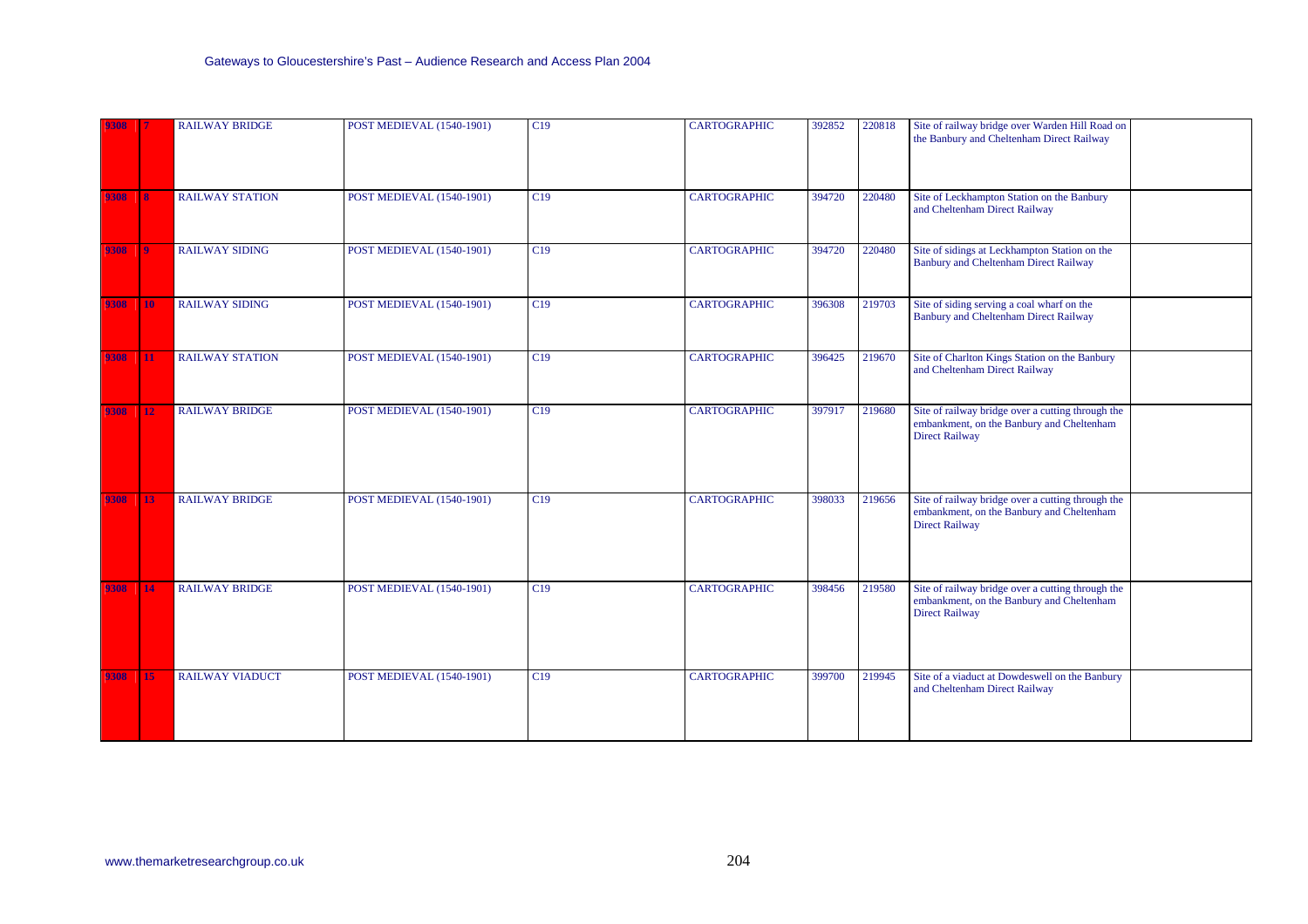| 9308 | 16               | <b>RAILWAY TUNNEL</b>  | POST MEDIEVAL (1540-1901)        | C19 | <b>OTHER STRUCTURE</b> | 400935 | 220390 | Railway Tunnel at Sandywell Park, on the<br><b>Banbury and Cheltenham Direct Railway</b>                                   |
|------|------------------|------------------------|----------------------------------|-----|------------------------|--------|--------|----------------------------------------------------------------------------------------------------------------------------|
| 9308 | $\vert 17 \vert$ | <b>RAILWAY STATION</b> | POST MEDIEVAL (1540-1901)        | C19 | <b>ROOFED BUILDING</b> | 401860 | 220077 | Andoversford Station on the Banbury and<br><b>Cheltenham Direct Railway</b>                                                |
| 9308 | <b>18</b>        | <b>RAILWAY SIDING</b>  | <b>POST MEDIEVAL (1540-1901)</b> | C19 | <b>CARTOGRAPHIC</b>    | 401860 | 220077 | Sidings at Andoversford Station on the Banbury<br>and Cheltenham Direct Railway                                            |
| 9308 | <b>19</b>        | <b>RAILWAY BRIDGE</b>  | POST MEDIEVAL (1540-1901)        | C19 | <b>CARTOGRAPHIC</b>    | 402020 | 219900 | Site of railway bridge over road, east of<br>Andoversford Station on the Banbury and<br><b>Cheltenham Direct Railway</b>   |
| 9308 | <b>20</b>        | <b>RAILWAY BRIDGE</b>  | <b>POST MEDIEVAL (1540-1901)</b> | C19 | <b>CARTOGRAPHIC</b>    | 402955 | 220045 | Site of railway bridge over track/road to<br>Syreford Farm, on the Banbury and Cheltenham<br><b>Direct Railway</b>         |
| 9308 | 21               | <b>RAILWAY BRIDGE</b>  | <b>POST MEDIEVAL (1540-1901)</b> | C19 | <b>CARTOGRAPHIC</b>    | 403553 | 220172 | Site of railway bridge over a cutting through the<br>embankment, on the Banbury and Cheltenham<br><b>Direct Railway</b>    |
| 9308 | 22               | <b>RAILWAY BRIDGE</b>  | POST MEDIEVAL (1540-1901)        | C19 | <b>OTHER STRUCTURE</b> | 404880 | 220260 | Railway bridge over a road on the Banbury and<br><b>Cheltenham Direct Railway</b>                                          |
| 9308 | 23               | <b>RAILWAY BRIDGE</b>  | POST MEDIEVAL (1540-1901)        | C19 | <b>OTHER STRUCTURE</b> | 405355 | 220119 | Site of railway bridge over a cutting through the<br>embankment, on the Banbury and Cheltenham<br><b>Direct Railway</b>    |
| 9308 | 24               | <b>RAILWAY BRIDGE</b>  | <b>POST MEDIEVAL (1540-1901)</b> | C19 | <b>OTHER STRUCTURE</b> | 407630 | 220720 | Bridge carrying embankment and railway over a<br>road at Salperton, on the Banbury and<br><b>Cheltenham Direct Railway</b> |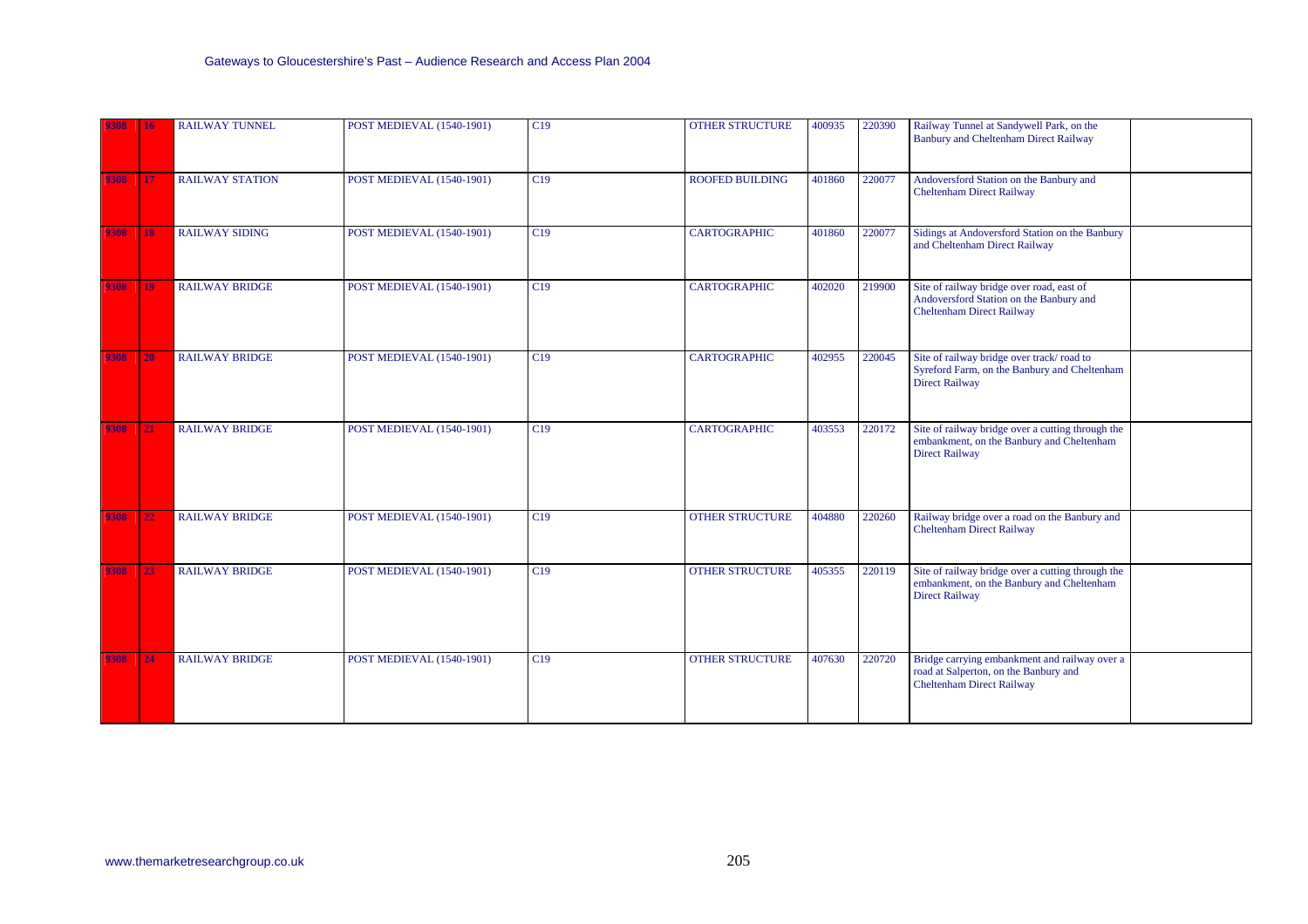| 9308 | 25        | <b>RAILWAY BRIDGE</b>  | POST MEDIEVAL (1540-1901)        | C19 | <b>OTHER STRUCTURE</b> | 407911 | 220760 | Railway bridge over Crows Castle Lane,<br>Hazelton on the Banbury and Cheltenham Direct<br>Railway                                       |
|------|-----------|------------------------|----------------------------------|-----|------------------------|--------|--------|------------------------------------------------------------------------------------------------------------------------------------------|
| 9308 | <b>26</b> | <b>RAILWAY BRIDGE</b>  | POST MEDIEVAL (1540-1901)        | C19 | <b>OTHER STRUCTURE</b> | 409042 | 221150 | Site of bridge over a cutting through the<br>embankment, west of Notgrove Station on the<br><b>Banbury and Cheltenham Direct Railway</b> |
| 9308 | 27        | <b>RAILWAY STATION</b> | <b>POST MEDIEVAL (1540-1901)</b> | C19 | <b>OTHER STRUCTURE</b> | 409212 | 221233 | Site of Notgrove Station on the Banbury and<br><b>Cheltenham Direct Railway</b>                                                          |
| 9308 | 28        | <b>RAILWAY SIDING</b>  | POST MEDIEVAL (1540-1901)        | C19 | <b>CARTOGRAPHIC</b>    | 409212 | 221233 | Site of sidings at Notgrove Station on the<br><b>Banbury and Cheltenham Direct Railway</b>                                               |
| 9308 | 29        | <b>RAILWAY BRIDGE</b>  | POST MEDIEVAL (1540-1901)        | C19 | <b>OTHER STRUCTURE</b> | 410166 | 221497 | Site of railway bridge over a cutting through the<br>embankment, on the Banbury and Cheltenham<br><b>Direct Railway</b>                  |
| 9308 | 30        | <b>RAILWAY BRIDGE</b>  | <b>POST MEDIEVAL (1540-1901)</b> | C19 | <b>OTHER STRUCTURE</b> | 410607 | 221530 | Bridge carrying embankment $\&$ line of the<br>Banbury and Cheltenham Direct Railway over a<br>track/road                                |
| 9308 | 31        | <b>RAILWAY BRIDGE</b>  | POST MEDIEVAL (1540-1901)        | C19 | <b>OTHER STRUCTURE</b> | 410965 | 221678 | Site of railway bridge over a cutting through the<br>embankment, on the Banbury and Cheltenham<br><b>Direct Railway</b>                  |
| 9308 | $32$      | <b>RAILWAY BRIDGE</b>  | <b>POST MEDIEVAL (1540-1901)</b> | C19 | <b>OTHER STRUCTURE</b> | 411158 | 221803 | Railway bridge over a trackway at Ayleworth<br>Farm on the Banbury and Cheltenham Direct<br>Railway                                      |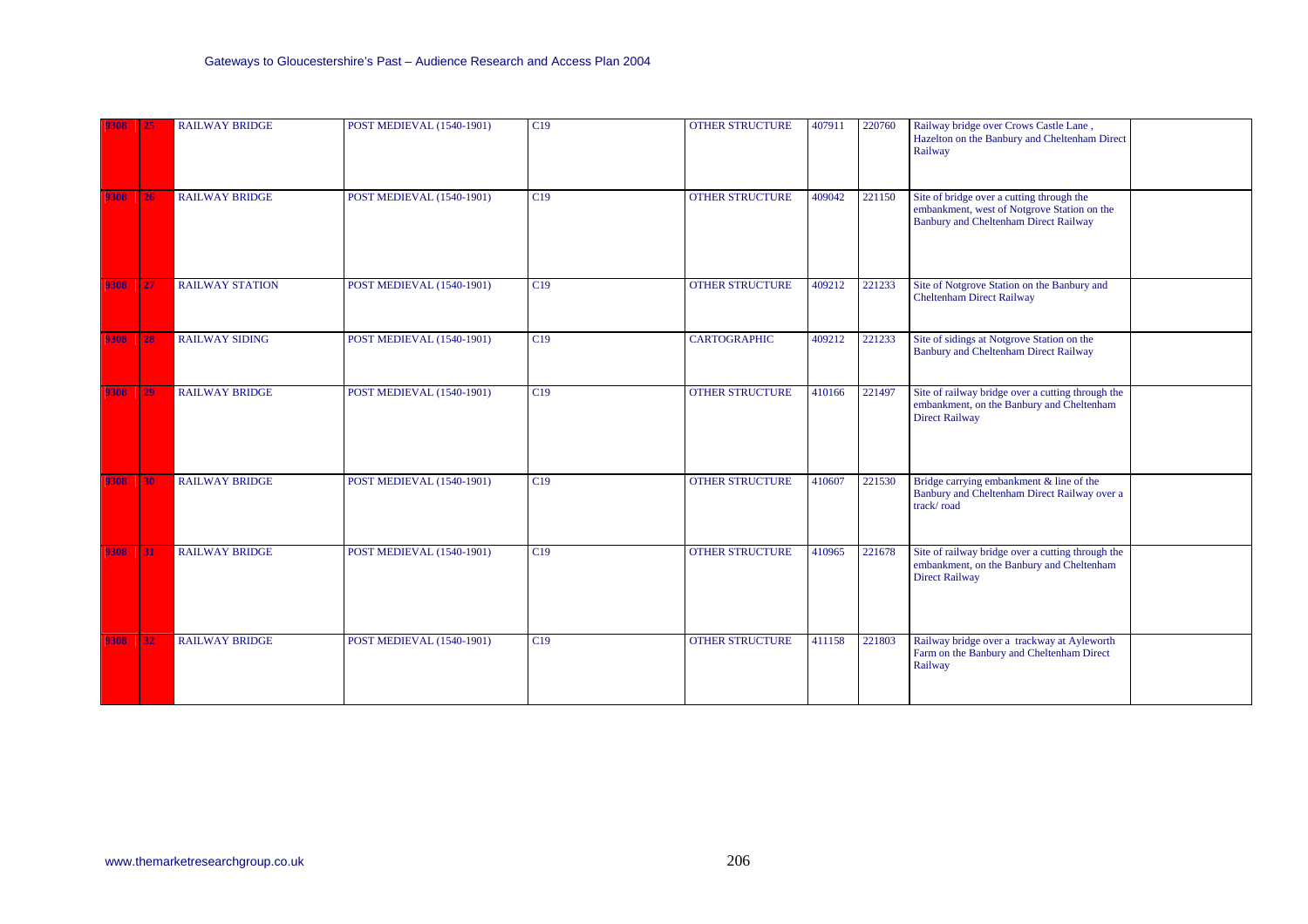| 9308 | <b>33</b>       | <b>RAILWAY BRIDGE</b>         | POST MEDIEVAL (1540-1901)        | C19 | <b>OTHER STRUCTURE</b> | 411232 | 221850 | Site of railway bridge over a cutting through the<br>embankment, on the Banbury and Cheltenham<br><b>Direct Railway</b>                   |
|------|-----------------|-------------------------------|----------------------------------|-----|------------------------|--------|--------|-------------------------------------------------------------------------------------------------------------------------------------------|
| 9308 | 34              | <b>RAILWAY BRIDGE</b>         | <b>POST MEDIEVAL (1540-1901)</b> | C19 | <b>OTHER STRUCTURE</b> | 411762 | 222075 | Site of railway bridge over a cutting through the<br>embankment, on the Banbury and Cheltenham<br><b>Direct Railway</b>                   |
| 9308 | 35 <sub>5</sub> | <b>RAILWAY LEVEL CROSSING</b> | <b>POST MEDIEVAL (1540-1901)</b> | C19 | <b>CARTOGRAPHIC</b>    | 411965 | 222115 | Site of level crossing at track leading to<br>Roundhill Farm, Naunton, on the Banbury and<br><b>Cheltenham Direct Railway</b>             |
| 9308 | 36              | <b>RAILWAY BRIDGE</b>         | POST MEDIEVAL (1540-1901)        | C19 | <b>OTHER STRUCTURE</b> | 412593 | 222080 | Site of railway bridge over a trackway, on the<br><b>Banbury and Cheltenham Direct Railway</b>                                            |
| 9308 | 37              | <b>RAILWAY BRIDGE</b>         | <b>POST MEDIEVAL (1540-1901)</b> | C19 | <b>OTHER STRUCTURE</b> | 413128 | 221888 | Site of railway bridge over a cutting through the<br>embankment, at Roundhill Fox Covert, on the<br>Banbury and Cheltenham Direct Railway |
| 9308 | 38              | <b>RAILWAY BRIDGE</b>         | <b>POST MEDIEVAL (1540-1901)</b> | C19 | <b>OTHER STRUCTURE</b> | 413307 | 221850 | Site of railway bridge over a cutting through the<br>embankment, on the Banbury and Cheltenham<br><b>Direct Railway</b>                   |
| 9308 | 39              | <b>RAILWAY BRIDGE</b>         | <b>POST MEDIEVAL (1540-1901)</b> | C19 | <b>OTHER STRUCTURE</b> | 414120 | 221575 | Site of railway bridge over a cutting through the<br>embankment, on the Banbury and Cheltenham<br><b>Direct Railway</b>                   |
| 9308 | 40              | <b>RAILWAY BRIDGE</b>         | <b>POST MEDIEVAL (1540-1901)</b> | C19 | <b>OTHER STRUCTURE</b> | 414795 | 221247 | Site of bridge carrying the Banbury and<br>Cheltenham Direct Railway over trackways at<br>Aston Farm, ourton-on-the-Water                 |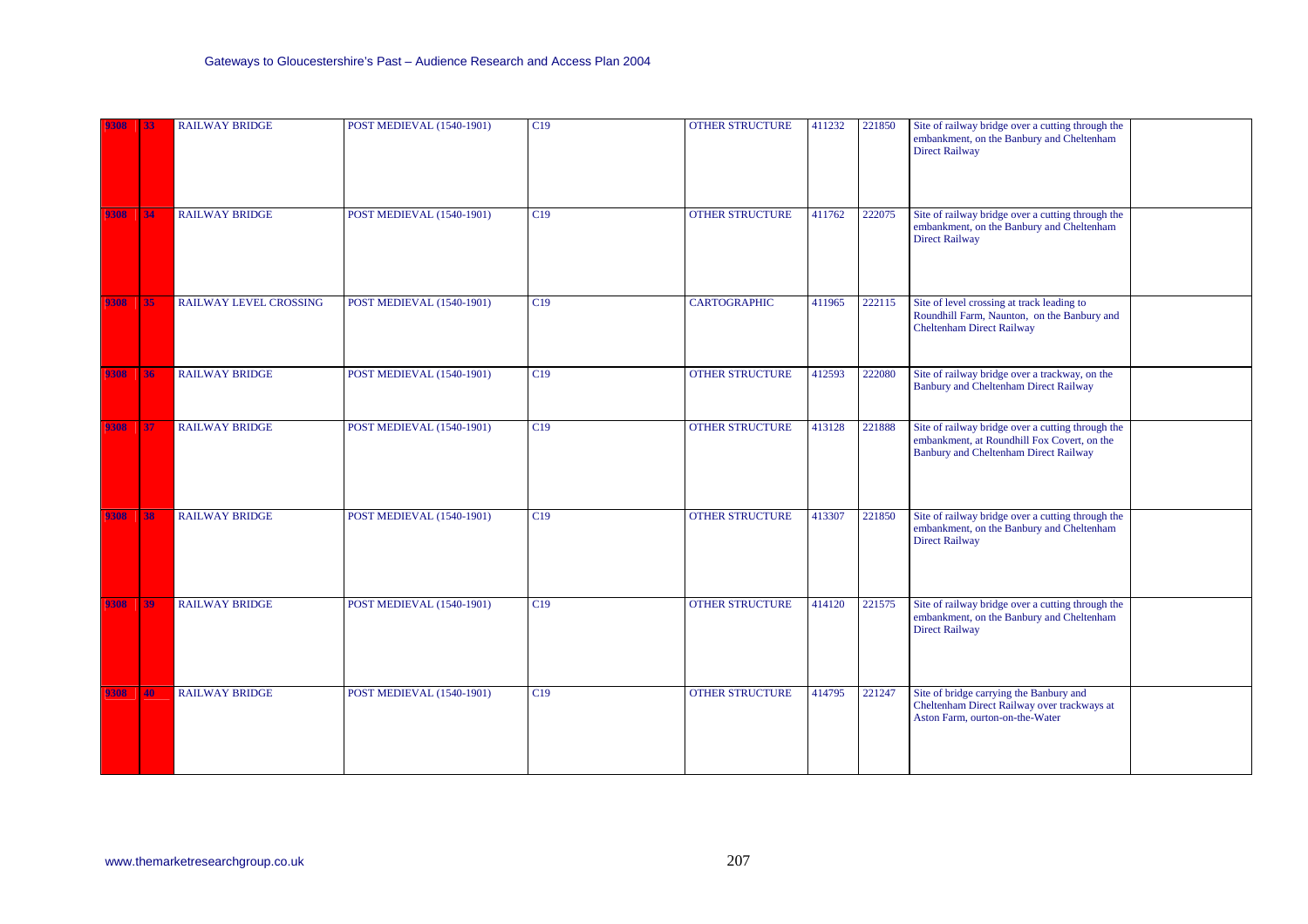| 9308 | 41        | <b>RAILWAY BRIDGE</b>         | <b>POST MEDIEVAL (1540-1901)</b> | C19 | <b>OTHER STRUCTURE</b> | 416007 | 221036 | Railway bridge over a trackway on the Banbury<br>and Cheltenham Direct Railway                  |
|------|-----------|-------------------------------|----------------------------------|-----|------------------------|--------|--------|-------------------------------------------------------------------------------------------------|
| 9308 | 42        | <b>RAILWAY BRIDGE</b>         | POST MEDIEVAL (1540-1901)        | C19 | <b>OTHER STRUCTURE</b> | 416080 | 221030 | Railway bridge over the Fosseway, on the<br><b>Banbury and Cheltenham Direct Railway</b>        |
| 9308 | 43        | <b>RAILWAY STATION</b>        | POST MEDIEVAL (1540-1901)        | C19 | <b>ROOFED BUILDING</b> | 416860 | 221357 | Bourton-on-the-Water Station on the Banbury<br>and Cheltenham Direct Railway                    |
| 9308 | 44        | <b>GOODS SHED</b>             | MODERN (1901-PRESENT)            | C19 | <b>CARTOGRAPHIC</b>    | 416940 | 221437 | Site of goods shed at Bourton Station, Banbury<br>and Cheltenham Direct Railway                 |
| 9308 | 45        | <b>RAILWAY SIDING</b>         | POST MEDIEVAL (1540-1901)        | C19 | <b>CARTOGRAPHIC</b>    | 416990 | 221498 | Site of sidings at Bourton-on-the-Water Station<br>on the Banbury and Cheltenham Direct Railway |
| 9308 | 46        | <b>RAILWAY SIDING</b>         | POST MEDIEVAL (1540-1901)        | C19 | <b>CARTOGRAPHIC</b>    | 418918 | 223827 | Site of sidings at Stow-on-the-Wold Station on<br>the Banbury and Cheltenham Direct Railway     |
| 9308 | 47        | <b>RAILWAY STATION</b>        | POST MEDIEVAL (1540-1901)        | C19 | <b>ROOFED BUILDING</b> | 419017 | 223972 | Stow-on-the-Wold Station on the disused<br><b>Banbury and Cheltenham Direct Railway</b>         |
| 9308 | 48        | <b>RAILWAY BRIDGE</b>         | POST MEDIEVAL (1540-1901)        | C19 | <b>OTHER STRUCTURE</b> | 420089 | 224560 | Bridge over a trackway, Banbury and<br><b>Cheltenham Direct Railway</b>                         |
| 9308 | <b>49</b> | <b>RAILWAY LEVEL CROSSING</b> | POST MEDIEVAL (1540-1901)        | C19 | <b>OTHER STRUCTURE</b> | 424395 | 223266 | Site of level crossing on the Banbury and<br><b>Cheltenham Direct Railway</b>                   |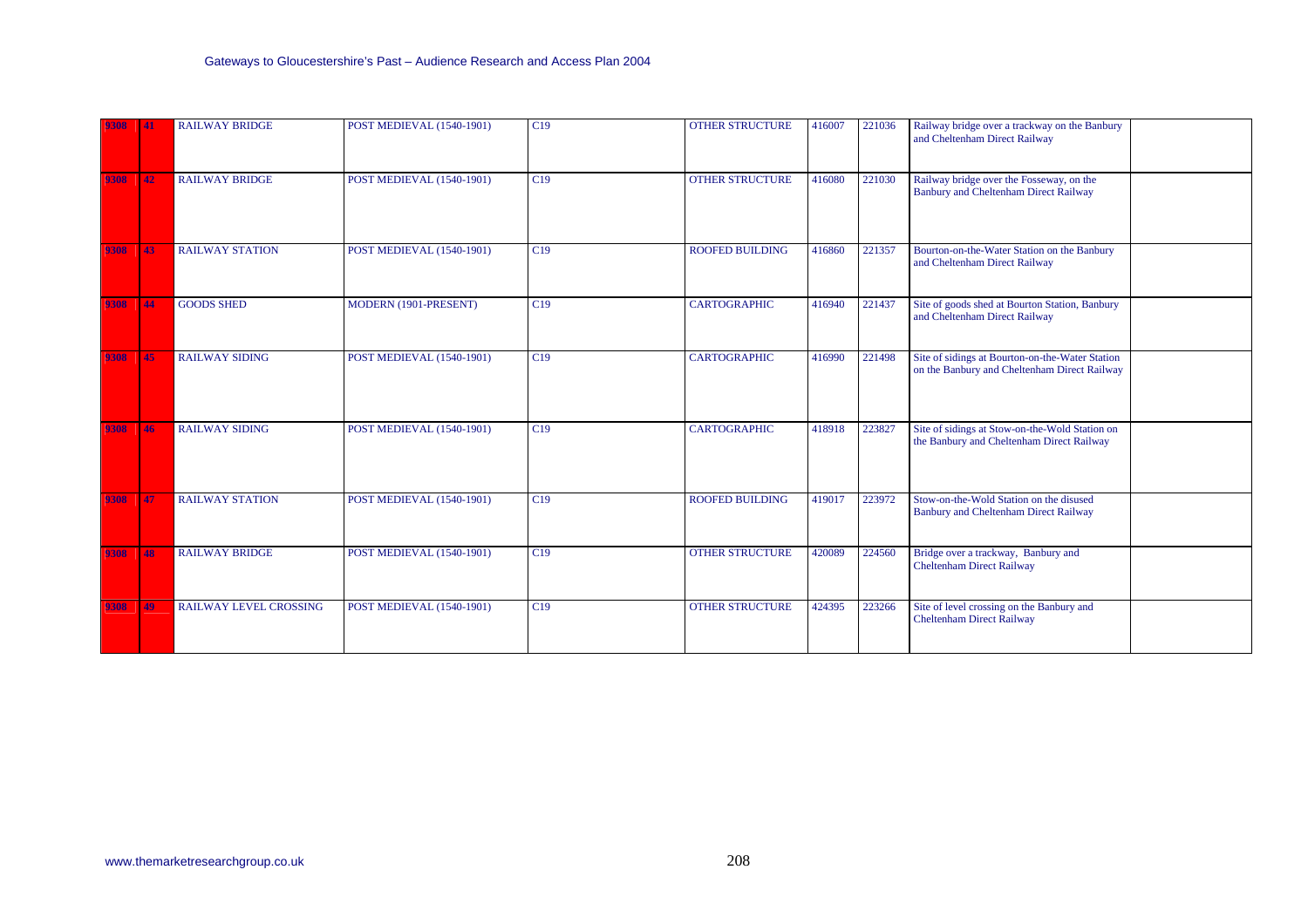#### **8.7 Copy of Survey Questionnaires**

 $\mathbf l$ 

**8.7.1: First stage questionnaire for existing users of the SMR** 

## **Gloucestershire County Council Archaeology Service**

## **Sites and Monuments Records Users' Questionnaire**

**Our records show that you have used the Gloucestershire Sites and Monuments Record (SMR) in 2003. We are currently undertaking a project funded by the Heritage Lottery Fund to examine the SMR's users and develop the services that it offers. The Market Research Group have developed this questionnaire to help us do this and we would be very grateful if you could answer the following questions. The results will helps us to improve the way we deal with enquiries and also help us decide on how we might develop our services in the future.**

## **Finding out about us**

| Q1 | How did you find out about us?        |    |
|----|---------------------------------------|----|
|    |                                       |    |
|    | Gloucestershire County Record Office  |    |
|    |                                       |    |
|    | Internet website (please state which) | ΓI |
|    | Local society (please give details)   |    |
|    |                                       |    |
|    |                                       |    |
|    |                                       |    |
|    |                                       |    |

| Q1 | Please specify                                                                  |
|----|---------------------------------------------------------------------------------|
| Q2 | Was it easy to find out about our Sites and Monuments<br>Records service (SMR)? |
| റദ | If "No" what were the reasons for the difficulties?                             |

## **The Service we provide for you**

| O4 | How many times have you used our service in the last<br>2 years?                     |
|----|--------------------------------------------------------------------------------------|
|    |                                                                                      |
|    |                                                                                      |
|    | 6-10………………………………………………… □                                                            |
|    |                                                                                      |
| Q5 | Thinking about the last time you used the SMR how<br>did you access the information? |
|    |                                                                                      |
|    | *Access via internet website (please specify) $\Box$                                 |
|    |                                                                                      |
|    |                                                                                      |

- Q5 Internet website
- Q5 Other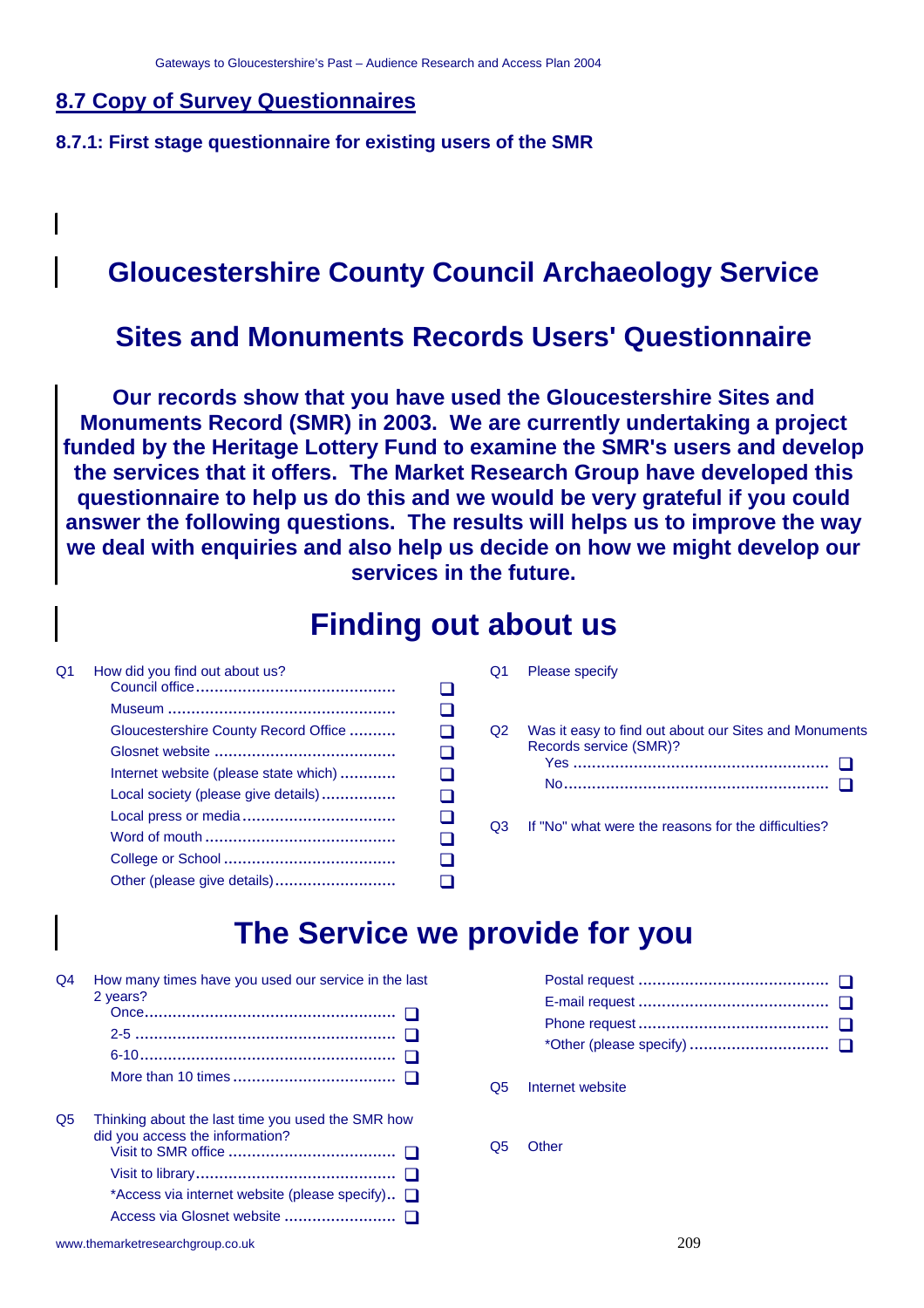Q6 Thinking about your most recent use of the SMR, how would you rate it on the following? (please tick once against each option if applicable)

|                                              | Verv<br>good | Good | <b>Neither</b> | Poor | Very<br>poor |
|----------------------------------------------|--------------|------|----------------|------|--------------|
| Helpfulness of staff                         | ×.           |      |                |      |              |
| Range of info. in<br>the SMR                 |              |      |                |      |              |
| Accessibility of<br><b>SMR</b>               |              |      |                |      |              |
| <b>Waiting times for</b><br>info.            |              |      |                |      |              |
| Standard of<br>equipment                     |              |      |                |      |              |
| Accessibility of<br>equipment                |              |      |                |      |              |
| <b>Booking availability</b><br>Space to work | . I          |      |                |      |              |

- Q8 Have you ever used any other SMR's? Yes ....................................................... No.........................................................
- Q9 If "Yes", where?
- Q10 Were there any aspects of these other SMR's that you would like Gloucestershire to provide?

| Q11 If applicable to your enquiry, how does our scale of<br>charges compare with other SMR offices? |
|-----------------------------------------------------------------------------------------------------|
|                                                                                                     |
|                                                                                                     |
|                                                                                                     |
|                                                                                                     |
|                                                                                                     |

Q12 How long was it before we dealt with your most recent enquiry? Immediately.............................................

Q13 Did the information we sent answer your enquiry adequately? Yes ....................................................... No.........................................................

Q14 If "No", please can you give a reason for this?

Q15 What information did you obtain in response to your last enquiry?

|    | against each option if applicable)                       |              |        |                |        |              |                                                                                                                        |
|----|----------------------------------------------------------|--------------|--------|----------------|--------|--------------|------------------------------------------------------------------------------------------------------------------------|
|    |                                                          | Very<br>good | Good   | <b>Neither</b> | Poor   | Very<br>poor |                                                                                                                        |
|    | <b>Helpfulness of staff</b>                              | $\Box$       | $\Box$ | ப              | ❏      | ❏            | Q16 Was the information we sent in a format that was                                                                   |
|    | Range of info. in<br>the SMR                             | □            | ❏      | □              | □      | ❏            | helpful to you?                                                                                                        |
|    | Accessibility of<br><b>SMR</b>                           | □            | ◻      | ◻              | □      | □            | $\blacksquare$                                                                                                         |
|    | Waiting times for<br>info.                               | ◻            | ◻      | ◻              | ❏      | □            | Q17 If "No", please can you give a reason for this?                                                                    |
|    | Standard of<br>equipment                                 | ❏            | ❏      | ❏              | □      | □            |                                                                                                                        |
|    | Accessibility of<br>equipment                            | □            | $\Box$ | ❏              | ❏      | ❏            | Q18 Was the information you received (please tick only<br>one):                                                        |
|    | <b>Booking availability</b>                              | ◻            | ◻      | ⊔              | $\Box$ | ◻            | A lot better than expected (please specify) $\Box$                                                                     |
|    | Space to work                                            | ◻            | ❏      | □              | □      | ❏            |                                                                                                                        |
|    |                                                          |              |        |                |        |              |                                                                                                                        |
| Q6 | Are there any other comments you would like to make      |              |        |                |        |              |                                                                                                                        |
|    | regarding your most recent use of the SMR?               |              |        |                |        |              | Far worse than expected (please specify) $\Box$                                                                        |
| Q7 | Was your enquiry of a commercial nature?                 |              |        |                |        |              | Q18 If you ticked "A lot better than expected" or "Far worse<br>than expected", please can you give a reason for this? |
|    |                                                          |              |        |                |        |              |                                                                                                                        |
| Q8 | Have you ever used any other SMR's?                      |              |        |                |        |              | Q19 In what capacity were you accessing information from<br>the SMR? As a (please tick the most appropriate)           |
|    |                                                          |              |        |                |        |              |                                                                                                                        |
|    |                                                          |              |        |                |        |              | Professional archaeologist/historian<br>$\perp$                                                                        |
| Q9 | If "Yes", where?                                         |              |        |                |        |              | Commercial archaeologist/historian □                                                                                   |
|    |                                                          |              |        |                |        |              |                                                                                                                        |
|    | Q10 Were there any aspects of these other SMR's that you |              |        |                |        |              |                                                                                                                        |
|    | would like Gloucestershire to provide?                   |              |        |                |        |              | Scientist/Environmentalist  □                                                                                          |
|    |                                                          |              |        |                |        |              |                                                                                                                        |
|    |                                                          |              |        |                |        |              |                                                                                                                        |
|    | Q11 If applicable to your enquiry, how does our scale of |              |        |                |        |              |                                                                                                                        |

 Interested member of public ....................... Other (please specify below).......................

Q19 please specify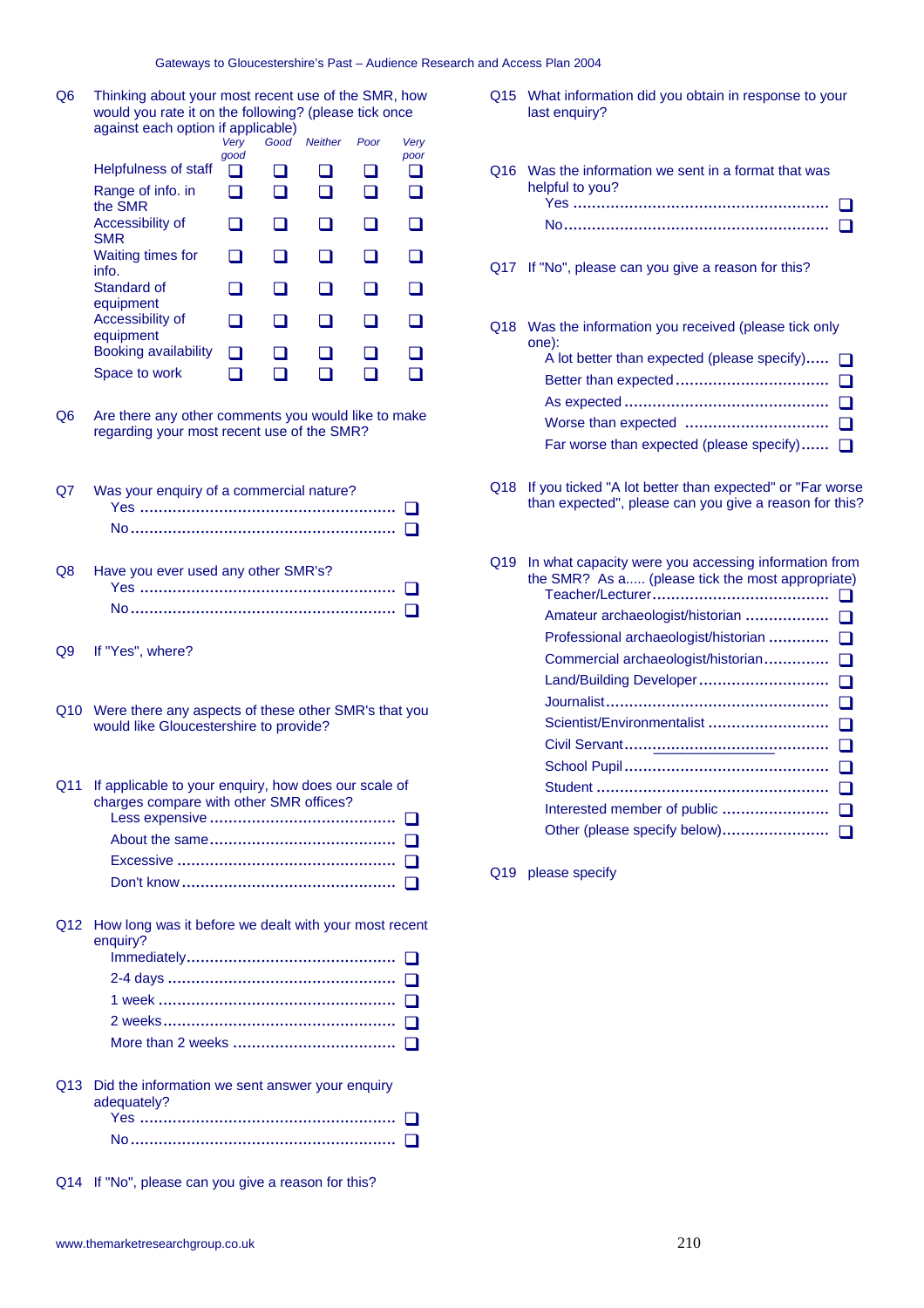# **Looking to your future needs**

Q20 If all of the following were available which would be YOUR preferred method of access to the SMR Most preferred.......................................... Preferred................................................. OK......................................................... Least preferred ......................................... Not preferred............................................ SMR information sent by mail to you An SMR research centre where you could research your own enquiry Access to the SMR from another establishment (e.g. county record office or library) Access to archaeological advice from our staff Leaflets/publicatio ns on the local archaeology Other (please Q22 If all of the following were available which would be a CHILDS pre method of access to the SMR (please tick once against each option *Most preferre d Preferred OK Le pre* Access to the SMR through the internet SMR information sent by mail to you An SMR research centre where you could research your own enquiry Access to the SMR from another establishment (e.g. county record office or library) Access to archaeological advice from our staff Leaflets/publicatio ns on the local archaeology Other (please specify) **Other** 

> Q23 If you were to visit the SMR offices what facilities would you like to see provided there? (please tick all that apply)

| ho |  |
|----|--|
|    |  |
|    |  |
|    |  |
|    |  |
|    |  |
|    |  |
|    |  |
|    |  |
|    |  |

#### Q23 Other

| Q24 Are you aware that we hold the following material? |
|--------------------------------------------------------|
|                                                        |
| Q24 Are you aware that we hold the following material? |

Q21 Do you have children or do you work with children who may access the SMR? Yes ........................................................ No .........................................................

specify)

Q20 Other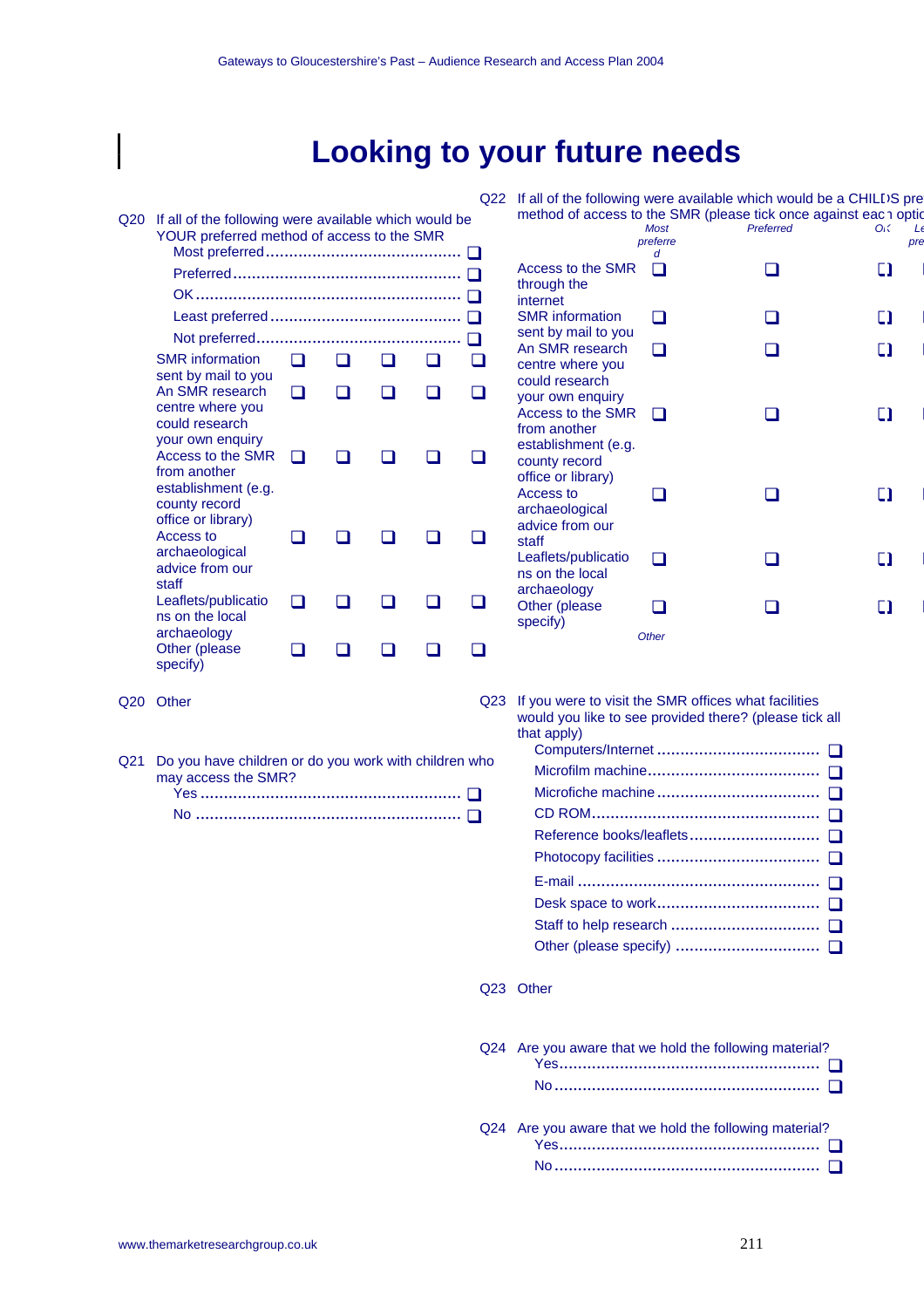| Q24 Are you aware that we hold the following material? Q31                                 | Do you have access to the Internet? (please tick all                                              |
|--------------------------------------------------------------------------------------------|---------------------------------------------------------------------------------------------------|
|                                                                                            | that apply)                                                                                       |
|                                                                                            | At work………………………………………… □                                                                         |
|                                                                                            |                                                                                                   |
| Q25 Which of the following would have been useful for<br>you? (please tick all that apply) |                                                                                                   |
|                                                                                            |                                                                                                   |
|                                                                                            |                                                                                                   |
| Published sources of local information □                                                   |                                                                                                   |
|                                                                                            |                                                                                                   |
| Q32<br>Q26 Would you in future like to be able to feed information                         | May we ask which age category you fall into?                                                      |
| directly into the SMR?                                                                     |                                                                                                   |
|                                                                                            | 25-34yrs …………………………………………… □                                                                      |
| No …………………………………………………… □                                                                  |                                                                                                   |
|                                                                                            |                                                                                                   |
| Q27 If "Yes", by which of the following methods would you                                  |                                                                                                   |
| prefer to pass on the information to us?                                                   |                                                                                                   |
|                                                                                            |                                                                                                   |
|                                                                                            |                                                                                                   |
|                                                                                            | May we ask your gender?                                                                           |
|                                                                                            |                                                                                                   |
|                                                                                            |                                                                                                   |
| Q27 Other                                                                                  |                                                                                                   |
|                                                                                            | Q34 What is your postcode?                                                                        |
|                                                                                            |                                                                                                   |
| Q28 Would you be prepared to pay for access to the                                         |                                                                                                   |
| information we hold on our SMR in the future?                                              | Q35 Have you completed your full-time education?                                                  |
| No …………………………………………………… □                                                                  | $\mathsf{No}\dots\dots\dots\dots\dots\dots\dots\dots\dots\dots\dots\dots\dots\dots\ \blacksquare$ |
|                                                                                            |                                                                                                   |
| Q29 If "Yes", how much would you be prepared to pay?<br>Q36                                | At what type of educational establishment are you currently                                       |
|                                                                                            | studying? (please name the establishment)                                                         |
|                                                                                            |                                                                                                   |
| Q30 How important do you think it is for the SMR to offer                                  | College/6th form college (please name)<br>$\Box$                                                  |
| any of the following?                                                                      | University (please name)<br>ப                                                                     |
|                                                                                            | Post graduate (please name)                                                                       |
|                                                                                            | $\Box$                                                                                            |
|                                                                                            | <b>Other</b>                                                                                      |
|                                                                                            |                                                                                                   |
| $L_{Q36}$<br><b>Displays</b><br>ப<br>ப<br>❏<br>ப<br>ப                                      | Name of establishment                                                                             |
| Interactive displays<br>❏<br>$\Box$<br>ப<br>ப<br>□                                         |                                                                                                   |
| <b>Events</b><br>$\Box$ 937<br>❏<br>ப<br>❏<br>⊔                                            | What is the highest level of educational qualification you                                        |
| <b>Lecture Series</b><br>ப<br>$\Box$<br>❏<br>❏<br>❏                                        | have achieved? (If overseas qualification please specify                                          |
| Other (please<br>◻<br>❏<br>❏<br>❏<br>◻                                                     | which below)                                                                                      |
| specify)                                                                                   | ப                                                                                                 |
|                                                                                            | ப                                                                                                 |
| Q30 Other                                                                                  | ❏                                                                                                 |
|                                                                                            | AS/A level or equivalent<br>❏                                                                     |
| <b>Some information</b>                                                                    | ❏                                                                                                 |
|                                                                                            | ❏                                                                                                 |
| about yourself                                                                             | First degree (BA/BSc) or equivalent<br>❏<br>$Mof$ dograp $(MAN/MCo)$<br>n                         |

 First degree (BA/BSc) or equivalent.............. Masters degree (MA/MSc)..........................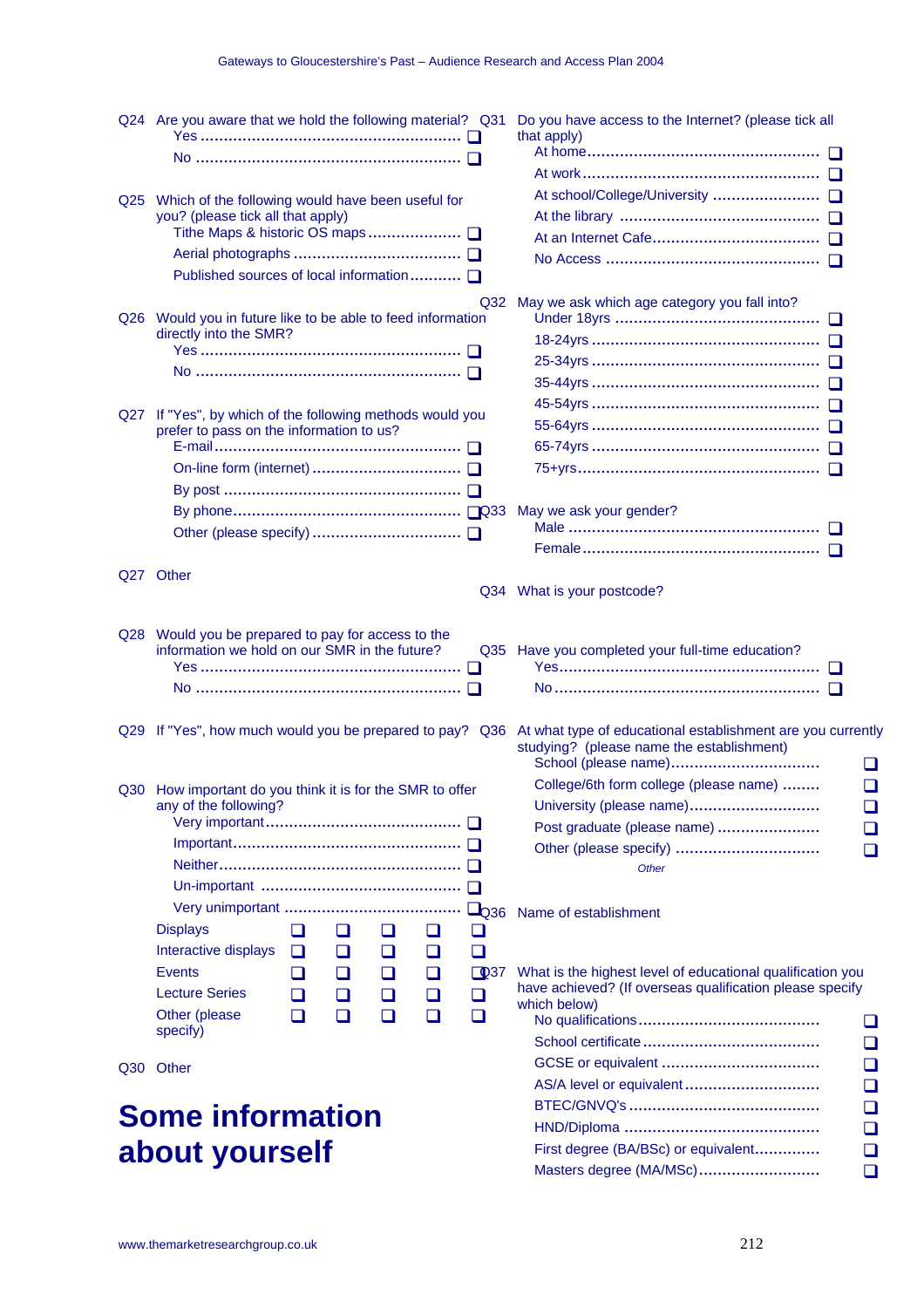|      | Other (please write below)<br>please specify                                                                                                                                                   | Q39 <sup>P</sup> Please name any appropriate clubs or societies you<br>$\Box$ are affiliated with that might find our records useful.                                                                                                                                                 |
|------|------------------------------------------------------------------------------------------------------------------------------------------------------------------------------------------------|---------------------------------------------------------------------------------------------------------------------------------------------------------------------------------------------------------------------------------------------------------------------------------------|
| Q38. | To which of these ethnic groups do you consider you<br>belong?<br>White other (please specify)<br>Mixed White & Black Caribbean<br>Mixed White & Black African<br>Mixed Other (please specify) | Do you have any long-term illness, health problems or<br>Q40<br>disability, including problems which are due to old age<br>that affect your ability to access information from the<br>$\sqcup$ SMR?<br>П<br>П<br>H<br>$Q4$ $\Box$ If "Yes", please state how this limits your access? |
|      | Pakistani/British Pakistani<br>Bangladeshi/British Bangladeshi<br>Asian other (please specify)<br>Chinese/British Chinese<br>Other Ethnic Group (please specify)<br>please specify             | $Q42$ Please state the occupation or job title of the main<br>wage earner or head of your Household. If they have<br>⊔"retired" or are not working for any reason please<br>$\Box$ specify their last main job.<br>Q43 Please include any other comments you may have<br>below        |

## **Thank You Very Much For Your Help**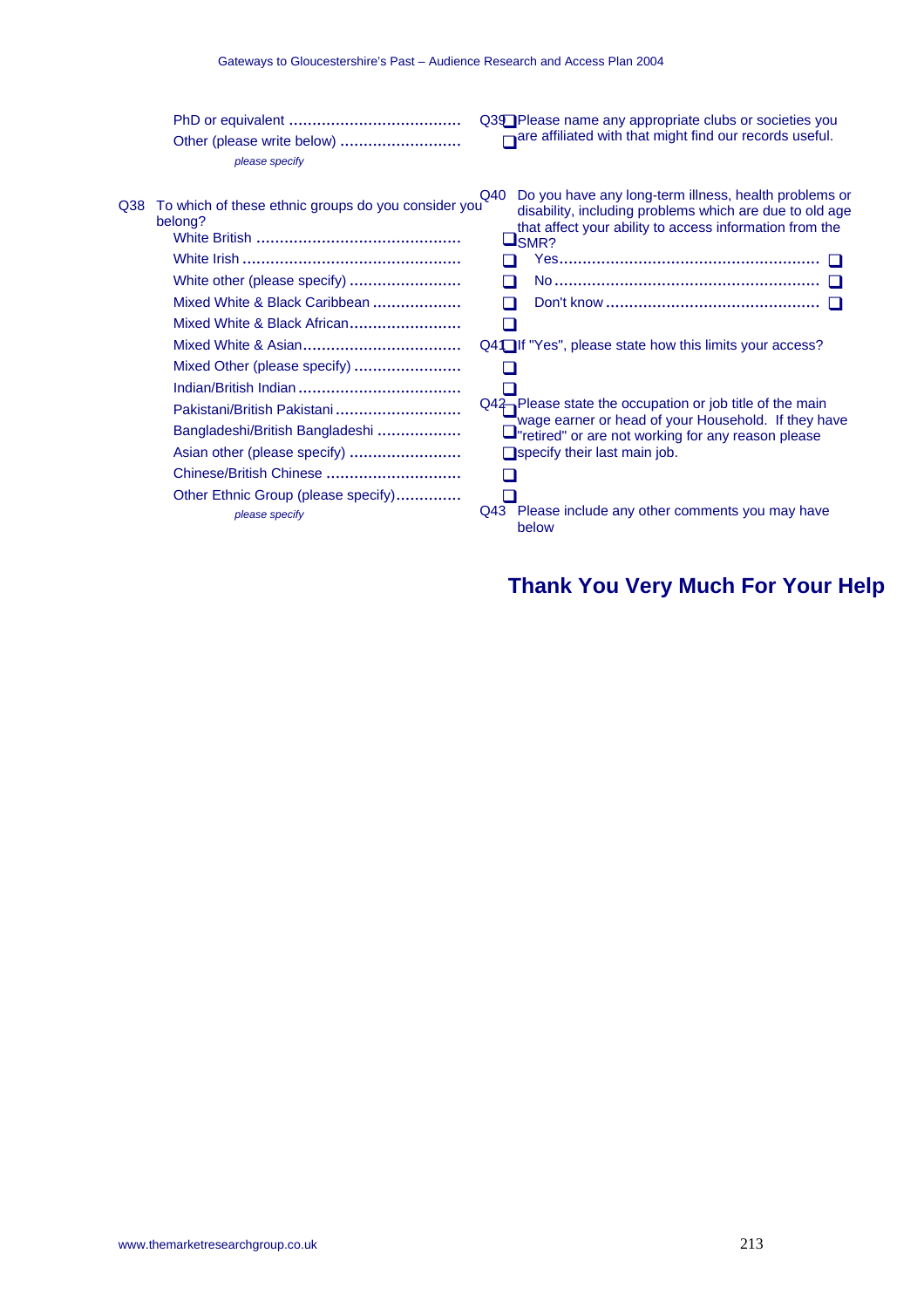#### **8.7.2: Second stage questionnaire for new or potential users of the SMR**

## Gloucestershire County Council Archaeology Service

## **Gloucestershire CC Sites and Monuments Record questionnaire to Staff**

We are currently undertaking a project funded by the Heritage Lottery Fund to improve the service offered by the Gloucestershire Sites and Monuments Records (SMR). As part of the HLF-funded project we are contacting a sample of existing and potential future users, including all GCC staff. We are trying to find out how many people are aware of our service and how many potential new users there might be. This questionnaire relates to your use of the service as a resident of Gloucestershire rather than as a GCC employee. The Market Research Group have developed this questionnaire to help us do this and we would be very grateful if you could answer the following questions.

#### Finding out about us

| Q1   | Did you know that the County Council had an<br><b>Archaeology Service?</b> |                                                  |  |  |  |
|------|----------------------------------------------------------------------------|--------------------------------------------------|--|--|--|
|      | Yes <b>□</b>                                                               | No <b>□</b>                                      |  |  |  |
| Q2   | Do you know what an SMR is?                                                |                                                  |  |  |  |
|      |                                                                            | Yes <b>□</b> No <b>□</b>                         |  |  |  |
| Q3 I |                                                                            | Have you heard of the Gloucestershire SMR?       |  |  |  |
|      |                                                                            | Yes  □  No □                                     |  |  |  |
| Q4   | If "Yes", where did you hear about it?                                     |                                                  |  |  |  |
|      | Council Offices  □                                                         | Local Society *<br>⊔<br>(please give<br>details) |  |  |  |
|      | Museum <b>□</b>                                                            | Local press or<br>media                          |  |  |  |
|      | Glos. County<br>Records Office                                             | Word of mouth $\Box$                             |  |  |  |
|      | Glosnet Website <b>□</b>                                                   | College or<br>School                             |  |  |  |
|      | Internet Website $\Box$<br>* (please state<br>which)                       | Other* (please<br>$\Box$<br>give details)        |  |  |  |

#### **Q4 Other Q5 Have you used the Gloucestershire SMR service?** Yes ...................... No........................ **Q6 Would you like to find out more about the information contained within the SMR?** Yes ..................... Maybe................. No ............................ □ **Q7 Would you use the SMR in future?** Yes ...................... **□** No......................... **□ Q8 For what purpose do you think you would use**

**the information contained within the SMR?**

## Some information about yourself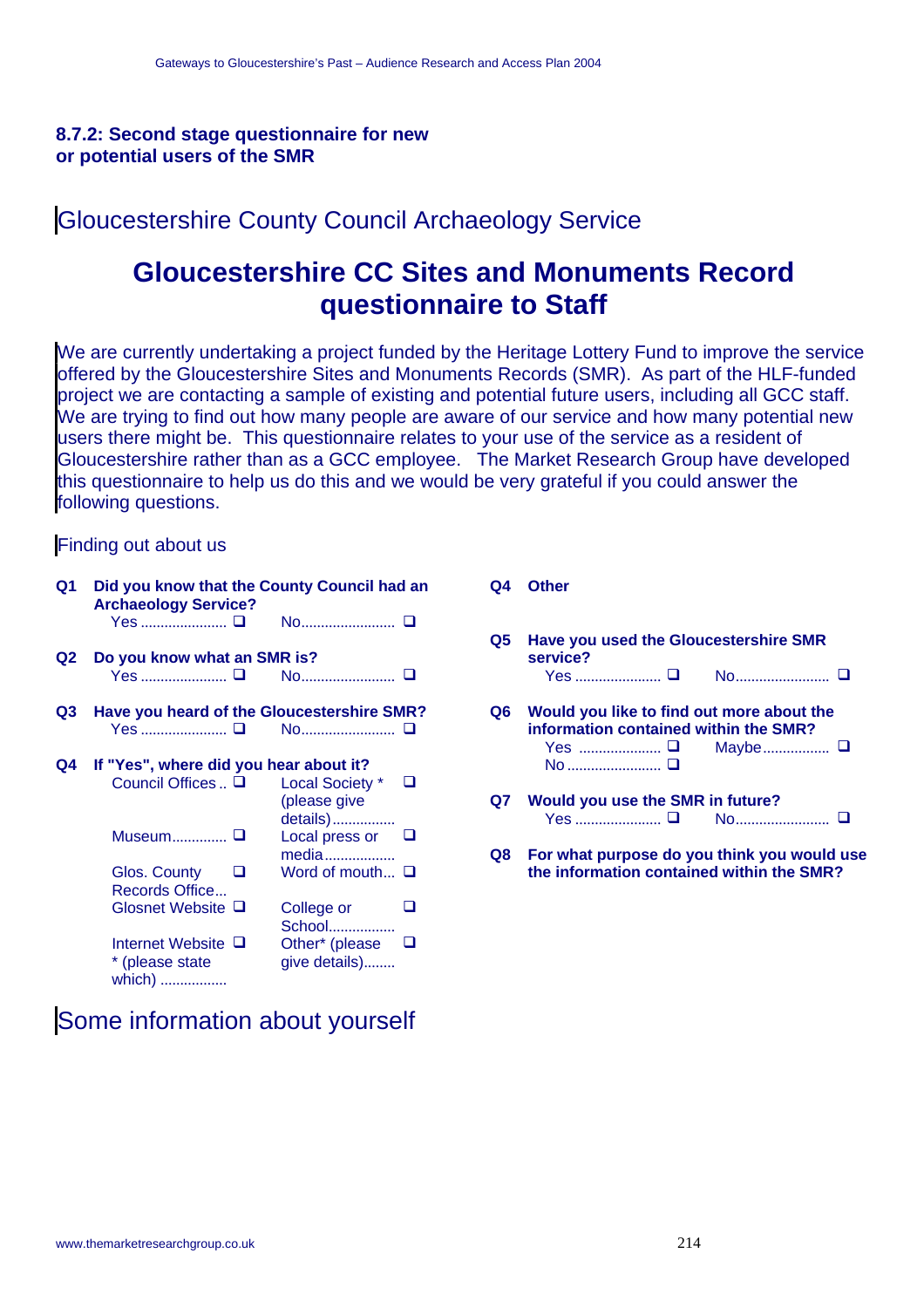| Q9 I | Do you have access to the Internet at home?                     |          |  | White other<br>(please specify).<br>Mixed White & | ப<br>⊔                                                  | <b>Banglade</b><br>sh E angla<br>Asian oth |  |
|------|-----------------------------------------------------------------|----------|--|---------------------------------------------------|---------------------------------------------------------|--------------------------------------------|--|
|      | Q10 Do you have Broad band at home?                             |          |  | <b>Black Caribbean</b>                            |                                                         | (ple ase sp                                |  |
|      |                                                                 |          |  | Mixed White &<br>Black African                    | ⊔                                                       | Chinese/E<br>Chinese                       |  |
|      | Q11 May we ask which age category you fall into?                |          |  | Mixed White $\&$ $\Box$                           |                                                         | <b>Other Eth</b>                           |  |
|      | Under 18 yrs $\Box$ 45-54 yrs $\Box$                            |          |  | Asian                                             |                                                         | Gro up (pl                                 |  |
|      | 18-24yrs □ 55-64yrs  □                                          |          |  |                                                   |                                                         | specify)                                   |  |
|      | 25-34yrs □ 65-74yrs  □                                          |          |  | <b>Mixed Other</b>                                | ◻                                                       |                                            |  |
|      | 35-44yrs □                                                      | 75+yrs □ |  | (please specify).                                 |                                                         |                                            |  |
|      |                                                                 |          |  | please specify                                    |                                                         |                                            |  |
|      | Q12 May we ask your gender?                                     |          |  |                                                   |                                                         |                                            |  |
|      | Male <b>□</b>                                                   |          |  |                                                   | Female  QQ15 Please state your occupation or job title. |                                            |  |
|      | Q13 What is your postcode?                                      |          |  |                                                   |                                                         |                                            |  |
|      |                                                                 |          |  | have below                                        | Q16 Please include any other comments you may           |                                            |  |
|      | Q14 To which of these ethnic groups do you consider you belong? |          |  |                                                   |                                                         |                                            |  |
|      | White British $\square$                                         |          |  | Indian/British<br>$\sqcup$                        |                                                         |                                            |  |
|      | White Irish $\square$                                           |          |  | Indian<br>Pakistani/British □<br>Pakistani        |                                                         |                                            |  |

## **Thank You Very Much For Your Help**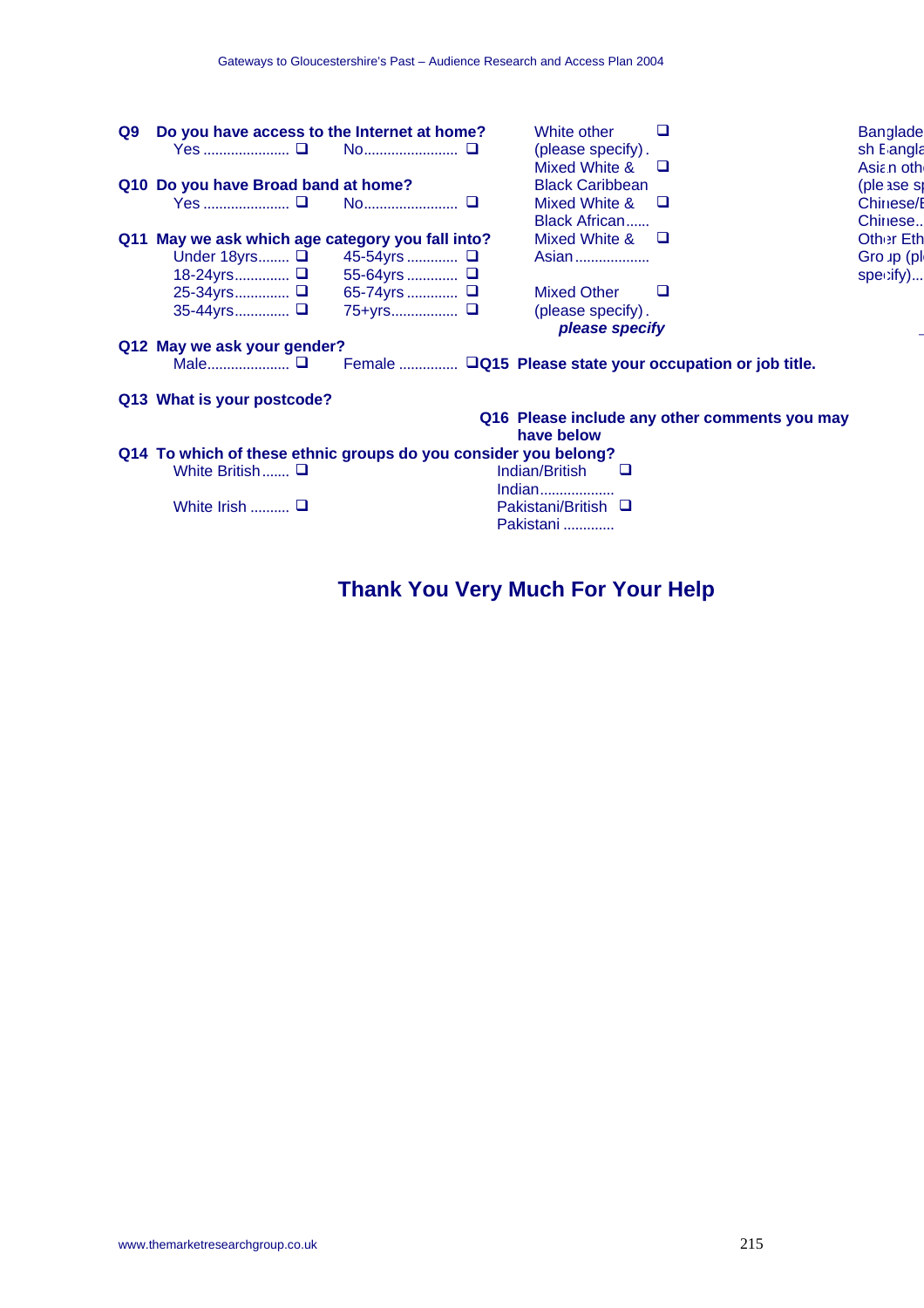#### **8.7.3: Third stage crib sheet for In-depth, face to face interviews.**

## SMR Non Users discussion Guide

- What other Cartographic Technology have you used? eg."Multi map, Street guides, Get Mappy" Ordnance survey Maps.
- How comfortable are you with surfing the NET and using different search engines?

On- line searches as opposed to search in a library or a counties record office.

Digital imagery as opposed to hard copy of maps

Are you aware of the speeds of your computers and what type of internet provision do you have.

- Did you know this kind of technology was becoming available to all?
- Would you be interested in using this technology if it was available through the Gloucestershire SMR? Were you aware that Glos, had tithe and Os maps, aerial photographs etc.
- What other uses can you think of that this facility could be used for?
- Would you think this technology is likely to be used more for commercial use or for personal interests/studies or amateur interest groups?
- How would you like to use this technology? Personal Use Commercial/Business Uses Parish Surveys/Planning Equipment at Gloucestershire to print out big maps etc.
- Would you like to be able to feed back information into the SMR? Red-lining/scribbling on the screen What format would you then like the information in
- How do you think this facilities should be paid for? Private/personal non commercial use and Commercial Use Levels of service
- Other Services provided from Gloucestershire SMR Lecture series, excavations, things found, leaflets that provide history along walks etc.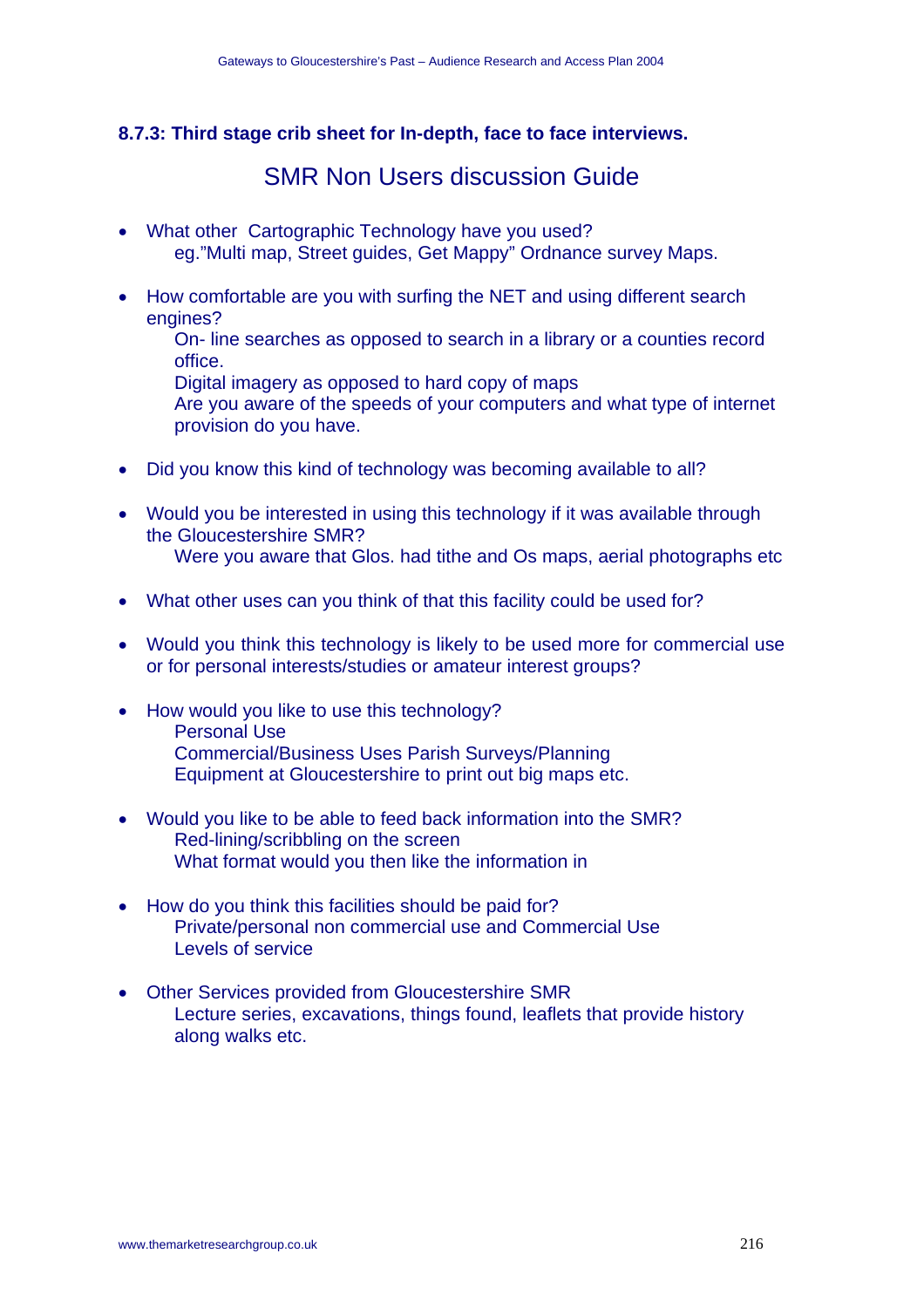### **8.8 Gloucestershire County Council Policy on Access and Charging**

# Gloucestershire County Council Sites and Monuments Record

## Policy on Access and Charging

The Gloucestershire Sites and Monuments Record (SMR) is part of the Archaeology Service located within the Environmental Planning and Tourism Unit of the Environment Department of Gloucestershire County Council in Shire Hall, Gloucester.

The SMR is the most comprehensive computerised index to Gloucestershire's heritage. The c.19,000 records span the full range of human history from the Palaeolithic to the 20th century and include Neolithic and Bronze Age barrows, Iron Age hillforts, Roman villas, medieval settlements, field systems, industrial sites, railways and canals.

The SMR runs in Oracle 8i and is linked to a corporate geographical information system (COGIS). Cross referenced to the SMR is a suite of paper and map-based information including OS maps, site specific files, an SMR library, photographs and slides. The SMR database is fully indexed and a wide variety of enquiries can be answered using in-built searching facilities. All of the SMR information is mapped on COGIS and there is a 'live link' between the two software packages. This combination enables SMR staff effectively to compliment text-based searching on the SMR with geographical searches on COGIS.

This policy statement sets out a framework and guidelines regarding access to the SMR and charges for SMR information.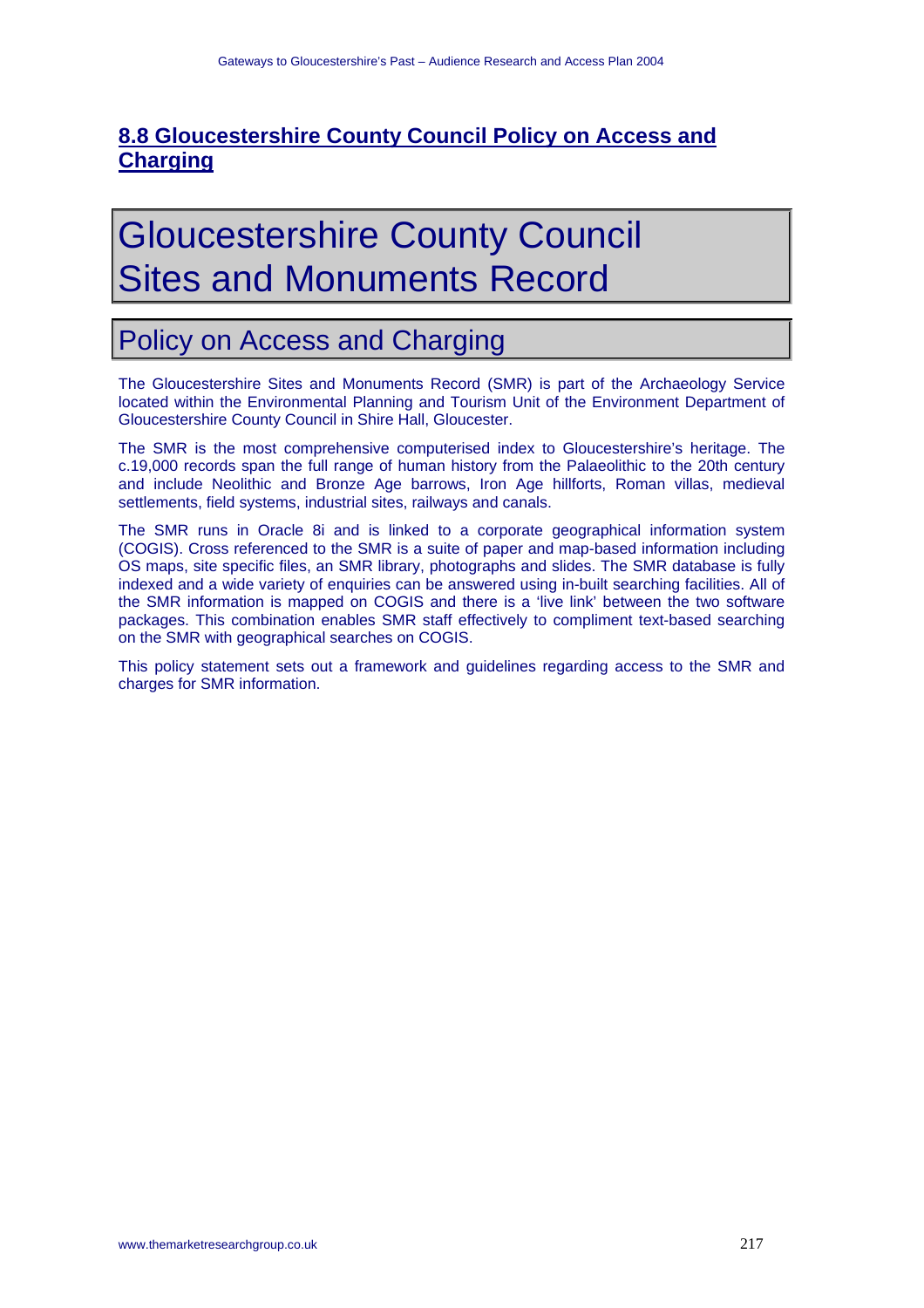## The Right To Access

There is a right to access to the SMR in the following circumstances:

• To inspect personal information held in a computerised system registered under the Data Protection Act (1998). The Data Protection Act gives rights to individuals about whom information is held either on computer or in a manual record. The Act also places obligations on those who record and use personal data to be open about that use and to follow sound and proper practices. Gloucestershire County Council Archaeology Service's Data Protection statement is set out below:

) Ø **Data Protection Act 1998** This information is collected for the purposes of administering Gloucestershire County Council Archaeology Service records and providing archaeological advice. The information will be used to monitor and improve the services offered by the Archaeology Service. Personal or sensitive data will not be provided to any outside agencies or individuals. If you have a query or concern regarding this please contact Gloucestershire County Council Archaeology Service on (01452) 425705.

To inspect background papers to Local Authority Committee Reports and papers and correspondence relating to Public Inquiries under the Local Government (Access to Information) Act 1985.

The SMR has limited public search facilities. Access to SMR information will, in the first instance, be by correspondence on request forms following the guidelines and procedures identified below. Subsequent access to SMR information and/or supporting documentation in the SMR offices can be arranged by appointment.

## Guidelines For Access

- All SMR users will accurately inform the SMR staff in writing of the purpose of their enquiry and the use to which the information will be put (for example, Desk Based Assessment, Evaluation Excavation, Personal Research etc). A request form, which can be provided by post, fax, email or via the Archaeology Service website (www.gloscc.gov.uk/archaeology) is available for this purpose. Subsequent enquiries can be submitted on copies of this form without further contact with the SMR.
- If the information requested is needed urgently the request form can be faxed to the Archaeology Section **but** the SMR should be contacted by telephone to confirm that the fax has been received.
- Users will respect Gloucestershire County Council's right to withhold information either because it is deemed confidential, or because of the requirements of the Data Protection Act. However, Gloucestershire County Council will not withhold information without reasonable cause.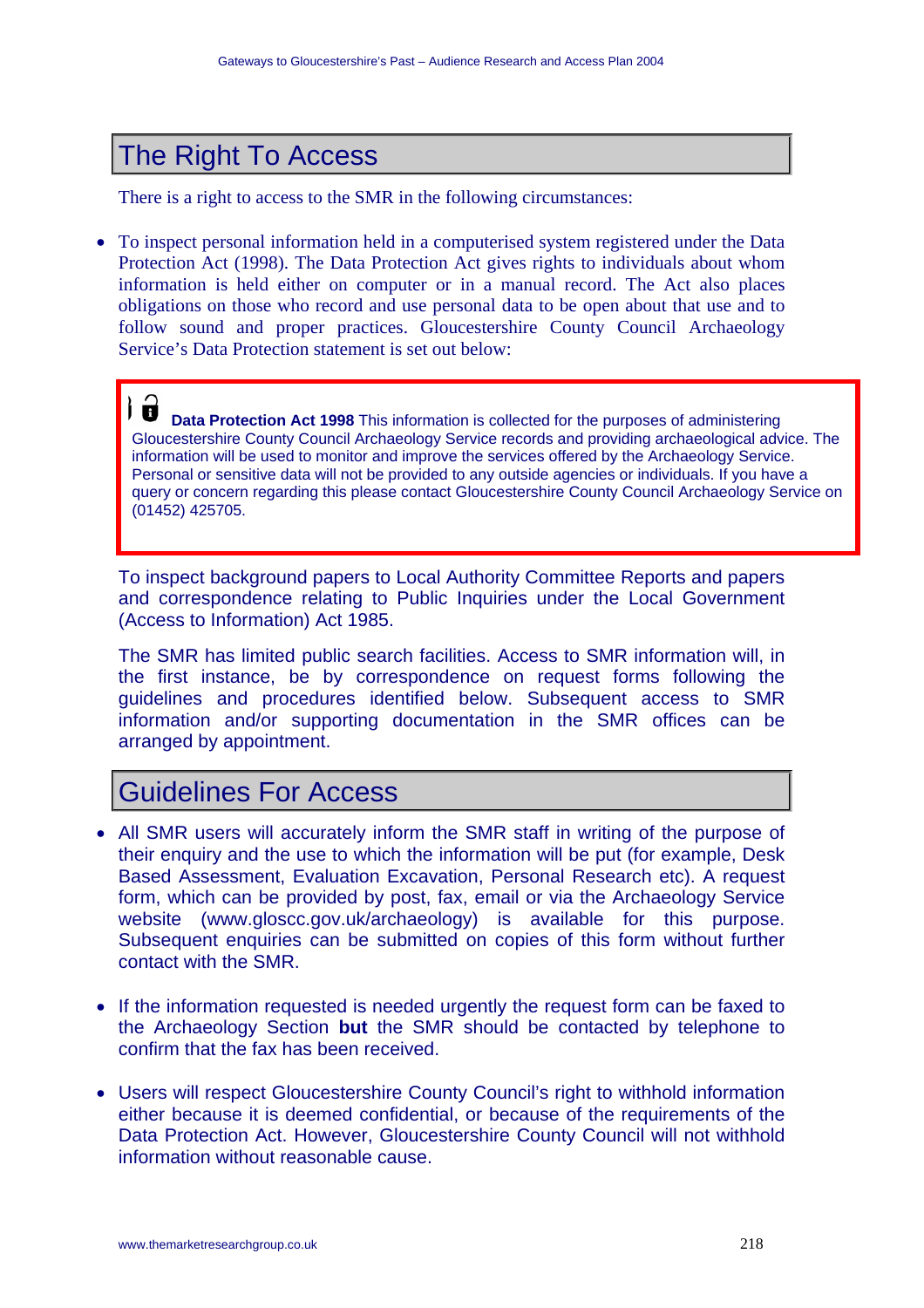- Where an enquirer requests that the SMR treat an enquiry in confidence, this will be respected. Similarly, SMR users will not pass on information in an irresponsible or unethical manner.
- Although every reasonable effort is made to verify information contained within the SMR, the database is compiled from a variety of often unchecked sources and the information it contains should not be seen as definitive. Therefore, Gloucestershire County Council does not accept responsibility for the accuracy of any information supplied.
- The boundaries of any Scheduled Monuments shown on any maps provided have been copied from the 1:10,000 scheduling maplets (provided by English Heritage), and are intended to act as a guide only. For accurate information on Scheduled Monuments the enquirer should contact English Heritage's Scheduling Section on (0207) 9733099.
- Gloucestershire County Council reserves all rights of copyright which are owned in the material provided. Dissemination to a third party without the written consent of Gloucestershire County Council is a breach of that copyright and subsequent requests for information may be refused. Information supplied shall be used for the purposes specified only, and shall not be retained after that use has finished.
- Where specific consent under the copyright provisions governing the SMR has been obtained for dissemination of SMR data to third parties through publications, reports or theses, due acknowledgement of the use of SMR data will be given.
- The information requested is supplied pursuant to the provisions of Section 141(1) of the 1972 Local Government Act and Section 88(1) of the 1985 Local Government Act. Gloucestershire County Council may impose a charge for the provision of information. The amount charged will depend on the nature of the enquiry and may be waived in certain circumstances. The range of charges is set out below.
- Where a charge is levied the cost will be clearly stated before information is released.
- All users will inform the SMR of new sites or information that comes to light as a result of their research. Copies of, or access to, the completed research will be made available within a timescale agreed with SMR staff.
- All users of the SMR should indicate their acceptance of these guidelines by signing the user declaration form which forms the last two pages of this document and is available at www.gloscc.gov.uk/archaeology. This form will be used whether the initial request is made verbally, by telephone, or in writing. The use of this form will also ensure that users of the SMR are familiar with the Archaeology Service's Data Protection statement.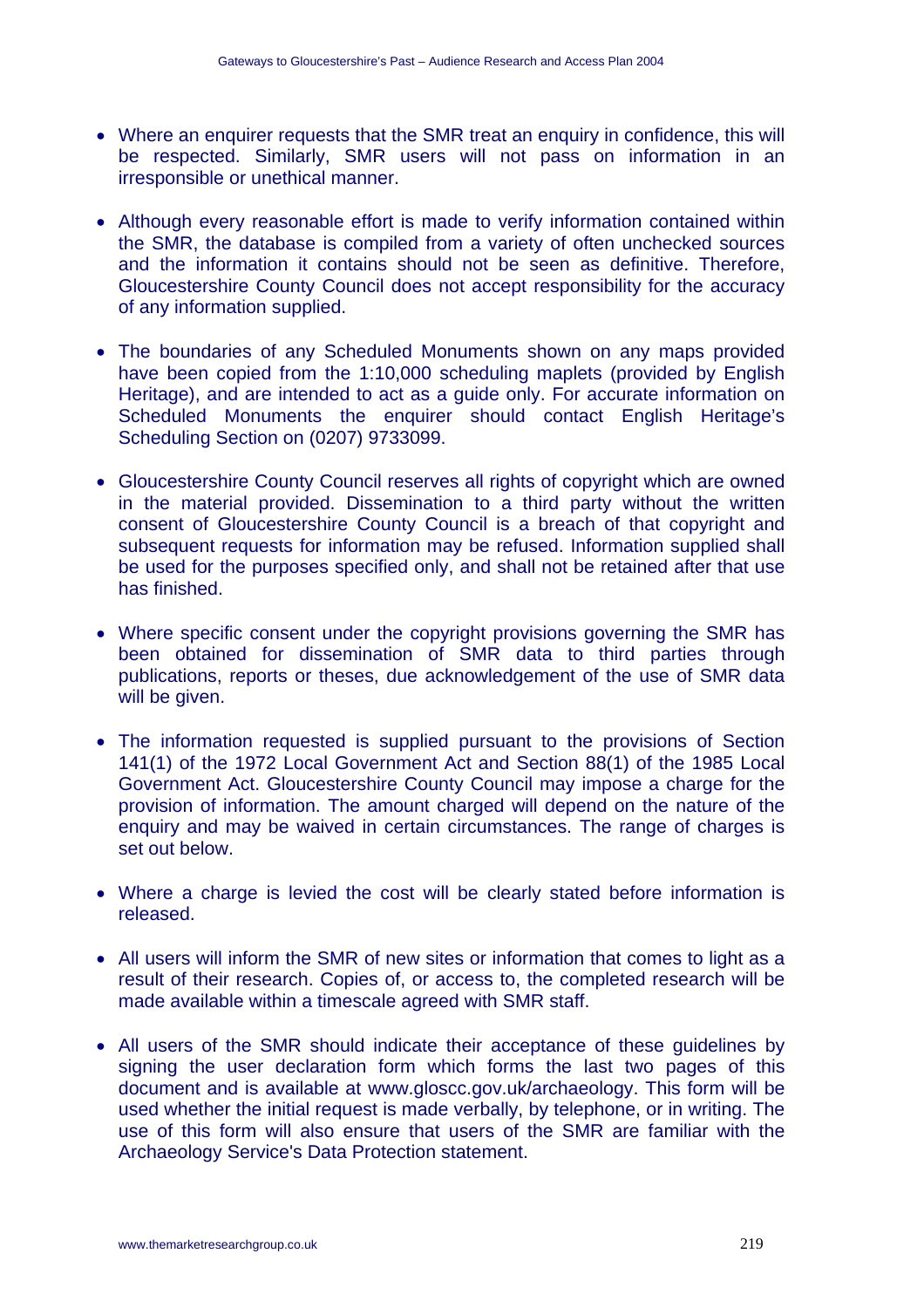• 'Records in the Gloucestershire SMR are enhanced with INSCRIPTION data standards from the Forum on Information Standards in Heritage (see www.fishforum.info for further information)'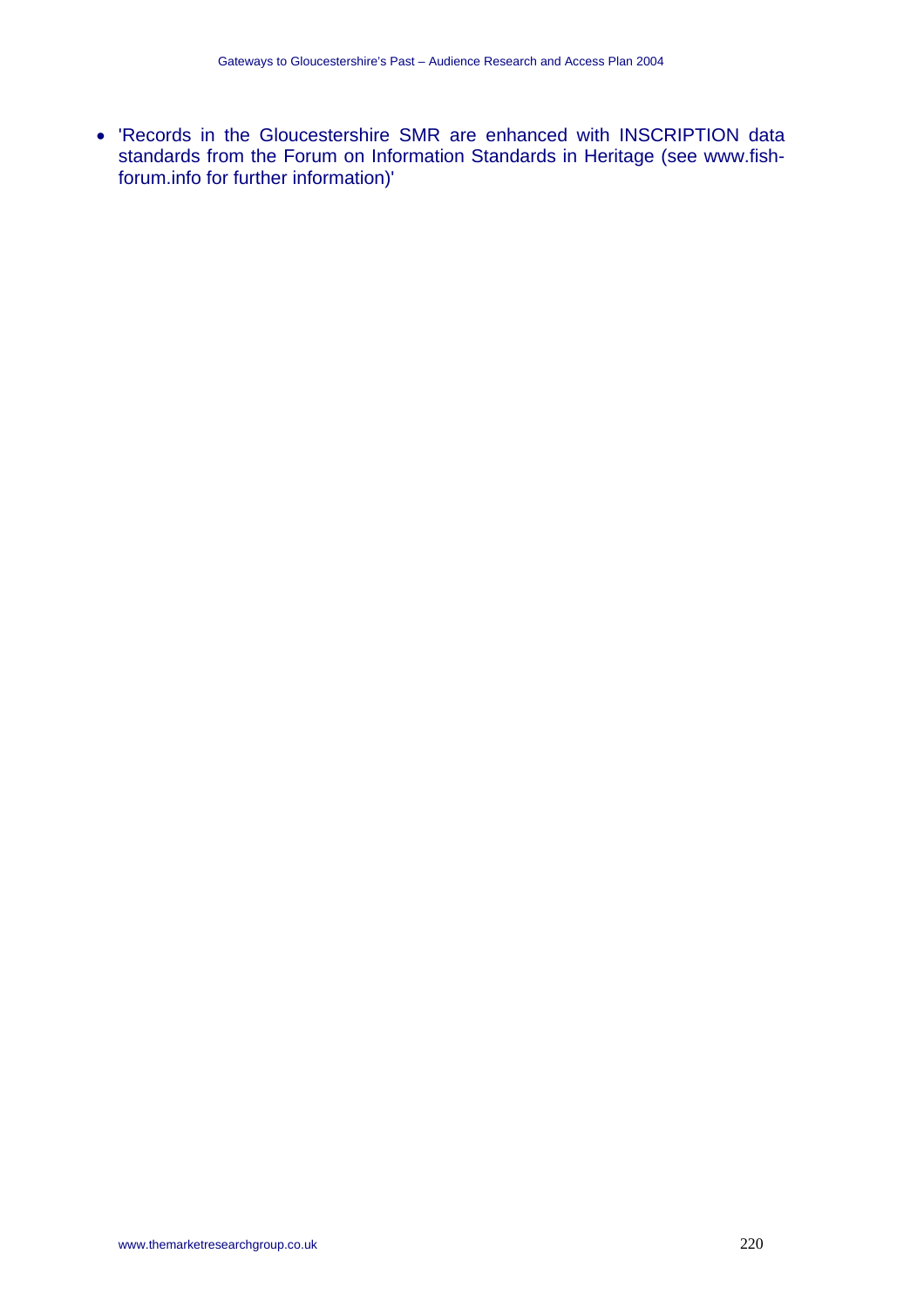## Scale Of Charges For Access (2004-2005)

The County Council will impose a charge for commercial requests. This is intended to reflect the cost of staff time in carrying out the task, related overheads such as the maintenance of the computer system, compensation for time lost to other functions and the cost to the authority for providing the service. Any money generated will be spent on enhancing the SMR to make up for the time lost to this function by responding to the enquiry.

A commercial rate shall be charged for those users requiring information to be used for financial or material gain.

i) A **normal service** (usual turnaround time 1 – 2 weeks).

- The rate is £31.30 per hour (excluding VAT).
- Minimum charge of £31.30 (excluding VAT).

ii) A **48-hour service** for urgent, commercial requests is obtainable, subject to the availability of SMR staff time.

- The rate is £50.50 per hour (excluding VAT).
- Minimum charge of £50.50 (excluding VAT).

iii) Charges can be waived at the discretion of the Sites and Monuments Record Officer. Circumstances where this might occur are where reciprocal arrangements are in place, or where an enquiry can be answered quickly. There will be no charge to students, members of the general public and recognised local archaeological and historical societies.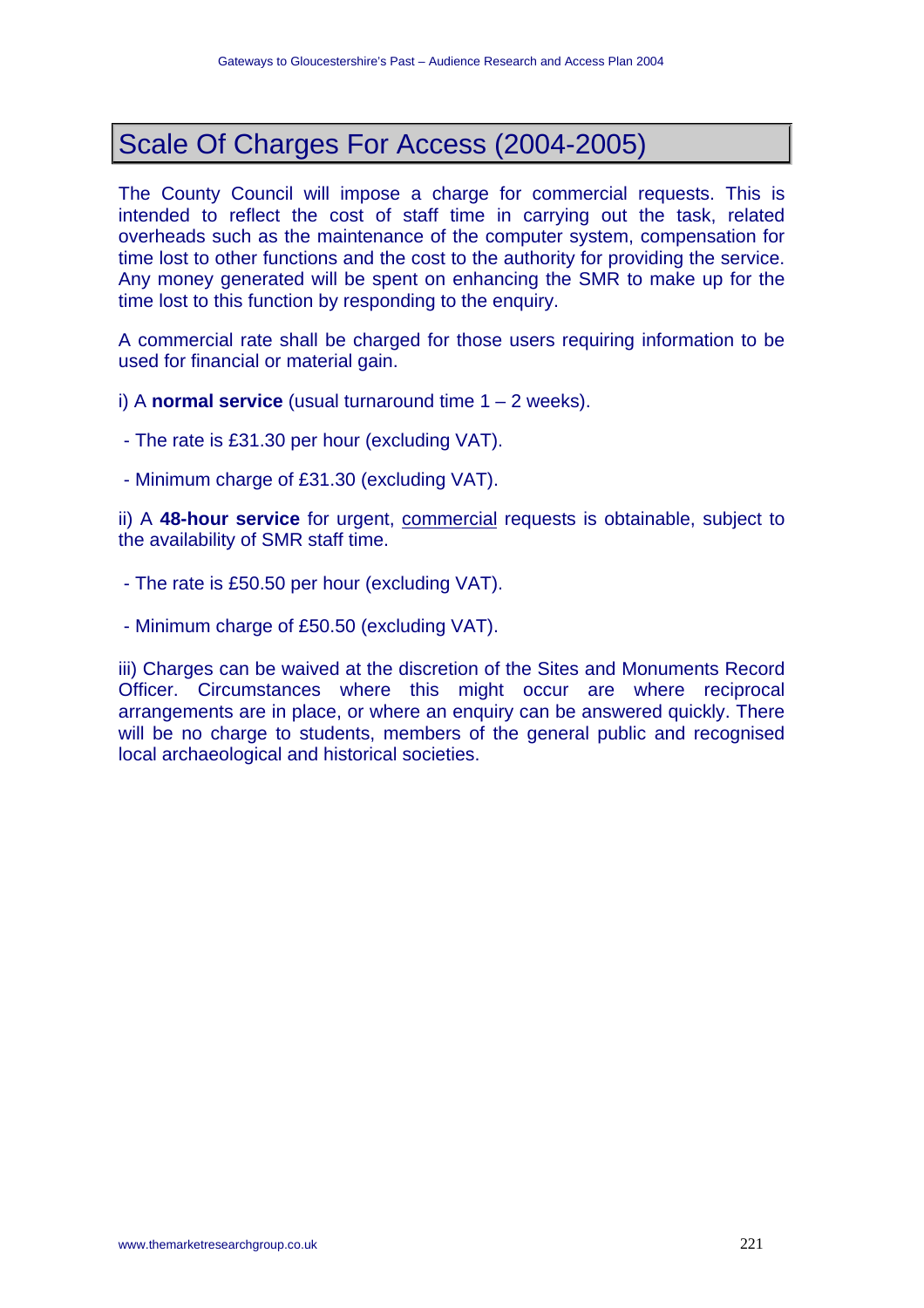#### **8.9 Gloucestershire County Council User declaration form**

## GLOUCESTERSHIRE COUNTY COUNCIL SITES AND MONUMENTS RECORD - USER **DECLARATION**

*I, the undersigned, in using the SMR understand and accept that:* 

Gloucestershire County Council holds copyright of the compiled SMR information. No further reproduction in whatever form of the information will be allowed from any copy of the original supplied.

Although every reasonable effort is made to verify information contained within the SMR, the database is compiled from a variety of often unchecked sources and the information it contains should not be seen as definitive. Therefore, Gloucestershire County Council does not accept responsibility for the accuracy of any information supplied.

There may be information concerning sites of archaeological interest that is not yet recorded in the SMR.

Gloucestershire County Council shall have the right to withhold any information because of its confidentiality or because of the requirements of the Data Protection Act (1998).

Where it is agreed that SMR information may be used in reports or publications its source must be acknowledged.

The information obtained from the SMR will be used only for the purpose stated on the request form and will not be stored beyond the life of the project for which it was collected.

Depending on the nature of the enquiry a charge may be made in accordance with the Gloucestershire County Council's policies and scale of charges relating to the use of the SMR.

Users will inform the SMR of new sites or information that they uncover as a result of their research.

Gloucestershire County Council is making this information available in accordance with Section 141 of the 1972 Local Government Act and Section 88 of the 1985 Local Government Act.

Under the Freedom of Information Act (2000) Gloucestershire County Council has a duty to respond to enquiries within 20 days of receipt of the request.

| <b>Name</b>         |  |
|---------------------|--|
| <b>Organisation</b> |  |

| <b>Signed</b> |  |  |  |
|---------------|--|--|--|
| <b>Date</b>   |  |  |  |